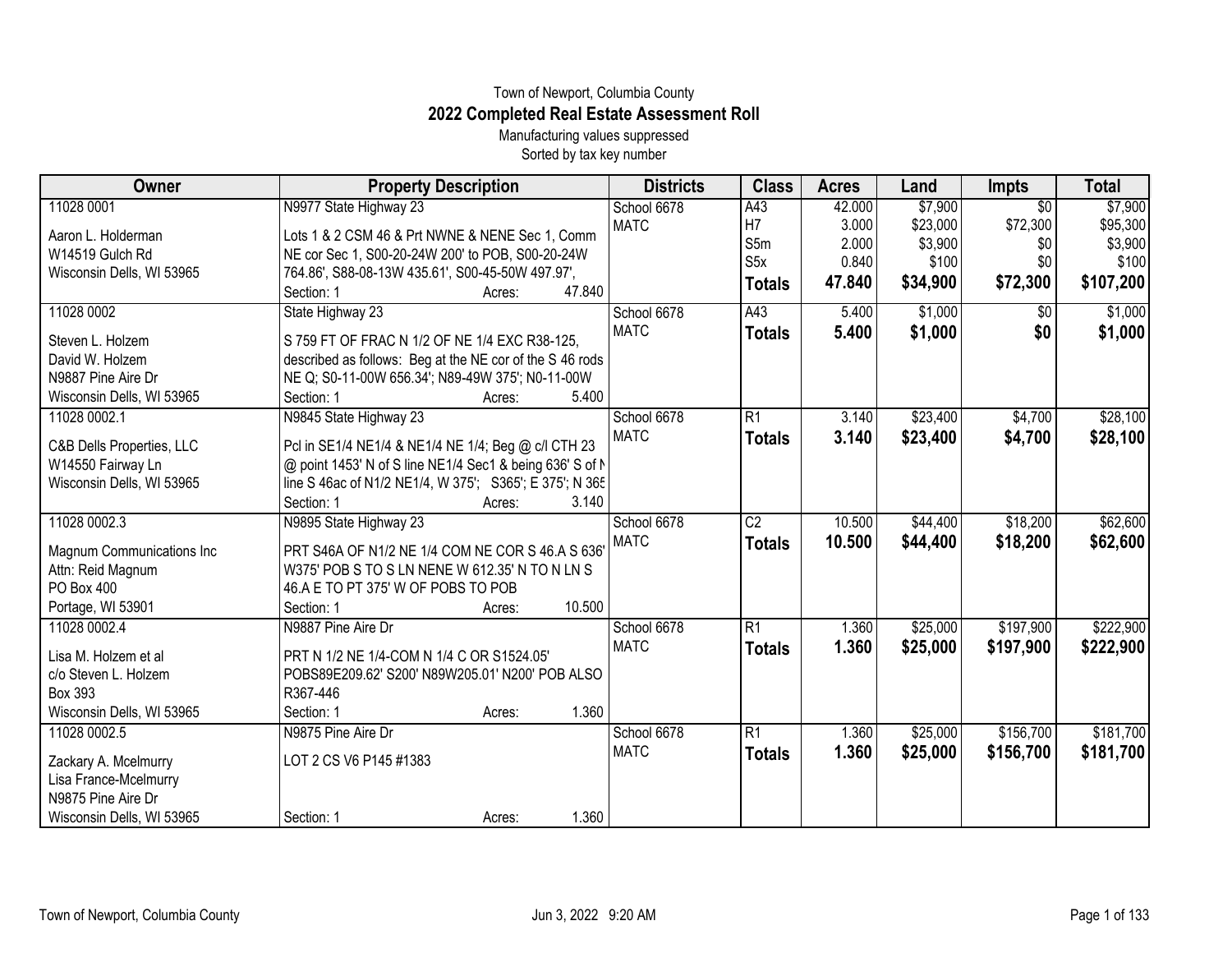| Owner                                     | <b>Property Description</b>   |        |        | <b>Districts</b> | <b>Class</b>     | <b>Acres</b> | Land            | <b>Impts</b>    | <b>Total</b> |
|-------------------------------------------|-------------------------------|--------|--------|------------------|------------------|--------------|-----------------|-----------------|--------------|
| 11028 0002.6                              | N9967 Pine Aire Dr            |        |        | School 6678      | $\overline{R1}$  | 1.010        | \$18,000        | \$197,000       | \$215,000    |
| Nancy R. Holzem et al                     | LOT 1 CS V6 P145 #1383        |        |        | <b>MATC</b>      | <b>Totals</b>    | 1.010        | \$18,000        | \$197,000       | \$215,000    |
| c/o David W. Holzem                       |                               |        |        |                  |                  |              |                 |                 |              |
| N9967 Pine Aire Dr                        |                               |        |        |                  |                  |              |                 |                 |              |
| Wisconsin Dells, WI 53965                 | Section: 1                    | Acres: | 1.010  |                  |                  |              |                 |                 |              |
| 11028 0002.7                              | Pineaire Dr                   |        |        | School 6678      | $\overline{X4}$  | 1.200        | $\overline{50}$ | $\overline{50}$ | $\sqrt{50}$  |
| Town of Newport                           | LOT 3 CS V6 P145 #1383 (ROAD) |        |        | <b>MATC</b>      | <b>Totals</b>    | 1.200        | \$0             | \$0             | \$0          |
| N9236 Town Hall Rd                        |                               |        |        |                  |                  |              |                 |                 |              |
| Wisconsin Dells, WI 53965                 |                               |        |        |                  |                  |              |                 |                 |              |
|                                           | Section: 1                    | Acres: | 1.200  |                  |                  |              |                 |                 |              |
| 11028 0002.8                              | N9882 Pine Aire Dr            |        |        | School 6678      | $\overline{R1}$  | 0.920        | \$18,000        | \$138,400       | \$156,400    |
|                                           |                               |        |        | <b>MATC</b>      | <b>Totals</b>    | 0.920        | \$18,000        | \$138,400       | \$156,400    |
| Laurie J. Alvin et al<br>c/o Robert Alvin | Lot 1, CSM 2070-12-57         |        |        |                  |                  |              |                 |                 |              |
| N9882 Pine Aire Dr                        |                               |        |        |                  |                  |              |                 |                 |              |
| Wisconsin Dells, WI 53965                 | Section: 1                    | Acres: | 0.920  |                  |                  |              |                 |                 |              |
| 11028 0002.9                              | N9878 Pine Aire Dr            |        |        | School 6678      | $\overline{R1}$  | 1.650        | \$25,000        | \$228,600       | \$253,600    |
|                                           |                               |        |        | <b>MATC</b>      | <b>Totals</b>    | 1.650        | \$25,000        | \$228,600       | \$253,600    |
| Hess Living Trust Dated 4/28/2020         | Lot 2, CSM 2070-12-57         |        |        |                  |                  |              |                 |                 |              |
| N9878 Pine Aire Dr                        |                               |        |        |                  |                  |              |                 |                 |              |
| Wisconsin Dells, WI 53965                 | Section: 1                    |        | 1.650  |                  |                  |              |                 |                 |              |
| 11028 0003.3                              | N9927 State Highway 23        | Acres: |        | School 6678      | $\overline{R1}$  | 1.980        | \$20,400        | \$126,700       | \$147,100    |
|                                           |                               |        |        | <b>MATC</b>      | <b>Totals</b>    | 1.980        | \$20,400        | \$126,700       | \$147,100    |
| Ryan W. Sobojinski                        | Lot 3, CSM 46-1-46            |        |        |                  |                  |              |                 |                 |              |
| N9927 State Rd 23                         |                               |        |        |                  |                  |              |                 |                 |              |
| Wisconsin Dells, WI 53965                 |                               |        |        |                  |                  |              |                 |                 |              |
|                                           | Section: 1                    | Acres: | 1.980  |                  |                  |              |                 |                 |              |
| 11028 0003.4                              | State Highway 23              |        |        | School 6678      | $\overline{R1}$  | 2.090        | \$20,700        | $\overline{60}$ | \$20,700     |
| Mariano De Simone                         | Lot 4, CSM 46-1-46            |        |        | <b>MATC</b>      | <b>Totals</b>    | 2.090        | \$20,700        | \$0             | \$20,700     |
| Rosina De Simone                          |                               |        |        |                  |                  |              |                 |                 |              |
| 2124 Darthmouth Ln                        |                               |        |        |                  |                  |              |                 |                 |              |
| Darien, IL 60561                          | Section: 1                    | Acres: | 2.090  |                  |                  |              |                 |                 |              |
| 11028 0004.01                             | State Highway 23              |        |        | School 6678      | F6               | 12.000       | \$54,000        | $\overline{50}$ | \$54,000     |
| Bonnie O. Weber                           | Lot 1, CSM 5107-36-38         |        |        | <b>MATC</b>      | S <sub>5</sub> x | 12.450       | \$28,000        | \$0             | \$28,000     |
| 1010 Capital St                           |                               |        |        |                  | <b>Totals</b>    | 24.450       | \$82,000        | \$0             | \$82,000     |
| Wisconsin Dells, WI 53965                 |                               |        |        |                  |                  |              |                 |                 |              |
|                                           | Section: 1                    | Acres: | 24.450 |                  |                  |              |                 |                 |              |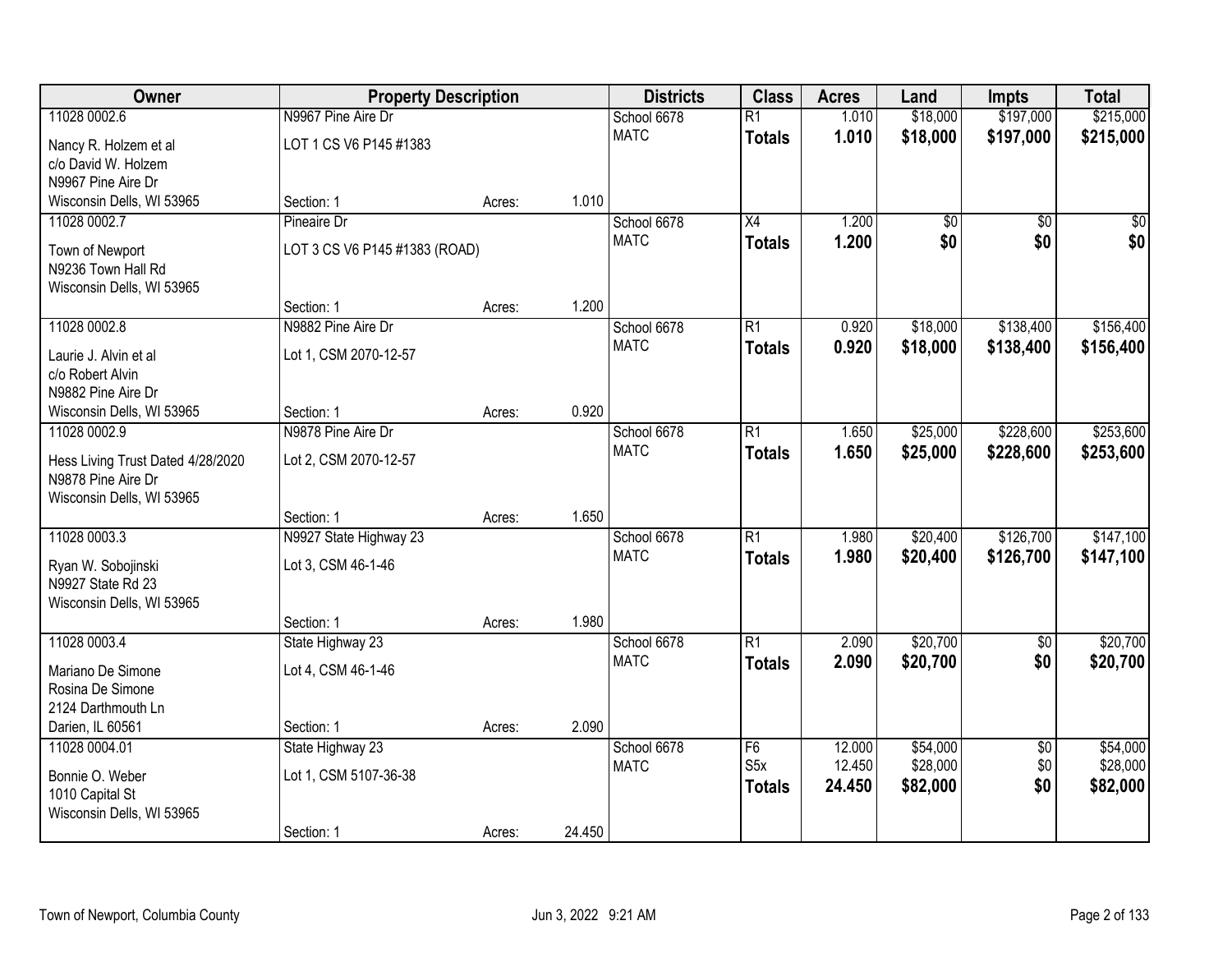| Owner                                          | <b>Property Description</b>                           |        |        | <b>Districts</b>           | <b>Class</b>           | <b>Acres</b>   | Land            | Impts                  | <b>Total</b>    |
|------------------------------------------------|-------------------------------------------------------|--------|--------|----------------------------|------------------------|----------------|-----------------|------------------------|-----------------|
| 11028 0004.02                                  | State Highway 23                                      |        |        | School 6678                | $\overline{F6}$        | 12.450         | \$56,000        | $\overline{50}$        | \$56,000        |
| Beatrice O Nickel Estate Trust F/B/O           | Lot 2, CSM 5107-36-38                                 |        |        | <b>MATC</b>                | S <sub>5</sub> x       | 12.000         | \$27,000        | \$0                    | \$27,000        |
| Gene P Nickel                                  |                                                       |        |        |                            | <b>Totals</b>          | 24.450         | \$83,000        | \$0                    | \$83,000        |
| W14822 State Rd 23                             |                                                       |        |        |                            |                        |                |                 |                        |                 |
| Wisconsin Dells, WI 53965                      | Section: 1                                            | Acres: | 24.450 |                            |                        |                |                 |                        |                 |
| 11028 0005.01                                  |                                                       |        |        | School 6678                | $\overline{\text{X3}}$ | 0.209          | $\overline{50}$ | $\overline{50}$        | $\overline{50}$ |
| Columbia County                                | The East 33' of proposed road as displayed on CSM 73, |        |        | <b>MATC</b>                | <b>Totals</b>          | 0.209          | \$0             | \$0                    | \$0             |
| PO Box 198                                     | lying west of and adjacent to Lot 1 CS 73.            |        |        |                            |                        |                |                 |                        |                 |
| Portage, WI 53901                              |                                                       |        |        |                            |                        |                |                 |                        |                 |
|                                                | Section: 1                                            | Acres: | 0.209  |                            |                        |                |                 |                        |                 |
| 11028 0005.06                                  | W14542 Fairway Ln                                     |        |        | School 6678                | $\overline{R1}$        | 1.916          | \$25,000        | \$161,100              | \$186,100       |
| Katheren L. Pittack et al                      | LOT 1 PINEHURST SUBDIVISION                           |        |        | <b>MATC</b>                | <b>Totals</b>          | 1.916          | \$25,000        | \$161,100              | \$186,100       |
| c/o Cecil E. Pittack                           |                                                       |        |        |                            |                        |                |                 |                        |                 |
| W14542 Fairway Ln                              |                                                       |        |        |                            |                        |                |                 |                        |                 |
| Wisconsin Dells, WI 53965                      | Section: 1                                            | Acres: | 1.916  |                            |                        |                |                 |                        |                 |
| 11028 0005.07                                  | W14550 Fairway Ln                                     |        |        | School 6678                | $\overline{R1}$        | 1.805          | \$23,600        | \$157,600              | \$181,200       |
|                                                |                                                       |        |        | <b>MATC</b>                | <b>Totals</b>          | 1.805          | \$23,600        | \$157,600              | \$181,200       |
| Jesse Weaver<br>Melanie Feld                   | LOT 2 PINEHURST SUBDIVISION                           |        |        |                            |                        |                |                 |                        |                 |
| W14550 Fairway Ln                              |                                                       |        |        |                            |                        |                |                 |                        |                 |
| Wisconsin Dells, WI 53965                      | Section: 1                                            | Acres: | 1.805  |                            |                        |                |                 |                        |                 |
| 11028 0005.08                                  | W14560 Fairway Ln                                     |        |        | School 6678                | $\overline{R1}$        | 2.448          | \$32,000        | \$197,900              | \$229,900       |
|                                                |                                                       |        |        | <b>MATC</b>                | <b>Totals</b>          | 2.448          | \$32,000        | \$197,900              | \$229,900       |
| Lisa L. Reimer et al                           | LOT 3 PINEHURST SUBDIVISION                           |        |        |                            |                        |                |                 |                        |                 |
| c/o Michael T. Reimer                          |                                                       |        |        |                            |                        |                |                 |                        |                 |
| W14560 Fairway Ln<br>Wisconsin Dells, WI 53965 | Section: 1                                            | Acres: | 2.448  |                            |                        |                |                 |                        |                 |
| 11028 0005.09                                  | W14570 Fairway Ln                                     |        |        | School 6678                | $\overline{R1}$        | 2.244          | \$29,300        | \$142,300              | \$171,600       |
|                                                |                                                       |        |        | <b>MATC</b>                | <b>Totals</b>          | 2.244          | \$29,300        | \$142,300              | \$171,600       |
| Anthony H. Ahlers Sr                           | LOT 4 PINEHURST SUBDIVISION                           |        |        |                            |                        |                |                 |                        |                 |
| Paula J. Ahlers                                |                                                       |        |        |                            |                        |                |                 |                        |                 |
| W14570 Fairway Ln                              |                                                       |        |        |                            |                        |                |                 |                        |                 |
| Wisconsin Dells, WI 53965<br>11028 0005.10     | Section: 1                                            | Acres: | 2.244  |                            | $\overline{R1}$        |                |                 |                        |                 |
|                                                | Fairway Ln                                            |        |        | School 6678<br><b>MATC</b> |                        | 1.938<br>1.938 | \$25,300        | $\overline{50}$<br>\$0 | \$25,300        |
| Maya Khudyk                                    | LOT 5 PINEHURST SUBDIVISION                           |        |        |                            | <b>Totals</b>          |                | \$25,300        |                        | \$25,300        |
| 26820 Basswood Cir                             |                                                       |        |        |                            |                        |                |                 |                        |                 |
| Plainfield, IL 60585                           |                                                       |        |        |                            |                        |                |                 |                        |                 |
|                                                | Section: 1                                            | Acres: | 1.938  |                            |                        |                |                 |                        |                 |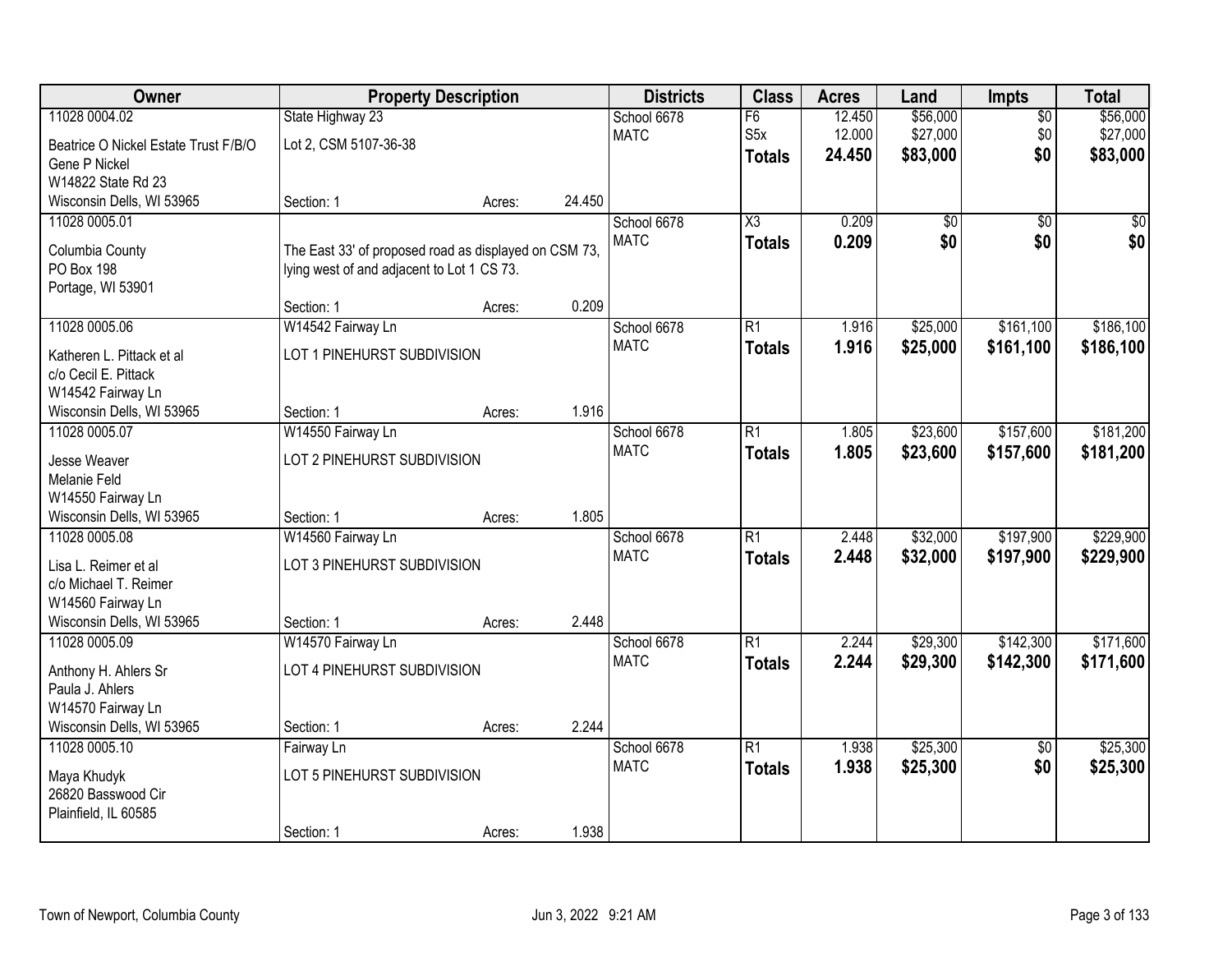| Owner                                                                          |                              | <b>Property Description</b> |       | <b>Districts</b> | <b>Class</b>    | <b>Acres</b> | Land     | <b>Impts</b>    | <b>Total</b> |
|--------------------------------------------------------------------------------|------------------------------|-----------------------------|-------|------------------|-----------------|--------------|----------|-----------------|--------------|
| 11028 0005.11                                                                  | W14577 Fairway Ln            |                             |       | School 6678      | $\overline{R1}$ | 1.837        | \$24,000 | \$153,000       | \$177,000    |
| Kelli J. Kenney<br>W14577 Fairway Ln<br>Wisconsin Dells, WI 53965              | LOT 6 PINEHURST SUBDIVISION  |                             |       | <b>MATC</b>      | <b>Totals</b>   | 1.837        | \$24,000 | \$153,000       | \$177,000    |
|                                                                                | Section: 1                   | Acres:                      | 1.837 |                  |                 |              |          |                 |              |
| 11028 0005.12                                                                  | W14571 Fairway Ln            |                             |       | School 6678      | $\overline{R1}$ | 1.551        | \$20,300 | \$179,200       | \$199,500    |
| Stacey Schell et al<br>c/o Jason M. Garbacz<br>W14571 Fairway Ln               | LOT 7 PINEHURST SUBDIVISION  |                             |       | <b>MATC</b>      | <b>Totals</b>   | 1.551        | \$20,300 | \$179,200       | \$199,500    |
| Wisconsin Dells, WI 53965                                                      | Section: 1                   | Acres:                      | 1.551 |                  |                 |              |          |                 |              |
| 11028 0005.13                                                                  | W14563 Fairway Ln            |                             |       | School 6678      | $\overline{R1}$ | 2.028        | \$26,500 | \$187,500       | \$214,000    |
| Thomas J. Albamonte Sr et al<br>W14563 Fairway Ln<br>Wisconsin Dells, WI 53965 | Lot 8, Pinehurst Subdivision |                             |       | <b>MATC</b>      | <b>Totals</b>   | 2.028        | \$26,500 | \$187,500       | \$214,000    |
|                                                                                | Section: 1                   | Acres:                      | 2.028 |                  |                 |              |          |                 |              |
| 11028 0005.14                                                                  | Fairway Ln                   |                             |       | School 6678      | $\overline{R1}$ | 2.211        | \$28,900 | $\overline{50}$ | \$28,900     |
| Lois D. Dalton et al<br>c/o Robert E. Dalton<br>2309 S Woodgrove Way           | LOT 9 PINEHURST SUBDIVISION  |                             |       | <b>MATC</b>      | <b>Totals</b>   | 2.211        | \$28,900 | \$0             | \$28,900     |
| New Palestine, IN 46163                                                        | Section: 1                   | Acres:                      | 2.211 |                  |                 |              |          |                 |              |
| 11028 0005.15                                                                  | W14545 Fairway Ln            |                             |       | School 6678      | $\overline{R1}$ | 1.597        | \$20,900 | \$184,000       | \$204,900    |
| Sheila J. Wolff                                                                | Lot 10, Pinehurst Sub        |                             |       | <b>MATC</b>      | <b>Totals</b>   | 1.597        | \$20,900 | \$184,000       | \$204,900    |
| W14545 Fairway Ln<br>Wisconsin Dells, WI 53965                                 |                              |                             |       |                  |                 |              |          |                 |              |
|                                                                                | Section: 1                   | Acres:                      | 1.597 |                  |                 |              |          |                 |              |
| 11028 0005.16                                                                  | Fairway Ln                   |                             |       | School 6678      | $\overline{R1}$ | 1.239        | \$16,200 | $\sqrt{6}$      | \$16,200     |
| <b>Charles Willis</b><br>687 W Elk Grove Blvd<br>Elk Grove Village, IL 60007   | LOT 11 PINEHURST SUBDIVISION |                             |       | <b>MATC</b>      | <b>Totals</b>   | 1.239        | \$16,200 | \$0             | \$16,200     |
|                                                                                | Section: 1                   | Acres:                      | 1.239 |                  |                 |              |          |                 |              |
| 11028 0005.17                                                                  | W14578 State Highway 23      |                             |       | School 6678      | $\overline{R1}$ | 0.940        | \$9,400  | \$106,800       | \$116,200    |
| William F. Scully<br>W14578 State Rd 23<br>Wisconsin Dells, WI 53965           | Lot 1, CSM 5059-35-123       |                             |       | <b>MATC</b>      | <b>Totals</b>   | 0.940        | \$9,400  | \$106,800       | \$116,200    |
|                                                                                | Section: 1                   | Acres:                      | 0.940 |                  |                 |              |          |                 |              |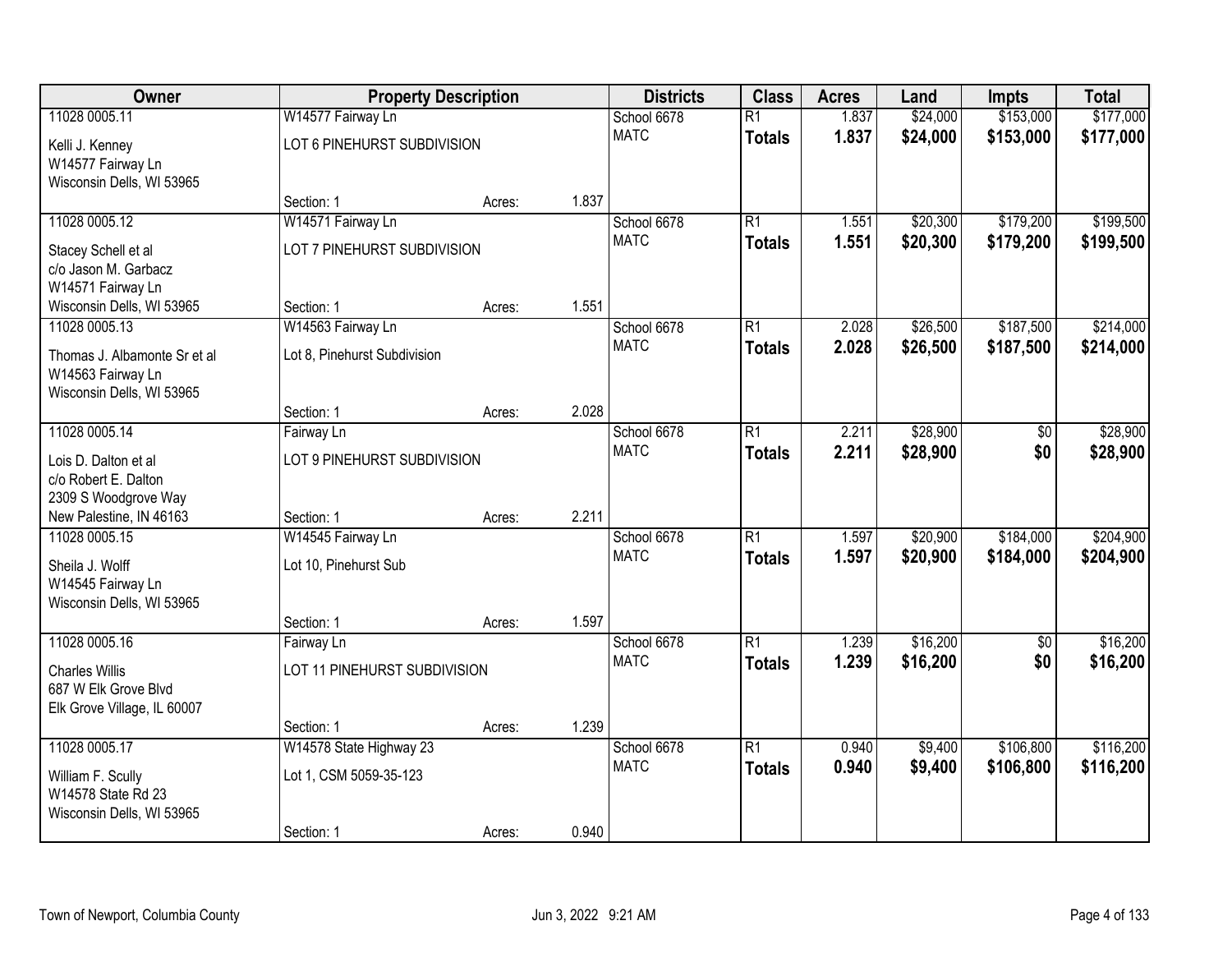| Owner                                  | <b>Property Description</b>                             |        |        | <b>Districts</b> | <b>Class</b>     | <b>Acres</b> | Land      | Impts           | <b>Total</b> |
|----------------------------------------|---------------------------------------------------------|--------|--------|------------------|------------------|--------------|-----------|-----------------|--------------|
| 11028 0005.18                          | State Highway 23                                        |        |        | School 6678      | $\overline{R1}$  | 0.700        | \$10,500  | $\overline{50}$ | \$10,500     |
| William F. Scully                      | Lot 2, CSM 5059-35-123                                  |        |        | <b>MATC</b>      | <b>Totals</b>    | 0.700        | \$10,500  | \$0             | \$10,500     |
| W14578 State Rd 23                     |                                                         |        |        |                  |                  |              |           |                 |              |
| Wisconsin Dells, WI 53965              |                                                         |        |        |                  |                  |              |           |                 |              |
|                                        | Section: 1                                              | Acres: | 0.700  |                  |                  |              |           |                 |              |
| 11028 0005.3                           | W14552 State Highway 23                                 |        |        | School 6678      | $\overline{R1}$  | 1.790        | \$14,000  | \$153,200       | \$167,200    |
| Joshua D. Mawbey                       | Lot 1, CSM 73-1-73 --- EXC HWY R229-528                 |        |        | <b>MATC</b>      | <b>Totals</b>    | 1.790        | \$14,000  | \$153,200       | \$167,200    |
| Tara S. Mawbey                         |                                                         |        |        |                  |                  |              |           |                 |              |
| W14552 State Rd 23                     |                                                         |        |        |                  |                  |              |           |                 |              |
| Wisconsin Dells, WI 53965              | Section: 1                                              | Acres: | 1.790  |                  |                  |              |           |                 |              |
| 11028 0005.4                           | W14536 State Highway 23                                 |        |        | School 6678      | $\overline{R1}$  | 1.920        | \$14,600  | \$138,700       | \$153,300    |
| Sidney D. Anderson                     | Lot 2 and part of Lot 3, CSM 73-1-73 --- see exceptions |        |        | <b>MATC</b>      | <b>Totals</b>    | 1.920        | \$14,600  | \$138,700       | \$153,300    |
| W14536 State Rd 23                     |                                                         |        |        |                  |                  |              |           |                 |              |
| Wisconsin Dells, WI 53965              |                                                         |        |        |                  |                  |              |           |                 |              |
|                                        | Section: 1                                              | Acres: | 1.920  |                  |                  |              |           |                 |              |
| 11028 0005.5                           | State Highway 23                                        |        |        | School 6678      | $\overline{X2}$  | 1.240        | \$0       | \$0             | \$0          |
| State of Wisconsin Dept Transportation | Lot 3, CSM 73-1-73 --- see exceptions                   |        |        | <b>MATC</b>      | <b>Totals</b>    | 1.240        | \$0       | \$0             | \$0          |
| 4802 Sheboygan Ave                     |                                                         |        |        |                  |                  |              |           |                 |              |
| Madison, WI 53705                      |                                                         |        |        |                  |                  |              |           |                 |              |
|                                        | Section: 1                                              | Acres: | 1.240  |                  |                  |              |           |                 |              |
| 11028 0009.A                           | W14822 State Highway 23                                 |        |        | School 6678      | $\overline{R1}$  | 2.360        | \$21,400  | \$157,100       | \$178,500    |
| Darlene B. Schuette et al              | PRT SW1/4 OF NW1/4, COM W1/4 COR SEC 1, E970.7          |        |        | <b>MATC</b>      | <b>Totals</b>    | 2.360        | \$21,400  | \$157,100       | \$178,500    |
| c/o Gaelyn W. Schuette                 | POB NO 43' W552.5' E185.8' SO 43' E552.5 W185.8'        |        |        |                  |                  |              |           |                 |              |
| W14822 Sth 23                          | POB                                                     |        |        |                  |                  |              |           |                 |              |
| Wisconsin Dells, WI 53965              | Section: 1                                              | Acres: | 2.360  |                  |                  |              |           |                 |              |
| 11028 0009.B                           | W14898 State Highway 23                                 |        |        | School 6678      | $\overline{R1}$  | 3.000        | \$23,000  | \$125,300       | \$148,300    |
| Jerry R. Nickel                        | Lot 1, CSM 383-2-158                                    |        |        | <b>MATC</b>      | <b>Totals</b>    | 3.000        | \$23,000  | \$125,300       | \$148,300    |
| c/o Jerry R. Nickel                    |                                                         |        |        |                  |                  |              |           |                 |              |
| W14898 State Rd 23                     |                                                         |        |        |                  |                  |              |           |                 |              |
| Wisconsin Dells, WI 53965              | Section: 1                                              | Acres: | 3.000  |                  |                  |              |           |                 |              |
| 11028 0010.02                          | W14774 State Highway 23                                 |        |        | School 6678      | F6               | 27.820       | \$125,200 | $\overline{50}$ | \$125,200    |
| Connie Showalter et al                 | Lot 2, CSM 5106-36-37                                   |        |        | <b>MATC</b>      | R1               | 2.000        | \$24,500  | \$57,200        | \$81,700     |
| 5017 Card Ave                          |                                                         |        |        |                  | S <sub>5</sub> x | 46.000       | \$41,400  | \$0             | \$41,400     |
| Mcfarland, WI 53558                    |                                                         |        |        |                  | <b>Totals</b>    | 75.820       | \$191,100 | \$57,200        | \$248,300    |
|                                        | Section: 1                                              | Acres: | 75.820 |                  |                  |              |           |                 |              |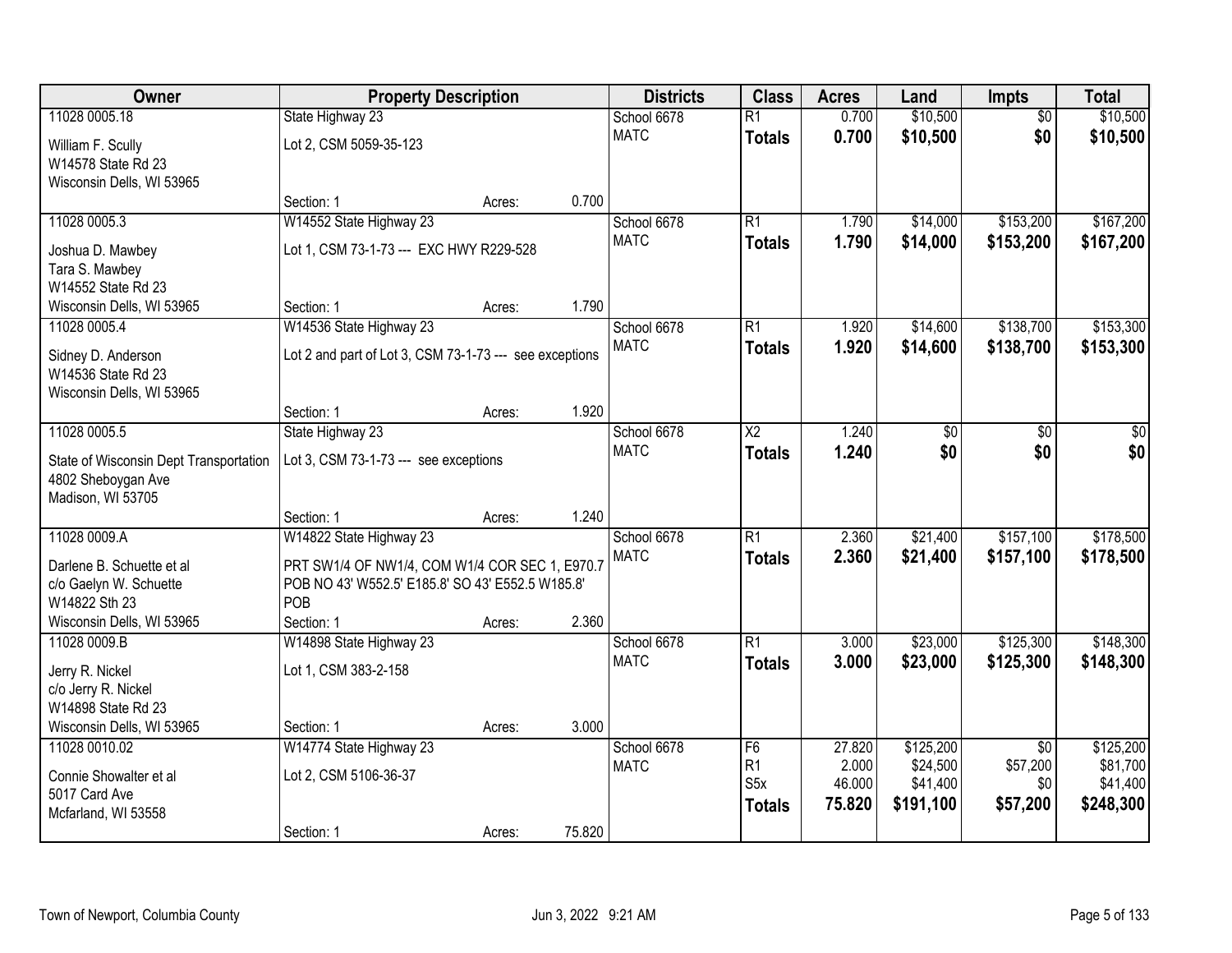| Owner                                                                                                          | <b>Property Description</b>                          |        |        | <b>Districts</b>           | <b>Class</b>                                    | <b>Acres</b>                       | Land                                     | <b>Impts</b>                         | <b>Total</b>                             |
|----------------------------------------------------------------------------------------------------------------|------------------------------------------------------|--------|--------|----------------------------|-------------------------------------------------|------------------------------------|------------------------------------------|--------------------------------------|------------------------------------------|
| 11028 0010.03<br>Darlene B. Schuette<br>W14822 State Rd 23<br>Wisconsin Dells, WI 53965                        | Lot 3, CSM 5106-36-37                                |        |        | School 6678<br><b>MATC</b> | F6<br>S <sub>5</sub> x<br><b>Totals</b>         | 75.000<br>10.580<br>85.580         | \$337,500<br>\$9,500<br>\$347,000        | $\overline{50}$<br>\$0<br>\$0        | \$337,500<br>\$9,500<br>\$347,000        |
|                                                                                                                | Section: 1                                           | Acres: | 85.580 |                            |                                                 |                                    |                                          |                                      |                                          |
| 11028 0010.04<br>Jerry R. Nickel<br>W14898 State Rd 23<br>Wisconsin Dells, WI 53965                            | Lot 4, CSM 5106-36-37                                |        |        | School 6678<br><b>MATC</b> | F6<br>S <sub>5</sub> x<br><b>Totals</b>         | 19.000<br>5.450<br>24.450          | \$85,500<br>\$4,900<br>\$90,400          | \$0<br>\$0<br>\$0                    | \$85,500<br>\$4,900<br>\$90,400          |
| 11028 0010.06                                                                                                  | Section: 1<br>W14760 State Highway 23                | Acres: | 24.450 | School 6678                | $\overline{C2}$                                 | 8.910                              | \$53,500                                 | \$209,500                            | \$263,000                                |
| Dells Estates Mhp, LLC<br>925 Fairway Cir<br>Plain, WI 53577                                                   | Lot 1, CSM 5255-37-27                                |        |        | <b>MATC</b>                | <b>Totals</b>                                   | 8.910                              | \$53,500                                 | \$209,500                            | \$263,000                                |
|                                                                                                                | Section: 1                                           | Acres: | 8.910  |                            |                                                 |                                    |                                          |                                      |                                          |
| 11028 0010.07<br>Cherie A. Hime<br>3980 River Rd<br>Wisconsin Dells, WI 53965                                  | W14772 State Highway 23<br>Lot 2, CSM 5255-37-27     |        |        | School 6678<br><b>MATC</b> | $\overline{R1}$<br><b>Totals</b>                | 0.860<br>0.860                     | \$17,200<br>\$17,200                     | \$144,800<br>\$144,800               | \$162,000<br>\$162,000                   |
|                                                                                                                | Section: 1                                           | Acres: | 0.860  |                            |                                                 |                                    |                                          |                                      |                                          |
| 11028 0011.01<br>Matthew W. Oeftger et al<br>c/o Chad G. Oeftger<br>772 Golden Dr<br>Wisconsin Dells, WI 53965 | State Highway 23<br>LT 1 CS#3607-24-94<br>Section: 1 | Acres: | 19.367 | School 6678<br><b>MATC</b> | A43<br>S5m<br>S <sub>5</sub> x<br><b>Totals</b> | 10.000<br>9.000<br>0.367<br>19.367 | \$1,900<br>\$20,300<br>\$100<br>\$22,300 | $\overline{50}$<br>\$0<br>\$0<br>\$0 | \$1,900<br>\$20,300<br>\$100<br>\$22,300 |
| 11028 0011.02<br>Carolyn C. Tofson et al<br>c/o Roger W. Tofson<br>W14709 Sth 23                               | State Highway 23<br>LT 2 CS#3607-24-94               |        |        | School 6678<br><b>MATC</b> | A43<br>S5m<br><b>Totals</b>                     | 2.000<br>15.285<br>17.285          | \$400<br>\$34,400<br>\$34,800            | $\sqrt{$0}$<br>\$0<br>\$0            | \$400<br>\$34,400<br>\$34,800            |
| Wisconsin Dells, WI 53965<br>11028 0011.A                                                                      | Section: 1<br>W14709 State Highway 23                | Acres: | 17.285 | School 6678                | $\overline{R1}$                                 | 2.080                              | \$20,700                                 | \$151,900                            | \$172,600                                |
| Carolyn C. Tofson et al<br>c/o Roger W. Tofson<br>W14709 Sth 23<br>Wisconsin Dells, WI 53965                   | Lot 1, CSM 1493-7-44<br>Section: 1                   | Acres: | 2.080  | <b>MATC</b>                | <b>Totals</b>                                   | 2.080                              | \$20,700                                 | \$151,900                            | \$172,600                                |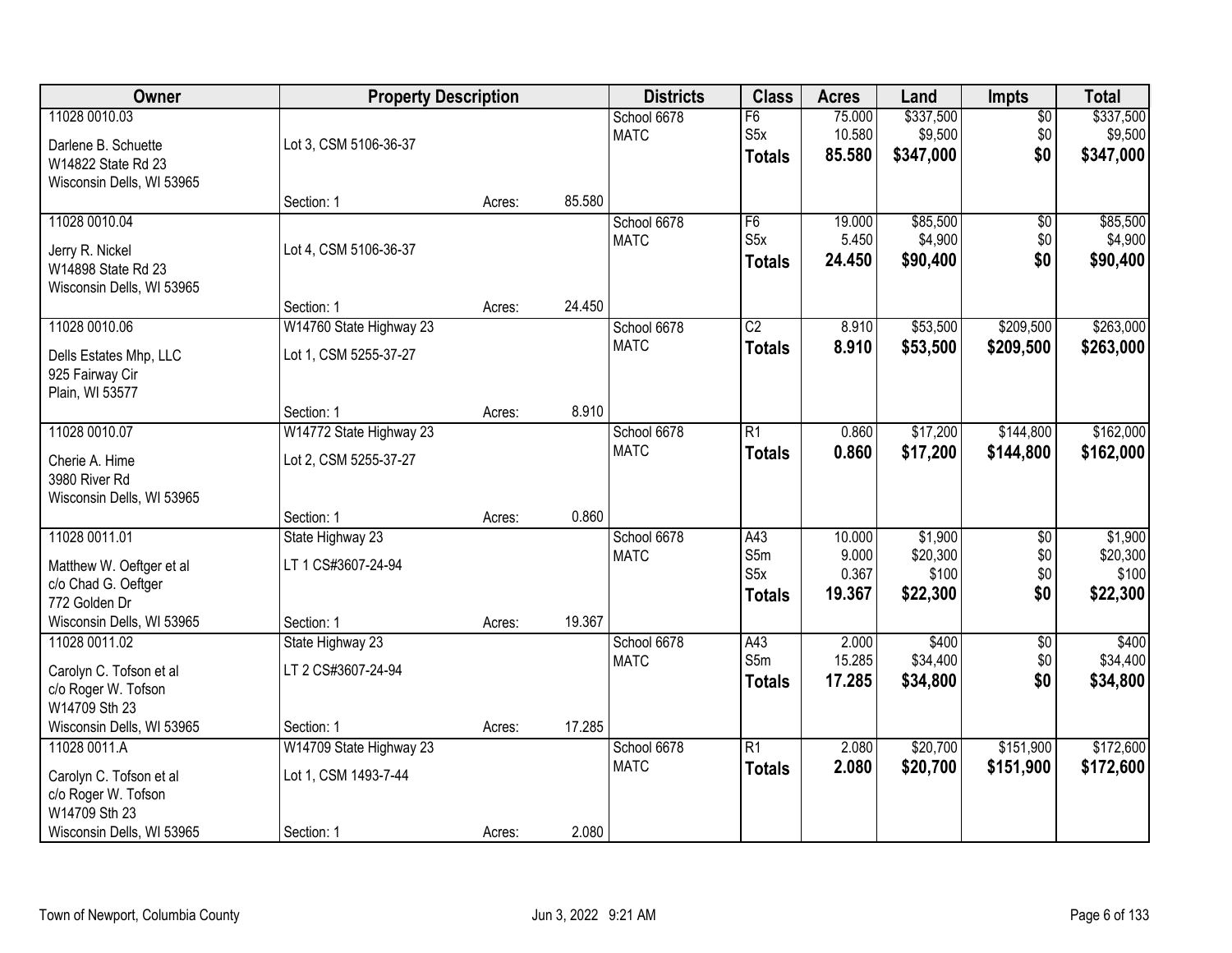| Owner                                                                                                                                                                                    | <b>Property Description</b>                                                         |        |        | <b>Districts</b>           | <b>Class</b>                                         | <b>Acres</b>                       | Land                                    | <b>Impts</b>                         | <b>Total</b>                            |
|------------------------------------------------------------------------------------------------------------------------------------------------------------------------------------------|-------------------------------------------------------------------------------------|--------|--------|----------------------------|------------------------------------------------------|------------------------------------|-----------------------------------------|--------------------------------------|-----------------------------------------|
| 11028 0011.B                                                                                                                                                                             | W14729 State Highway 23                                                             |        |        | School 6678                | $\overline{C2}$                                      | 1.030                              | \$20,200                                | \$105,300                            | \$125,500                               |
| K J Fitz Investments, LLP<br>N9724 Cth O<br>Wisconsin Dells, WI 53965                                                                                                                    | PRT NE1/4 OF SW1/4 COM NE COR SD1/41/4 W225'<br>POB S1 E300' W150' N1W300' E150'POB |        |        | <b>MATC</b>                | <b>Totals</b>                                        | 1.030                              | \$20,200                                | \$105,300                            | \$125,500                               |
|                                                                                                                                                                                          | Section: 1                                                                          | Acres: | 1.030  |                            |                                                      |                                    |                                         |                                      |                                         |
| 11028 0012                                                                                                                                                                               | State Highway 23                                                                    |        |        | School 6678                | S5m                                                  | 40.000                             | \$90,000                                | $\overline{50}$                      | \$90,000                                |
| Jean Berlin<br>S6308 Sth 154<br>Hillpoint, WI 53937                                                                                                                                      | NW1/4 OF SW1/4 R198-185 R339-695 R555-488                                           |        |        | <b>MATC</b>                | <b>Totals</b>                                        | 40.000                             | \$90,000                                | \$0                                  | \$90,000                                |
|                                                                                                                                                                                          | Section: 1                                                                          | Acres: | 40.000 |                            |                                                      |                                    |                                         |                                      |                                         |
| 11028 0013<br>Jean Berlin<br>S6308 Sth 154<br>Hillpoint, WI 53937                                                                                                                        | <b>Broadway Rd</b><br>SW1/4 OF SW1/4 R198-185 R339-695 R555-488                     |        |        | School 6678<br><b>MATC</b> | A43<br>S5m<br><b>Totals</b>                          | 8.000<br>32.000<br>40.000          | \$1,500<br>\$72,000<br>\$73,500         | $\overline{50}$<br>\$0<br>\$0        | \$1,500<br>\$72,000<br>\$73,500         |
|                                                                                                                                                                                          | Section: 1                                                                          | Acres: | 40.000 |                            |                                                      |                                    |                                         |                                      |                                         |
| 11028 0014                                                                                                                                                                               | <b>Broadway Rd</b>                                                                  |        |        | School 6678                | A43                                                  | 16.000                             | \$3,000                                 | $\overline{50}$                      | \$3,000                                 |
| Jean Berlin<br>S6308 Sth 154<br>Hillpoint, WI 53937                                                                                                                                      | SE1/4 OF SW1/4 R198-185 R339-695 R555-488                                           |        |        | <b>MATC</b>                | S5m<br><b>Totals</b>                                 | 24.000<br>40.000                   | \$54,000<br>\$57,000                    | \$0<br>\$0                           | \$54,000<br>\$57,000                    |
|                                                                                                                                                                                          | Section: 1                                                                          | Acres: | 40.000 |                            |                                                      |                                    |                                         |                                      |                                         |
| 11028 0015.01                                                                                                                                                                            | N9755 County Highway O                                                              |        |        | School 6678                | $\overline{R1}$                                      | 3.664                              | \$24,700                                | \$167,100                            | \$191,800                               |
| Hannah Sweeney<br>William M. Sweeney<br>N9755 County Rd O                                                                                                                                | Lot 1 CSM 2593-17-46                                                                |        |        | <b>MATC</b>                | <b>Totals</b>                                        | 3.664                              | \$24,700                                | \$167,100                            | \$191,800                               |
| Wisconsin Dells, WI 53965                                                                                                                                                                | Section: 1                                                                          | Acres: | 3.664  |                            |                                                      |                                    |                                         |                                      |                                         |
| 11028 0015.02<br>Aleksander S. Kumiega<br>Wieslawa Kumiega<br>W14575 State Rd 23                                                                                                         | W14575 State Highway 23<br>LT 2 CS#2593-17-46                                       |        |        | School 6678<br><b>MATC</b> | $\overline{R1}$<br>S <sub>5</sub> x<br><b>Totals</b> | 1.131<br>14.000<br>15.131          | \$14,400<br>\$12,600<br>\$27,000        | \$199,100<br>\$0<br>\$199,100        | \$213,500<br>\$12,600<br>\$226,100      |
| Wisconsin Dells, WI 53965                                                                                                                                                                | Section: 1                                                                          | Acres: | 15.131 |                            |                                                      |                                    |                                         |                                      |                                         |
| 11028 0015.A<br>Kenneth & Joan Weber Rev Living Trust   Lot 1, CSM 712-3-187<br>Dated 12/13/2016<br>Belinda M Jordan Living Trust Dated<br>3/9/2022<br>2526 Gull Ln<br>Madison, WI 53713 | County Rd O<br>Section: 1                                                           | Acres: | 40.000 | School 6678<br><b>MATC</b> | A43<br>S5m<br>S <sub>5</sub> x<br><b>Totals</b>      | 37.000<br>2.000<br>1.000<br>40.000 | \$6,900<br>\$3,900<br>\$100<br>\$10,900 | $\overline{50}$<br>\$0<br>\$0<br>\$0 | \$6,900<br>\$3,900<br>\$100<br>\$10,900 |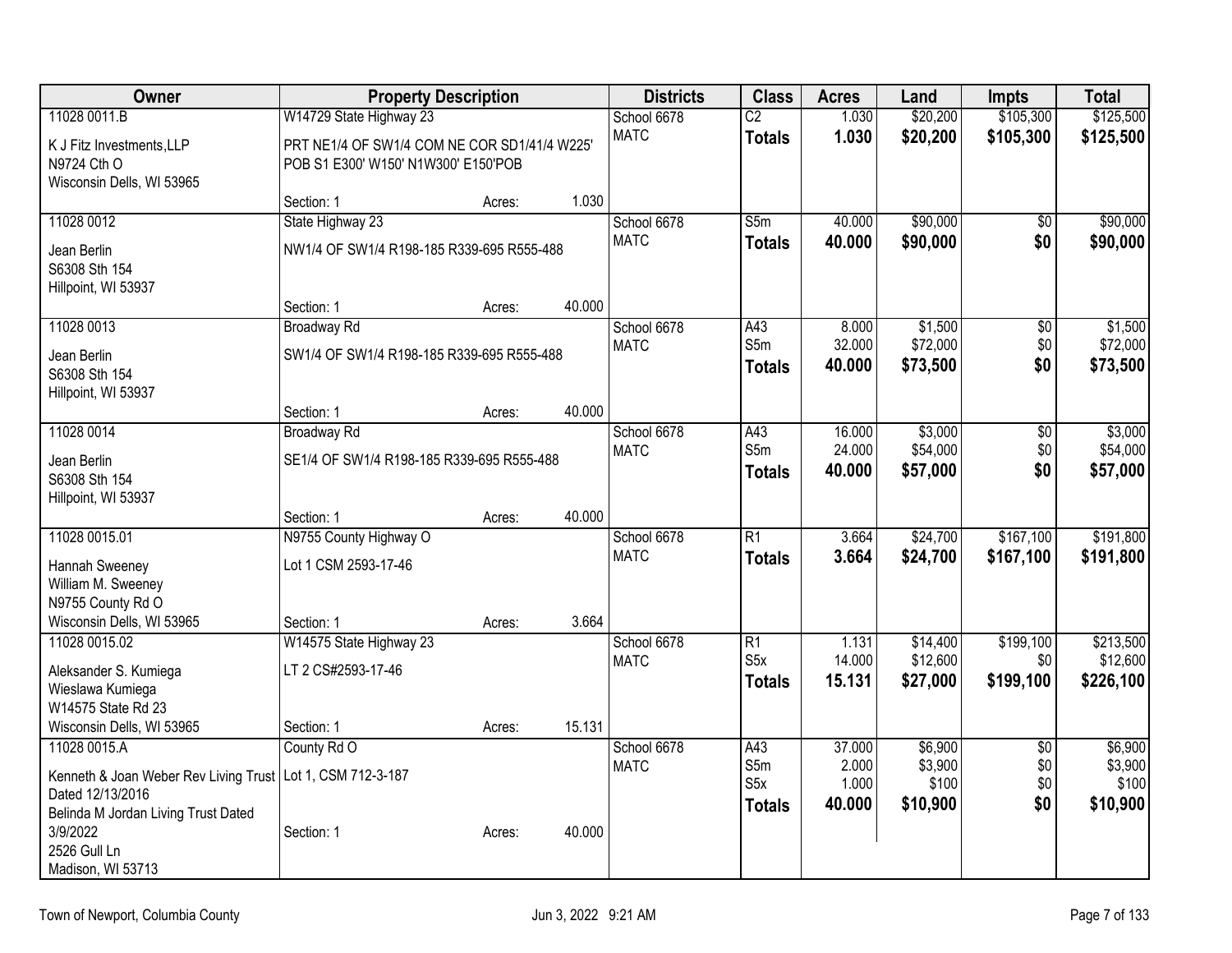| Owner                                  | <b>Property Description</b>                |        |        | <b>Districts</b> | <b>Class</b>            | <b>Acres</b>     | Land                 | <b>Impts</b>    | <b>Total</b>         |
|----------------------------------------|--------------------------------------------|--------|--------|------------------|-------------------------|------------------|----------------------|-----------------|----------------------|
| 11028 0016                             | State Highway 23                           |        |        | School 6678      | F6                      | 19.400           | \$87,300             | $\overline{50}$ | \$87,300             |
| Gary L. Giebel                         | Lot 2, CSM 746-3-221                       |        |        | <b>MATC</b>      | <b>Totals</b>           | 19.400           | \$87,300             | \$0             | \$87,300             |
| W1535 Cth J                            |                                            |        |        |                  |                         |                  |                      |                 |                      |
| Wisconsin Dells, WI 53965              |                                            |        |        |                  |                         |                  |                      |                 |                      |
|                                        | Section: 1                                 | Acres: | 19.400 |                  |                         |                  |                      |                 |                      |
| 11028 0017                             | <b>Broadway Rd</b>                         |        |        | School 6678      | A43                     | 7.000            | \$1,300              | \$0             | \$1,300              |
| Jean Berlin                            | SW1/4 OF SE1/4 R198-185 R244 -354 R339-695 |        |        | <b>MATC</b>      | S <sub>5m</sub><br>S5x  | 18.000<br>15.000 | \$40,500<br>\$13,500 | \$0<br>\$0      | \$40,500<br>\$13,500 |
| S6308 Sth 154                          | R555-488                                   |        |        |                  |                         | 40.000           | \$55,300             | \$0             |                      |
| Hillpoint, WI 53937                    |                                            |        |        |                  | <b>Totals</b>           |                  |                      |                 | \$55,300             |
|                                        | Section: 1                                 | Acres: | 40.000 |                  |                         |                  |                      |                 |                      |
| 11028 0018                             | County Rd O                                |        |        | School 6678      | A43                     | 34.000           | \$6,400              | \$0             | \$6,400              |
| David C & Judith a Leege Joint         | SE1/4 OF SE1/4                             |        |        | <b>MATC</b>      | S5m<br>S <sub>5</sub> x | 4.000<br>2.000   | \$7,700<br>\$100     | \$0<br>\$0      | \$7,700<br>\$100     |
| Revocable Trust                        |                                            |        |        |                  | <b>Totals</b>           | 40,000           | \$14,200             | \$0             | \$14,200             |
| N9493 County Rd O                      |                                            |        |        |                  |                         |                  |                      |                 |                      |
| Wisconsin Dells, WI 53965              | Section: 1                                 | Acres: | 40.000 |                  |                         |                  |                      |                 |                      |
| 11028 0018.1                           | State Highway 23                           |        |        | School 6678      | X2                      | 0.140            | \$0                  | \$0             | $\sqrt{50}$          |
| State of Wisconsin Dept Transportation | STH 23 AS DESCRIBED IN R233-298            |        |        | <b>MATC</b>      | <b>Totals</b>           | 0.140            | \$0                  | \$0             | \$0                  |
| 4802 Sheboygan Ave                     |                                            |        |        |                  |                         |                  |                      |                 |                      |
| Madison, WI 53705                      |                                            |        |        |                  |                         |                  |                      |                 |                      |
|                                        | Section: 1                                 | Acres: | 0.140  |                  |                         |                  |                      |                 |                      |
| 11028 0018.2                           | State Highway 23                           |        |        | School 6678      | $\overline{X2}$         | 0.390            | \$0                  | \$0             | $\sqrt{50}$          |
| State of Wisconsin Dept Transportation | STH 23 AS DESCRIBED IN R229-524            |        |        | <b>MATC</b>      | <b>Totals</b>           | 0.390            | \$0                  | \$0             | \$0                  |
| 4802 Sheboygan Ave                     |                                            |        |        |                  |                         |                  |                      |                 |                      |
| Madison, WI 53705                      |                                            |        |        |                  |                         |                  |                      |                 |                      |
|                                        | Section: 1                                 | Acres: | 0.390  |                  |                         |                  |                      |                 |                      |
| 11028 0018.3                           | State Highway 23                           |        |        | School 6678      | $\overline{X2}$         | 0.250            | $\overline{50}$      | \$0             | $\overline{\$0}$     |
| State of Wisconsin Dept Transportation | STH 23 AS DESCRIBED IN R229-528 R233-298   |        |        | <b>MATC</b>      | <b>Totals</b>           | 0.250            | \$0                  | \$0             | \$0                  |
| 4802 Sheboygan Ave                     | includes parts of Lot 1 & 2, CSM 73-1-73   |        |        |                  |                         |                  |                      |                 |                      |
| Madison, WI 53705                      |                                            |        |        |                  |                         |                  |                      |                 |                      |
|                                        | Section: 1                                 | Acres: | 0.250  |                  |                         |                  |                      |                 |                      |
| 11028 0018.4                           | State Highway 23                           |        |        | School 6678      | $\overline{\text{X2}}$  | 0.740            | $\overline{30}$      | $\overline{50}$ | $\overline{50}$      |
| State of Wisconsin Dept Transportation | STH 23 AS DESCRIBED IN R231-277            |        |        | <b>MATC</b>      | <b>Totals</b>           | 0.740            | \$0                  | \$0             | \$0                  |
| 4802 Sheboygan Ave                     |                                            |        |        |                  |                         |                  |                      |                 |                      |
| Madison, WI 53705                      |                                            |        |        |                  |                         |                  |                      |                 |                      |
|                                        | Section: 1                                 | Acres: | 0.740  |                  |                         |                  |                      |                 |                      |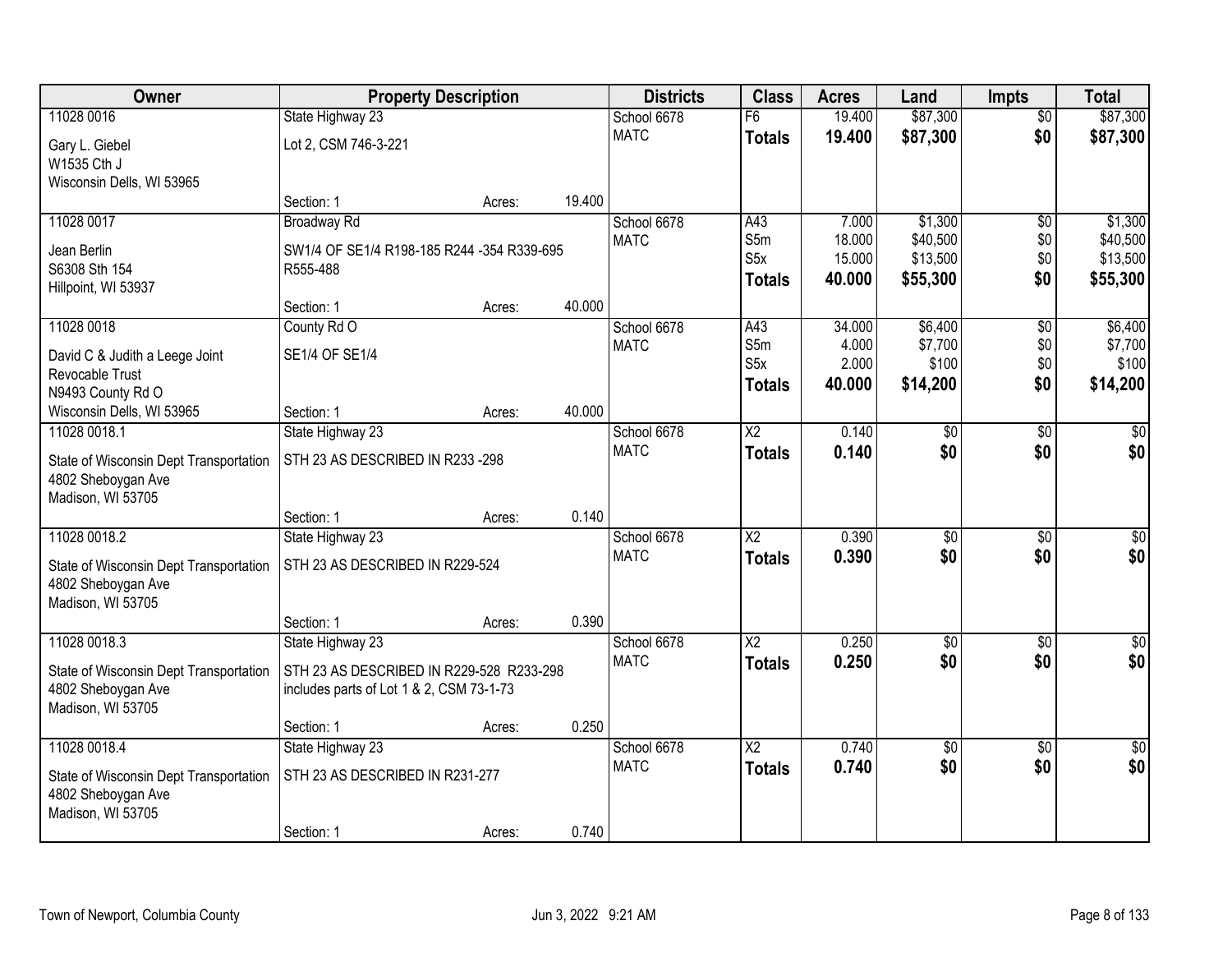| Owner                                                                                                  |                                                                                                                                                                                         | <b>Property Description</b> | <b>Districts</b>                     | <b>Class</b>                          | <b>Acres</b>              | Land                               | Impts                                     | <b>Total</b>                       |
|--------------------------------------------------------------------------------------------------------|-----------------------------------------------------------------------------------------------------------------------------------------------------------------------------------------|-----------------------------|--------------------------------------|---------------------------------------|---------------------------|------------------------------------|-------------------------------------------|------------------------------------|
| 11028 0019<br>Deborah Mullikin et al<br>c/o Donald J. Mullikin<br>W14993 Gulch Rd                      | W14993 Gulch Rd<br>FRAC NE1/4 of NE1/4; EXC E 1000'                                                                                                                                     |                             | School 6678<br><b>MATC</b>           | F6<br>R1<br><b>Totals</b>             | 13.320<br>1.000<br>14.320 | \$51,300<br>\$13,500<br>\$64,800   | $\overline{50}$<br>\$161,100<br>\$161,100 | \$51,300<br>\$174,600<br>\$225,900 |
| Wisconsin Dells, WI 53965                                                                              | Section: 2                                                                                                                                                                              | Acres:                      | 14.320                               |                                       |                           |                                    |                                           |                                    |
| 11028 0019.A<br>Volodymyr Rozdolskyy<br>1065 Rosefield Ln<br>Aurora, IL 60504                          | W14901 Gulch Rd<br>Pcl in NE1/4 of NE1/4 Comm NE cor c/l town road;<br>S87-30W 201.8'; S 1963.75'; E 200'; N 1970' to beg<br>Section: 2                                                 | Acres:                      | School 6678<br><b>MATC</b><br>10.000 | $\overline{R1}$<br><b>Totals</b>      | 10.000<br>10.000          | \$40,500<br>\$40,500               | \$115,000<br>\$115,000                    | \$155,500<br>\$155,500             |
| 11028 0019.B<br>Roman Kurzac<br>Edyta Kurzac<br>5019 N Pittsburg Ave<br>Norridge, IL 60706             | W14919 Gulch Rd<br>PCL IN NE1/4 OF NE1/4 COMM NE COR ON CTR LN<br>TN ROAD; TH SE 87 30' W 201.8 FT TO POB; TH S 87<br>30'W 201.8 FT S 1957.5 FT; E 200 FT; N 1963.75' TO<br>Section: 2  | Acres:                      | School 6678<br><b>MATC</b><br>10.000 | $\overline{R1}$<br><b>Totals</b>      | 10.000<br>10.000          | \$40,500<br>\$40,500               | \$168,100<br>\$168,100                    | \$208,600<br>\$208,600             |
| 11028 0019.C<br>Roman Kurzac<br>Edyta Kurzac<br>5019 N Pittsburgh Ave<br>Norridge, IL 60706            | W14937 Gulch Rd<br>Prt NENE Sec 2, Comm NE cor of said NE1/4,<br>S88-00-06W 403.60' (rec 400') to POB, S00-38-40E<br>1950.23' to south line NENE, S89-55-05W 196.35' (rec<br>Section: 2 | Acres:                      | School 6678<br><b>MATC</b><br>10.000 | $\overline{R1}$<br><b>Totals</b>      | 10.000<br>10.000          | \$40,500<br>\$40,500               | \$0<br>\$0                                | \$40,500<br>\$40,500               |
| 11028 0019.D<br>Becky R. Jarzynski<br>W14951 Gulch Rd<br>Wisconsin Dells, WI 53965                     | W14951 Gulch Rd<br>PCL IN NE1/4 OF NE1/4 COMM AT NW COR; TH N<br>87-30E 320' TO POB; TH N 87-30E 400'; TH S 1951';<br>TH W 387'; TH N 1938' TO POB.<br>Section: 2                       | Acres:                      | School 6678<br><b>MATC</b><br>17.910 | F6<br>R <sub>1</sub><br><b>Totals</b> | 16.910<br>1.000<br>17.910 | \$65,100<br>\$13,500<br>\$78,600   | $\overline{30}$<br>\$86,100<br>\$86,100   | \$65,100<br>\$99,600<br>\$164,700  |
| 11028 0020<br>Maria C. Sosenko<br>223 Westridge Rd<br>Joliet, IL 60431                                 | N9930 Blighton Dr<br>FRAC NW1/4 of NE1/4; EXC 3.3 A AS REC IN V264-611<br>& EXC V265-522 EXC 273-582<br>Section: 2                                                                      | Acres:                      | School 6678<br><b>MATC</b><br>42.110 | F6<br>R1<br><b>Totals</b>             | 41.110<br>1.000<br>42.110 | \$174,100<br>\$13,500<br>\$187,600 | $\overline{50}$<br>\$56,800<br>\$56,800   | \$174,100<br>\$70,300<br>\$244,400 |
| 11028 0020.A<br>Nicholas J. Goetz<br>Colleen A. Goetz<br>W15055 Gulch Ave<br>Wisconsin Dells, WI 53965 | W15055 Gulch Rd<br>PRT NW1/4 NE1/4, COM NE COR W1894' POB; W293'<br>S490' E293' N490' BEG; EXC V288-527<br>Section: 2                                                                   | Acres:                      | School 6678<br><b>MATC</b><br>2.340  | $\overline{R1}$<br><b>Totals</b>      | 2.340<br>2.340            | \$21,400<br>\$21,400               | \$121,900<br>\$121,900                    | \$143,300<br>\$143,300             |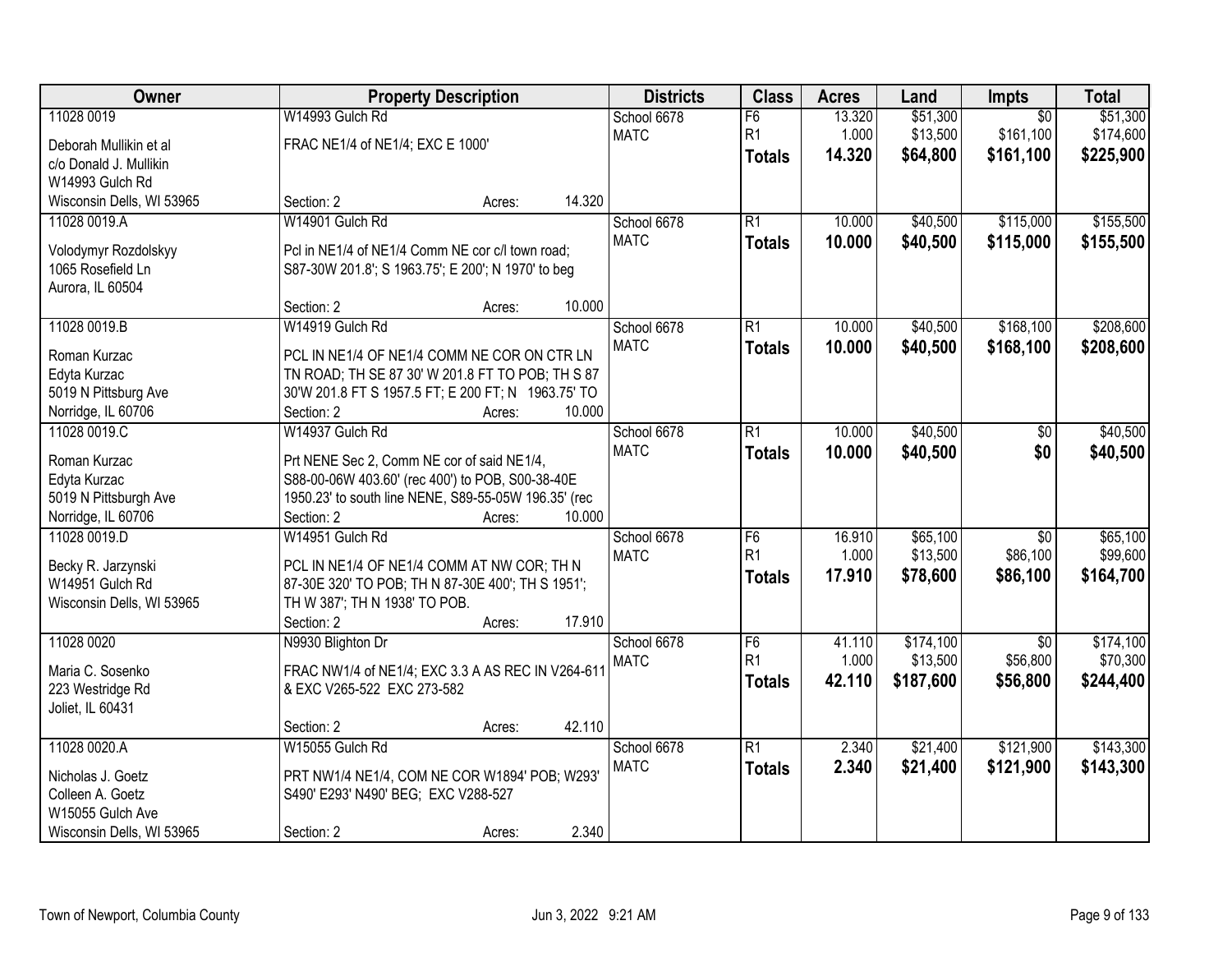| Owner                                    | <b>Property Description</b>                            | <b>Districts</b> | <b>Class</b>    | <b>Acres</b> | Land     | <b>Impts</b> | <b>Total</b> |
|------------------------------------------|--------------------------------------------------------|------------------|-----------------|--------------|----------|--------------|--------------|
| 11028 0020.A1                            | N9972 Blighton Dr                                      | School 6678      | $\overline{R1}$ | 1.030        | \$13,700 | \$76,000     | \$89,700     |
| Kathleen J. Wheeler                      | S 150 FT OF PCL IN NW1/4 OF NE1/4; COMM AT NE          | <b>MATC</b>      | <b>Totals</b>   | 1.030        | \$13,700 | \$76,000     | \$89,700     |
| N9972 Blighton Dr                        | COR; TH W 1894 FT POB W 293 FT S490<br>FT THE E        |                  |                 |              |          |              |              |
| Wisconsin Dells, WI 53965                | 293 FT TH N 490 FT TO BEG R288-527 R374-56             |                  |                 |              |          |              |              |
|                                          | 1.030<br>Section: 2<br>Acres:                          |                  |                 |              |          |              |              |
| 11028 0020.B                             | W15001 Gulch Rd                                        | School 6678      | $\overline{R1}$ | 2.190        | \$21,000 | \$77,600     | \$98,600     |
|                                          |                                                        | <b>MATC</b>      | <b>Totals</b>   | 2.190        | \$21,000 | \$77,600     | \$98,600     |
| Paula M. Jones et al                     | PCL IN NE COR OF NW1/4 OF NE1/4 COMM IN C OF           |                  |                 |              |          |              |              |
| c/o Kevin R. Pavelka                     | HWY AT NE COR; TH W 195 FT; TH S 490 FT; TH E          |                  |                 |              |          |              |              |
| PO Box 785                               | 195 FT; TH N 490 FT TO BEG.                            |                  |                 |              |          |              |              |
| Wisconsin Dells, WI 53965                | 2.190<br>Section: 2<br>Acres:                          |                  |                 |              |          |              |              |
| 11028 0020.C                             | W15029 Gulch Rd                                        | School 6678      | $\overline{R1}$ | 3.300        | \$23,800 | \$124,800    | \$148,600    |
| Joseph J. Weidling                       | PRT NW 1/4 NE 1/4-COM 195' W NE COR NW NE,             | <b>MATC</b>      | <b>Totals</b>   | 3.300        | \$23,800 | \$124,800    | \$148,600    |
| Jill E. Weidling                         | W375' S490' E375' N490' POB                            |                  |                 |              |          |              |              |
| W15029 Gulch Rd                          |                                                        |                  |                 |              |          |              |              |
| Wisconsin Dells, WI 53965                | 3.300<br>Section: 2<br>Acres:                          |                  |                 |              |          |              |              |
| 11028 0037                               | <b>Broadway Rd</b>                                     | School 6678      | F <sub>6</sub>  | 11.150       | \$42,900 | \$0          | \$42,900     |
|                                          |                                                        | <b>MATC</b>      | R <sub>1</sub>  | 1.000        | \$13,500 | \$0          | \$13,500     |
| Vern A. Everson                          | LT 1 CS#4136-29-15                                     |                  | <b>Totals</b>   | 12.150       | \$56,400 | \$0          | \$56,400     |
| Virginia M. Everson                      |                                                        |                  |                 |              |          |              |              |
| 478 Saint Andrews Trl                    |                                                        |                  |                 |              |          |              |              |
| Nekoosa, WI 54457                        | 12.150<br>Section: 2<br>Acres:                         |                  |                 |              |          |              |              |
| 11028 0037.A                             | W15097 Broadway Rd                                     | School 6678      | $\overline{C2}$ | 2.480        | \$26,700 | \$90,700     | \$117,400    |
| William A Preissel Irrevocable Trust Dtd | PRT SW 1/4 SE 1/4-BEG @ 1/4 SEC LN 277.5' N SW         | <b>MATC</b>      | <b>Totals</b>   | 2.480        | \$26,700 | \$90,700     | \$117,400    |
| 10/24/2016                               | COR N 87E49.5' POB; N87 E340.5' N395.2' S68W365.5'     |                  |                 |              |          |              |              |
| 4050 State Rd 13                         | S276.6' POB. EXC R240-489 (LONG LIFE ROOFING)          |                  |                 |              |          |              |              |
| Wisconsin Dells, WI 53965                | 2.480<br>Section: 2<br>Acres:                          |                  |                 |              |          |              |              |
| 11028 0037.B                             | W15065 Broadway Rd                                     | School 6678      | $\overline{R1}$ | 1.000        | \$13,500 | \$118,600    | \$132,100    |
|                                          |                                                        | <b>MATC</b>      | <b>Totals</b>   | 1.000        | \$13,500 | \$118,600    | \$132,100    |
| Kathleen A. Hintze                       | PCL IN SW 1/4 SE 1/4; BEG @ S1/4 COR TH N277.7'        |                  |                 |              |          |              |              |
| W15065 Broadway Rd                       | N87 10' E 390'; N187.45'; E175';<br>N277.7'; POB;      |                  |                 |              |          |              |              |
| Wisconsin Dells, WI 53965                | S277.7'; E 132'; N327.8'; W & SW TO POB. R23-363       |                  |                 |              |          |              |              |
|                                          | 1.000<br>Section: 2<br>Acres:                          |                  |                 |              |          |              |              |
| 11028 0037.E                             | W15059 Broadway Rd                                     | School 6678      | $\overline{R1}$ | 1.000        | \$13,500 | \$99,300     | \$112,800    |
| Merle D. Beard                           | PCL IN SW 1/4 SE 1/4 BEG @ S 1/4 COR S-2 TH N          | <b>MATC</b>      | <b>Totals</b>   | 1.000        | \$13,500 | \$99,300     | \$112,800    |
| W15059 Broadway Rd                       | 277.5'; N87 10' E390'; N 187.45';<br>#307'; N327.8' TO |                  |                 |              |          |              |              |
| Wisconsin Dells, WI 53965                | POB. TH S 327.8'; E 132'; TH N 371.5'; W TO BEG        |                  |                 |              |          |              |              |
|                                          | 1.000<br>Section: 2<br>Acres:                          |                  |                 |              |          |              |              |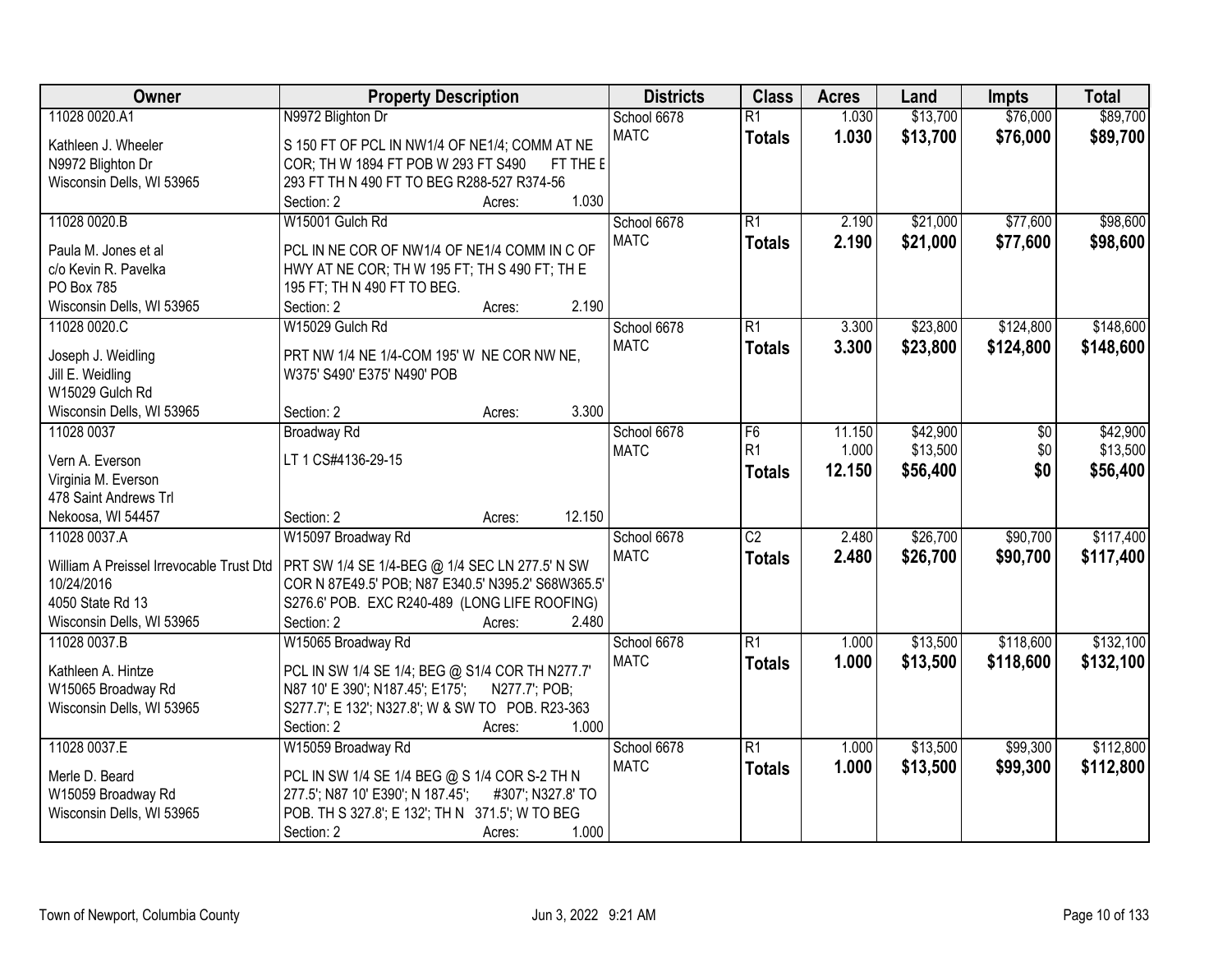| Owner                                      | <b>Property Description</b>                             | <b>Districts</b> | <b>Class</b>    | <b>Acres</b> | Land     | <b>Impts</b>    | <b>Total</b> |
|--------------------------------------------|---------------------------------------------------------|------------------|-----------------|--------------|----------|-----------------|--------------|
| 11028 0037.G                               | W15019 Broadway Rd                                      | School 6678      | $\overline{R1}$ | 1.000        | \$13,500 | \$134,700       | \$148,200    |
| Margaret Kukuc et al                       | PRT SW 1/4 SE 1/4, COM S 1/4 COR SEC. 2, N277.5'        | <b>MATC</b>      | <b>Totals</b>   | 1.000        | \$13,500 | \$134,700       | \$148,200    |
| c/o Frank Kukuc                            | N87 10' E390', N187.45', E703.5' POB: N347', S67 02'    |                  |                 |              |          |                 |              |
| 7603 Drew Ave                              | E149.9', S288.5' W138' POB. EASE.                       |                  |                 |              |          |                 |              |
| Burr Ridge, IL 60527                       | 1.000<br>Section: 2<br>Acres:                           |                  |                 |              |          |                 |              |
| 11028 0037.H                               | <b>Broadway Rd</b>                                      | School 6678      | $\overline{R1}$ | 0.720        | \$9,700  | $\overline{50}$ | \$9,700      |
|                                            |                                                         | <b>MATC</b>      | <b>Totals</b>   | 0.720        | \$9,700  | \$0             | \$9,700      |
| Lana K. Goldsmith et al                    | PRT SW 1/4 SE 1/4, COM S 1/4 COR SEC 2, N 277.5', N     |                  |                 |              |          |                 |              |
| c/o James W. Goldsmith                     | 8710' E390', N187.45', E554' POB. N375.62', S82 50'     |                  |                 |              |          |                 |              |
| 1860 Broadway Rd                           | E84.16', S365.12' W83.5' TO POB.<br>0.720<br>Section: 2 |                  |                 |              |          |                 |              |
| Wisconsin Dells, WI 53965                  | Acres:                                                  |                  |                 |              |          |                 |              |
| 11028 0037.1                               | W15083 Broadway Rd                                      | School 6678      | $\overline{R1}$ | 1.000        | \$13,500 | \$107,900       | \$121,400    |
| Tina L. Halverson                          | Prt of SW1/4 SE1/4, Beg S1/4 cor Sec 2, S89-04E         | <b>MATC</b>      | <b>Totals</b>   | 1.000        | \$13,500 | \$107,900       | \$121,400    |
| W15083 Broadway Rd                         | 383.82', N00-54-14E 484.66' to POB, S89-11-21E 175',    |                  |                 |              |          |                 |              |
| Wisconsin Dells, WI 53965                  | N00-48-29E 277.77', S68-56-02W 188.27', S00-54-14W      |                  |                 |              |          |                 |              |
|                                            | Section: 2<br>1.000<br>Acres:                           |                  |                 |              |          |                 |              |
| 11028 0038.A                               | W14934 Broadway Rd                                      | School 6678      | $\overline{R1}$ | 1.000        | \$13,500 | \$114,900       | \$128,400    |
| Cathleen Borck et al                       | PCL IN S OF SE 1/4 AT INT E LN SD 1/2 OF C LN HWY       | <b>MATC</b>      | <b>Totals</b>   | 1.000        | \$13,500 | \$114,900       | \$128,400    |
| c/o Steven Borck                           | RUN E & W; TH W 16 RDS TO SW COR THOMAS                 |                  |                 |              |          |                 |              |
| W14934 Broadway Rd                         | LAND POB; TH W 16 RDS; N 10 RDS; E 16RDS; S10           |                  |                 |              |          |                 |              |
| Wisconsin Dells, WI 53965                  | 1.000<br>Section: 2<br>Acres:                           |                  |                 |              |          |                 |              |
| 11028 0038.B                               | W14918 Broadway Rd                                      | School 6678      | $\overline{R1}$ | 1.000        | \$13,500 | \$129,800       | \$143,300    |
|                                            |                                                         | <b>MATC</b>      | <b>Totals</b>   | 1.000        | \$13,500 | \$129,800       | \$143,300    |
| Marian H. Kendall                          | BEG AT NE COR; THE S TO CTROF HWY POB; THE W            |                  |                 |              |          |                 |              |
| W14918 Broadway Rd                         | 16 RODS; TH N 10 RODS; TH E 16 RODS; TH S 10 R.         |                  |                 |              |          |                 |              |
| Wisconsin Dells, WI 53965                  | TO BEG. ALSO E 12';                                     |                  |                 |              |          |                 |              |
|                                            | Section: 2<br>1.000<br>Acres:                           |                  |                 |              |          |                 |              |
| 11028 0039                                 | W14987 Broadway Rd                                      | School 6678      | $\overline{R1}$ | 3.880        | \$25,200 | \$172,400       | \$197,600    |
| Fredric A. Westerfeldt                     | PART OF SE 1/4 OF SE 1/4, S OF CENTER OF HWY,           | <b>MATC</b>      | <b>Totals</b>   | 3.880        | \$25,200 | \$172,400       | \$197,600    |
| Rita Westerfeldt                           | see exceptions                                          |                  |                 |              |          |                 |              |
| W14987 Broadway Rd                         |                                                         |                  |                 |              |          |                 |              |
| Wisconsin Dells, WI 53965                  | 3.880<br>Section: 2<br>Acres:                           |                  |                 |              |          |                 |              |
| 11028 0039.B                               | <b>Broadway Rd</b>                                      | School 6678      | $\overline{R1}$ | 1.120        | \$3,300  | $\overline{50}$ | \$3,300      |
|                                            | PARCEL OF LAND IN SE 1/4 SE 1/4 described as            | <b>MATC</b>      | <b>Totals</b>   | 1.120        | \$3,300  | \$0             | \$3,300      |
| Fredric A. Westerfeldt<br>Rita Westerfeldt | follows: Comm at S Q cor of Sec 2; S89-04E 1403.61' to  |                  |                 |              |          |                 |              |
| W14987 Broadway Rd                         | POB; N89-04W 66'; N0-19E 757.73' to ctr Broadway Rd;    |                  |                 |              |          |                 |              |
| Wisconsin Dells, WI 53965                  | 1.120<br>Section: 2<br>Acres:                           |                  |                 |              |          |                 |              |
|                                            |                                                         |                  |                 |              |          |                 |              |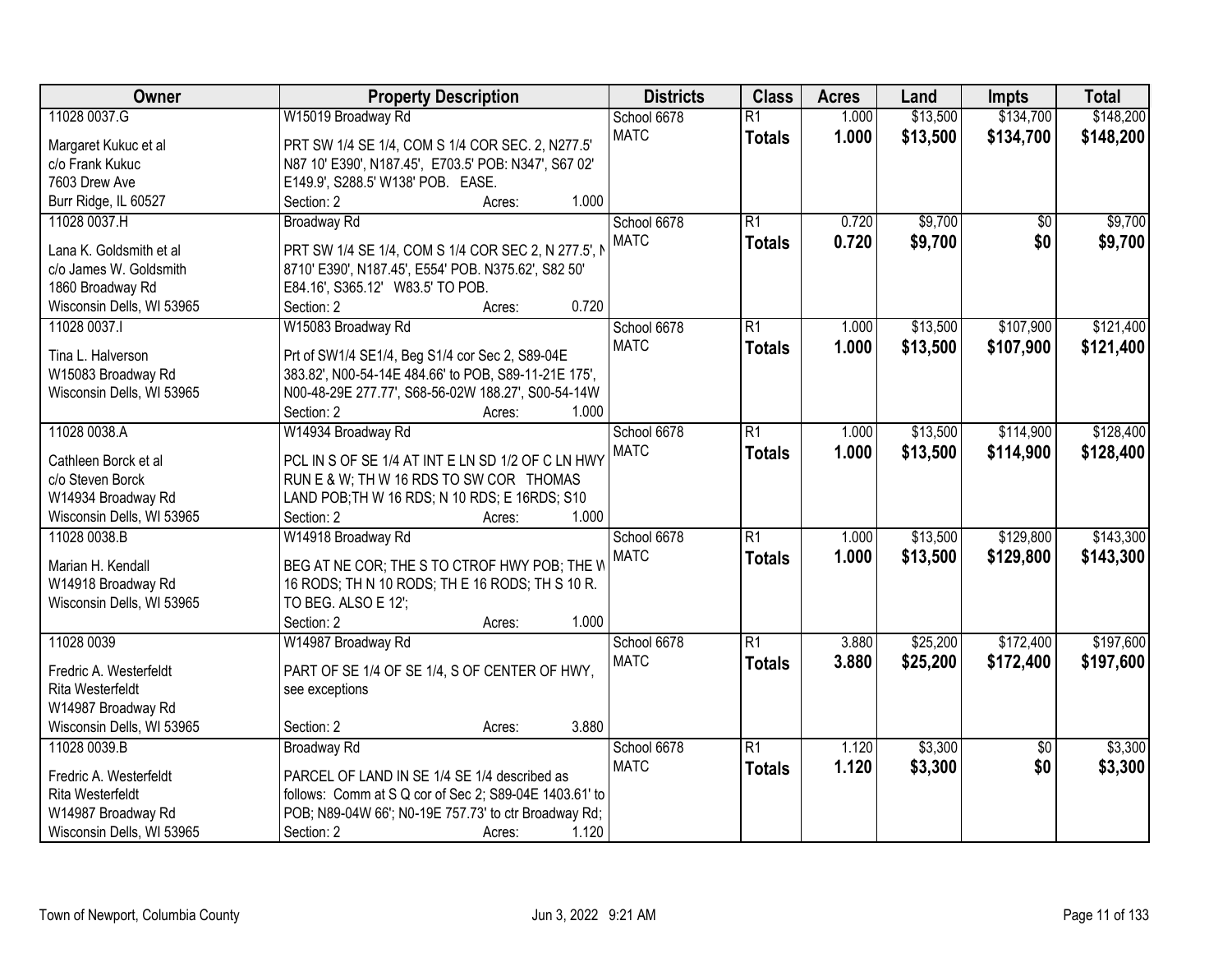| Owner                            | <b>Property Description</b>                             |        |        | <b>Districts</b> | <b>Class</b>    | <b>Acres</b> | Land     | Impts           | <b>Total</b> |
|----------------------------------|---------------------------------------------------------|--------|--------|------------------|-----------------|--------------|----------|-----------------|--------------|
| 11028 0042.01                    |                                                         |        |        | School 6678      | $\overline{R1}$ | 1.720        | \$18,500 | $\overline{50}$ | \$18,500     |
| Patrick R. Brackman              | Lot 1, CSM 5792-41-42                                   |        |        | <b>MATC</b>      | <b>Totals</b>   | 1.720        | \$18,500 | \$0             | \$18,500     |
| Lori B. Brackman                 |                                                         |        |        |                  |                 |              |          |                 |              |
| N9957 9th Ave                    |                                                         |        |        |                  |                 |              |          |                 |              |
| Wisconsin Dells, WI 53965        | Section: 3                                              | Acres: | 1.720  |                  |                 |              |          |                 |              |
| 11028 0042.02                    | N9957 Ninth Ave                                         |        |        | School 6678      | $\overline{R1}$ | 1.950        | \$20,200 | \$157,300       | \$177,500    |
| Patrick R. Brackman              | Lot 2, CSM 5792-41-42                                   |        |        | <b>MATC</b>      | <b>Totals</b>   | 1.950        | \$20,200 | \$157,300       | \$177,500    |
| Lori B. Brackman                 |                                                         |        |        |                  |                 |              |          |                 |              |
| N9957 Ninth Ave                  |                                                         |        |        |                  |                 |              |          |                 |              |
| Wisconsin Dells, WI 53965        | Section: 3                                              | Acres: | 1.950  |                  |                 |              |          |                 |              |
| 11028 0043                       | W15324 Waubeek Rd                                       |        |        | School 6678      | $\overline{R1}$ | 1.500        | \$17,000 | \$39,400        | \$56,400     |
| Thunder Valley Inn, Inc          | A PCL IN NE 1/4 OF NE 1/4                               |        |        | <b>MATC</b>      | <b>Totals</b>   | 1.500        | \$17,000 | \$39,400        | \$56,400     |
| W15344 Waubeek Rd                |                                                         |        |        |                  |                 |              |          |                 |              |
| Wisconsin Dells, WI 53965        |                                                         |        |        |                  |                 |              |          |                 |              |
|                                  | Section: 3                                              | Acres: | 1.500  |                  |                 |              |          |                 |              |
| 11028 0043.A                     | W15323 Waubeek Rd                                       |        |        | School 6678      | $\overline{R1}$ | 2.170        | \$20,900 | \$128,900       | \$149,800    |
| Donald J. Martell                | Lot 1, CSM 1358-6-120                                   |        |        | <b>MATC</b>      | <b>Totals</b>   | 2.170        | \$20,900 | \$128,900       | \$149,800    |
| Josephine A. Martell             |                                                         |        |        |                  |                 |              |          |                 |              |
| W15323 Waubeek Rd                |                                                         |        |        |                  |                 |              |          |                 |              |
| Wisconsin Dells, WI 53965        | Section: 3                                              | Acres: | 2.170  |                  |                 |              |          |                 |              |
| 11028 0046                       | N9946 River Rd                                          |        |        | School 6678      | $\overline{R1}$ | 4.820        | \$27,600 | \$324,500       | \$352,100    |
| Mary Hickey et al                | PCL IN NW 1/4 NE 1/4; BEG @ NW COR SD 1/4 1/4; TH       |        |        | <b>MATC</b>      | <b>Totals</b>   | 4.820        | \$27,600 | \$324,500       | \$352,100    |
| c/o Trevor Hickey                | N86 26'E 306.7'; S 876'; N40 05' W 475.32 FT; N 493.25' |        |        |                  |                 |              |          |                 |              |
| N9946 River Rd                   | TOBEG.                                                  |        |        |                  |                 |              |          |                 |              |
| Wisconsin Dells, WI 53965        | Section: 3                                              | Acres: | 4.820  |                  |                 |              |          |                 |              |
| 11028 0048.01                    | <b>River Rd</b>                                         |        |        | School 6678      | F6              | 16.190       | \$72,900 | $\overline{60}$ | \$72,900     |
| <b>Trevor Hickey</b>             | Lot 1, CSM 1045-5-37                                    |        |        | <b>MATC</b>      | <b>Totals</b>   | 16.190       | \$72,900 | \$0             | \$72,900     |
| Mary Hickey                      |                                                         |        |        |                  |                 |              |          |                 |              |
| N9946 River Rd                   |                                                         |        |        |                  |                 |              |          |                 |              |
| Wisconsin Dells, WI 53965        | Section: 3                                              | Acres: | 16.190 |                  |                 |              |          |                 |              |
| 11028 0048.02                    | 4169 River Rd                                           |        |        | School 6678      | $\overline{F6}$ | 0.730        | \$500    | $\overline{30}$ | \$500        |
| Dells Campground Properties, LLC | Lot 2, CSM 1045-5-37                                    |        |        | <b>MATC</b>      | <b>Totals</b>   | 0.730        | \$500    | \$0             | \$500        |
| 101 E Milwaukee St Ste 301       |                                                         |        |        |                  |                 |              |          |                 |              |
| Janesville, WI 53545             |                                                         |        |        |                  |                 |              |          |                 |              |
|                                  | Section: 3                                              | Acres: | 0.730  |                  |                 |              |          |                 |              |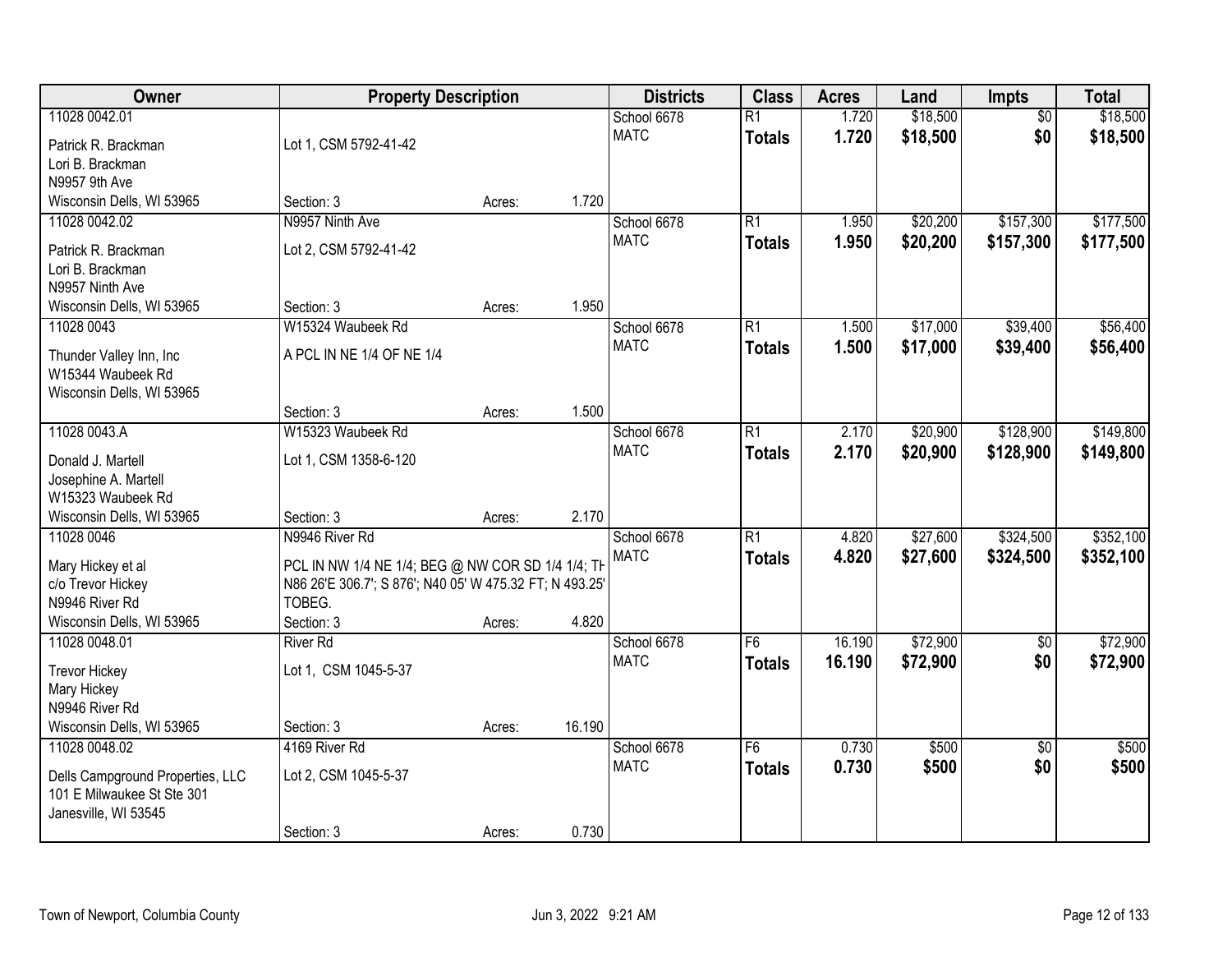| Owner                         | <b>Property Description</b>                                        | <b>Districts</b> | <b>Class</b>    | <b>Acres</b> | Land     | <b>Impts</b>    | <b>Total</b> |
|-------------------------------|--------------------------------------------------------------------|------------------|-----------------|--------------|----------|-----------------|--------------|
| 11028 0049                    | W15344 Waubeek Rd                                                  | School 6678      | $\overline{C2}$ | 3.328        | \$38,600 | \$189,700       | \$228,300    |
| Thunder Valley Inn, Inc.      | COM N1/4 SEC 3, N86DGE 1410.8 FT TO POB, N86DGE                    | <b>MATC</b>      | <b>Totals</b>   | 3.328        | \$38,600 | \$189,700       | \$228,300    |
| W15344 Waubeek Rd             | 1087.11FT ALG N/L SEC 3, TO C/L OF 9TH                             |                  |                 |              |          |                 |              |
| Wisconsin Dells, WI 53965     | AVE, S41DGW 65.28FT, S86DGW 840.85FT, S1DGE                        |                  |                 |              |          |                 |              |
|                               | 3.328<br>Section: 3<br>Acres:                                      |                  |                 |              |          |                 |              |
| 11028 0051                    | N9996 River Rd                                                     | School 6678      | $\overline{R1}$ | 0.710        | \$15,800 | \$102,300       | \$118,100    |
|                               |                                                                    | <b>MATC</b>      | <b>Totals</b>   | 0.710        | \$15,800 | \$102,300       | \$118,100    |
| Empty Nest 2021, LLC          | PCL in NE1/4 of NW1/4 Com at NE cor, S120', S86-24W                |                  |                 |              |          |                 |              |
| N9946 River Rd                | 237", NWly along cl to north line of NE NW, N86-26E 276            |                  |                 |              |          |                 |              |
| Wisconsin Dells, WI 53965     | Michael T Brown reserves a life estate<br>to BEG.                  |                  |                 |              |          |                 |              |
|                               | 0.710<br>Section: 3<br>Acres:                                      |                  |                 |              |          |                 |              |
| 11028 0051.A                  | N9990 River Rd                                                     | School 6678      | $\overline{R1}$ | 1.470        | \$21,800 | \$5,000         | \$26,800     |
| Trevor & Mary Hickey          | Pcl in NE1/4 of NW1/4, Comm NE cor NENW, S 120' to                 | <b>MATC</b>      | <b>Totals</b>   | 1.470        | \$21,800 | \$5,000         | \$26,800     |
| N9946 River Rd                | POB, S 440' to c/l River Rd, N44W 188.1', N20W 307.4',             |                  |                 |              |          |                 |              |
| Wisconsin Dells, WI 53965     | N86-24E 237' to beg                                                |                  |                 |              |          |                 |              |
|                               | 1.470<br>Section: 3<br>Acres:                                      |                  |                 |              |          |                 |              |
| 11028 0061                    | Vine St                                                            | School 6678      | F6              | 0.750        | \$2,900  | \$0             | \$2,900      |
|                               |                                                                    | <b>MATC</b>      | <b>Totals</b>   | 0.750        | \$2,900  | \$0             | \$2,900      |
| Robert A. Kane                | 3 SIDED PCL IN S 1/2 NE 1/4 COMM @ PT ON HWY                       |                  |                 |              |          |                 |              |
| 823 Bauer St                  | WHERE E LN S.10 CROSSES; TH NW 10 RDS; TH NE                       |                  |                 |              |          |                 |              |
| Wisconsin Dells, WI 53965     | 13 RDS TO PT 13 RDS FROM HWY ALONG W LN SD<br>0.750<br>Section: 11 |                  |                 |              |          |                 |              |
| 11028 0064                    | Acres:<br>106 Bowman Rd                                            | School 6678      | $\overline{R1}$ | 3.500        | \$43,800 | \$316,800       | \$360,600    |
|                               |                                                                    | <b>MATC</b>      |                 |              |          |                 |              |
| Patrick F. Sweeney            | PART OF N 1/2 OF SE 1/4; described as follows: Comm                |                  | <b>Totals</b>   | 3.500        | \$43,800 | \$316,800       | \$360,600    |
| Mary A. Sweeney               | at the inter of the ctrln of Bowman Rd & Bauer St; S0-30\          |                  |                 |              |          |                 |              |
| 106 Bowman Rd                 | alg ctrln of Bowman Rd 489.32'; S11-00W 224.50'; cont              |                  |                 |              |          |                 |              |
| Wisconsin Dells, WI 53965     | Section: 10<br>3.500<br>Acres:                                     |                  |                 |              |          |                 |              |
| 11028 0064.03                 | Bowman Rd                                                          | School 6678      | $\overline{R1}$ | 0.573        | \$6,600  | $\overline{50}$ | \$6,600      |
| Helland Revocable Trust U/T/D | BEG APRX 33' W OF SW/C LT 1 BK 2 BOWMAN                            | <b>MATC</b>      | <b>Totals</b>   | 0.573        | \$6,600  | \$0             | \$6,600      |
| 1/20/2004                     | HILLS:S11W 61.14 N89E 358.36' S1W 628.95'SELY ALO                  |                  |                 |              |          |                 |              |
| PO Box 830                    | RR TO PT S37W 812.67'FR SD RR RIW S89W ALG S/L                     |                  |                 |              |          |                 |              |
| Wisconsin Dells, WI 53965     | 0.573<br>Section: 10<br>Acres:                                     |                  |                 |              |          |                 |              |
| 11028 0064.04                 | Bowman Rd                                                          | School 6678      | $\overline{R1}$ | 12.410       | \$46,500 | \$1,500         | \$48,000     |
|                               |                                                                    | <b>MATC</b>      | <b>Totals</b>   | 12.410       | \$46,500 | \$1,500         | \$48,000     |
| Eric C. Helland               | Lot 1, CSM 6050-43-91                                              |                  |                 |              |          |                 |              |
| Mary J. Helland               |                                                                    |                  |                 |              |          |                 |              |
| 205 Windy Hill Rd             |                                                                    |                  |                 |              |          |                 |              |
| Wisconsin Dells, WI 53965     | 12.410<br>Section: 10<br>Acres:                                    |                  |                 |              |          |                 |              |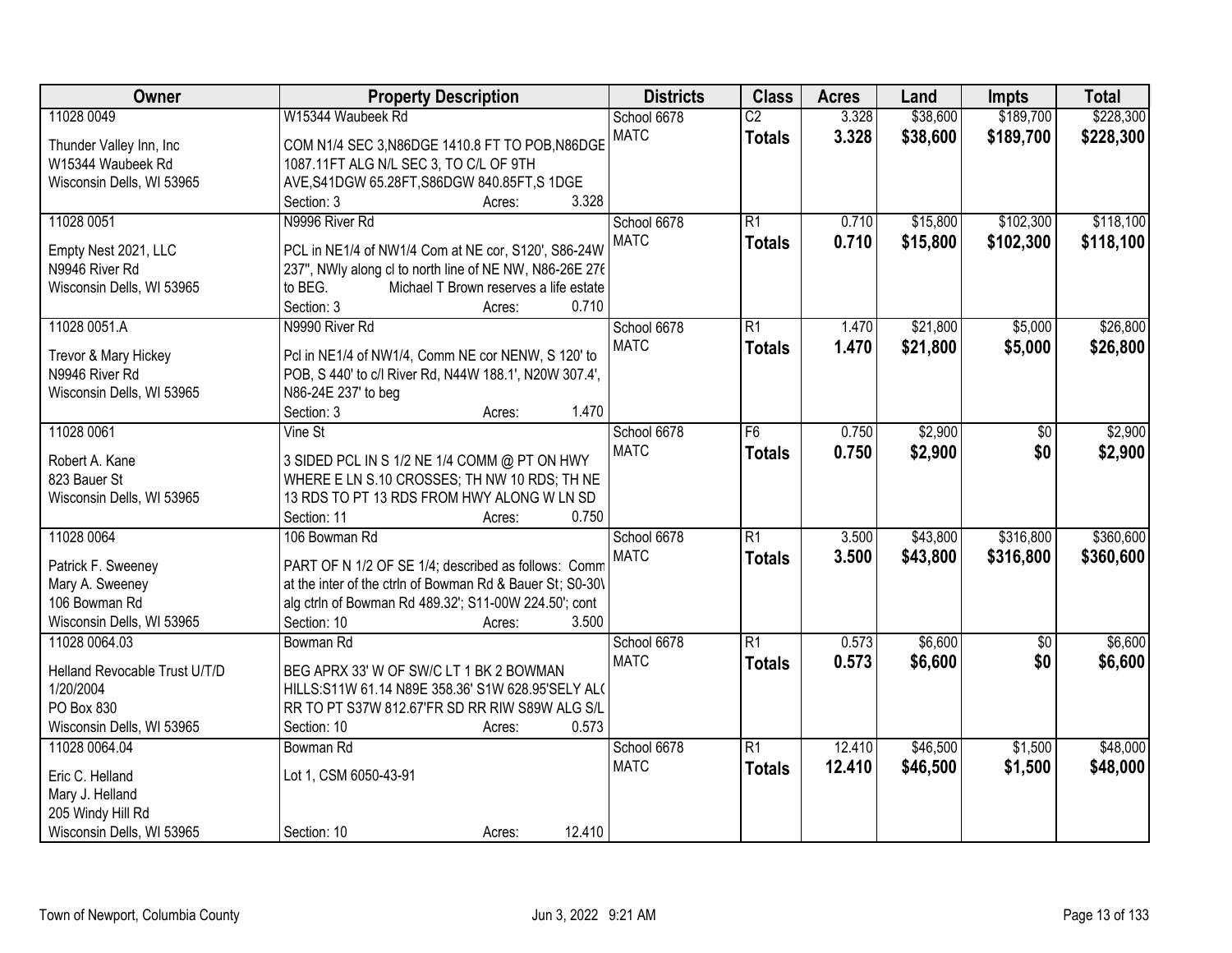| Owner                                                                                                                                            | <b>Property Description</b>                                                                                                                                                                 |                  |                 | <b>Districts</b>           | <b>Class</b>                     | <b>Acres</b>              | Land                            | <b>Impts</b>           | <b>Total</b>                    |
|--------------------------------------------------------------------------------------------------------------------------------------------------|---------------------------------------------------------------------------------------------------------------------------------------------------------------------------------------------|------------------|-----------------|----------------------------|----------------------------------|---------------------------|---------------------------------|------------------------|---------------------------------|
| 11028 0064.1<br>Canadian Pacific Railway Company<br>501 Marquette Ave S<br><b>Suite 1525</b>                                                     | RxR ROW IN SE SE, SW SE, and NW SE, WEST OF<br>A12594                                                                                                                                       |                  |                 | School 6678<br><b>MATC</b> | $\overline{X5}$<br><b>Totals</b> | 0.000<br>0.000            | $\overline{50}$<br>\$0          | $\overline{50}$<br>\$0 | $\sqrt{30}$<br>\$0              |
| Minneapolis, MN 55402                                                                                                                            | Section: 10                                                                                                                                                                                 | Acres:           | 0.000           |                            |                                  |                           |                                 |                        |                                 |
| 11028 0072.A<br>Fredric A. Westerfeldt<br><b>Rita Westerfeldt</b><br>W14987 Broadway Rd                                                          | <b>Broadway Rd</b><br>Pcl in NE1/4 of NE1/4, Comm N1/4 cor Sec 11, S89-04E<br>1403.61 to POB, S89-04E 960.24', S0-03W 264',<br>N89-04W 961.46', N0-19E 264' to POB                          |                  |                 | School 6678<br><b>MATC</b> | R1<br><b>Totals</b>              | 5.820<br>5.820            | \$17,500<br>\$17,500            | $\overline{50}$<br>\$0 | \$17,500<br>\$17,500            |
| Wisconsin Dells, WI 53965<br>11028 0075<br>Donald P & Anita M Nelson Joint<br>Revocable Trust<br>W14297 Broadway Rd<br>Wisconsin Dells, WI 53965 | Section: 11<br>SE 1/4 OF NE 1/4<br>Section: 11                                                                                                                                              | Acres:<br>Acres: | 5.820<br>40.000 | School 6678<br><b>MATC</b> | A41<br>S5m<br><b>Totals</b>      | 31.000<br>9.000<br>40.000 | \$9,500<br>\$15,800<br>\$25,300 | \$0<br>\$0<br>\$0      | \$9,500<br>\$15,800<br>\$25,300 |
| 11028 0078<br>Lower Dells Adventures, LLC<br>400 County Rd A<br>Wisconsin Dells, WI 53965                                                        | & Hwy 16<br>LT 1 CS#3388-23-5<br>Section: 11                                                                                                                                                | Acres:           | 3.090           | School 6678<br><b>MATC</b> | $\overline{C2}$<br><b>Totals</b> | 3.090<br>3.090            | \$36,700<br>\$36,700            | $\overline{50}$<br>\$0 | \$36,700<br>\$36,700            |
| 11028 0078.01<br>St Vincent De Paul Society of Wis Dells,<br><b>Inc</b><br>W15210 State Rd 16<br>Wisconsin Dells, WI 53965                       | That portion of Lot 1, CSM 1420-6-182 lying South of a<br>line lying 73.8' North of, and parallel to, the S/L of CSM.<br>Section: 11                                                        | Acres:           | 0.130           | School 6678<br><b>MATC</b> | $\overline{X5}$<br><b>Totals</b> | 0.130<br>0.130            | $\overline{60}$<br>\$0          | \$0<br>\$0             | $\sqrt{50}$<br>\$0              |
| 11028 0082<br>Sandra K. Anderson<br>1631 Valley Dr<br>Wisconsin Dells, WI 53965                                                                  | State Highway 16<br>PRT NE 1/4 SW 1/4 COM SE COR SD 40. N322.59' T N<br>ROW 16, POB N60 W555.05' N29 E9,83' N55 W663.54'<br>N30 E71.47' S88 E871.88' S85 E117.68' SO 684.77'<br>Section: 11 | Acres:           | 9.250           | School 6678<br><b>MATC</b> | R1<br><b>Totals</b>              | 9.250<br>9.250            | \$38,600<br>\$38,600            | $\overline{50}$<br>\$0 | \$38,600<br>\$38,600            |
| 11028 0082.04<br>William L. Dreher<br>Susan Candee<br>W15201 State Rd 16<br>Wisconsin Dells, WI 53965                                            | W5201 State Highway 16<br>LT 1 CS#3910-27-26<br>Section: 11                                                                                                                                 | Acres:           | 6.650           | School 6678<br><b>MATC</b> | $\overline{R1}$<br><b>Totals</b> | 6.650<br>6.650            | \$32,100<br>\$32,100            | \$178,500<br>\$178,500 | \$210,600<br>\$210,600          |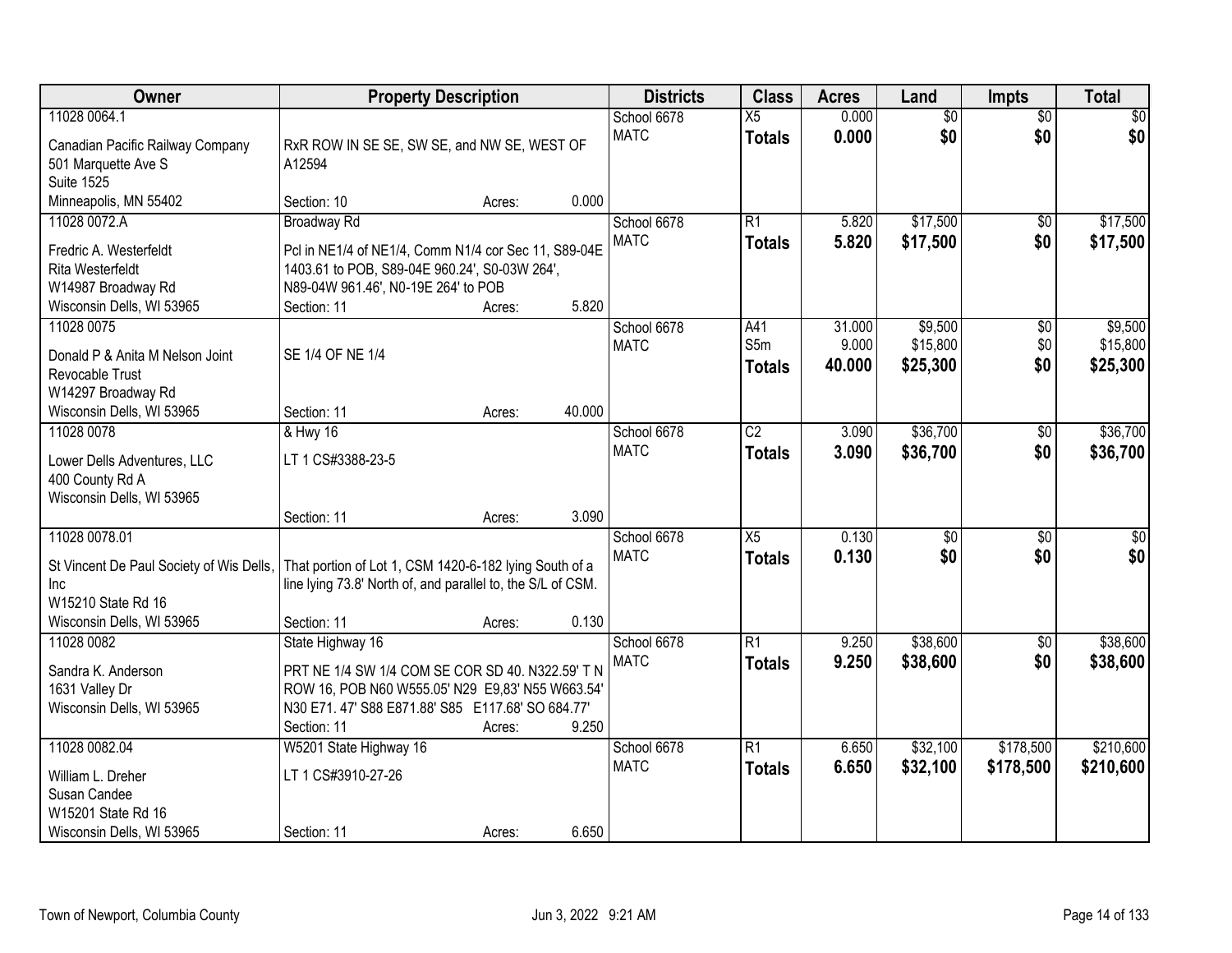| Owner                          | <b>Property Description</b>                               |        |       | <b>Districts</b> | <b>Class</b>           | <b>Acres</b> | Land        | <b>Impts</b>    | <b>Total</b>    |
|--------------------------------|-----------------------------------------------------------|--------|-------|------------------|------------------------|--------------|-------------|-----------------|-----------------|
| 11028 0082.A                   | W15130 County Highway Wd                                  |        |       | School 6678      | $\overline{R1}$        | 2.450        | \$21,600    | \$116,500       | \$138,100       |
| Mary K. Harris et al           | Pcl in NE1/4 of SW1/4 lying E of a N & S line 440' W of E |        |       | <b>MATC</b>      | <b>Totals</b>          | 2.450        | \$21,600    | \$116,500       | \$138,100       |
| W15130 County Rd Wd            | line of SW1/4 Sec 11, N of N r/w of town road, see        |        |       |                  |                        |              |             |                 |                 |
| Wisconsin Dells, WI 53965      | exceptionslife estate interest of Mary K Harris           |        |       |                  |                        |              |             |                 |                 |
|                                | Section: 11                                               | Acres: | 2.450 |                  |                        |              |             |                 |                 |
| 11028 0082.A1                  | W15135 State Highway 16                                   |        |       | School 6678      | $\overline{C2}$        | 2.940        | \$35,500    | \$31,700        | \$67,200        |
|                                |                                                           |        |       | <b>MATC</b>      | <b>Totals</b>          | 2.940        | \$35,500    | \$31,700        | \$67,200        |
| Amerigas Propane LP Dist #5347 | PCL IN NE 1/4 SW 1/4 S 11 BEG @ SE COR NE 1/4 SW          |        |       |                  |                        |              |             |                 |                 |
| PO Box 798                     | 1/4 TH S89 32' W 623.42'; N28 20' E393.51 FT; S60 21'E    |        |       |                  |                        |              |             |                 |                 |
| Valley Forge, PA 19482         | 503.06'; S0 21' W 92.40' TO BEG.                          |        |       |                  |                        |              |             |                 |                 |
|                                | Section: 11                                               | Acres: | 2.940 |                  |                        |              |             |                 |                 |
| 11028 0082.C                   | County Rd WD                                              |        |       | School 6678      | $\overline{R1}$        | 0.990        | \$13,400    | \$0             | \$13,400        |
| Anna M. Krause                 | Lot 1, CSM 454-2-229                                      |        |       | <b>MATC</b>      | <b>Totals</b>          | 0.990        | \$13,400    | \$0             | \$13,400        |
| Erica J. Krause-Wagner         |                                                           |        |       |                  |                        |              |             |                 |                 |
| <b>PO Box 224</b>              |                                                           |        |       |                  |                        |              |             |                 |                 |
| North Freedom, WI 53951        | Section: 11                                               | Acres: | 0.990 |                  |                        |              |             |                 |                 |
| 11028 0082.C2                  | County Rd WD                                              |        |       | School 6678      | $\overline{R1}$        | 1.010        | \$13,600    | \$0             | \$13,600        |
|                                |                                                           |        |       | <b>MATC</b>      | <b>Totals</b>          | 1.010        | \$13,600    | \$0             | \$13,600        |
| Anna M. Krause                 | Lot 2, CSM 454-2-229                                      |        |       |                  |                        |              |             |                 |                 |
| Erica J. Krause-Wagner         |                                                           |        |       |                  |                        |              |             |                 |                 |
| <b>PO Box 224</b>              |                                                           |        |       |                  |                        |              |             |                 |                 |
| North Freedom, WI 53951        | Section: 11                                               | Acres: | 1.010 |                  |                        |              |             |                 |                 |
| 11028 0082.C3                  | W15140 County Highway Wd                                  |        |       | School 6678      | $\overline{R1}$        | 1.030        | \$13,700    | \$119,500       | \$133,200       |
| Anna M. Krause                 | Lot 3, CSM 454-2-229 - ALSO COM NE COR                    |        |       | <b>MATC</b>      | <b>Totals</b>          | 1.030        | \$13,700    | \$119,500       | \$133,200       |
| <b>PO Box 224</b>              | C.S.#454, S254.54' S88 E18.12' N3W255.72' POB             |        |       |                  |                        |              |             |                 |                 |
| North Freedom, WI 53951        |                                                           |        |       |                  |                        |              |             |                 |                 |
|                                | Section: 11                                               | Acres: | 1.030 |                  |                        |              |             |                 |                 |
| 11028 0082.D                   | County Rd WD                                              |        |       | School 6678      | $\overline{C2}$        | 0.491        | \$5,000     | $\overline{50}$ | \$5,000         |
|                                |                                                           |        |       | <b>MATC</b>      | <b>Totals</b>          | 0.491        | \$5,000     | \$0             | \$5,000         |
| L & J Investments, LLC         | Lot 1, CSM 303-2-78                                       |        |       |                  |                        |              |             |                 |                 |
| PO Box 454                     |                                                           |        |       |                  |                        |              |             |                 |                 |
| Wisconsin Dells, WI 53965      |                                                           |        | 0.491 |                  |                        |              |             |                 |                 |
|                                | Section: 11                                               | Acres: |       |                  |                        |              |             |                 |                 |
| 11028 0082.E                   | State Highway 16                                          |        |       | School 6678      | $\overline{\text{X2}}$ | 7.210        | $\sqrt{50}$ | $\overline{50}$ | $\overline{50}$ |
| State of Wisconsin             | PRT NE 1/4 SW 1/4 (HWY #16)                               |        |       | <b>MATC</b>      | <b>Totals</b>          | 7.210        | \$0         | \$0             | \$0             |
| 4802 Sheboygan Ave             |                                                           |        |       |                  |                        |              |             |                 |                 |
| Madison, WI 53705              |                                                           |        |       |                  |                        |              |             |                 |                 |
|                                | Section: 11                                               | Acres: | 7.210 |                  |                        |              |             |                 |                 |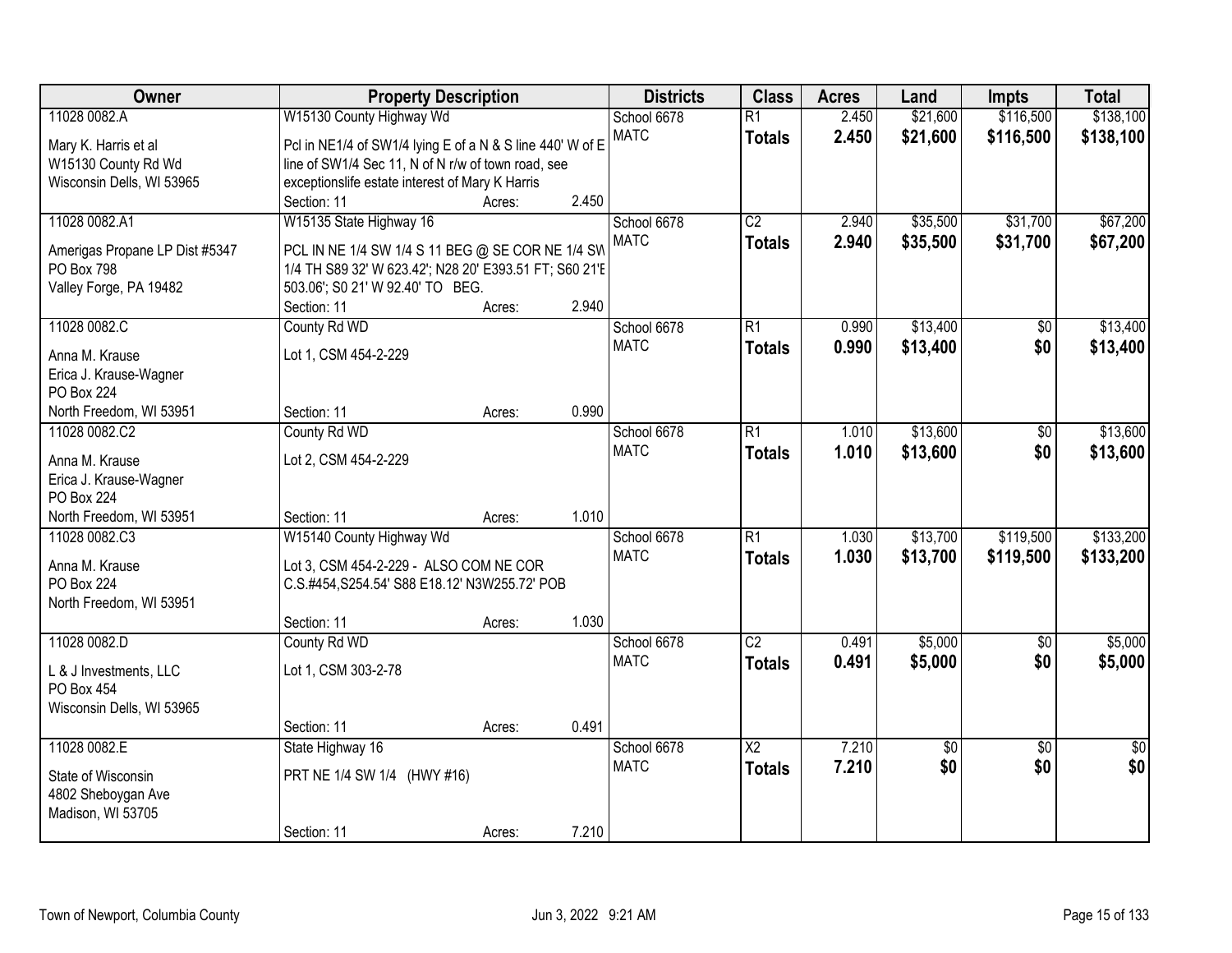| Owner                      | <b>Property Description</b>                   | <b>Districts</b> | <b>Class</b>           | <b>Acres</b> | Land            | <b>Impts</b>    | <b>Total</b>     |
|----------------------------|-----------------------------------------------|------------------|------------------------|--------------|-----------------|-----------------|------------------|
| 11028 0083                 | W15192 State Highway 16                       | School 6678      | $\overline{C2}$        | 1.720        | \$25,800        | \$138,200       | \$164,000        |
| L & J Investments, LLC     | PART OF NE 1/4 OF SW 1/4, COMM AT INSECTN OF  | <b>MATC</b>      | <b>Totals</b>          | 1.720        | \$25,800        | \$138,200       | \$164,000        |
| <b>PO Box 454</b>          | HWY & E LN OF 12 FT R.O.W., TH N 263 FT; TH E |                  |                        |              |                 |                 |                  |
| Wisconsin Dells, WI 53965  | 331.25 FT; TH S TO HWY; TH W TO P.O.B. see    |                  |                        |              |                 |                 |                  |
|                            | 1.720<br>Section: 11<br>Acres:                |                  |                        |              |                 |                 |                  |
| 11028 0084.1               | W15194 State Highway 16                       | School 6678      | $\overline{R1}$        | 10.110       | \$40,800        | \$80,300        | \$121,100        |
|                            |                                               | <b>MATC</b>      | <b>Totals</b>          | 10.110       | \$40,800        | \$80,300        | \$121,100        |
| L & J Investments, LLC     | 10 ACRES IN A SQUARE FORM IN SW COR OF SE 1/4 |                  |                        |              |                 |                 |                  |
| PO Box 454                 | NW 1/4, ALSO STRIP OF LAND 12 FT WIDE OFF W   |                  |                        |              |                 |                 |                  |
| Wisconsin Dells, WI 53965  | SIDE OF PART OF NE1/4 OF SW 1/4, LYING N OF   |                  |                        |              |                 |                 |                  |
|                            | 10.110<br>Section: 11<br>Acres:               |                  |                        |              |                 |                 |                  |
| 11028 0084.2               | State Highway 16                              | School 6678      | $\overline{C2}$        | 0.010        | \$100           | \$0             | \$100            |
| L & J Investments, LLC     | STRIP OF LAND 12 FT WIDE OFF W SIDE OF NE SW. | <b>MATC</b>      | <b>Totals</b>          | 0.010        | \$100           | \$0             | \$100            |
| PO Box 454                 | LYING SOUTH OF LAND DESCRIBED IN V254-402     |                  |                        |              |                 |                 |                  |
| Wisconsin Dells, WI 53965  | (UNDER STH 16)                                |                  |                        |              |                 |                 |                  |
|                            | 0.010<br>Section: 11<br>Acres:                |                  |                        |              |                 |                 |                  |
| 11028 0084.3               | State Highway 16                              | School 6678      | $\overline{\text{X2}}$ | 4.900        | $\overline{50}$ | \$0             | \$0              |
|                            |                                               | <b>MATC</b>      | <b>Totals</b>          | 4.900        | \$0             | \$0             | \$0              |
| State of Wisconsin         | .05 A IN NE 1/4 OF SW 1/4. AND THAT PART OF   |                  |                        |              |                 |                 |                  |
| c/o State of Wisconsin Dot | V254-P404 IN SW NE AND NW SW (HWY 16)         |                  |                        |              |                 |                 |                  |
| 2101 Wright St             | 4.900                                         |                  |                        |              |                 |                 |                  |
| Madison, WI 53704          | Section: 11<br>Acres:                         |                  |                        |              |                 |                 |                  |
| 11028 0084.4               | State Highway 16                              | School 6678      | $\overline{\text{X2}}$ | 0.490        | $\overline{50}$ | $\overline{30}$ | $\overline{30}$  |
| State of Wisconsin         | PART OF V254-P404 IN THE NE SW (HWY 16)       | <b>MATC</b>      | <b>Totals</b>          | 0.490        | \$0             | \$0             | \$0              |
| c/o State of Wisconsin Dot |                                               |                  |                        |              |                 |                 |                  |
| 2101 Wright St             |                                               |                  |                        |              |                 |                 |                  |
| Madison, WI 53704          | 0.490<br>Section: 11<br>Acres:                |                  |                        |              |                 |                 |                  |
| 11028 0084.B               | State Highway 16                              | School 6678      | $\overline{X2}$        | 0.280        | $\overline{50}$ | $\overline{50}$ | $\overline{\$0}$ |
| State of Wisconsin         | 0.28 A IN NE 1/4 OF SW 1/4 SEC 11.            | <b>MATC</b>      | <b>Totals</b>          | 0.280        | \$0             | \$0             | \$0              |
|                            |                                               |                  |                        |              |                 |                 |                  |
| 4802 Sheboygan Ave         |                                               |                  |                        |              |                 |                 |                  |
| Madison, WI 53705          | 0.280<br>Section: 11<br>Acres:                |                  |                        |              |                 |                 |                  |
| 11028 0086                 |                                               | School 6678      | S5m                    | 25.000       | \$43,800        | $\overline{50}$ | \$43,800         |
|                            |                                               | <b>MATC</b>      | S <sub>5</sub> x       | 15.000       | \$13,500        | \$0             | \$13,500         |
| Kilbourn-Ableman, LLC      | SE 1/4 OF SW 1/4                              |                  |                        |              |                 |                 |                  |
| W15077 County Rd Wd        |                                               |                  | <b>Totals</b>          | 40.000       | \$57,300        | \$0             | \$57,300         |
| Wisconsin Dells, WI 53965  |                                               |                  |                        |              |                 |                 |                  |
|                            | 40.000<br>Section: 11<br>Acres:               |                  |                        |              |                 |                 |                  |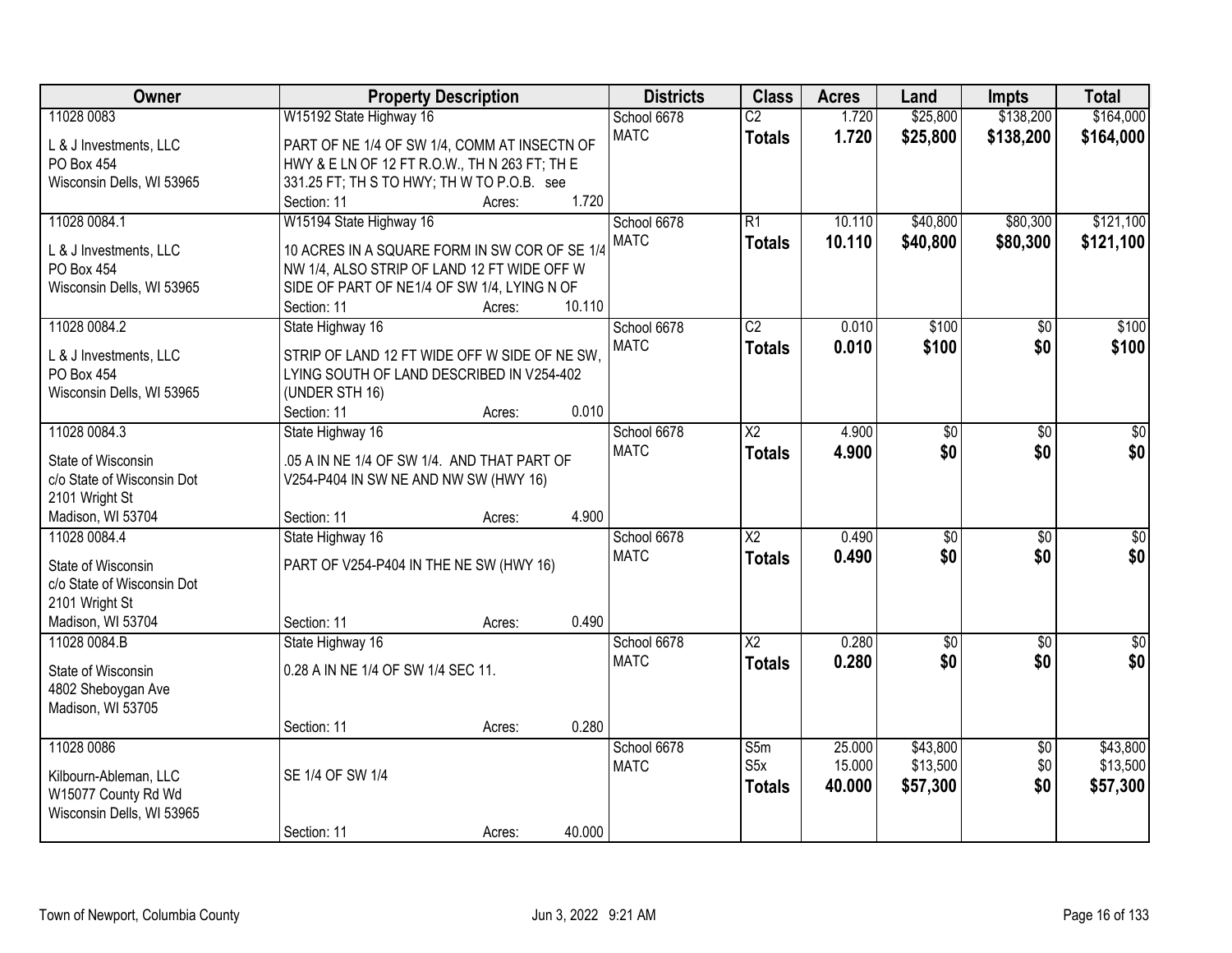| Owner                           | <b>Property Description</b>                               |        |        | <b>Districts</b> | <b>Class</b>     | <b>Acres</b> | Land     | <b>Impts</b>    | <b>Total</b> |
|---------------------------------|-----------------------------------------------------------|--------|--------|------------------|------------------|--------------|----------|-----------------|--------------|
| 11028 0087                      | W14940 County Highway Wd                                  |        |        | School 6678      | A41              | 13.000       | \$4,000  | $\overline{30}$ | \$4,000      |
| Donald P & Anita M Nelson Joint | N 1/2 OF NE 1/4 OF SE 1/4                                 |        |        | <b>MATC</b>      | R <sub>1</sub>   | 2.000        | \$20,500 | \$104,100       | \$124,600    |
| Revocable Trust                 |                                                           |        |        |                  | S5m              | 5.000        | \$8,800  | \$0             | \$8,800      |
| W14297 Broadway Rd              |                                                           |        |        |                  | <b>Totals</b>    | 20.000       | \$33,300 | \$104,100       | \$137,400    |
| Wisconsin Dells, WI 53965       | Section: 11                                               | Acres: | 20.000 |                  |                  |              |          |                 |              |
| 11028 0088                      | County Rd WD                                              |        |        | School 6678      | A42              | 18.000       | \$4,700  | $\overline{50}$ | \$4,700      |
| Gregerson Mullaney Trust et al  | S 1/2 of NE1/4 of SE1/4                                   |        |        | <b>MATC</b>      | S5m              | 1.000        | \$2,000  | \$0             | \$2,000      |
| 4881 Hidden Brook Ln            |                                                           |        |        |                  | S5x              | 1.000        | \$100    | \$0             | \$100        |
| Ann Arbor, MI 48105             |                                                           |        |        |                  | <b>Totals</b>    | 20.000       | \$6,800  | \$0             | \$6,800      |
|                                 | Section: 11                                               | Acres: | 20.000 |                  |                  |              |          |                 |              |
| 11028 0089                      | W15077 County Highway Wd                                  |        |        | School 6678      | F6               | 18.500       | \$71,200 | $\overline{50}$ | \$71,200     |
| Kilbourn-Ableman, LLC           | NW 1/4 OF SE 1/4 EXC C.S. #474                            |        |        | <b>MATC</b>      | R1               | 3.000        | \$23,000 | \$194,900       | \$217,900    |
| W15077 County Rd Wd             |                                                           |        |        |                  | S <sub>5</sub> x | 6.000        | \$5,400  | \$0             | \$5,400      |
| Wisconsin Dells, WI 53965       |                                                           |        |        |                  | <b>Totals</b>    | 27.500       | \$99,600 | \$194,900       | \$294,500    |
|                                 | Section: 11                                               | Acres: | 27.500 |                  |                  |              |          |                 |              |
| 11028 0089.1                    | W15042 County Highway Wd                                  |        |        | School 6678      | $\overline{C2}$  | 1.000        | \$20,000 | \$0             | \$20,000     |
| Kilbourn-Ableman, LLC           | Lot 1, CSM 474-2-249                                      |        |        | <b>MATC</b>      | S <sub>5</sub> x | 10.843       | \$9,800  | \$0             | \$9,800      |
| W15077 County Rd Wd             |                                                           |        |        |                  | <b>Totals</b>    | 11.843       | \$29,800 | \$0             | \$29,800     |
| Wisconsin Dells, WI 53965       |                                                           |        |        |                  |                  |              |          |                 |              |
|                                 | Section: 11                                               | Acres: | 11.843 |                  |                  |              |          |                 |              |
| 11028 0089.2                    | County Rd WD                                              |        |        | School 6678      | $\overline{R1}$  | 0.658        | \$2,000  | \$0             | \$2,000      |
| Mary K. Harris et al            | Lot 2, CSM 474-2-249life estate interest of Mary K Harris |        |        | <b>MATC</b>      | <b>Totals</b>    | 0.658        | \$2,000  | \$0             | \$2,000      |
| W15130 County Rd Wd             |                                                           |        |        |                  |                  |              |          |                 |              |
| Wisconsin Dells, WI 53965       |                                                           |        |        |                  |                  |              |          |                 |              |
|                                 | Section: 11                                               | Acres: | 0.658  |                  |                  |              |          |                 |              |
| 11028 0090                      | W15083 State Highway 16                                   |        |        | School 6678      | S5m              | 40.000       | \$77,000 | $\overline{60}$ | \$77,000     |
| Kilbourn-Ableman, LLC           | SW 1/4 OF SE 1/4                                          |        |        | <b>MATC</b>      | <b>Totals</b>    | 40.000       | \$77,000 | \$0             | \$77,000     |
| W15077 County Rd Wd             |                                                           |        |        |                  |                  |              |          |                 |              |
| Wisconsin Dells, WI 53965       |                                                           |        |        |                  |                  |              |          |                 |              |
|                                 | Section: 11                                               | Acres: | 40.000 |                  |                  |              |          |                 |              |
| 11028 0091.01                   | W14960 State Highway 16                                   |        |        | School 6678      | $\overline{R1}$  | 2.660        | \$22,200 | \$143,300       | \$165,500    |
| Eric L. Gregerson               | Lot 1, CSM 5563-39-78                                     |        |        | <b>MATC</b>      | <b>Totals</b>    | 2.660        | \$22,200 | \$143,300       | \$165,500    |
| Jennifer A. Gregerson           |                                                           |        |        |                  |                  |              |          |                 |              |
| W14960 State Rd 16              |                                                           |        |        |                  |                  |              |          |                 |              |
| Wisconsin Dells, WI 53965       | Section: 11                                               | Acres: | 2.660  |                  |                  |              |          |                 |              |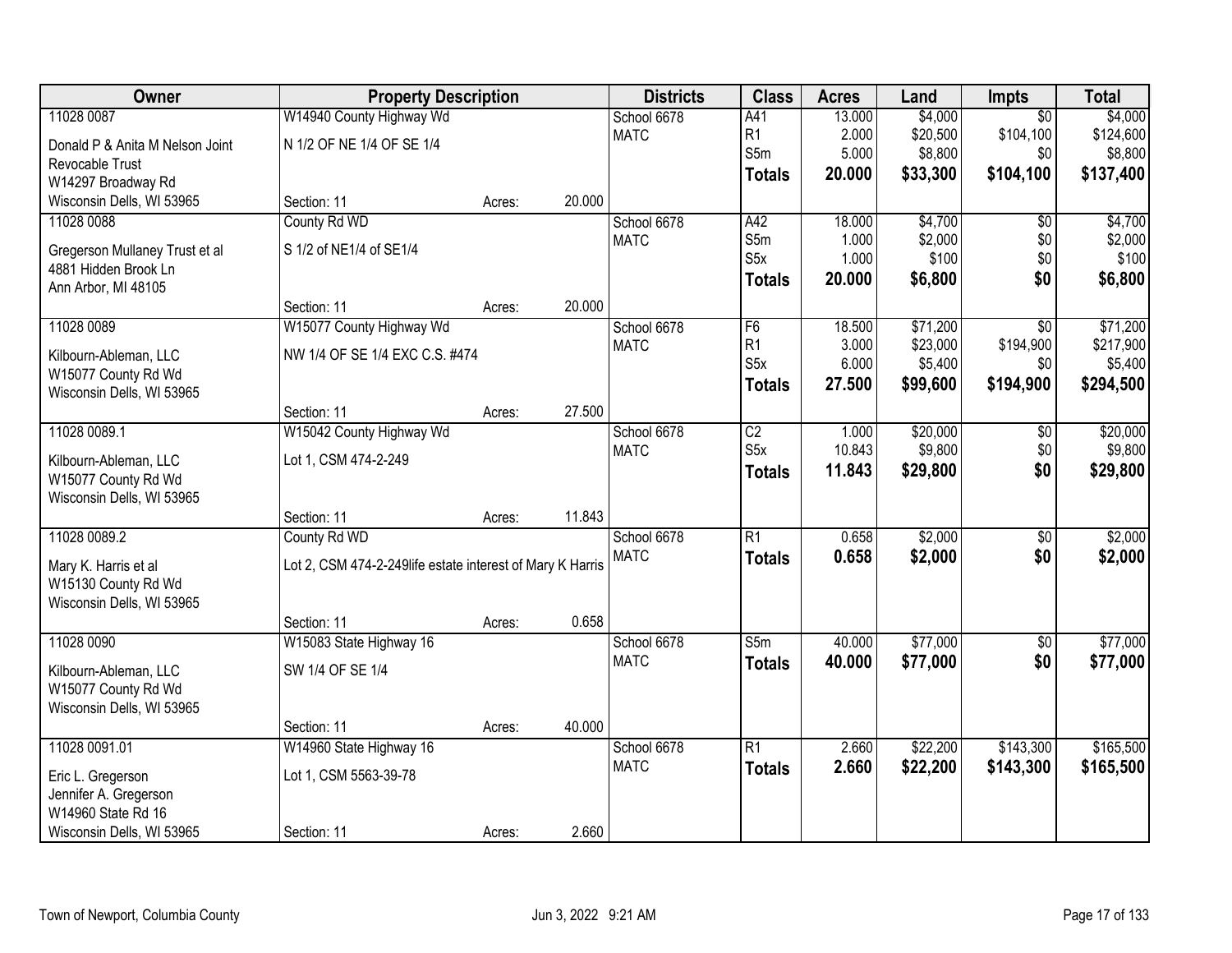| Owner                                     | <b>Property Description</b>                               | <b>Districts</b>  | <b>Class</b> | <b>Acres</b>     | Land   | Impts    | <b>Total</b>    |           |
|-------------------------------------------|-----------------------------------------------------------|-------------------|--------------|------------------|--------|----------|-----------------|-----------|
| 11028 0091.02                             | W14960 State Highway 16                                   |                   | School 6678  | A42              | 6.000  | \$1,600  | $\overline{50}$ | \$1,600   |
| Gregerson Mullaney Trust et al            | SE1/4 of SE1/4; exc V248-482 - See Exceptions             |                   | <b>MATC</b>  | S5m              | 14.340 | \$27,600 | \$0             | \$27,600  |
| 4881 Hidden Brook Ln                      |                                                           |                   |              | S <sub>5</sub> x | 7.500  | \$400    | \$0             | \$400     |
| Ann Arbor, MI 48105                       |                                                           |                   |              | <b>Totals</b>    | 27.840 | \$29,600 | \$0             | \$29,600  |
|                                           | Section: 11                                               | Acres:            | 27.840       |                  |        |          |                 |           |
| 11028 0091.A                              | W14959 State Highway 16                                   |                   | School 6678  | $\overline{R1}$  | 2.000  | \$20,500 | \$117,300       | \$137,800 |
|                                           |                                                           |                   | <b>MATC</b>  | <b>Totals</b>    | 2.000  | \$20,500 | \$117,300       | \$137,800 |
| Paul Gregerson                            | Part of the SE1/4 of SE1/4, being a triangular pcl comm a |                   |              |                  |        |          |                 |           |
| Nancy Gregerson<br>W14959 State Rd 16     | pt on W In 20 rods N of SW cor; th E to Hwy; th NWLY to   |                   |              |                  |        |          |                 |           |
|                                           | In; th S to beg<br>Section: 11                            | Acres:            | 2.000        |                  |        |          |                 |           |
| Wisconsin Dells, WI 53965<br>11028 0091.B |                                                           |                   | School 6678  | $\overline{R1}$  | 2.800  | \$22,500 | \$93,400        | \$115,900 |
|                                           | W14955 State Highway 16                                   |                   | <b>MATC</b>  |                  |        |          |                 |           |
| Shari S. Seymour                          | PCL IN SE 1/4 SE 1/4 BEG @ SE COR SD 1/4 1/4;             |                   |              | <b>Totals</b>    | 2.800  | \$22,500 | \$93,400        | \$115,900 |
| Mary L. Knapp                             | N89-37E 465.5' POB; N00-17E 330'; N89-37E 87';            |                   |              |                  |        |          |                 |           |
| W14955 State Rd 16                        | S60-21E 659'; S89-37W 661.5' TO POB.                      |                   |              |                  |        |          |                 |           |
| Wisconsin Dells, WI 53965                 | Section: 11                                               | Acres:            | 2.800        |                  |        |          |                 |           |
| 11028 0091.B2                             | State Highway 16                                          |                   | School 6678  | $\overline{R1}$  | 2.800  | \$22,500 | \$0             | \$22,500  |
| Gordon Mackesey et al                     | PCL IN SE 1/4 SE 1/4; BEG @ SW COR SD 1/4 1/4 LN          |                   | <b>MATC</b>  | <b>Totals</b>    | 2.800  | \$22,500 | \$0             | \$22,500  |
| c/o Kay C. Mackesey                       | N00 17' E250'; N89 37' E412'; N00 17' E80'; N89 37'       |                   |              |                  |        |          |                 |           |
| PO Box 406                                | E53.5'S00 17' W330'; S89 37' W465.5' TO BEG               |                   |              |                  |        |          |                 |           |
| Lake Delton, WI 53940                     | Section: 11                                               | Acres:            | 2.800        |                  |        |          |                 |           |
| 11028 0091.B3                             |                                                           |                   | School 6678  | $\overline{R1}$  | 0.800  | \$2,400  | \$0             | \$2,400   |
|                                           |                                                           |                   | <b>MATC</b>  | <b>Totals</b>    | 0.800  | \$2,400  | \$0             | \$2,400   |
| Paul Gregerson                            | Pcl in SE1/4 of SE1/4; beg at SW cor SE1/4 SE1/4;         |                   |              |                  |        |          |                 |           |
| Nancy Gregerson                           | N00-17E 250' to POB; N00-17E 80'; N89-37E 412';           |                   |              |                  |        |          |                 |           |
| W14959 State Rd 16                        | S00-17W 80'; S89-37W 412' to POB                          |                   |              |                  |        |          |                 |           |
| Wisconsin Dells, WI 53965                 | Section: 11                                               | Acres:            | 0.800        |                  |        |          |                 |           |
| 11028 0093                                | W14573 Broadway Rd                                        |                   | School 6678  | A43              | 15.000 | \$2,800  | $\overline{50}$ | \$2,800   |
| Jean Berlin                               | NE 1/4 OF NE 1/4 R198-185 R244-354 (W14573                |                   | <b>MATC</b>  | R1               | 2.000  | \$20,500 | \$79,300        | \$99,800  |
| S6308 Sth 154                             | <b>BROADWAY ROAD)</b>                                     | R339-695 R555-488 |              | S <sub>5</sub> x | 23.000 | \$20,700 | \$0             | \$20,700  |
| Hillpoint, WI 53937                       |                                                           |                   |              | <b>Totals</b>    | 40.000 | \$44,000 | \$79,300        | \$123,300 |
|                                           | Section: 12                                               | Acres:            | 40.000       |                  |        |          |                 |           |
| 11028 0094                                | <b>Broadway Rd</b>                                        |                   | School 6678  | A42              | 16.000 | \$4,100  | $\overline{50}$ | \$4,100   |
|                                           |                                                           |                   | <b>MATC</b>  | A43              | 23.000 | \$4,300  | \$0             | \$4,300   |
| Nels C. Nelson et al                      | NW 1/4 OF NE 1/4                                          |                   |              | S <sub>5</sub> x | 1.000  | \$100    | \$0             | \$100     |
| c/o Peter J. Nelson                       |                                                           |                   |              | <b>Totals</b>    | 40.000 | \$8,500  | \$0             | \$8,500   |
| W14297 Broadway Rd                        |                                                           |                   |              |                  |        |          |                 |           |
| Wisconsin Dells, WI 53965                 | Section: 12                                               | Acres:            | 40.000       |                  |        |          |                 |           |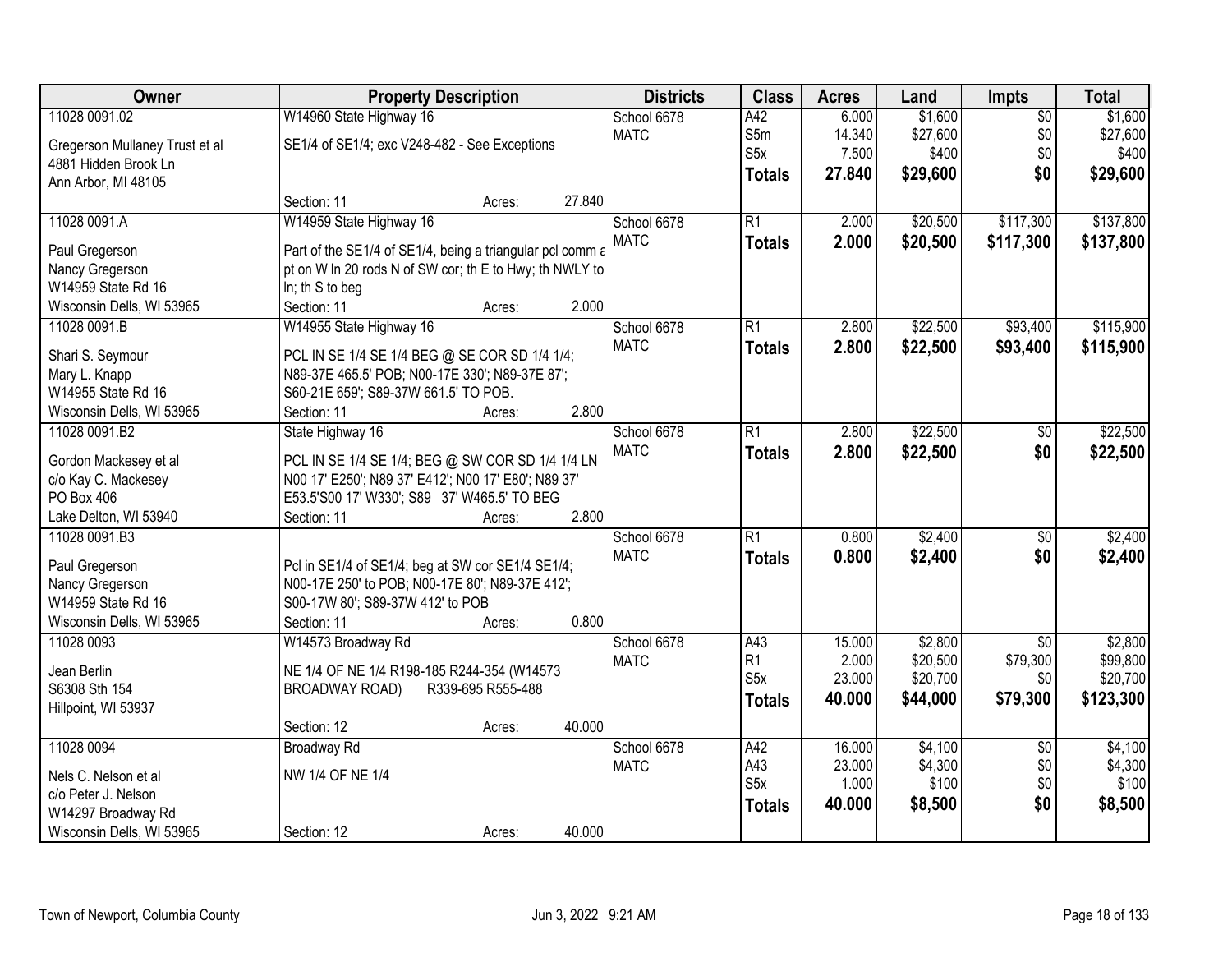| Owner                                | <b>Property Description</b>                     |                              |        | <b>Districts</b> | <b>Class</b>     | <b>Acres</b> | Land       | <b>Impts</b>    | <b>Total</b> |
|--------------------------------------|-------------------------------------------------|------------------------------|--------|------------------|------------------|--------------|------------|-----------------|--------------|
| 11028 0095                           |                                                 |                              |        | School 6678      | A41              | 27.000       | \$8,300    | $\sqrt{$0}$     | \$8,300      |
| David C & Judith a Leege Joint       | SW 1/4 OF NE 1/4                                |                              |        | <b>MATC</b>      | S5m              | 13.000       | \$22,800   | \$0             | \$22,800     |
| Revocable Trust                      |                                                 |                              |        |                  | <b>Totals</b>    | 40.000       | \$31,100   | \$0             | \$31,100     |
| N9493 County Rd O                    |                                                 |                              |        |                  |                  |              |            |                 |              |
| Wisconsin Dells, WI 53965            | Section: 12                                     | Acres:                       | 40.000 |                  |                  |              |            |                 |              |
| 11028 0096                           | N9431 County Highway O                          |                              |        | School 6678      | A41              | 34.000       | \$10,400   | $\overline{50}$ | \$10,400     |
|                                      |                                                 |                              |        | <b>MATC</b>      | A44              | 1.000        | \$100      | \$0             | \$100        |
| David C & Judith a Leege Joint       | SE 1/4 OF NE 1/4 EXC R194-642                   |                              |        |                  | H7               | 2.880        | \$22,700   | \$125,300       | \$148,000    |
| Revocable Trust                      |                                                 |                              |        |                  | S <sub>5</sub> x | 1.000        | \$100      | \$0             | \$100        |
| N9493 County Rd O                    |                                                 |                              |        |                  | <b>Totals</b>    | 38.880       | \$33,300   | \$125,300       | \$158,600    |
| Wisconsin Dells, WI 53965            | Section: 12                                     | Acres:                       | 38.880 |                  |                  |              |            |                 |              |
| 11028 0096.A                         | N9493 County Highway O                          |                              |        | School 6678      | $\overline{R1}$  | 1.120        | \$14,300   | \$140,000       | \$154,300    |
| David C & Judith a Leege Joint       | PRT SE 1/4 NE 1/4, COM NE COR SD 1/4 1/4, E264' |                              |        | <b>MATC</b>      | <b>Totals</b>    | 1.120        | \$14,300   | \$140,000       | \$154,300    |
| Revocable Trust                      | S165' W264' N16R' POB                           |                              |        |                  |                  |              |            |                 |              |
| N9493 County Rd O                    |                                                 |                              |        |                  |                  |              |            |                 |              |
| Wisconsin Dells, WI 53965            | Section: 12                                     | Acres:                       | 1.120  |                  |                  |              |            |                 |              |
| 11028 0097                           | <b>Broadway Rd</b>                              |                              |        | School 6678      | A41              | 25.000       | \$7,600    | $\sqrt{6}$      | \$7,600      |
|                                      |                                                 |                              |        | <b>MATC</b>      | H7               | 0.777        | \$2,300    | \$15,400        | \$17,700     |
| Peter J. Nelson                      | NE 1/4 OF NW 1/4 EXC CS#2156                    |                              |        |                  | M <sub>8</sub>   | 8.000        | (\$30,800) | \$0             | \$0          |
| Nels C. Nelson<br>W14333 Broadway Rd |                                                 |                              |        |                  | S <sub>5</sub> x | 1.000        | \$100      | \$0             | \$100        |
| Wisconisn Dells, WI 53965            | Section: 12                                     |                              | 34.777 |                  | <b>Totals</b>    | 34.777       | \$10,000   | \$15,400        | \$25,400     |
| 11028 0097.01                        | W14715 Broadway Rd                              | Acres:                       |        | School 6678      | $\overline{R1}$  | 4.792        | \$27,500   | \$148,100       | \$175,600    |
|                                      |                                                 |                              |        | <b>MATC</b>      |                  |              |            |                 |              |
| Chad C. Belzer                       | Lot 1, CSM 2156-13-48                           |                              |        |                  | <b>Totals</b>    | 4.792        | \$27,500   | \$148,100       | \$175,600    |
| Melissa M. Belzer                    |                                                 |                              |        |                  |                  |              |            |                 |              |
| W14715 Broadway Rd                   |                                                 |                              |        |                  |                  |              |            |                 |              |
| Wisconsin Dells, WI 53965            | Section: 12                                     | Acres:                       | 4.792  |                  |                  |              |            |                 |              |
| 11028 0098                           | Broadway Rd                                     |                              |        | School 6678      | A41              | 9.000        | \$2,800    | $\sqrt{6}$      | \$2,800      |
| Nels C. Nelson et al                 | NW 1/4 OF NW 1/4                                | EXC ROW 11/2 RDS W OF E LINE |        | <b>MATC</b>      | A43              | 5.000        | \$900      | \$0             | \$900        |
| c/o Peter J. Nelson                  | OF NWNW                                         |                              |        |                  | M <sub>8</sub>   | 25.000       | (\$96,300) | \$0             | \$0          |
| W14297 Broadway Rd                   |                                                 |                              |        |                  | S5x              | 0.250        | \$100      | \$0             | \$100        |
| Wisconsin Dells, WI 53965            | Section: 12                                     | Acres:                       | 39.250 |                  | <b>Totals</b>    | 39.250       | \$3,800    | \$0             | \$3,800      |
| 11028 0099                           |                                                 |                              |        | School 6678      | A41              | 26.500       | \$8,100    | $\overline{50}$ | \$8,100      |
|                                      |                                                 |                              |        | <b>MATC</b>      | S <sub>5</sub> x | 13.500       | \$17,100   | \$0             | \$17,100     |
| Donald P & Anita M Nelson Joint      | SW 1/4 OF NW 1/4                                |                              |        |                  | <b>Totals</b>    | 40.000       | \$25,200   | \$0             | \$25,200     |
| Revocable Trust                      |                                                 |                              |        |                  |                  |              |            |                 |              |
| W14297 Broadway Rd                   |                                                 |                              |        |                  |                  |              |            |                 |              |
| Wisconsin Dells, WI 53965            | Section: 12                                     | Acres:                       | 40.000 |                  |                  |              |            |                 |              |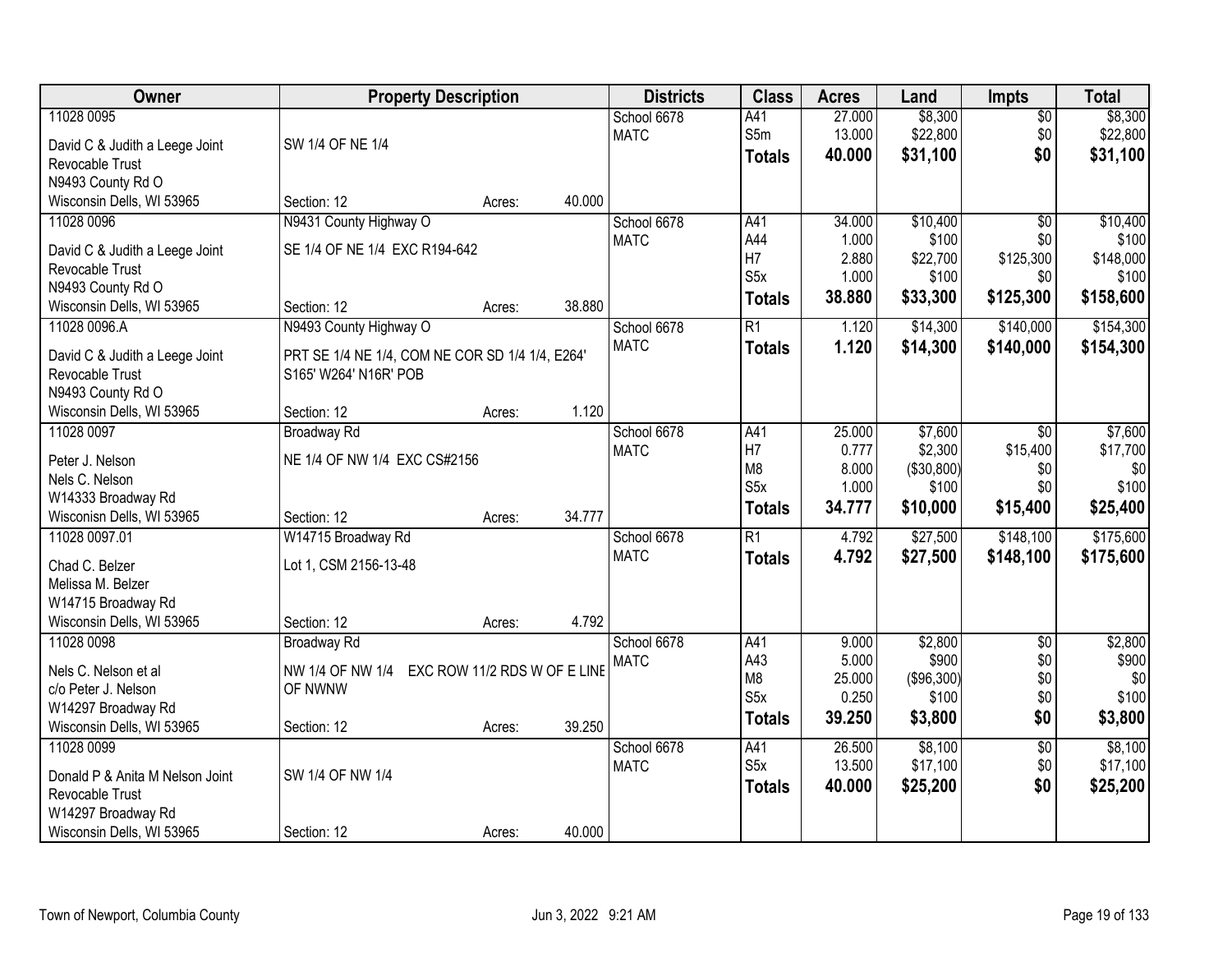| Owner                                                      | <b>Property Description</b> |        |        | <b>Districts</b> | <b>Class</b>     | <b>Acres</b> | Land     | <b>Impts</b>    | <b>Total</b> |
|------------------------------------------------------------|-----------------------------|--------|--------|------------------|------------------|--------------|----------|-----------------|--------------|
| 11028 0100.1                                               | W14866 County Rd WD         |        |        | School 6678      | A41              | 27.400       | \$8,400  | $\sqrt{$0}$     | \$8,400      |
| David C & Judith a Leege Joint                             | SE 1/4 OF NW 1/4            |        |        | <b>MATC</b>      | S <sub>5</sub> x | 12.600       | \$11,400 | \$0             | \$11,400     |
| Revocable Trust                                            |                             |        |        |                  | <b>Totals</b>    | 40.000       | \$19,800 | \$0             | \$19,800     |
| N9493 County Rd O                                          |                             |        |        |                  |                  |              |          |                 |              |
| Wisconsin Dells, WI 53965                                  | Section: 12                 | Acres: | 40.000 |                  |                  |              |          |                 |              |
| 11028 0100.2                                               | <b>Broadway Rd</b>          |        |        | School 6678      | A41              | 0.750        | \$200    | \$0             | \$200        |
| David C & Judith a Leege Joint                             | 1 1/2 ROD IN NW NW          |        |        | <b>MATC</b>      | <b>Totals</b>    | 0.750        | \$200    | \$0             | \$200        |
| Revocable Trust                                            |                             |        |        |                  |                  |              |          |                 |              |
| N9493 County Rd O                                          |                             |        |        |                  |                  |              |          |                 |              |
| Wisconsin Dells, WI 53965                                  | Section: 12                 | Acres: | 0.750  |                  |                  |              |          |                 |              |
| 11028 0101                                                 |                             |        |        | School 6678      | A41              | 28.000       | \$8,600  | \$0             | \$8,600      |
| David C & Judith a Leege Joint                             | NE 1/4 OF SW 1/4            |        |        | <b>MATC</b>      | S5m              | 9.000        | \$15,800 | \$0             | \$15,800     |
| Revocable Trust                                            |                             |        |        |                  | S <sub>5</sub> x | 3.000        | \$2,700  | \$0             | \$2,700      |
| N9493 County Rd O                                          |                             |        |        |                  | <b>Totals</b>    | 40.000       | \$27,100 | \$0             | \$27,100     |
| Wisconsin Dells, WI 53965                                  | Section: 12                 | Acres: | 40.000 |                  |                  |              |          |                 |              |
| 11028 0102.02                                              | W14896 County Highway Wd    |        |        | School 6678      | $\overline{R1}$  | 2.000        | \$20,500 | \$186,300       | \$206,800    |
| Mathy Construction Co                                      | LT 1 CS#4302-30-57          |        |        | <b>MATC</b>      | S <sub>5</sub> x | 20.680       | \$18,600 | \$0             | \$18,600     |
| 920 10th Ave N                                             |                             |        |        |                  | <b>Totals</b>    | 22.680       | \$39,100 | \$186,300       | \$225,400    |
| Onalaska, WI 54650                                         |                             |        |        |                  |                  |              |          |                 |              |
|                                                            | Section: 12                 | Acres: | 22.680 |                  |                  |              |          |                 |              |
| 11028 0102.03                                              | County Rd WD                |        |        | School 6678      | F6               | 3.530        | \$13,600 | $\overline{60}$ | \$13,600     |
| Almon J. Klapoetke                                         | LT 2 CS#4302-30-57          |        |        | <b>MATC</b>      | <b>Totals</b>    | 3.530        | \$13,600 | \$0             | \$13,600     |
| Courtney L. Klapoetke                                      |                             |        |        |                  |                  |              |          |                 |              |
| N5196 County Rd B                                          |                             |        |        |                  |                  |              |          |                 |              |
| Montello, WI 53949                                         | Section: 12                 | Acres: | 3.530  |                  |                  |              |          |                 |              |
| 11028 0102.05                                              | County Rd WD                |        |        | School 6678      | A41              | 11.700       | \$3,600  | \$0             | \$3,600      |
|                                                            | Lot 2, CSM 5832-41-82       |        |        | <b>MATC</b>      | S <sub>5x</sub>  | 1.200        | \$1,100  | \$0             | \$1,100      |
| David C & Judith a Leege Joint<br>Revocable Trust          |                             |        |        |                  | <b>Totals</b>    | 12.900       | \$4,700  | \$0             | \$4,700      |
| N9493 County Rd O                                          |                             |        |        |                  |                  |              |          |                 |              |
| Wisconsin Dells, WI 53965                                  | Section: 12                 | Acres: | 12.900 |                  |                  |              |          |                 |              |
| 11028 0104.02                                              | W14864 County Highway Wd    |        |        | School 6678      | $\overline{R1}$  | 1.760        | \$18,800 | \$196,200       | \$215,000    |
|                                                            |                             |        |        | <b>MATC</b>      | <b>Totals</b>    | 1.760        | \$18,800 | \$196,200       | \$215,000    |
| Thomas D & Rena M Williams Joint Rev<br>Trust Dated 4/22/2 | Lot 1, CSM 5832-41-82       |        |        |                  |                  |              |          |                 |              |
| W14864 County Rd Wd                                        |                             |        |        |                  |                  |              |          |                 |              |
| Wisconsin Dells, WI 53965                                  | Section: 12                 | Acres: | 1.760  |                  |                  |              |          |                 |              |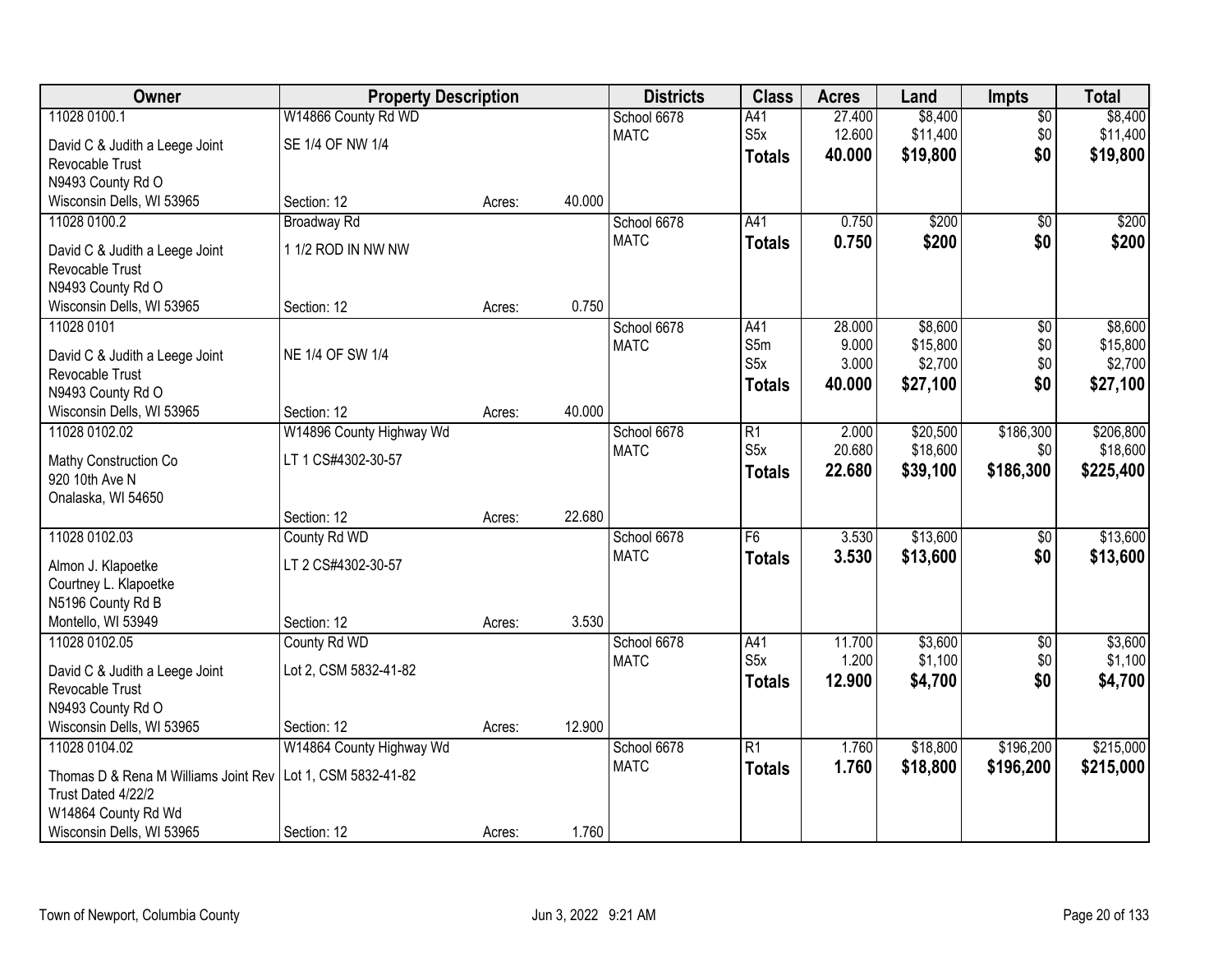| Owner                          | <b>Property Description</b>                           |        | <b>Districts</b> | <b>Class</b>           | <b>Acres</b> | Land            | <b>Impts</b>    | <b>Total</b> |
|--------------------------------|-------------------------------------------------------|--------|------------------|------------------------|--------------|-----------------|-----------------|--------------|
| 11028 0104.04                  | County Rd WD                                          |        | School 6678      | A41                    | 73.790       | \$22,600        | $\overline{50}$ | \$22,600     |
| David C & Judith a Leege Joint | SWSW & SESW described as, Beg SW cor Sec 12,          |        | <b>MATC</b>      | S <sub>5</sub> x       | 3.000        | \$200           | \$0             | \$200        |
| Revocable Trust                | N00-12-56E 1,313.13' to NW cor SWSW, S89-10-43E       |        |                  | <b>Totals</b>          | 76.790       | \$22,800        | \$0             | \$22,800     |
| N9493 County Rd O              | 2,612.72' to NE cor SESW, S00-15-44W 1,316.67' to S1/ |        |                  |                        |              |                 |                 |              |
| Wisconsin Dells, WI 53965      | Section: 12<br>Acres:                                 | 76.790 |                  |                        |              |                 |                 |              |
| 11028 0104.RD1                 | County Rd WD                                          |        | School 6678      | $\overline{\text{X3}}$ | 0.290        | $\overline{60}$ | $\sqrt{6}$      | \$0          |
|                                |                                                       |        | <b>MATC</b>      | <b>Totals</b>          | 0.290        | \$0             | \$0             | \$0          |
| Columbia County                | that part of CTH WD as shown on CSM 5832              |        |                  |                        |              |                 |                 |              |
| PO Box 198                     |                                                       |        |                  |                        |              |                 |                 |              |
| Portage, WI 53901              | Section: 12<br>Acres:                                 | 0.290  |                  |                        |              |                 |                 |              |
| 11028 0105                     | N9329 County Highway O                                |        | School 6678      | A41                    | 20.000       | \$6,100         | \$0             | \$6,100      |
|                                |                                                       |        | <b>MATC</b>      | A42                    | 6.000        | \$1,600         | \$0             | \$1,600      |
| Merry E. Schultz et al         | NE 1/4 OF SE 1/4 R328-356 R381-422 (N9329 HWY O)      |        |                  | H7                     | 2.000        | \$20,500        | \$195,800       | \$216,300    |
| c/o Timothy R. Schultz         |                                                       |        |                  | S5m                    | 11.000       | \$21,200        | \$0             | \$21,200     |
| N9329 Cth O                    |                                                       |        |                  | S <sub>5x</sub>        | 1.000        | \$100           | \$0             | \$100        |
| Wisconsin Dells, WI 53965      | Section: 12<br>Acres:                                 | 40.000 |                  | <b>Totals</b>          | 40.000       | \$49,500        | \$195,800       | \$245,300    |
| 11028 0106                     |                                                       |        | School 6678      | S5m                    | 40.000       | \$70,000        | $\sqrt{$0}$     | \$70,000     |
|                                |                                                       |        | <b>MATC</b>      |                        | 40.000       | \$70,000        | \$0             | \$70,000     |
| Merry E. Schultz et al         | NW 1/4 OF SE 1/4 R328-356 R381-422                    |        |                  | <b>Totals</b>          |              |                 |                 |              |
| c/o Timothy R. Schultz         |                                                       |        |                  |                        |              |                 |                 |              |
| N9329 Cth O                    |                                                       |        |                  |                        |              |                 |                 |              |
| Wisconsin Dells, WI 53965      | Section: 12<br>Acres:                                 | 40.000 |                  |                        |              |                 |                 |              |
| 11028 0107                     | County Rd O                                           |        | School 6678      | A41                    | 19.000       | \$5,800         | \$0             | \$5,800      |
| Merry E. Schultz et al         | N 20A OF S 1/2 OF SE 1/4; BEING N 330 FT R328-356     |        | <b>MATC</b>      | S5m                    | 1.000        | \$2,000         | \$0             | \$2,000      |
| c/o Timothy R. Schultz         | R381-422                                              |        |                  | <b>Totals</b>          | 20.000       | \$7,800         | \$0             | \$7,800      |
| N9329 Cth O                    |                                                       |        |                  |                        |              |                 |                 |              |
| Wisconsin Dells, WI 53965      | Section: 12<br>Acres:                                 | 20.000 |                  |                        |              |                 |                 |              |
| 11028 0108.01                  | W14688 State Highway 127                              |        | School 6678      | $\overline{R1}$        | 2.750        | \$22,400        | \$108,900       | \$131,300    |
|                                |                                                       |        | <b>MATC</b>      | <b>Totals</b>          | 2.750        | \$22,400        | \$108,900       | \$131,300    |
| Mary T. Bork                   | LT 1 CS#4170-29-49                                    |        |                  |                        |              |                 |                 |              |
| Rachel M. Bork                 |                                                       |        |                  |                        |              |                 |                 |              |
| PO Box 38                      |                                                       |        |                  |                        |              |                 |                 |              |
| Wisconsin Dells, WI 53965      | Section: 12<br>Acres:                                 | 2.750  |                  |                        |              |                 |                 |              |
| 11028 0108.02                  | State Highway 127                                     |        | School 6678      | A41                    | 26.250       | \$8,000         | \$0             | \$8,000      |
| Peter J. Nelson                | PRT OF S30A OF SW1/4 OF SE 1/4 BEING S990' EXC        |        | <b>MATC</b>      | S <sub>5</sub> x       | 1.000        | \$100           | \$0             | \$100        |
| Toril H. Nelson                | CS#4170                                               |        |                  | <b>Totals</b>          | 27.250       | \$8,100         | \$0             | \$8,100      |
| W14333 Broadway Rd             |                                                       |        |                  |                        |              |                 |                 |              |
| Wisconisn Dells, WI 53965      | Section: 12<br>Acres:                                 | 27.250 |                  |                        |              |                 |                 |              |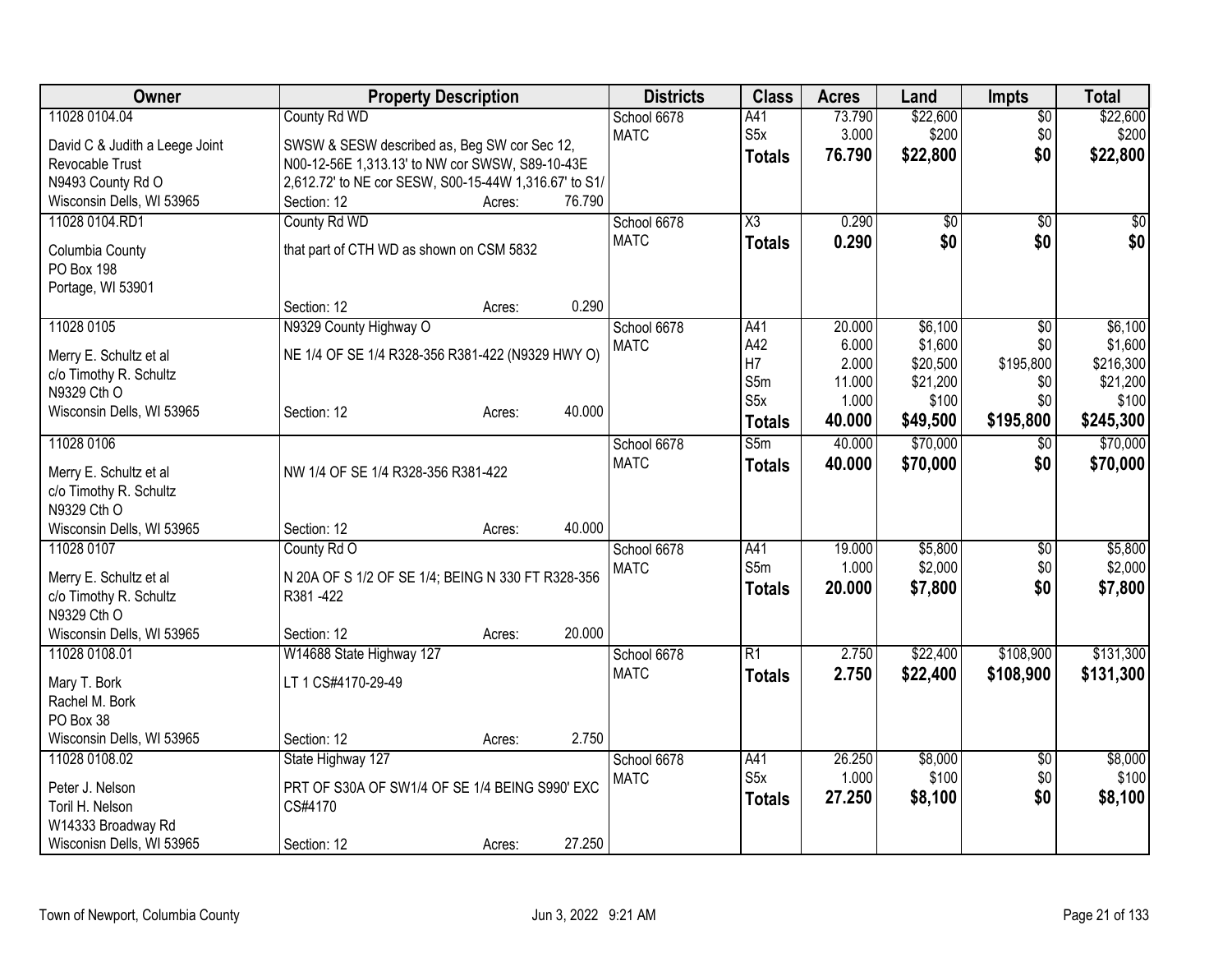| Owner                                                                                     | <b>Property Description</b>                   |        |        | <b>Districts</b> | <b>Class</b>     | <b>Acres</b> | Land     | Impts           | <b>Total</b> |
|-------------------------------------------------------------------------------------------|-----------------------------------------------|--------|--------|------------------|------------------|--------------|----------|-----------------|--------------|
| 11028 0109                                                                                | Hwy 127 & Hwy O                               |        |        | School 6678      | A41              | 28.000       | \$8,600  | \$0             | \$8,600      |
| Nels C. Nelson                                                                            | S 30 A OF SE 1/4 OF SE 1/4 BEING S990 FT      |        |        | <b>MATC</b>      | S <sub>5</sub> x | 2.000        | \$200    | \$0             | \$200        |
| Sarah Lloyd                                                                               |                                               |        |        |                  | <b>Totals</b>    | 30.000       | \$8,800  | \$0             | \$8,800      |
| W13615 Nelson Rd                                                                          |                                               |        |        |                  |                  |              |          |                 |              |
| Wisconsin Dells, WI 53965                                                                 | Section: 12                                   | Acres: | 30.000 |                  |                  |              |          |                 |              |
| 11028 0110                                                                                | <b>Hwy 127 &amp; Hwy O</b>                    |        |        | School 6678      | A41              | 10.000       | \$3,100  | $\overline{50}$ | \$3,100      |
| Gregerson Farms, LLC                                                                      | NE 1/4 of NE 1/4                              |        |        | <b>MATC</b>      | A42              | 28.000       | \$7,200  | \$0             | \$7,200      |
| W13798 State Highway16                                                                    |                                               |        |        |                  | S5x              | 2.000        | \$200    | \$0             | \$200        |
| Wisconsin Dells, WI 53965                                                                 |                                               |        |        |                  | <b>Totals</b>    | 40.000       | \$10,500 | \$0             | \$10,500     |
|                                                                                           | Section: 13                                   | Acres: | 40.000 |                  |                  |              |          |                 |              |
| 11028 0111                                                                                | Hwy 127 & Hwy 16                              |        |        | School 6678      | A42              | 45.000       | \$11,600 | \$0             | \$11,600     |
| Otto N & Marian I Christopherson Jt Rev   W 1/2 OF NE 1/4 LYING N OF US HWY. 16 EXC LOT 1 |                                               |        |        | <b>MATC</b>      | S <sub>5</sub> x | 1.000        | \$100    | \$0             | \$100        |
| Trust                                                                                     | CS#1021                                       |        |        |                  | <b>Totals</b>    | 46.000       | \$11,700 | \$0             | \$11,700     |
| N8996 New Haven Rd                                                                        |                                               |        |        |                  |                  |              |          |                 |              |
| Wisconsin Dells, WI 53965                                                                 | Section: 13                                   | Acres: | 46.000 |                  |                  |              |          |                 |              |
| 11028 0111.A                                                                              | W14613 State Highway 127                      |        |        | School 6678      | $\overline{R1}$  | 5.000        | \$28,000 | \$138,300       | \$166,300    |
|                                                                                           |                                               |        |        | <b>MATC</b>      | <b>Totals</b>    | 5.000        | \$28,000 | \$138,300       | \$166,300    |
| Robert A. Leege                                                                           | Lot 1, CSM 1021-5-13                          |        |        |                  |                  |              |          |                 |              |
| Lisa A. Leege<br>W14613 State Rd 127                                                      |                                               |        |        |                  |                  |              |          |                 |              |
| Wisconsin Dells, WI 53965                                                                 | Section: 13                                   | Acres: | 5.000  |                  |                  |              |          |                 |              |
| 11028 0112                                                                                | W14665 State Highway 16                       |        |        | School 6678      | A43              | 6.000        | \$1,100  | $\overline{50}$ | \$1,100      |
|                                                                                           |                                               |        |        | <b>MATC</b>      | S5m              | 22.000       | \$42,400 | \$0             | \$42,400     |
| Peter H & Barbara R Gregerson Joint                                                       | SW 1/4 NE 1/4 LYING SOUTH OF US HWY. 16       |        |        |                  | S5x              | 1.000        | \$100    | \$0             | \$100        |
| Rev Trust Dtd 10/11                                                                       |                                               |        |        |                  | <b>Totals</b>    | 29.000       | \$43,600 | \$0             | \$43,600     |
| 8995 Newport Dr<br>Wisconsin Dells, WI 53965                                              | Section: 13                                   | Acres: | 29.000 |                  |                  |              |          |                 |              |
| 11028 0113                                                                                | N9027 County Highway O                        |        |        | School 6678      | A41              | 11.000       | \$3,400  | $\overline{50}$ | \$3,400      |
|                                                                                           |                                               |        |        | <b>MATC</b>      | A42              | 13.000       | \$3,400  | \$0             | \$3,400      |
| Gregerson Farms, LLC                                                                      | SE1/4 of NE1/4; exc S of Hwy 16; exc R342-723 |        |        |                  | A44              | 7.000        | \$500    | \$0             | \$500        |
| W13798 State Highway16                                                                    |                                               |        |        |                  | H7               | 3.000        | \$23,000 | \$86,300        | \$109,300    |
| Wisconsin Dells, WI 53965                                                                 |                                               |        |        |                  | S5m              | 2.240        | \$4,300  | \$0             | \$4,300      |
|                                                                                           | Section: 13                                   | Acres: | 38.240 |                  | S <sub>5x</sub>  | 2.000        | \$200    | \$0             | \$200        |
|                                                                                           |                                               |        |        |                  | <b>Totals</b>    | 38.240       | \$34,800 | \$86,300        | \$121,100    |
| 11028 0113.A                                                                              | W14573 State Highway 16                       |        |        | School 6678      | $\overline{R1}$  | 1.720        | \$18,500 | \$138,600       | \$157,100    |
| Todd G. Graap                                                                             | PRT SE 1/4 OF NE 1/4 LYING S OF S ROW HWY 16  |        |        | <b>MATC</b>      | <b>Totals</b>    | 1.720        | \$18,500 | \$138,600       | \$157,100    |
| Christine M. Graap                                                                        |                                               |        |        |                  |                  |              |          |                 |              |
| W14573 State Rd 16                                                                        |                                               |        |        |                  |                  |              |          |                 |              |
| Wisconsin Dells, WI 53965                                                                 | Section: 13                                   | Acres: | 1.720  |                  |                  |              |          |                 |              |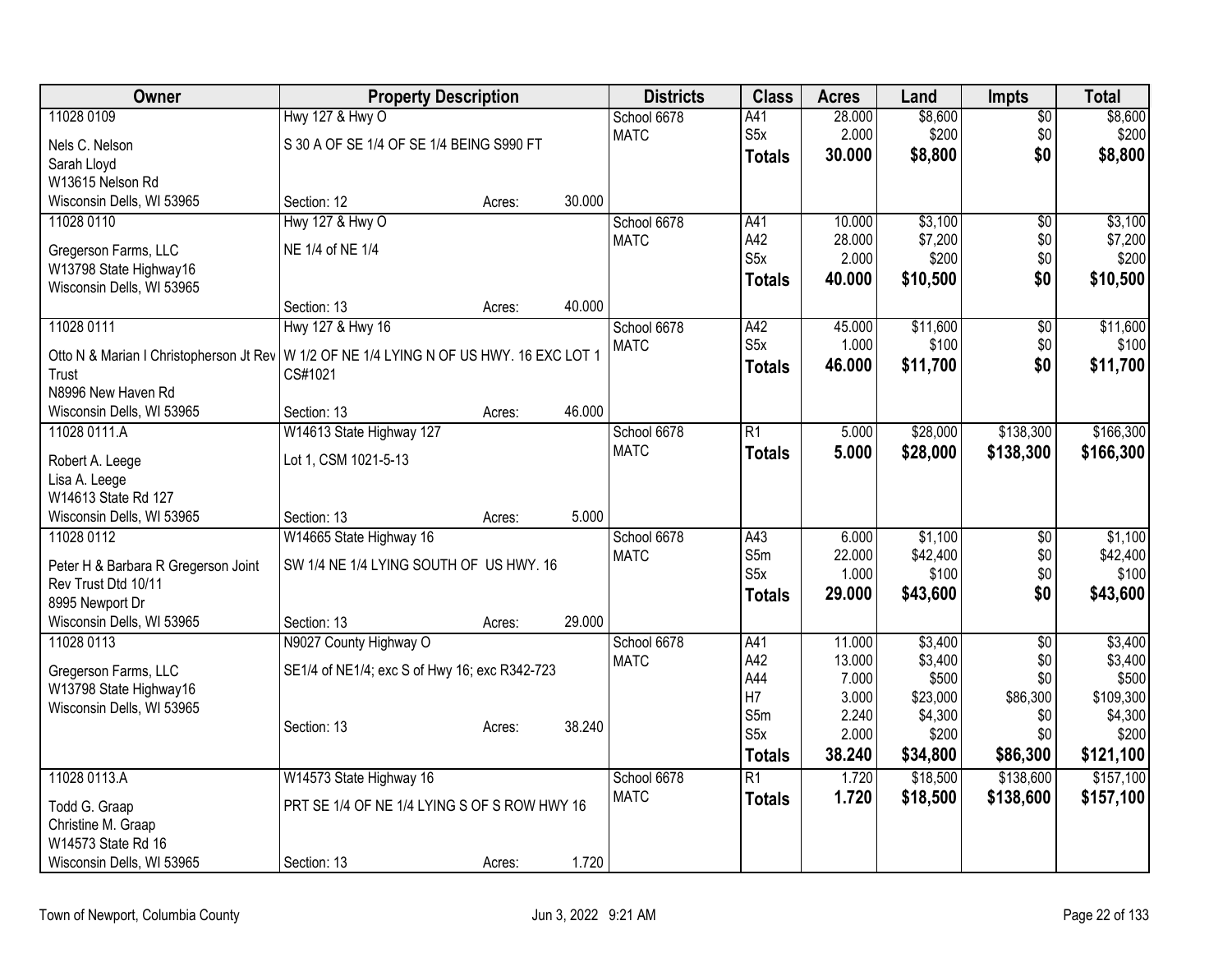| Owner                                                                                    | <b>Property Description</b>                                                                           | <b>Districts</b> | <b>Class</b> | <b>Acres</b>           | Land   | Impts       | <b>Total</b>    |                 |
|------------------------------------------------------------------------------------------|-------------------------------------------------------------------------------------------------------|------------------|--------------|------------------------|--------|-------------|-----------------|-----------------|
| 11028 0114                                                                               | Hwy 127 & Hwy 16                                                                                      |                  | School 6678  | $\overline{R1}$        | 13.490 | \$49,200    | $\overline{50}$ | \$49,200        |
| Dana M. Schwanz                                                                          | NE1/4 of NW1/4, N of hwy EXC HWY see exceptions                                                       |                  | <b>MATC</b>  | <b>Totals</b>          | 13.490 | \$49,200    | \$0             | \$49,200        |
| W12823 Konkel Rd                                                                         |                                                                                                       |                  |              |                        |        |             |                 |                 |
| Wisconsin Dells, WI 53965                                                                |                                                                                                       |                  |              |                        |        |             |                 |                 |
|                                                                                          | Section: 13                                                                                           | Acres:           | 13.490       |                        |        |             |                 |                 |
| 11028 0114.A                                                                             | State Highway 16                                                                                      |                  | School 6678  | $\overline{R1}$        | 4.920  | \$27,800    | \$0             | \$27,800        |
| Chad A. Silverthorn                                                                      | Prt of NE1/4 of NW1/4 which lies Sly of c/l Hwy 16, Exc                                               |                  | <b>MATC</b>  | <b>Totals</b>          | 4.920  | \$27,800    | \$0             | \$27,800        |
| Sue E. Silverthorn                                                                       | hwy V196-198                                                                                          |                  |              |                        |        |             |                 |                 |
| 401 Washington Ave                                                                       |                                                                                                       |                  |              |                        |        |             |                 |                 |
| Wisconsin Dells, WI 53965                                                                | Section: 13                                                                                           | Acres:           | 4.920        |                        |        |             |                 |                 |
| 11028 0114.B                                                                             | W14786 State Highway 16                                                                               |                  | School 6678  | $\overline{R1}$        | 2.930  | \$22,800    | \$166,100       | \$188,900       |
| Chad R. Weiss                                                                            |                                                                                                       |                  | <b>MATC</b>  | <b>Totals</b>          | 2.930  | \$22,800    | \$166,100       | \$188,900       |
| Paula M. Weiss                                                                           | PCL IN NE 1/4 OF NW 1/4 BEG @ NW COR S.13 TH E<br>1320' POB; S2 43' E626.10'; SE 250'; TH N2 43' TO N |                  |              |                        |        |             |                 |                 |
| W14786 State Rd 16                                                                       | LN S.13; TH W TO BEG.                                                                                 |                  |              |                        |        |             |                 |                 |
| Wisconsin Dells, WI 53965                                                                | Section: 13                                                                                           | Acres:           | 2.930        |                        |        |             |                 |                 |
| 11028 0114.C                                                                             | W14770 State Highway 16                                                                               |                  | School 6678  | $\overline{R1}$        | 3.070  | \$23,200    | \$139,500       | \$162,700       |
|                                                                                          |                                                                                                       |                  | <b>MATC</b>  | <b>Totals</b>          | 3.070  | \$23,200    | \$139,500       | \$162,700       |
| Ko & Tana Walker Family Trust                                                            | Prt NENW Sec 13, Comm NW cor Sec 13, East along                                                       |                  |              |                        |        |             |                 |                 |
| Agreement Dated 5/15/1998                                                                | north line 1516.67' to POB, East along north line & c/l Hw                                            |                  |              |                        |        |             |                 |                 |
| 10542 E Terra Dr                                                                         | 127 168.65', S01-33-47E 843.94' to Nly r/w Hwy 16,                                                    |                  |              |                        |        |             |                 |                 |
| Scottsdale, AZ 85258                                                                     | Section: 13                                                                                           | Acres:           | 3.070        |                        |        |             |                 |                 |
| 11028 0114.D                                                                             | Hwy 127 & Hwy 16                                                                                      |                  | School 6678  | A41                    | 8.000  | \$2,400     | \$0             | \$2,400         |
| Otto N & Marian I Christopherson Jt Rev   PRT NE 1/4 NW 1/4, BEG N 1/4 COR, S00E1319.93' |                                                                                                       |                  | <b>MATC</b>  | S5m                    | 1.000  | \$2,000     | \$0             | \$2,000         |
| Trust                                                                                    | S88W70.83' N60W317.94' N0W1167.89' S89E345.58'                                                        |                  |              | S <sub>5</sub> x       | 1.000  | \$100       | \$0             | \$100           |
| N8996 New Haven Rd                                                                       | POB.                                                                                                  |                  |              | <b>Totals</b>          | 10.000 | \$4,500     | \$0             | \$4,500         |
| Wisconsin Dells, WI 53965                                                                | Section: 13                                                                                           | Acres:           | 10.000       |                        |        |             |                 |                 |
| 11028 0115.04                                                                            | N9174 Winnebago Rd                                                                                    |                  | School 6678  | $\overline{C2}$        | 7.920  | \$63,700    | \$49,900        | \$113,600       |
| Mary T. Bork                                                                             | Lot 1, CSM 296-2-71 --- (DELLS DRIVE IN THEATRE)                                                      |                  | <b>MATC</b>  | S <sub>5x</sub>        | 17.240 | \$30,200    | \$0             | \$30,200        |
| PO Box 38                                                                                |                                                                                                       |                  |              | <b>Totals</b>          | 25.160 | \$93,900    | \$49,900        | \$143,800       |
| Wisconsin Dells, WI 53965                                                                |                                                                                                       |                  |              |                        |        |             |                 |                 |
|                                                                                          | Section: 13                                                                                           | Acres:           | 25.160       |                        |        |             |                 |                 |
| 11028 0115.A                                                                             |                                                                                                       |                  | School 6678  | $\overline{\text{X2}}$ | 13.410 | $\sqrt{50}$ | $\overline{30}$ | $\overline{50}$ |
|                                                                                          |                                                                                                       |                  | <b>MATC</b>  | <b>Totals</b>          | 13.410 | \$0         | \$0             | \$0             |
| State of Wisconsin                                                                       | PART OF NW1/4 OF NW1/4, PRT OF NE1/4 OF NW1/4                                                         |                  |              |                        |        |             |                 |                 |
| 4802 Sheboygan Ave                                                                       | (5.59A)<br>(HWY 16)                                                                                   |                  |              |                        |        |             |                 |                 |
| Madison, WI 53705                                                                        |                                                                                                       |                  |              |                        |        |             |                 |                 |
|                                                                                          | Section: 13                                                                                           | Acres:           | 13.410       |                        |        |             |                 |                 |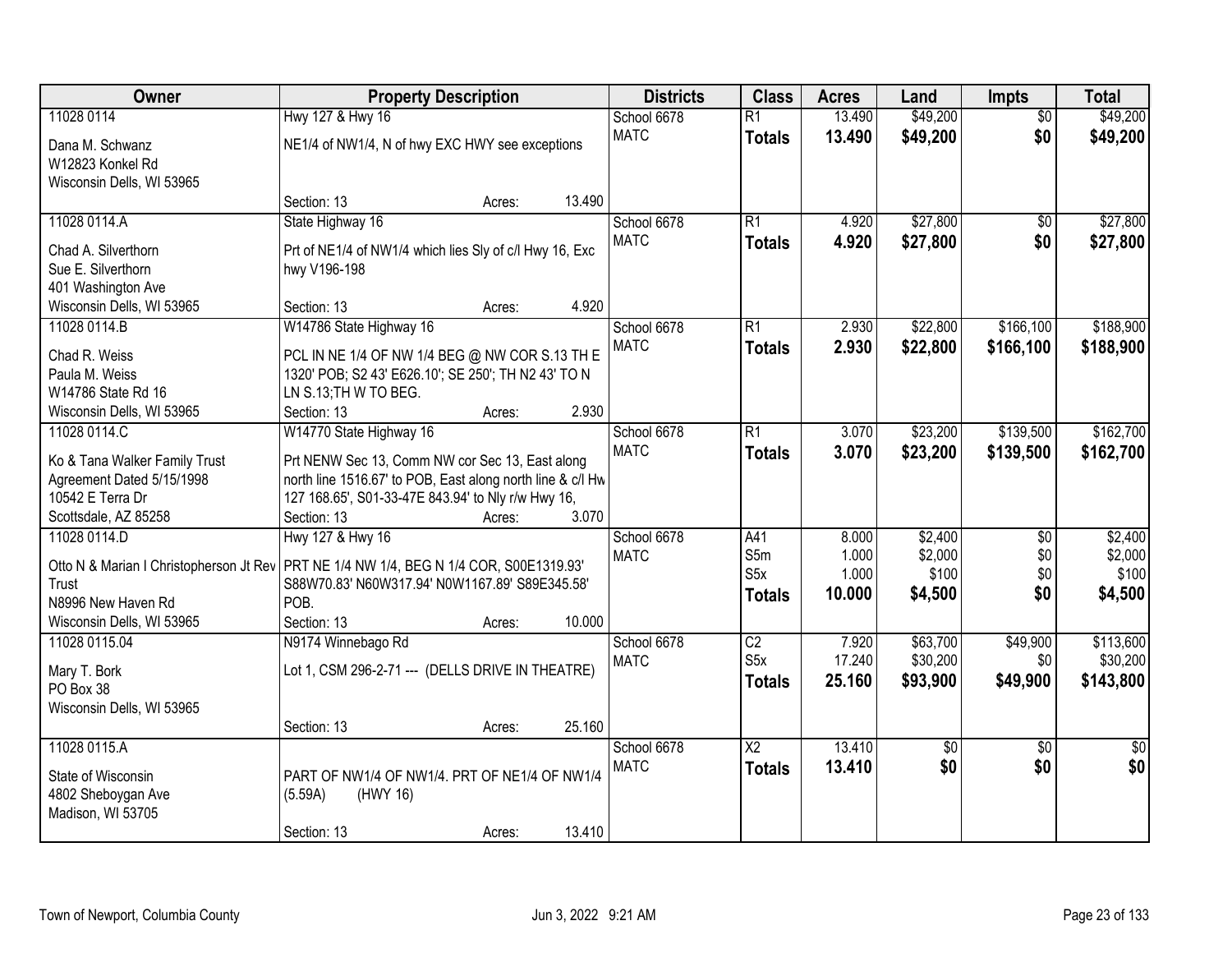| Owner                              | <b>Property Description</b>                           | <b>Districts</b> | <b>Class</b>            | <b>Acres</b>    | Land              | <b>Impts</b>    | <b>Total</b>      |
|------------------------------------|-------------------------------------------------------|------------------|-------------------------|-----------------|-------------------|-----------------|-------------------|
| 11028 0116                         | W14844 State Highway 16                               | School 6678      | $\overline{R1}$         | 1.420           | \$16,400          | \$94,300        | \$110,700         |
| Jonathan L. Starck                 | PRT NW 1/4 OF NW 1/4 COM 33' S NE COR SD 1/4 1/4      | <b>MATC</b>      | <b>Totals</b>           | 1.420           | \$16,400          | \$94,300        | \$110,700         |
| W14844 State Rd 16                 | W 339' POB: W200' S13 30' W260' S60 E200' N15 10'     |                  |                         |                 |                   |                 |                   |
| Wisconsin Dells, WI 53965          | E360' POB                                             |                  |                         |                 |                   |                 |                   |
|                                    | 1.420<br>Section: 13<br>Acres:                        |                  |                         |                 |                   |                 |                   |
| 11028 0116.A                       | W14856 State Highway 16                               | School 6678      | $\overline{C2}$         | 1.340           | \$22,700          | \$122,600       | \$145,300         |
|                                    |                                                       | <b>MATC</b>      | <b>Totals</b>           | 1.340           | \$22,700          | \$122,600       | \$145,300         |
| Joe D. Gervasi                     | PCL IN NW 1/4 NW 1/4 BEG 33' S OF NE COR; TH W        |                  |                         |                 |                   |                 |                   |
| 2995 S Syene Rd                    | ON S MGN HWY 539' TO POB; TH W 300' TH S 36 30"       |                  |                         |                 |                   |                 |                   |
| Madison, WI 53711                  | W98.5' TO N MGN HWY; TH S 60 E350'; TH N TO POE       |                  |                         |                 |                   |                 |                   |
|                                    | 1.340<br>Section: 13<br>Acres:                        |                  |                         |                 |                   |                 |                   |
| 11028 0116.B                       | W14802 State Highway 16                               | School 6678      | $\overline{R1}$         | 1.150           | \$14,600          | \$144,900       | \$159,500         |
| Nathan J. Sobojinski               | PCL IN NW 1/4 NW 1/4 W; COMM 33 FT S OF NE COR        | <b>MATC</b>      | <b>Totals</b>           | 1.150           | \$14,600          | \$144,900       | \$159,500         |
| W14802 State Highway 16            | S 591.5FT; TH N 60 W 186 FT; TH NE TO OLD HWY-16      |                  |                         |                 |                   |                 |                   |
| Wisconsin Dells, WI 53965          | 39 FT W OF BEG TH E 39 FT TO BEG.                     |                  |                         |                 |                   |                 |                   |
|                                    | 1.150<br>Section: 13<br>Acres:                        |                  |                         |                 |                   |                 |                   |
| 11028 0116.C                       | State Highway 16                                      | School 6678      | $\overline{R1}$         | 1.000           | \$7,500           | \$0             | \$7,500           |
|                                    |                                                       | <b>MATC</b>      | <b>Totals</b>           | 1.000           | \$7,500           | \$0             | \$7,500           |
| Nathan J. Sobojinski               | PRT NW 1/4 NW 1/4 BEG @ PT 33' S OF NE COR NW         |                  |                         |                 |                   |                 |                   |
| W14802 State Highway 16            | 1/4 NW 1/4; TH W 39' TO POB; SW TO PT ON N LN         |                  |                         |                 |                   |                 |                   |
| Wisconsin Dells, WI 53965          | HWY-16; N60 W 100'; NE TO S LN HWY-127 @ PT           |                  |                         |                 |                   |                 |                   |
|                                    | 1.000<br>Section: 13<br>Acres:                        |                  |                         |                 |                   |                 |                   |
| 11028 0116.D                       | W14827 State Highway 127                              | School 6678      | $\overline{R1}$         | 0.750           | \$10,100          | \$103,400       | \$113,500         |
| <b>Crystal Drolet</b>              | Pcl in NW 1/4 beg @ pt 33' S of NE cor NW1/4 NW1/4; W | <b>MATC</b>      | <b>Totals</b>           | 0.750           | \$10,100          | \$103,400       | \$113,500         |
| Anthony Radunz                     | 239' to POB; W 100'; S15-10W 360'; S60E 100'; NLY 409 |                  |                         |                 |                   |                 |                   |
| W14827 State Rd 127                | to POB                                                |                  |                         |                 |                   |                 |                   |
| Wisconsin Dells, WI 53965          | 0.750<br>Section: 13<br>Acres:                        |                  |                         |                 |                   |                 |                   |
| 11028 0116.E                       | W14832 State Highway 16                               | School 6678      | $\overline{R1}$         | 0.970           | \$13,100          | \$152,700       | \$165,800         |
|                                    |                                                       | <b>MATC</b>      | <b>Totals</b>           | 0.970           | \$13,100          | \$152,700       | \$165,800         |
| Armson Trust Dated 10/16/2002      | PCL IN NW 1/4 NW 1/4: BEG @ PT 33 FT S OF NE          |                  |                         |                 |                   |                 |                   |
| W14832 State Rd 16                 | COR NW 1/4 NW 1/4; TH W 139 FT POB; TH W 100 FT       |                  |                         |                 |                   |                 |                   |
| Wisconsin Dells, WI 53965          | S 15 10' W 409 FT; S60 E 100 FT NE 429 FT TO BEG      |                  |                         |                 |                   |                 |                   |
|                                    | Section: 13<br>0.970<br>Acres:                        |                  |                         |                 |                   |                 |                   |
| 11028 0117.04                      | OFF Winnebago Rd                                      | School 6678      | A41                     | 16.100          | \$4,900           | $\overline{50}$ | \$4,900           |
| Helland Family Limited Partnership | W 1/2 OF SW 1/4 OF NW 1/4; ALSO PRT OF SENE AS        | <b>MATC</b>      | A42                     | 2.000           | \$500             | \$0             | \$500             |
| 816 Meadow Ln                      | DESCR IN SURVEY #004800; (117 EXC 1.63 & PRT          |                  | R1                      | 0.770           | \$10,400          | \$28,000        | \$38,400          |
| Wisconsin Dells, WI 53965          | OF OLD 133.A-EXC 3.58 ADD TO 139.A & 2.04 LEFT IN     |                  | S5m<br>S <sub>5</sub> x | 21.000<br>0.420 | \$40,500<br>\$100 | \$0<br>\$0      | \$40,500<br>\$100 |
|                                    | Section: 14<br>40.290<br>Acres:                       |                  |                         |                 |                   |                 |                   |
|                                    |                                                       |                  | <b>Totals</b>           | 40.290          | \$56,400          | \$28,000        | \$84,400          |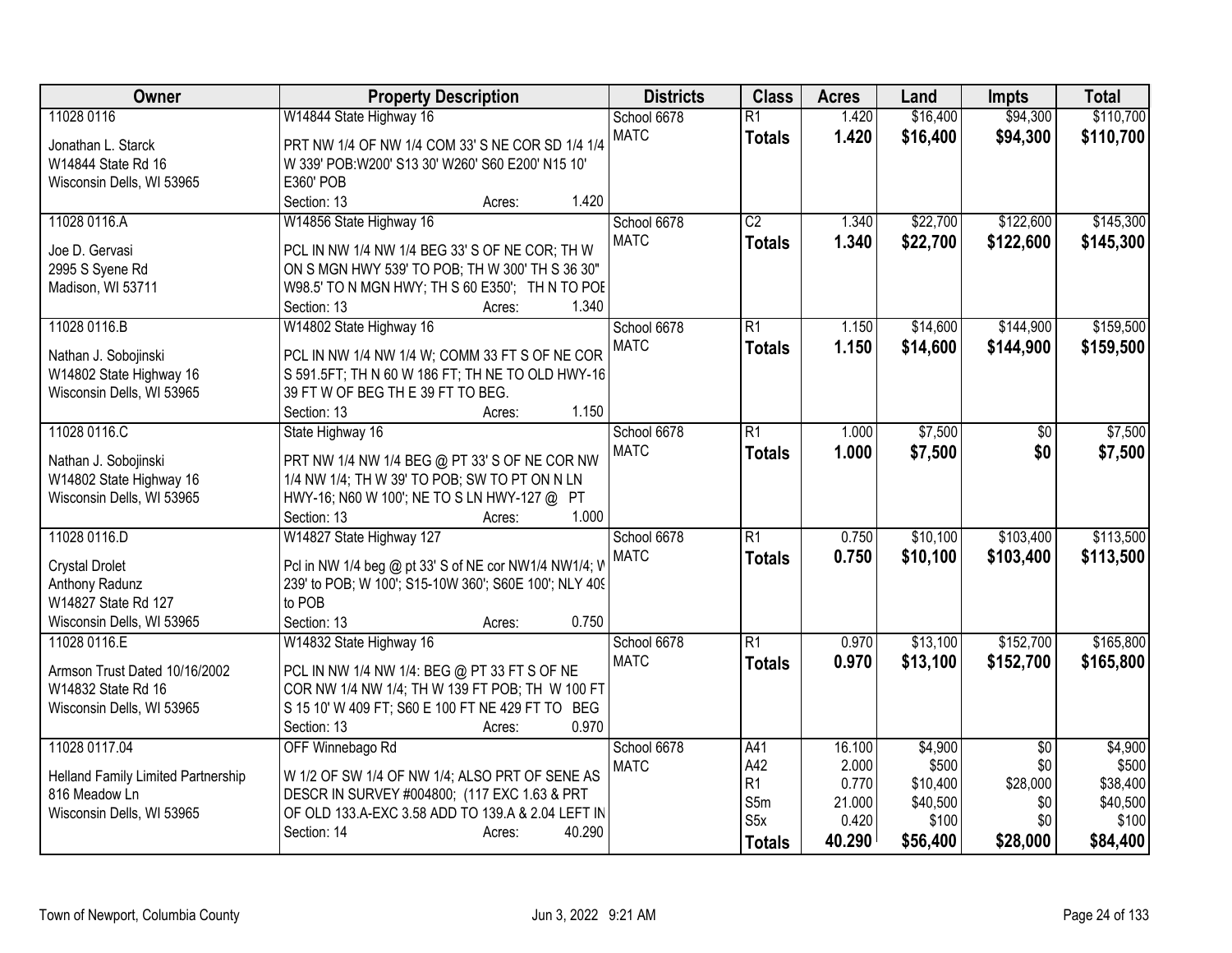| Owner                              | <b>Property Description</b>                      |        |        | <b>Districts</b> | <b>Class</b>   | <b>Acres</b> | Land      | <b>Impts</b>    | <b>Total</b> |
|------------------------------------|--------------------------------------------------|--------|--------|------------------|----------------|--------------|-----------|-----------------|--------------|
| 11028 0118.03                      | Winnebago Rd                                     |        |        | School 6678      | F6             | 19.850       | \$59,600  | $\overline{30}$ | \$59,600     |
| Newport Run, LLC                   | E 1/2 OF SW 1/2 OF NW 1/4                        |        |        | <b>MATC</b>      | <b>Totals</b>  | 19.850       | \$59,600  | \$0             | \$59,600     |
| PO Box 626                         |                                                  |        |        |                  |                |              |           |                 |              |
| Wisconsin Dells, WI 53965          |                                                  |        |        |                  |                |              |           |                 |              |
|                                    | Section: 13                                      | Acres: | 19.850 |                  |                |              |           |                 |              |
| 11028 0119.03                      | Winnebago Rd                                     |        |        | School 6678      | A42            | 16.000       | \$4,100   | \$0             | \$4,100      |
| Daniel J. Gavinski et al           | SE 1/4 OF NW 1/4                                 |        |        | <b>MATC</b>      | S5m            | 24.000       | \$46,200  | \$0             | \$46,200     |
| c/o Kay M. Gavinski                |                                                  |        |        |                  | <b>Totals</b>  | 40.000       | \$50,300  | \$0             | \$50,300     |
| Casg, LLC Kay Marie Gavinski       |                                                  |        |        |                  |                |              |           |                 |              |
| PO Box 117                         | Section: 13                                      | Acres: | 40.000 |                  |                |              |           |                 |              |
| Wisconsin Dells, WI 53965          |                                                  |        |        |                  |                |              |           |                 |              |
| 11028 0120.02                      |                                                  |        |        | School 6678      | S5x            | 28.740       | \$23,000  | \$0             | \$23,000     |
| Helland Family Limited Partnership | N1096 FT OF GOV'T LOT 3 ALSO PRT GL3 & 4 ALSO    |        |        | <b>MATC</b>      | <b>Totals</b>  | 28.740       | \$23,000  | \$0             | \$23,000     |
| 816 Meadow Ln                      | PRT GL8 SOUTH OF RR ROW see exceptions           |        |        |                  |                |              |           |                 |              |
| Wisconsin Dells, WI 53965          |                                                  |        |        |                  |                |              |           |                 |              |
|                                    | Section: 14                                      | Acres: | 28.740 |                  |                |              |           |                 |              |
| 11028 0120.08                      | Winnebago Rd                                     |        |        | School 6678      | A41            | 2.000        | \$600     | \$0             | \$600        |
| Helland Family Limited Partnership | N1096 FT OF GOV'T LOT 3 ALSO PRT GL3 & 4 ALSO    |        |        | <b>MATC</b>      | S5m            | 29.980       | \$52,500  | \$0             | \$52,500     |
| 816 Meadow Ln                      | PRT GL8 EXC CS#2164; NORTH OF RR ROW             |        |        |                  | <b>Totals</b>  | 31.980       | \$53,100  | \$0             | \$53,100     |
| Wisconsin Dells, WI 53965          |                                                  |        |        |                  |                |              |           |                 |              |
|                                    | Section: 14                                      | Acres: | 31.980 |                  |                |              |           |                 |              |
| 11028 0120.09                      | N8897 Winnebago Rd                               |        |        | School 6678      | F <sub>6</sub> | 23.480       | \$90,400  | \$0             | \$90,400     |
| White Trail Ridge, LLC             | Lot 1, CSM 2164-13-56                            |        |        | <b>MATC</b>      | R <sub>1</sub> | 1.000        | \$13,500  | \$192,000       | \$205,500    |
| PO Box 434                         |                                                  |        |        |                  | <b>Totals</b>  | 24.480       | \$103,900 | \$192,000       | \$295,900    |
| Wisconsin Dells, WI 53965          |                                                  |        |        |                  |                |              |           |                 |              |
|                                    | Section: 13                                      | Acres: | 24.480 |                  |                |              |           |                 |              |
| 11028 0122.02                      |                                                  |        |        | School 6678      | F <sub>6</sub> | 2.720        | \$9,500   | $\sqrt{6}$      | \$9,500      |
| Newport Run, LLC                   | E 1/2 OF W 1/2 OF GOV'T LOT 4, S OF RR ROW, WITH |        |        | <b>MATC</b>      | <b>Totals</b>  | 2.720        | \$9,500   | \$0             | \$9,500      |
| PO Box 626                         | <b>EASEMENT</b>                                  |        |        |                  |                |              |           |                 |              |
| Wisconsin Dells, WI 53965          |                                                  |        |        |                  |                |              |           |                 |              |
|                                    | Section: 13                                      | Acres: | 2.720  |                  |                |              |           |                 |              |
| 11028 0122.03                      | Winnebago Rd                                     |        |        | School 6678      | F <sub>6</sub> | 9.930        | \$29,800  | $\overline{50}$ | \$29,800     |
| Newport Run, LLC                   | E 1/2 OF W 1/2 OF GOV'T LOT 4, N OF RR ROW WITH  |        |        | <b>MATC</b>      | <b>Totals</b>  | 9.930        | \$29,800  | \$0             | \$29,800     |
| PO Box 626                         | <b>EASEMENT</b>                                  |        |        |                  |                |              |           |                 |              |
| Wisconsin Dells, WI 53965          |                                                  |        |        |                  |                |              |           |                 |              |
|                                    | Section: 13                                      | Acres: | 9.930  |                  |                |              |           |                 |              |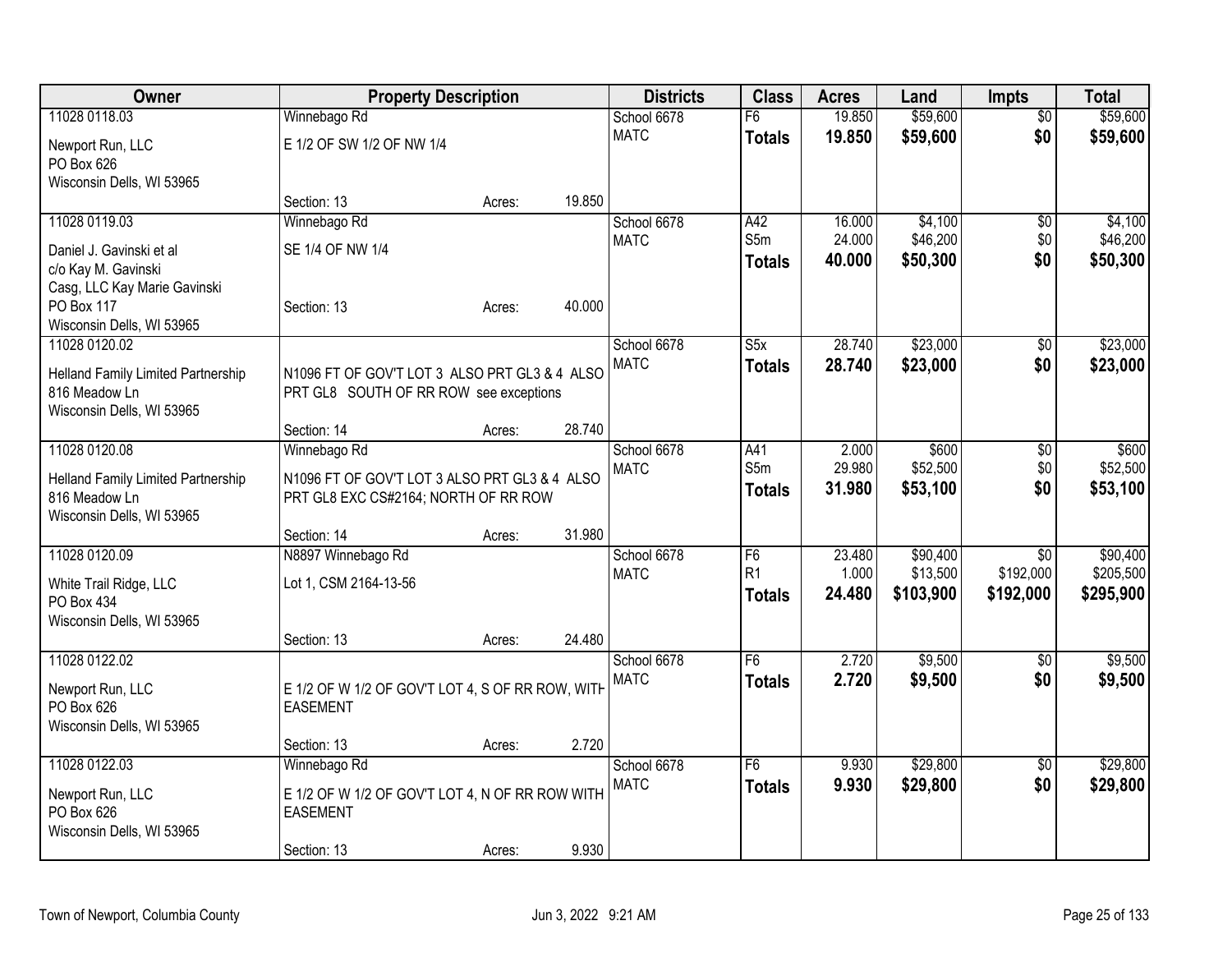| Owner                                      | <b>Property Description</b>                                      |        | <b>Districts</b> | <b>Class</b>     | <b>Acres</b> | Land            | <b>Impts</b>    | <b>Total</b> |
|--------------------------------------------|------------------------------------------------------------------|--------|------------------|------------------|--------------|-----------------|-----------------|--------------|
| 11028 0123                                 | Winnebago Rd                                                     |        | School 6678      | $\overline{R1}$  | 1.750        | \$18,800        | $\overline{50}$ | \$18,800     |
| Arthur Anderson Living Trust Dated         | PART OF GOV'T LOT 4, described as follows: Comm at               |        | <b>MATC</b>      | <b>Totals</b>    | 1.750        | \$18,800        | \$0             | \$18,800     |
| 1/22/1993                                  | the E Q cor of Sec 13; W 3249.44' to a pt; S0-19E 866.07         |        |                  |                  |              |                 |                 |              |
| 16305 E N-12 Ave                           | S83-17W 24.91' to POB; S0-19-E 321.20'; N83-13-E                 |        |                  |                  |              |                 |                 |              |
| Lancaster, CA 93535                        | Section: 13<br>Acres:                                            | 1.750  |                  |                  |              |                 |                 |              |
| 11028 0124                                 | Newport Dr                                                       |        | School 6678      | A42              | 10.000       | \$2,600         | $\sqrt[6]{}$    | \$2,600      |
|                                            | LT 1 CS#3243-21-108                                              |        | <b>MATC</b>      | S5x              | 4.031        | \$3,700         | \$0             | \$3,700      |
| Christopher C. Davis<br>W13983 County Rd O |                                                                  |        |                  | <b>Totals</b>    | 14.031       | \$6,300         | \$0             | \$6,300      |
| Wisconsin Dells, WI 53965                  |                                                                  |        |                  |                  |              |                 |                 |              |
|                                            | Section: 13<br>Acres:                                            | 14.031 |                  |                  |              |                 |                 |              |
| 11028 0124.01                              | W14625 Freel Dr                                                  |        | School 6678      | A41              | 18.000       | \$5,500         | \$0             | \$5,500      |
|                                            |                                                                  |        | <b>MATC</b>      | R <sub>1</sub>   | 1.984        | \$20,400        | \$147,400       | \$167,800    |
| <b>Steven Tipps</b>                        | All of GL 5 & 6 N of RR ROW and S of Newport Hills Plat          |        |                  | S5m              | 1.000        | \$2,000         | \$0             | \$2,000      |
| Karen Tipps                                | exc Lot 1, CSM #3243, Exc approx 3ac in NE cor of GL             |        |                  | S <sub>5</sub> x | 8.000        | \$5,600         | \$0             | \$5,600      |
| W14625 Freel Dr<br>PO Box 804              | 6 N&E of Hwy 16 as described in V246-29, Exc Lot1<br>Section: 13 | 28.984 |                  | <b>Totals</b>    | 28.984       | \$33,500        | \$147,400       | \$180,900    |
| Wisconsin Dells, WI 53965                  | Acres:                                                           |        |                  |                  |              |                 |                 |              |
| 11028 0124.02                              | Newport Dr                                                       |        | School 6678      | S5x              | 0.985        | \$900           | \$0             | \$900        |
|                                            |                                                                  |        | <b>MATC</b>      | <b>Totals</b>    | 0.985        | \$900           | \$0             | \$900        |
| Michael L. Freel                           | E 1/2 GL 4, EXC described as follows: Comm at the E Q            |        |                  |                  |              |                 |                 |              |
| Julie L. Freel                             | cor of Sec 13; W 3249.44' to a pt; S0-19E 866.07';               |        |                  |                  |              |                 |                 |              |
| 411 Wisconsin Ave                          | S83-17W 24.91' to POB; S0-19-E 321.20'; N83-13-E                 |        |                  |                  |              |                 |                 |              |
| Wisconsin Dells, WI 53965                  | Section: 13<br>Acres:                                            | 0.985  |                  |                  |              |                 |                 |              |
| 11028 0126                                 |                                                                  |        | School 6678      | S5x              | 6.650        | \$5,300         | $\sqrt[6]{3}$   | \$5,300      |
| Betty M. Gudenschwager                     | S 6.65 A OF GOV'T LOTS 5 & 6 V.272-P.129 #603844                 |        | <b>MATC</b>      | <b>Totals</b>    | 6.650        | \$5,300         | \$0             | \$5,300      |
| N8798 Hwy O                                |                                                                  |        |                  |                  |              |                 |                 |              |
| Wisconsin Dells, WI 53965                  |                                                                  |        |                  |                  |              |                 |                 |              |
|                                            | Section: 13<br>Acres:                                            | 6.650  |                  |                  |              |                 |                 |              |
| 11028 0128                                 | Hwy 16 & Hwy O                                                   |        | School 6678      | $\overline{C2}$  | 0.550        | \$1,200         | $\sqrt{6}$      | \$1,200      |
| Arthur Anderson Living Trust Dated         | .55 ACRE IN NE1/4 SE1/4 BEING PT OF GL 6 NORTH                   |        | <b>MATC</b>      | <b>Totals</b>    | 0.550        | \$1,200         | \$0             | \$1,200      |
| 1/22/1993                                  | OF HWY 16 & WEST OF HWY 0                                        |        |                  |                  |              |                 |                 |              |
| 16305 E N-12 Ave                           |                                                                  |        |                  |                  |              |                 |                 |              |
| Lancaster, CA 93535                        | Section: 13<br>Acres:                                            | 0.550  |                  |                  |              |                 |                 |              |
| 11028 0129                                 |                                                                  |        | School 6678      | $\overline{X5}$  | 12.000       | $\overline{50}$ | $\overline{30}$ | $\sqrt{50}$  |
| <b>CMC Heartland Partners</b>              | 12 A FOR R.R. R.O.W.                                             |        | <b>MATC</b>      | <b>Totals</b>    | 12.000       | \$0             | \$0             | \$0          |
| 330 N Jefferson Ct                         |                                                                  |        |                  |                  |              |                 |                 |              |
| Chicago, IL 60661                          |                                                                  |        |                  |                  |              |                 |                 |              |
|                                            | Section: 13<br>Acres:                                            | 12.000 |                  |                  |              |                 |                 |              |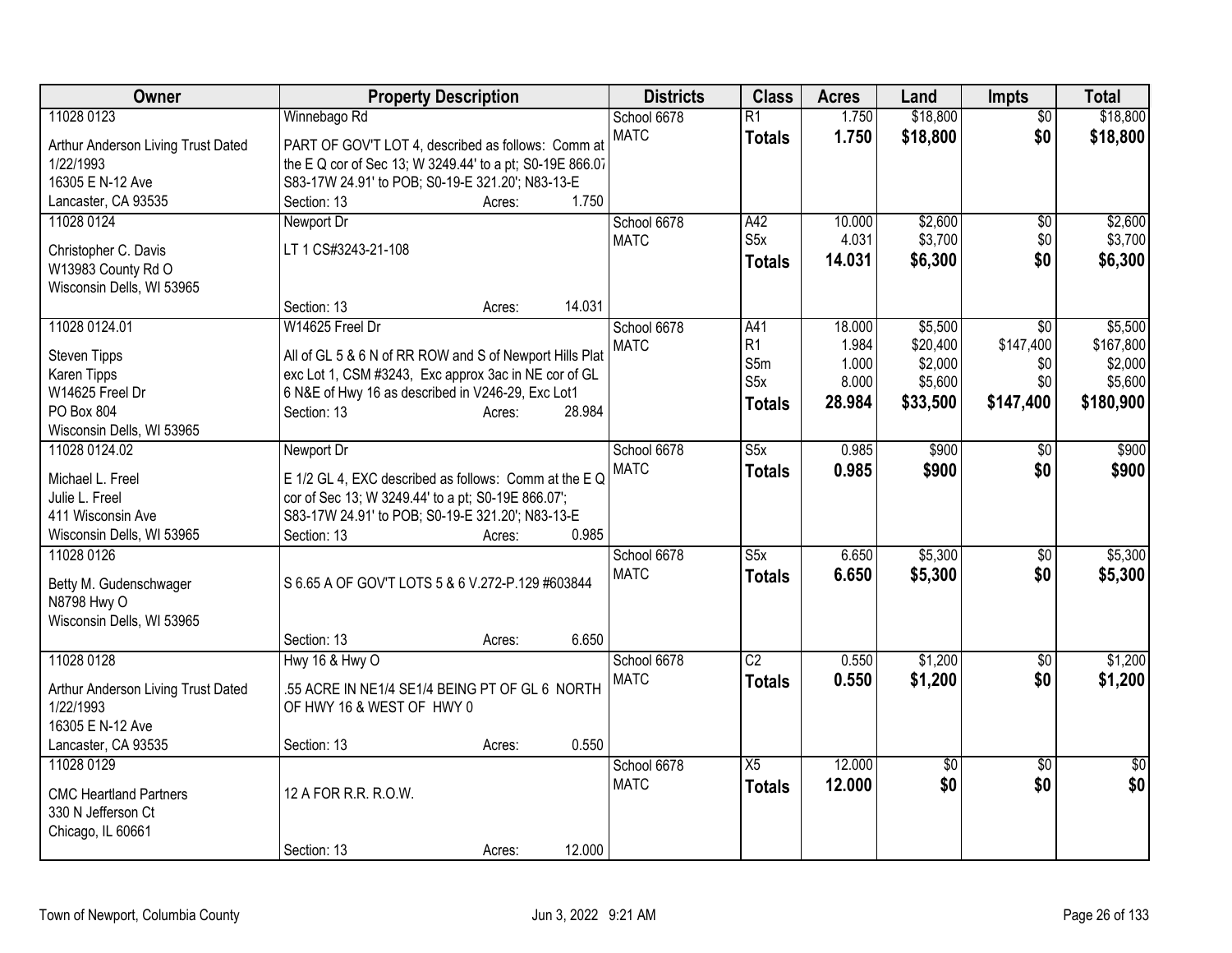| Owner                     |                                                       | <b>Property Description</b> |        |             | <b>Class</b>            | <b>Acres</b>   | Land                 | <b>Impts</b>     | <b>Total</b>          |
|---------------------------|-------------------------------------------------------|-----------------------------|--------|-------------|-------------------------|----------------|----------------------|------------------|-----------------------|
| 11028 0130.03             | Winnebago Rd                                          |                             |        | School 6678 | A41                     | 28.000         | \$8,600              | $\overline{50}$  | \$8,600               |
| Kilbourn-Ableman, LLC     | NE 1/4 OF NE 1/4                                      |                             |        | <b>MATC</b> | S5x                     | 12.000         | \$10,800             | \$0              | \$10,800              |
| W15077 County Rd Wd       |                                                       |                             |        |             | <b>Totals</b>           | 40.000         | \$19,400             | \$0              | \$19,400              |
| Wisconsin Dells, WI 53965 |                                                       |                             |        |             |                         |                |                      |                  |                       |
|                           | Section: 14                                           | Acres:                      | 40.000 |             |                         |                |                      |                  |                       |
| 11028 0131                |                                                       |                             |        | School 6678 | S5m                     | 14.000         | \$24,500             | $\overline{50}$  | \$24,500              |
| Kilbourn-Ableman, LLC     | NW 1/4 OF NE 1/4                                      |                             |        | <b>MATC</b> | S5x                     | 26.000         | \$23,400             | \$0              | \$23,400              |
| W15077 County Rd Wd       |                                                       |                             |        |             | <b>Totals</b>           | 40.000         | \$47,900             | \$0              | \$47,900              |
| Wisconsin Dells, WI 53965 |                                                       |                             |        |             |                         |                |                      |                  |                       |
|                           | Section: 14                                           | Acres:                      | 40.000 |             |                         |                |                      |                  |                       |
| 11028 0132                |                                                       |                             |        | School 6678 | A41                     | 22.000         | \$6,700              | \$0              | \$6,700               |
| Newport Run, LLC          | SW 1/4 OF NE 1/4                                      |                             |        | <b>MATC</b> | S5m                     | 18.000         | \$31,500             | \$0              | \$31,500              |
| PO Box 626                |                                                       |                             |        |             | <b>Totals</b>           | 40.000         | \$38,200             | \$0              | \$38,200              |
| Wisconsin Dells, WI 53965 |                                                       |                             |        |             |                         |                |                      |                  |                       |
|                           | Section: 14                                           | Acres:                      | 40.000 |             |                         |                |                      |                  |                       |
| 11028 0133                |                                                       |                             |        | School 6678 | A41                     | 10.000         | \$3,100              | \$0              | \$3,100               |
| Newport Run, LLC          | SE 1/4 OF NE 1/4 EXC R328-349                         |                             |        | <b>MATC</b> | A42                     | 2.750          | \$700                | \$0              | \$700                 |
| PO Box 626                |                                                       |                             |        |             | <b>Totals</b>           | 12.750         | \$3,800              | \$0              | \$3,800               |
| Wisconsin Dells, WI 53965 |                                                       |                             |        |             |                         |                |                      |                  |                       |
|                           | Section: 14                                           | Acres:                      | 12.750 |             |                         |                |                      |                  |                       |
| 11028 0133.A              |                                                       |                             |        | School 6678 | $\overline{\text{S}5m}$ | 1.000          | \$1,800              | $\overline{30}$  | \$1,800               |
| Stanton P. Helland        | E899.3' OF THE SE NE EXC SURVY 004800                 |                             |        | <b>MATC</b> | S5x                     | 1.040          | \$1,000              | \$0              | \$1,000               |
| 816 Meadow Ln             |                                                       |                             |        |             | <b>Totals</b>           | 2.040          | \$2,800              | \$0              | \$2,800               |
| Wisconsin Dells, WI 53965 |                                                       |                             |        |             |                         |                |                      |                  |                       |
|                           | Section: 14                                           | Acres:                      | 2.040  |             |                         |                |                      |                  |                       |
| 11028 0135                |                                                       |                             |        | School 6678 | $\overline{\text{S}5m}$ | 31.700         | \$55,500             | $\overline{60}$  | \$55,500              |
| Kilbourn-Ableman, LLC     | PRT GOVT LOT 6 N OF DESCR LN; COM N 1/4 COR           |                             |        | <b>MATC</b> | <b>Totals</b>           | 31.700         | \$55,500             | \$0              | \$55,500              |
| W15077 County Rd Wd       | SEC 6 SOE 1180.57' POB; N79-58-42W 1221.94';          |                             |        |             |                         |                |                      |                  |                       |
| Wisconsin Dells, WI 53965 | S19.53'; N59-24-12W 144.12' TO W LN GL 6, which pt is |                             |        |             |                         |                |                      |                  |                       |
|                           | Section: 14                                           | Acres:                      | 31.700 |             |                         |                |                      |                  |                       |
| 11028 0135.A              | N9073 Winnebago Rd                                    |                             |        | School 6678 | R1<br>S5m               | 3.000<br>7.400 | \$23,000<br>\$13,000 | \$200,400<br>\$0 | \$223,400<br>\$13,000 |
| Newport Run, LLC          | PRT GOVT LOT 6 S OF DESCR LN: COM N 1/4 COR           |                             |        | <b>MATC</b> |                         | 10.400         | \$36,000             | \$200,400        | \$236,400             |
| PO Box 626                | S.6, S0E 1180.57' POB: N79W1221.94' S19.53'           |                             |        |             | <b>Totals</b>           |                |                      |                  |                       |
| Wisconsin Dells, WI 53965 | N59W134.12' TO W LNG.L. 6.                            |                             |        |             |                         |                |                      |                  |                       |
|                           | Section: 14                                           | Acres:                      | 10.400 |             |                         |                |                      |                  |                       |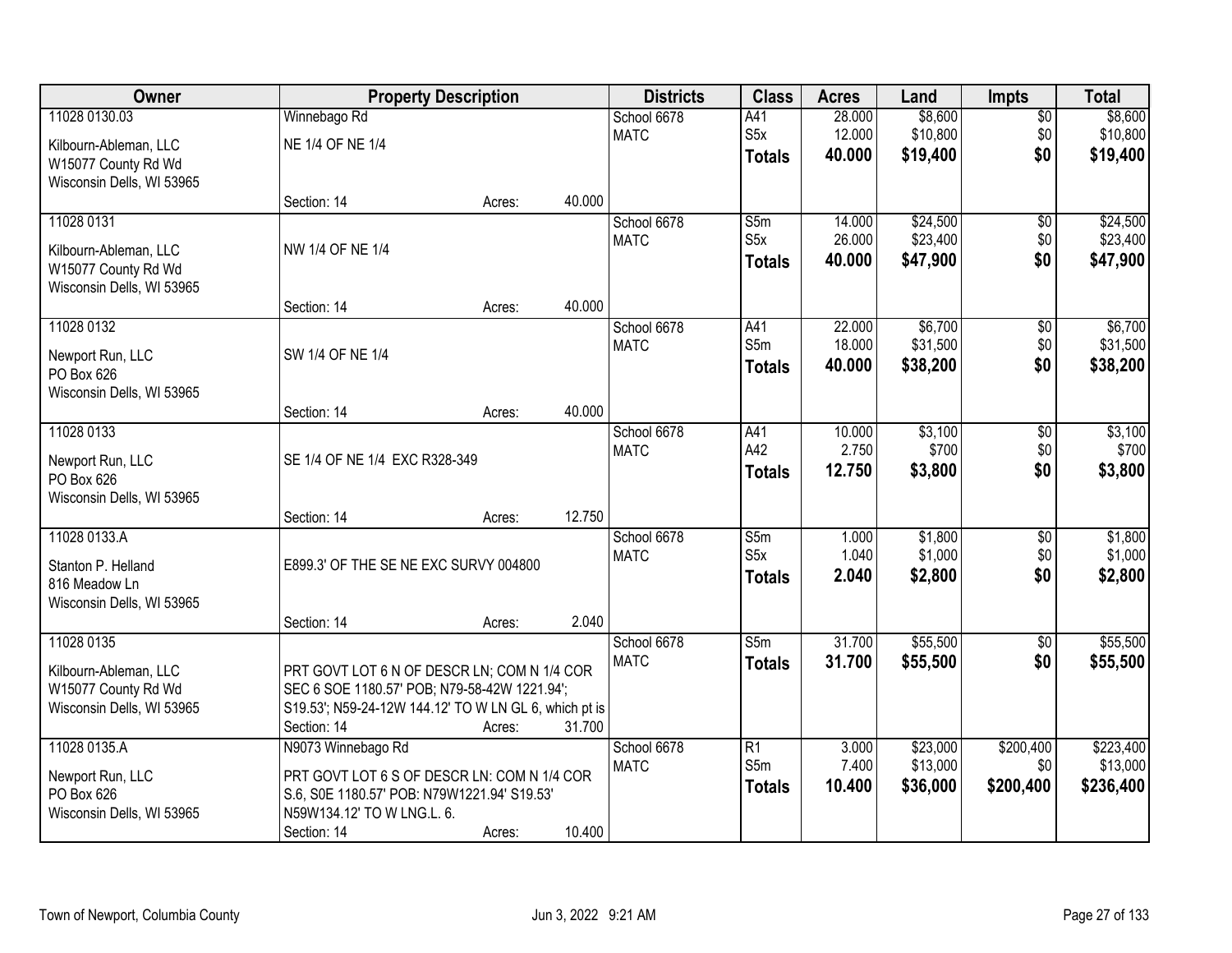| Owner                                                                                                       |                                                    | <b>Property Description</b>                                                                                                                                 |        |                            | <b>Class</b>                             | <b>Acres</b>              | Land                            | <b>Impts</b>                  | <b>Total</b>                    |
|-------------------------------------------------------------------------------------------------------------|----------------------------------------------------|-------------------------------------------------------------------------------------------------------------------------------------------------------------|--------|----------------------------|------------------------------------------|---------------------------|---------------------------------|-------------------------------|---------------------------------|
| 11028 0136                                                                                                  | N9073 Winnebago Rd                                 |                                                                                                                                                             |        | School 6678                | $\overline{R1}$                          | 1.000                     | \$13,500                        | \$94,900                      | \$108,400                       |
| Newport Run, LLC<br>PO Box 626<br>Wisconsin Dells, WI 53965                                                 | & E OFCULVERT; AS DESCRIBED IN V189-50             | 10 A OF FRAC GOV'T LOT 6 LYING N OF R.R. R.O.W.                                                                                                             |        | <b>MATC</b>                | S5m<br><b>Totals</b>                     | 9.000<br>10.000           | \$15,800<br>\$29,300            | \$0<br>\$94,900               | \$15,800<br>\$124,200           |
|                                                                                                             | Section: 14                                        | Acres:                                                                                                                                                      | 10.000 |                            |                                          |                           |                                 |                               |                                 |
| 11028 0137<br>Newport Run, LLC<br>PO Box 626<br>Wisconsin Dells, WI 53965                                   | S 2 A OF FRAC GOV'T LOT 6                          |                                                                                                                                                             |        | School 6678<br><b>MATC</b> | $\overline{\text{S}5m}$<br><b>Totals</b> | 2.000<br>2.000            | \$3,500<br>\$3,500              | \$0<br>\$0                    | \$3,500<br>\$3,500              |
|                                                                                                             | Section: 14                                        | Acres:                                                                                                                                                      | 2.000  |                            |                                          |                           |                                 |                               |                                 |
| 11028 0138.01<br>Newport Run, LLC<br>PO Box 626<br>Wisconsin Dells, WI 53965                                | OF RR ROW                                          | FRAC GOV'T LOT 7, EXC 3 A FOR R.R. R.O.W. EXC N                                                                                                             |        | School 6678<br><b>MATC</b> | S5m<br>S <sub>5</sub> x<br><b>Totals</b> | 7.700<br>5.400<br>13.100  | \$13,500<br>\$4,300<br>\$17,800 | \$0<br>\$0<br>\$0             | \$13,500<br>\$4,300<br>\$17,800 |
|                                                                                                             | Section: 14                                        | Acres:                                                                                                                                                      | 13.100 |                            |                                          |                           |                                 |                               |                                 |
| 11028 0138.02<br>Newport Run, LLC<br>PO Box 626<br>Wisconsin Dells, WI 53965                                | OF RR ROW.                                         | FRAC GOV'T LOT 7, EXC 3 A FOR R.R. R.O.W. EXC S                                                                                                             |        | School 6678<br><b>MATC</b> | S5m<br><b>Totals</b>                     | 8.300<br>8.300            | \$14,600<br>\$14,600            | \$0<br>\$0                    | \$14,600<br>\$14,600            |
|                                                                                                             | Section: 14                                        | Acres:                                                                                                                                                      | 8.300  |                            |                                          |                           |                                 |                               |                                 |
| 11028 0139.01<br>Patrick J. Helland<br>Sigrid N. Helland<br>N8943 Winnebago Rd<br>Wisconsin Dells, WI 53965 | N8943 Winnebago Rd<br><b>SEC 13</b><br>Section: 14 | LT 1 CS#3901-27-20 EASEMENT LOCATED IN SWNW<br>Acres:                                                                                                       | 1.550  | School 6678<br><b>MATC</b> | $\overline{R1}$<br><b>Totals</b>         | 1.550<br>1.550            | \$17,400<br>\$17,400            | \$283,600<br>\$283,600        | \$301,000<br>\$301,000          |
| 11028 0139.04<br>Patrick J. Helland<br>Sigrid N. Helland<br>N8943 Winnebago Rd<br>Wisconsin Dells, WI 53965 | Section: 14                                        | E899.3' OF GOVT LT 8 EXC 117 -1.63-OLD 133A-3.15<br>ALSO 12.28 TO #120 ACCORDING TO SURV (004800)<br>EXC CS#3901-27-20 #719896, EXC RR ROW, EXC N<br>Acres: | 14.850 | School 6678<br><b>MATC</b> | S5m<br>S <sub>5</sub> x<br><b>Totals</b> | 2.850<br>12.000<br>14.850 | \$5,000<br>\$9,600<br>\$14,600  | $\overline{50}$<br>\$0<br>\$0 | \$5,000<br>\$9,600<br>\$14,600  |
| 11028 0139.06<br>Newport Run, LLC<br>PO Box 626<br>Wisconsin Dells, WI 53965                                | EXC S OF RR ROW. see exceptions<br>Section: 14     | FRAC GOV'T LOT 8, EXC 0.98 AC FOR R.R. R.O.W.<br>Acres:                                                                                                     | 7.320  | School 6678<br><b>MATC</b> | A41<br>S5m<br><b>Totals</b>              | 1.000<br>6.320<br>7.320   | \$300<br>\$11,100<br>\$11,400   | $\overline{50}$<br>\$0<br>\$0 | \$300<br>\$11,100<br>\$11,400   |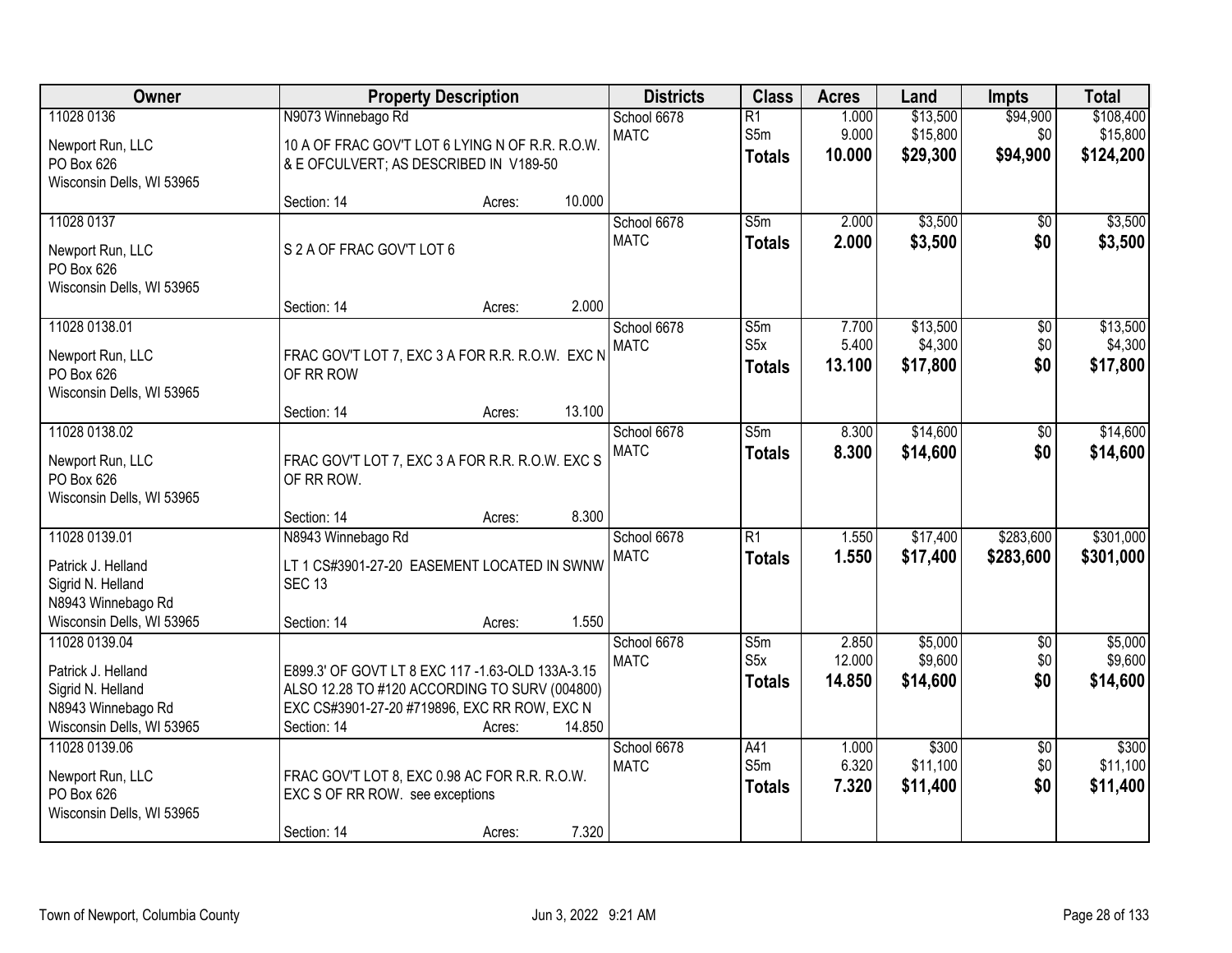| Owner                                                                                                                                      | <b>Property Description</b>                                                                                                                                                     |                  |                | <b>Districts</b>           | <b>Class</b>                             | <b>Acres</b>              | Land                          | <b>Impts</b>                  | <b>Total</b>                  |
|--------------------------------------------------------------------------------------------------------------------------------------------|---------------------------------------------------------------------------------------------------------------------------------------------------------------------------------|------------------|----------------|----------------------------|------------------------------------------|---------------------------|-------------------------------|-------------------------------|-------------------------------|
| 11028 0139.07<br>Newport Run, LLC<br>PO Box 626<br>Wisconsin Dells, WI 53965                                                               | FRAC GOV'T LOT 8, EXC 0.98 AC FOR R.R. R.O.W.<br>EXC N OF RR ROW. see exceptions                                                                                                |                  |                | School 6678<br><b>MATC</b> | S5m<br>S <sub>5</sub> x<br><b>Totals</b> | 2.980<br>4.000<br>6.980   | \$5,200<br>\$3,200<br>\$8,400 | $\overline{50}$<br>\$0<br>\$0 | \$5,200<br>\$3,200<br>\$8,400 |
|                                                                                                                                            | Section: 14                                                                                                                                                                     | Acres:           | 6.980          |                            |                                          |                           |                               |                               |                               |
| 11028 0139.08<br>Patrick J. Helland<br>Sigrid N. Helland<br>N8943 Winnebago Rd<br>Wisconsin Dells, WI 53965                                | Winnebago Rd<br>E899.3' OF GOVT LT 8 EXC 117 -1.63-OLD 133A-3.15<br>ALSO 12. 28 TO #120 ACCORDING TO SURV (004800)<br>EXC CS#3901-27-20 EXC RR ROW, EXC S RR ROW<br>Section: 14 | Acres:           | 20.080         | School 6678<br><b>MATC</b> | A42<br>S5m<br><b>Totals</b>              | 3.000<br>17.080<br>20.080 | \$800<br>\$29,900<br>\$30,700 | \$0<br>\$0<br>\$0             | \$800<br>\$29,900<br>\$30,700 |
| 11028 0140.01<br><b>CMC Heartland Partners</b><br>330 N Jefferson Ct<br>Chicago, IL 60661                                                  | 25.97 A FOR R.R. R.O.W. - See Exceptions<br>Section: 14                                                                                                                         | Acres:           | 14.950         | School 6678<br><b>MATC</b> | X5<br><b>Totals</b>                      | 14.950<br>14.950          | \$0<br>\$0                    | \$0<br>\$0                    | \$0<br>\$0                    |
| 11028 0148<br>Mathew E. Brunn<br>W8485 Ingebretson Rd<br>Wisconsin Dells, WI 53965                                                         | Fox Run Rd<br>GOV'T LOT 8 EX S 528 FT EAST OF FOX RD.                                                                                                                           |                  |                | School 6678<br><b>MATC</b> | A42<br><b>Totals</b>                     | 0.250<br>0.250            | \$100<br>\$100                | \$0<br>\$0                    | \$100<br>\$100                |
| 11028 0148.04<br>Olga Derkach Trust Dated 9/21/1994<br>George Kurylak Trust U/A/D 12/20/2010<br>570 W 60th PI<br>Burr Ridge, IL 60527-5189 | Section: 24<br>N8537 Fox Run Rd<br>Lot 1, CSM 6476-48-33<br>Section: 24                                                                                                         | Acres:<br>Acres: | 0.250<br>4.000 | School 6678<br><b>MATC</b> | $\overline{R1}$<br><b>Totals</b>         | 4.000<br>4.000            | \$40,000<br>\$40,000          | \$133,400<br>\$133,400        | \$173,400<br>\$173,400        |
| 11028 0148.05<br>Olga Derkach Trust Dated 9/21/1994<br>George Kurylak Trust U/A/D 12/20/2010<br>570 W 60th PI<br>Burr Ridge, IL 60527-5189 | Fox Run Dr<br>Lot 2, CSM 6476-48-33<br>Section: 19                                                                                                                              | Acres:           | 4.440          | School 6678<br><b>MATC</b> | $\overline{R1}$<br><b>Totals</b>         | 4.440<br>4.440            | \$42,200<br>\$42,200          | $\overline{60}$<br>\$0        | \$42,200<br>\$42,200          |
| 11028 0148.1<br>Town of Newport<br>N9236 Town Hall Rd<br>Wisconsin Dells, WI 53965                                                         | Fox Run Rd<br>PCL IN GL 2, SECT 19, T13N R7E (PART OF FOX RUN<br>ROAD)<br>Section: 19                                                                                           | Acres:           | 0.370          | School 6678<br><b>MATC</b> | X4<br><b>Totals</b>                      | 0.370<br>0.370            | $\overline{50}$<br>\$0        | $\overline{50}$<br>\$0        | $\frac{1}{2}$<br>\$0          |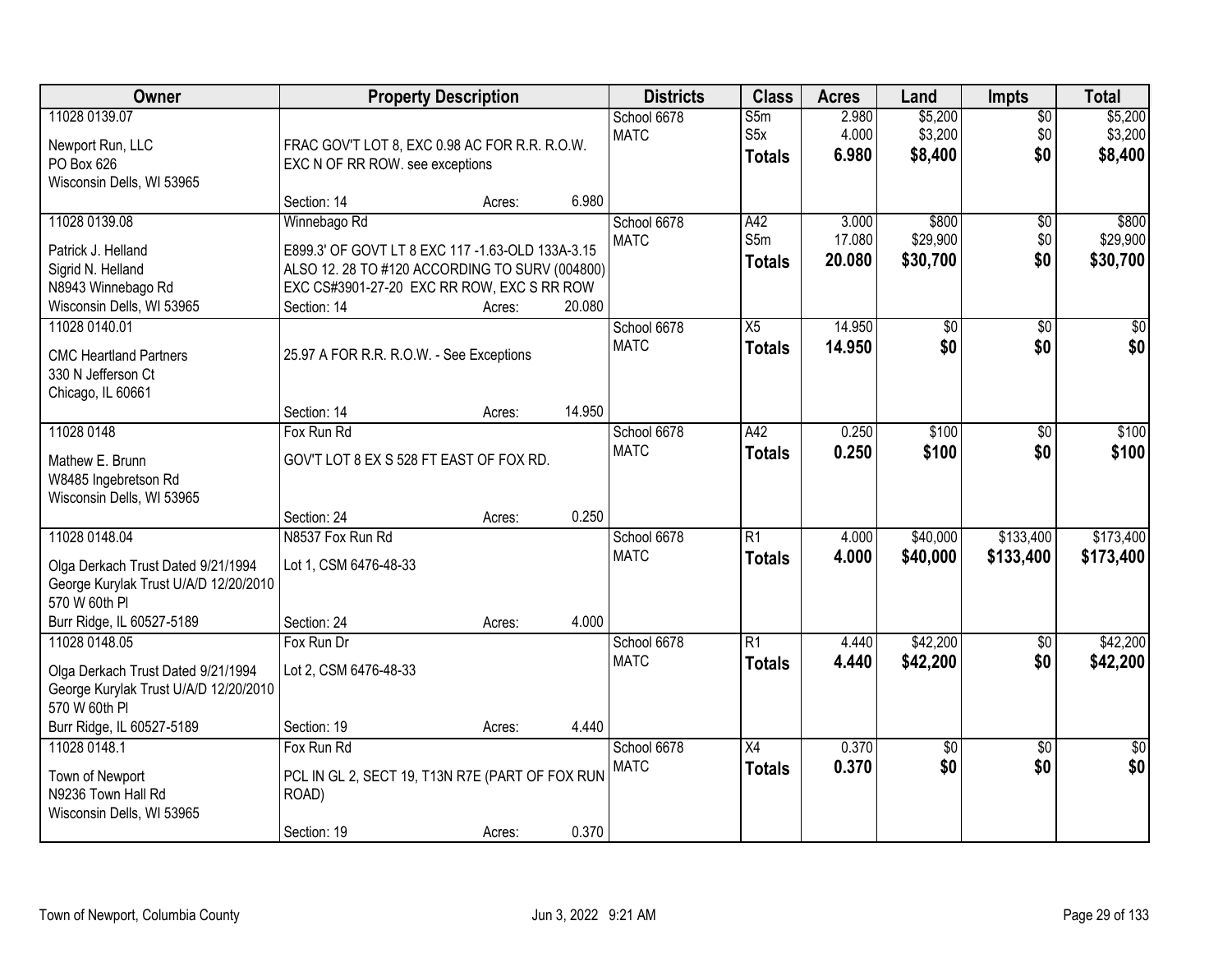| Owner                                 | <b>Property Description</b>                                                                   | <b>Districts</b> | <b>Class</b>    | <b>Acres</b> | Land            | Impts           | <b>Total</b> |
|---------------------------------------|-----------------------------------------------------------------------------------------------|------------------|-----------------|--------------|-----------------|-----------------|--------------|
| 11028 0148.2                          | Fox Run Rd                                                                                    | School 6678      | $\overline{X4}$ | 1.970        | $\overline{50}$ | $\overline{50}$ | $\sqrt{30}$  |
| Town of Newport                       | PCL IN GOV LT 2, SECT 19, T13N R7E, NW SW SECT                                                | <b>MATC</b>      | <b>Totals</b>   | 1.970        | \$0             | \$0             | \$0          |
| N9236 Town Hall Rd                    | 19 T13N R7E, AND GL 8 SECT 24 T13N R6E (PART                                                  |                  |                 |              |                 |                 |              |
| Wisconsin Dells, WI 53965             | OF FOX RUN ROAD)                                                                              |                  |                 |              |                 |                 |              |
|                                       | 1.970<br>Section: 19<br>Acres:                                                                |                  |                 |              |                 |                 |              |
| 11028 0148.3                          | Norway Dr                                                                                     | School 6678      | X4              | 1.120        | \$0             | $\overline{50}$ | \$0          |
|                                       |                                                                                               | <b>MATC</b>      | <b>Totals</b>   | 1.120        | \$0             | \$0             | \$0          |
| Town of Newport<br>N9236 Town Hall Rd | BEG AT PT 33' S37-51W OF SE CORNER LOT 15<br>RIVERWOOD, N83-09W 321', N70-49W 103.5', N44-19V |                  |                 |              |                 |                 |              |
| Wisconsin Dells, WI 53965             | 315' TO WATERS EDGE IN WISC RIVER (NORWAY                                                     |                  |                 |              |                 |                 |              |
|                                       | 1.120<br>Section: 25<br>Acres:                                                                |                  |                 |              |                 |                 |              |
| 11028 0149.A                          | N8517 Fox Run Rd                                                                              | School 6678      | $\overline{R1}$ | 1.700        | \$43,100        | \$208,400       | \$251,500    |
|                                       |                                                                                               | <b>MATC</b>      |                 | 1.700        | \$43,100        | \$208,400       | \$251,500    |
| Bryan M. Schopis et al                | Pcl GL 8 - Beg 32 RDS N & 119.7' W of SE cor Lot,                                             |                  | <b>Totals</b>   |              |                 |                 |              |
| c/o Bryan M. Schopis                  | S88W30' S11W204' POB; S38W127.2', W to Wis River.                                             |                  |                 |              |                 |                 |              |
| N8517 Fox Run Rd                      | NE to PT W of beg, E to BEG. ALSO R375-446.A<br>Note                                          |                  |                 |              |                 |                 |              |
| Wisconsin Dells, WI 53965             | 1.700<br>Section: 24<br>Acres:                                                                |                  |                 |              |                 |                 |              |
| 11028 0150.02                         | N8486 Fox Run Rd                                                                              | School 6678      | R1              | 0.966        | \$15,000        | \$48,200        | \$63,200     |
| Gail M. Tassone                       | Lot 1 CS3810-26-48 Note - interest in Nevar Community                                         | <b>MATC</b>      | <b>Totals</b>   | 0.966        | \$15,000        | \$48,200        | \$63,200     |
| N8488 Fox Run Rd                      | Well.                                                                                         |                  |                 |              |                 |                 |              |
| Wisconsin Dells, WI 53965             |                                                                                               |                  |                 |              |                 |                 |              |
|                                       | 0.966<br>Section: 24<br>Acres:                                                                |                  |                 |              |                 |                 |              |
| 11028 0150.03                         | N8488 Fox Run Rd                                                                              | School 6678      | $\overline{R1}$ | 0.708        | \$15,000        | \$104,200       | \$119,200    |
|                                       |                                                                                               | <b>MATC</b>      | <b>Totals</b>   | 0.708        | \$15,000        | \$104,200       | \$119,200    |
| Gail M. Tassone                       | Lot 2 CS#3810-26-48 Note - interest in Nevar                                                  |                  |                 |              |                 |                 |              |
| N8488 Fox Run Rd                      | Community Well.                                                                               |                  |                 |              |                 |                 |              |
| Wisconsin Dells, WI 53965             |                                                                                               |                  |                 |              |                 |                 |              |
|                                       | 0.708<br>Section: 24<br>Acres:                                                                |                  |                 |              |                 |                 |              |
| 11028 0150.04                         | W14640 Norway Dr                                                                              | School 6678      | $\overline{R1}$ | 0.700        | \$15,000        | \$110,900       | \$125,900    |
| Fredrick E & Ronda L Schubring Family | PRT OF GL9 COM SE COR L17 1ST ADD RIVER                                                       | <b>MATC</b>      | <b>Totals</b>   | 0.700        | \$15,000        | \$110,900       | \$125,900    |
| Trust Dtd 11/3/20                     | WOOD N32E 67.81'POB N44W 84.46' N45E 70' S81E                                                 |                  |                 |              |                 |                 |              |
| W14640 Norway Dr                      | 210.98' S42E 13.70' S0W 111' N83W 121.49' N70W                                                |                  |                 |              |                 |                 |              |
| Wisconsin Dells, WI 53965             | 0.700<br>Section: 24<br>Acres:                                                                |                  |                 |              |                 |                 |              |
| 11028 0150.05                         |                                                                                               | School 6678      | $\overline{R1}$ | 0.020        | \$100           | $\overline{50}$ | \$100        |
|                                       |                                                                                               | <b>MATC</b>      | <b>Totals</b>   | 0.020        | \$100           | \$0             | \$100        |
| Stanton P. Helland et al              | Comm at SW cor of parcel described in #328961, thence                                         |                  |                 |              |                 |                 |              |
| C/O Riverwood Water LLC               | S55-11E 66' to POB, right angle NEIy 30', 90 degree                                           |                  |                 |              |                 |                 |              |
| N8457 Fox Run Rd                      | angle SEly 30', 90 degree angle SWly 30', N55-11W to                                          |                  |                 |              |                 |                 |              |
| Wisconsin Dells, WI 53965             | 0.020<br>Section: 24<br>Acres:                                                                |                  |                 |              |                 |                 |              |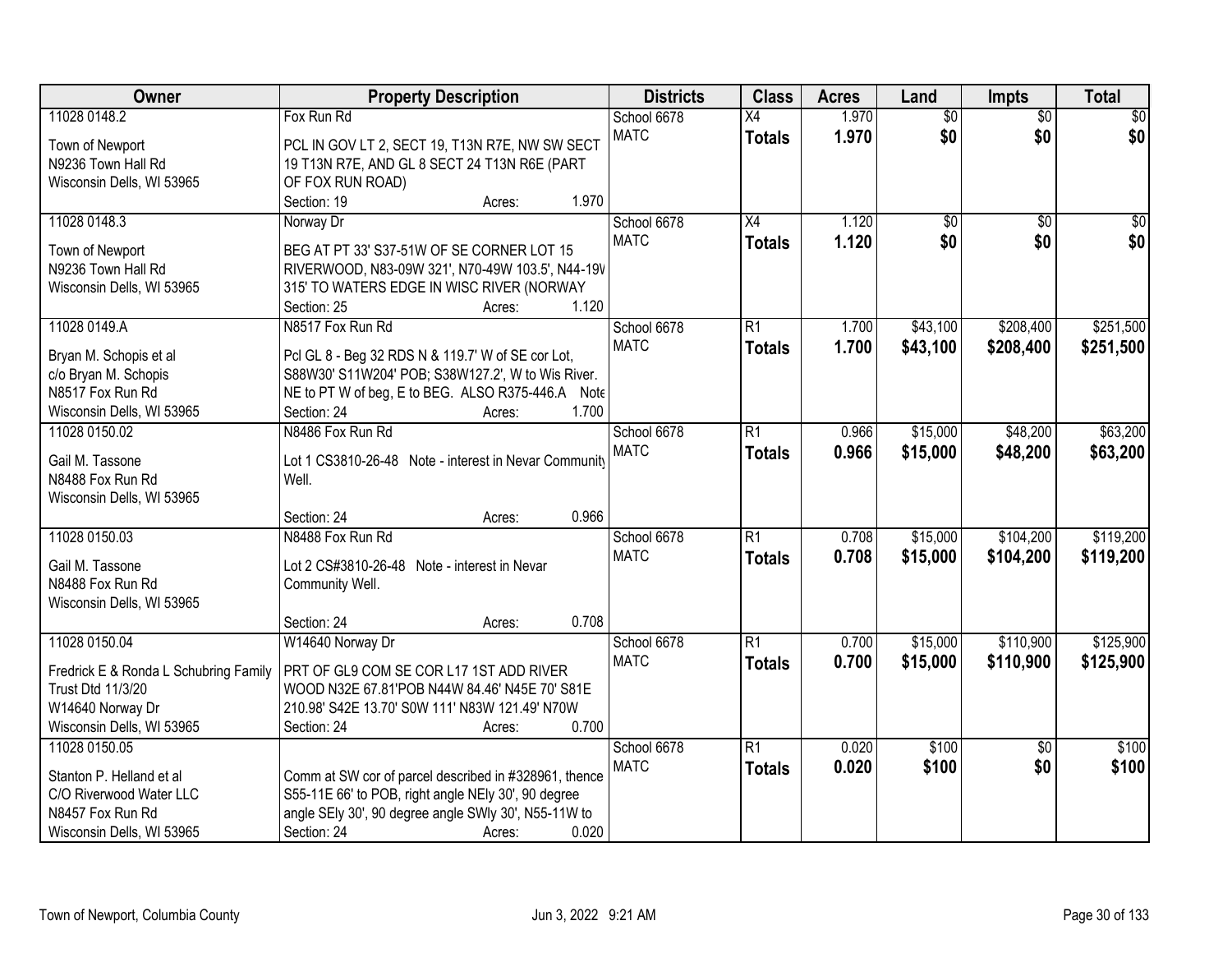| Owner                                | <b>Property Description</b>                            | <b>Districts</b> | <b>Class</b>     | <b>Acres</b> | Land     | <b>Impts</b>    | <b>Total</b> |
|--------------------------------------|--------------------------------------------------------|------------------|------------------|--------------|----------|-----------------|--------------|
| 11028 0150.1                         | N8492 Fox Run Rd                                       | School 6678      | $\overline{R1}$  | 0.550        | \$15,000 | \$35,700        | \$50,700     |
| Richard L Chiapetta Jr Trust Dated   | PCL IN G.L. 9 S.24T.13R.6-BEG NE COR Riverwood;        | <b>MATC</b>      | <b>Totals</b>    | 0.550        | \$15,000 | \$35,700        | \$50,700     |
| 8/6/2003                             | S44 31' E 60.49'; S52 49' W 384.69FT POB; S52 49' W    |                  |                  |              |          |                 |              |
| 11046 Forest Woods Dr                | 100'; S55 11'E 250'; N40 38' E 100 FT; N56 17' W       |                  |                  |              |          |                 |              |
| Willow Springs, IL 60480             | Section: 24<br>0.550<br>Acres:                         |                  |                  |              |          |                 |              |
| 11028 0150.B2                        | W14636 Norway Dr                                       | School 6678      | R1               | 2.460        | \$82,200 | \$327,300       | \$409,500    |
|                                      |                                                        | <b>MATC</b>      | <b>Totals</b>    | 2.460        | \$82,200 | \$327,300       | \$409,500    |
| Kathryn E. Lutter et al              | PCL IN GOV'T LOT 9; BEG SW C OR L15 RIVERWOOI          |                  |                  |              |          |                 |              |
| c/o Steven J. Lutter                 | ADD N42W 654.3' S46W 60' POB S42E 576.55' N83W         |                  |                  |              |          |                 |              |
| W14636 Norway Dr                     | 237.6' N70W 92.17' N44W 321' NE42' W OF BEG S42        |                  |                  |              |          |                 |              |
| Wisconsin Dells, WI 53965            | 2.460<br>Section: 24<br>Acres:                         |                  |                  |              |          |                 |              |
| 11028 0150.C                         | N8496 Fox Run Rd                                       | School 6678      | R1               | 0.500        | \$15,000 | \$97,000        | \$112,000    |
| Ralph W. Ginn                        | PCL IN GL-9 S.24T.13R.6 BEG @ NW COR                   | <b>MATC</b>      | <b>Totals</b>    | 0.500        | \$15,000 | \$97,000        | \$112,000    |
| Elizabeth A. Strobel                 | RIVERWOOD ADD; S44 31' E60. 49'; S52 49'W 284.69'      |                  |                  |              |          |                 |              |
| N8496 Fox Run Rd                     | POB; S52 49' W 100'; S56 17' E 229.25'; N40 36' E100'; |                  |                  |              |          |                 |              |
| Wisconsin Dells, WI 53965            | Section: 24<br>0.500<br>Acres:                         |                  |                  |              |          |                 |              |
| 11028 0151.A                         | W14609 Fox Run Rd                                      | School 6678      | A43              | 50.000       | \$9,400  | $\overline{50}$ | \$9,400      |
|                                      |                                                        | <b>MATC</b>      | R1               | 2.000        | \$30,000 | \$205,900       | \$235,900    |
| Tatijana S. Jacenkiw et al           | PRT G.L. 8 & NE 1/4 NE 1/4-BEG SE COR SD 1/4 1/4,      |                  | S5m              | 7.000        | \$13,500 | \$0             | \$13,500     |
| c/o Daniel J. Huwel                  | N1265' N30' N87W200'<br>S86W300' S86W1000'             |                  | S <sub>5</sub> x | 12.000       | \$10,800 | \$0             | \$10,800     |
| 2737 Brassie Dr                      | S87W601'S TO PT 800'N OF SLN GL8, W TO RV, S           |                  | <b>Totals</b>    | 71.000       | \$63,700 | \$205,900       | \$269,600    |
| Glenview, IL 60025                   | Section: 25<br>71.000<br>Acres:                        |                  |                  |              |          |                 |              |
| 11028 0154.04                        | W14503 Fish Dr                                         | School 6678      | $\overline{C2}$  | 2.440        | \$22,500 | \$110,600       | \$133,100    |
| John C. Ellerman                     | PCL A. PCL IN SE 1/4 COMM AT NE COR; TH S 2106         | <b>MATC</b>      | <b>Totals</b>    | 2.440        | \$22,500 | \$110,600       | \$133,100    |
| Sandi E. Ellerman                    | FT; TH N 1065 FT; TH N 87 30" W 100 FT; TH S 1057      |                  |                  |              |          |                 |              |
| W14503 Fish Dr                       | FT; TH SE TO POB. (FISHERMAN'S LUCK BAR)               |                  |                  |              |          |                 |              |
| Wisconsin Dells, WI 53965            | 2.440<br>Section: 25<br>Acres:                         |                  |                  |              |          |                 |              |
| 11028 0154.05                        | Fish Dr                                                | School 6678      | $\overline{C2}$  | 2.390        | \$22,500 | \$151,300       | \$173,800    |
|                                      |                                                        | <b>MATC</b>      |                  |              |          |                 |              |
| John C. Ellerman                     | PCL IN SE 1/4 COMM NE COR; TH S ALG E LN 1041';        |                  | <b>Totals</b>    | 2.390        | \$22,500 | \$151,300       | \$173,800    |
| Sandi E. Ellerman                    | TH N8730" W100"; TH S 1057' POB; TH N 1057'; N87       |                  |                  |              |          |                 |              |
| W14503 Fish Dr                       | 30" W100"; TH S1043' TO RIVER; TH SE TO POB.           |                  |                  |              |          |                 |              |
| Wisconsin Dells, WI 53965            | 2.390<br>Section: 25<br>Acres:                         |                  |                  |              |          |                 |              |
| 11028 0154.06                        | W14533 Fish Dr                                         | School 6678      | R1               | 2.300        | \$22,500 | \$85,600        | \$108,100    |
| Lawrence R. Bernett et al            | COMM IN NE COR SE 1/4 OF NE 1/4 TH S 2361'; TH         | <b>MATC</b>      | <b>Totals</b>    | 2.300        | \$22,500 | \$85,600        | \$108,100    |
|                                      | N87-30W 400'; TH S 1011' to the shore line of the WI   |                  |                  |              |          |                 |              |
| 506 E Washington<br>Itasca, IL 60143 |                                                        |                  |                  |              |          |                 |              |
|                                      | River & POB; thence N 1011'; N87-30W 100'; TH S 999'   |                  |                  |              |          |                 |              |
|                                      | 2.300<br>Section: 25<br>Acres:                         |                  |                  |              |          |                 |              |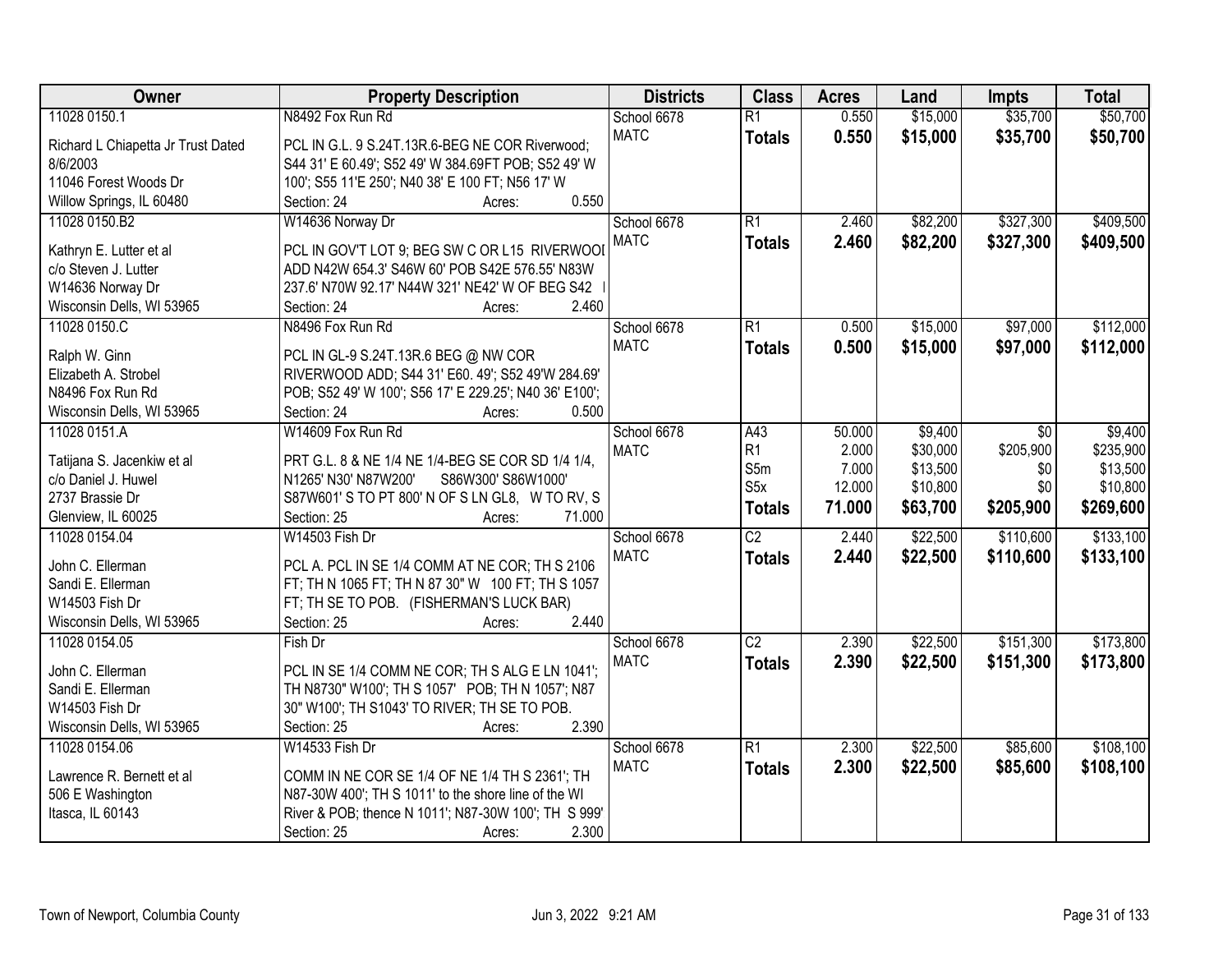| Owner                                                  | <b>Property Description</b>                            | <b>Districts</b> | <b>Class</b>    | <b>Acres</b> | Land        | <b>Impts</b>    | <b>Total</b>  |
|--------------------------------------------------------|--------------------------------------------------------|------------------|-----------------|--------------|-------------|-----------------|---------------|
| 11028 0154.07                                          | W14537 Fish Dr                                         | School 6678      | $\overline{R1}$ | 2.200        | \$22,500    | \$154,900       | \$177,400     |
| Ronald A. Kaplan                                       | COMM AT NE COR SE 1/4; TH S 1041'; TH N 87 30' W       | <b>MATC</b>      | <b>Totals</b>   | 2.200        | \$22,500    | \$154,900       | \$177,400     |
| Michele M. Kaplan                                      | 500'; S 999' POB; TH N 999'; N87 30' W 100'; S974'; SE |                  |                 |              |             |                 |               |
| W14537 Fish Dr                                         | TO POB. PCL F Includes ROW as described in             |                  |                 |              |             |                 |               |
| Wisconsin Dells, WI 53965                              | 2.200<br>Section: 25<br>Acres:                         |                  |                 |              |             |                 |               |
| 11028 0154.08                                          | W14557 Fish Dr                                         | School 6678      | $\overline{R1}$ | 2.300        | \$22,500    | \$45,300        | \$67,800      |
|                                                        |                                                        | <b>MATC</b>      | <b>Totals</b>   | 2.300        | \$22,500    | \$45,300        | \$67,800      |
| Christopher L. Hamilton                                | PCL IN SEC 25 COMM NE COR SE1/4 OF NE1/4 TH S          |                  |                 |              |             |                 |               |
| 1480 Molitor Rd                                        | 2361'; TH 87 30" W700'; TH S 937' POB; TH N 937'; N38  |                  |                 |              |             |                 |               |
| Aurora, IL 60505                                       | 30" W 160.6"; TH S 1007"; SE TO POB (PCL H             |                  |                 |              |             |                 |               |
|                                                        | 2.300<br>Section: 25<br>Acres:                         |                  |                 |              |             |                 |               |
| 11028 0154.09                                          | W14565 Fish Dr                                         | School 6678      | $\overline{R1}$ | 2.400        | \$22,500    | \$31,700        | \$54,200      |
| Rocco J. Desantis                                      | PCL IN SE 1/4-COM NE COR SD SEC S1041'                 | <b>MATC</b>      | <b>Totals</b>   | 2.400        | \$22,500    | \$31,700        | \$54,200      |
| Andrea R. Desantis                                     | N87W700' N38W160.6' S1007' POB:                        |                  |                 |              |             |                 |               |
| 2525 Lewe Ct                                           | N1007'N38W160.6' S1072' SE TO POB. Includes ROW        |                  |                 |              |             |                 |               |
| North Riverside, IL 60546                              | 2.400<br>Section: 25<br>Acres:                         |                  |                 |              |             |                 |               |
| 11028 0154.10                                          | W14571 Fish Dr                                         | School 6678      | $\overline{R1}$ | 2.500        | \$34,500    | \$42,800        | \$77,300      |
|                                                        |                                                        | <b>MATC</b>      | <b>Totals</b>   | 2.500        | \$34,500    | \$42,800        | \$77,300      |
| Sylvia M. Torn et al                                   | PCL J-IN SE 1/4 COM NE COR, S1041'; N87-30' W 700'     |                  |                 |              |             |                 |               |
| c/o Daniel J. Torn                                     | N38-30W 321.2; S1072' POB; N 1072'; N38-30W 160.6';    |                  |                 |              |             |                 |               |
| 3511 St Huberts Ct E                                   | S 1153' SE TO POB. Includes ROW as described in        |                  |                 |              |             |                 |               |
| Hubertus, WI 53033                                     | 2.500<br>Section: 25<br>Acres:                         |                  |                 |              |             |                 |               |
| 11028 0154.11                                          | W14576 Fish Dr                                         | School 6678      | $\overline{R1}$ | 0.930        | \$20,000    | \$94,900        | \$114,900     |
| Veinis C. Fish                                         | BEG NE COR SE 1/4; S1041'; N87 30' W700'; N38 30' W    | <b>MATC</b>      | <b>Totals</b>   | 0.930        | \$20,000    | \$94,900        | \$114,900     |
| Cindy S. Fish                                          | 481.8' POB; TH N 38 30'W 160.6' S 506.7'; S87 30'E     |                  |                 |              |             |                 |               |
| W14576 Fish Dr                                         | 87.2'; N 378.6' TO BEG; Includes ROW as described in   |                  |                 |              |             |                 |               |
| Wisconsin Dells, WI 53965                              | 0.930<br>Section: 25<br>Acres:                         |                  |                 |              |             |                 |               |
| 11028 0154.13                                          |                                                        | School 6678      | X4              | 0.200        | $\sqrt{30}$ | $\overline{50}$ | $\frac{6}{3}$ |
|                                                        |                                                        | <b>MATC</b>      |                 | 0.200        | \$0         | \$0             | \$0           |
| Town of Newport                                        | HWY PARCELS IN R100-32 AND R99-278 - See               |                  | <b>Totals</b>   |              |             |                 |               |
| N9236 Town Hall Rd                                     | Exceptions                                             |                  |                 |              |             |                 |               |
| Wisconsin Dells, WI 53965                              |                                                        |                  |                 |              |             |                 |               |
|                                                        | 0.200<br>Section: 25<br>Acres:                         |                  |                 |              |             |                 |               |
| 11028 0154.14                                          |                                                        | School 6678      | A43             | 46.500       | \$8,700     | $\overline{50}$ | \$8,700       |
|                                                        | Lot 1, CSM 5267-37-39                                  | <b>MATC</b>      | S5x             | 0.760        | \$100       | \$0             | \$100         |
| Lavern C & Cheryl M Davis Jt Rev Tr<br>Dated 9/22/2000 |                                                        |                  | <b>Totals</b>   | 47.260       | \$8,800     | \$0             | \$8,800       |
| W14125 Ingebretson Rd                                  |                                                        |                  |                 |              |             |                 |               |
| Wisconsin Dells, WI 53965                              | 47.260<br>Section: 25                                  |                  |                 |              |             |                 |               |
|                                                        | Acres:                                                 |                  |                 |              |             |                 |               |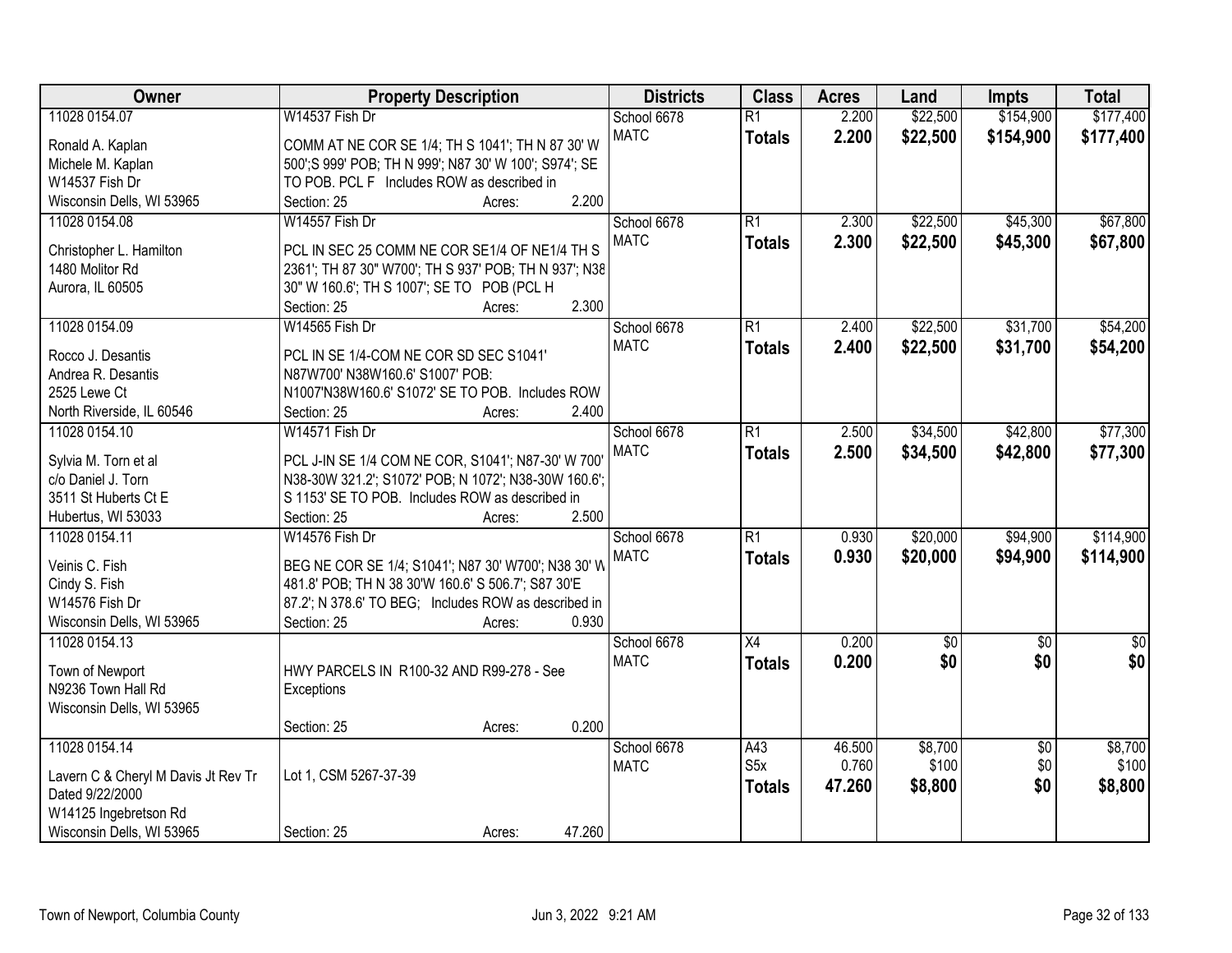| Owner                                                  | <b>Property Description</b>                                   |        |        | <b>Districts</b> | <b>Class</b>            | <b>Acres</b> | Land     | <b>Impts</b>    | <b>Total</b> |
|--------------------------------------------------------|---------------------------------------------------------------|--------|--------|------------------|-------------------------|--------------|----------|-----------------|--------------|
| 11028 0154.15                                          | W14555 Lee Dr                                                 |        |        | School 6678      | A43                     | 5.300        | \$1,000  | $\overline{30}$ | \$1,000      |
| Stefanie L. Newell                                     | Lot 2, CSM 5267-37-39                                         |        |        | <b>MATC</b>      | R1                      | 2.000        | \$20,500 | \$77,400        | \$97,900     |
| W14220 Broadway                                        |                                                               |        |        |                  | S5m                     | 23.000       | \$44,300 | \$0             | \$44,300     |
| Wisconsin Dells, WI 53965                              |                                                               |        |        |                  | S <sub>5</sub> x        | 5.730        | \$5,800  | \$0             | \$5,800      |
|                                                        | Section: 25                                                   | Acres: | 36.030 |                  | <b>Totals</b>           | 36.030       | \$71,600 | \$77,400        | \$149,000    |
| 11028 0154.16                                          |                                                               |        |        | School 6678      | A43                     | 20.400       | \$3,800  | $\overline{30}$ | \$3,800      |
|                                                        | Lot 3, CSM 5267-37-39                                         |        |        | <b>MATC</b>      | S5x                     | 0.430        | \$100    | \$0             | \$100        |
| Lavern C & Cheryl M Davis Jt Rev Tr<br>Dated 9/22/2000 |                                                               |        |        |                  | <b>Totals</b>           | 20.830       | \$3,900  | \$0             | \$3,900      |
| W14125 Ingebretson Rd                                  |                                                               |        |        |                  |                         |              |          |                 |              |
| Wisconsin Dells, WI 53965                              | Section: 25                                                   | Acres: | 20.830 |                  |                         |              |          |                 |              |
| 11028 0154.17                                          |                                                               |        |        | School 6678      | $\overline{\text{S5x}}$ | 0.340        | \$100    | $\overline{50}$ | \$100        |
|                                                        |                                                               |        |        | <b>MATC</b>      | <b>Totals</b>           | 0.340        | \$100    | \$0             | \$100        |
| Lavern C & Cheryl M Davis Jt Rev Tr                    | All that part of land lying N of the following reference line |        |        |                  |                         |              |          |                 |              |
| Dated 9/22/2000                                        | which is the centerline of Fish Drive. Comm at the NE co      |        |        |                  |                         |              |          |                 |              |
| W14125 Ingebretson Rd                                  | of Sec 25; S01-07E 3672.93' to POB; N89-50W 700' &            |        |        |                  |                         |              |          |                 |              |
| Wisconsin Dells, WI 53965                              | Section: 25                                                   | Acres: | 0.340  |                  |                         |              |          |                 |              |
| 11028 0154.C                                           | W14517 Fish Dr                                                |        |        | School 6678      | $\overline{C2}$         | 2.400        | \$22,500 | \$108,500       | \$131,000    |
| John C. Ellerman                                       | PCL IN SE 1/4 COMM AT NE COR; TH S 1041' TH N87               |        |        | <b>MATC</b>      | <b>Totals</b>           | 2.400        | \$22,500 | \$108,500       | \$131,000    |
| Sandi E. Ellerman                                      | 30" W200'; TH S 1043' TO RIVER & POB; TH N 1043';             |        |        |                  |                         |              |          |                 |              |
| W14503 Fish Dr                                         | N87 30" W100"; S1033"; SE TO POB BEING PCL C.                 |        |        |                  |                         |              |          |                 |              |
| Wisconsin Dells, WI 53965                              | Section: 25                                                   | Acres: | 2.400  |                  |                         |              |          |                 |              |
| 11028 0154.D                                           | W14521 Fish Dr                                                |        |        | School 6678      | $\overline{R1}$         | 2.300        | \$22,500 | \$54,800        | \$77,300     |
| Steven M. Gruber                                       | PCL IN SE 1/4 COMM AT NE COR; TH S 1041'; TH N87              |        |        | <b>MATC</b>      | <b>Totals</b>           | 2.300        | \$22,500 | \$54,800        | \$77,300     |
| W14521 Fish Dr                                         | 30" W300 FT; TH S 1033 FT POB; TH N 1033 FT; TH W             |        |        |                  |                         |              |          |                 |              |
| Wisconsin Dells, WI 53965                              | 100 FT; TH S 1011 FT; TH SE TO POB. PCL D.                    |        |        |                  |                         |              |          |                 |              |
|                                                        | Section: 25                                                   | Acres: | 2.300  |                  |                         |              |          |                 |              |
| 11028 0154.G                                           | W14543 Fish Dr                                                |        |        | School 6678      | $\overline{R1}$         | 2.200        | \$22,500 | \$88,900        | \$111,400    |
| Debra A. Stade-Self                                    | Pcl in GL 10 & 11 (rec SE 1/4 NE 1/4), Comm NE cor            |        |        | <b>MATC</b>      | <b>Totals</b>           | 2.200        | \$22,500 | \$88,900        | \$111,400    |
| 172 Barber Rd                                          | SENE, S 2361', N87-30W 600', S 974' to POB, N 974',           |        |        |                  |                         |              |          |                 |              |
| Strawberry Plains, TN 37871                            | N87-30W 100', S 937', SE to POB, (known as Pcl G)             |        |        |                  |                         |              |          |                 |              |
|                                                        | Section: 25                                                   | Acres: | 2.200  |                  |                         |              |          |                 |              |
| 11028 0154.K                                           | W14575 Fish Dr                                                |        |        | School 6678      | $\overline{R1}$         | 1.690        | \$22,500 | \$80,900        | \$103,400    |
|                                                        |                                                               |        |        | <b>MATC</b>      | <b>Totals</b>           | 1.690        | \$22,500 | \$80,900        | \$103,400    |
| Ronald J. Neal                                         | Lot 1, CSM 426-1-201                                          |        |        |                  |                         |              |          |                 |              |
| 663 Blackhawk Dr                                       |                                                               |        |        |                  |                         |              |          |                 |              |
| Batavia, IL 60510                                      |                                                               |        |        |                  |                         |              |          |                 |              |
|                                                        | Section: 25                                                   | Acres: | 1.690  |                  |                         |              |          |                 |              |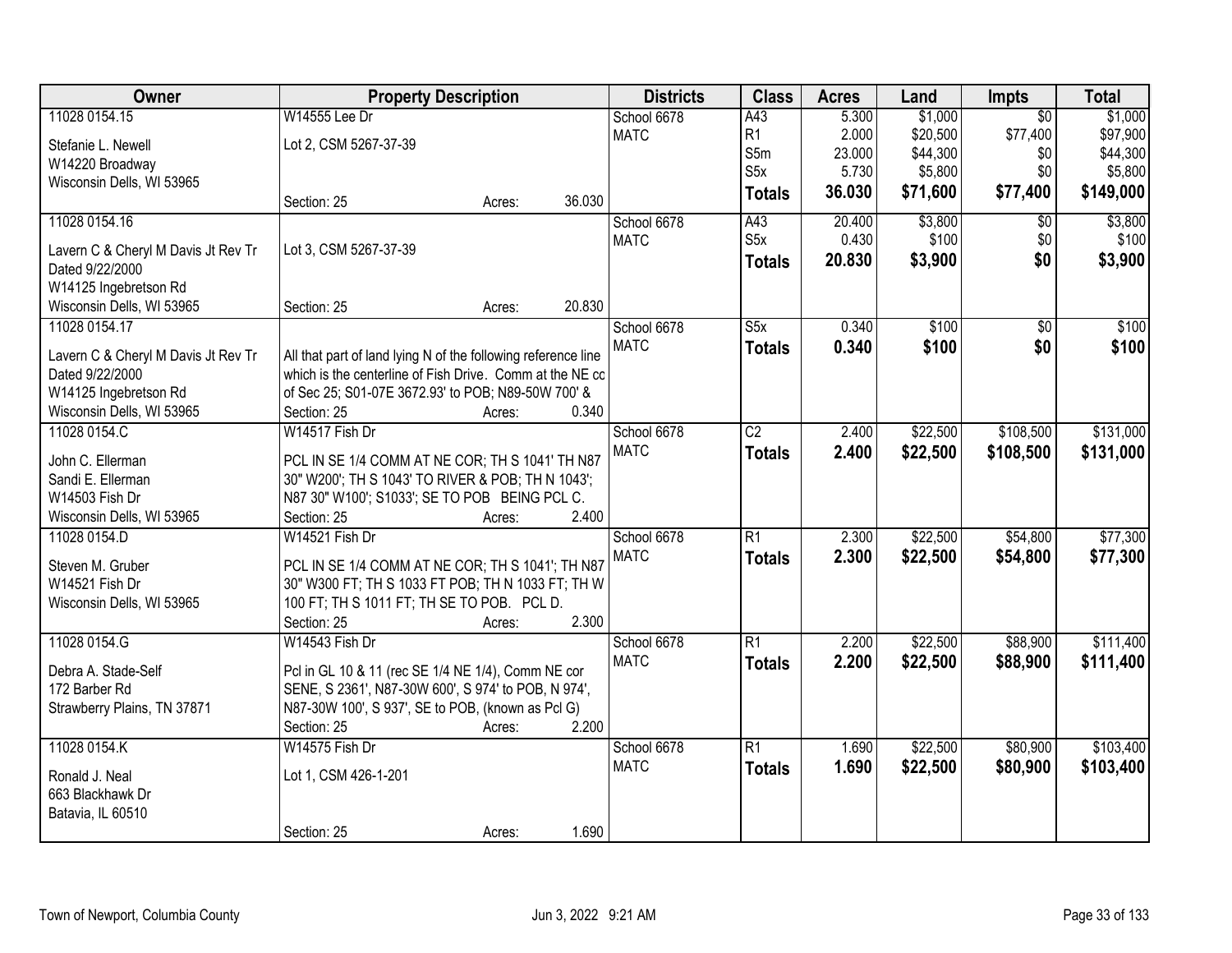| Owner                                   |                                                   | <b>Property Description</b> |                            |                  | <b>Acres</b>    | Land                 | <b>Impts</b>           | <b>Total</b>         |
|-----------------------------------------|---------------------------------------------------|-----------------------------|----------------------------|------------------|-----------------|----------------------|------------------------|----------------------|
| 11028 0154.L                            | W14579 Fish Dr Unit A                             |                             | School 6678                | F6               | 27.000          | \$104,000            | $\overline{50}$        | \$104,000            |
| Frank Campion                           | PCL IN SE 1/4 COMM NE COR; S1041' N87 30" W700'   |                             | <b>MATC</b>                | R <sub>1</sub>   | 0.900           | \$2,900              | \$2,800                | \$5,700              |
| W14579 Fish Dr                          | N38 30" W642.4' POB N38 30" W174.6' N41 W455'     |                             |                            | <b>Totals</b>    | 27.900          | \$106,900            | \$2,800                | \$109,700            |
| Wisconsin Dells, WI 53965               | W638' SE TO L K N1254' RES 33 & ROW OVER NE       |                             |                            |                  |                 |                      |                        |                      |
|                                         | Section: 25                                       | 27.900<br>Acres:            |                            |                  |                 |                      |                        |                      |
| 11028 0155                              | N9901 Hoege Dr                                    |                             | School 6678                | A41              | 19.000          | \$5,800              | $\overline{50}$        | \$5,800              |
|                                         |                                                   |                             | <b>MATC</b>                | A43              | 3.000           | \$600                | \$0                    | \$600                |
| Daniel C. Ederer                        | FRAC NE 1/4 OF NE 1/4, see exceptions             | (N9901                      |                            | R <sub>1</sub>   | 2.000           | \$20,500             | \$101,100              | \$121,600            |
| Rhonda L. Ederer<br>1015 Van Buren St   | HOEGE DRIVE)                                      |                             |                            | S5m              | 14.000          | \$27,000             | \$0                    | \$27,000             |
| Sauk City, WI 53583                     | Section: 4                                        | 55.590<br>Acres:            |                            | S <sub>5</sub> x | 17.590          | \$14,600             | \$0                    | \$14,600             |
|                                         |                                                   |                             |                            | <b>Totals</b>    | 55.590          | \$68,500             | \$101,100              | \$169,600            |
| 11028 0155.A                            | Gulch Rd                                          |                             | School 6678                | $\overline{R1}$  | 0.000           | \$500                | $\overline{50}$        | \$500                |
| Geoffrey R. Hale                        | TWO ROD WIDE ROADWAY OFF N END OF FRAC NE         |                             | <b>MATC</b>                | <b>Totals</b>    | 0.000           | \$500                | \$0                    | \$500                |
| Jacqueline A. Hale                      | 1/4 NE 1/4 R284-149 R342-794 #672325              | #672326                     |                            |                  |                 |                      |                        |                      |
| 599 S Franklin St                       |                                                   |                             |                            |                  |                 |                      |                        |                      |
| Whitewater, WI 53190                    | Section: 4                                        | 0.000<br>Acres:             |                            |                  |                 |                      |                        |                      |
| 11028 0155.B                            | Gulch Rd                                          |                             | School 6678                | F <sub>6</sub>   | 1.000           | \$3,900              | $\overline{50}$        | \$3,900              |
|                                         |                                                   |                             | <b>MATC</b>                | R <sub>1</sub>   | 0.666           | \$2,100              | \$500                  | \$2,600              |
| Richard C. Warren                       | COM NE COR TH S1'53"E 32.02' TO POB.S1'53"E       |                             |                            | <b>Totals</b>    | 1.666           | \$6,000              | \$500                  | \$6,500              |
| Todd A. Warren                          | 1877.16' TH N89'53"W 33.02' TH NI'53"W 1884.08'TH |                             |                            |                  |                 |                      |                        |                      |
| 311 Church St                           | W315.08'TH N23'03 W35.87'TH E 361.07' TO POB.     | 1.666                       |                            |                  |                 |                      |                        |                      |
| Wisconsin Dells, WI 53965<br>11028 0156 | Section: 4<br>N9931 Palmer Dr                     | Acres:                      |                            |                  |                 |                      |                        |                      |
|                                         |                                                   |                             | School 6678<br><b>MATC</b> | A41<br>A43       | 6.000<br>21.600 | \$1,800<br>\$4,000   | $\overline{50}$<br>\$0 | \$1,800<br>\$4,000   |
| Eleanor F. Palmer                       | FRAC NW 1/4 OF NE 1/4                             |                             |                            | M <sub>6</sub>   | 21.000          | (\$40,500)           | \$0                    | \$0                  |
| <b>PO Box 234</b>                       |                                                   |                             |                            | R <sub>1</sub>   | 2.000           | \$20,500             | \$100,000              | \$120,500            |
| Wisconsin Dells, WI 53965               |                                                   |                             |                            | S <sub>5</sub> x | 7.600           | \$6,100              | \$0                    | \$6,100              |
|                                         | Section: 4                                        | 58.200<br>Acres:            |                            | <b>Totals</b>    | 58.200          | \$32,400             | \$100,000              | \$132,400            |
| 11028 0157                              |                                                   |                             | School 6678                | A43              | 10.220          | \$1,900              | $\overline{50}$        | \$1,900              |
|                                         |                                                   |                             | <b>MATC</b>                | M <sub>6</sub>   | 6.000           | (\$21,000)           | \$0                    | \$0                  |
| Eleanor F. Palmer                       | SW1/4 OF NE 1/4                                   |                             |                            | S5x              | 23.780          | \$19,700             | \$0                    | \$19,700             |
| PO Box 234                              |                                                   |                             |                            | <b>Totals</b>    | 40.000          | \$21,600             | \$0                    | \$21,600             |
| Wisconsin Dells, WI 53965               |                                                   |                             |                            |                  |                 |                      |                        |                      |
|                                         | Section: 4                                        | 40.000<br>Acres:            |                            |                  |                 |                      |                        |                      |
| 11028 0158                              |                                                   |                             | School 6678                | A43              | 2.680           | \$500                | $\overline{50}$        | \$500                |
| Daniel C. Ederer                        | SE 1/4 OF NE 1/4, see exceptions                  |                             | <b>MATC</b>                | S5m<br>S5x       | 6.000<br>31.300 | \$10,500<br>\$25,800 | \$0<br>\$0             | \$10,500<br>\$25,800 |
| Rhonda L. Ederer                        |                                                   |                             |                            |                  |                 |                      |                        |                      |
| 1015 Van Buren St                       |                                                   |                             |                            | <b>Totals</b>    | 39.980          | \$36,800             | \$0                    | \$36,800             |
| Sauk City, WI 53583                     | Section: 4                                        | 39.980<br>Acres:            |                            |                  |                 |                      |                        |                      |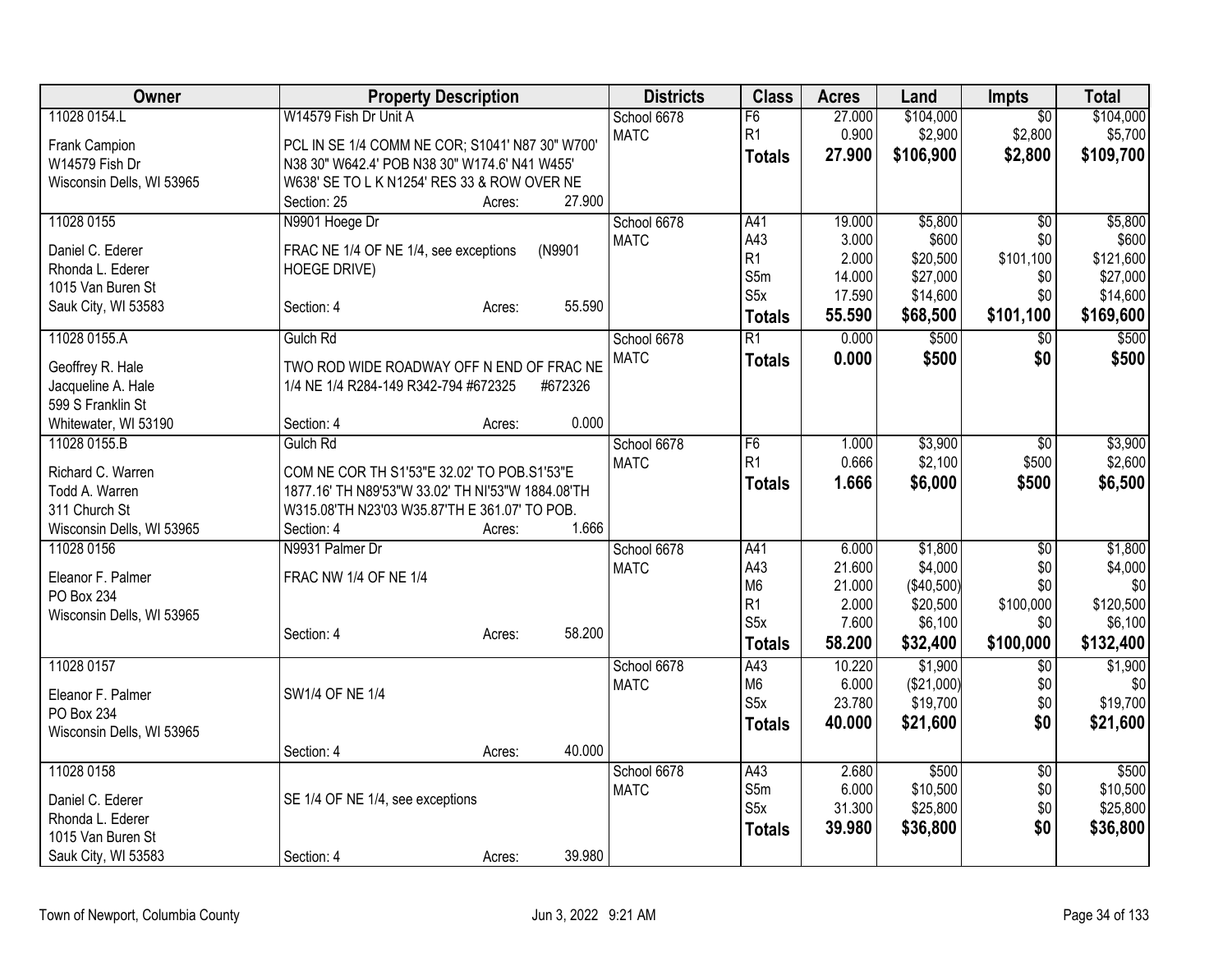| <b>Owner</b>                                                    | <b>Property Description</b>                             |        |        | <b>Districts</b> | <b>Class</b>     | <b>Acres</b> | Land       | <b>Impts</b>    | <b>Total</b> |
|-----------------------------------------------------------------|---------------------------------------------------------|--------|--------|------------------|------------------|--------------|------------|-----------------|--------------|
| 11028 0159                                                      |                                                         |        |        | School 6678      | A43              | 27.330       | \$5,100    | $\overline{60}$ | \$5,100      |
| Donald P & Anita M Nelson Joint                                 | N1/2 NW FRACTIONAL 1/4 SOUTH OF CS#1918-11-4            |        |        | <b>MATC</b>      | S5m              | 3.000        | \$5,300    | \$0             | \$5,300      |
| Revocable Trust                                                 |                                                         |        |        |                  | S5x              | 4.000        | \$3,200    | \$0             | \$3,200      |
| W14297 Broadway Rd                                              |                                                         |        |        |                  | <b>Totals</b>    | 34.330       | \$13,600   | \$0             | \$13,600     |
| Wisconsin Dells, WI 53965                                       | Section: 4                                              | Acres: | 34.330 |                  |                  |              |            |                 |              |
| 11028 0159.A                                                    |                                                         |        |        | School 6678      | A42              | 9.500        | \$2,500    | $\overline{50}$ | \$2,500      |
|                                                                 |                                                         |        |        | <b>MATC</b>      | S5x              | 15.000       | \$12,000   | \$0             | \$12,000     |
| Eleanor F. Palmer                                               | PRT E 1/2 NW 1/4 LYING E OF LN BEG ON N LN E 1/2        |        |        |                  | Totals           | 24.500       | \$14,500   | \$0             | \$14,500     |
| <b>PO Box 234</b>                                               | NW 1/4 @ PT 450' W OF N & S SEC LN; TH S1195'; E        |        |        |                  |                  |              |            |                 |              |
| Wisconsin Dells, WI 53965                                       | TO C OF CREEK; S TO S LN E 1/2 NW 1/4; see              |        |        |                  |                  |              |            |                 |              |
|                                                                 | Section: 4                                              | Acres: | 24.500 |                  |                  |              |            |                 |              |
| 11028 0159.B                                                    | W13503 Gulch Rd                                         |        |        | School 6678      | R1               | 4.000        | \$25,500   | \$102,400       | \$127,900    |
| Kassandra J. Stowers                                            | Pcl in NE1/4 of NW1/4; beg at pt in cen of E & W Hwy at |        |        | <b>MATC</b>      | <b>Totals</b>    | 4.000        | \$25,500   | \$102,400       | \$127,900    |
| W13503 Gulch Rd                                                 | NE cor NW1/4, Sec 4; W 450'; S 370'; E 450' to E In     |        |        |                  |                  |              |            |                 |              |
| Wisconsin Dells, WI 53965                                       | NE1/4 NW1/4; N to POB                                   |        |        |                  |                  |              |            |                 |              |
|                                                                 | Section: 4                                              | Acres: | 4.000  |                  |                  |              |            |                 |              |
| 11028 0160                                                      | Gulch Rd                                                |        |        | School 6678      | A41              | 14.000       | \$4,300    | \$0             | \$4,300      |
|                                                                 |                                                         |        |        | <b>MATC</b>      | A43              | 6.000        | \$1,100    | \$0             | \$1,100      |
| Hiroshi & Arlene D Kanno Irrev Medicaid Lot 1, CSM 1918-11-14   |                                                         |        |        |                  | S5m              | 3.000        | \$5,800    | \$0             | \$5,800      |
| Trust Dtd 8/28/                                                 |                                                         |        |        |                  | S <sub>5</sub> x | 37.000       | \$31,400   | \$0             | \$31,400     |
| 9447 Thompson Dr                                                |                                                         |        |        |                  | <b>Totals</b>    | 60.000       | \$42,600   | \$0             | \$42,600     |
| Wisconsin Dells, WI 53965                                       | Section: 4                                              | Acres: | 60.000 |                  |                  |              |            |                 |              |
| 11028 0160.1                                                    | N9947 Thompson Dr                                       |        |        | School 6678      | A41              | 5.000        | \$1,500    | $\overline{30}$ | \$1,500      |
| Hiroshi & Arlene D Kanno Irrev Medicaid   Lot 2, CSM 1918-11-14 |                                                         |        |        | <b>MATC</b>      | R1               | 5.000        | \$28,000   | \$172,300       | \$200,300    |
| Trust Dtd 8/28/                                                 |                                                         |        |        |                  | <b>Totals</b>    | 10.000       | \$29,500   | \$172,300       | \$201,800    |
| 9447 Thompson Dr                                                |                                                         |        |        |                  |                  |              |            |                 |              |
| Wisconsin Dells, WI 53965                                       | Section: 4                                              | Acres: | 10.000 |                  |                  |              |            |                 |              |
| 11028 0161                                                      | Nelson Rd                                               |        |        | School 6678      | A43              | 22.000       | \$4,100    | $\overline{60}$ | \$4,100      |
| Donald P & Anita M Nelson Joint                                 | SW1/4 OF NW 1/4 MFL 18 CLOSED                           |        |        | <b>MATC</b>      | M <sub>8</sub>   | 18.000       | (\$69,300) | \$0             | \$0          |
| Revocable Trust                                                 |                                                         |        |        |                  | <b>Totals</b>    | 40.000       | \$4,100    | \$0             | \$4,100      |
| W14297 Broadway Rd                                              |                                                         |        |        |                  |                  |              |            |                 |              |
| Wisconsin Dells, WI 53965                                       | Section: 4                                              | Acres: | 40.000 |                  |                  |              |            |                 |              |
| 11028 0162                                                      |                                                         |        |        | School 6678      | A43              | 12.000       | \$2,200    | $\overline{30}$ | \$2,200      |
|                                                                 |                                                         |        |        | <b>MATC</b>      | S5x              | 18.560       | \$14,900   | \$0             | \$14,900     |
| Donald P & Anita M Nelson Joint                                 | SE 1/4 OF NW 1/4 R11-500 EXC R13-544                    |        |        |                  |                  | 30.560       | \$17,100   | \$0             |              |
| Revocable Trust                                                 |                                                         |        |        |                  | <b>Totals</b>    |              |            |                 | \$17,100     |
| W14297 Broadway Rd                                              |                                                         |        |        |                  |                  |              |            |                 |              |
| Wisconsin Dells, WI 53965                                       | Section: 4                                              | Acres: | 30.560 |                  |                  |              |            |                 |              |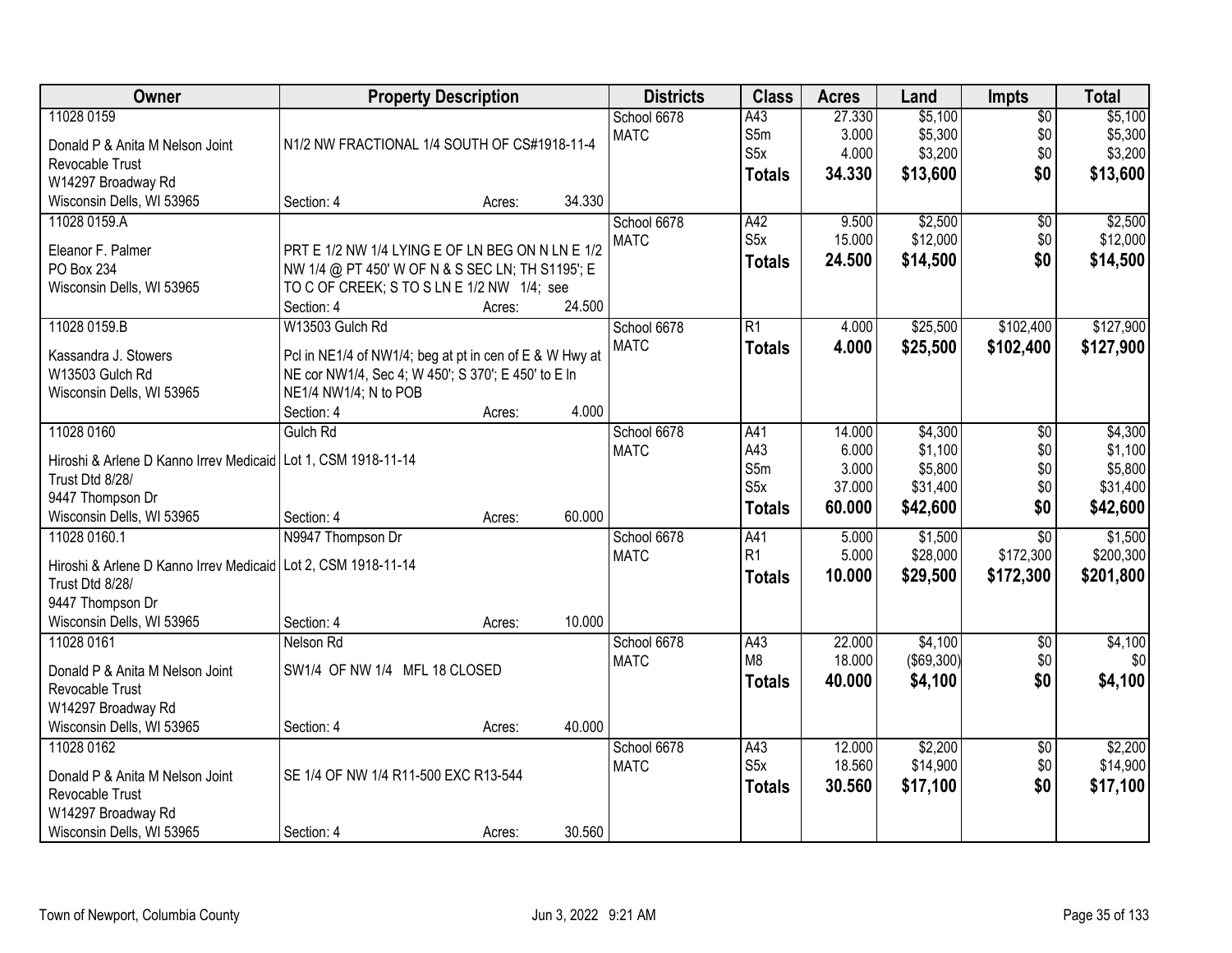| Owner                                              | <b>Property Description</b> |        | <b>Districts</b> | <b>Class</b> | <b>Acres</b>     | Land   | <b>Impts</b> | <b>Total</b>    |           |
|----------------------------------------------------|-----------------------------|--------|------------------|--------------|------------------|--------|--------------|-----------------|-----------|
| 11028 0163                                         |                             |        |                  | School 6678  | A43              | 6.000  | \$1,100      | \$0             | \$1,100   |
| Donald P & Anita M Nelson Joint                    | NE 1/4 OF SW 1/4            |        |                  | <b>MATC</b>  | S <sub>5</sub> x | 34.000 | \$27,200     | \$0             | \$27,200  |
| Revocable Trust                                    |                             |        |                  |              | <b>Totals</b>    | 40.000 | \$28,300     | \$0             | \$28,300  |
| W14297 Broadway Rd                                 |                             |        |                  |              |                  |        |              |                 |           |
| Wisconsin Dells, WI 53965                          | Section: 4                  | Acres: | 40.000           |              |                  |        |              |                 |           |
| 11028 0164                                         | W13615 Nelson Rd            |        |                  | School 6678  | A41              | 30.000 | \$9,200      | $\overline{50}$ | \$9,200   |
| Donald P & Anita M Nelson Joint                    | NW 1/4 OF SW 1/4            |        |                  | <b>MATC</b>  | A43              | 6.000  | \$1,100      | \$0             | \$1,100   |
| Revocable Trust                                    |                             |        |                  |              | H7               | 4.000  | \$25,500     | \$186,700       | \$212,200 |
| W14297 Broadway Rd                                 |                             |        |                  |              | <b>Totals</b>    | 40.000 | \$35,800     | \$186,700       | \$222,500 |
| Wisconsin Dells, WI 53965                          | Section: 4                  | Acres: | 40.000           |              |                  |        |              |                 |           |
| 11028 0165                                         |                             |        |                  | School 6678  | A42              | 17.000 | \$4,400      | \$0             | \$4,400   |
| Donald P & Anita M Nelson Joint                    | SW 1/4 OF SW 1/4            |        |                  | <b>MATC</b>  | S <sub>5</sub> x | 23.000 | \$18,400     | \$0             | \$18,400  |
| Revocable Trust                                    |                             |        |                  |              | <b>Totals</b>    | 40.000 | \$22,800     | \$0             | \$22,800  |
| W14297 Broadway Rd                                 |                             |        |                  |              |                  |        |              |                 |           |
| Wisconsin Dells, WI 53965                          | Section: 4                  | Acres: | 40.000           |              |                  |        |              |                 |           |
| 11028 0166                                         |                             |        |                  | School 6678  | S5x              | 40.000 | \$32,000     | \$0             | \$32,000  |
|                                                    |                             |        |                  | <b>MATC</b>  | <b>Totals</b>    | 40.000 | \$32,000     | \$0             | \$32,000  |
| Donald P & Anita M Nelson Joint<br>Revocable Trust | SE 1/4 OF SW 1/4            |        |                  |              |                  |        |              |                 |           |
| W14297 Broadway Rd                                 |                             |        |                  |              |                  |        |              |                 |           |
| Wisconsin Dells, WI 53965                          | Section: 4                  | Acres: | 40.000           |              |                  |        |              |                 |           |
| 11028 0167                                         |                             |        |                  | School 6678  | F <sub>6</sub>   | 5.000  | \$17,500     | $\overline{50}$ | \$17,500  |
|                                                    |                             |        |                  | <b>MATC</b>  | M <sub>6</sub>   | 4.000  | (\$14,000)   | \$0             | \$0       |
| Eleanor F. Palmer                                  | <b>NE1/4 OF SE /4</b>       |        |                  |              | S <sub>5</sub> x | 31.000 | \$24,800     | \$0             | \$24,800  |
| PO Box 234                                         |                             |        |                  |              | <b>Totals</b>    | 40.000 | \$42,300     | \$0             | \$42,300  |
| Wisconsin Dells, WI 53965                          | Section: 4                  | Acres: | 40.000           |              |                  |        |              |                 |           |
| 11028 0168                                         |                             |        |                  | School 6678  | A43              | 15.050 | \$2,800      | $\overline{50}$ | \$2,800   |
|                                                    |                             |        |                  | <b>MATC</b>  | F <sub>6</sub>   | 1.000  | \$3,500      | \$0             | \$3,500   |
| Eleanor F. Palmer                                  | <b>NW1/4 OF SE1/4</b>       |        |                  |              | M <sub>6</sub>   | 20.000 | (\$70,000)   | \$0             | \$0       |
| PO Box 234                                         |                             |        |                  |              | S5x              | 3.950  | \$3,200      | \$0             | \$3,200   |
| Wisconsin Dells, WI 53965                          |                             |        | 40.000           |              | <b>Totals</b>    | 40.000 | \$9,500      | \$0             | \$9,500   |
| 11028 0169                                         | Section: 4                  | Acres: |                  | School 6678  | F <sub>6</sub>   | 2.000  | \$7,000      | $\overline{50}$ | \$7,000   |
|                                                    |                             |        |                  | <b>MATC</b>  | M <sub>6</sub>   | 2.000  | (\$7,000)    | \$0             | \$0       |
| Eleanor F. Palmer                                  | SW1/4 OF SE1/4 N OF CREEK   |        |                  |              | S5x              | 17.000 | \$13,600     | \$0             | \$13,600  |
| PO Box 234                                         |                             |        |                  |              | <b>Totals</b>    | 21.000 | \$20,600     | \$0             | \$20,600  |
| Wisconsin Dells, WI 53965                          |                             |        |                  |              |                  |        |              |                 |           |
|                                                    | Section: 4                  | Acres: | 21.000           |              |                  |        |              |                 |           |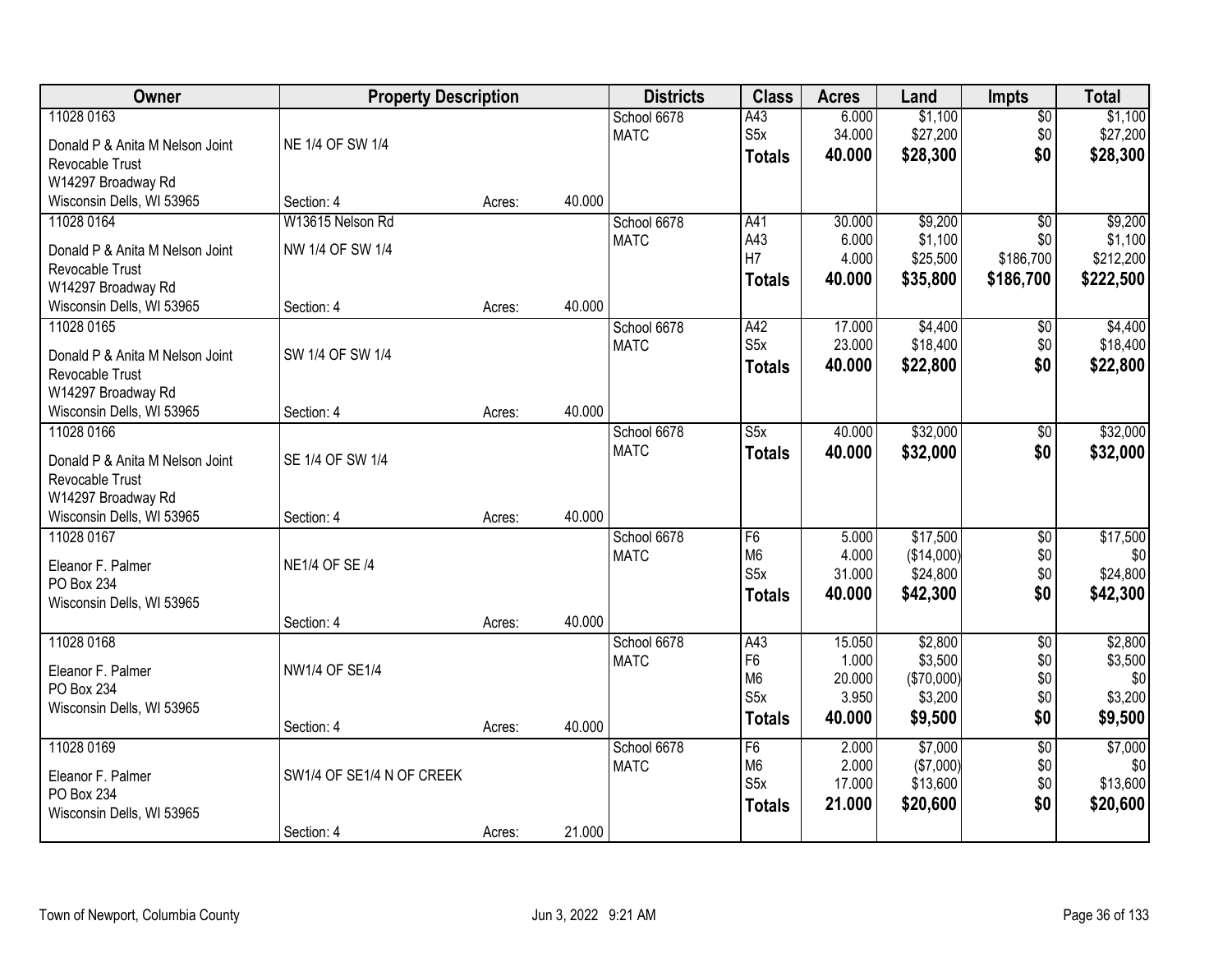| Owner                                 |                                                                | <b>Property Description</b> |        |             | <b>Class</b>     | <b>Acres</b> | Land       | <b>Impts</b>    | <b>Total</b> |
|---------------------------------------|----------------------------------------------------------------|-----------------------------|--------|-------------|------------------|--------------|------------|-----------------|--------------|
| 11028 0170                            |                                                                |                             |        | School 6678 | S5x              | 19.000       | \$15,200   | $\overline{50}$ | \$15,200     |
| Donald P & Anita M Nelson Joint       | SW 1/4 OF SE 1/4, S OF CREEK                                   |                             |        | <b>MATC</b> | <b>Totals</b>    | 19.000       | \$15,200   | \$0             | \$15,200     |
| Revocable Trust                       |                                                                |                             |        |             |                  |              |            |                 |              |
| W14297 Broadway Rd                    |                                                                |                             |        |             |                  |              |            |                 |              |
| Wisconsin Dells, WI 53965             | Section: 4                                                     | Acres:                      | 19.000 |             |                  |              |            |                 |              |
| 11028 0171                            |                                                                |                             |        | School 6678 | S5x              | 40.000       | \$32,000   | $\overline{50}$ | \$32,000     |
| Eleanor F. Palmer                     | SE 1/4 OF SE 1/4                                               |                             |        | <b>MATC</b> | <b>Totals</b>    | 40.000       | \$32,000   | \$0             | \$32,000     |
| <b>PO Box 234</b>                     |                                                                |                             |        |             |                  |              |            |                 |              |
| Wisconsin Dells, WI 53965             |                                                                |                             |        |             |                  |              |            |                 |              |
|                                       | Section: 4                                                     | Acres:                      | 40.000 |             |                  |              |            |                 |              |
| 11028 0172                            | W13703 Gulch Rd                                                |                             |        | School 6678 | A41              | 18.000       | \$5,500    | $\overline{30}$ | \$5,500      |
| Dustin A. Schultz                     | FRAC NE 1/4 OF NE 1/4 Also described as: Com at a pt           |                             |        | <b>MATC</b> | R <sub>1</sub>   | 2.000        | \$20,500   | \$244,700       | \$265,200    |
| W13703 Gulch Rd                       | on N In of NE Q S 5, 1760' E of NW cor thereof; cont E         |                             |        |             | S <sub>5m</sub>  | 11.000       | \$21,200   | \$0             | \$21,200     |
| Wisconsin Dells, WI 53965             | 880' to E In of NE Q; S 1980' to a pt; W 880' to a pt; N prl   |                             |        |             | S <sub>5</sub> x | 9.490        | \$8,200    | \$0             | \$8,200      |
|                                       | Section: 5                                                     | Acres:                      | 40.490 |             | <b>Totals</b>    | 40.490       | \$55,400   | \$244,700       | \$300,100    |
| 11028 0173                            | W13823 Gulch Rd                                                |                             |        | School 6678 | A42              | 7.000        | \$1,800    | $\sqrt{6}$      | \$1,800      |
| Toni M. Nelson et al                  | FRAC NW 1/4 OF NE 1/4-ALSO PRT FRAC NE 1/4 NE                  |                             |        | <b>MATC</b> | R <sub>1</sub>   | 2.163        | \$20,900   | \$135,000       | \$155,900    |
| c/o James H. Nelson                   | 1/4 COM 880' E OF NW COR NE 1/4 E880'                          |                             |        |             | S5m              | 12.000       | \$23,100   | \$0             | \$23,100     |
| W13823 Gulch Rd                       | S1984.20'W880' N1991.94' POB.                                  |                             |        |             | S <sub>5</sub> x | 19.000       | \$17,100   | \$0             | \$17,100     |
| Wisconsin Dells, WI 53965             | Section: 5                                                     | Acres:                      | 40.163 |             | <b>Totals</b>    | 40.163       | \$62,900   | \$135,000       | \$197,900    |
| 11028 0173.A                          | N9922 New Haven Rd                                             |                             |        | School 6678 | F6               | 36.000       | \$138,600  | $\overline{30}$ | \$138,600    |
| Daniel R & Linda L Catherman          | PRT FRAC NW 1/4 NE 1/4, PCL IN NE 1/4 COM @ NW                 |                             |        | <b>MATC</b> | R <sub>1</sub>   | 2.000        | \$20,500   | \$137,400       | \$157,900    |
| Revocable Trust 2021                  | COR OF NE 1/4 E 880' S 1980' W 880' N 1980' TO POB.            |                             |        |             | S <sub>5</sub> x | 2.000        | \$1,800    | \$0             | \$1,800      |
| N9922 New Haven Rd                    |                                                                |                             |        |             | <b>Totals</b>    | 40.000       | \$160,900  | \$137,400       | \$298,300    |
| Wisconsin Dells, WI 53965             | Section: 5                                                     | Acres:                      | 40.000 |             |                  |              |            |                 |              |
| 11028 0174.01                         |                                                                |                             |        | School 6678 | A41              | 0.460        | \$100      | $\overline{50}$ | \$100        |
| Donald P & Anita M Nelson Joint       | Pt SWNE Sec 5, a strip of land 50' wide beg at point on N      |                             |        | <b>MATC</b> | S <sub>5x</sub>  | 1.000        | \$100      | \$0             | \$100        |
| Revocable Trust                       | boundary of SWNE where intersects c/l of New Haven Ro          |                             |        |             | <b>Totals</b>    | 1.460        | \$200      | \$0             | \$200        |
| W14297 Broadway Rd                    | E 50', S & parallel to c/l to point 50' north of c/l of Nelson |                             |        |             |                  |              |            |                 |              |
| Wisconsin Dells, WI 53965             | Section: 5                                                     | Acres:                      | 1.460  |             |                  |              |            |                 |              |
| 11028 0174.02                         |                                                                |                             |        | School 6678 | A41              | 19.540       | \$6,000    | $\overline{50}$ | \$6,000      |
|                                       |                                                                |                             |        | <b>MATC</b> | A43              | 38.000       | \$7,100    | \$0             | \$7,100      |
| Donald P & Anita M Nelson Joint       | S 1/2 OF NE 1/4, EXC S 16 1/2 FT - See Exceptions              |                             |        |             | M <sub>8</sub>   | 13.000       | (\$25,100) | \$0             | \$0          |
| Revocable Trust<br>W14297 Broadway Rd |                                                                |                             |        |             | S5m              | 7.000        | \$13,500   | \$0             | \$13,500     |
| Wisconsin Dells, WI 53965             | Section: 5                                                     | Acres:                      | 77.540 |             | Totals           | 77.540       | \$26,600   | \$0             | \$26,600     |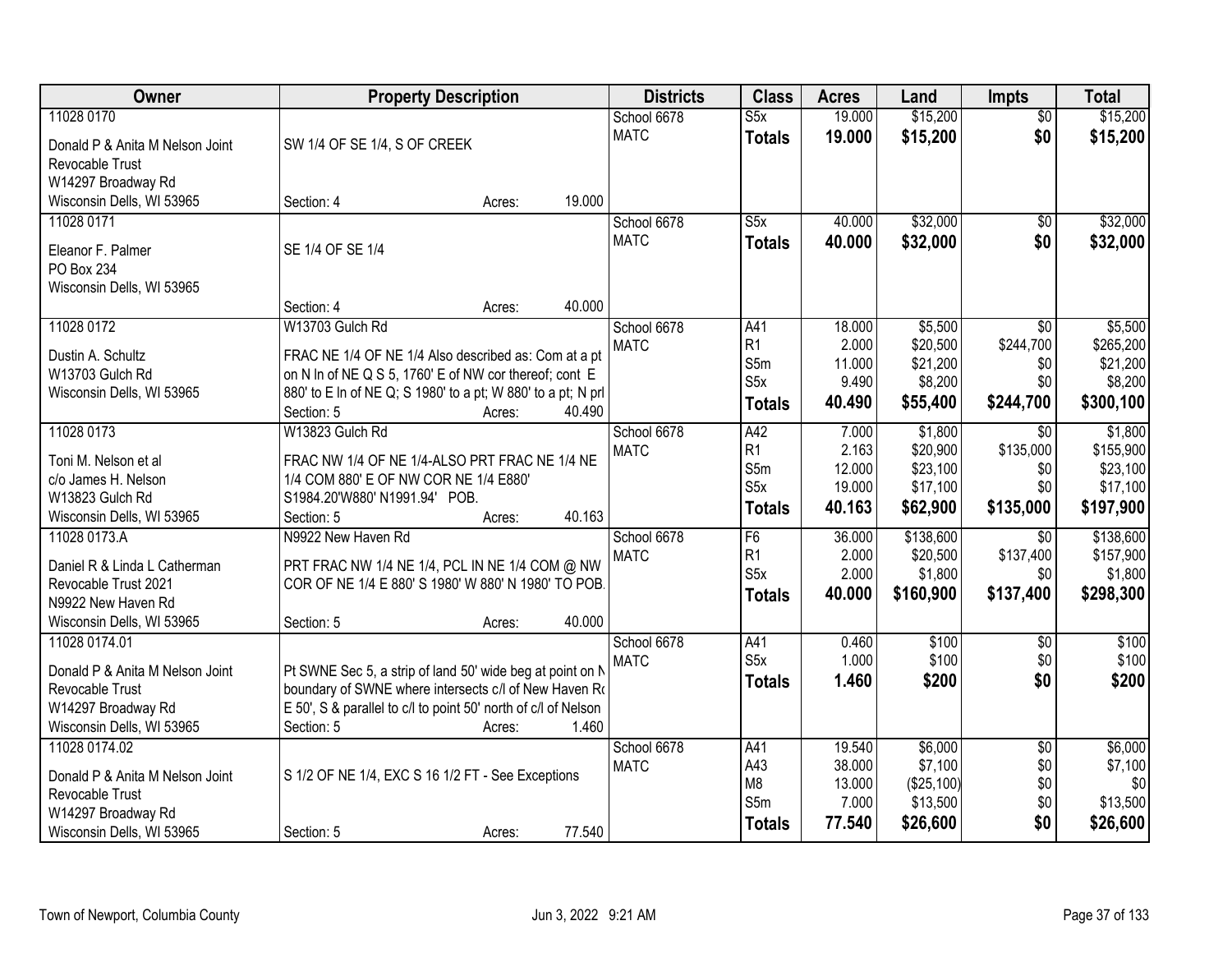| Owner                                                                                        | <b>Property Description</b>                  |        |        | <b>Districts</b> | <b>Class</b>     | <b>Acres</b> | Land     | <b>Impts</b>    | <b>Total</b> |
|----------------------------------------------------------------------------------------------|----------------------------------------------|--------|--------|------------------|------------------|--------------|----------|-----------------|--------------|
| 11028 0175                                                                                   | Nelson Rd                                    |        |        | School 6678      | S5x              | 1.000        | \$900    | $\overline{50}$ | \$900        |
| Wife Nelson et al                                                                            | S 16 1/2 FT OF S 1/2 OF NE 1/4 71 TR ROADWAY |        |        | <b>MATC</b>      | <b>Totals</b>    | 1.000        | \$900    | \$0             | \$900        |
| c/o Palmer Nelson                                                                            |                                              |        |        |                  |                  |              |          |                 |              |
| W14297 Broadway Rd                                                                           |                                              |        |        |                  |                  |              |          |                 |              |
| Wisconsin Dells, WI 53965                                                                    | Section: 5                                   | Acres: | 1.000  |                  |                  |              |          |                 |              |
| 11028 0176.01                                                                                | N9921 New Haven Rd                           |        |        | School 6678      | A42              | 4.000        | \$1,000  | $\overline{50}$ | \$1,000      |
| William L. Veech                                                                             | Lot 1, CSM 6182-45-34                        |        |        | <b>MATC</b>      | H <sub>7</sub>   | 1.000        | \$13,500 | \$28,800        | \$42,300     |
| N9921 New Haven Rd                                                                           |                                              |        |        |                  | <b>Totals</b>    | 5.000        | \$14,500 | \$28,800        | \$43,300     |
| Wisconsin Dells, WI 53965                                                                    |                                              |        |        |                  |                  |              |          |                 |              |
|                                                                                              | Section: 5                                   | Acres: | 5.000  |                  |                  |              |          |                 |              |
| 11028 0176.02                                                                                |                                              |        |        | School 6678      | A42              | 4.850        | \$1,300  | \$0             | \$1,300      |
| William L. Veech                                                                             | Lot 2, CSM 6182-45-34                        |        |        | <b>MATC</b>      | S5m              | 4.000        | \$7,700  | \$0             | \$7,700      |
| N9921 New Haven Rd                                                                           |                                              |        |        |                  | <b>Totals</b>    | 8.850        | \$9,000  | \$0             | \$9,000      |
| Wisconsin Dells, WI 53965                                                                    |                                              |        |        |                  |                  |              |          |                 |              |
|                                                                                              | Section: 5                                   | Acres: | 8.850  |                  |                  |              |          |                 |              |
| 11028 0176.03                                                                                |                                              |        |        | School 6678      | A42              | 30.570       | \$7,900  | \$0             | \$7,900      |
|                                                                                              |                                              |        |        | <b>MATC</b>      | S5m              | 7.770        | \$15,000 | \$0             | \$15,000     |
| Donald P & Anita M Nelson Liv Tr Dated   FRAC NE 1/4 OF NW 1/4 - See Exceptions<br>3/23/2000 |                                              |        |        |                  | S <sub>5</sub> x | 9.000        | \$6,400  | \$0             | \$6,400      |
| W14999 Broadway Rd                                                                           |                                              |        |        |                  | <b>Totals</b>    | 47.340       | \$29,300 | \$0             | \$29,300     |
| Wisconsin Dells, WI 53965                                                                    | Section: 5                                   | Acres: | 47.340 |                  |                  |              |          |                 |              |
| 11028 0177.01                                                                                | Gulch Rd                                     |        |        | School 6678      | A43              | 16.000       | \$3,000  | $\overline{50}$ | \$3,000      |
|                                                                                              |                                              |        |        | <b>MATC</b>      | S5m              | 28.000       | \$53,900 | \$0             | \$53,900     |
| Jill L. Capelle et al                                                                        | LT 1 CS#4206-29-86                           |        |        |                  | S5x              | 0.520        | \$100    | \$0             | \$100        |
| c/o Jack A. Capelle                                                                          |                                              |        |        |                  | <b>Totals</b>    | 44.520       | \$57,000 | \$0             | \$57,000     |
| N9879 Stomner Dr                                                                             |                                              |        | 44.520 |                  |                  |              |          |                 |              |
| Wisconsin Dells, WI 53965<br>11028 0177.02                                                   | Section: 6<br>Gulch Rd                       | Acres: |        | School 6678      | A43              | 14.000       | \$2,600  | $\overline{50}$ | \$2,600      |
|                                                                                              |                                              |        |        | <b>MATC</b>      | S5m              | 14.000       | \$27,000 | \$0             | \$27,000     |
| Jill L. Capelle et al                                                                        | LT 2 CS#4206-29-86                           |        |        |                  | S <sub>5</sub> x | 8.970        | \$7,300  | \$0             | \$7,300      |
| c/o Jack A. Capelle                                                                          |                                              |        |        |                  | <b>Totals</b>    | 36.970       | \$36,900 | \$0             | \$36,900     |
| N9879 Stomner Dr                                                                             |                                              |        |        |                  |                  |              |          |                 |              |
| Wisconsin Dells, WI 53965                                                                    | Section: 6                                   | Acres: | 36.970 |                  |                  |              |          |                 |              |
| 11028 0177.04                                                                                | N9879 Stomner Dr                             |        |        | School 6678      | $\overline{R1}$  | 3.880        | \$25,200 | \$180,800       | \$206,000    |
| Jill L. Capelle et al                                                                        | Lot 1, CSM 5178-36-109                       |        |        | <b>MATC</b>      | <b>Totals</b>    | 3.880        | \$25,200 | \$180,800       | \$206,000    |
| c/o Jack A. Capelle                                                                          |                                              |        |        |                  |                  |              |          |                 |              |
| N9879 Stomner Dr                                                                             |                                              |        |        |                  |                  |              |          |                 |              |
| Wisconsin Dells, WI 53965                                                                    | Section: 6                                   | Acres: | 3.880  |                  |                  |              |          |                 |              |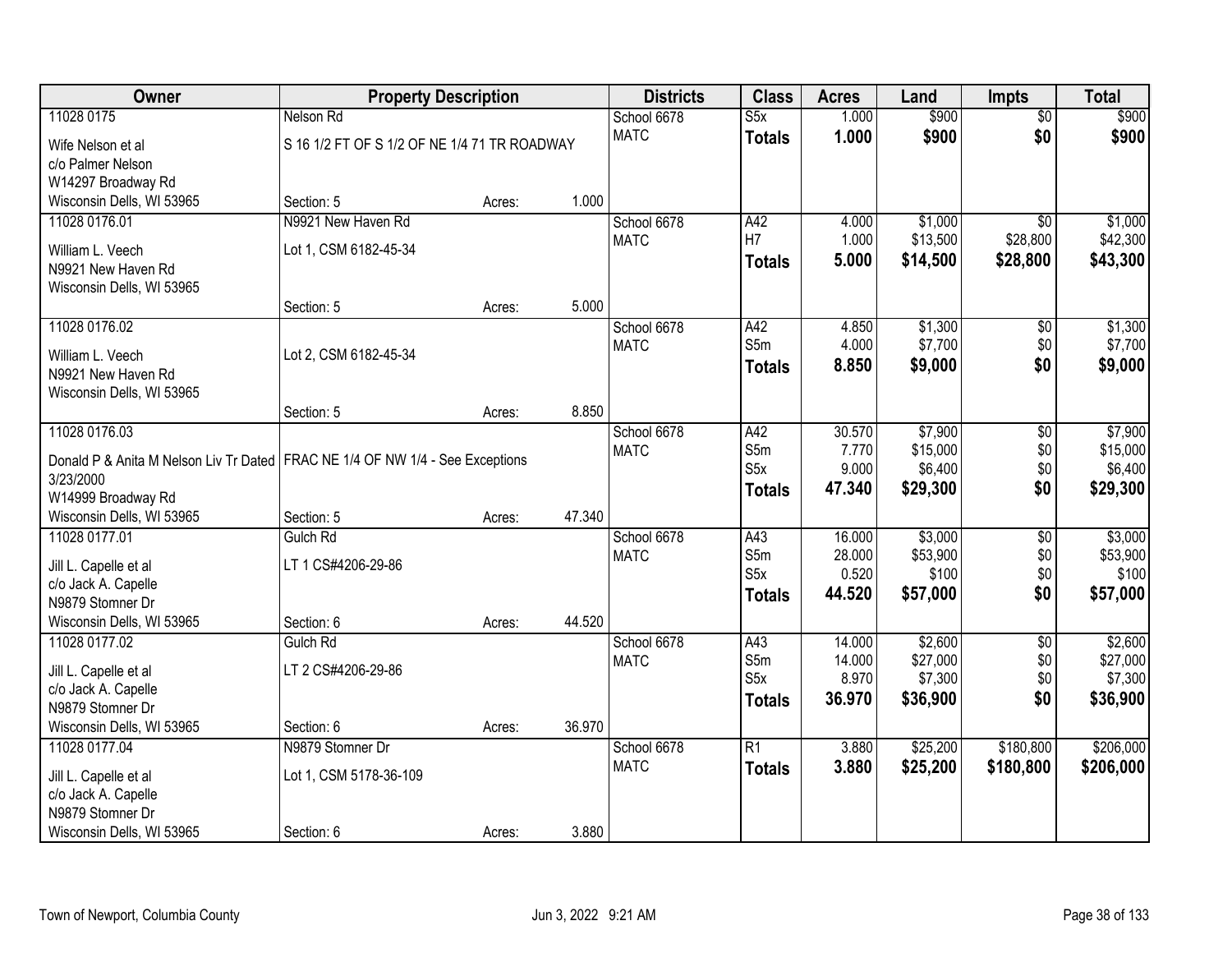| Owner                                                                                      | <b>Property Description</b>                                                            |        |        | <b>Districts</b> | <b>Class</b>     | <b>Acres</b> | Land     | <b>Impts</b>    | <b>Total</b> |
|--------------------------------------------------------------------------------------------|----------------------------------------------------------------------------------------|--------|--------|------------------|------------------|--------------|----------|-----------------|--------------|
| 11028 0177.05                                                                              | Gulch Rd                                                                               |        |        | School 6678      | A43              | 34.000       | \$6,400  | $\overline{60}$ | \$6,400      |
| Jack A. Capelle                                                                            | Lot 2, CSM 5178-36-109                                                                 |        |        | <b>MATC</b>      | S5m              | 4.000        | \$7,700  | \$0             | \$7,700      |
| Jill L. Capelle                                                                            |                                                                                        |        |        |                  | S <sub>5</sub> x | 0.450        | \$100    | \$0             | \$100        |
| N9879 Stomner Rd                                                                           |                                                                                        |        |        |                  | <b>Totals</b>    | 38.450       | \$14,200 | \$0             | \$14,200     |
| Wisconsin Dells, WI 53965                                                                  | Section: 6                                                                             | Acres: | 38.450 |                  |                  |              |          |                 |              |
| 11028 0178                                                                                 | Stomner <sub>Rd</sub>                                                                  |        |        | School 6678      | A43              | 31.000       | \$5,800  | $\overline{50}$ | \$5,800      |
|                                                                                            |                                                                                        |        |        | <b>MATC</b>      | S5m              | 7.000        | \$13,500 | \$0             | \$13,500     |
| Bonnie L. Ziegler                                                                          | SW 1/4 OF NW 1/4                                                                       |        |        |                  | S <sub>5</sub> x | 2.000        | \$1,800  | \$0             | \$1,800      |
| 370 Campbell Hill Ct                                                                       |                                                                                        |        |        |                  | <b>Totals</b>    | 40.000       | \$21,100 | \$0             | \$21,100     |
| Deforest, WI 53532                                                                         |                                                                                        |        |        |                  |                  |              |          |                 |              |
|                                                                                            | Section: 5                                                                             | Acres: | 40.000 |                  |                  |              |          |                 |              |
| 11028 0179                                                                                 | New Haven Rd                                                                           |        |        | School 6678      | A43              | 4.000        | \$700    | $\overline{50}$ | \$700        |
| Bonnie L. Ziegler                                                                          | SE 1/4 OF NW 1/4 R.96-62 EXC R148-58 EXC                                               |        |        | <b>MATC</b>      | S5m<br>S5x       | 1.060        | \$2,100  | \$0             | \$2,100      |
| 370 Campbell Hill Ct                                                                       | R196-668 PER 80 TR                                                                     |        |        |                  |                  | 6.000        | \$6,600  | \$0             | \$6,600      |
| Deforest, WI 53532                                                                         |                                                                                        |        |        |                  | <b>Totals</b>    | 11.060       | \$9,400  | \$0             | \$9,400      |
|                                                                                            | Section: 5                                                                             | Acres: | 11.060 |                  |                  |              |          |                 |              |
| 11028 0179.A                                                                               | N9815 New Haven Rd                                                                     |        |        | School 6678      | A41              | 6.000        | \$1,800  | \$0             | \$1,800      |
|                                                                                            |                                                                                        |        |        | <b>MATC</b>      | A44              | 4.000        | \$300    | \$0             | \$300        |
| <b>Todd S. Sikes</b><br>Cathleen J. Sikes                                                  | PRT SE 1/4 NW 1/4 COM N 1/4 COR S2382.95' POB:<br>S552.5'W1010.6' N552.5' E1010.6' POB |        |        |                  | R <sub>1</sub>   | 2.000        | \$20,500 | \$168,300       | \$188,800    |
| N9815 New Haven Rd                                                                         |                                                                                        |        |        |                  | S <sub>5</sub> x | 0.820        | \$100    | \$0             | \$100        |
| Wisconsin Dells, WI 53965                                                                  | Section: 5                                                                             | Acres: | 12.820 |                  | <b>Totals</b>    | 12.820       | \$22,700 | \$168,300       | \$191,000    |
| 11028 0179.B                                                                               | New Haven Rd                                                                           |        |        | School 6678      | A42              | 16.000       | \$4,100  | \$0             | \$4,100      |
|                                                                                            |                                                                                        |        |        | <b>MATC</b>      | S5x              | 0.132        | \$100    | \$0             | \$100        |
| Donald P & Anita M Nelson Liv Tr Dated   PRT SE 1/4 NW 1/4, COM N 1/4 COR; S 1987.99' POB; |                                                                                        |        |        |                  |                  | 16.132       | \$4,200  | \$0             | \$4,200      |
| 3/23/2000                                                                                  | S 395.11'; W 1007.75'; S 552.50'; W 314.88'; N 953.42'; I                              |        |        |                  | <b>Totals</b>    |              |          |                 |              |
| W14999 Broadway Rd                                                                         | 1327.33' POB.                                                                          |        |        |                  |                  |              |          |                 |              |
| Wisconsin Dells, WI 53965                                                                  | Section: 5                                                                             | Acres: | 16.132 |                  |                  |              |          |                 |              |
| 11028 0180.07                                                                              |                                                                                        |        |        | School 6678      | A43              | 21.500       | \$4,000  | $\overline{$0}$ | \$4,000      |
| Mathew E. Brunn                                                                            | Lot 2, CSM 5264-37-36                                                                  |        |        | <b>MATC</b>      | S <sub>5</sub> x | 0.620        | \$100    | \$0             | \$100        |
| Judy Brunn                                                                                 |                                                                                        |        |        |                  | <b>Totals</b>    | 22.120       | \$4,100  | \$0             | \$4,100      |
| W13828 Highway 127                                                                         |                                                                                        |        |        |                  |                  |              |          |                 |              |
| Wisconsin Dells, WI 53965                                                                  | Section: 5                                                                             | Acres: | 22.120 |                  |                  |              |          |                 |              |
| 11028 0180.08                                                                              |                                                                                        |        |        | School 6678      | A43              | 0.520        | \$100    | $\overline{50}$ | \$100        |
|                                                                                            |                                                                                        |        |        | <b>MATC</b>      | <b>Totals</b>    | 0.520        | \$100    | \$0             | \$100        |
| Neldell Farms, LLC                                                                         | LT 2 CS#3813-26-51 - See Exceptions (also described                                    |        |        |                  |                  |              |          |                 |              |
| W14333 Broadway Rd                                                                         | as: the E 68.65' of the S 331.22' of Lot 2, CSM                                        |        |        |                  |                  |              |          |                 |              |
| Wisconsin Dells, WI 53965                                                                  | 3813-26-51)                                                                            |        |        |                  |                  |              |          |                 |              |
|                                                                                            | Section: 5                                                                             | Acres: | 0.520  |                  |                  |              |          |                 |              |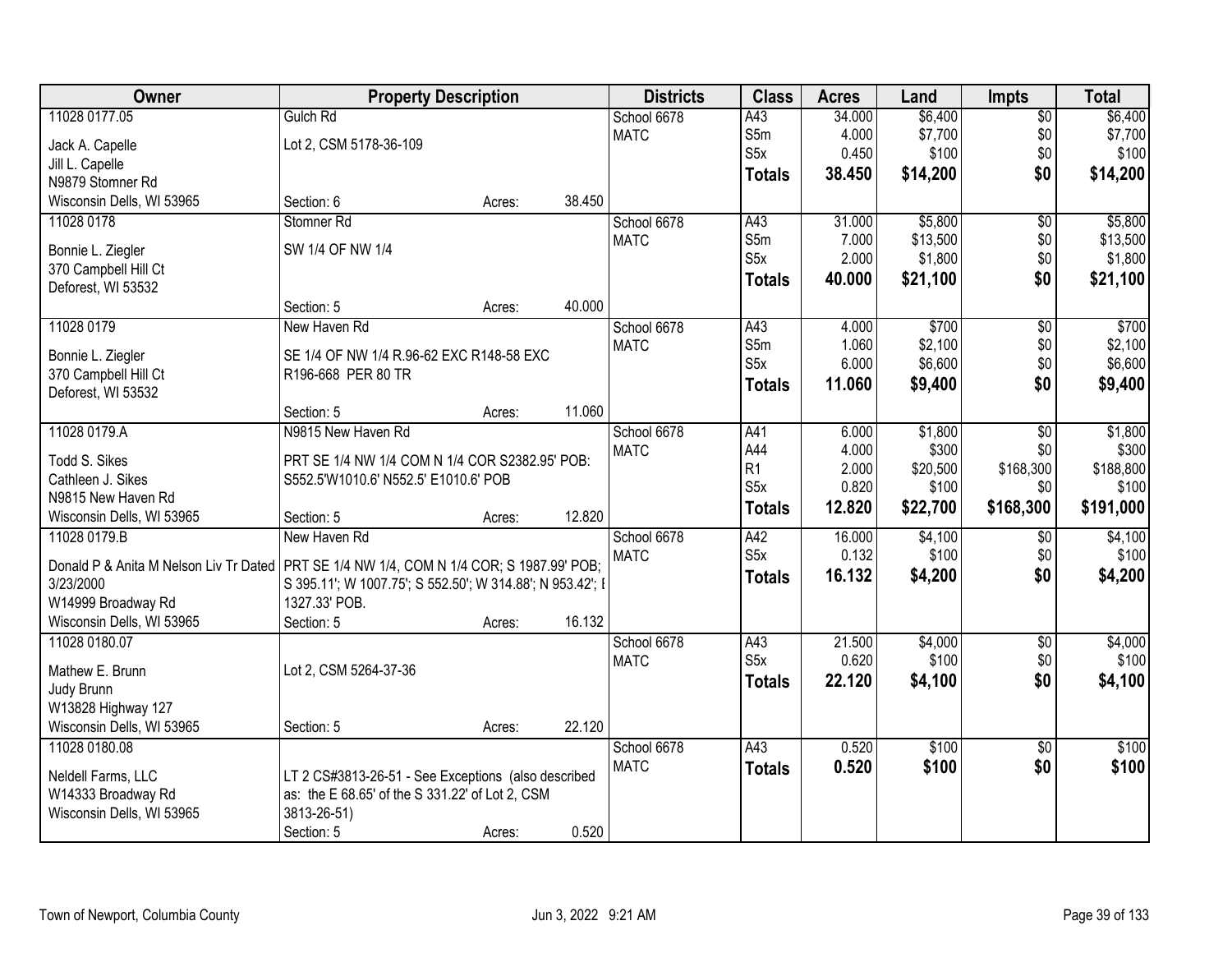| Owner                     | <b>Property Description</b>                |        |        | <b>Districts</b> | <b>Class</b>     | <b>Acres</b> | Land       | <b>Impts</b>    | <b>Total</b> |
|---------------------------|--------------------------------------------|--------|--------|------------------|------------------|--------------|------------|-----------------|--------------|
| 11028 0180.09             | N9679 New Haven Rd                         |        |        | School 6678      | A43              | 15.000       | \$2,800    | $\overline{50}$ | \$2,800      |
| Robert A. Stowell         | Lot 1, CSM 5264-37-36                      |        |        | <b>MATC</b>      | M <sub>6</sub>   | 28.000       | (\$53,900) | \$0             | \$0          |
| N9679 New Haven           |                                            |        |        |                  | R <sub>1</sub>   | 1.000        | \$13,500   | \$116,200       | \$129,700    |
| Wisconsin Dells, WI 53965 |                                            |        |        |                  | S5m              | 1.360        | \$2,600    | \$0             | \$2,600      |
|                           | Section: 5                                 | Acres: | 47.360 |                  | S <sub>5</sub> x | 2.000        | \$1,800    | \$0             | \$1,800      |
|                           |                                            |        |        |                  | <b>Totals</b>    | 47.360       | \$20,700   | \$116,200       | \$136,900    |
| 11028 0181                |                                            |        |        | School 6678      | $\overline{A43}$ | 23.000       | \$4,300    | $\overline{30}$ | \$4,300      |
| Kerry P. Beghin et al     | NW 1/4 OF SW 1/4                           |        |        | <b>MATC</b>      | M <sub>8</sub>   | 11.000       | (\$38,500) | \$0             | \$0          |
| c/o Patrick J. Beghin     |                                            |        |        |                  | S5m              | 6.000        | \$10,500   | \$0             | \$10,500     |
| W14014 Broadway Rd        |                                            |        |        |                  | <b>Totals</b>    | 40.000       | \$14,800   | \$0             | \$14,800     |
| Wisconsin Dells, WI 53965 | Section: 5                                 | Acres: | 40.000 |                  |                  |              |            |                 |              |
| 11028 0182                | <b>Broadway Rd</b>                         |        |        | School 6678      | A43              | 19.000       | \$3,600    | $\overline{50}$ | \$3,600      |
|                           |                                            |        |        | <b>MATC</b>      | M <sub>8</sub>   | 10.000       | (\$38,500) | \$0             | \$0          |
| Kerry P. Beghin et al     | SW 1/4 OF SW 1/4 see exceptions            |        |        |                  | S5m              | 6.000        | \$11,600   | \$0             | \$11,600     |
| c/o Patrick J. Beghin     |                                            |        |        |                  | <b>Totals</b>    | 35.000       | \$15,200   | \$0             | \$15,200     |
| W14014 Broadway Rd        |                                            |        |        |                  |                  |              |            |                 |              |
| Wisconsin Dells, WI 53965 | Section: 5                                 | Acres: | 35.000 |                  |                  |              |            |                 |              |
| 11028 0182.A              | W14014 Broadway Rd                         |        |        | School 6678      | R1               | 5.000        | \$28,000   | \$188,200       | \$216,200    |
| Kerry P. Beghin et al     | PRT SW 1/4 SW 1/4, COM SE COR W 1/2 SW 1/4 |        |        | <b>MATC</b>      | <b>Totals</b>    | 5.000        | \$28,000   | \$188,200       | \$216,200    |
| c/o Patrick J. Beghin     | N466.69' W 466.69' S466.69' E466.69'       | POB    |        |                  |                  |              |            |                 |              |
| W14014 Broadway Rd        | R195-393 R467-476 (W14014 BROADWAY ROAD)   |        |        |                  |                  |              |            |                 |              |
| Wisconsin Dells, WI 53965 | Section: 5                                 | Acres: | 5.000  |                  |                  |              |            |                 |              |
| 11028 0183.02             | W13936 Broadway Rd                         |        |        | School 6678      | A43              | 6.480        | \$1,200    | $\overline{50}$ | \$1,200      |
| Neldell Farms, LLC        | LT 1 CS#2350-15-46 EXC CS#3764-26-2        |        |        | <b>MATC</b>      | R1               | 2.000        | \$20,500   | \$93,100        | \$113,600    |
| W14333 Broadway Rd        |                                            |        |        |                  | S5x              | 1.000        | \$100      | \$0             | \$100        |
| Wisconsin Dells, WI 53965 |                                            |        |        |                  | <b>Totals</b>    | 9.480        | \$21,800   | \$93,100        | \$114,900    |
|                           | Section: 5                                 | Acres: | 9.480  |                  |                  |              |            |                 |              |
| 11028 0184                | N9722 New Haven Rd                         |        |        | School 6678      | A43              | 26.000       | \$4,900    | $\overline{30}$ | \$4,900      |
|                           |                                            |        |        | <b>MATC</b>      | R1               | 2.000        | \$20,500   | \$13,800        | \$34,300     |
| Kenneth R. Lueck Sr et al | NE1/4 of SE1/4 (N9722 NEW HAVEN ROAD)      |        |        |                  | S5m              | 5.000        | \$8,800    | \$0             | \$8,800      |
| 820 Bowman Rd             |                                            |        |        |                  | S <sub>5x</sub>  | 7.000        | \$6,300    | \$0             | \$6,300      |
| Wisconsin Dells, WI 53965 |                                            |        |        |                  | <b>Totals</b>    | 40.000       | \$40,500   | \$13,800        | \$54,300     |
|                           | Section: 5                                 | Acres: | 40.000 |                  |                  |              |            |                 |              |
| 11028 0185                | New Haven Rd                               |        |        | School 6678      | A43              | 18.000       | \$3,400    | \$0             | \$3,400      |
| Kenneth R. Lueck Sr et al | NW1/4 of SE1/4                             |        |        | <b>MATC</b>      | S5m              | 9.000        | \$17,400   | \$0             | \$17,400     |
| 820 Bowman Rd             |                                            |        |        |                  | S <sub>5x</sub>  | 13.000       | \$11,700   | \$0             | \$11,700     |
| Wisconsin Dells, WI 53965 |                                            |        |        |                  | <b>Totals</b>    | 40.000       | \$32,500   | \$0             | \$32,500     |
|                           | Section: 5                                 | Acres: | 40.000 |                  |                  |              |            |                 |              |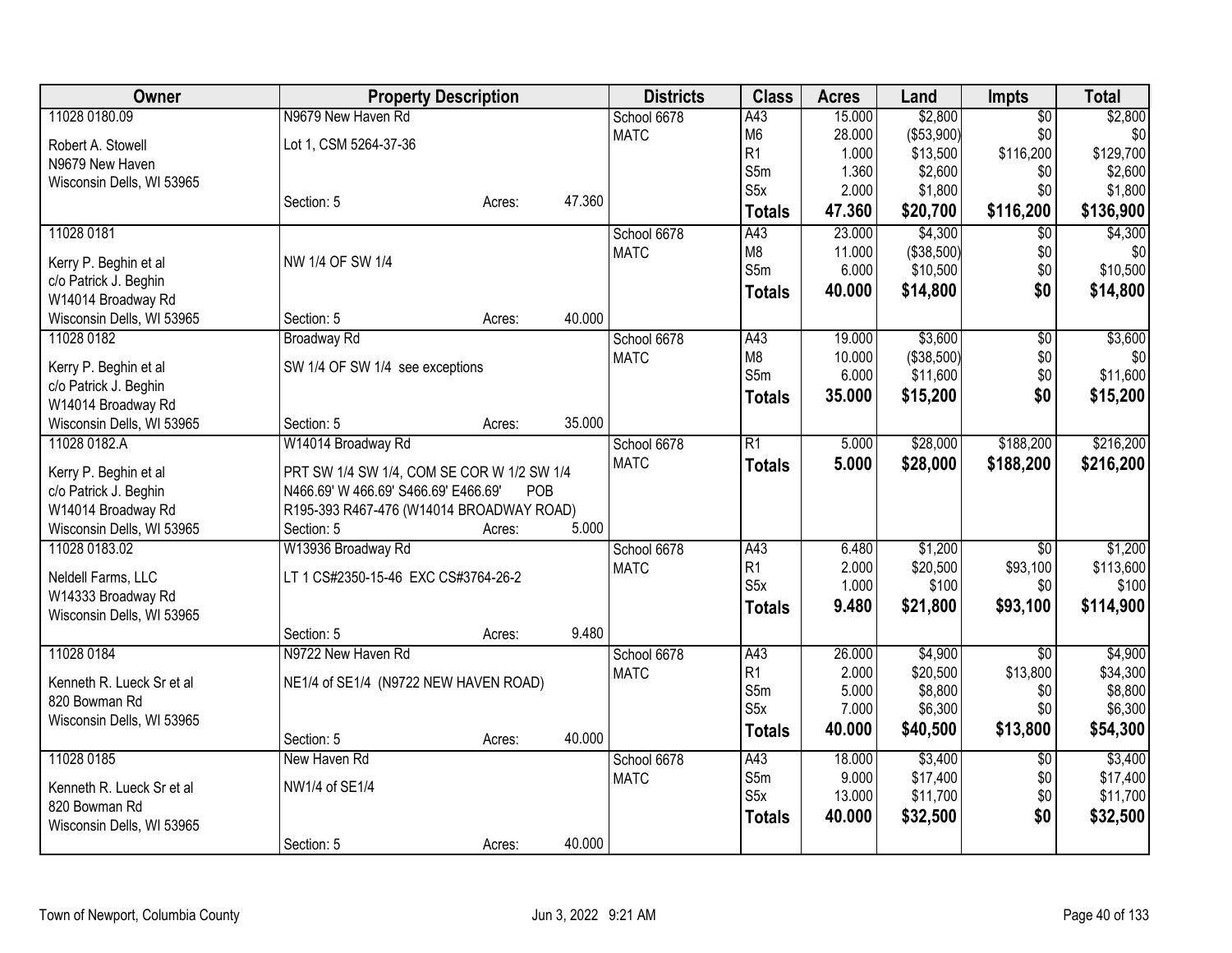| Owner                           | <b>Property Description</b>                                                             |        |         | <b>Districts</b>           | <b>Class</b>     | <b>Acres</b> | Land      | <b>Impts</b>    | <b>Total</b>  |
|---------------------------------|-----------------------------------------------------------------------------------------|--------|---------|----------------------------|------------------|--------------|-----------|-----------------|---------------|
| 11028 0186                      | W13866 C Nelson Dr                                                                      |        |         | School 6678                | A42              | 18.000       | \$4,700   | $\overline{30}$ | \$4,700       |
| David W. Nelson                 | SW 1/4 OF SE 1/4 (W13866 C. NELSON DRIVE)                                               |        |         | <b>MATC</b>                | H7               | 2.000        | \$20,500  | \$87,100        | \$107,600     |
| W13174 Jensen Rd                |                                                                                         |        |         |                            | S5m              | 10.000       | \$19,300  | \$0             | \$19,300      |
| Wisconsin Dells, WI 53965       |                                                                                         |        |         |                            | S <sub>5</sub> x | 10.000       | \$8,200   | \$0             | \$8,200       |
|                                 | Section: 5                                                                              | Acres: | 40.000  |                            | <b>Totals</b>    | 40.000       | \$52,700  | \$87,100        | \$139,800     |
| 11028 0187                      |                                                                                         |        |         | School 6678                | A42              | 30.000       | \$7,800   | \$0             | \$7,800       |
| David W. Nelson                 | SE 1/4 OF SE 1/4                                                                        |        |         | <b>MATC</b>                | S5m              | 10.000       | \$17,500  | \$0             | \$17,500      |
| W13174 Jensen Rd                |                                                                                         |        |         |                            | <b>Totals</b>    | 40.000       | \$25,300  | \$0             | \$25,300      |
| Wisconsin Dells, WI 53965       |                                                                                         |        |         |                            |                  |              |           |                 |               |
|                                 | Section: 5                                                                              | Acres: | 40.000  |                            |                  |              |           |                 |               |
| 11028 0189.01                   | W14291 Gulch Rd                                                                         |        |         | School 6678                | $\overline{R1}$  | 2.385        | \$21,500  | \$122,300       | \$143,800     |
| Lisa J. Hess et al              | Lot 1, CSM 2251-14-42                                                                   |        |         | <b>MATC</b>                | <b>Totals</b>    | 2.385        | \$21,500  | \$122,300       | \$143,800     |
| c/o Paul A. Hess                |                                                                                         |        |         |                            |                  |              |           |                 |               |
| W14291 Gulch Rd                 |                                                                                         |        |         |                            |                  |              |           |                 |               |
| Wisconsin Dells, WI 53965       | Section: 6                                                                              | Acres: | 2.385   |                            |                  |              |           |                 |               |
| 11028 0189.02                   |                                                                                         |        |         | School 6678                | M <sub>6</sub>   | 6.000        | (\$5,400) | $\sqrt[6]{3}$   | $\sqrt[6]{3}$ |
|                                 |                                                                                         |        |         | <b>MATC</b>                | S <sub>5</sub> x | 14.475       | \$13,100  | \$0             | \$13,100      |
| Peter J. Leege<br>6089 River Rd | That part of Lot 1, CSM 2211-14-2, being the E Half of th<br>SE Q of the NW Q of Sec 6. |        |         |                            | <b>Totals</b>    | 20.475       | \$13,100  | \$0             | \$13,100      |
| Waunakee, WI 53597              |                                                                                         |        |         |                            |                  |              |           |                 |               |
|                                 | Section: 6                                                                              | Acres: | 20.475  |                            |                  |              |           |                 |               |
| 11028 0189.03                   | N9945 Larson Dr                                                                         |        |         | School 6678                | $\overline{A43}$ | 57.000       | \$10,700  | $\overline{50}$ | \$10,700      |
|                                 |                                                                                         |        |         | <b>MATC</b>                | C <sub>2</sub>   | 20.000       | \$80,000  | \$0             | \$80,000      |
| Mathy Construction Co           | Lot 1, CSM 2211-14-2, EX LOT 1 CS#2251-14-42 -                                          |        |         |                            | S5m              | 2.000        | \$3,900   | \$0             | \$3,900       |
| PO Box 189                      | See Exceptions                                                                          |        |         |                            | S <sub>5</sub> x | 35.915       | \$31,600  | \$0             | \$31,600      |
| Onalaska, WI 54650              |                                                                                         |        |         |                            | <b>Totals</b>    | 114.915      | \$126,200 | \$0             | \$126,200     |
|                                 | Section: 6                                                                              | Acres: | 114.915 |                            |                  |              |           |                 |               |
| 11028 0189.A                    | N9882 Larson Dr                                                                         |        |         | School 6678<br><b>MATC</b> | $\overline{R1}$  | 2.570        | \$21,900  | \$56,300        | \$78,200      |
| Wisconsin Customs, LLC          | PRT NW 1/4 NE 1/4, COM NE COR S6, W 2325'; S0W                                          |        |         |                            | <b>Totals</b>    | 2.570        | \$21,900  | \$56,300        | \$78,200      |
| 1619 Broadway                   | 1758' POB; S85E 321.25'; S0W 328.1'; S87W 320.67';                                      |        |         |                            |                  |              |           |                 |               |
| Wisconsin Dells, WI 53965       | N0E 369.25' POB. Also, ingress & egress easment                                         |        |         |                            |                  |              |           |                 |               |
|                                 | Section: 6                                                                              | Acres: | 2.570   |                            |                  |              |           |                 |               |
| 11028 0189.B                    |                                                                                         |        |         | School 6678                | F6               | 11.420       | \$40,000  | $\overline{50}$ | \$40,000      |
| Landvogt Trust Dated 7/7/2003   | PRT NW 1/4 NE 1/4, COM NE COR S.6 W2325' SO                                             |        |         | <b>MATC</b>                | <b>Totals</b>    | 11.420       | \$40,000  | \$0             | \$40,000      |
| 301 E Russell Rd                | W1758' POBN0 E20' S85 E321' N64 E137' N9 E124' N16                                      |        |         |                            |                  |              |           |                 |               |
| Janesville, WI 53545            | E278.2' S88 E488' S1 E747' S87 W736' NO E328' N85                                       |        |         |                            |                  |              |           |                 |               |
|                                 | Section: 6                                                                              | Acres: | 11.420  |                            |                  |              |           |                 |               |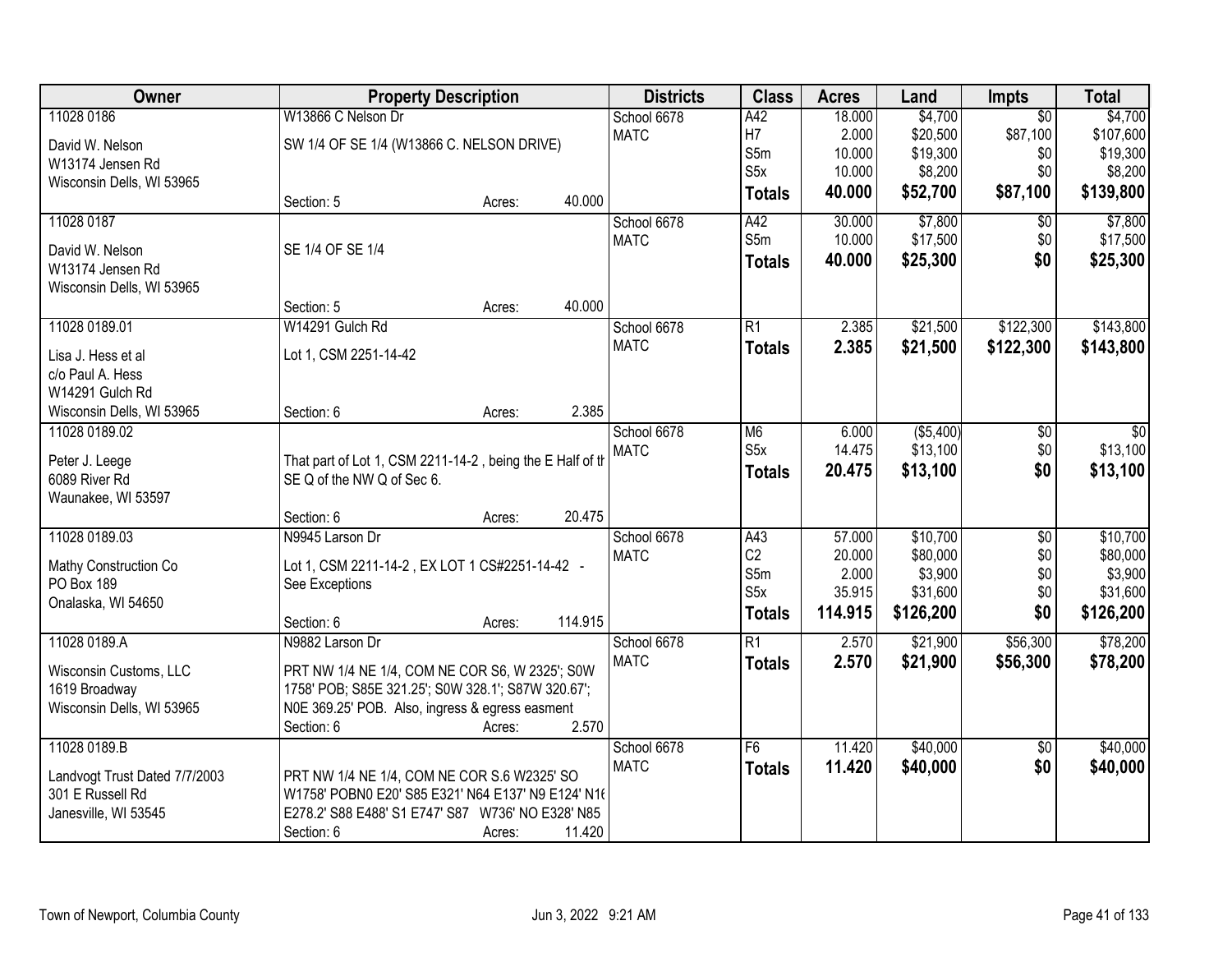| Owner                                       | <b>Property Description</b>                                         |        |        | <b>Districts</b> | <b>Class</b>           | <b>Acres</b> | Land            | <b>Impts</b>    | <b>Total</b>    |
|---------------------------------------------|---------------------------------------------------------------------|--------|--------|------------------|------------------------|--------------|-----------------|-----------------|-----------------|
| 11028 0190.01                               | Stomner Dr                                                          |        |        | School 6678      | F6                     | 1.650        | \$5,800         | \$0             | \$5,800         |
| Michael P. Kulas                            | Lot 1, CSM 5449-38-116                                              |        |        | <b>MATC</b>      | M <sub>8</sub>         | 40.000       | (\$140,000)     | \$0             | \$0             |
| Anita C. Kulas                              |                                                                     |        |        |                  | <b>Totals</b>          | 41.650       | \$5,800         | \$0             | \$5,800         |
| 25 Kresteller Cir                           |                                                                     |        |        |                  |                        |              |                 |                 |                 |
| Madison, WI 53719                           | Section: 6                                                          | Acres: | 41.650 |                  |                        |              |                 |                 |                 |
| 11028 0190.02                               | N9801 Stomner Dr                                                    |        |        | School 6678      | F <sub>6</sub>         | 25.560       | \$88,700        | $\overline{50}$ | \$88,700        |
|                                             | Lot 2, CSM 5449-38-116                                              |        |        | <b>MATC</b>      | R <sub>1</sub>         | 1.000        | \$13,500        | \$121,500       | \$135,000       |
| Judith A Geraci Rev Trust Dated<br>3/4/2013 |                                                                     |        |        |                  | S <sub>5</sub> x       | 12.000       | \$10,800        | \$0             | \$10,800        |
| N9801 Stomner Rd                            |                                                                     |        |        |                  | <b>Totals</b>          | 38.560       | \$113,000       | \$121,500       | \$234,500       |
| Wisconsin Dells, WI 53965                   | Section: 6                                                          | Acres: | 38.560 |                  |                        |              |                 |                 |                 |
| 11028 0194                                  | Hwy 23 & Gulch Rd                                                   |        |        | School 6678      | A43                    | 41.000       | \$7,700         | \$0             | \$7,700         |
|                                             |                                                                     |        |        | <b>MATC</b>      | S <sub>5</sub> x       | 2.100        | \$200           | \$0             | \$200           |
| William J. Beard et al                      | PRT FRAC NW 1/4 NW 1/4 COM NW COR S.6                               |        |        |                  | <b>Totals</b>          | 43.100       | \$7,900         | \$0             | \$7,900         |
| c/o Myrna E. Smith                          | N89E1011.18' S01E1817.02' S89W1061.93'                              |        |        |                  |                        |              |                 |                 |                 |
| 4078 State Rd 13                            | N0E1816.49' POB see exceptions                                      |        |        |                  |                        |              |                 |                 |                 |
| Wisconsin Dells, WI 53965                   | Section: 6                                                          | Acres: | 43.100 |                  |                        |              |                 |                 |                 |
| 11028 0194.A                                | Weber Dr                                                            |        |        | School 6678      | A43                    | 40.000       | \$7,500         | $\sqrt{6}$      | \$7,500         |
| The Duke Weber Living Trust                 | PRT FRAC W 1/2 OF NW 1/4 COM NW COR S.6                             |        |        | <b>MATC</b>      | H7                     | 1.000        | \$3,000         | \$13,900        | \$16,900        |
| W14395 Weber Dr                             | SOW1816.49' POB: N89E1061.93' S01E1707.41'                          |        |        |                  | S5x                    | 2.225        | \$200           | \$0             | \$200           |
| Wisconsin Dells, WI 53965                   | S87W1111.09' N0E1760. 33' TO POB                                    |        |        |                  | <b>Totals</b>          | 43.225       | \$10,700        | \$13,900        | \$24,600        |
|                                             | Section: 6                                                          | Acres: | 43.225 |                  |                        |              |                 |                 |                 |
| 11028 0194.B                                |                                                                     |        |        | School 6678      | $\overline{\text{X2}}$ | 0.130        | $\overline{50}$ | $\overline{50}$ | $\overline{50}$ |
|                                             |                                                                     |        |        | <b>MATC</b>      | <b>Totals</b>          | 0.130        | \$0             | \$0             | \$0             |
| State of Wisconsin Dept Transportation      | PRT NW 1/4 NW 1/4 COM NW COR S.6 S200'<br>N36E250.03' S89W1 50' POB |        |        |                  |                        |              |                 |                 |                 |
| 4802 Sheboygan Ave<br>Madison, WI 53705     |                                                                     |        |        |                  |                        |              |                 |                 |                 |
|                                             | Section: 6                                                          | Acres: | 0.130  |                  |                        |              |                 |                 |                 |
| 11028 0196                                  | Weber Dr                                                            |        |        | School 6678      | $\overline{A43}$       | 20.000       | \$3,700         | $\overline{50}$ | \$3,700         |
|                                             |                                                                     |        |        | <b>MATC</b>      | <b>Totals</b>          | 20.000       | \$3,700         | \$0             | \$3,700         |
| The Duke Weber Living Trust                 | W1/2 SE1/4 OF NW1/4                                                 |        |        |                  |                        |              |                 |                 |                 |
| W14395 Weber Dr                             |                                                                     |        |        |                  |                        |              |                 |                 |                 |
| Wisconsin Dells, WI 53965                   |                                                                     |        |        |                  |                        |              |                 |                 |                 |
|                                             | Section: 6                                                          | Acres: | 20.000 |                  |                        |              |                 |                 |                 |
| 11028 0197                                  |                                                                     |        |        | School 6678      | M <sub>6</sub>         | 14.000       | (\$49,000)      | $\overline{60}$ | $\overline{50}$ |
| Peter J. Leege                              | E1/2 NE1/4 OF SW1/4                                                 |        |        | <b>MATC</b>      | S <sub>5x</sub>        | 6.000        | \$5,400         | \$0             | \$5,400         |
| 6089 River Rd                               |                                                                     |        |        |                  | <b>Totals</b>          | 20.000       | \$5,400         | \$0             | \$5,400         |
| Waunakee, WI 53597                          |                                                                     |        |        |                  |                        |              |                 |                 |                 |
|                                             | Section: 6                                                          | Acres: | 20.000 |                  |                        |              |                 |                 |                 |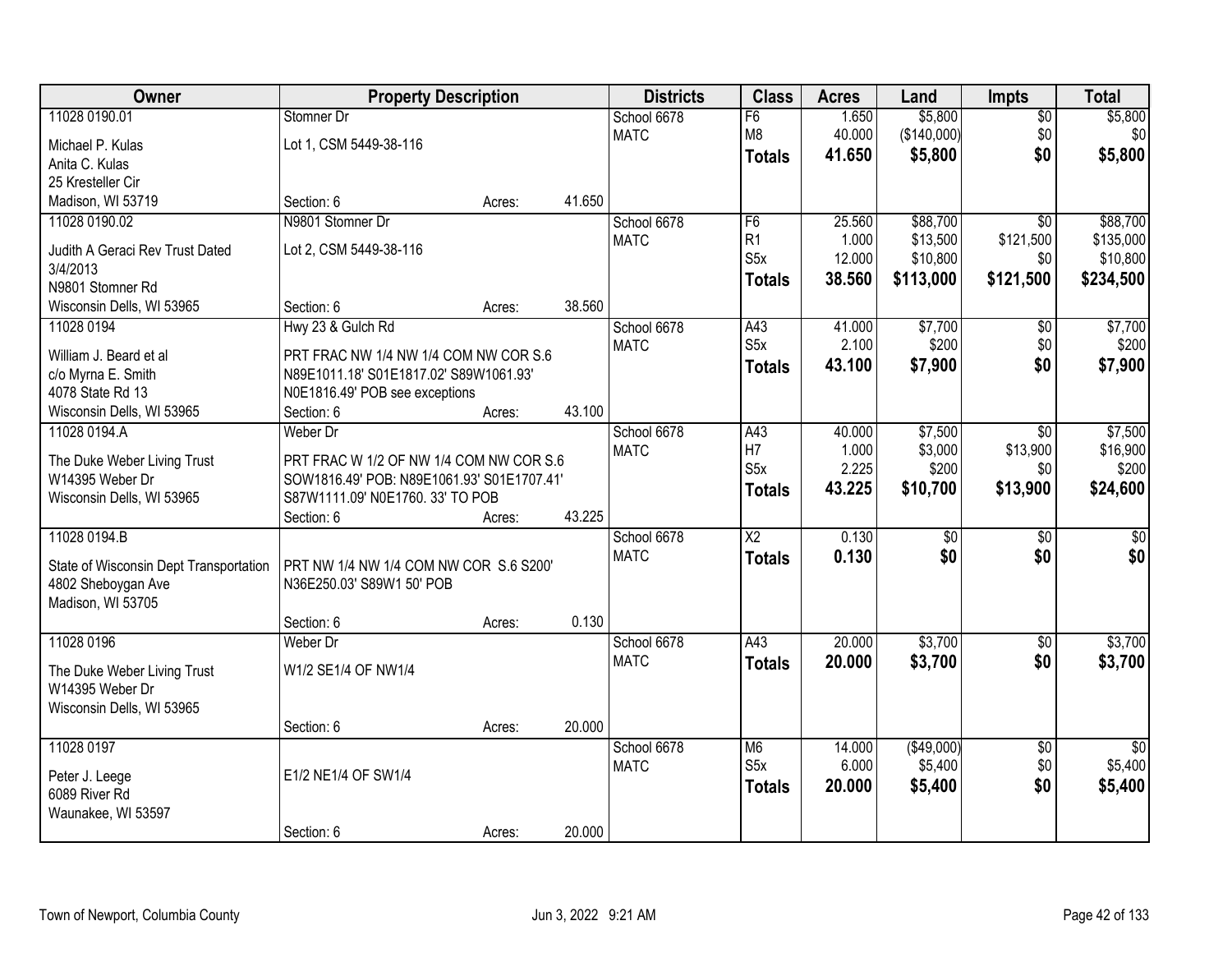| Owner                                                                                                                |                                                                                                                                                                                      |        |        | <b>Property Description</b> |                                                 |                                     |                                          | <b>Acres</b>                            | Land                                     | Impts | <b>Total</b> |
|----------------------------------------------------------------------------------------------------------------------|--------------------------------------------------------------------------------------------------------------------------------------------------------------------------------------|--------|--------|-----------------------------|-------------------------------------------------|-------------------------------------|------------------------------------------|-----------------------------------------|------------------------------------------|-------|--------------|
| 11028 0198<br>The Duke Weber Living Trust<br>W14395 Weber Dr                                                         | W14395 Weber Dr<br>W 1/2 OF NE 1/4 OF SW 1/4                                                                                                                                         |        |        | School 6678<br><b>MATC</b>  | A43<br>H7<br><b>Totals</b>                      | 18.000<br>2.000<br>20.000           | \$3,400<br>\$20,500<br>\$23,900          | $\overline{50}$<br>\$73,800<br>\$73,800 | \$3,400<br>\$94,300<br>\$97,700          |       |              |
| Wisconsin Dells, WI 53965                                                                                            | Section: 6                                                                                                                                                                           | Acres: | 20.000 |                             |                                                 |                                     |                                          |                                         |                                          |       |              |
| 11028 0199<br>The Duke Weber Living Trust<br>W14395 Weber Dr<br>Wisconsin Dells, WI 53965                            | Weber Dr<br>PRT OF FRAC NW 1/4 OF SW 1/4, COM IN NW COR<br>TH S 2 RDSTH E363', TH S TO S LN SD 1/4 1/4 TH E<br>TO E LN, TH N ON E LN TO NE COR, TH W TO POB.<br>Section: 6           | Acres: | 23.270 | School 6678<br><b>MATC</b>  | A43<br>S5x<br><b>Totals</b>                     | 23.000<br>0.270<br>23.270           | \$4,300<br>\$100<br>\$4,400              | $\overline{50}$<br>\$0<br>\$0           | \$4,300<br>\$100<br>\$4,400              |       |              |
| 11028 0200.1<br>Sandra J. Winnes<br>N9694 County Rd O<br>Wisconsin Dells, WI 53965                                   | County Rd O<br>PRT OF FRAC NW 1/4 OF SW 1/4, COM 2 RDS S OF<br>NW COR, TH S TO SW COR, TH E363', TH N TO PT 2<br>RDS S OF N LN SD 1/4 1/4, W363' TO POB. EXC<br>Section: 6           | Acres: | 4.700  | School 6678<br><b>MATC</b>  | F6<br><b>Totals</b>                             | 4.700<br>4.700                      | \$23,500<br>\$23,500                     | $\overline{50}$<br>\$0                  | \$23,500<br>\$23,500                     |       |              |
| 11028 0200.2<br>Sandra J. Winnes<br>N9694 County Rd O<br>Wisconsin Dells, WI 53965                                   | N9694 County Highway O<br>SOUTH 377.14' OF PRT OF FRAC NW 1/4 OF SW 1/4,<br>COM 2 RDS S OF NW COR, TH S TO SW COR, TH<br>E363', TH N TO PT 2 RDS S OF N LN SD 1/4 1/4,<br>Section: 6 | Acres: | 3.250  | School 6678<br><b>MATC</b>  | $\overline{R1}$<br><b>Totals</b>                | 3.250<br>3.250                      | \$23,600<br>\$23,600                     | \$148,400<br>\$148,400                  | \$172,000<br>\$172,000                   |       |              |
| 11028 0200.A<br>Sandra J. Winnes<br>N9694 County Rd O<br>Wisconsin Dells, WI 53965                                   | County Rd O<br>PCL IN NW 1/4 SW 1/4, Sec 6, COM SW COR SEC 6,<br>N1693.94' POB. N360', N87 42' E363', S360', S87 42'<br>W363' TO POB. see exceptions<br>Section: 6                   | Acres: | 1.000  | School 6678<br><b>MATC</b>  | $\overline{R1}$<br><b>Totals</b>                | 1.000<br>1.000                      | \$3,000<br>\$3,000                       | $\overline{50}$<br>\$0                  | \$3,000<br>\$3,000                       |       |              |
| 11028 0200.B<br>Jeffrey A. Fitzwilliams<br>Kristin L. Fitzwilliams<br>N9724 County Rd O<br>Wisconsin Dells, WI 53965 | N9724 County Highway O<br>LT 1 CS#3712-25-80<br>Section: 6                                                                                                                           | Acres: | 2.000  | School 6678<br><b>MATC</b>  | $\overline{R1}$<br><b>Totals</b>                | 2.000<br>2.000                      | \$20,500<br>\$20,500                     | \$153,000<br>\$153,000                  | \$173,500<br>\$173,500                   |       |              |
| 11028 0201<br>David C & Judith a Leege Joint<br>Revocable Trust<br>N9493 County Rd O<br>Wisconsin Dells, WI 53965    | County Rd O<br>FRAC SW 1/4 OF SW 1/4<br>Section: 6                                                                                                                                   | Acres: | 35.680 | School 6678<br><b>MATC</b>  | A43<br>S5m<br>S <sub>5</sub> x<br><b>Totals</b> | 17.000<br>17.000<br>1.680<br>35.680 | \$3,200<br>\$32,800<br>\$200<br>\$36,200 | $\overline{30}$<br>\$0<br>\$0<br>\$0    | \$3,200<br>\$32,800<br>\$200<br>\$36,200 |       |              |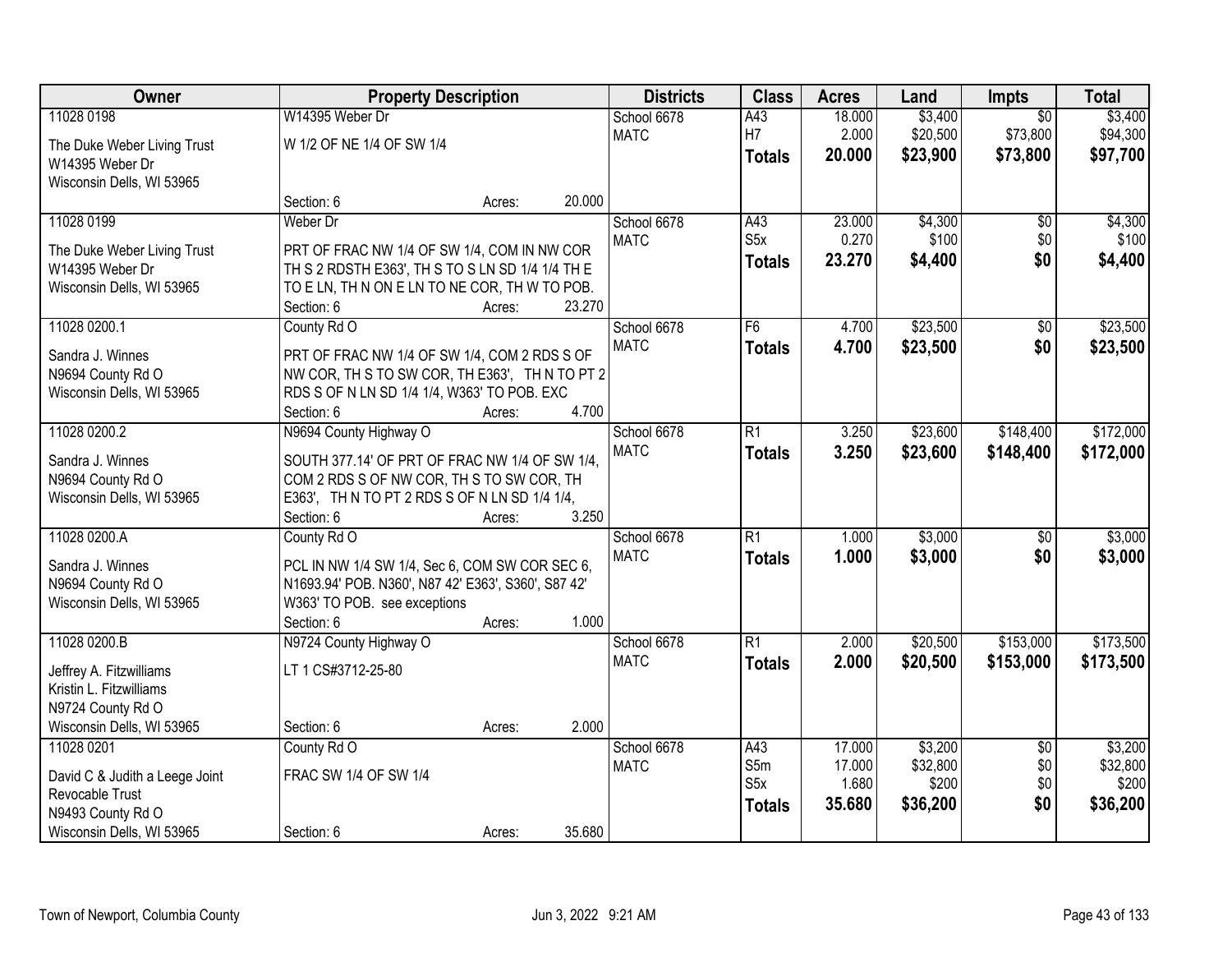| Owner                                 | <b>Property Description</b>                           |        |        | <b>Districts</b> | <b>Class</b>     | <b>Acres</b> | Land        | <b>Impts</b>    | <b>Total</b>     |
|---------------------------------------|-------------------------------------------------------|--------|--------|------------------|------------------|--------------|-------------|-----------------|------------------|
| 11028 0202                            | <b>Broadway Rd</b>                                    |        |        | School 6678      | A42              | 4.000        | \$1,000     | $\sqrt{$0}$     | \$1,000          |
| Peter J. Leege                        | SE1/4 SW1/4                                           |        |        | <b>MATC</b>      | M <sub>6</sub>   | 33.000       | (\$127,100) | \$0             | \$0              |
| 6089 River Rd                         |                                                       |        |        |                  | S <sub>5</sub> x | 3.000        | \$2,700     | \$0             | \$2,700          |
| Waunakee, WI 53597                    |                                                       |        |        |                  | <b>Totals</b>    | 40,000       | \$3,700     | \$0             | \$3,700          |
|                                       | Section: 6                                            | Acres: | 40.000 |                  |                  |              |             |                 |                  |
| 11028 0203                            |                                                       |        |        | School 6678      | M <sub>6</sub>   | 40.000       | (\$140,000) | $\overline{50}$ | \$0              |
|                                       |                                                       |        |        | <b>MATC</b>      | <b>Totals</b>    | 40.000       | \$0         | \$0             | \$0              |
| Murder House, LLC                     | NE 1/4 OF SE 1/4                                      |        |        |                  |                  |              |             |                 |                  |
| 9606 Hill Creek Dr                    |                                                       |        |        |                  |                  |              |             |                 |                  |
| Verona, WI 53593                      | Section: 6                                            | Acres: | 40.000 |                  |                  |              |             |                 |                  |
| 11028 0204                            |                                                       |        |        | School 6678      | M8               | 40.000       | (\$140,000) | \$0             | $\overline{\$0}$ |
|                                       | <b>Broadway Rd</b>                                    |        |        | <b>MATC</b>      |                  |              |             |                 |                  |
| Michael P. Kulas                      | NW1/4 of SE1/4                                        |        |        |                  | <b>Totals</b>    | 40.000       | \$0         | \$0             | \$0              |
| Anita C. Kulas                        |                                                       |        |        |                  |                  |              |             |                 |                  |
| 25 Kresteller Cir                     |                                                       |        |        |                  |                  |              |             |                 |                  |
| Madison, WI 53719                     | Section: 6                                            | Acres: | 40.000 |                  |                  |              |             |                 |                  |
| 11028 0205                            | <b>Broadway Rd</b>                                    |        |        | School 6678      | M <sub>6</sub>   | 20.060       | (\$77,200)  | $\sqrt[6]{3}$   | $\sqrt{50}$      |
| Joan Christopherson Schmidt Liv Trust | SW 1/4 SE 1/4 lying west of CSM 289 & CSM 327, SUBJ   |        |        | <b>MATC</b>      | <b>Totals</b>    | 20.060       | \$0         | \$0             | \$0              |
| Dated 1/2/2010                        | R/W 1 1/2 RDS WD N & S ALNGW LN EXC R126-507          |        |        |                  |                  |              |             |                 |                  |
| 2416 E Edgewood Ave                   | EXC CSM #289 EXC CSM #327                             |        |        |                  |                  |              |             |                 |                  |
| Milwaukee, WI 53211                   | Section: 6                                            | Acres: | 20.060 |                  |                  |              |             |                 |                  |
| 11028 0205.05                         | Dahl Dr                                               |        |        | School 6678      | $\overline{R1}$  | 0.800        | \$10,800    | $\overline{50}$ | \$10,800         |
|                                       |                                                       |        |        | <b>MATC</b>      | <b>Totals</b>    | 0.800        | \$10,800    | \$0             | \$10,800         |
| Robert J. Kopacz                      | that part of CSM 327-2-102 shown as 66' wide easement |        |        |                  |                  |              |             |                 |                  |
| Sandra Kopacz                         | between Lots 1 & 2                                    |        |        |                  |                  |              |             |                 |                  |
| 112 E Edgewater St                    |                                                       |        |        |                  |                  |              |             |                 |                  |
| Portage, WI 53901                     | Section: 6                                            | Acres: | 0.800  |                  |                  |              |             |                 |                  |
| 11028 0205.1                          | Broadway Rd                                           |        |        | School 6678      | X3               | 2.518        | $\sqrt{6}$  | \$0             | \$0              |
| Columbia County                       | LOT 1-V.2 P.102 #327                                  |        |        | <b>MATC</b>      | <b>Totals</b>    | 2.518        | \$0         | \$0             | \$0              |
| 112 E Edgewater St                    |                                                       |        |        |                  |                  |              |             |                 |                  |
| Portage, WI 53901                     |                                                       |        |        |                  |                  |              |             |                 |                  |
|                                       | Section: 6                                            | Acres: | 2.518  |                  |                  |              |             |                 |                  |
| 11028 0205.2                          | W14220 Broadway Rd                                    |        |        | School 6678      | $\overline{R1}$  | 1.398        | \$16,300    | \$138,400       | \$154,700        |
|                                       |                                                       |        |        | <b>MATC</b>      | <b>Totals</b>    | 1.398        | \$16,300    | \$138,400       | \$154,700        |
| Stefanie L. Newell                    | PRT SW 1/4 SE 1/4 COM SE COR Sec 6 S87-35W            |        |        |                  |                  |              |             |                 |                  |
| W14220 Broadway Rd                    | 1320.51' POB; S87-35W 243'; N0-21-42W 180'; N87-35E   |        |        |                  |                  |              |             |                 |                  |
| Wisconsin Dells, WI 53965             | 243'; S0-21-42E 180' POB. ALSO #609709                |        |        |                  |                  |              |             |                 |                  |
|                                       | Section: 6                                            | Acres: | 1.398  |                  |                  |              |             |                 |                  |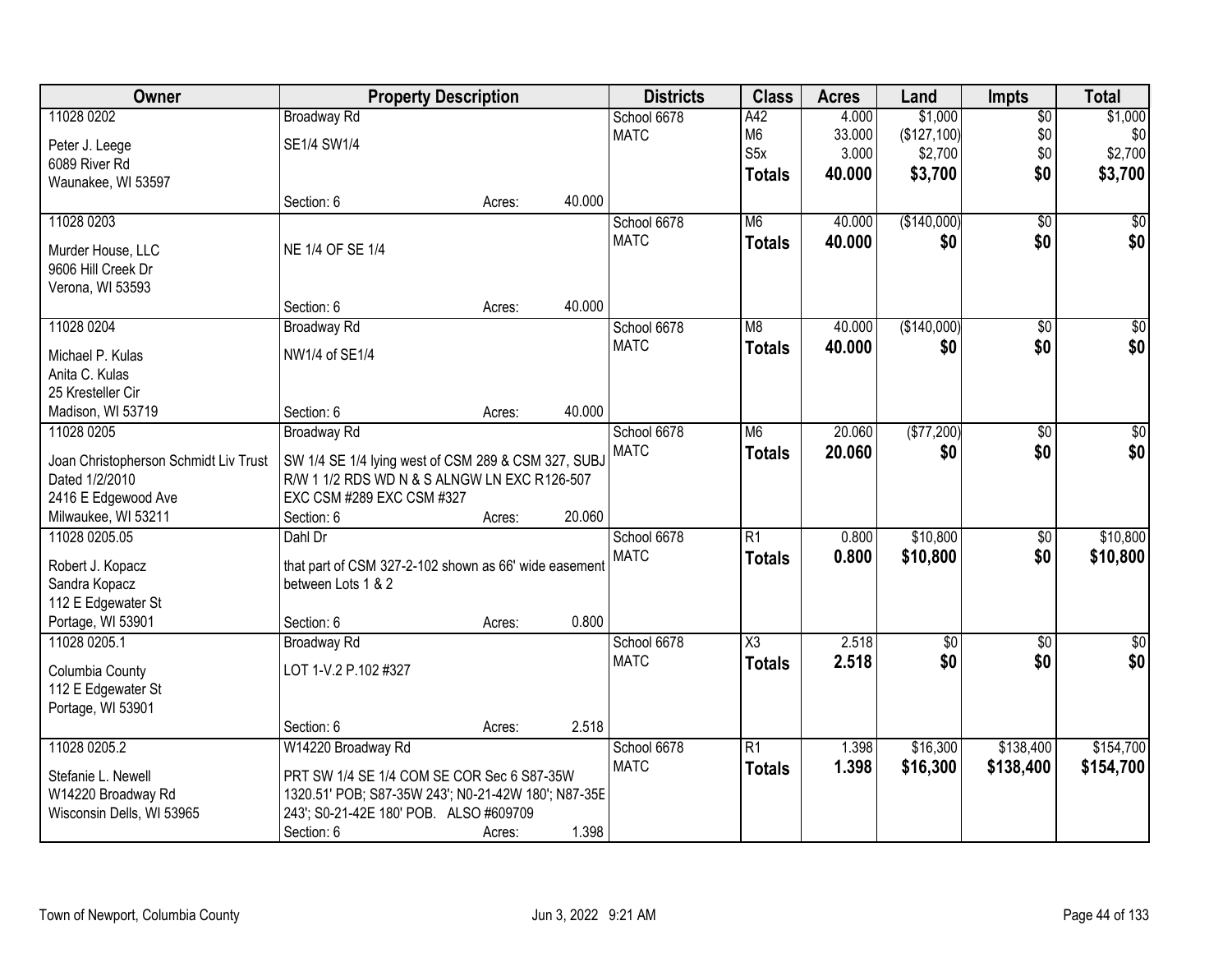| Owner<br><b>Districts</b><br><b>Class</b><br><b>Property Description</b><br><b>Acres</b><br>Land                    | <b>Impts</b>    | <b>Total</b> |
|---------------------------------------------------------------------------------------------------------------------|-----------------|--------------|
| 12.800<br>\$47,500<br>11028 0205.3<br>N9648 Dahl Dr<br>$\overline{R1}$<br>School 6678                               | \$92,100        | \$139,600    |
| <b>MATC</b><br>12,800<br>\$47,500<br><b>Totals</b><br>Lot 1 CSM#289-2-64<br>Royce Babcock                           | \$92,100        | \$139,600    |
| Sara Abangan                                                                                                        |                 |              |
| N9648 Dahl Dr                                                                                                       |                 |              |
| 12.800<br>Wisconsin Dells, WI 53965<br>Section: 6<br>Acres:                                                         |                 |              |
| N9614 Dahl Dr<br>3.222<br>11028 0205.4<br>School 6678<br>$\overline{\text{X3}}$<br>\$0                              | \$0             | \$0          |
| 3.222<br>\$0<br><b>MATC</b><br><b>Totals</b><br>LOT 2-V.2 P.102 #327 see exceptions<br>Columbia County              | \$0             | \$0          |
| 112 E Edgewater St                                                                                                  |                 |              |
| Portage, WI 53901                                                                                                   |                 |              |
| 3.222<br>Section: 6<br>Acres:                                                                                       |                 |              |
| 11028 0206<br>W14182 Broadway Rd<br>28,000<br>\$107,800<br>School 6678<br>F6                                        | $\overline{50}$ | \$107,800    |
| M <sub>6</sub><br><b>MATC</b><br>11.000<br>(\$42,400)<br>SE 1/4 OF SE 1/4<br>Murder House, LLC                      | \$0             | \$0          |
| R <sub>1</sub><br>\$13,500<br>1.000<br>9606 Hill Creek Dr                                                           | \$9,600         | \$23,100     |
| \$121,300<br>40.000<br><b>Totals</b><br>Verona, WI 53593                                                            | \$9,600         | \$130,900    |
| 40.000<br>Section: 6<br>Acres:                                                                                      |                 |              |
| 11028 0207<br>\$3,100<br><b>Broadway Rd</b><br>School 6678<br>A42<br>12.000                                         | \$0             | \$3,100      |
| M <sub>8</sub><br>27.000<br>(\$104,000)<br><b>MATC</b>                                                              | \$0             | \$0          |
| NE 1/4 OF NE 1/4<br>Donald P & Anita M Nelson Joint<br>S <sub>5</sub> x<br>1.000<br>\$100                           | \$0             | \$100        |
| Revocable Trust<br>40.000<br>\$3,200<br><b>Totals</b><br>W14297 Broadway Rd                                         | \$0             | \$3,200      |
| 40.000<br>Wisconsin Dells, WI 53965<br>Section: 7<br>Acres:                                                         |                 |              |
| \$6,300<br>11028 0208<br>W14297 Broadway Rd<br>School 6678<br>A41<br>20.500                                         | \$0             | \$6,300      |
| A44<br>\$200<br>2.500<br><b>MATC</b>                                                                                | \$0             | \$200        |
| NW 1/4 OF NE 1/4<br>Donald P & Anita M Nelson Joint<br>H7<br>4.000<br>\$25,500                                      | \$526,800       | \$552,300    |
| Revocable Trust<br>M <sub>8</sub><br>9.000<br>(\$34,700)                                                            | \$0             | \$0          |
| W14297 Broadway Rd<br>S5m<br>4.000<br>\$7,700<br>Wisconsin Dells, WI 53965<br>40.000<br>Section: 7                  | \$0             | \$7,700      |
| Acres:<br>40.000<br>\$39,700<br><b>Totals</b>                                                                       | \$526,800       | \$566,500    |
| \$6,100<br>11028 0209<br>A41<br>20.000<br>School 6678                                                               | $\sqrt{$0}$     | \$6,100      |
| <b>MATC</b><br>20.000<br>\$6,100<br><b>Totals</b><br>N 1/2 OF SW 1/4 OF NE 1/4<br>Donald P & Anita M Nelson Joint   | \$0             | \$6,100      |
| Revocable Trust                                                                                                     |                 |              |
| W14297 Broadway Rd                                                                                                  |                 |              |
| 20.000<br>Wisconsin Dells, WI 53965<br>Section: 7<br>Acres:                                                         |                 |              |
| \$3,900<br>11028 0210<br>School 6678<br>A42<br>15.000                                                               | \$0             | \$3,900      |
| S5 <sub>m</sub><br>5.000<br>\$8,800<br><b>MATC</b><br>S 1/2 OF SW 1/4 OF NE 1/4.<br>Donald P & Anita M Nelson Joint | \$0             | \$8,800      |
| 20.000<br>\$12,700<br><b>Totals</b><br>Revocable Trust                                                              | \$0             | \$12,700     |
| W14297 Broadway Rd                                                                                                  |                 |              |
| 20.000<br>Wisconsin Dells, WI 53965<br>Section: 7<br>Acres:                                                         |                 |              |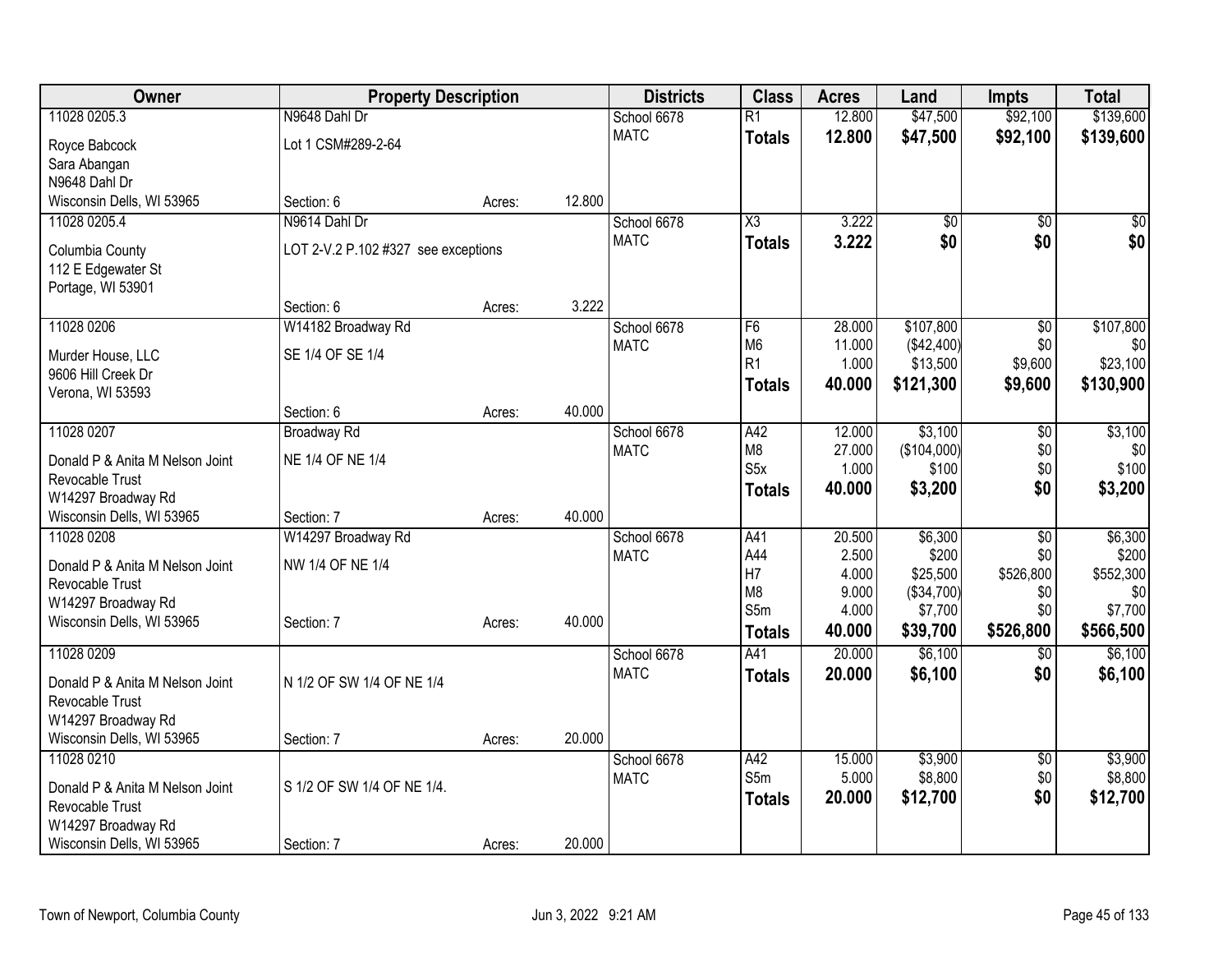| Owner                           | <b>Property Description</b> |        |        | <b>Districts</b>           | <b>Class</b>     | <b>Acres</b> | Land       | <b>Impts</b>    | <b>Total</b> |
|---------------------------------|-----------------------------|--------|--------|----------------------------|------------------|--------------|------------|-----------------|--------------|
| 11028 0211                      | Peterson Rd                 |        |        | School 6678                | A41              | 10.000       | \$3,100    | $\overline{50}$ | \$3,100      |
| Donald P & Anita M Nelson Joint | N 1/2 OF SE 1/4 OF NE 1/4   |        |        | <b>MATC</b>                | A42              | 10.000       | \$2,600    | \$0             | \$2,600      |
| Revocable Trust                 |                             |        |        |                            | <b>Totals</b>    | 20.000       | \$5,700    | \$0             | \$5,700      |
| W14297 Broadway Rd              |                             |        |        |                            |                  |              |            |                 |              |
| Wisconsin Dells, WI 53965       | Section: 7                  | Acres: | 20.000 |                            |                  |              |            |                 |              |
| 11028 0212                      | N9423 Peterson Rd           |        |        | School 6678                | A41              | 16.000       | \$4,900    | $\overline{50}$ | \$4,900      |
| Maureen G. Rowan et al          | S 1/2 OF SE 1/4 OF NE 1/4.  |        |        | <b>MATC</b>                | R <sub>1</sub>   | 1.000        | \$13,500   | \$73,300        | \$86,800     |
| c/o Paul E. Marbach             |                             |        |        |                            | S <sub>5x</sub>  | 3.000        | \$2,700    | \$0             | \$2,700      |
| 9617 S Harding                  |                             |        |        |                            | <b>Totals</b>    | 20.000       | \$21,100   | \$73,300        | \$94,400     |
| Evergreen Park, IL 60805        | Section: 7                  | Acres: | 20.000 |                            |                  |              |            |                 |              |
| 11028 0213                      | W14333 Broadway Rd          |        |        | School 6678                | A42              | 3.000        | \$800      | \$0             | \$800        |
|                                 |                             |        |        | <b>MATC</b>                | A44              | 15.000       | \$1,100    | \$0             | \$1,100      |
| Donald P & Anita M Nelson Joint | E 1/2 OF NE 1/4 OF NW 1/4   |        |        |                            | R1               | 2.000        | \$20,500   | \$86,300        | \$106,800    |
| Revocable Trust                 |                             |        |        |                            | <b>Totals</b>    | 20.000       | \$22,400   | \$86,300        | \$108,700    |
| W14297 Broadway Rd              |                             |        |        |                            |                  |              |            |                 |              |
| Wisconsin Dells, WI 53965       | Section: 7                  | Acres: | 20.000 |                            |                  |              |            |                 |              |
| 11028 0214                      | <b>Broadway Rd</b>          |        |        | School 6678<br><b>MATC</b> | M6               | 20.000       | (\$77,000) | $\overline{30}$ | $\sqrt{50}$  |
| Neldell Farms, LLC              | W 1/2 OF NE 1/4 OF NW 1/4   |        |        |                            | <b>Totals</b>    | 20.000       | \$0        | \$0             | \$0          |
| W14333 Broadway Rd              |                             |        |        |                            |                  |              |            |                 |              |
| Wisconsin Dells, WI 53965       |                             |        |        |                            |                  |              |            |                 |              |
|                                 | Section: 7                  | Acres: | 20.000 |                            |                  |              |            |                 |              |
| 11028 0215                      | <b>Broadway Rd</b>          |        |        | School 6678                | A41              | 10.000       | \$3,100    | $\overline{50}$ | \$3,100      |
| David C & Judith a Leege Joint  | FRAC NW 1/4 OF NW 1/4       |        |        | <b>MATC</b>                | A43              | 20.420       | \$3,800    | \$0             | \$3,800      |
| Revocable Trust                 |                             |        |        |                            | S5m              | 4.000        | \$7,700    | \$0             | \$7,700      |
| N9493 County O                  |                             |        |        |                            | S <sub>5</sub> x | 2.000        | \$200      | \$0             | \$200        |
| Wisconsin Dells, WI 53965       | Section: 7                  | Acres: | 36.420 |                            | <b>Totals</b>    | 36.420       | \$14,800   | \$0             | \$14,800     |
| 11028 0216                      | N9474 County Highway O      |        |        | School 6678                | A42              | 10.000       | \$2,600    | $\overline{50}$ | \$2,600      |
| David C & Judith a Leege Joint  | FRAC SW 1/4 OF NW 1/4       |        |        | <b>MATC</b>                | A44              | 20.000       | \$1,500    | \$0             | \$1,500      |
| Revocable Trust                 |                             |        |        |                            | H7               | 3.000        | \$23,000   | \$150,700       | \$173,700    |
| N9493 County Rd O               |                             |        |        |                            | S5m              | 2.470        | \$4,800    | \$0             | \$4,800      |
| Wisconsin Dells, WI 53965       | Section: 7                  | Acres: | 36.470 |                            | S <sub>5</sub> x | 1.000        | \$100      | \$0             | \$100        |
|                                 |                             |        |        |                            | <b>Totals</b>    | 36.470       | \$32,000   | \$150,700       | \$182,700    |
| 11028 0217                      |                             |        |        | School 6678                | A41              | 25.000       | \$7,600    | \$0             | \$7,600      |
| Donald P & Anita M Nelson Joint | SE 1/4 OF NW 1/4            |        |        | <b>MATC</b>                | S5m              | 15.000       | \$28,900   | \$0             | \$28,900     |
| Revocable Trust                 |                             |        |        |                            | <b>Totals</b>    | 40.000       | \$36,500   | \$0             | \$36,500     |
| W14297 Broadway Rd              |                             |        |        |                            |                  |              |            |                 |              |
| Wisconsin Dells, WI 53965       | Section: 7                  | Acres: | 40.000 |                            |                  |              |            |                 |              |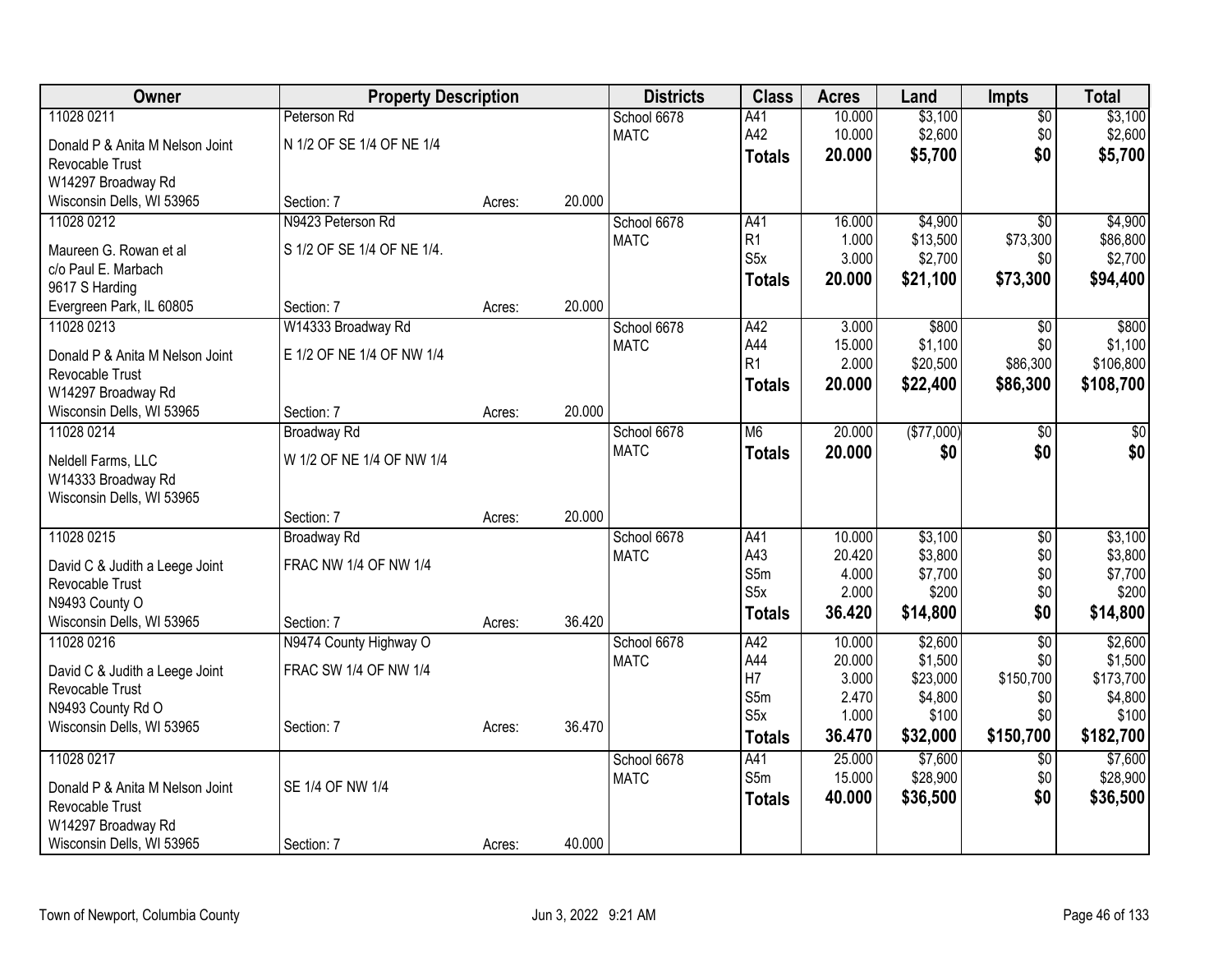| Owner                                                                                                           |                                                             | <b>Property Description</b> |        |                            | <b>Class</b>                                   | <b>Acres</b>                        | Land                                        | <b>Impts</b>                                     | <b>Total</b>                                  |
|-----------------------------------------------------------------------------------------------------------------|-------------------------------------------------------------|-----------------------------|--------|----------------------------|------------------------------------------------|-------------------------------------|---------------------------------------------|--------------------------------------------------|-----------------------------------------------|
| 11028 0218.03<br>Mark J. Anderson et al<br>c/o Mark J. Anderson<br>W14195 State Rd 127                          | Lot 1, CSM 6289-46-38                                       |                             |        | School 6678<br><b>MATC</b> | A41<br>S <sub>5</sub> x<br><b>Totals</b>       | 8.120<br>1.000<br>9.120             | \$2,500<br>\$100<br>\$2,600                 | $\overline{50}$<br>\$0<br>\$0                    | \$2,500<br>\$100<br>\$2,600                   |
| Wisconsin Dells, WI 53965                                                                                       | Section: 7                                                  | Acres:                      | 9.120  |                            |                                                |                                     |                                             |                                                  |                                               |
| 11028 0218.04<br>Martin H. Platt et al<br>c/o Martin H. Platt Jr<br>N9229 Town Hall Rd                          | N9229 Town Hall Rd<br>Lot 2, CSM 6289-46-38                 |                             |        | School 6678<br><b>MATC</b> | H7<br><b>Totals</b>                            | 4.210<br>4.210                      | \$26,000<br>\$26,000                        | \$282,200<br>\$282,200                           | \$308,200<br>\$308,200                        |
| Wisconsin Dells, WI 53965                                                                                       | Section: 7                                                  | Acres:                      | 4.210  |                            |                                                |                                     |                                             |                                                  |                                               |
| 11028 0218.05<br>Mark J. Anderson et al<br>c/o Mark J. Anderson<br>W14195 State Rd 127                          | Lot 3, CSM 6289-46-38                                       |                             |        | School 6678<br><b>MATC</b> | A41<br><b>Totals</b>                           | 33.320<br>33.320                    | \$10,200<br>\$10,200                        | $\overline{50}$<br>\$0                           | \$10,200<br>\$10,200                          |
| Wisconsin Dells, WI 53965                                                                                       | Section: 7                                                  | Acres:                      | 33.320 |                            |                                                |                                     |                                             |                                                  |                                               |
| 11028 0218.06<br>Grant L. Guildner<br>W14394 State Rd 127<br>Wisconsin Dells, WI 53965                          | N9227 Town Hall Rd<br>Lot 4, CSM 6289-46-38                 |                             |        | School 6678<br><b>MATC</b> | A41<br>S5m<br><b>Totals</b>                    | 16.070<br>18.940<br>35.010          | \$4,900<br>\$36,500<br>\$41,400             | $\sqrt[6]{3}$<br>\$0<br>\$0                      | \$4,900<br>\$36,500<br>\$41,400               |
|                                                                                                                 | Section: 7                                                  | Acres:                      | 35.010 |                            |                                                |                                     |                                             |                                                  |                                               |
| 11028 0220.02<br>Patrick S. Leege<br>W14394 State Rd 127<br>Wisconsin Dells, WI 53965                           | W14394 State Highway 127<br>Lot 1, CSM 5401-38-68           |                             |        | School 6678<br><b>MATC</b> | A41<br>H7<br><b>Totals</b>                     | 0.400<br>2.360<br>2.760             | \$100<br>\$21,400<br>\$21,500               | $\overline{30}$<br>\$201,800<br>\$201,800        | \$100<br>\$223,200<br>\$223,300               |
|                                                                                                                 | Section: 7                                                  | Acres:                      | 2.760  |                            |                                                |                                     |                                             |                                                  |                                               |
| 11028 0220.03<br>David C & Judith a Leege Joint<br>Revocable Trust<br>N9493 County Rd O                         | State Highway 127<br>Lot 1, CSM 5369-38-36 - See Exceptions |                             |        | School 6678<br><b>MATC</b> | A41<br>H7<br>S <sub>5</sub> x<br><b>Totals</b> | 64.960<br>0.890<br>2.000<br>67.850  | \$19,900<br>\$7,300<br>\$100<br>\$27,300    | $\overline{50}$<br>\$28,000<br>\$0<br>\$28,000   | \$19,900<br>\$35,300<br>\$100<br>\$55,300     |
| Wisconsin Dells, WI 53965                                                                                       | Section: 7                                                  | Acres:                      | 67.850 |                            |                                                |                                     |                                             |                                                  |                                               |
| 11028 0222.01<br>Thore O. Gregerson<br>c/o Thore O. Gregerson<br>N9383 Peterson Rd<br>Wisconsin Dells, WI 53965 | N9383 Peterson Rd<br>LT 1 CS#3717-25-85<br>Section: 7       | Acres:                      | 35.000 | School 6678<br><b>MATC</b> | A41<br>R1<br>S5m<br><b>Totals</b>              | 14.000<br>1.000<br>20.000<br>35.000 | \$4,300<br>\$13,500<br>\$38,500<br>\$56,300 | $\overline{50}$<br>\$150,700<br>\$0<br>\$150,700 | \$4,300<br>\$164,200<br>\$38,500<br>\$207,000 |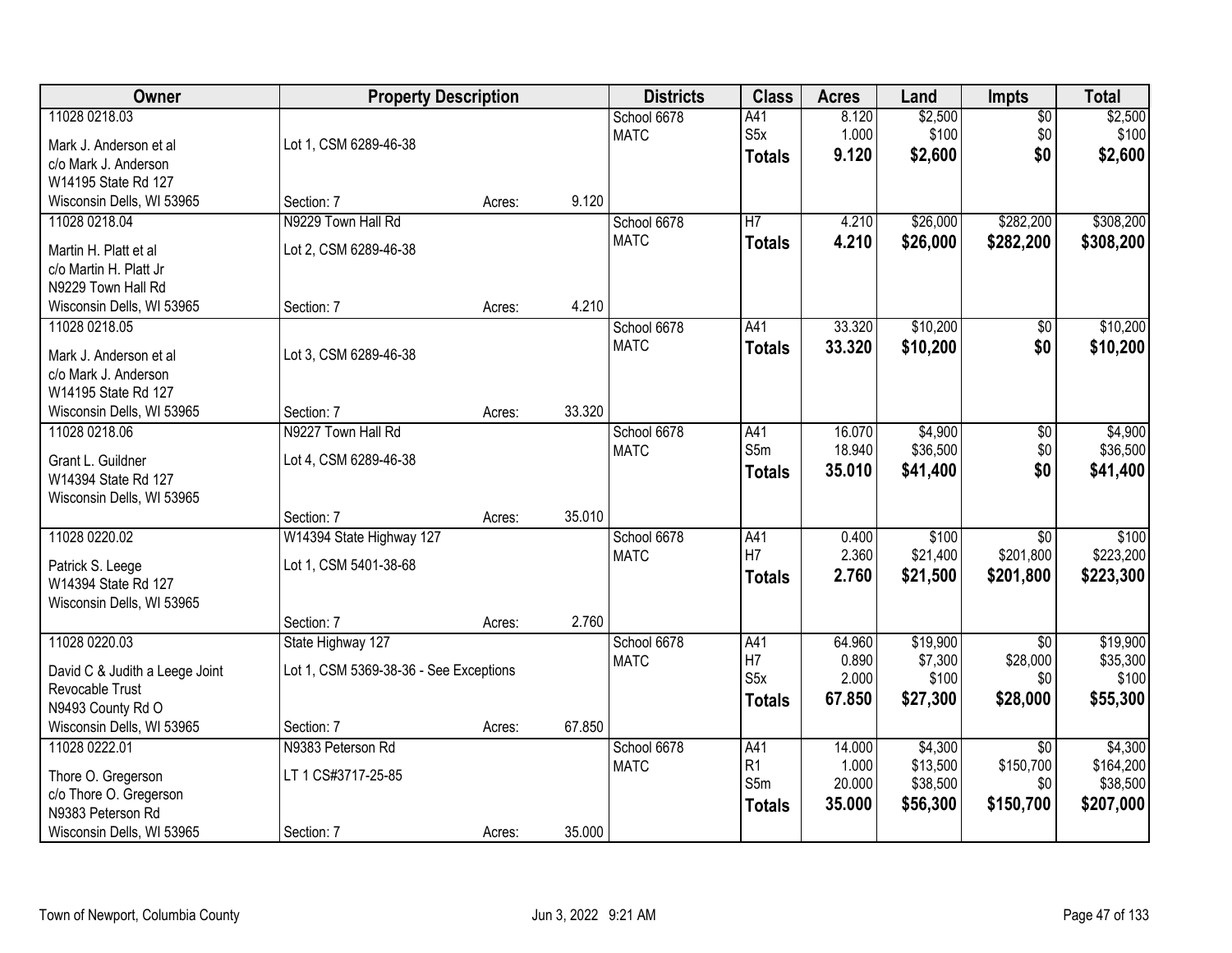| \$5,700<br>11028 0222.02<br>Peterson Rd<br>18.500<br>$\overline{50}$<br>\$5,700<br>School 6678<br>A41<br>\$5,800<br>S5m<br>3.000<br>\$5,800<br>\$0<br><b>MATC</b><br>NE1/4 SE1/4; exc CS#3717-25-85<br>Gregerson Farms, LLC<br>S5x<br>1.000<br>\$100<br>\$0<br>\$100<br>W13798 State Highway16<br>\$0<br>22.500<br>\$11,600<br><b>Totals</b><br>Wisconsin Dells, WI 53965<br>22.500<br>Section: 7<br>Acres:<br>11028 0223.01<br>22.500<br>\$39,400<br>School 6678<br>S5m<br>$\overline{50}$<br>\$0<br><b>MATC</b><br>22.500<br>\$39,400<br>\$39,400<br><b>Totals</b><br>NW1/4 of SE1/4; exc CS3717-25 -85<br>Gregerson Farms, LLC<br>W13798 State Highway16<br>Wisconsin Dells, WI 53965<br>22.500<br>Section: 7<br>Acres:<br>11028 0224<br>\$5,200<br>State Highway 127<br>School 6678<br>A41<br>17.000<br>\$0<br>A42<br>\$3,100<br>\$0<br><b>MATC</b><br>12.000<br>Gregerson Farms, LLC<br>SW1/4 of SE1/4 see exceptions<br>S5m<br>\$0<br>7.000<br>\$13,500<br>W13798 State Highway16<br>S5x<br>1.360<br>\$100<br>\$0<br>Wisconsin Dells, WI 53965<br>\$0<br>\$21,900<br>37.360<br>\$21,900<br><b>Totals</b><br>37.360<br>Section: 7<br>Acres:<br>\$10,800<br>\$10,800<br>11028 0225.01<br>School 6678<br>A41<br>35.190<br>$\overline{30}$<br>N9258 Gregerson Dr<br>H7<br>2.000<br>\$20,500<br>\$135,800<br><b>MATC</b><br>Gregerson Farms, LLC<br>SE1/4 of SE1/4; exc lands described in V437-63 - See<br>S <sub>5</sub> x<br>1.540<br>\$200<br>\$0<br>W13798 State Highway16<br>Exceptions<br>38.730<br>\$31,500<br>\$135,800<br>\$167,300<br><b>Totals</b><br>Wisconsin Dells, WI 53965<br>38.730<br>Section: 7<br>Acres:<br>11028 0226<br>N9236 Town Hall Rd<br>$\overline{X4}$<br>2.640<br>\$0<br>$\overline{50}$<br>School 6678<br>\$0<br>\$0<br><b>MATC</b><br>2.640<br>\$0<br><b>Totals</b><br>Town of Newport<br>PART OF SW 1/4 OF SE 1/4 COMM AT SW COR; TH N<br>N9236 Town Hall Rd<br>53 RODS; TH E 14 RODS; TH S 23 RODS; TH W 11<br>RODS; TH S 30 RDS; TH W TO BEG<br>Wisconsin Dells, WI 53965<br>2.640<br>Section: 7<br>Acres:<br>11028 0226.03<br>W14104 State Highway 127<br>School 6678<br>$\overline{R1}$<br>\$17,300<br>\$107,700<br>1.540<br><b>MATC</b><br>1.540<br>\$17,300<br>\$107,700<br>\$125,000<br><b>Totals</b><br>Lot 1, CSM 5530-39-45<br>Olaf Gregerson<br>N9258 Gregerson Dr<br>Wisconsin Dells, WI 53965<br>1.540<br>Section: 7<br>Acres:<br>11028 0227<br>\$4,500<br>School 6678<br>A43<br>24.000<br>$\overline{30}$ | Owner               |                  | <b>Property Description</b> | <b>Districts</b> | <b>Class</b>     | <b>Acres</b> | Land     | <b>Impts</b> | <b>Total</b> |
|------------------------------------------------------------------------------------------------------------------------------------------------------------------------------------------------------------------------------------------------------------------------------------------------------------------------------------------------------------------------------------------------------------------------------------------------------------------------------------------------------------------------------------------------------------------------------------------------------------------------------------------------------------------------------------------------------------------------------------------------------------------------------------------------------------------------------------------------------------------------------------------------------------------------------------------------------------------------------------------------------------------------------------------------------------------------------------------------------------------------------------------------------------------------------------------------------------------------------------------------------------------------------------------------------------------------------------------------------------------------------------------------------------------------------------------------------------------------------------------------------------------------------------------------------------------------------------------------------------------------------------------------------------------------------------------------------------------------------------------------------------------------------------------------------------------------------------------------------------------------------------------------------------------------------------------------------------------------------------------------------------------------------------------------------------------------------------------------------------------------------------------------------------------------------------------------------------------------------------------------------------------------------------------------------------------------------------------------------------------------------------------------------------------------------------------------------------|---------------------|------------------|-----------------------------|------------------|------------------|--------------|----------|--------------|--------------|
|                                                                                                                                                                                                                                                                                                                                                                                                                                                                                                                                                                                                                                                                                                                                                                                                                                                                                                                                                                                                                                                                                                                                                                                                                                                                                                                                                                                                                                                                                                                                                                                                                                                                                                                                                                                                                                                                                                                                                                                                                                                                                                                                                                                                                                                                                                                                                                                                                                                            |                     |                  |                             |                  |                  |              |          |              |              |
| \$11,600                                                                                                                                                                                                                                                                                                                                                                                                                                                                                                                                                                                                                                                                                                                                                                                                                                                                                                                                                                                                                                                                                                                                                                                                                                                                                                                                                                                                                                                                                                                                                                                                                                                                                                                                                                                                                                                                                                                                                                                                                                                                                                                                                                                                                                                                                                                                                                                                                                                   |                     |                  |                             |                  |                  |              |          |              |              |
| \$39,400<br>\$5,200<br>\$3,100<br>\$13,500<br>\$100                                                                                                                                                                                                                                                                                                                                                                                                                                                                                                                                                                                                                                                                                                                                                                                                                                                                                                                                                                                                                                                                                                                                                                                                                                                                                                                                                                                                                                                                                                                                                                                                                                                                                                                                                                                                                                                                                                                                                                                                                                                                                                                                                                                                                                                                                                                                                                                                        |                     |                  |                             |                  |                  |              |          |              |              |
|                                                                                                                                                                                                                                                                                                                                                                                                                                                                                                                                                                                                                                                                                                                                                                                                                                                                                                                                                                                                                                                                                                                                                                                                                                                                                                                                                                                                                                                                                                                                                                                                                                                                                                                                                                                                                                                                                                                                                                                                                                                                                                                                                                                                                                                                                                                                                                                                                                                            |                     |                  |                             |                  |                  |              |          |              |              |
|                                                                                                                                                                                                                                                                                                                                                                                                                                                                                                                                                                                                                                                                                                                                                                                                                                                                                                                                                                                                                                                                                                                                                                                                                                                                                                                                                                                                                                                                                                                                                                                                                                                                                                                                                                                                                                                                                                                                                                                                                                                                                                                                                                                                                                                                                                                                                                                                                                                            |                     |                  |                             |                  |                  |              |          |              |              |
|                                                                                                                                                                                                                                                                                                                                                                                                                                                                                                                                                                                                                                                                                                                                                                                                                                                                                                                                                                                                                                                                                                                                                                                                                                                                                                                                                                                                                                                                                                                                                                                                                                                                                                                                                                                                                                                                                                                                                                                                                                                                                                                                                                                                                                                                                                                                                                                                                                                            |                     |                  |                             |                  |                  |              |          |              |              |
|                                                                                                                                                                                                                                                                                                                                                                                                                                                                                                                                                                                                                                                                                                                                                                                                                                                                                                                                                                                                                                                                                                                                                                                                                                                                                                                                                                                                                                                                                                                                                                                                                                                                                                                                                                                                                                                                                                                                                                                                                                                                                                                                                                                                                                                                                                                                                                                                                                                            |                     |                  |                             |                  |                  |              |          |              |              |
|                                                                                                                                                                                                                                                                                                                                                                                                                                                                                                                                                                                                                                                                                                                                                                                                                                                                                                                                                                                                                                                                                                                                                                                                                                                                                                                                                                                                                                                                                                                                                                                                                                                                                                                                                                                                                                                                                                                                                                                                                                                                                                                                                                                                                                                                                                                                                                                                                                                            |                     |                  |                             |                  |                  |              |          |              |              |
|                                                                                                                                                                                                                                                                                                                                                                                                                                                                                                                                                                                                                                                                                                                                                                                                                                                                                                                                                                                                                                                                                                                                                                                                                                                                                                                                                                                                                                                                                                                                                                                                                                                                                                                                                                                                                                                                                                                                                                                                                                                                                                                                                                                                                                                                                                                                                                                                                                                            |                     |                  |                             |                  |                  |              |          |              |              |
|                                                                                                                                                                                                                                                                                                                                                                                                                                                                                                                                                                                                                                                                                                                                                                                                                                                                                                                                                                                                                                                                                                                                                                                                                                                                                                                                                                                                                                                                                                                                                                                                                                                                                                                                                                                                                                                                                                                                                                                                                                                                                                                                                                                                                                                                                                                                                                                                                                                            |                     |                  |                             |                  |                  |              |          |              |              |
|                                                                                                                                                                                                                                                                                                                                                                                                                                                                                                                                                                                                                                                                                                                                                                                                                                                                                                                                                                                                                                                                                                                                                                                                                                                                                                                                                                                                                                                                                                                                                                                                                                                                                                                                                                                                                                                                                                                                                                                                                                                                                                                                                                                                                                                                                                                                                                                                                                                            |                     |                  |                             |                  |                  |              |          |              |              |
|                                                                                                                                                                                                                                                                                                                                                                                                                                                                                                                                                                                                                                                                                                                                                                                                                                                                                                                                                                                                                                                                                                                                                                                                                                                                                                                                                                                                                                                                                                                                                                                                                                                                                                                                                                                                                                                                                                                                                                                                                                                                                                                                                                                                                                                                                                                                                                                                                                                            |                     |                  |                             |                  |                  |              |          |              |              |
|                                                                                                                                                                                                                                                                                                                                                                                                                                                                                                                                                                                                                                                                                                                                                                                                                                                                                                                                                                                                                                                                                                                                                                                                                                                                                                                                                                                                                                                                                                                                                                                                                                                                                                                                                                                                                                                                                                                                                                                                                                                                                                                                                                                                                                                                                                                                                                                                                                                            |                     |                  |                             |                  |                  |              |          |              |              |
|                                                                                                                                                                                                                                                                                                                                                                                                                                                                                                                                                                                                                                                                                                                                                                                                                                                                                                                                                                                                                                                                                                                                                                                                                                                                                                                                                                                                                                                                                                                                                                                                                                                                                                                                                                                                                                                                                                                                                                                                                                                                                                                                                                                                                                                                                                                                                                                                                                                            |                     |                  |                             |                  |                  |              |          |              |              |
| \$156,300<br>\$200<br>$\sqrt{50}$<br>\$125,000<br>\$4,500                                                                                                                                                                                                                                                                                                                                                                                                                                                                                                                                                                                                                                                                                                                                                                                                                                                                                                                                                                                                                                                                                                                                                                                                                                                                                                                                                                                                                                                                                                                                                                                                                                                                                                                                                                                                                                                                                                                                                                                                                                                                                                                                                                                                                                                                                                                                                                                                  |                     |                  |                             |                  |                  |              |          |              |              |
|                                                                                                                                                                                                                                                                                                                                                                                                                                                                                                                                                                                                                                                                                                                                                                                                                                                                                                                                                                                                                                                                                                                                                                                                                                                                                                                                                                                                                                                                                                                                                                                                                                                                                                                                                                                                                                                                                                                                                                                                                                                                                                                                                                                                                                                                                                                                                                                                                                                            |                     |                  |                             |                  |                  |              |          |              |              |
|                                                                                                                                                                                                                                                                                                                                                                                                                                                                                                                                                                                                                                                                                                                                                                                                                                                                                                                                                                                                                                                                                                                                                                                                                                                                                                                                                                                                                                                                                                                                                                                                                                                                                                                                                                                                                                                                                                                                                                                                                                                                                                                                                                                                                                                                                                                                                                                                                                                            |                     |                  |                             |                  |                  |              |          |              |              |
|                                                                                                                                                                                                                                                                                                                                                                                                                                                                                                                                                                                                                                                                                                                                                                                                                                                                                                                                                                                                                                                                                                                                                                                                                                                                                                                                                                                                                                                                                                                                                                                                                                                                                                                                                                                                                                                                                                                                                                                                                                                                                                                                                                                                                                                                                                                                                                                                                                                            |                     |                  |                             |                  |                  |              |          |              |              |
|                                                                                                                                                                                                                                                                                                                                                                                                                                                                                                                                                                                                                                                                                                                                                                                                                                                                                                                                                                                                                                                                                                                                                                                                                                                                                                                                                                                                                                                                                                                                                                                                                                                                                                                                                                                                                                                                                                                                                                                                                                                                                                                                                                                                                                                                                                                                                                                                                                                            |                     |                  |                             |                  |                  |              |          |              |              |
|                                                                                                                                                                                                                                                                                                                                                                                                                                                                                                                                                                                                                                                                                                                                                                                                                                                                                                                                                                                                                                                                                                                                                                                                                                                                                                                                                                                                                                                                                                                                                                                                                                                                                                                                                                                                                                                                                                                                                                                                                                                                                                                                                                                                                                                                                                                                                                                                                                                            |                     |                  |                             |                  |                  |              |          |              |              |
|                                                                                                                                                                                                                                                                                                                                                                                                                                                                                                                                                                                                                                                                                                                                                                                                                                                                                                                                                                                                                                                                                                                                                                                                                                                                                                                                                                                                                                                                                                                                                                                                                                                                                                                                                                                                                                                                                                                                                                                                                                                                                                                                                                                                                                                                                                                                                                                                                                                            |                     |                  |                             |                  |                  |              |          |              |              |
|                                                                                                                                                                                                                                                                                                                                                                                                                                                                                                                                                                                                                                                                                                                                                                                                                                                                                                                                                                                                                                                                                                                                                                                                                                                                                                                                                                                                                                                                                                                                                                                                                                                                                                                                                                                                                                                                                                                                                                                                                                                                                                                                                                                                                                                                                                                                                                                                                                                            |                     |                  |                             |                  |                  |              |          |              |              |
|                                                                                                                                                                                                                                                                                                                                                                                                                                                                                                                                                                                                                                                                                                                                                                                                                                                                                                                                                                                                                                                                                                                                                                                                                                                                                                                                                                                                                                                                                                                                                                                                                                                                                                                                                                                                                                                                                                                                                                                                                                                                                                                                                                                                                                                                                                                                                                                                                                                            |                     |                  |                             |                  |                  |              |          |              |              |
|                                                                                                                                                                                                                                                                                                                                                                                                                                                                                                                                                                                                                                                                                                                                                                                                                                                                                                                                                                                                                                                                                                                                                                                                                                                                                                                                                                                                                                                                                                                                                                                                                                                                                                                                                                                                                                                                                                                                                                                                                                                                                                                                                                                                                                                                                                                                                                                                                                                            |                     |                  |                             |                  |                  |              |          |              |              |
|                                                                                                                                                                                                                                                                                                                                                                                                                                                                                                                                                                                                                                                                                                                                                                                                                                                                                                                                                                                                                                                                                                                                                                                                                                                                                                                                                                                                                                                                                                                                                                                                                                                                                                                                                                                                                                                                                                                                                                                                                                                                                                                                                                                                                                                                                                                                                                                                                                                            |                     |                  |                             |                  |                  |              |          |              |              |
|                                                                                                                                                                                                                                                                                                                                                                                                                                                                                                                                                                                                                                                                                                                                                                                                                                                                                                                                                                                                                                                                                                                                                                                                                                                                                                                                                                                                                                                                                                                                                                                                                                                                                                                                                                                                                                                                                                                                                                                                                                                                                                                                                                                                                                                                                                                                                                                                                                                            |                     |                  |                             |                  |                  |              |          |              |              |
|                                                                                                                                                                                                                                                                                                                                                                                                                                                                                                                                                                                                                                                                                                                                                                                                                                                                                                                                                                                                                                                                                                                                                                                                                                                                                                                                                                                                                                                                                                                                                                                                                                                                                                                                                                                                                                                                                                                                                                                                                                                                                                                                                                                                                                                                                                                                                                                                                                                            |                     |                  |                             |                  |                  |              |          |              |              |
|                                                                                                                                                                                                                                                                                                                                                                                                                                                                                                                                                                                                                                                                                                                                                                                                                                                                                                                                                                                                                                                                                                                                                                                                                                                                                                                                                                                                                                                                                                                                                                                                                                                                                                                                                                                                                                                                                                                                                                                                                                                                                                                                                                                                                                                                                                                                                                                                                                                            |                     |                  |                             |                  |                  |              |          |              |              |
|                                                                                                                                                                                                                                                                                                                                                                                                                                                                                                                                                                                                                                                                                                                                                                                                                                                                                                                                                                                                                                                                                                                                                                                                                                                                                                                                                                                                                                                                                                                                                                                                                                                                                                                                                                                                                                                                                                                                                                                                                                                                                                                                                                                                                                                                                                                                                                                                                                                            |                     |                  |                             |                  |                  |              |          |              |              |
|                                                                                                                                                                                                                                                                                                                                                                                                                                                                                                                                                                                                                                                                                                                                                                                                                                                                                                                                                                                                                                                                                                                                                                                                                                                                                                                                                                                                                                                                                                                                                                                                                                                                                                                                                                                                                                                                                                                                                                                                                                                                                                                                                                                                                                                                                                                                                                                                                                                            |                     |                  |                             |                  |                  |              |          |              |              |
|                                                                                                                                                                                                                                                                                                                                                                                                                                                                                                                                                                                                                                                                                                                                                                                                                                                                                                                                                                                                                                                                                                                                                                                                                                                                                                                                                                                                                                                                                                                                                                                                                                                                                                                                                                                                                                                                                                                                                                                                                                                                                                                                                                                                                                                                                                                                                                                                                                                            |                     |                  |                             | <b>MATC</b>      | S <sub>5</sub> x | 16.000       | \$12,800 | \$0          | \$12,800     |
| \$0<br>40.000<br>\$17,300<br>\$17,300<br><b>Totals</b>                                                                                                                                                                                                                                                                                                                                                                                                                                                                                                                                                                                                                                                                                                                                                                                                                                                                                                                                                                                                                                                                                                                                                                                                                                                                                                                                                                                                                                                                                                                                                                                                                                                                                                                                                                                                                                                                                                                                                                                                                                                                                                                                                                                                                                                                                                                                                                                                     | Walk-Era Farms, Inc | NE 1/4 OF NE 1/4 |                             |                  |                  |              |          |              |              |
| N9036 Lewiston Station Rd                                                                                                                                                                                                                                                                                                                                                                                                                                                                                                                                                                                                                                                                                                                                                                                                                                                                                                                                                                                                                                                                                                                                                                                                                                                                                                                                                                                                                                                                                                                                                                                                                                                                                                                                                                                                                                                                                                                                                                                                                                                                                                                                                                                                                                                                                                                                                                                                                                  |                     |                  |                             |                  |                  |              |          |              |              |
| Wisconsin Dells, WI 53965<br>40.000<br>Section: 8<br>Acres:                                                                                                                                                                                                                                                                                                                                                                                                                                                                                                                                                                                                                                                                                                                                                                                                                                                                                                                                                                                                                                                                                                                                                                                                                                                                                                                                                                                                                                                                                                                                                                                                                                                                                                                                                                                                                                                                                                                                                                                                                                                                                                                                                                                                                                                                                                                                                                                                |                     |                  |                             |                  |                  |              |          |              |              |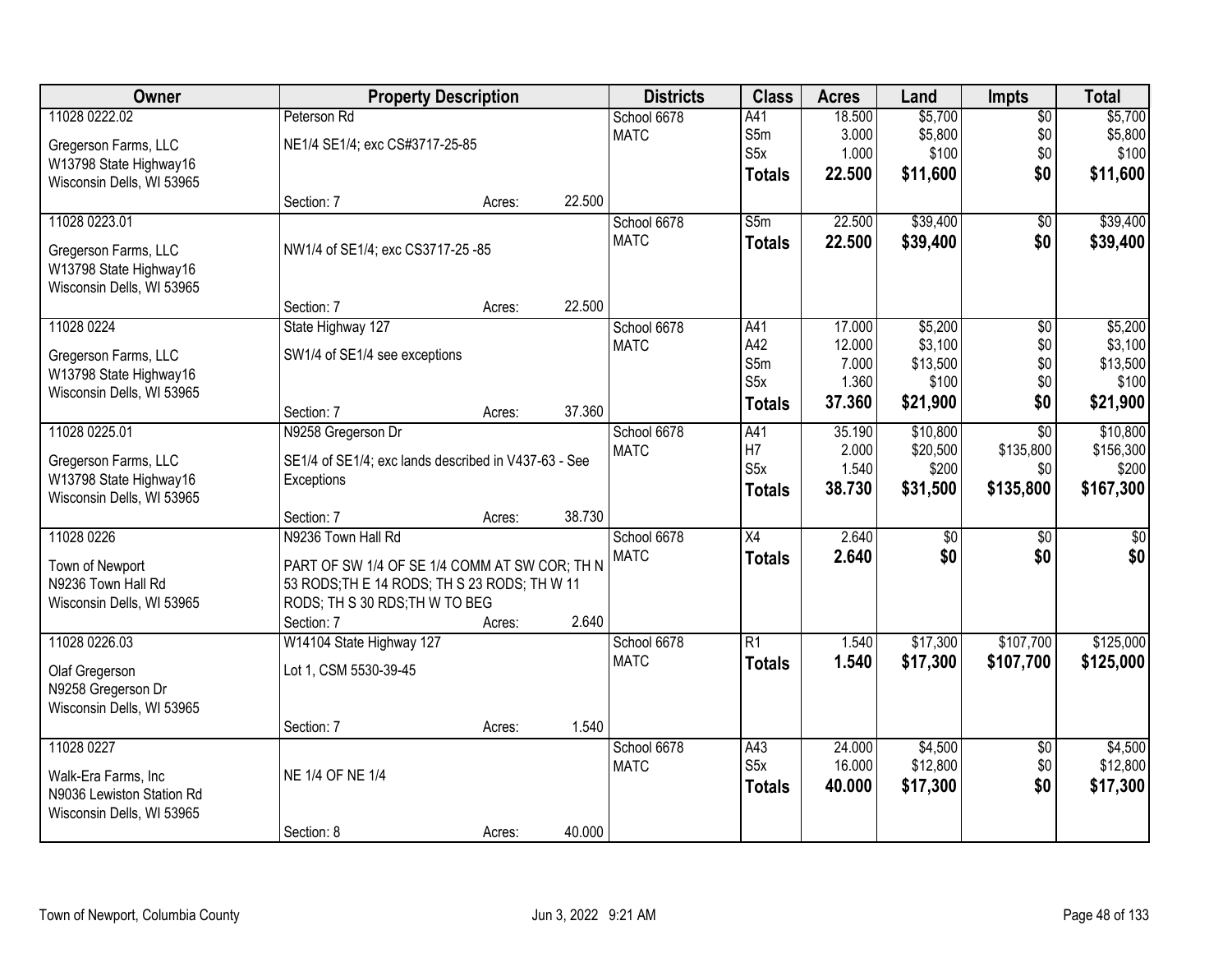| Owner                                            | <b>Property Description</b>                                  |        |                  | <b>Districts</b> | <b>Class</b>     | <b>Acres</b> | Land       | <b>Impts</b>    | <b>Total</b> |
|--------------------------------------------------|--------------------------------------------------------------|--------|------------------|------------------|------------------|--------------|------------|-----------------|--------------|
| 11028 0228                                       | N9504 New Haven Rd                                           |        |                  | School 6678      | A42              | 29.000       | \$7,500    | $\overline{50}$ | \$7,500      |
| Mathew E. Brunn                                  | NW1/4 of NE1/4 R47-452 (N9504 NEW HAVEN ROAD)                |        |                  | <b>MATC</b>      | S5m              | 10.000       | \$19,300   | \$0             | \$19,300     |
| Judith L. Brunn                                  |                                                              |        |                  |                  | S <sub>5</sub> x | 1.000        | \$100      | \$0             | \$100        |
| N8485 Ingebretson Rd                             |                                                              |        |                  |                  | <b>Totals</b>    | 40.000       | \$26,900   | \$0             | \$26,900     |
| Wisconsin Dells, WI 53965                        | Section: 8                                                   | Acres: | 40.000           |                  |                  |              |            |                 |              |
| 11028 0229                                       | N9464 New Haven Rd                                           |        |                  | School 6678      | A42              | 25.000       | \$6,500    | $\overline{30}$ | \$6,500      |
| Mathew E. Brunn                                  | SW1/4 of NE1/4, see exceptions                               |        | (N9464 NEW HAVEI | <b>MATC</b>      | R <sub>1</sub>   | 2.000        | \$20,500   | \$135,800       | \$156,300    |
| Judith L. Brunn                                  | ROAD)                                                        |        |                  |                  | S5m              | 8.740        | \$16,800   | \$0             | \$16,800     |
| N8485 Ingebretson Rd                             |                                                              |        |                  |                  | S <sub>5</sub> x | 4.000        | \$2,000    | \$0             | \$2,000      |
| Wisconsin Dells, WI 53965                        | Section: 8                                                   | Acres: | 39.740           |                  | <b>Totals</b>    | 39.740       | \$45,800   | \$135,800       | \$181,600    |
| 11028 0230.01                                    | N9520 Zeitz Rd                                               |        |                  | School 6678      | A42              | 35.980       | \$9,300    | \$0             | \$9,300      |
| Walk-Era Farms, Inc                              | SE 1/4 OF NE 1/4, EXC S OF ROW IN R100-37, see               |        |                  | <b>MATC</b>      | R <sub>1</sub>   | 3.000        | \$23,000   | \$165,400       | \$188,400    |
| N9036 Lewiston Station Rd                        | exceptions                                                   |        |                  |                  | <b>Totals</b>    | 38.980       | \$32,300   | \$165,400       | \$197,700    |
| Wisconsin Dells, WI 53965                        |                                                              |        |                  |                  |                  |              |            |                 |              |
|                                                  | Section: 8                                                   | Acres: | 38.980           |                  |                  |              |            |                 |              |
| 11028 0230.02                                    | Zeitz Rd                                                     |        |                  | School 6678      | A42              | 0.020        | \$100      | $\sqrt[6]{3}$   | \$100        |
|                                                  |                                                              |        |                  | <b>MATC</b>      | S <sub>5</sub> x | 0.740        | \$100      | \$0             | \$100        |
| Walk-Era Farms, Inc<br>N9036 Lewiston Station Rd | SE 1/4 OF NE 1/4, EXC N OF ROW IN R100-37, see<br>exceptions |        |                  |                  | <b>Totals</b>    | 0.760        | \$200      | \$0             | \$200        |
| Wisconsin Dells, WI 53965                        |                                                              |        |                  |                  |                  |              |            |                 |              |
|                                                  | Section: 8                                                   | Acres: | 0.760            |                  |                  |              |            |                 |              |
| 11028 0231                                       | New Haven Rd                                                 |        |                  | School 6678      | A42              | 20.000       | \$5,200    | $\overline{50}$ | \$5,200      |
|                                                  |                                                              |        |                  | <b>MATC</b>      | A43              | 15.000       | \$2,800    | \$0             | \$2,800      |
| David W. Nelson<br>W13174 Jensen Rd              | NE 1/4 OF NW 1/4                                             |        |                  |                  | S5m              | 3.000        | \$5,800    | \$0             | \$5,800      |
| Wisconsin Dells, WI 53965                        |                                                              |        |                  |                  | S <sub>5</sub> x | 2.000        | \$200      | \$0             | \$200        |
|                                                  | Section: 8                                                   | Acres: | 40.000           |                  | <b>Totals</b>    | 40.000       | \$14,000   | \$0             | \$14,000     |
| 11028 0232                                       | N9546 Peterson Rd                                            |        |                  | School 6678      | A42              | 19.000       | \$4,900    | $\overline{50}$ | \$4,900      |
| Thomas L. Nelson                                 | NW 1/4 OF NW 1/4                                             |        |                  | <b>MATC</b>      | A43              | 2.000        | \$400      | \$0             | \$400        |
| 3868 Schneider Dr                                |                                                              |        |                  |                  | M <sub>6</sub>   | 17.000       | (\$65,500) | \$0             | \$0          |
| Stoughton, WI 53589                              |                                                              |        |                  |                  | R <sub>1</sub>   | 2.000        | \$20,500   | \$53,100        | \$73,600     |
|                                                  | Section: 8                                                   | Acres: | 40.000           |                  | <b>Totals</b>    | 40.000       | \$25,800   | \$53,100        | \$78,900     |
| 11028 0233                                       | Peterson Rd                                                  |        |                  | School 6678      | A42              | 32.000       | \$8,300    | $\overline{60}$ | \$8,300      |
| Thomas L. Nelson                                 | SW 1/4 OF NW 1/4                                             |        |                  | <b>MATC</b>      | M <sub>6</sub>   | 7.000        | (\$27,000) | \$0             | \$0          |
| 3868 Schneider Dr                                |                                                              |        |                  |                  | S5x              | 1.000        | \$100      | \$0             | \$100        |
| Stoughton, WI 53589                              |                                                              |        |                  |                  | <b>Totals</b>    | 40.000       | \$8,400    | \$0             | \$8,400      |
|                                                  | Section: 8                                                   | Acres: | 40.000           |                  |                  |              |            |                 |              |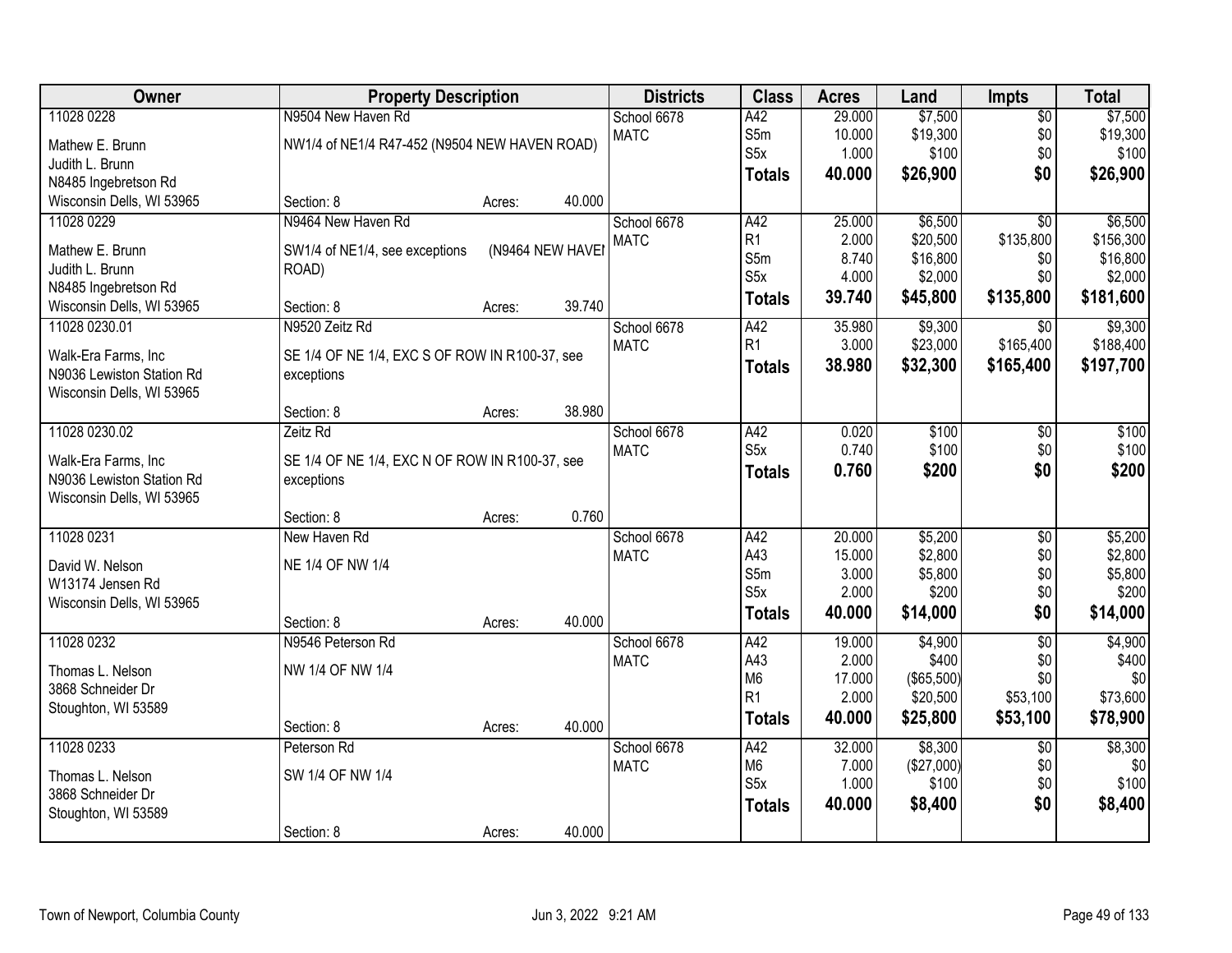| Owner                     |                                                        | <b>Property Description</b> |        | <b>Districts</b> | <b>Class</b>     | <b>Acres</b> | Land     | <b>Impts</b>    | <b>Total</b> |
|---------------------------|--------------------------------------------------------|-----------------------------|--------|------------------|------------------|--------------|----------|-----------------|--------------|
| 11028 0234                |                                                        |                             |        | School 6678      | A42              | 4.000        | \$1,000  | $\overline{50}$ | \$1,000      |
| Thomas L. Nelson          | W 10 A OF SE 1/4 OF NW 1/4                             |                             |        | <b>MATC</b>      | A43              | 6.000        | \$1,100  | \$0             | \$1,100      |
| 3868 Schneider Dr         |                                                        |                             |        |                  | <b>Totals</b>    | 10.000       | \$2,100  | \$0             | \$2,100      |
| Stoughton, WI 53589       |                                                        |                             |        |                  |                  |              |          |                 |              |
|                           | Section: 8                                             | Acres:                      | 10.000 |                  |                  |              |          |                 |              |
| 11028 0235                | New Haven Rd                                           |                             |        | School 6678      | A41              | 6.000        | \$1,800  | $\overline{50}$ | \$1,800      |
| David W. Nelson           | E 30 A OF SE 1/4 OF NW 1/4                             |                             |        | <b>MATC</b>      | A43              | 12.000       | \$2,200  | \$0             | \$2,200      |
| W13174 Jensen Rd          |                                                        |                             |        |                  | F <sub>6</sub>   | 11.000       | \$42,400 | \$0             | \$42,400     |
| Wisconsin Dells, WI 53965 |                                                        |                             |        |                  | S5x              | 1.000        | \$100    | \$0             | \$100        |
|                           | Section: 8                                             | Acres:                      | 30.000 |                  | <b>Totals</b>    | 30.000       | \$46,500 | \$0             | \$46,500     |
| 11028 0236                | New Haven Rd                                           |                             |        | School 6678      | A41              | 18.000       | \$5,500  | $\overline{60}$ | \$5,500      |
| Herbert H. Brunn          | NE 1/4 OF SW 1/4; Exc 5 A in NE cor being E 776.47' of |                             |        | <b>MATC</b>      | A43              | 5.000        | \$900    | \$0             | \$900        |
| W13828 State Rd 127       | N 280.5'                                               |                             |        |                  | S5m              | 11.000       | \$21,200 | \$0             | \$21,200     |
| Wisconsin Dells, WI 53965 |                                                        |                             |        |                  | S5x              | 1.000        | \$100    | \$0             | \$100        |
|                           | Section: 8                                             | Acres:                      | 35.000 |                  | <b>Totals</b>    | 35.000       | \$27,700 | \$0             | \$27,700     |
| 11028 0236.A              | N9397 New Haven Rd                                     |                             |        | School 6678      | R1               | 5.000        | \$28,000 | \$127,000       | \$155,000    |
| Jessica M. Simonson       | Prt NE1/4 of SW1/4 being E 776.47' of N 280.5' (N9397  |                             |        | <b>MATC</b>      | <b>Totals</b>    | 5.000        | \$28,000 | \$127,000       | \$155,000    |
| N9397 New Haven Rd        | NEW HAVEN ROAD)                                        |                             |        |                  |                  |              |          |                 |              |
| Wisconsin Dells, WI 53965 |                                                        |                             |        |                  |                  |              |          |                 |              |
|                           | Section: 8                                             | Acres:                      | 5.000  |                  |                  |              |          |                 |              |
| 11028 0237                | Peterson Rd                                            |                             |        | School 6678      | A41              | 28.000       | \$8,600  | $\overline{50}$ | \$8,600      |
| Herbert H. Brunn          | NW 1/4 of SW 1/4                                       |                             |        | <b>MATC</b>      | A42              | 11.000       | \$2,800  | \$0             | \$2,800      |
| W13828 State Rd 127       |                                                        |                             |        |                  | S <sub>5</sub> x | 1.000        | \$100    | \$0             | \$100        |
| Wisconsin Dells, WI 53965 |                                                        |                             |        |                  | <b>Totals</b>    | 40.000       | \$11,500 | \$0             | \$11,500     |
|                           | Section: 8                                             | Acres:                      | 40.000 |                  |                  |              |          |                 |              |
| 11028 0238                | Peterson Rd& Hwy 127                                   |                             |        | School 6678      | A41              | 30.000       | \$9,200  | $\sqrt{6}$      | \$9,200      |
| Doris N. Walker et al     | SW1/4 of SW1/4                                         |                             |        | <b>MATC</b>      | A42              | 8.000        | \$2,100  | \$0             | \$2,100      |
| c/o Dean R. Walker        |                                                        |                             |        |                  | S <sub>5</sub> x | 2.000        | \$200    | \$0             | \$200        |
| N9036 Lewiston Station Rd |                                                        |                             |        |                  | <b>Totals</b>    | 40.000       | \$11,500 | \$0             | \$11,500     |
| Wisconsin Dells, WI 53965 | Section: 8                                             | Acres:                      | 40.000 |                  |                  |              |          |                 |              |
| 11028 0239                | New HavenRd&Hwy 127                                    |                             |        | School 6678      | A41              | 35.000       | \$10,700 | $\overline{50}$ | \$10,700     |
| Doris N. Walker et al     | SE1/4 of SW1/4                                         |                             |        | <b>MATC</b>      | S5m              | 3.000        | \$5,800  | \$0             | \$5,800      |
| c/o Dean R. Walker        |                                                        |                             |        |                  | S <sub>5</sub> x | 2.000        | \$200    | \$0             | \$200        |
| N9036 Lewiston Station Rd |                                                        |                             |        |                  | <b>Totals</b>    | 40.000       | \$16,700 | \$0             | \$16,700     |
| Wisconsin Dells, WI 53965 | Section: 8                                             | Acres:                      | 40.000 |                  |                  |              |          |                 |              |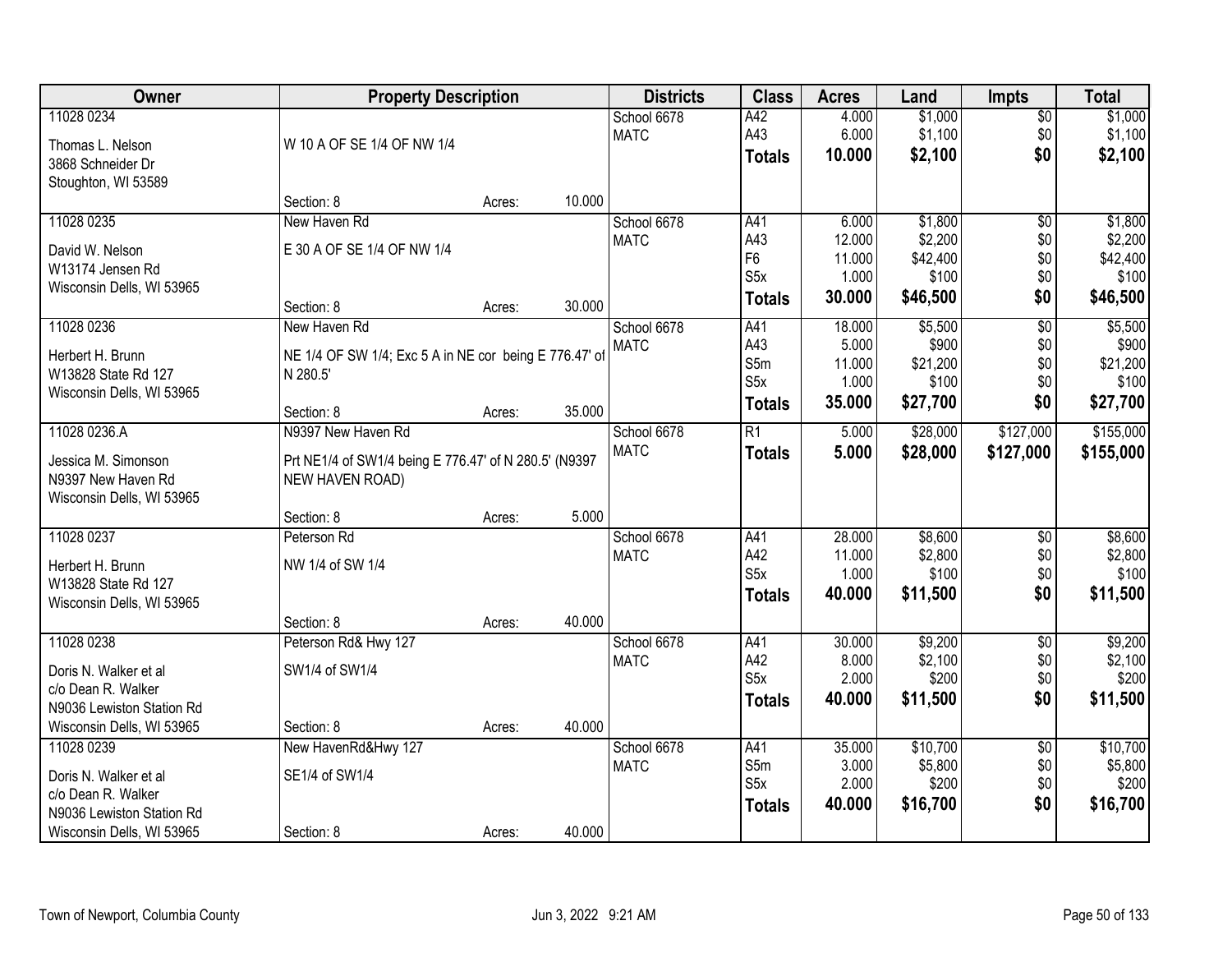| Owner                     | <b>Property Description</b>                      | <b>Districts</b> | <b>Class</b>     | <b>Acres</b> | Land     | <b>Impts</b>    | <b>Total</b> |
|---------------------------|--------------------------------------------------|------------------|------------------|--------------|----------|-----------------|--------------|
| 11028 0240.01             | W13883 Bogh Dr                                   | School 6678      | A44              | 17.000       | \$1,300  | $\overline{30}$ | \$1,300      |
| David Hammerly            | Part of Lot 1, CSM 1595-8-9 --- EXC 8.25' ROW IN | <b>MATC</b>      | R <sub>1</sub>   | 2.000        | \$20,500 | \$152,800       | \$173,300    |
| Lana K. Hammerly          | R100-34, EXC N OF ROW IN R100-34.                |                  | S5m              | 12.440       | \$24,000 | \$0             | \$24,000     |
| W13883 Bogh Dr            |                                                  |                  | S <sub>5</sub> x | 3.000        | \$2,700  | \$0             | \$2,700      |
| Wisconsin Dells, WI 53965 | 34.440<br>Section: 8<br>Acres:                   |                  | <b>Totals</b>    | 34.440       | \$48,500 | \$152,800       | \$201,300    |
| 11028 0240.02             | Zeitz Rd                                         | School 6678      | S5m              | 0.410        | \$800    | \$0             | \$800        |
| David Hammerly            | Part of Lot 1, CSM 1595-8-9 --- EXC 8.25' ROW IN | <b>MATC</b>      | <b>Totals</b>    | 0.410        | \$800    | \$0             | \$800        |
| Lana K. Hammerly          | R100-34, EXC S OF ROW IN R100-34                 |                  |                  |              |          |                 |              |
| W13883 Bogh Dr            |                                                  |                  |                  |              |          |                 |              |
| Wisconsin Dells, WI 53965 | 0.410<br>Section: 8<br>Acres:                    |                  |                  |              |          |                 |              |
| 11028 0240.03             |                                                  | School 6678      | S5m              | 17.220       | \$33,200 | \$0             | \$33,200     |
| Herbert H. Brunn          | NE 1/4 OF SE 1/4, EXC N OF ROW IN R100-34, see   | <b>MATC</b>      | <b>Totals</b>    | 17.220       | \$33,200 | \$0             | \$33,200     |
| W13828 State Rd 127       | exceptions                                       |                  |                  |              |          |                 |              |
| Wisconsin Dells, WI 53965 |                                                  |                  |                  |              |          |                 |              |
|                           | 17.220<br>Section: 8<br>Acres:                   |                  |                  |              |          |                 |              |
| 11028 0240.04             | Zeitz Rd                                         | School 6678      | S5m              | 0.320        | \$600    | $\overline{50}$ | \$600        |
| Herbert H. Brunn          | NE 1/4 OF SE 1/4, EXC S OF ROW IN R100-34 see    | <b>MATC</b>      | <b>Totals</b>    | 0.320        | \$600    | \$0             | \$600        |
| W13828 State Rd 127       | exceptions                                       |                  |                  |              |          |                 |              |
| Wisconsin Dells, WI 53965 |                                                  |                  |                  |              |          |                 |              |
|                           | 0.320<br>Section: 8<br>Acres:                    |                  |                  |              |          |                 |              |
| 11028 0241                | W13862 Bogh Dr                                   | School 6678      | A42              | 2.000        | \$500    | $\overline{50}$ | \$500        |
|                           |                                                  | <b>MATC</b>      | R1               | 1.000        | \$13,500 | \$66,800        | \$80,300     |
| Michele A. Feist          | S 1/2 OF NW 1/4 OF SE 1/4                        |                  | S5m              | 13.000       | \$25,100 | \$0             | \$25,100     |
| W13862 Bogh Dr            |                                                  |                  | S <sub>5</sub> x | 4.000        | \$3,600  | \$0             | \$3,600      |
| Wisconsin Dells, WI 53965 | 20.000<br>Section: 8                             |                  | <b>Totals</b>    | 20.000       | \$42,700 | \$66,800        | \$109,500    |
| 11028 0242.01             | Acres:<br>New Haven & Zeitz Rd                   | School 6678      | A43              | 12.200       | \$2,300  | $\overline{50}$ | \$2,300      |
|                           |                                                  | <b>MATC</b>      | S5m              | 2.000        | \$3,900  | \$0             | \$3,900      |
| Mathew E. Brunn et al     | N 1/2 OF NW 1/4 OF SE 1/4, EXC N OF ROW IN       |                  | S <sub>5</sub> x | 4.790        | \$3,700  | \$0             | \$3,700      |
| c/o Herbert H. Brunn      | R100-37, see exceptions                          |                  | <b>Totals</b>    | 18.990       | \$9,900  | \$0             | \$9,900      |
| W13828 State Rd 127       |                                                  |                  |                  |              |          |                 |              |
| Wisconsin Dells, WI 53965 | 18.990<br>Section: 8<br>Acres:                   |                  |                  |              |          |                 |              |
| 11028 0242.02             | Zeitz Rd                                         | School 6678      | S5x              | 0.750        | \$100    | $\overline{50}$ | \$100        |
| Mathew E. Brunn et al     | N 1/2 OF NW 1/4 OF SE 1/4, EXC S OF ROW IN       | <b>MATC</b>      | <b>Totals</b>    | 0.750        | \$100    | \$0             | \$100        |
| c/o Herbert H. Brunn      | R100-37, see exceptions                          |                  |                  |              |          |                 |              |
| W13828 State Rd 127       |                                                  |                  |                  |              |          |                 |              |
| Wisconsin Dells, WI 53965 | 0.750<br>Section: 8<br>Acres:                    |                  |                  |              |          |                 |              |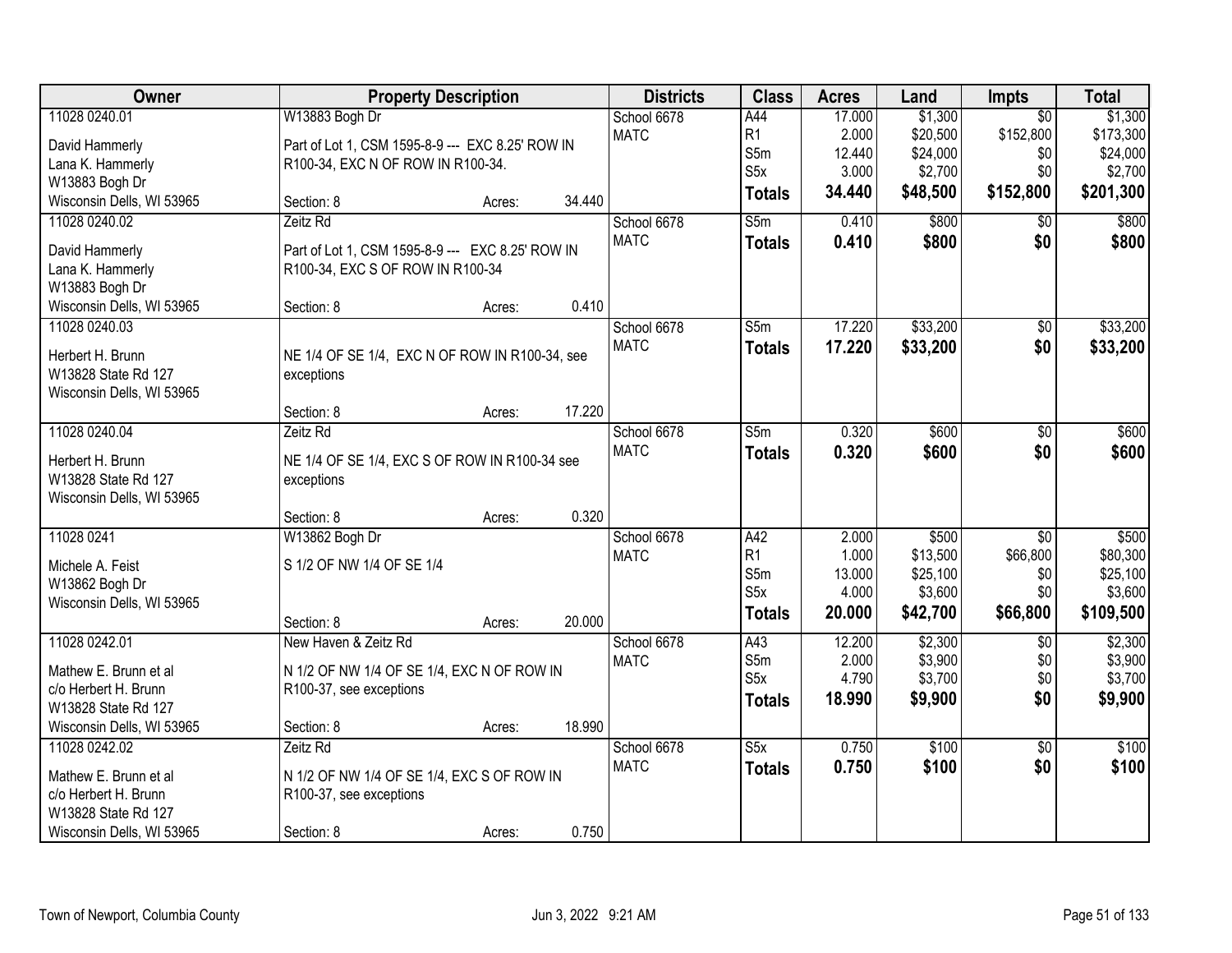| W13828 State Highway 127<br>11028 0243<br>School 6678<br>12.000<br>\$3,700<br>$\overline{50}$<br>A41<br>\$2,800<br><b>MATC</b><br>A43<br>15.000<br>\$0<br>SW 1/4 OF SE 1/4 EXC #1595 (W13828 HWY 127)<br>Herbert H. Brunn<br>H7<br>2.850<br>\$165,800<br>\$22,600<br>W13828 State Rd 127<br>S <sub>5</sub> x<br>2.000<br>\$200<br>\$0<br>Wisconsin Dells, WI 53965<br>31.850<br>\$29,300<br>\$165,800<br><b>Totals</b><br>31.850<br>Section: 8<br>Acres:<br>11028 0244<br>State Highway 127<br>A42<br>\$1,000<br>School 6678<br>3.990<br>$\overline{30}$ |  |  |             |               |       |         |     | \$3,700<br>\$2,800 |
|----------------------------------------------------------------------------------------------------------------------------------------------------------------------------------------------------------------------------------------------------------------------------------------------------------------------------------------------------------------------------------------------------------------------------------------------------------------------------------------------------------------------------------------------------------|--|--|-------------|---------------|-------|---------|-----|--------------------|
|                                                                                                                                                                                                                                                                                                                                                                                                                                                                                                                                                          |  |  |             |               |       |         |     | \$188,400<br>\$200 |
|                                                                                                                                                                                                                                                                                                                                                                                                                                                                                                                                                          |  |  |             |               |       |         |     |                    |
|                                                                                                                                                                                                                                                                                                                                                                                                                                                                                                                                                          |  |  |             |               |       |         |     | \$195,100          |
|                                                                                                                                                                                                                                                                                                                                                                                                                                                                                                                                                          |  |  |             |               |       |         |     |                    |
|                                                                                                                                                                                                                                                                                                                                                                                                                                                                                                                                                          |  |  |             |               |       |         |     |                    |
|                                                                                                                                                                                                                                                                                                                                                                                                                                                                                                                                                          |  |  |             |               |       |         |     | \$1,000            |
| W 5 A OF SE 1/4 OF SE 1/4 EXC CS#1595<br>Herbert H. Brunn                                                                                                                                                                                                                                                                                                                                                                                                                                                                                                |  |  | <b>MATC</b> | <b>Totals</b> | 3.990 | \$1,000 | \$0 | \$1,000            |
| W13828 State Rd 127                                                                                                                                                                                                                                                                                                                                                                                                                                                                                                                                      |  |  |             |               |       |         |     |                    |
| Wisconsin Dells, WI 53965                                                                                                                                                                                                                                                                                                                                                                                                                                                                                                                                |  |  |             |               |       |         |     |                    |
| 3.990<br>Section: 8<br>Acres:                                                                                                                                                                                                                                                                                                                                                                                                                                                                                                                            |  |  |             |               |       |         |     |                    |
| \$2,700<br>11028 0245<br>$\overline{50}$<br>State Highway 127<br>School 6678<br>A42<br>10.460                                                                                                                                                                                                                                                                                                                                                                                                                                                            |  |  |             |               |       |         |     | \$2,700            |
| A44<br>\$1,400<br>\$0<br><b>MATC</b><br>19.000<br>E 35 A OF SE 1/4 OF SE 1/4 EXC CS#1595<br>Herbert H. Brunn<br>S <sub>5</sub> x<br>\$100<br>\$0<br>1.000                                                                                                                                                                                                                                                                                                                                                                                                |  |  |             |               |       |         |     | \$1,400<br>\$100   |
| W13828 State Rd 127<br>\$4,200<br>\$0<br>30.460<br><b>Totals</b>                                                                                                                                                                                                                                                                                                                                                                                                                                                                                         |  |  |             |               |       |         |     | \$4,200            |
| Wisconsin Dells, WI 53965                                                                                                                                                                                                                                                                                                                                                                                                                                                                                                                                |  |  |             |               |       |         |     |                    |
| 30.460<br>Section: 8<br>Acres:                                                                                                                                                                                                                                                                                                                                                                                                                                                                                                                           |  |  |             |               |       |         |     |                    |
| 11028 0245.1<br>School 6678<br>$\overline{X4}$<br>0.520<br>\$0<br>$\overline{50}$<br>Zeitz Rd                                                                                                                                                                                                                                                                                                                                                                                                                                                            |  |  |             |               |       |         |     | \$0                |
| \$0<br><b>MATC</b><br>0.520<br>\$0<br><b>Totals</b><br>8.25' WIDE PARCEL ALG N SIDE OF ZEITZ RD<br>Town of Newport                                                                                                                                                                                                                                                                                                                                                                                                                                       |  |  |             |               |       |         |     | \$0                |
| N9236 Town Hall Rd                                                                                                                                                                                                                                                                                                                                                                                                                                                                                                                                       |  |  |             |               |       |         |     |                    |
| Wisconsin Dells, WI 53965                                                                                                                                                                                                                                                                                                                                                                                                                                                                                                                                |  |  |             |               |       |         |     |                    |
| 0.520<br>Section: 8<br>Acres:<br>$\overline{X4}$<br>Zeitz Rd                                                                                                                                                                                                                                                                                                                                                                                                                                                                                             |  |  |             |               |       |         |     |                    |
| 11028 0245.2<br>0.520<br>\$0<br>\$0<br>School 6678<br>0.520<br>\$0<br><b>MATC</b><br>\$0                                                                                                                                                                                                                                                                                                                                                                                                                                                                 |  |  |             |               |       |         |     | \$0<br>\$0         |
| <b>Totals</b><br>Town of Newport<br>8.25' WIDE PARCEL ALG S SIDE OF ZEITZ RD                                                                                                                                                                                                                                                                                                                                                                                                                                                                             |  |  |             |               |       |         |     |                    |
| N9236 Town Hall Rd                                                                                                                                                                                                                                                                                                                                                                                                                                                                                                                                       |  |  |             |               |       |         |     |                    |
| Wisconsin Dells, WI 53965<br>0.520                                                                                                                                                                                                                                                                                                                                                                                                                                                                                                                       |  |  |             |               |       |         |     |                    |
| Section: 8<br>Acres:<br>\$32,000<br>11028 0246<br>School 6678<br>S5x<br>40.000<br>$\overline{50}$                                                                                                                                                                                                                                                                                                                                                                                                                                                        |  |  |             |               |       |         |     | \$32,000           |
| <b>MATC</b><br>\$32,000<br>\$0<br>40.000<br><b>Totals</b>                                                                                                                                                                                                                                                                                                                                                                                                                                                                                                |  |  |             |               |       |         |     | \$32,000           |
| Erik F. Schmidt<br>NE 1/4 OF NE 1/4 V287-299 R10-545 R187-298                                                                                                                                                                                                                                                                                                                                                                                                                                                                                            |  |  |             |               |       |         |     |                    |
| 2416 E Edgewood Ave<br>R433-200                                                                                                                                                                                                                                                                                                                                                                                                                                                                                                                          |  |  |             |               |       |         |     |                    |
| Milwaukee, WI 53200<br>40.000<br>Section: 9<br>Acres:                                                                                                                                                                                                                                                                                                                                                                                                                                                                                                    |  |  |             |               |       |         |     |                    |
| 11028 0247<br>\$32,000<br>S5x<br>40.000<br>$\overline{50}$<br>School 6678                                                                                                                                                                                                                                                                                                                                                                                                                                                                                |  |  |             |               |       |         |     | \$32,000           |
| \$0<br><b>MATC</b><br>40.000<br>\$32,000<br><b>Totals</b>                                                                                                                                                                                                                                                                                                                                                                                                                                                                                                |  |  |             |               |       |         |     | \$32,000           |
| NW 1/4 OF NE 1/4<br>Joan Christopherson Schmidt Living                                                                                                                                                                                                                                                                                                                                                                                                                                                                                                   |  |  |             |               |       |         |     |                    |
| Trust Dated 1/2/2010<br>2416 E Edgewood Ave                                                                                                                                                                                                                                                                                                                                                                                                                                                                                                              |  |  |             |               |       |         |     |                    |
| Milwaukee, WI 53211<br>40.000<br>Section: 9<br>Acres:                                                                                                                                                                                                                                                                                                                                                                                                                                                                                                    |  |  |             |               |       |         |     |                    |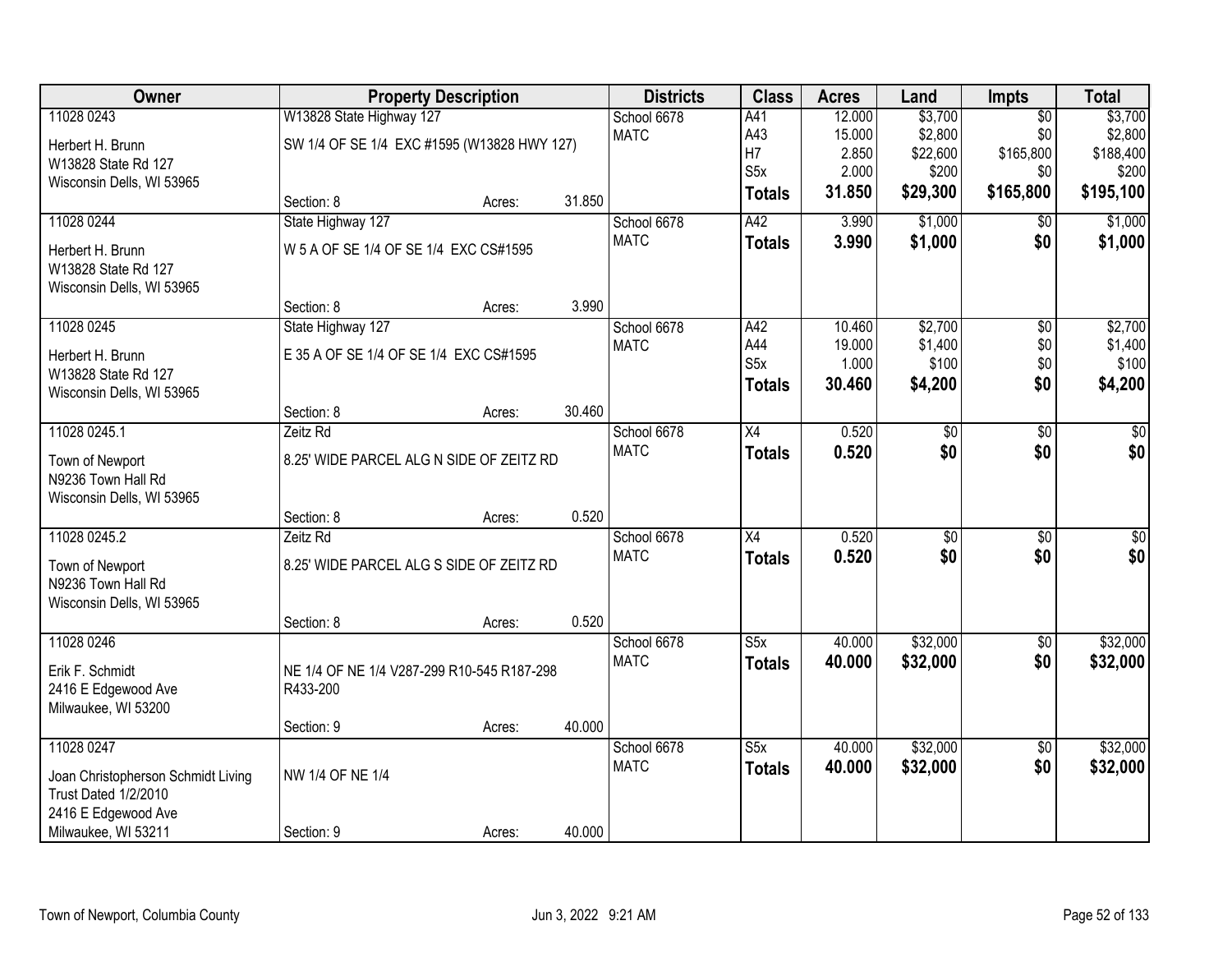| Owner                              | <b>Property Description</b>                |        |        | <b>Districts</b> | <b>Class</b>            | <b>Acres</b>     | Land                 | <b>Impts</b>                | <b>Total</b>         |
|------------------------------------|--------------------------------------------|--------|--------|------------------|-------------------------|------------------|----------------------|-----------------------------|----------------------|
| 11028 0248                         |                                            |        |        | School 6678      | $\overline{\text{S5x}}$ | 40.000           | \$32,000             | $\overline{50}$             | \$32,000             |
| Joan Christopherson Schmidt Living | SW 1/4 OF NE 1/4                           |        |        | <b>MATC</b>      | <b>Totals</b>           | 40.000           | \$32,000             | \$0                         | \$32,000             |
| Trust Dated 1/2/2010               |                                            |        |        |                  |                         |                  |                      |                             |                      |
| 2416 E Edgewood Ave                |                                            |        |        |                  |                         |                  |                      |                             |                      |
| Milwaukee, WI 53211                | Section: 9                                 | Acres: | 40.000 |                  |                         |                  |                      |                             |                      |
| 11028 0249                         |                                            |        |        | School 6678      | $\overline{\text{S5x}}$ | 40.000           | \$32,000             | \$0                         | \$32,000             |
| Erik F. Schmidt                    | SE 1/4 OF NE 1/4 V287-299 R10-545 R187-298 |        |        | <b>MATC</b>      | <b>Totals</b>           | 40.000           | \$32,000             | \$0                         | \$32,000             |
| 2416 E Edgewood Ave                | R433-199                                   |        |        |                  |                         |                  |                      |                             |                      |
| Milwaukee, WI 53200                |                                            |        |        |                  |                         |                  |                      |                             |                      |
|                                    | Section: 9                                 | Acres: | 40.000 |                  |                         |                  |                      |                             |                      |
| 11028 0250                         |                                            |        |        | School 6678      | S5x                     | 40.000           | \$32,000             | \$0                         | \$32,000             |
| Donald P & Anita M Nelson Joint    | NE 1/4 OF NW 1/4                           |        |        | <b>MATC</b>      | <b>Totals</b>           | 40.000           | \$32,000             | \$0                         | \$32,000             |
| Revocable Trust                    |                                            |        |        |                  |                         |                  |                      |                             |                      |
| W14297 Broadway Rd                 |                                            |        |        |                  |                         |                  |                      |                             |                      |
| Wisconsin Dells, WI 53965          | Section: 9                                 | Acres: | 40.000 |                  |                         |                  |                      |                             |                      |
| 11028 0251                         | Zeitz Rd                                   |        |        | School 6678      | R1<br>S <sub>5</sub> x  | 1.000            | \$1,500              | \$300                       | \$1,800              |
| Chris S. Koehler                   | S 1/2 OF NW 1/4 OF NW 1/4                  |        |        | <b>MATC</b>      |                         | 19.000<br>20.000 | \$15,200<br>\$16,700 | \$0<br>\$300                | \$15,200<br>\$17,000 |
| N9392 Zeitz Rd                     |                                            |        |        |                  | <b>Totals</b>           |                  |                      |                             |                      |
| Wisconsin Dells, WI 53965          |                                            |        |        |                  |                         |                  |                      |                             |                      |
|                                    | Section: 9                                 | Acres: | 20.000 |                  |                         |                  |                      |                             |                      |
| 11028 0252                         |                                            |        |        | School 6678      | $\overline{\text{S5x}}$ | 20.000           | \$16,000             | $\overline{50}$             | \$16,000             |
| Donald P & Anita M Nelson Joint    | N 1/2 OF NW 1/4 OF NW 1/4                  |        |        | <b>MATC</b>      | <b>Totals</b>           | 20.000           | \$16,000             | \$0                         | \$16,000             |
| Revocable Trust                    |                                            |        |        |                  |                         |                  |                      |                             |                      |
| W14297 Broadway Rd                 |                                            |        |        |                  |                         |                  |                      |                             |                      |
| Wisconsin Dells, WI 53965          | Section: 9                                 | Acres: | 20.000 |                  |                         |                  |                      |                             |                      |
| 11028 0253                         | N9392 Zeitz Rd                             |        |        | School 6678      | A43<br>R1               | 12.000<br>1.000  | \$2,200<br>\$13,500  | $\overline{50}$<br>\$95,200 | \$2,200<br>\$108,700 |
| Chris S. Koehler                   | SW 1/4 OF NW 1/4 (N9392 ZEITZ ROAD)        |        |        | <b>MATC</b>      | S5m                     | 3.000            | \$5,800              | \$0                         | \$5,800              |
| N9392 Zeitz Rd                     |                                            |        |        |                  | S <sub>5</sub> x        | 24.000           | \$19,900             | \$0                         | \$19,900             |
| Wisconsin Dells, WI 53965          |                                            |        |        |                  | <b>Totals</b>           | 40.000           | \$41,400             | \$95,200                    | \$136,600            |
|                                    | Section: 9                                 | Acres: | 40.000 |                  |                         |                  |                      |                             |                      |
| 11028 0254                         |                                            |        |        | School 6678      | S5x                     | 40.000           | \$32,000             | $\overline{50}$             | \$32,000             |
| Wm-David Swansby et al             | SE 1/4 OF NW 1/4                           |        |        | <b>MATC</b>      | <b>Totals</b>           | 40.000           | \$32,000             | \$0                         | \$32,000             |
| c/o Swansby, Wm-David & Richard    |                                            |        |        |                  |                         |                  |                      |                             |                      |
| W292 N2132 Elmhurst Dr             |                                            |        |        |                  |                         |                  |                      |                             |                      |
| Pewaukee, WI 53072                 | Section: 9                                 | Acres: | 40.000 |                  |                         |                  |                      |                             |                      |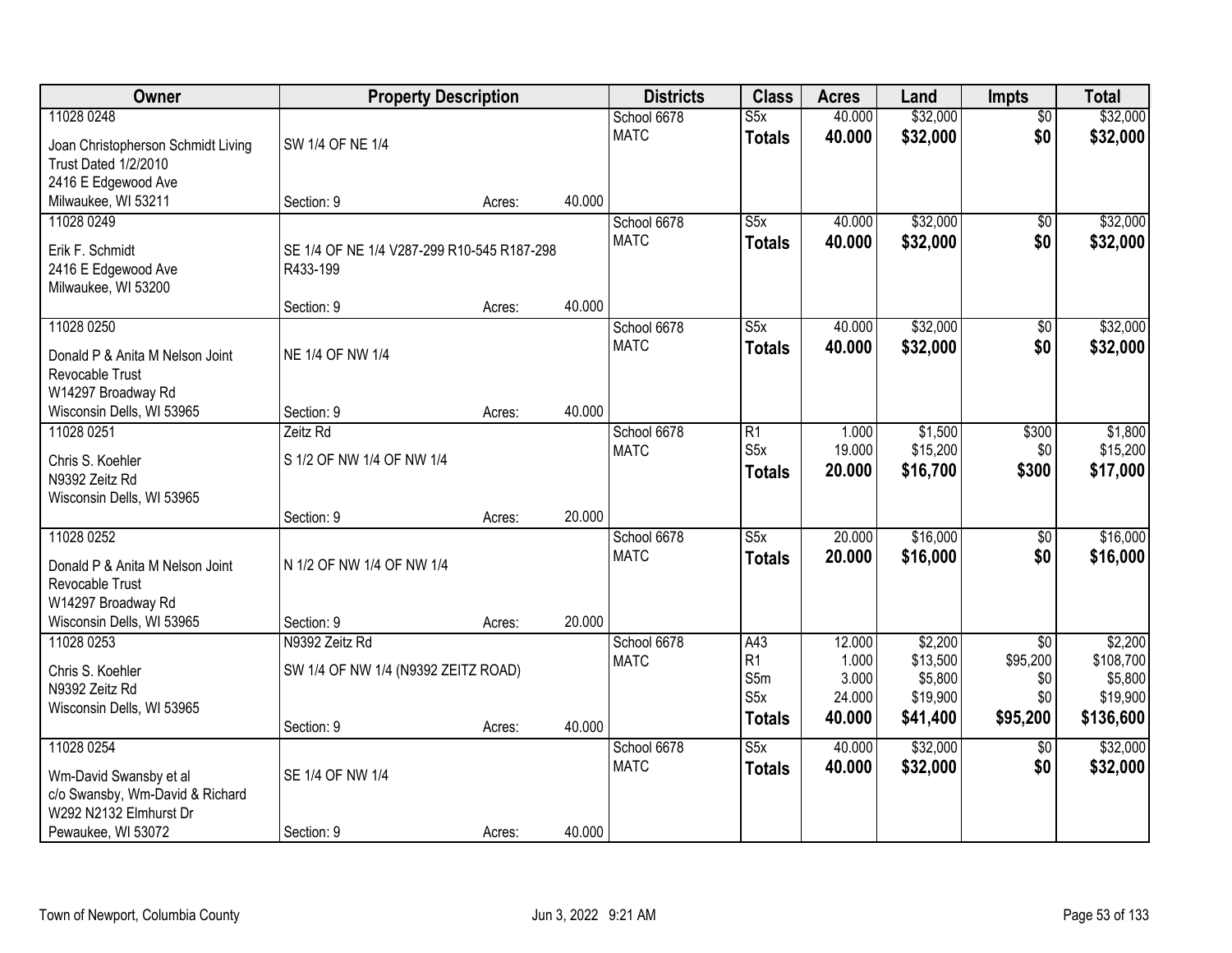| Owner                     |                                                   | <b>Property Description</b> |        | <b>Districts</b>  | <b>Class</b>            | <b>Acres</b> | Land     | <b>Impts</b>    | <b>Total</b> |
|---------------------------|---------------------------------------------------|-----------------------------|--------|-------------------|-------------------------|--------------|----------|-----------------|--------------|
| 11028 0255                | N9296 Zeitz Rd                                    |                             |        | Newport-Lewiston  | A43                     | 19.000       | \$3,600  | $\overline{50}$ | \$3,600      |
| Herbert H. Brunn          | NE 1/4 OF SW 1/4                                  |                             |        | Drainage District | H <sub>7</sub>          | 1.000        | \$3,000  | \$19,800        | \$22,800     |
| W13828 State Rd 127       |                                                   |                             |        | School 6678       | S <sub>5</sub> x        | 20.000       | \$16,000 | \$0             | \$16,000     |
| Wisconsin Dells, WI 53965 |                                                   |                             |        | <b>MATC</b>       | <b>Totals</b>           | 40.000       | \$22,600 | \$19,800        | \$42,400     |
|                           | Section: 9                                        | Acres:                      | 40.000 |                   |                         |              |          |                 |              |
| 11028 0256                | Zeitz Rd                                          |                             |        | School 6678       | A43                     | 26.880       | \$5,000  | $\overline{50}$ | \$5,000      |
| Chris S. Koehler          | NW 1/4 OF SW 1/4 EXC CS#1594                      |                             |        | <b>MATC</b>       | S5m                     | 12.000       | \$23,100 | \$0             | \$23,100     |
| N9392 Zeitz Rd            |                                                   |                             |        |                   | S5x                     | 1.000        | \$100    | \$0             | \$100        |
| Wisconsin Dells, WI 53965 |                                                   |                             |        |                   | <b>Totals</b>           | 39.880       | \$28,200 | \$0             | \$28,200     |
|                           | Section: 9                                        | Acres:                      | 39.880 |                   |                         |              |          |                 |              |
| 11028 0256.A              | Zeitz Rd                                          |                             |        | School 6678       | S5x                     | 0.120        | \$100    | $\overline{50}$ | \$100        |
| Chris S. Koehler          | Lot 2, CSM 1594-8-8                               |                             |        | <b>MATC</b>       | <b>Totals</b>           | 0.120        | \$100    | \$0             | \$100        |
| N9392 Zeitz Rd            |                                                   |                             |        |                   |                         |              |          |                 |              |
| Wisconsin Dells, WI 53965 |                                                   |                             |        |                   |                         |              |          |                 |              |
|                           | Section: 9                                        | Acres:                      | 0.120  |                   |                         |              |          |                 |              |
| 11028 0257.01             | Zeitz Rd                                          |                             |        | School 6678       | A43                     | 18.100       | \$3,400  | \$0             | \$3,400      |
| Herbert H. Brunn          | N 1/2 OF SW 1/4 OF SW 1/4 EXC HWY EXC EAST OF     |                             |        | <b>MATC</b>       | <b>Totals</b>           | 18.100       | \$3,400  | \$0             | \$3,400      |
| W13828 State Rd 127       | ROW IN R100-33.                                   |                             |        |                   |                         |              |          |                 |              |
| Wisconsin Dells, WI 53965 |                                                   |                             |        |                   |                         |              |          |                 |              |
|                           | Section: 9                                        | Acres:                      | 18.100 |                   |                         |              |          |                 |              |
| 11028 0257.02             | Zeitz Rd                                          |                             |        | Newport-Lewiston  | $\overline{\text{S5x}}$ | 0.580        | \$100    | $\overline{30}$ | \$100        |
| Herbert H. Brunn          | N 1/2 OF SW 1/4 OF SW 1/4 EXC HWY EXC WEST OF     |                             |        | Drainage District | <b>Totals</b>           | 0.580        | \$100    | \$0             | \$100        |
| W13828 State Rd 127       | ROW IN R100-33.                                   |                             |        | School 6678       |                         |              |          |                 |              |
| Wisconsin Dells, WI 53965 |                                                   |                             |        | <b>MATC</b>       |                         |              |          |                 |              |
|                           | Section: 9                                        | Acres:                      | 0.580  |                   |                         |              |          |                 |              |
| 11028 0257.03             | N9296 Zeitz Rd                                    |                             |        | School 6678       | R1                      | 0.900        | \$12,200 | \$110,300       | \$122,500    |
| Karen A. Brunn            | Lot 1, CSM 1594-8-8 EXC 8.25' ROW IN R100-33,     |                             |        | <b>MATC</b>       | <b>Totals</b>           | 0.900        | \$12,200 | \$110,300       | \$122,500    |
| N9296 Zeitz Rd            | EXCEPT SW OF ROW IN R100-33.                      |                             |        |                   |                         |              |          |                 |              |
| Wisconsin Dells, WI 53965 |                                                   |                             |        |                   |                         |              |          |                 |              |
|                           | Section: 9                                        | Acres:                      | 0.900  |                   |                         |              |          |                 |              |
| 11028 0257.04             | Zeitz Rd                                          |                             |        | School 6678       | R1                      | 0.240        | \$2,600  | $\overline{50}$ | \$2,600      |
| Karen A. Brunn            | Lot 1, CSM 1594-8-8 --- EXC 8.25' ROW IN R100-33, |                             |        | <b>MATC</b>       | <b>Totals</b>           | 0.240        | \$2,600  | \$0             | \$2,600      |
| N9296 Zeitz Rd            | EXCEPT NE OF ROW IN R100-33.                      |                             |        |                   |                         |              |          |                 |              |
| Wisconsin Dells, WI 53965 |                                                   |                             |        |                   |                         |              |          |                 |              |
|                           | Section: 9                                        | Acres:                      | 0.240  |                   |                         |              |          |                 |              |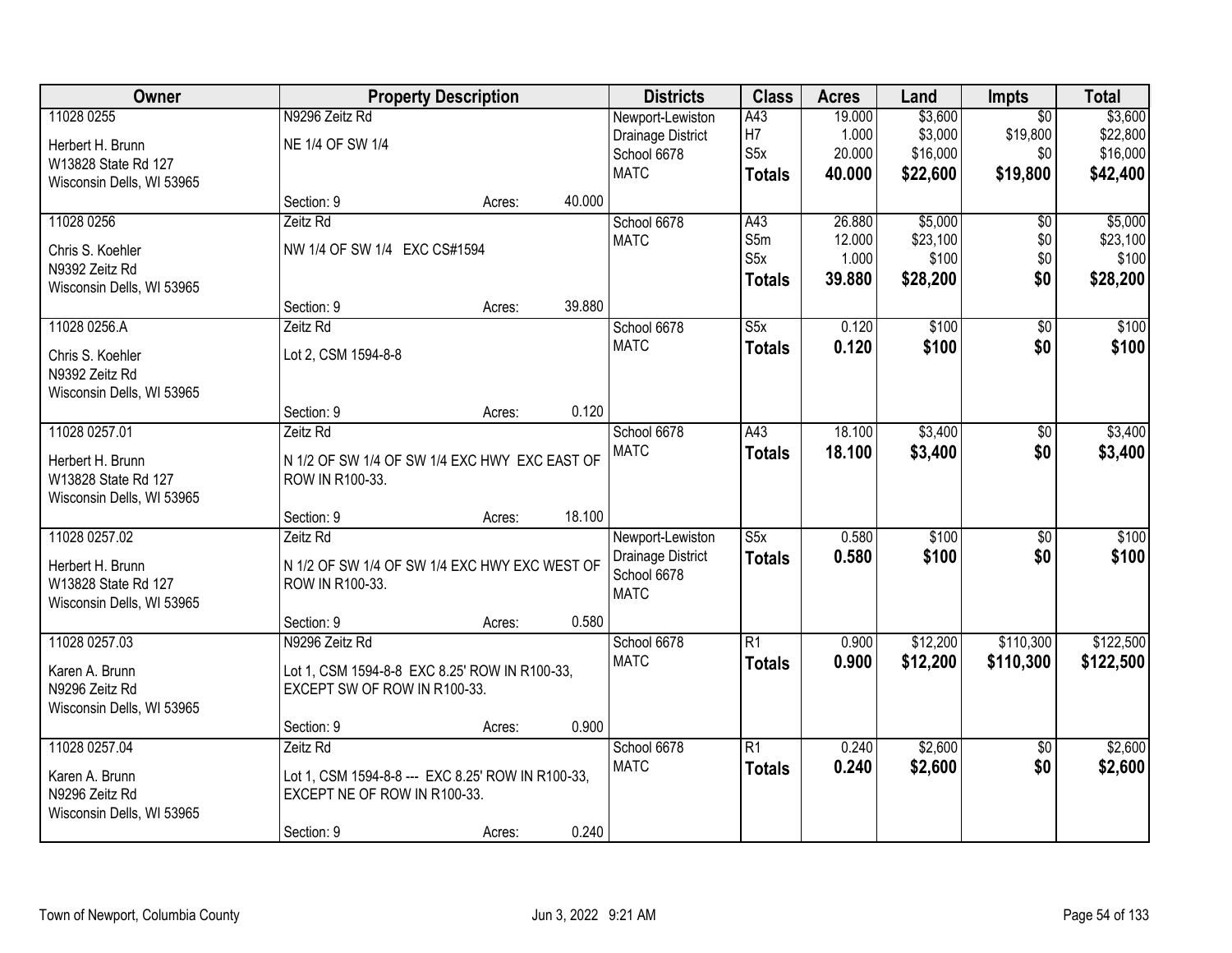| Owner                                                                                 | <b>Property Description</b>                                                                     |        | <b>Districts</b>                                                    | <b>Class</b>                                        | <b>Acres</b>                       | Land                                     | <b>Impts</b>                         | <b>Total</b>                             |
|---------------------------------------------------------------------------------------|-------------------------------------------------------------------------------------------------|--------|---------------------------------------------------------------------|-----------------------------------------------------|------------------------------------|------------------------------------------|--------------------------------------|------------------------------------------|
| 11028 0258.01<br>Mathew E. Brunn                                                      | Zeitz Rd<br>S 1/2 OF SW 1/4 OF SW 1/4 EXC HWY 0.12A EXC E O                                     |        | School 6678<br><b>MATC</b>                                          | A41<br>A42<br><b>Totals</b>                         | 5.000<br>14.380<br>19.380          | \$1,500<br>\$3,700<br>\$5,200            | $\overline{50}$<br>\$0<br>\$0        | \$1,500<br>\$3,700<br>\$5,200            |
| Judith L. Brunn<br>N8485 Ingerbretson Rd<br>Wisconsin Dells, WI 53965                 | ROW IN R100-36.<br>Section: 9                                                                   | Acres: | 19.380                                                              |                                                     |                                    |                                          |                                      |                                          |
| 11028 0258.02<br>Mathew E. Brunn<br>Judith L. Brunn<br>N8485 Ingerbretson Rd          | Zeitz Rd<br>S 1/2 OF SW 1/4 OF SW 1/4 EXC HWY 0.12A EXC W<br>OF ROW IN R100-36.                 |        | Newport-Lewiston<br>Drainage District<br>School 6678<br><b>MATC</b> | S5x<br>Totals                                       | 0.500<br>0.500                     | \$100<br>\$100                           | $\overline{50}$<br>\$0               | \$100<br>\$100                           |
| Wisconsin Dells, WI 53965<br>11028 0259.01                                            | Section: 9<br>Zeitz Rd                                                                          | Acres: | 0.500<br>Newport-Lewiston                                           | A42                                                 | 0.980                              | \$300                                    | \$0                                  | \$300                                    |
| Karen A. Brunn<br>N9296 Zeitz Rd<br>Wisconsin Dells, WI 53965                         | PRT OF SW SW & SE SW NEXT TO CS#1594 EXC<br>8.25' ROW IN R100-33, EXC W OF ROW IN R100-33.      |        | Drainage District<br>School 6678<br><b>MATC</b>                     | R <sub>1</sub><br><b>Totals</b>                     | 1.150<br>2.130                     | \$7,300<br>\$7,600                       | \$17,700<br>\$17,700                 | \$25,000<br>\$25,300                     |
|                                                                                       | Section: 9                                                                                      | Acres: | 2.130                                                               |                                                     |                                    |                                          |                                      |                                          |
| 11028 0259.02<br>Karen A. Brunn<br>N9296 Zeitz Rd<br>Wisconsin Dells, WI 53965        | Zeitz Rd<br>PRT OF SW SW NEXT TO CS#1594, EXC 8.25' ROW IN<br>R100-33, EXC E OF ROW IN R100-33. |        | School 6678<br><b>MATC</b>                                          | S5x<br><b>Totals</b>                                | 0.010<br>0.010                     | \$100<br>\$100                           | \$0<br>\$0                           | \$100<br>\$100                           |
|                                                                                       | Section: 9                                                                                      | Acres: | 0.010                                                               |                                                     |                                    |                                          |                                      |                                          |
| 11028 0259.03<br>Herbert H. Brunn<br>W13828 State Rd 127<br>Wisconsin Dells, WI 53965 | SE 1/4 OF SW 1/4 EXC HWY ROW R.100-33 EXC WO<br>ROW R100-33.                                    |        | Newport-Lewiston<br>Drainage District<br>School 6678<br><b>MATC</b> | A42<br>S5m<br>S5x<br><b>Totals</b>                  | 30.000<br>6.000<br>1.290<br>37.290 | \$7,800<br>\$11,600<br>\$200<br>\$19,600 | $\overline{50}$<br>\$0<br>\$0<br>\$0 | \$7,800<br>\$11,600<br>\$200<br>\$19,600 |
| 11028 0259.04                                                                         | Section: 9<br>Zeitz Rd                                                                          | Acres: | 37.290<br>Newport-Lewiston                                          | S5x                                                 | 0.350                              | \$100                                    | \$0                                  | \$100                                    |
| Herbert H. Brunn<br>W13828 State Rd 127<br>Wisconsin Dells, WI 53965                  | SE 1/4 OF SW 1/4 EXC HWY ROW R.100-33 EXC E OF<br>ROW R100-33.                                  |        | Drainage District<br>School 6678<br><b>MATC</b>                     | <b>Totals</b>                                       | 0.350                              | \$100                                    | \$0                                  | \$100                                    |
|                                                                                       | Section: 9                                                                                      | Acres: | 0.350                                                               |                                                     |                                    |                                          |                                      |                                          |
| 11028 0260<br>Lewiston Outing Club<br>C/O Peter Vogel<br>PO Box 7696                  | NE 1/4 OF SE 1/4                                                                                |        | School 6678<br><b>MATC</b>                                          | F <sub>6</sub><br>S <sub>5</sub> x<br><b>Totals</b> | 6.000<br>34.000<br>40.000          | \$21,000<br>\$27,200<br>\$48,200         | $\overline{50}$<br>\$0<br>\$0        | \$21,000<br>\$27,200<br>\$48,200         |
| Madison, WI 53707-7696                                                                | Section: 9                                                                                      | Acres: | 40.000                                                              |                                                     |                                    |                                          |                                      |                                          |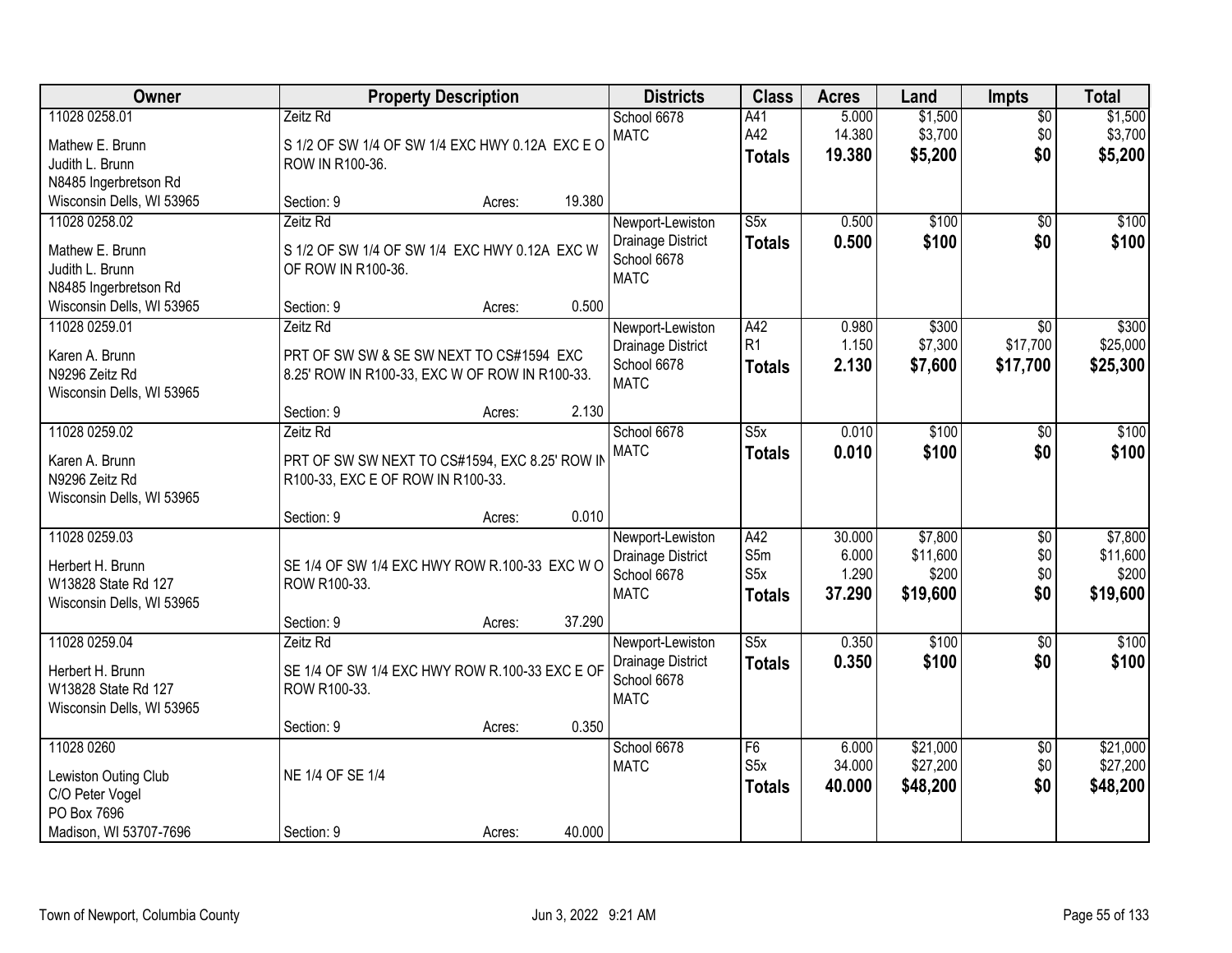| Owner                                                                              |                                                    | <b>Property Description</b> |        | <b>Districts</b>                                                    | <b>Class</b>                      | <b>Acres</b>   | Land                | <b>Impts</b>           | <b>Total</b>        |
|------------------------------------------------------------------------------------|----------------------------------------------------|-----------------------------|--------|---------------------------------------------------------------------|-----------------------------------|----------------|---------------------|------------------------|---------------------|
| 11028 0261                                                                         | State Highway 127                                  |                             |        | Newport-Lewiston                                                    | A42                               | 15.000         | \$3,900             | $\overline{50}$        | \$3,900             |
| Herbert H. Brunn                                                                   | NW 1/4 OF SE 1/4 (HWY 127) HUNTING CABIN OFF       |                             |        | Drainage District                                                   | R1                                | 1.000          | \$3,000             | \$2,400                | \$5,400             |
| W13828 State Rd 127                                                                | <b>HWY 127</b>                                     |                             |        | School 6678                                                         | S5m                               | 5.000          | \$8,800             | \$0                    | \$8,800             |
| Wisconsin Dells, WI 53965                                                          |                                                    |                             |        | <b>MATC</b>                                                         | S <sub>5</sub> x                  | 19.000         | \$15,200            | \$0                    | \$15,200            |
|                                                                                    | Section: 9                                         | Acres:                      | 40.000 |                                                                     | Totals                            | 40.000         | \$30,900            | \$2,400                | \$33,300            |
| 11028 0262                                                                         | State Highway 127                                  |                             |        | Newport-Lewiston                                                    | A42                               | 3.000          | \$800               | $\overline{50}$        | \$800               |
| Herbert H. Brunn                                                                   | E 495 FT OF SW 1/4 OF SE 1/4                       |                             |        | Drainage District                                                   | S5m                               | 12.000         | \$23,100            | \$0                    | \$23,100            |
| W13828 State Rd 127<br>Wisconsin Dells, WI 53965                                   |                                                    |                             |        | School 6678<br><b>MATC</b>                                          | <b>Totals</b>                     | 15.000         | \$23,900            | \$0                    | \$23,900            |
|                                                                                    | Section: 9                                         | Acres:                      | 15.000 |                                                                     |                                   |                |                     |                        |                     |
| 11028 0263                                                                         | State Highway 127                                  |                             |        | Newport-Lewiston                                                    | F <sub>6</sub>                    | 11.500         | \$44,300            | \$0                    | \$44,300            |
| Richard E. Kazmierski<br>1605 Minnesota Ave<br>South Milwaukee, WI 53172           | S 11 1/2 A OF W 25 A OF SW 1/4 OF SE 1/4           |                             |        | Drainage District<br>School 6678<br><b>MATC</b>                     | <b>Totals</b>                     | 11.500         | \$44,300            | \$0                    | \$44,300            |
|                                                                                    | Section: 9                                         | Acres:                      | 11.500 |                                                                     |                                   |                |                     |                        |                     |
| 11028 0264                                                                         |                                                    |                             |        | Newport-Lewiston                                                    | F6                                | 10.000         | \$20,000            | \$0                    | \$20,000            |
| Holderman, Aaron<br>c/o Aaron L. Holderman<br>W14519 Gulch Rd                      | N 10A OF W 25A OF SW 1/4 OF SE 1/4                 |                             |        | Drainage District<br>School 6678<br><b>MATC</b>                     | <b>Totals</b>                     | 10.000         | \$20,000            | \$0                    | \$20,000            |
| Wisconsin Dells, WI 53965                                                          | Section: 9                                         | Acres:                      | 10.000 |                                                                     |                                   |                |                     |                        |                     |
| 11028 0265<br>Herbert H. Brunn<br>W13828 State Rd 127<br>Wisconsin Dells, WI 53965 | N 3 1/2 A OF S 15 A OF W 25 A OF SW 1/4 OF SE 1/4. |                             |        | Newport-Lewiston<br>Drainage District<br>School 6678<br><b>MATC</b> | $\overline{\text{S}5m}$<br>Totals | 3.500<br>3.500 | \$6,200<br>\$6,200  | $\overline{30}$<br>\$0 | \$6,200<br>\$6,200  |
|                                                                                    | Section: 9                                         | Acres:                      | 3.500  |                                                                     |                                   |                |                     |                        |                     |
| 11028 0266                                                                         | State Highway 127                                  |                             |        | Newport-Lewiston                                                    | A42                               | 10.000         | \$2,600             | $\overline{60}$        | \$2,600             |
| Herbert H. Brunn                                                                   | W 1155 FT OF SE 1/4 OF SE 1/4                      |                             |        | Drainage District                                                   | A43                               | 10.000         | \$1,900             | \$0                    | \$1,900             |
| W13828 State Rd 127                                                                |                                                    |                             |        | School 6678                                                         | S5m<br>S5x                        | 9.000<br>6.000 | \$17,400<br>\$4,600 | \$0<br>\$0             | \$17,400<br>\$4,600 |
| Wisconsin Dells, WI 53965                                                          |                                                    |                             |        | <b>MATC</b>                                                         |                                   | 35.000         |                     | \$0                    |                     |
|                                                                                    | Section: 9                                         | Acres:                      | 35.000 |                                                                     | <b>Totals</b>                     |                | \$26,500            |                        | \$26,500            |
| 11028 0267                                                                         | State Highway 127                                  |                             |        | Newport-Lewiston                                                    | F6                                | 5.000          | \$17,500            | $\overline{50}$        | \$17,500            |
| Lewiston Outing Club<br>C/O Peter Vogel<br>PO Box 7696                             | E 5 A OF SE 1/4 OF SE 1/4                          |                             |        | Drainage District<br>School 6678<br><b>MATC</b>                     | <b>Totals</b>                     | 5.000          | \$17,500            | \$0                    | \$17,500            |
| Madison, WI 53707-7696                                                             | Section: 9                                         | Acres:                      | 5.000  |                                                                     |                                   |                |                     |                        |                     |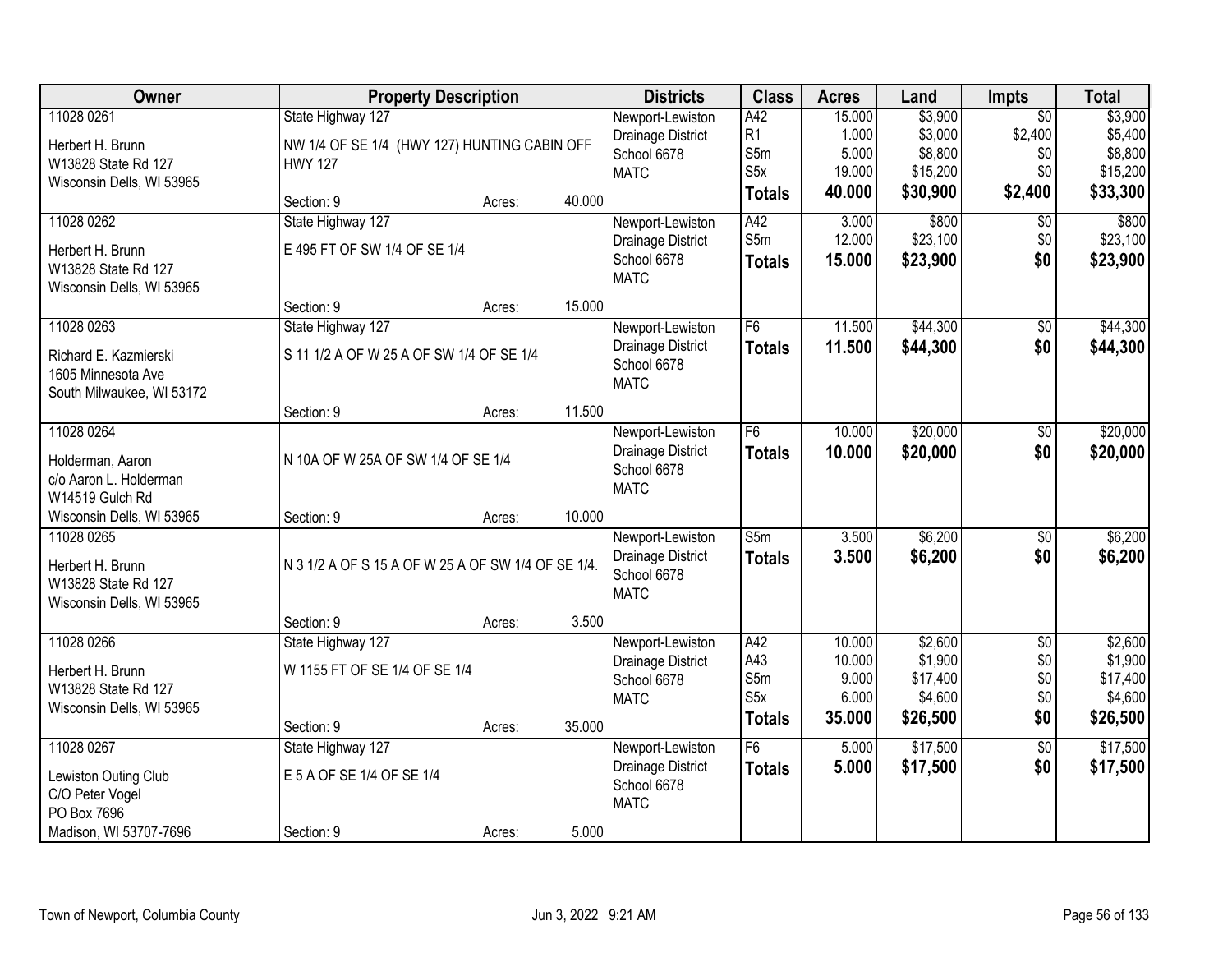| Owner                                                                                        | <b>Property Description</b>                                                                   |        |        | <b>Districts</b>                                                    | <b>Class</b>                            | <b>Acres</b>               | Land                            | <b>Impts</b>                  | <b>Total</b>                    |
|----------------------------------------------------------------------------------------------|-----------------------------------------------------------------------------------------------|--------|--------|---------------------------------------------------------------------|-----------------------------------------|----------------------------|---------------------------------|-------------------------------|---------------------------------|
| 11028 0267.01<br>Town of Newport<br>N9236 Town Hall Rd<br>Wisconsin Dells, WI 53965          | Zeitz Rd<br>8.25' (1/2 ROD) ROW STRIP ON E SIDE OF ZIETZ RD<br>AS DESC IN R100-33             |        |        | Newport-Lewiston<br>Drainage District<br>School 6678<br><b>MATC</b> | X4<br><b>Totals</b>                     | 0.350<br>0.350             | $\overline{60}$<br>\$0          | $\overline{50}$<br>\$0        | \$0<br>\$0                      |
|                                                                                              | Section: 16                                                                                   | Acres: | 0.350  |                                                                     |                                         |                            |                                 |                               |                                 |
| 11028 0267.02<br>Town of Newport<br>N9236 Town Hall Rd<br>Wisconsin Dells, WI 53965          | Zeitz Rd<br>8.25' (1/2 ROD) ROW STRIP ON W SIDE OF ZIETZ RD<br>AS DESC IN R100-33 AND R100-36 |        |        | School 6678<br><b>MATC</b>                                          | $\overline{X4}$<br><b>Totals</b>        | 0.300<br>0.300             | $\overline{50}$<br>\$0          | $\overline{50}$<br>\$0        | \$0<br>\$0                      |
| 11028 0268                                                                                   | Section: 9<br>State Highway 127                                                               | Acres: | 0.300  | School 6678                                                         | F6                                      | 35.000                     | \$91,900                        |                               | \$91,900                        |
| James E Farmer Revocable Trust Dated   NE 1/4 OF NE 1/4<br>6/25/2007                         |                                                                                               |        |        | <b>MATC</b>                                                         | S <sub>5</sub> x<br><b>Totals</b>       | 5.000<br>40.000            | \$4,000<br>\$95,900             | \$0<br>\$0<br>\$0             | \$4,000<br>\$95,900             |
| 801 Brighton Ln<br>Lagrange, IL 60521                                                        | Section: 16                                                                                   | Acres: | 40.000 |                                                                     |                                         |                            |                                 |                               |                                 |
| 11028 0269                                                                                   | State Highway 127                                                                             |        |        | School 6678                                                         | F <sub>6</sub>                          | 40.000                     | \$105,000                       | $\sqrt[6]{30}$                | \$105,000                       |
| Mataa, LLC<br>W13599 State Rd 127<br>Wisconsin Dells, WI 53965                               | NW 1/4 OF NE 1/4                                                                              |        |        | <b>MATC</b>                                                         | <b>Totals</b>                           | 40.000                     | \$105,000                       | \$0                           | \$105,000                       |
|                                                                                              | Section: 16                                                                                   | Acres: | 40.000 |                                                                     |                                         |                            |                                 |                               |                                 |
| 11028 0270<br>Mataa, LLC<br>W13599 State Rd 127<br>Wisconsin Dells, WI 53965                 | E 1/2 OF SW 1/4 OF NE 1/4                                                                     |        | 20.000 | School 6678<br><b>MATC</b>                                          | F6<br><b>Totals</b>                     | 20.000<br>20,000           | \$52,500<br>\$52,500            | $\overline{50}$<br>\$0        | \$52,500<br>\$52,500            |
| 11028 0271                                                                                   | Section: 16                                                                                   | Acres: |        | School 6678                                                         | F <sub>6</sub>                          | 20.000                     | \$52,500                        | $\sqrt{$0}$                   | \$52,500                        |
| Mataa, LLC<br>W13599 State Rd 127<br>Wisconsin Dells, WI 53965                               | W 1/2 OF SW 1/4 OF NE 1/4                                                                     |        |        | <b>MATC</b>                                                         | <b>Totals</b>                           | 20.000                     | \$52,500                        | \$0                           | \$52,500                        |
|                                                                                              | Section: 16                                                                                   | Acres: | 20.000 |                                                                     |                                         |                            |                                 |                               |                                 |
| 11028 0272<br>Kenneth E & Laveta R Vertein Living<br>Trust Dated 6/22/20<br>S4495 Johnson Rd | N 1/2 OF SE 1/4 OF NE 1/4                                                                     |        |        | School 6678<br><b>MATC</b>                                          | F6<br>S <sub>5</sub> x<br><b>Totals</b> | 10.000<br>10.000<br>20.000 | \$22,800<br>\$8,000<br>\$30,800 | $\overline{60}$<br>\$0<br>\$0 | \$22,800<br>\$8,000<br>\$30,800 |
| Baraboo, WI 53913                                                                            | Section: 16                                                                                   | Acres: | 20.000 |                                                                     |                                         |                            |                                 |                               |                                 |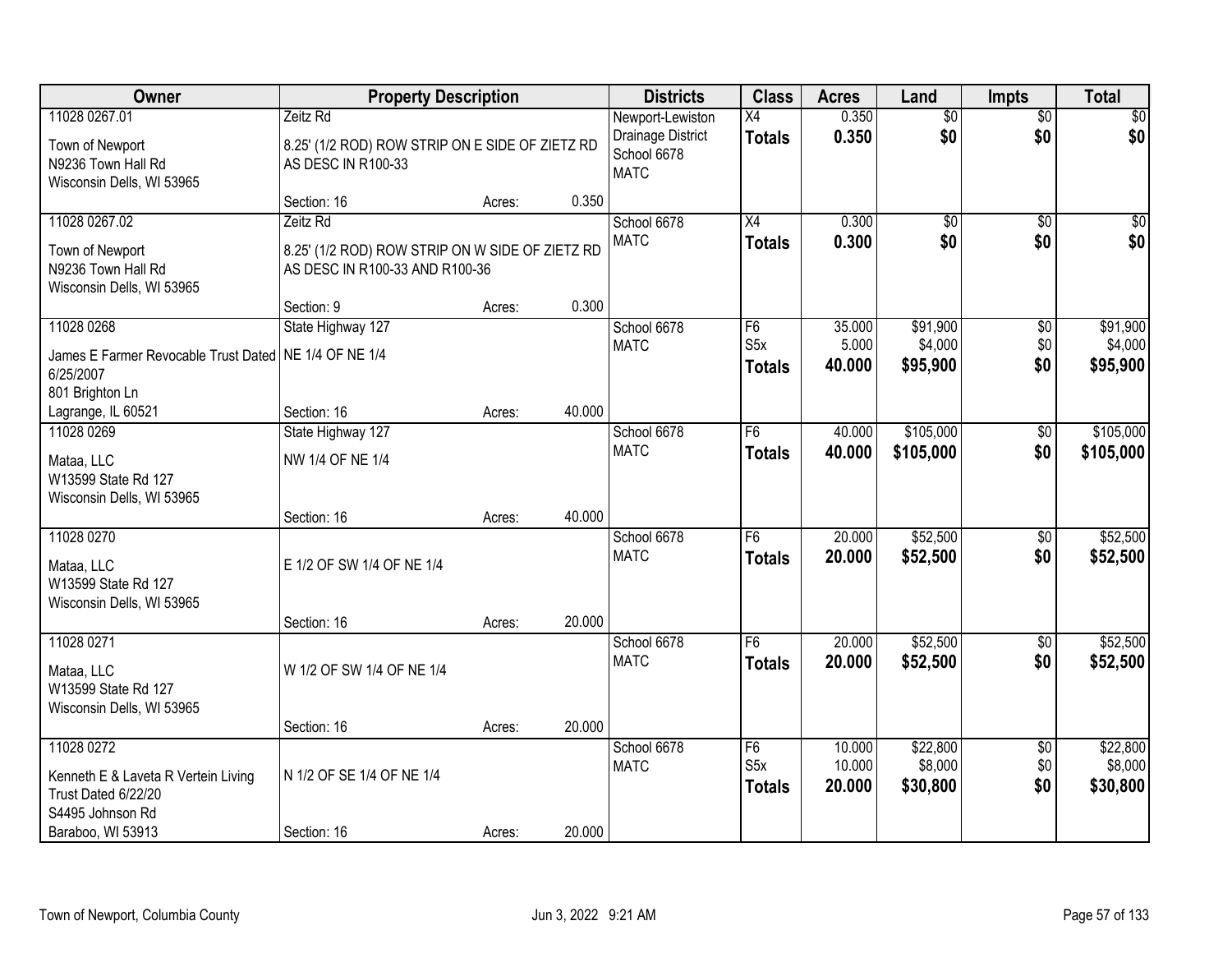| Owner                     |                                                 | <b>Property Description</b> |        | <b>Districts</b>           | <b>Class</b>                       | <b>Acres</b>   | Land                | <b>Impts</b>     | <b>Total</b> |
|---------------------------|-------------------------------------------------|-----------------------------|--------|----------------------------|------------------------------------|----------------|---------------------|------------------|--------------|
| 11028 0273                |                                                 |                             |        | School 6678                | F6                                 | 10.000         | \$22,800            | \$0              | \$22,800     |
| Mataa, LLC                | S 1/2 OF SE 1/4 OF NE 1/4                       |                             |        | <b>MATC</b>                | S5x                                | 10.000         | \$8,000             | \$0              | \$8,000      |
| W13599 State Rd 127       |                                                 |                             |        |                            | <b>Totals</b>                      | 20.000         | \$30,800            | \$0              | \$30,800     |
| Wisconsin Dells, WI 53965 |                                                 |                             |        |                            |                                    |                |                     |                  |              |
|                           | Section: 16                                     | Acres:                      | 20.000 |                            |                                    |                |                     |                  |              |
| 11028 0274.01             | W13599 State Highway 127                        |                             |        | Newport-Lewiston           | A41                                | 27.500         | \$8,400             | $\overline{50}$  | \$8,400      |
| Angela Wieser et al       | LT 1 CS#3771-26-9                               |                             |        | Drainage District          | R <sub>1</sub><br>S <sub>5</sub> x | 1.380<br>8.500 | \$16,200            | \$434,500        | \$450,700    |
| c/o Mark Wieser           |                                                 |                             |        | School 6678<br><b>MATC</b> |                                    | 37.380         | \$7,700<br>\$32,300 | \$0<br>\$434,500 | \$7,700      |
| W13599 State Rd 127       |                                                 |                             |        |                            | <b>Totals</b>                      |                |                     |                  | \$466,800    |
| Wisconsin Dells, WI 53965 | Section: 16                                     | Acres:                      | 37.380 |                            |                                    |                |                     |                  |              |
| 11028 0274.02             | State Highway 127                               |                             |        | Newport-Lewiston           | A41                                | 12.000         | \$3,700             | \$0              | \$3,700      |
| Angela Wieser et al       | LT 2 CS#3771-26-9                               |                             |        | Drainage District          | S5m                                | 19.100         | \$36,800            | \$0              | \$36,800     |
| c/o Mark Wieser           |                                                 |                             |        | School 6678<br><b>MATC</b> | <b>Totals</b>                      | 31.100         | \$40,500            | \$0              | \$40,500     |
| W13599 State Rd 127       |                                                 |                             |        |                            |                                    |                |                     |                  |              |
| Wisconsin Dells, WI 53965 | Section: 16                                     | Acres:                      | 31.100 |                            |                                    |                |                     |                  |              |
| 11028 0275                | Hwy 127 & Zeitz Rd                              |                             |        | Newport-Lewiston           | A42                                | 1.220          | \$300               | \$0              | \$300        |
| Herbert H. Brunn          | 1 1/4 A IN NE COR OF NE 1/4 OF NW 1/4 EXC 8.25' |                             |        | Drainage District          | <b>Totals</b>                      | 1.220          | \$300               | \$0              | \$300        |
| W13828 State Rd 127       | ROW STRIP IN R100-33                            |                             |        | School 6678<br><b>MATC</b> |                                    |                |                     |                  |              |
| Wisconsin Dells, WI 53965 |                                                 |                             |        |                            |                                    |                |                     |                  |              |
|                           | Section: 16                                     | Acres:                      | 1.220  |                            |                                    |                |                     |                  |              |
| 11028 0276.01             | W13668 State Highway 127                        |                             |        | School 6678                | $\overline{R1}$                    | 2.000          | \$20,500            | \$123,300        | \$143,800    |
| Mathew E. Brunn           | NW1/4 OF NW1/4 NORTH OF 127 EXC R100-36 (HWY    |                             |        | <b>MATC</b>                | S5x                                | 3.530          | \$3,200             | \$0              | \$3,200      |
| Judith L. Brunn           | ROW), EXC E OF ROW IN R100-36                   |                             |        |                            | <b>Totals</b>                      | 5.530          | \$23,700            | \$123,300        | \$147,000    |
| N8485 Ingerbretson Rd     |                                                 |                             |        |                            |                                    |                |                     |                  |              |
| Wisconsin Dells, WI 53965 | Section: 16                                     | Acres:                      | 5.530  |                            |                                    |                |                     |                  |              |
| 11028 0276.02             | Zeitz Rd                                        |                             |        | School 6678                | S5x                                | 0.090          | \$100               | \$0              | \$100        |
| Mathew E. Brunn           | NW1/4 OF NW1/4 NORTH OF 127 EXC R100-36 (HWY    |                             |        | <b>MATC</b>                | <b>Totals</b>                      | 0.090          | \$100               | \$0              | \$100        |
| Judith L. Brunn           | ROW), EXC W OF ROW IN R100-36.                  |                             |        |                            |                                    |                |                     |                  |              |
| N8485 Ingebretson Rd      |                                                 |                             |        |                            |                                    |                |                     |                  |              |
| Wisconsin Dells, WI 53965 | Section: 16                                     | Acres:                      | 0.090  |                            |                                    |                |                     |                  |              |
| 11028 0277                |                                                 |                             |        | School 6678                | S5x                                | 20.000         | \$26,300            | $\sqrt{$0}$      | \$26,300     |
| Randy E. Nelson           | E 1/2 OF SW 1/4 OF NW 1/4                       |                             |        | <b>MATC</b>                | <b>Totals</b>                      | 20.000         | \$26,300            | \$0              | \$26,300     |
| 2501 W Lindenwood Ave     |                                                 |                             |        |                            |                                    |                |                     |                  |              |
| Oak Creek, WI 53154       |                                                 |                             |        |                            |                                    |                |                     |                  |              |
|                           | Section: 16                                     | Acres:                      | 20.000 |                            |                                    |                |                     |                  |              |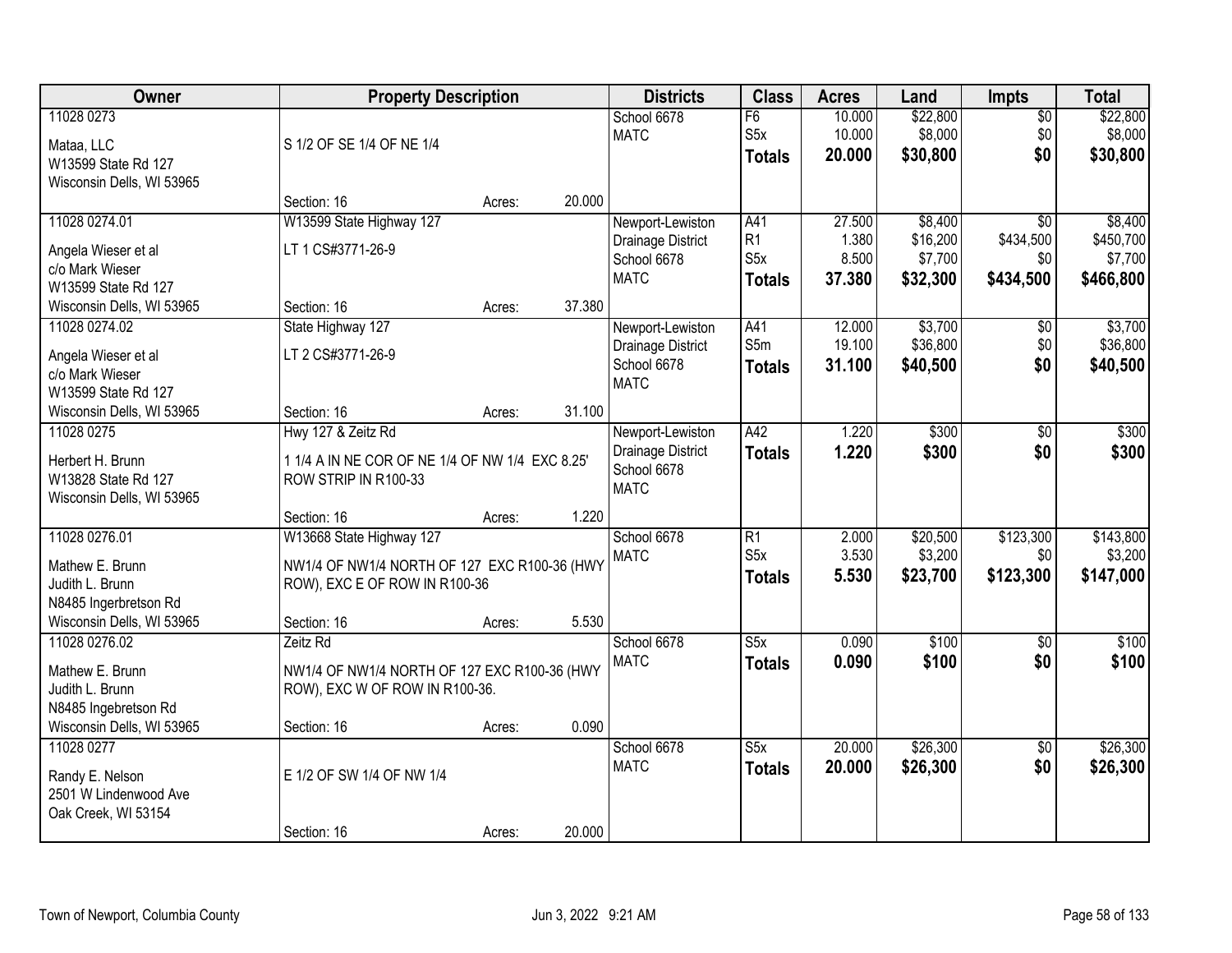| Owner                                                                                     | <b>Property Description</b> |        |        | <b>Districts</b>                                                    | <b>Class</b>                            | <b>Acres</b>               | Land                             | <b>Impts</b>                  | <b>Total</b>                     |
|-------------------------------------------------------------------------------------------|-----------------------------|--------|--------|---------------------------------------------------------------------|-----------------------------------------|----------------------------|----------------------------------|-------------------------------|----------------------------------|
| 11028 0278<br>Anthony J. Mackesey<br>Mark A. Mackesey<br>PO Box 406                       | W 1/2 of SW1/4 of NW1/4     |        |        | School 6678<br><b>MATC</b>                                          | S5x<br><b>Totals</b>                    | 20.000<br>20.000           | \$26,300<br>\$26,300             | $\overline{50}$<br>\$0        | \$26,300<br>\$26,300             |
| Lake Delton, WI 53940                                                                     | Section: 16                 | Acres: | 20.000 |                                                                     |                                         |                            |                                  |                               |                                  |
| 11028 0279<br>Mataa, LLC<br>W13599 State Rd 127<br>Wisconsin Dells, WI 53965              | SE 1/4 OF NW 1/4            |        |        | School 6678<br><b>MATC</b>                                          | F6<br>S <sub>5</sub> x<br><b>Totals</b> | 12.000<br>28.000<br>40.000 | \$31,500<br>\$22,400<br>\$53,900 | \$0<br>\$0<br>\$0             | \$31,500<br>\$22,400<br>\$53,900 |
| 11028 0280                                                                                | Section: 16                 | Acres: | 40.000 | Newport-Lewiston                                                    | A43                                     | 40.000                     | \$7,500                          | \$0                           | \$7,500                          |
| Norland Farms, LLC<br>N570 6th Ct<br>Endeavor, WI 53930                                   | NE 1/4 OF SW 1/4            |        |        | Drainage District<br>School 6678<br><b>MATC</b>                     | <b>Totals</b>                           | 40.000                     | \$7,500                          | \$0                           | \$7,500                          |
|                                                                                           | Section: 16                 | Acres: | 40.000 |                                                                     |                                         |                            |                                  |                               |                                  |
| 11028 0281<br>Norland Farms, LLC<br>N570 6th Ct<br>Endeavor, WI 53930                     | NW 1/4 OF SW 1/4            |        |        | Newport-Lewiston<br>Drainage District<br>School 6678<br><b>MATC</b> | A43<br><b>Totals</b>                    | 40.000<br>40.000           | \$7,500<br>\$7,500               | $\frac{1}{20}$<br>\$0         | \$7,500<br>\$7,500               |
|                                                                                           | Section: 16                 | Acres: | 40.000 |                                                                     |                                         |                            |                                  |                               |                                  |
| 11028 0282<br>Gregerson Farms, LLC<br>W13798 State Highway16<br>Wisconsin Dells, WI 53965 | SW1/4 of SW1/4              |        |        | Newport-Lewiston<br>Drainage District<br>School 6678<br><b>MATC</b> | A43<br><b>Totals</b>                    | 40.000<br>40.000           | \$7,500<br>\$7,500               | $\overline{60}$<br>\$0        | \$7,500<br>\$7,500               |
|                                                                                           | Section: 16                 | Acres: | 40.000 |                                                                     |                                         |                            |                                  |                               |                                  |
| 11028 0283<br>Gregerson Farms, LLC<br>W13798 State Highway16<br>Wisconsin Dells, WI 53965 | SE1/4 of SW1/4              |        |        | Newport-Lewiston<br>Drainage District<br>School 6678<br><b>MATC</b> | A43<br><b>Totals</b>                    | 40.000<br>40.000           | \$7,500<br>\$7,500               | \$0<br>\$0                    | \$7,500<br>\$7,500               |
|                                                                                           | Section: 16                 | Acres: | 40.000 |                                                                     |                                         |                            |                                  |                               |                                  |
| 11028 0284<br>Norland Farms, LLC<br>N570 6th Ct<br>Endeavor, WI 53930                     | NE 1/4 OF SE 1/4            |        |        | Newport-Lewiston<br>Drainage District<br>School 6678<br><b>MATC</b> | A43<br>S5m<br><b>Totals</b>             | 25.000<br>15.000<br>40.000 | \$4,700<br>\$26,300<br>\$31,000  | $\overline{60}$<br>\$0<br>\$0 | \$4,700<br>\$26,300<br>\$31,000  |
|                                                                                           | Section: 16                 | Acres: | 40.000 |                                                                     |                                         |                            |                                  |                               |                                  |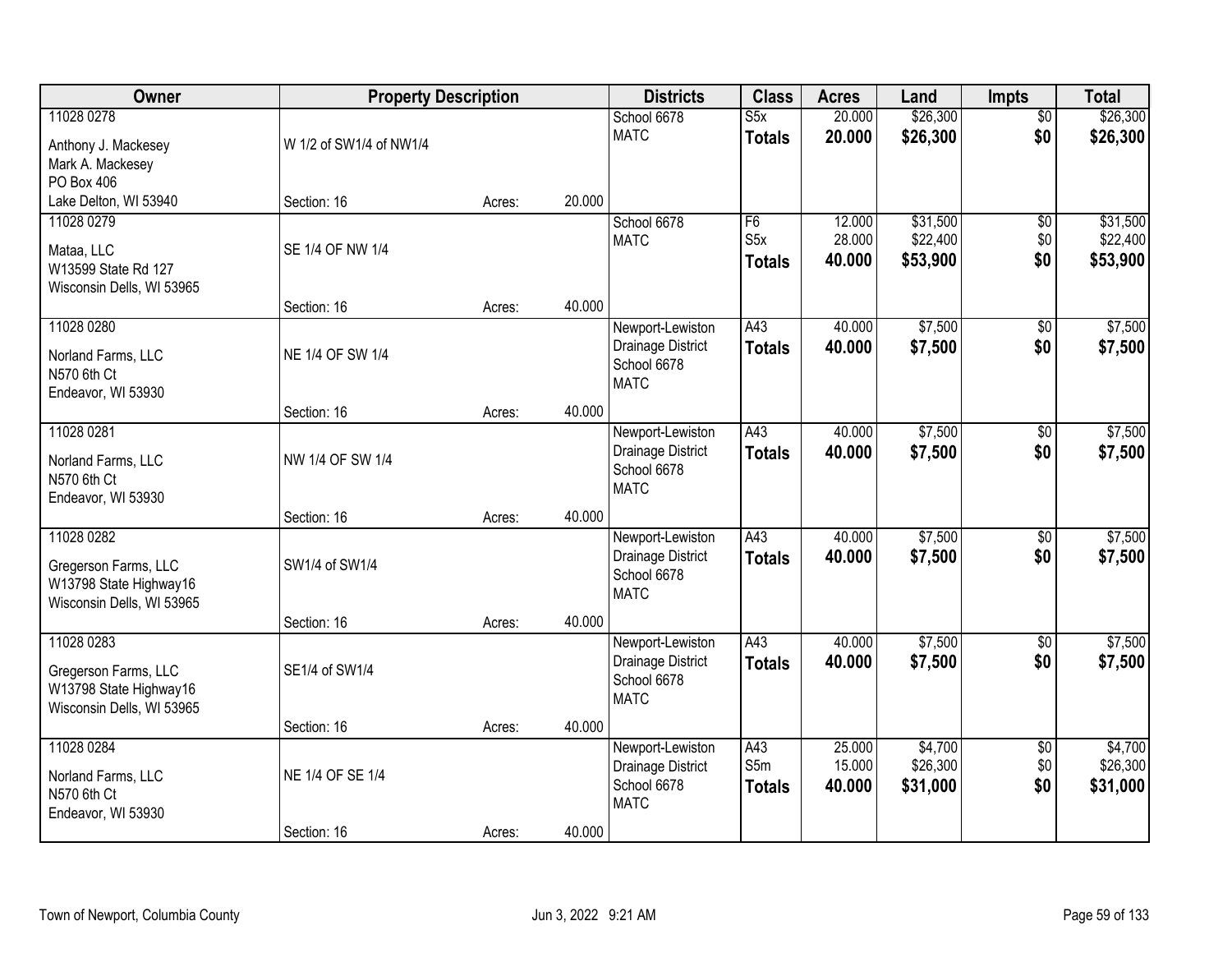| Owner                                                                                                               | <b>Property Description</b>                          |        |        | <b>Districts</b>                                                    | <b>Class</b>                                           | <b>Acres</b>                                 | Land                                                  | <b>Impts</b>                                | <b>Total</b>                                          |
|---------------------------------------------------------------------------------------------------------------------|------------------------------------------------------|--------|--------|---------------------------------------------------------------------|--------------------------------------------------------|----------------------------------------------|-------------------------------------------------------|---------------------------------------------|-------------------------------------------------------|
| 11028 0285<br>Norland Farms, LLC<br>N570 6th Ct<br>Endeavor, WI 53930                                               | NW 1/4 OF SE 1/4                                     |        |        | Newport-Lewiston<br>Drainage District<br>School 6678<br><b>MATC</b> | A43<br><b>Totals</b>                                   | 40.000<br>40.000                             | \$7,500<br>\$7,500                                    | $\overline{50}$<br>\$0                      | \$7,500<br>\$7,500                                    |
|                                                                                                                     | Section: 16                                          | Acres: | 40.000 |                                                                     |                                                        |                                              |                                                       |                                             |                                                       |
| 11028 0286<br>Norland Farms, LLC<br>N570 6th Ct<br>Endeavor, WI 53930                                               | SW1/4 OF SE1/4                                       |        |        | Newport-Lewiston<br>Drainage District<br>School 6678<br><b>MATC</b> | A43<br><b>Totals</b>                                   | 40.000<br>40.000                             | \$7,500<br>\$7,500                                    | \$0<br>\$0                                  | \$7,500<br>\$7,500                                    |
|                                                                                                                     | Section: 16                                          | Acres: | 40.000 |                                                                     |                                                        |                                              |                                                       |                                             |                                                       |
| 11028 0287<br>Peter H. Gregerson<br>N8995 Newport Dr<br>Wisconsin Dells, WI 53965                                   | SE 1/4 OF SE 1/4                                     |        |        | Newport-Lewiston<br>Drainage District<br>School 6678<br><b>MATC</b> | A43<br>S5m<br><b>Totals</b>                            | 36.000<br>4.000<br>40.000                    | \$6,700<br>\$5,600<br>\$12,300                        | \$0<br>\$0<br>\$0                           | \$6,700<br>\$5,600<br>\$12,300                        |
|                                                                                                                     | Section: 16                                          | Acres: | 40.000 |                                                                     |                                                        |                                              |                                                       |                                             |                                                       |
| 11028 0287.A<br>Town of Newport<br>N9236 Town Hall Rd<br>Wisconsin Dells, WI 53965                                  | #276-0.04A (HWY)                                     |        |        | School 6678<br><b>MATC</b>                                          | X4<br><b>Totals</b>                                    | 0.040<br>0.040                               | \$0<br>\$0                                            | \$0<br>\$0                                  | $\sqrt{50}$<br>\$0                                    |
|                                                                                                                     | Section: 16                                          | Acres: | 0.040  |                                                                     |                                                        |                                              |                                                       |                                             |                                                       |
| 11028 0288<br>Doris N. Walker et al<br>c/o Dean R. Walker<br>N9036 Lewiston Station Rd<br>Wisconsin Dells, WI 53965 | State Highway 127<br>NE1/4 of NE1/4<br>Section: 17   | Acres: | 40.000 | School 6678<br><b>MATC</b>                                          | A41<br>S5x<br><b>Totals</b>                            | 26.000<br>14.000<br>40.000                   | \$8,000<br>\$10,500<br>\$18,500                       | $\overline{50}$<br>\$0<br>\$0               | \$8,000<br>\$10,500<br>\$18,500                       |
| 11028 0289<br>Doris N. Walker et al<br>c/o Dean R. Walker<br>N9036 Lewiston Station Rd<br>Wisconsin Dells, WI 53965 | Hwy 127 & New Haven<br>NW1/4 of NE1/4<br>Section: 17 | Acres: | 40.000 | School 6678<br><b>MATC</b>                                          | A41<br>S <sub>5</sub> x<br><b>Totals</b>               | 38.000<br>2.000<br>40.000                    | \$11,600<br>\$200<br>\$11,800                         | $\sqrt{6}$<br>\$0<br>\$0                    | \$11,600<br>\$200<br>\$11,800                         |
| 11028 0290<br>Doris N. Walker et al<br>c/o Dean R. Walker<br>N9036 Lewiston Station Rd<br>Wisconsin Dells, WI 53965 | New Haven Rd<br>SW1/4 of NE1/4<br>Section: 17        | Acres: | 40.000 | School 6678<br><b>MATC</b>                                          | A41<br>A42<br>S5m<br>S <sub>5</sub> x<br><b>Totals</b> | 17.000<br>8.000<br>12.000<br>3.000<br>40.000 | \$5,200<br>\$2,100<br>\$23,100<br>\$1,700<br>\$32,100 | $\overline{50}$<br>\$0<br>\$0<br>\$0<br>\$0 | \$5,200<br>\$2,100<br>\$23,100<br>\$1,700<br>\$32,100 |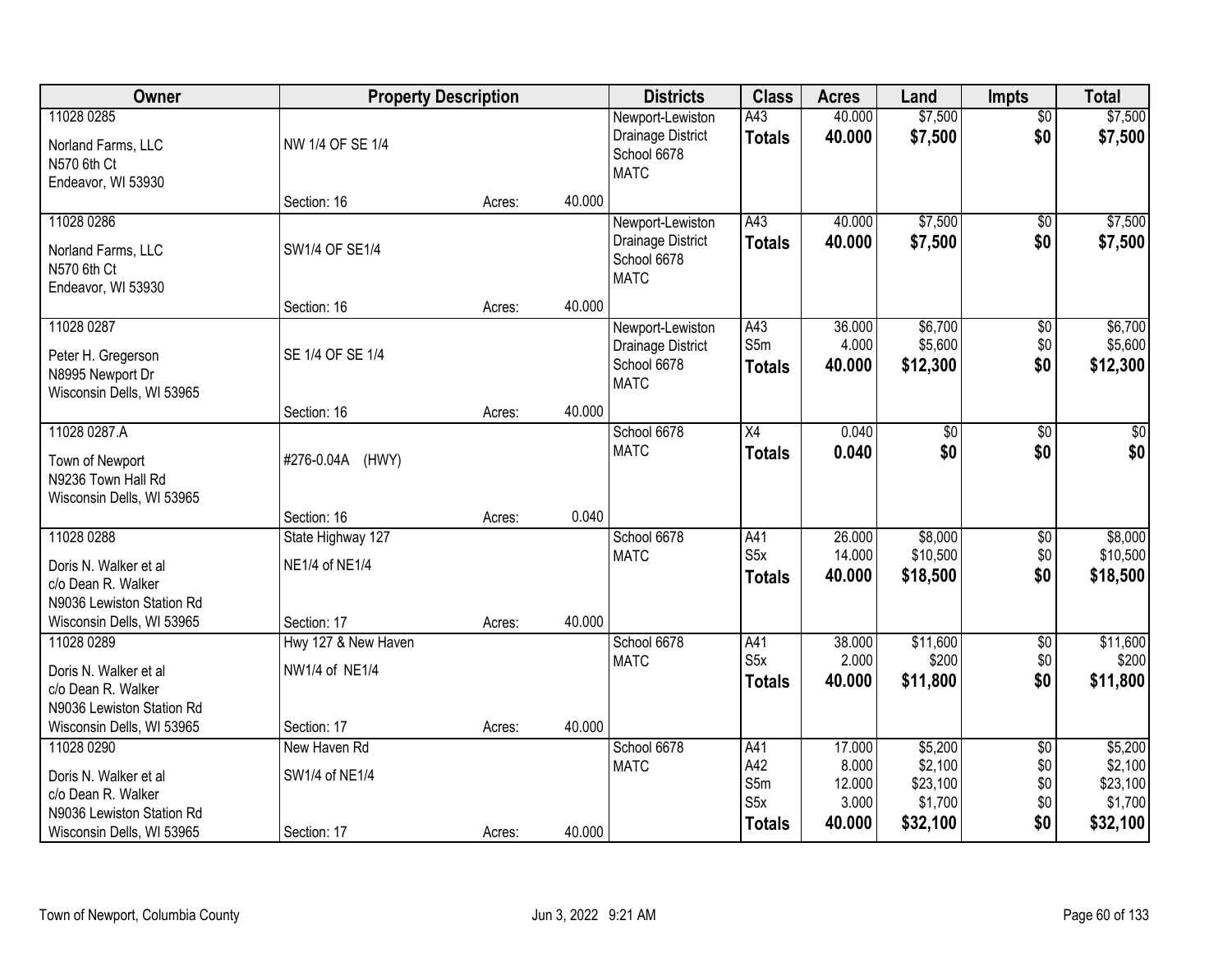| Owner                                                               | <b>Property Description</b>                 |        |        | <b>Districts</b> | <b>Class</b>     | <b>Acres</b> | Land     | <b>Impts</b>    | <b>Total</b> |
|---------------------------------------------------------------------|---------------------------------------------|--------|--------|------------------|------------------|--------------|----------|-----------------|--------------|
| 11028 0291                                                          |                                             |        |        | School 6678      | S5x              | 40.000       | \$52,500 | $\overline{50}$ | \$52,500     |
| Mark A. Mackesey et al                                              | SE 1/4 OF NE 1/4 ALSO ROW 1 RD WD ALNG E SD |        |        | <b>MATC</b>      | <b>Totals</b>    | 40.000       | \$52,500 | \$0             | \$52,500     |
| c/o Anthony J. Mackesey                                             | NENE PER '72 T.R.                           |        |        |                  |                  |              |          |                 |              |
| C/O Kay C Mackesey                                                  |                                             |        |        |                  |                  |              |          |                 |              |
| PO Box 406                                                          | Section: 17                                 | Acres: | 40.000 |                  |                  |              |          |                 |              |
| Lake Delton, WI 53940                                               |                                             |        |        |                  |                  |              |          |                 |              |
| 11028 0292                                                          | New HavenRd&Hwy 127                         |        |        | School 6678      | A41              | 38.000       | \$11,600 | $\overline{60}$ | \$11,600     |
| Doris N. Walker et al                                               | NE1/4 of NW1/4                              |        |        | <b>MATC</b>      | S <sub>5x</sub>  | 2.000        | \$200    | \$0             | \$200        |
| c/o Dean R. Walker                                                  |                                             |        |        |                  | <b>Totals</b>    | 40.000       | \$11,800 | \$0             | \$11,800     |
| N9036 Lewiston Station Rd                                           |                                             |        |        |                  |                  |              |          |                 |              |
| Wisconsin Dells, WI 53965                                           | Section: 17                                 | Acres: | 40.000 |                  |                  |              |          |                 |              |
| 11028 0293                                                          | W14025 State Highway 127                    |        |        | School 6678      | A41              | 35.500       | \$10,900 | $\overline{50}$ | \$10,900     |
| Doris N. Walker et al                                               | NW1/4 of NW1/4                              |        |        | <b>MATC</b>      | H7               | 2.500        | \$21,800 | \$34,900        | \$56,700     |
| c/o Dean R. Walker                                                  |                                             |        |        |                  | S <sub>5</sub> x | 2.000        | \$200    | \$0             | \$200        |
| N9036 Lewiston Station Rd                                           |                                             |        |        |                  | <b>Totals</b>    | 40.000       | \$32,900 | \$34,900        | \$67,800     |
| Wisconsin Dells, WI 53965                                           | Section: 17                                 | Acres: | 40.000 |                  |                  |              |          |                 |              |
| 11028 0294                                                          | W14065 Peterson Dr                          |        |        | School 6678      | A41              | 22.000       | \$6,700  | \$0             | \$6,700      |
|                                                                     |                                             |        |        | <b>MATC</b>      | A43              | 14.000       | \$2,600  | \$0             | \$2,600      |
| Otto N & Marian I Christopherson Jt Rev   SW 1/4 OF NW 1/4<br>Trust |                                             |        |        |                  | H7               | 3.000        | \$23,000 | \$12,400        | \$35,400     |
| N8996 New Haven Rd                                                  |                                             |        |        |                  | S <sub>5x</sub>  | 1.000        | \$100    | \$0             | \$100        |
| Wisconsin Dells, WI 53965                                           | Section: 17                                 | Acres: | 40.000 |                  | <b>Totals</b>    | 40.000       | \$32,400 | \$12,400        | \$44,800     |
| 11028 0295                                                          | N9057 New Haven Rd                          |        |        | School 6678      | A41              | 20.000       | \$6,100  | $\overline{50}$ | \$6,100      |
| Doris N. Walker et al                                               | SE1/4 of NW1/4                              |        |        | <b>MATC</b>      | A43              | 17.000       | \$3,200  | \$0             | \$3,200      |
| c/o Dean R. Walker                                                  |                                             |        |        |                  | R <sub>1</sub>   | 1.000        | \$13,500 | \$141,000       | \$154,500    |
| N9036 Lewiston Station Rd                                           |                                             |        |        |                  | S <sub>5</sub> x | 2.000        | \$1,000  | \$0             | \$1,000      |
| Wisconsin Dells, WI 53965                                           | Section: 17                                 | Acres: | 40.000 |                  | <b>Totals</b>    | 40.000       | \$23,800 | \$141,000       | \$164,800    |
| 11028 0296                                                          | New Haven Rd                                |        |        | School 6678      | A41              | 39.000       | \$11,900 | \$0             | \$11,900     |
|                                                                     |                                             |        |        | <b>MATC</b>      | S <sub>5x</sub>  | 1.000        | \$100    | \$0             | \$100        |
| Otto N & Marian I Christopherson Jt Rev   NE 1/4 OF SW 1/4<br>Trust |                                             |        |        |                  | <b>Totals</b>    | 40.000       | \$12,000 | \$0             | \$12,000     |
| N8996 New Haven Rd                                                  |                                             |        |        |                  |                  |              |          |                 |              |
| Wisconsin Dells, WI 53965                                           | Section: 17                                 | Acres: | 40.000 |                  |                  |              |          |                 |              |
| 11028 0297                                                          | Peterson Rd                                 |        |        | School 6678      | A41              | 33.000       | \$10,100 | \$0             | \$10,100     |
|                                                                     |                                             |        |        | <b>MATC</b>      | A43              | 6.000        | \$1,100  | \$0             | \$1,100      |
| Otto N & Marian I Christopherson Jt Rev   NW 1/4 OF SW 1/4          |                                             |        |        |                  | S5x              | 1.000        | \$100    | \$0             | \$100        |
| Trust                                                               |                                             |        |        |                  | <b>Totals</b>    | 40.000       | \$11,300 | \$0             | \$11,300     |
| N8996 New Haven Rd                                                  |                                             |        | 40.000 |                  |                  |              |          |                 |              |
| Wisconsin Dells, WI 53965                                           | Section: 17                                 | Acres: |        |                  |                  |              |          |                 |              |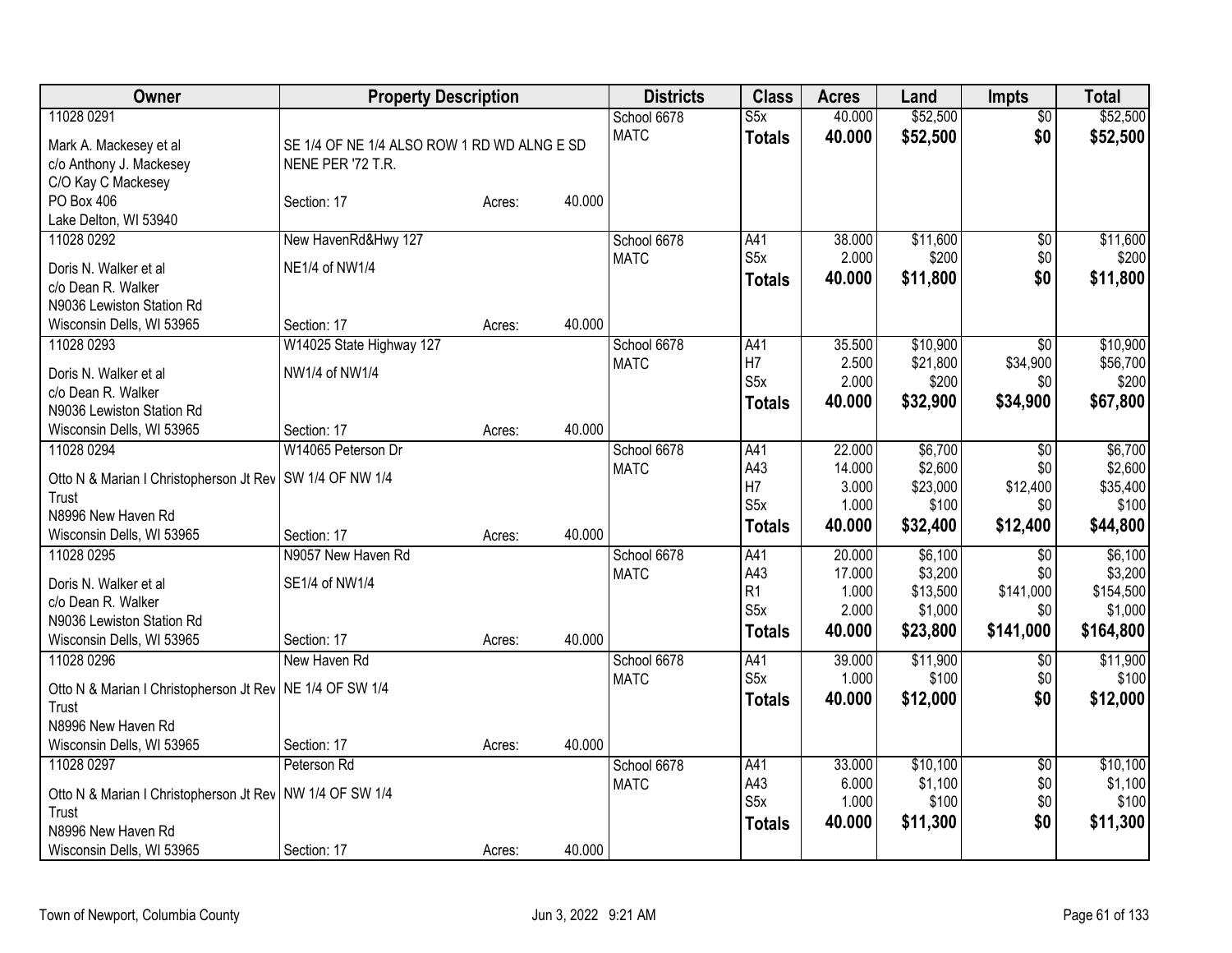| Owner                                                                          | <b>Property Description</b> |        |        | <b>Districts</b>  | <b>Class</b>     | <b>Acres</b> | Land     | <b>Impts</b>    | <b>Total</b> |
|--------------------------------------------------------------------------------|-----------------------------|--------|--------|-------------------|------------------|--------------|----------|-----------------|--------------|
| 11028 0298                                                                     | Peterson Rd                 |        |        | Newport-Lewiston  | A41              | 20.000       | \$6,100  | $\overline{50}$ | \$6,100      |
| Otto N & Marian I Christopherson Jt Rev   SW 1/4 OF SW 1/4                     |                             |        |        | Drainage District | A43              | 9.000        | \$1,700  | \$0             | \$1,700      |
| Trust                                                                          |                             |        |        | School 6678       | A44              | 10.000       | \$700    | \$0             | \$700        |
| N8996 New Haven Rd                                                             |                             |        |        | <b>MATC</b>       | S <sub>5</sub> x | 1.000        | \$100    | \$0             | \$100        |
| Wisconsin Dells, WI 53965                                                      | Section: 17                 | Acres: | 40.000 |                   | <b>Totals</b>    | 40.000       | \$8,600  | \$0             | \$8,600      |
| 11028 0299                                                                     | N8861 New Haven Rd          |        |        | Newport-Lewiston  | A41              | 16.000       | \$4,900  | $\overline{50}$ | \$4,900      |
|                                                                                |                             |        |        | Drainage District | A43              | 18.000       | \$3,400  | \$0             | \$3,400      |
| Otto N & Marian I Christopherson Jt Rev   SE 1/4 OF SW 1/4 OLAF CHRISTOPHERSON |                             |        |        | School 6678       | H7               | 5.000        | \$28,000 | \$134,800       | \$162,800    |
| Trust<br>N8996 New Haven Rd                                                    |                             |        |        | <b>MATC</b>       | S <sub>5</sub> x | 1.000        | \$100    | \$0             | \$100        |
| Wisconsin Dells, WI 53965                                                      | Section: 17                 |        | 40.000 |                   | <b>Totals</b>    | 40.000       | \$36,400 | \$134,800       | \$171,200    |
| 11028 0300                                                                     |                             | Acres: |        | School 6678       | S5x              | 40.000       | \$52,500 |                 | \$52,500     |
|                                                                                |                             |        |        | <b>MATC</b>       |                  |              |          | $\sqrt[6]{3}$   |              |
| Otto N & Marian I Christopherson Jt Rev   NE 1/4 OF SE 1/4                     |                             |        |        |                   | <b>Totals</b>    | 40.000       | \$52,500 | \$0             | \$52,500     |
| Trust                                                                          |                             |        |        |                   |                  |              |          |                 |              |
| N8996 New Haven Rd                                                             |                             |        |        |                   |                  |              |          |                 |              |
| Wisconsin Dells, WI 53965                                                      | Section: 17                 | Acres: | 40.000 |                   |                  |              |          |                 |              |
| 11028 0301                                                                     | N8996 New Haven Rd          |        |        | School 6678       | A41              | 32.000       | \$9,800  | $\sqrt{6}$      | \$9,800      |
| Otto N & Marian I Christopherson Jt Rev   NW 1/4 OF SE 1/4                     |                             |        |        | <b>MATC</b>       | R <sub>1</sub>   | 1.000        | \$13,500 | \$129,000       | \$142,500    |
| Trust                                                                          |                             |        |        |                   | S5m              | 6.000        | \$11,600 | \$0             | \$11,600     |
| N8996 New Haven Rd                                                             |                             |        |        |                   | S <sub>5</sub> x | 1.000        | \$100    | \$0             | \$100        |
| Wisconsin Dells, WI 53965                                                      | Section: 17                 | Acres: | 40.000 |                   | <b>Totals</b>    | 40.000       | \$35,000 | \$129,000       | \$164,000    |
| 11028 0302                                                                     | New Haven Rd                |        |        | School 6678       | A41              | 39.000       | \$11,900 | \$0             | \$11,900     |
|                                                                                |                             |        |        | <b>MATC</b>       | S <sub>5</sub> x | 1.000        | \$100    | \$0             | \$100        |
| Otto N & Marian I Christopherson Jt Rev   SW 1/4 OF SE 1/4                     |                             |        |        |                   | <b>Totals</b>    | 40.000       | \$12,000 | \$0             | \$12,000     |
| Trust                                                                          |                             |        |        |                   |                  |              |          |                 |              |
| N8996 New Haven Rd                                                             |                             |        |        |                   |                  |              |          |                 |              |
| Wisconsin Dells, WI 53965                                                      | Section: 17                 | Acres: | 40.000 |                   |                  |              |          |                 |              |
| 11028 0303                                                                     | Marsh Rd                    |        |        | Newport-Lewiston  | A41              | 40.000       | \$12,200 | \$0             | \$12,200     |
| Otto N & Marian I Christopherson Jt Rev   SE 1/4 OF SE 1/4                     |                             |        |        | Drainage District | <b>Totals</b>    | 40.000       | \$12,200 | \$0             | \$12,200     |
| Trust                                                                          |                             |        |        | School 6678       |                  |              |          |                 |              |
| N8996 New Haven Rd                                                             |                             |        |        | <b>MATC</b>       |                  |              |          |                 |              |
| Wisconsin Dells, WI 53965                                                      | Section: 17                 | Acres: | 40.000 |                   |                  |              |          |                 |              |
| 11028 0304.1                                                                   | Hwy 127 & Peterson          |        |        | School 6678       | A41              | 36.000       | \$11,000 | $\overline{50}$ | \$11,000     |
|                                                                                |                             |        |        | <b>MATC</b>       | S <sub>5</sub> x | 1.610        | \$200    | \$0             | \$200        |
| Kathy A. Anderson et al<br>c/o Richard C. Anderson                             | NE1/4 OF NE1/4 EXC CS#4071  |        |        |                   | <b>Totals</b>    | 37.610       | \$11,200 | \$0             | \$11,200     |
| N8825 Peterson Rd                                                              |                             |        |        |                   |                  |              |          |                 |              |
|                                                                                |                             |        | 37.610 |                   |                  |              |          |                 |              |
| Wisconsin Dells, WI 53965                                                      | Section: 18                 | Acres: |        |                   |                  |              |          |                 |              |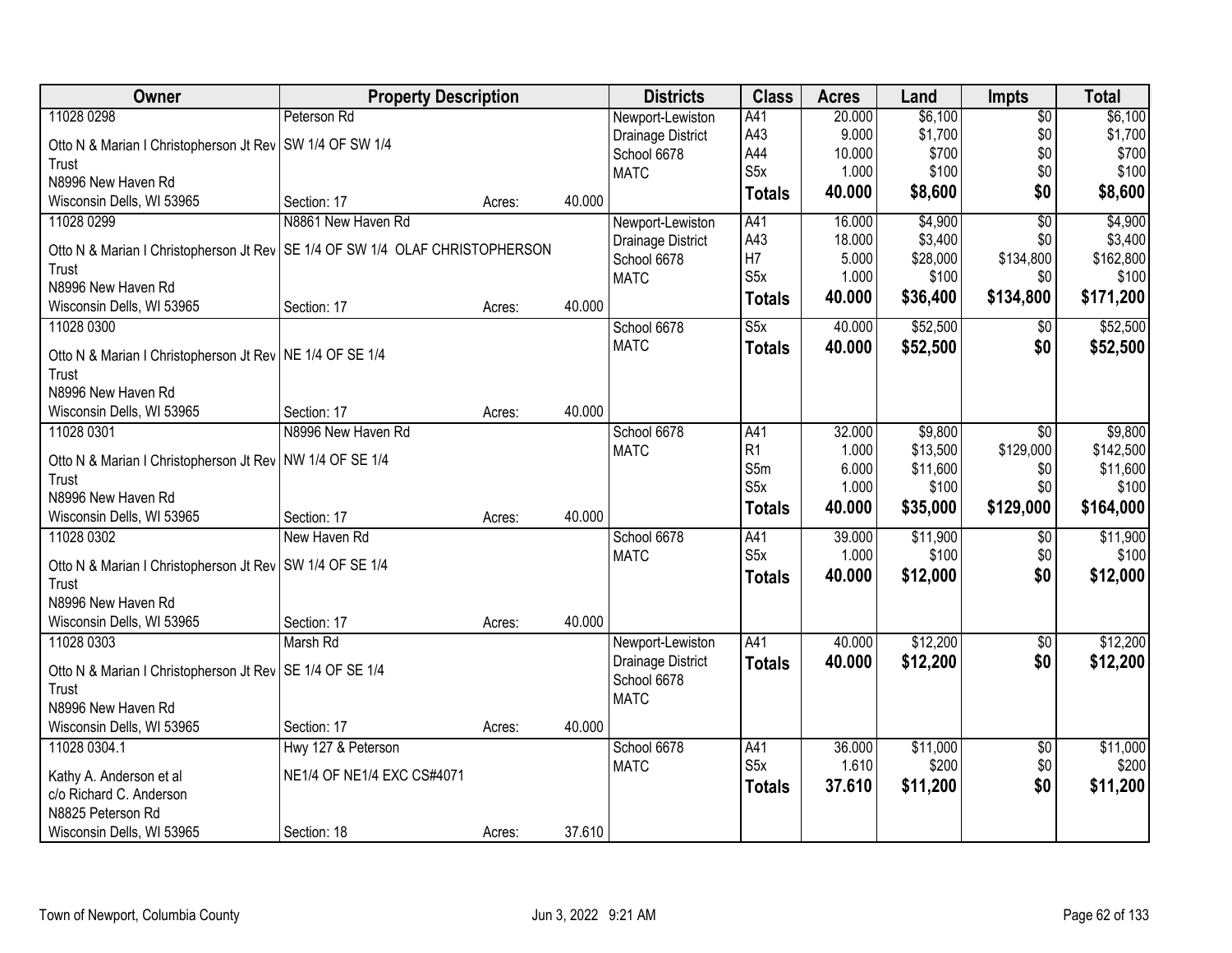| Owner                      | <b>Property Description</b>               |        |        | <b>Districts</b>           | <b>Class</b>           | <b>Acres</b>     | Land                | <b>Impts</b>           | <b>Total</b>         |
|----------------------------|-------------------------------------------|--------|--------|----------------------------|------------------------|------------------|---------------------|------------------------|----------------------|
| 11028 0305.01              | W14195 State Highway 127                  |        |        | School 6678                | $\overline{R1}$        | 2.747            | \$22,400            | \$220,000              | \$242,400            |
| Gina R. Anderson et al     | LT 1 CS#4071-28-65                        |        |        | <b>MATC</b>                | <b>Totals</b>          | 2.747            | \$22,400            | \$220,000              | \$242,400            |
| c/o Mark J. Anderson       |                                           |        |        |                            |                        |                  |                     |                        |                      |
| W14195 State Rd 127        |                                           |        |        |                            |                        |                  |                     |                        |                      |
| Wisconsin Dells, WI 53965  | Section: 18                               | Acres: | 2.747  |                            |                        |                  |                     |                        |                      |
| 11028 0305.2               | W14195 State Highway 127                  |        |        | School 6678                | A41                    | 9.000            | \$2,800             | $\overline{30}$        | \$2,800              |
| Richard C. Anderson et al. | E330' OF NW1/4 OF NE 1/4 OR E1/4 NWNE EXC |        |        | <b>MATC</b>                | H7                     | 0.640            | \$1,900             | \$13,900               | \$15,800             |
| W14195 State Rd 127        | CS#4071                                   |        |        |                            | <b>Totals</b>          | 9.640            | \$4,700             | \$13,900               | \$18,600             |
| Wisconsin Dells, WI 53965  |                                           |        |        |                            |                        |                  |                     |                        |                      |
|                            | Section: 18                               | Acres: | 9.640  |                            |                        |                  |                     |                        |                      |
| 11028 0306                 | W14237 State Highway 127                  |        |        | School 6678                | A41                    | 23.000           | \$7,000             | \$0                    | \$7,000              |
| Richard C. Anderson et al  | WEST 30AC OF NW1/4 NE 1/4 EX 2.09AC IN    |        |        | <b>MATC</b>                | H7<br>S <sub>5</sub> x | 1.910<br>3.000   | \$19,900<br>\$1,900 | \$119,200<br>\$0       | \$139,100<br>\$1,900 |
| W14195 State Rd 127        | CS#2354-15-50                             |        |        |                            | <b>Totals</b>          | 27.910           | \$28,800            | \$119,200              | \$148,000            |
| Wisconsin Dells, WI 53965  |                                           |        |        |                            |                        |                  |                     |                        |                      |
|                            | Section: 18                               | Acres: | 27.910 |                            |                        |                  |                     |                        |                      |
| 11028 0306.01              | State Highway 127                         |        |        | School 6678                | $\overline{H}$         | 2.090            | \$6,700             | \$138,300              | \$145,000            |
| Mark J. Anderson           | Lot 1, CSM 2354-15-50                     |        |        | <b>MATC</b>                | <b>Totals</b>          | 2.090            | \$6,700             | \$138,300              | \$145,000            |
| Richard C. Anderson        |                                           |        |        |                            |                        |                  |                     |                        |                      |
| N8825 Peterson Rd          |                                           |        |        |                            |                        |                  |                     |                        |                      |
| Wisconsin Dells, WI 53965  | Section: 18                               | Acres: | 2.090  |                            |                        |                  |                     |                        |                      |
| 11028 0307                 |                                           |        |        | School 6678                | A41                    | 10.000           | \$3,100             | $\overline{50}$        | \$3,100              |
| Richard C. Anderson et al  | E 330 FT OF SW 1/4 OF NE 1/4              |        |        | <b>MATC</b>                | <b>Totals</b>          | 10.000           | \$3,100             | \$0                    | \$3,100              |
| W14195 State Rd 127        |                                           |        |        |                            |                        |                  |                     |                        |                      |
| Wisconsin Dells, WI 53965  |                                           |        |        |                            |                        |                  |                     |                        |                      |
|                            | Section: 18                               | Acres: | 10.000 |                            |                        |                  |                     |                        |                      |
| 11028 0308                 |                                           |        |        | School 6678<br><b>MATC</b> | A41<br>A42             | 14.000<br>16.000 | \$4,300<br>\$4,100  | $\overline{60}$<br>\$0 | \$4,300<br>\$4,100   |
| Richard C. Anderson et al  | W 30 A OF SW 1/4 OF NE 1/4                |        |        |                            | <b>Totals</b>          | 30,000           | \$8,400             | \$0                    | \$8,400              |
| W14195 State Rd 127        |                                           |        |        |                            |                        |                  |                     |                        |                      |
| Wisconsin Dells, WI 53965  |                                           |        |        |                            |                        |                  |                     |                        |                      |
| 11028 0309                 | Section: 18<br>Peterson Rd                | Acres: | 30.000 |                            |                        |                  |                     |                        |                      |
|                            |                                           |        |        | School 6678<br><b>MATC</b> | A41<br>A42             | 30.000<br>9.000  | \$9,200<br>\$2,300  | $\overline{50}$<br>\$0 | \$9,200<br>\$2,300   |
| Richard C. Anderson et al  | SE 1/4 OF NE 1/4                          |        |        |                            | S <sub>5</sub> x       | 1.000            | \$100               | \$0                    | \$100                |
| W14195 State Rd 127        |                                           |        |        |                            | <b>Totals</b>          | 40.000           | \$11,600            | \$0                    | \$11,600             |
| Wisconsin Dells, WI 53965  |                                           |        |        |                            |                        |                  |                     |                        |                      |
|                            | Section: 18                               | Acres: | 40.000 |                            |                        |                  |                     |                        |                      |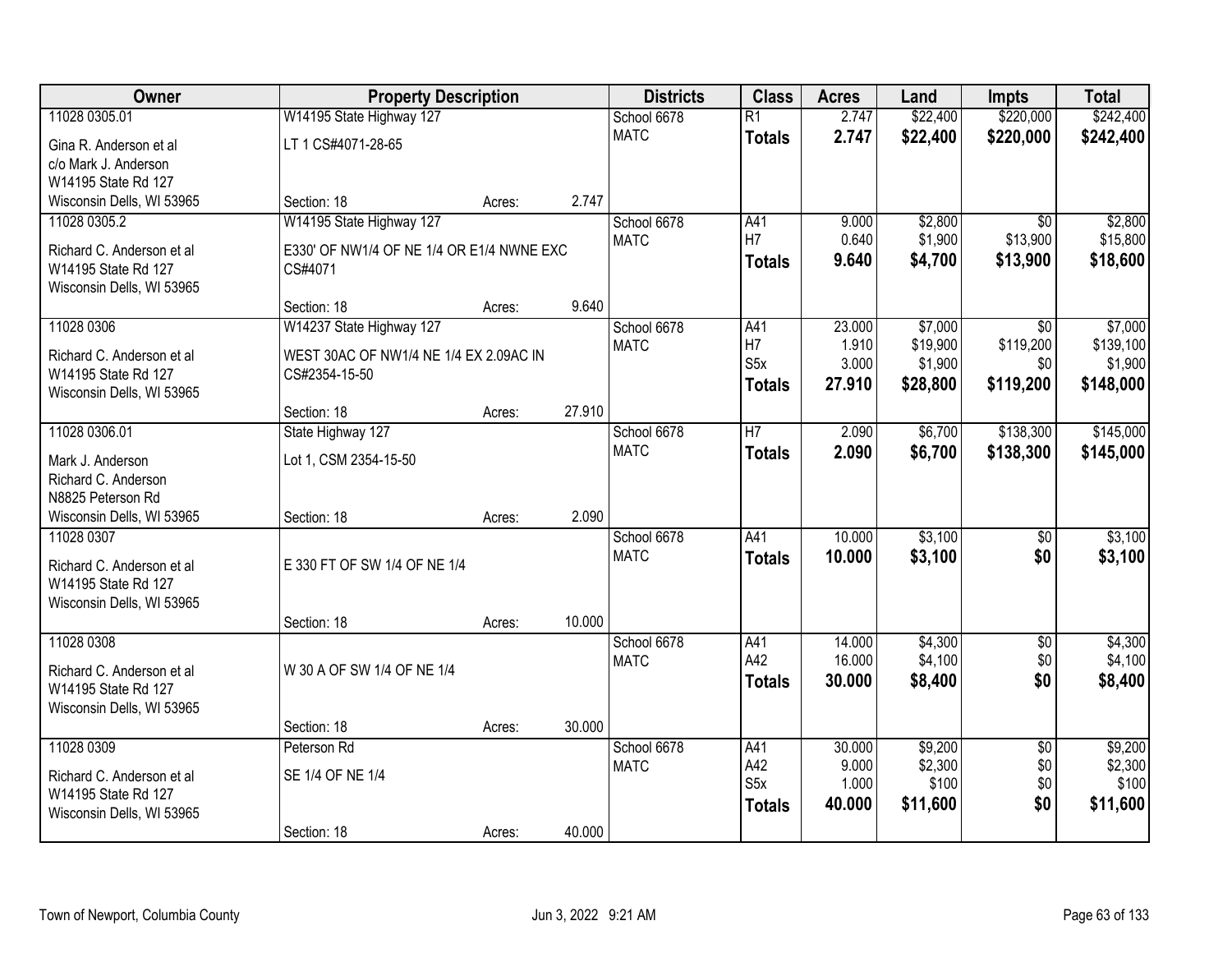| Owner                     | <b>Property Description</b>                  |        |        | <b>Districts</b> | <b>Class</b>     | <b>Acres</b> | Land     | <b>Impts</b>    | <b>Total</b> |
|---------------------------|----------------------------------------------|--------|--------|------------------|------------------|--------------|----------|-----------------|--------------|
| 11028 0310                | State Highway 127                            |        |        | School 6678      | A41              | 29.000       | \$8,900  | $\overline{50}$ | \$8,900      |
| Richard C. Anderson et al | NE 1/4 OF NW 1/4                             |        |        | <b>MATC</b>      | S5m              | 10.000       | \$19,300 | \$0             | \$19,300     |
| W14195 State Rd 127       |                                              |        |        |                  | S <sub>5</sub> x | 1.000        | \$100    | \$0             | \$100        |
| Wisconsin Dells, WI 53965 |                                              |        |        |                  | <b>Totals</b>    | 40.000       | \$28,300 | \$0             | \$28,300     |
|                           | Section: 18                                  | Acres: | 40.000 |                  |                  |              |          |                 |              |
| 11028 0311.01             | N9128 County Highway O                       |        |        | School 6678      | A41              | 0.590        | \$200    | $\overline{30}$ | \$200        |
| Keshia Gregerson          | Lot 1, CSM 5435-38-102                       |        |        | <b>MATC</b>      | R <sub>1</sub>   | 1.620        | \$17,800 | \$259,500       | \$277,300    |
| PO Box 752                |                                              |        |        |                  | <b>Totals</b>    | 2.210        | \$18,000 | \$259,500       | \$277,500    |
| Wisconsin Dells, WI 53965 |                                              |        |        |                  |                  |              |          |                 |              |
|                           | Section: 18                                  | Acres: | 2.210  |                  |                  |              |          |                 |              |
| 11028 0311.02             | County Rd O                                  |        |        | School 6678      | A41              | 26.410       | \$8,100  | \$0             | \$8,100      |
| Gregerson Farms, LLC      | FRAC NW 1/4 OF NW 1/4 - See Exceptions       |        |        | <b>MATC</b>      | S5m              | 6.000        | \$11,600 | \$0             | \$11,600     |
| W13798 State Highway16    |                                              |        |        |                  | S <sub>5</sub> x | 2.000        | \$200    | \$0             | \$200        |
| Wisconsin Dells, WI 53965 |                                              |        |        |                  | <b>Totals</b>    | 34.410       | \$19,900 | \$0             | \$19,900     |
|                           | Section: 18                                  | Acres: | 34.410 |                  |                  |              |          |                 |              |
| 11028 0312                | Vera Dr                                      |        |        | School 6678      | F6               | 4.360        | \$16,800 | \$0             | \$16,800     |
| Gary W. Wimann            | FRAC SW 1/4 OF NW 1/4 EXC NEWPORT HTS.       |        |        | <b>MATC</b>      | S <sub>5</sub> x | 5.000        | \$4,500  | \$0             | \$4,500      |
| W14480 Vera Dr            | HWY"O" EXC CS#132                            |        |        |                  | <b>Totals</b>    | 9.360        | \$21,300 | \$0             | \$21,300     |
| Wisconsin Dells, WI 53965 |                                              |        |        |                  |                  |              |          |                 |              |
|                           | Section: 18                                  | Acres: | 9.360  |                  |                  |              |          |                 |              |
| 11028 0312.1              | N9150 County Highway O                       |        |        | School 6678      | $\overline{R1}$  | 3.400        | \$33,000 | \$126,500       | \$159,500    |
| Mary D. Delaney et al     | Lot 1, CSM 132-1-132 --- EASE 15' W SD LOT 4 |        |        | <b>MATC</b>      | <b>Totals</b>    | 3.400        | \$33,000 | \$126,500       | \$159,500    |
| N9150 County Rd 0         |                                              |        |        |                  |                  |              |          |                 |              |
| Wisconsin Dells, WI 53965 |                                              |        |        |                  |                  |              |          |                 |              |
|                           | Section: 18                                  | Acres: | 3.400  |                  |                  |              |          |                 |              |
| 11028 0312.3              | W14492 Vera Dr                               |        |        | School 6678      | $\overline{R1}$  | 1.400        | \$25,300 | \$178,100       | \$203,400    |
| Tony W. Seiler            | Lot 3, CSM 132-1-132                         |        |        | <b>MATC</b>      | <b>Totals</b>    | 1.400        | \$25,300 | \$178,100       | \$203,400    |
| Mindi S. Seiler           |                                              |        |        |                  |                  |              |          |                 |              |
| W14492 Vera Dr            |                                              |        |        |                  |                  |              |          |                 |              |
| Wisconsin Dells, WI 53965 | Section: 18                                  | Acres: | 1.400  |                  |                  |              |          |                 |              |
| 11028 0312.4              | W14480 Vera Dr                               |        |        | School 6678      | $\overline{R1}$  | 2.500        | \$30,800 | \$263,200       | \$294,000    |
| Gary W. Wimann            | Lot 4, CSM 132-1-132                         |        |        | <b>MATC</b>      | <b>Totals</b>    | 2.500        | \$30,800 | \$263,200       | \$294,000    |
| W14480 Vera Dr            |                                              |        |        |                  |                  |              |          |                 |              |
| Wisconsin Dells, WI 53965 |                                              |        |        |                  |                  |              |          |                 |              |
|                           | Section: 18                                  | Acres: | 2.500  |                  |                  |              |          |                 |              |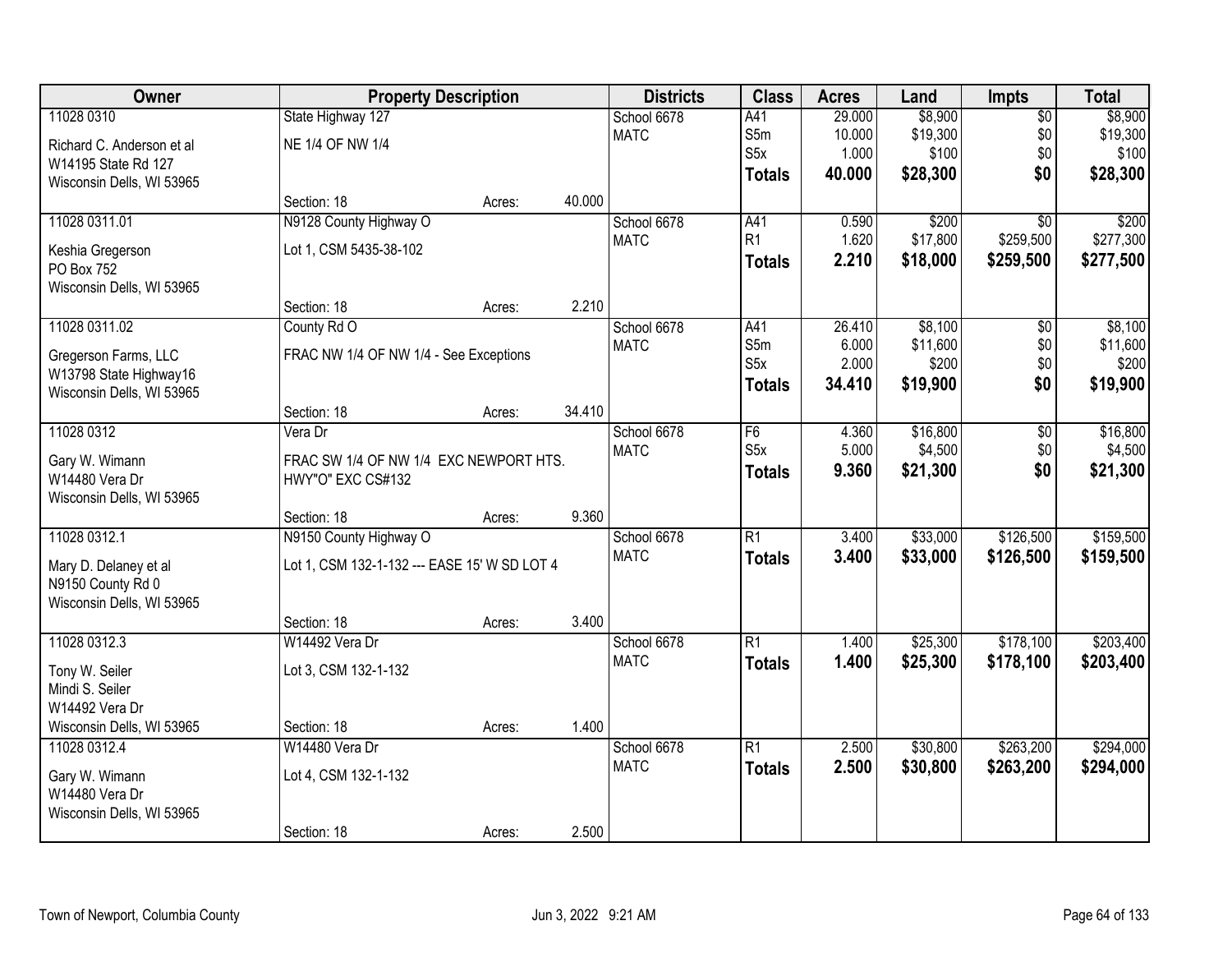| Owner                                               | <b>Property Description</b>                                                                      | <b>Districts</b> | <b>Class</b>    | <b>Acres</b> | Land            | <b>Impts</b>    | <b>Total</b> |
|-----------------------------------------------------|--------------------------------------------------------------------------------------------------|------------------|-----------------|--------------|-----------------|-----------------|--------------|
| 11028 0312.5                                        | W14500 Vera Dr                                                                                   | School 6678      | $\overline{R1}$ | 1.000        | \$22,500        | \$166,500       | \$189,000    |
| Marcia L. Hoenecke et al                            | Lot 2, CSM 132-1-132 --- except COMM AT EAST 1/4                                                 | <b>MATC</b>      | <b>Totals</b>   | 1.000        | \$22,500        | \$166,500       | \$189,000    |
| c/o John M. Hoenecke                                | CORNER OF SECT 13; N 00-09-40E, 660 ALONG E                                                      |                  |                 |              |                 |                 |              |
| W14500 Vera Dr                                      | LINE OF SAID FORTY TO POB. THENCE S87-18W                                                        |                  |                 |              |                 |                 |              |
| Wisconsin Dells, WI 53965                           | 1.000<br>Section: 18<br>Acres:                                                                   |                  |                 |              |                 |                 |              |
| 11028 0312.6                                        | Vera Dr & Hwy O                                                                                  | School 6678      | $\overline{R1}$ | 0.040        | \$300           | $\overline{30}$ | \$300        |
|                                                     |                                                                                                  | <b>MATC</b>      | <b>Totals</b>   | 0.040        | \$300           | \$0             | \$300        |
| Marcia L. Hoenecke et al                            | Part of Lot 2, CSM 132-1-132 described as COMM AT                                                |                  |                 |              |                 |                 |              |
| c/o John M. Hoenecke<br>W14500 Vera Dr              | EAST 1/4 CORNER OF SECT 13; N 00-09-40E, 660<br>ALONG E LINE OF SAID FORTY TO POB. THENCE        |                  |                 |              |                 |                 |              |
| Wisconsin Dells, WI 53965                           | 0.040<br>Section: 13<br>Acres:                                                                   |                  |                 |              |                 |                 |              |
| 11028 0313                                          | Lewis Rd                                                                                         | School 6678      | A41             | 24.000       | \$7,300         | $\overline{50}$ | \$7,300      |
|                                                     |                                                                                                  | <b>MATC</b>      | A44             | 7.000        | \$500           | \$0             | \$500        |
| Keagan Johnson et al                                | SE 1/4 OF NW 1/4, see exceptions (POLE SHED EAST                                                 |                  | H7              | 2.000        | \$6,000         | \$16,600        | \$22,600     |
| 3282 Edmonton Dr                                    | OF AMY JOHNSON)                                                                                  |                  | S5m             | 5.000        | \$9,700         | \$0             | \$9,700      |
| Sun Prairie, WI 53590                               |                                                                                                  |                  | S <sub>5x</sub> | 1.000        | \$100           | \$0             | \$100        |
|                                                     | 39.000<br>Section: 18<br>Acres:                                                                  |                  | <b>Totals</b>   | 39.000       | \$23,600        | \$16,600        | \$40,200     |
| 11028 0313.A                                        | W14380 Lewis Rd                                                                                  | School 6678      | $\overline{R1}$ | 1.000        | \$22,500        | \$109,100       | \$131,600    |
|                                                     |                                                                                                  | <b>MATC</b>      | <b>Totals</b>   | 1.000        | \$22,500        | \$109,100       | \$131,600    |
| Amy A. Lewis Johnson                                | PRT SE 1/4 OF NW 1/4; BEG @ SW COR SE 1/4 NW                                                     |                  |                 |              |                 |                 |              |
| W14380 Lewis Rd                                     | 1/4; N 264 FT; E 165 FT; S 264 FT; W 165 FT TO BEG.                                              |                  |                 |              |                 |                 |              |
| Wisconsin Dells, WI 53965                           |                                                                                                  |                  |                 |              |                 |                 |              |
|                                                     | 1.000<br>Section: 18<br>Acres:                                                                   |                  |                 |              |                 |                 |              |
| 11028 0314                                          |                                                                                                  | School 6678      | X5              | 8.330        | $\overline{50}$ | $\overline{30}$ | \$0          |
| Ho-Chunk Nation                                     | S 1/2 OF NE 1/4 OF SW 1/4; EXC 4 RD STRIP TO HWY                                                 | <b>MATC</b>      | <b>Totals</b>   | 8.330        | \$0             | \$0             | \$0          |
| PO Box 310                                          | EXC PART OF R.64-342 SOUTH OF STH 16.                                                            |                  |                 |              |                 |                 |              |
| Black River Falls, WI 54615                         |                                                                                                  |                  |                 |              |                 |                 |              |
|                                                     | 8.330<br>Section: 18<br>Acres:                                                                   |                  |                 |              |                 |                 |              |
| 11028 0314.A                                        | Lewis Rd                                                                                         | School 6678      | A41             | 20.000       | \$6,100         | \$0             | \$6,100      |
|                                                     |                                                                                                  | <b>MATC</b>      | <b>Totals</b>   | 20.000       | \$6,100         | \$0             | \$6,100      |
| Gregerson Farms, LLC                                | N 1/2 OF NE 1/4 OF SW 1/4, EXC N 2 RODS; ALSO N 2<br>RODS OF S 1/2 OF NE 1/4 OF SW 1/2 & A 4 ROD |                  |                 |              |                 |                 |              |
| W13798 State Highway16<br>Wisconsin Dells, WI 53965 | STRIP FROM HWY 16;                                                                               |                  |                 |              |                 |                 |              |
|                                                     | 20.000<br>Section: 18<br>Acres:                                                                  |                  |                 |              |                 |                 |              |
| 11028 0314.B                                        | W14337 State Highway 16                                                                          | School 6678      | $\overline{X5}$ | 23.360       | $\overline{50}$ | \$0             | \$0          |
|                                                     |                                                                                                  | <b>MATC</b>      | <b>Totals</b>   | 23.360       | \$0             | \$0             | \$0          |
| Ho-Chunk Nation                                     | PCL IN SW 1/4 SEC 18 COMM @ PT E LN SEC 18                                                       |                  |                 |              |                 |                 |              |
| PO Box 310                                          | 182'N OF SE COR N69 W2818' POB S0 E766' N73                                                      |                  |                 |              |                 |                 |              |
| Black River Falls, WI 54615                         | W1078'N16 E20'N73 W300' S16 W20' N73 W314' N20                                                   |                  |                 |              |                 |                 |              |
|                                                     | 23.360<br>Section: 18<br>Acres:                                                                  |                  |                 |              |                 |                 |              |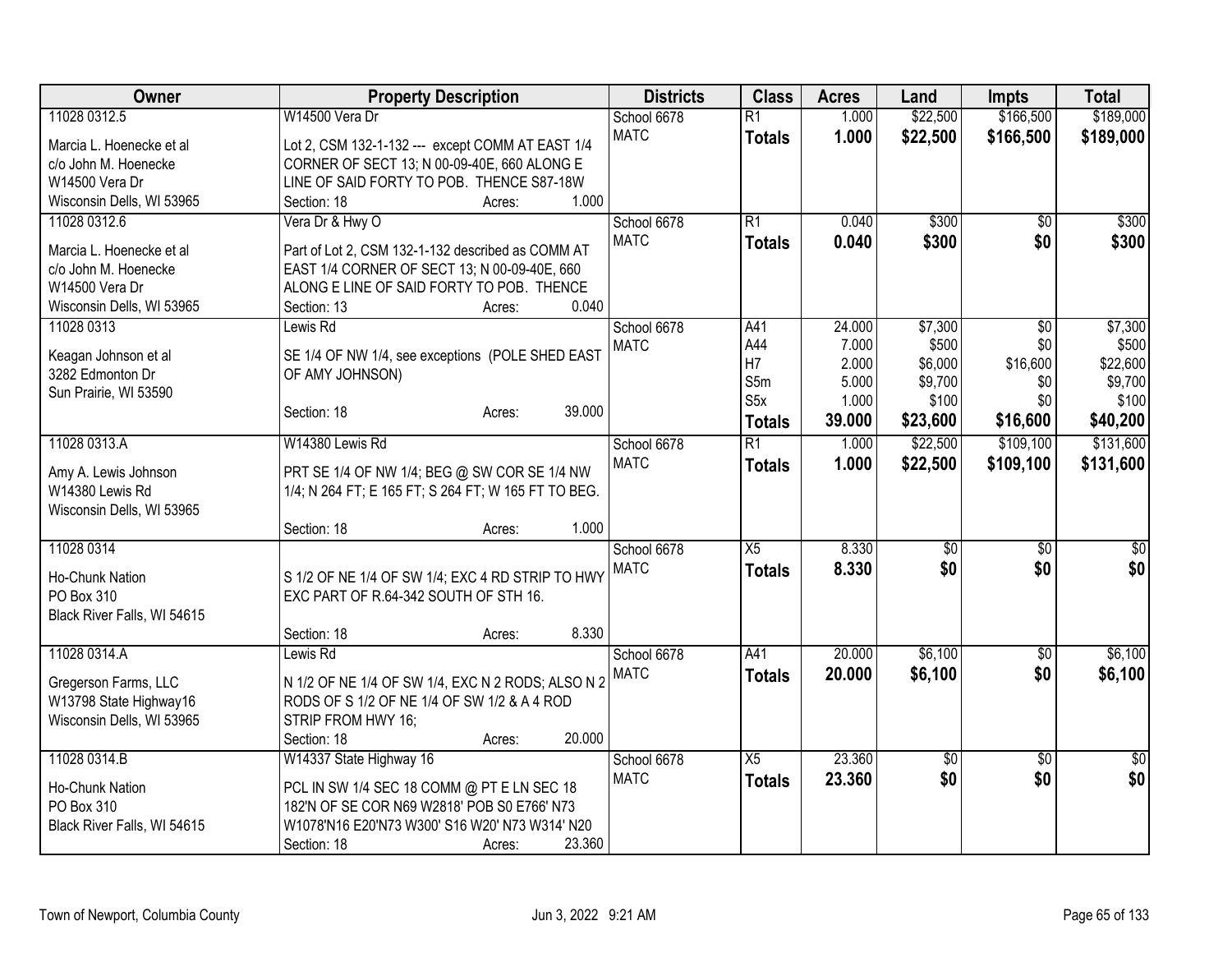| Owner                                              | <b>Property Description</b>                              | <b>Districts</b>           | <b>Class</b>    | <b>Acres</b> | Land       | Impts           | <b>Total</b> |
|----------------------------------------------------|----------------------------------------------------------|----------------------------|-----------------|--------------|------------|-----------------|--------------|
| 11028 0315                                         | State Highway 16                                         | School 6678                | F6              | 7.740        | \$29,800   | $\overline{50}$ | \$29,800     |
| Ho-Chunk Nation                                    | Frac NW1/4 of SW1/4; exc 3 ac W of Hwy; exc N 33'; exc   | <b>MATC</b>                | M7              | 9.000        | (\$34,700) | \$0             | \$0          |
| PO Box 310                                         | Hwy O; exc Newport Heights; exc SC#1315-6-77             |                            | <b>Totals</b>   | 16.740       | \$29,800   | \$0             | \$29,800     |
| Black River Falls, WI 54615                        |                                                          |                            |                 |              |            |                 |              |
|                                                    | 16.740<br>Section: 18<br>Acres:                          |                            |                 |              |            |                 |              |
| 11028 0315.A                                       | N8942 County Highway O                                   | School 6678                | $\overline{R1}$ | 0.490        | \$12,300   | \$81,300        | \$93,600     |
| Diane K. Steele                                    | PARCEL IN NW 1/4 OF SW 1/4 COMM AT PT WHERE              | <b>MATC</b>                | <b>Totals</b>   | 0.490        | \$12,300   | \$81,300        | \$93,600     |
| N8942 County Rd O                                  | HWYS INTERSECT; TH S22.5E 476' TO POB TH S 22            |                            |                 |              |            |                 |              |
| Wisconsin Dells, WI 53965                          | 1/2 E 120'; N 67 1/2 E 175'; N 22 1/2 W 120'; S 67 1/2 W |                            |                 |              |            |                 |              |
|                                                    | Section: 18<br>Acres:                                    | 0.490                      |                 |              |            |                 |              |
| 11028 0315.A1                                      | County Rd O                                              | School 6678                | R1              | 0.160        | \$4,000    | \$0             | \$4,000      |
|                                                    |                                                          | <b>MATC</b>                | <b>Totals</b>   | 0.160        | \$4,000    | \$0             | \$4,000      |
| Diane K. Steele                                    | PCL IN NW 1/4 SW 1/4; BEG WHERE C LN HWY-O INT           |                            |                 |              |            |                 |              |
| N8942 County Rd O                                  | C LN HWY-16; S22 1/2 E 596' POB; S22 1/2 E 40'; N67      |                            |                 |              |            |                 |              |
| Wisconsin Dells, WI 53965                          | 1/2 E 175'; N22 1/2 W 40'; S67 1/2 W 175' TO BEG.        | 0.160                      |                 |              |            |                 |              |
| 11028 0315.B                                       | Section: 18<br>Acres:                                    |                            | $\overline{R1}$ | 0.630        |            | \$128,300       | \$142,500    |
|                                                    | N8902 County Highway O                                   | School 6678<br><b>MATC</b> |                 |              | \$14,200   |                 |              |
| Deborah H. Hanson et al                            | PRT OF NW 1/4 SW 1/4 BEG @ INT C LN HWY 16 &             |                            | <b>Totals</b>   | 0.630        | \$14,200   | \$128,300       | \$142,500    |
| c/o Alan S. Hanson                                 | CTH O; THS22 1/2 E 936' POB; N67 1/2 E 175' S22 1/2      |                            |                 |              |            |                 |              |
| N8942 County Rd O                                  | E 155'; W 186'; N22 1/2 W 100' POB.                      |                            |                 |              |            |                 |              |
| Wisconsin Dells, WI 53965                          | Section: 18<br>Acres:                                    | 0.630                      |                 |              |            |                 |              |
| 11028 0315.C                                       | N8922 County Highway O                                   | School 6678                | $\overline{R1}$ | 1.200        | \$23,900   | \$125,000       | \$148,900    |
| <b>Grant Guildner</b>                              | Pcl in NW1/4 SW1/4, Beg c/l Hwy O intersects c/l Hwy 16  | <b>MATC</b>                | <b>Totals</b>   | 1.200        | \$23,900   | \$125,000       | \$148,900    |
| N9229 Town Hall Rd                                 | S22 1/2E 636' to POB, S22 1/2E 300' N67 1/2E 175'; N22   |                            |                 |              |            |                 |              |
| Wisconsin Dells, WI 53965                          | 1/2W 300'; S67 1/2W 175' to beg                          |                            |                 |              |            |                 |              |
|                                                    | Section: 18<br>Acres:                                    | 1.200                      |                 |              |            |                 |              |
| 11028 0315.D                                       | W14489 State Highway 16                                  | School 6678                | $\overline{R1}$ | 1.410        | \$25,400   | \$110,100       | \$135,500    |
|                                                    |                                                          | <b>MATC</b>                | <b>Totals</b>   | 1.410        | \$25,400   | \$110,100       | \$135,500    |
| Cynthia A. Schmidtke et al<br>c/o Kim P. Schmidtke | Lot 1, CSM 1315-6-77                                     |                            |                 |              |            |                 |              |
| W14489 State Rd 16                                 |                                                          |                            |                 |              |            |                 |              |
| Wisconsin Dells, WI 53965                          | Section: 18<br>Acres:                                    | 1.410                      |                 |              |            |                 |              |
| 11028 0316                                         | Lewis Rd                                                 | School 6678                | S5x             | 2.000        | \$200      | $\overline{50}$ | \$200        |
|                                                    |                                                          | <b>MATC</b>                | <b>Totals</b>   | 2.000        | \$200      | \$0             | \$200        |
| Gregerson Farms, LLC                               | N 33 FT OF FRAC NW 1/4 OF SW 1/4 & NE 1/4 OF SW          |                            |                 |              |            |                 |              |
| W13798 State Highway16                             | 1/4 ROADWAY                                              |                            |                 |              |            |                 |              |
| Wisconsin Dells, WI 53965                          |                                                          |                            |                 |              |            |                 |              |
|                                                    | Section: 18<br>Acres:                                    | 2.000                      |                 |              |            |                 |              |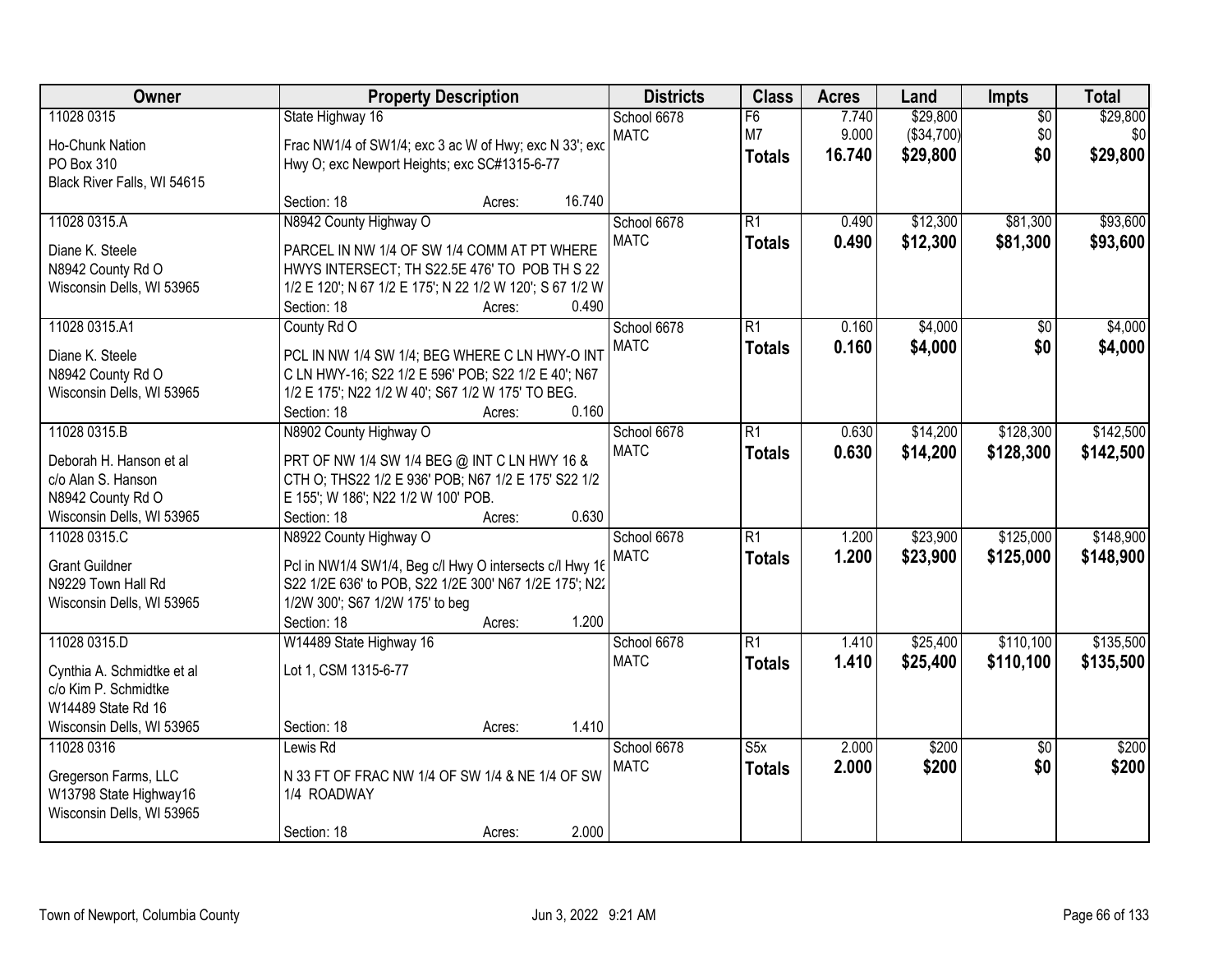| <b>Owner</b>                   | <b>Property Description</b>                           |        |        | <b>Districts</b> | <b>Class</b>     | <b>Acres</b> | Land     | <b>Impts</b>    | <b>Total</b> |
|--------------------------------|-------------------------------------------------------|--------|--------|------------------|------------------|--------------|----------|-----------------|--------------|
| 11028 0317                     | Hwy O & Freel Dr                                      |        |        | School 6678      | A41              | 1.000        | \$300    | $\overline{50}$ | \$300        |
| <b>Steven Tipps</b>            | 3 ac in frac NW1/4 of SW1/4, lying W of Hwy O         |        |        | <b>MATC</b>      | S5x              | 2.000        | \$1,000  | \$0             | \$1,000      |
| Karen Tipps                    |                                                       |        |        |                  | <b>Totals</b>    | 3.000        | \$1,300  | \$0             | \$1,300      |
| W14625 Freel Dr                |                                                       |        |        |                  |                  |              |          |                 |              |
| PO Box 804                     | Section: 18                                           | Acres: | 3.000  |                  |                  |              |          |                 |              |
| Wisconsin Dells, WI 53965      |                                                       |        |        |                  |                  |              |          |                 |              |
| 11028 0318.A                   | Peterson Rd                                           |        |        | School 6678      | A41              | 34.000       | \$10,400 | $\overline{60}$ | \$10,400     |
| Mark J. Anderson               | Lot 2, CSM 1459-7-10                                  |        |        | <b>MATC</b>      | S <sub>5</sub> x | 1.000        | \$100    | \$0             | \$100        |
| N8825 Peterson Rd              |                                                       |        |        |                  | <b>Totals</b>    | 35.000       | \$10,500 | \$0             | \$10,500     |
| Wisconsin Dells, WI 53965      |                                                       |        |        |                  |                  |              |          |                 |              |
|                                | Section: 18                                           | Acres: | 35.000 |                  |                  |              |          |                 |              |
| 11028 0319.01                  | W14273 Lewis Rd                                       |        |        | School 6678      | A41              | 28.000       | \$8,600  | $\sqrt[6]{}$    | \$8,600      |
| Gregerson Farms, LLC           | NWSE & Prt SWSE Sec 18, Beg center 1/4 cor Sec 18,    |        |        | <b>MATC</b>      | A42              | 17.000       | \$4,400  | \$0             | \$4,400      |
| W13798 State Highway16         | N87-42-23E 1313.90', S00-04-46E 2001.63' to S r/w     |        |        |                  | A43              | 8.000        | \$1,500  | \$0             | \$1,500      |
| Wisconsin Dells, WI 53965      | Hwy 16, N69-08-46W 818.46', S00-35-26E 601.94' to Nly |        |        |                  | H7               | 2.000        | \$20,500 | \$81,300        | \$101,800    |
|                                | Section: 18                                           | Acres: | 59.900 |                  | S5m              | 2.870        | \$5,600  | \$0             | \$5,600      |
|                                |                                                       |        |        |                  | S <sub>5</sub> x | 2.030        | \$100    | \$0             | \$100        |
|                                |                                                       |        |        |                  | <b>Totals</b>    | 59.900       | \$40,700 | \$81,300        | \$122,000    |
| 11028 0320.01                  | State Highway 16                                      |        |        | School 6678      | $\overline{C2}$  | 1.810        | \$26,500 | \$0             | \$26,500     |
| <b>Allied Cooperative</b>      | Lot 1, CSM 5591-39-106                                |        |        | <b>MATC</b>      | <b>Totals</b>    | 1.810        | \$26,500 | \$0             | \$26,500     |
| 351 Railroad Street Po Box 729 |                                                       |        |        |                  |                  |              |          |                 |              |
| Adams, WI 53910                |                                                       |        |        |                  |                  |              |          |                 |              |
|                                | Section: 18                                           | Acres: | 1.810  |                  |                  |              |          |                 |              |
| 11028 0320.08                  | W14211 State Highway 16                               |        |        | School 6678      | $\overline{C2}$  | 4.140        | \$25,900 | \$50,500        | \$76,400     |
| Reconex Properties, LLC        | Lot 1, CSM 6233-45-85                                 |        |        | <b>MATC</b>      | S5m              | 4.140        | \$8,000  | \$0             | \$8,000      |
| 714 1/2 Oak St                 |                                                       |        |        |                  | <b>Totals</b>    | 8.280        | \$33,900 | \$50,500        | \$84,400     |
| PO Box 690                     |                                                       |        |        |                  |                  |              |          |                 |              |
| Wisconsin Dells, WI 53965      | Section: 18                                           | Acres: | 8.280  |                  |                  |              |          |                 |              |
| 11028 0321                     |                                                       |        |        | School 6678      | A41              | 6.000        | \$1,800  | \$0             | \$1,800      |
| Christopher C. Davis           | PART OF SW 1/4 OF SE 1/4, S OF R.R., EXC 1 1/4 A.     |        |        | <b>MATC</b>      | <b>Totals</b>    | 6.000        | \$1,800  | \$0             | \$1,800      |
| W13983 County Rd O             | FOR R.R. R.O.W.                                       |        |        |                  |                  |              |          |                 |              |
| Wisconsin Dells, WI 53965      |                                                       |        |        |                  |                  |              |          |                 |              |
|                                | Section: 18                                           | Acres: | 6.000  |                  |                  |              |          |                 |              |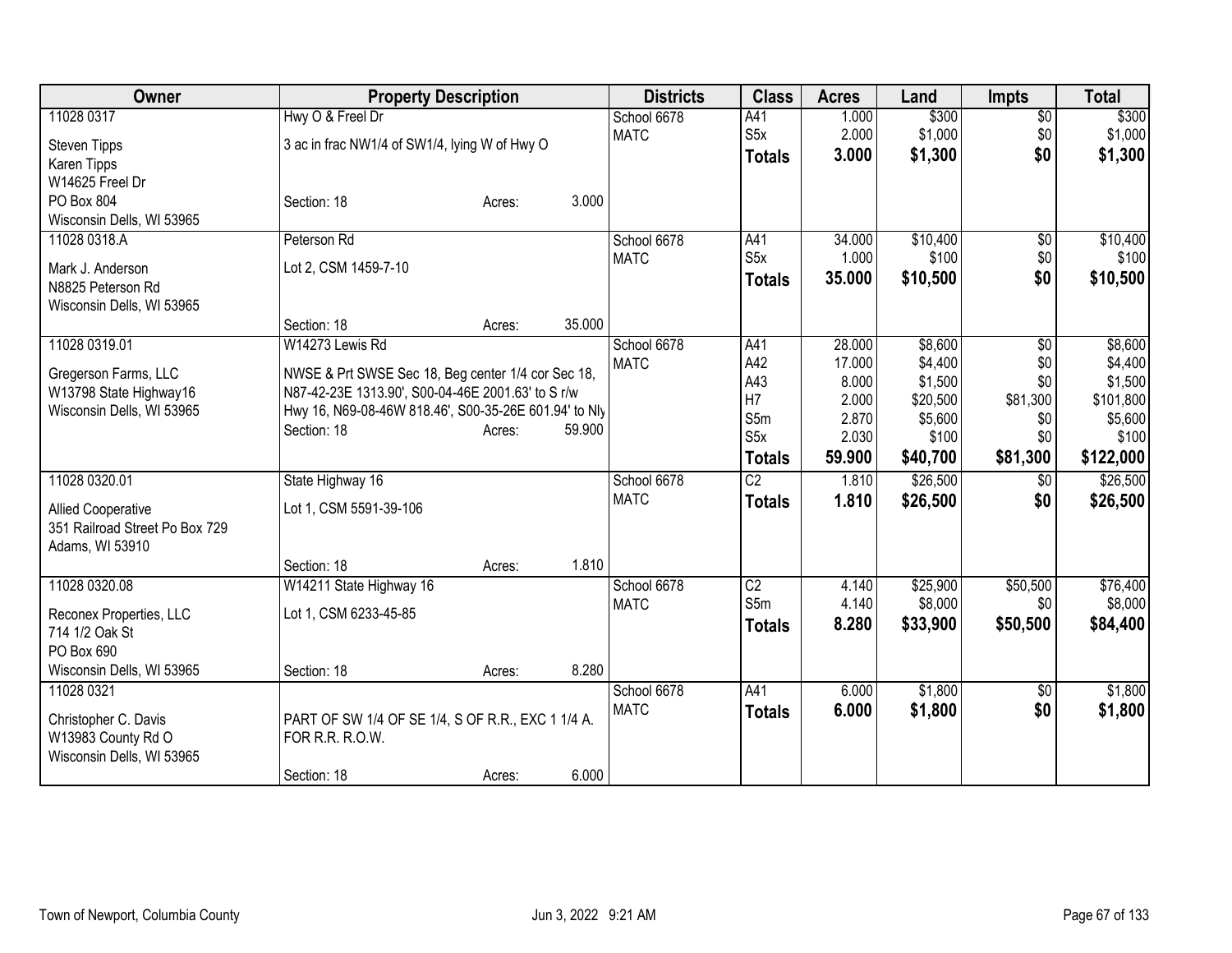| Owner                       | <b>Property Description</b>                                         |        |        | <b>Districts</b> | <b>Class</b>     | <b>Acres</b> | Land       | <b>Impts</b>    | <b>Total</b> |
|-----------------------------|---------------------------------------------------------------------|--------|--------|------------------|------------------|--------------|------------|-----------------|--------------|
| 11028 0322.A                | N8825 Peterson Rd                                                   |        |        | School 6678      | A41              | 11.000       | \$3,400    | $\overline{50}$ | \$3,400      |
| Richard C. Anderson         | Lot 1, CSM 1459-7-10                                                |        |        | <b>MATC</b>      | A42              | 5.000        | \$1,300    | \$0             | \$1,300      |
| Kathy A. Anderson           |                                                                     |        |        |                  | A44              | 3.000        | \$200      | \$0             | \$200        |
| W14195 State Rd 127         |                                                                     |        |        |                  | R <sub>1</sub>   | 1.000        | \$13,500   | \$192,500       | \$206,000    |
| Wisconsin Dells, WI 53965   | Section: 18                                                         | Acres: | 35.000 |                  | S5m              | 9.000        | \$17,400   | \$0             | \$17,400     |
|                             |                                                                     |        |        |                  | S5x              | 6.000        | \$3,800    | \$0             | \$3,800      |
|                             |                                                                     |        |        |                  | <b>Totals</b>    | 35.000       | \$39,600   | \$192,500       | \$232,100    |
| 11028 0322.B                | N8887 Peterson Rd                                                   |        |        | School 6678      | A41              | 7.000        | \$2,100    | \$0             | \$2,100      |
| Richard C. Anderson et al   | Lot 3, CSM 1459-7-10                                                |        |        | <b>MATC</b>      | H7               | 2.000        | \$20,500   | \$91,700        | \$112,200    |
| c/o Mark J. Anderson        |                                                                     |        |        |                  | S5x              | 0.319        | \$100      | \$0             | \$100        |
| N8825 Peterson Rd           |                                                                     |        |        |                  | <b>Totals</b>    | 9.319        | \$22,700   | \$91,700        | \$114,400    |
| Wisconsin Dells, WI 53965   | Section: 18                                                         | Acres: | 9.319  |                  |                  |              |            |                 |              |
| 11028 0323                  | County Rd O                                                         |        |        | School 6678      | F <sub>6</sub>   | 0.121        | \$500      | \$0             | \$500        |
| Ho-Chunk Nation             |                                                                     |        |        | <b>MATC</b>      | M7               | 2.750        | (\$10,600) | \$0             | \$0          |
| PO Box 310                  | Part of Frac GL1, N of RR ROW; exc Hwy; exc land desc<br>in R64-342 |        |        |                  | X5               | 0.530        | \$0        | \$0             | \$0          |
| Black River Falls, WI 54615 |                                                                     |        |        |                  | <b>Totals</b>    | 3.401        | \$500      | \$0             | \$500        |
|                             | Section: 18                                                         | Acres: | 3.401  |                  |                  |              |            |                 |              |
| 11028 0324.1                | N8820 County Highway O                                              |        |        | School 6678      | $\overline{R1}$  | 7.300        | \$33,800   | \$167,200       | \$201,000    |
|                             |                                                                     |        |        | <b>MATC</b>      | <b>Totals</b>    | 7.300        | \$33,800   | \$167,200       | \$201,000    |
| Betty M. Gudenschwager      | Part Lot 1, CSM 1063-5-55                                           |        |        |                  |                  |              |            |                 |              |
| N8798 County Highway O      |                                                                     |        |        |                  |                  |              |            |                 |              |
| Wisconsin Dells, WI 53965   |                                                                     |        |        |                  |                  |              |            |                 |              |
|                             | Section: 18                                                         | Acres: | 7.300  |                  |                  |              |            |                 |              |
| 11028 0324.2                | County Rd O                                                         |        |        | School 6678      | A42              | 1.000        | \$300      | $\overline{50}$ | \$300        |
| Betty M. Gudenschwager      | Part of Lot 2, CSM 1063-5-55                                        |        |        | <b>MATC</b>      | S5x              | 3.370        | \$2,800    | \$0             | \$2,800      |
| N8798 County Highway O      |                                                                     |        |        |                  | <b>Totals</b>    | 4.370        | \$3,100    | \$0             | \$3,100      |
| Wisconsin Dells, WI 53965   |                                                                     |        |        |                  |                  |              |            |                 |              |
|                             | Section: 18                                                         | Acres: | 4.370  |                  |                  |              |            |                 |              |
| 11028 0324.3                |                                                                     |        |        | School 6678      | A42              | 11.000       | \$2,800    | $\overline{50}$ | \$2,800      |
| Betty M. Gudenschwager      | PART OF FRAC GOV'T LOT 1, S OF R.R. R.O.W. EXC                      |        |        | <b>MATC</b>      | S5m              | 7.180        | \$12,600   | \$0             | \$12,600     |
| N8798 County Rd O           | CS#1063 EXC WEST OF CTH O                                           |        |        |                  | <b>Totals</b>    | 18.180       | \$15,400   | \$0             | \$15,400     |
| Wisconsin Dells, WI 53965   |                                                                     |        |        |                  |                  |              |            |                 |              |
|                             | Section: 18                                                         | Acres: | 18.180 |                  |                  |              |            |                 |              |
| 11028 0324.4                | County Rd O                                                         |        |        | School 6678      | S5m              | 4.000        | \$7,700    | $\overline{50}$ | \$7,700      |
|                             |                                                                     |        |        | <b>MATC</b>      | S <sub>5</sub> x | 3.400        | \$2,700    | \$0             | \$2,700      |
| Betty M. Gudenschwager      | PART OF FRAC GOV'T LOT 1, S OF R.R. R.O.W.,                         |        |        |                  | <b>Totals</b>    | 7.400        | \$10,400   | \$0             | \$10,400     |
| N8798 County Rd O           | WEST OF CTH O, EXC CS #1063                                         |        |        |                  |                  |              |            |                 |              |
| Wisconsin Dells, WI 53965   |                                                                     |        |        |                  |                  |              |            |                 |              |
|                             | Section: 18                                                         | Acres: | 7.400  |                  |                  |              |            |                 |              |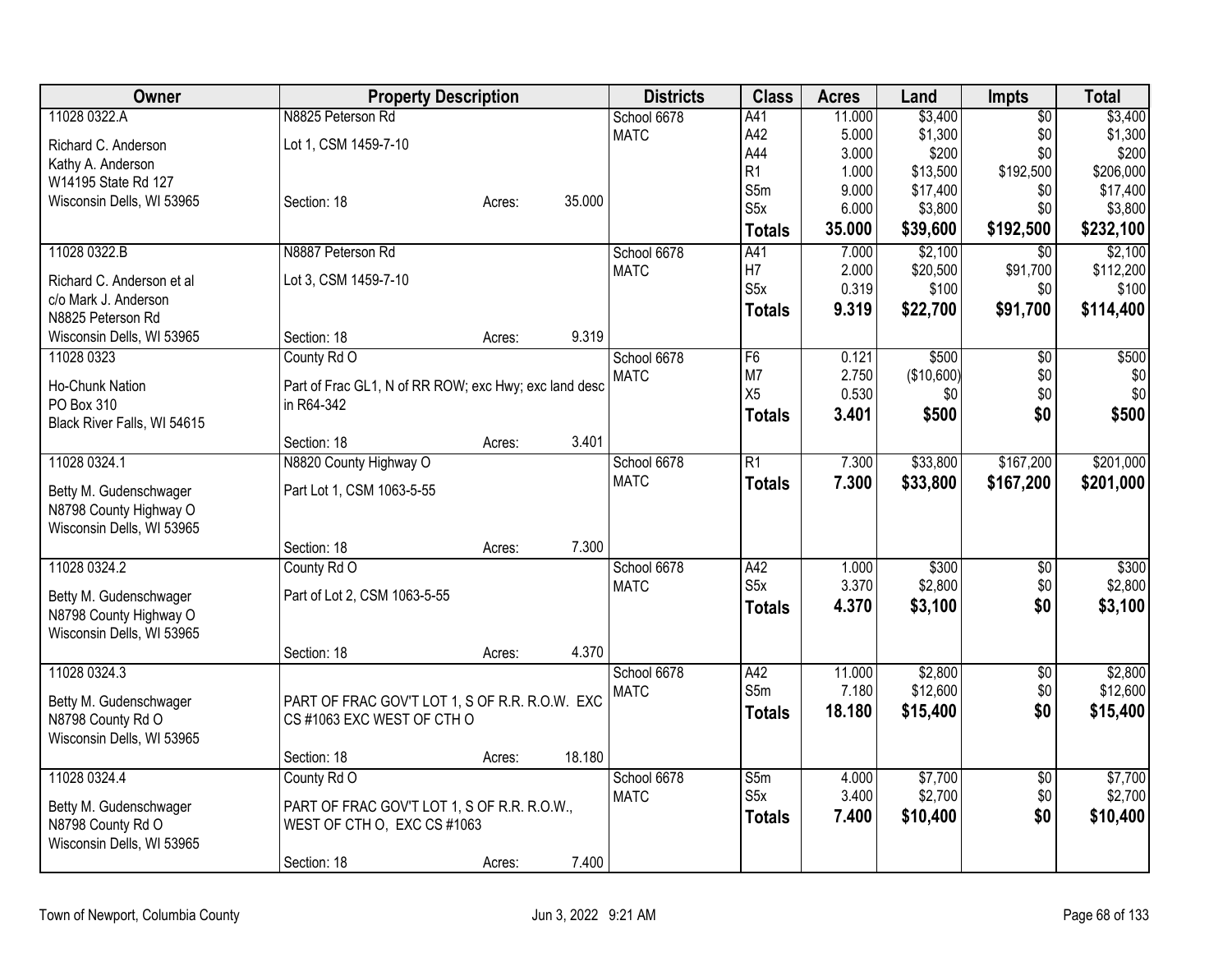| Owner                                                                                                     | <b>Property Description</b>                                             |        |        | <b>Districts</b>           | <b>Class</b>                             | <b>Acres</b>              | Land                            | Impts                         | <b>Total</b>                    |
|-----------------------------------------------------------------------------------------------------------|-------------------------------------------------------------------------|--------|--------|----------------------------|------------------------------------------|---------------------------|---------------------------------|-------------------------------|---------------------------------|
| 11028 0325<br><b>CMC Heartland Partners</b><br>330 N Jefferson Ct<br>Chicago, IL 60661                    | 9 A FOR R.R. R.O.W.                                                     |        |        | School 6678<br><b>MATC</b> | $\overline{X5}$<br><b>Totals</b>         | 9.000<br>9.000            | $\overline{60}$<br>\$0          | $\overline{50}$<br>\$0        | \$0<br>\$0                      |
|                                                                                                           | Section: 18                                                             | Acres: | 9.000  |                            |                                          |                           |                                 |                               |                                 |
| 11028 0326.01<br>Genevieve H. Houston et al<br>1221 Capital St<br>Wisconsin Dells, WI 53965               | N8787 Peterson Rd<br>LOT 1 CS#3433-23-50                                |        |        | School 6678<br><b>MATC</b> | $\overline{C2}$<br><b>Totals</b>         | 0.344<br>0.344            | \$3,100<br>\$3,100              | $\overline{50}$<br>\$0        | \$3,100<br>\$3,100              |
| 11028 0326.1                                                                                              | Section: 19                                                             | Acres: | 0.344  | School 6678                | R1                                       | 12.140                    | \$36,400                        | \$0                           | \$36,400                        |
| Betty L. Hull<br>N8729 Peterson Rd<br>Wisconsin Dells, WI 53965                                           | Lot 1, CSM 232-2-7 --- SUBJ TO EASE IN R207-574                         |        |        | <b>MATC</b>                | <b>Totals</b>                            | 12.140                    | \$36,400                        | \$0                           | \$36,400                        |
|                                                                                                           | Section: 19                                                             | Acres: | 12.140 |                            |                                          |                           |                                 |                               |                                 |
| 11028 0326.2<br>Betty L. Hull<br>N8729 Peterson Rd<br>Wisconsin Dells, WI 53965                           | N8729 Peterson Rd<br>Lot 2, CSM 232-2-7 --- SUBJ TO EASE IN R207-574    |        |        | School 6678<br><b>MATC</b> | $\overline{R1}$<br><b>Totals</b>         | 2.600<br>2.600            | \$22,000<br>\$22,000            | \$135,800<br>\$135,800        | \$157,800<br>\$157,800          |
|                                                                                                           | Section: 19                                                             | Acres: | 2.600  |                            |                                          |                           |                                 |                               |                                 |
| 11028 0326.3<br>Donald P & Anita M Nelson Living Trust<br>W14297 Broadway Rd<br>Wisconsin Dells, WI 53965 | NE 1/4 OF NE 1/4 S OF RR ROW see exceptions                             |        |        | School 6678<br><b>MATC</b> | A42<br>A43<br><b>Totals</b>              | 8.000<br>7.768<br>15.768  | \$2,100<br>\$1,500<br>\$3,600   | $\overline{50}$<br>\$0<br>\$0 | \$2,100<br>\$1,500<br>\$3,600   |
|                                                                                                           | Section: 19                                                             | Acres: | 15.768 |                            |                                          |                           |                                 |                               |                                 |
| 11028 0326.4<br>Donald P & Anita M Nelson Living Trust<br>W14297 Broadway Rd<br>Wisconsin Dells, WI 53965 | Peterson Rd<br>NE 1/4 OF NE 1/4 N OF RR ROW see exceptions              |        |        | School 6678<br><b>MATC</b> | A43<br>S <sub>5</sub> x<br><b>Totals</b> | 2.942<br>3.206<br>6.148   | \$600<br>\$2,900<br>\$3,500     | $\overline{50}$<br>\$0<br>\$0 | \$600<br>\$2,900<br>\$3,500     |
|                                                                                                           | Section: 19                                                             | Acres: | 6.148  |                            |                                          |                           |                                 |                               |                                 |
| 11028 0327<br>Christopher C. Davis<br>W13983 County Rd O<br>Wisconsin Dells, WI 53965                     | County Rd O<br>NW 1/4 OF NE 1/4; EXC 1 A FOR R.R. R.O.W.<br>Section: 19 | Acres: | 39.000 | School 6678<br><b>MATC</b> | A41<br>S5m<br><b>Totals</b>              | 38,000<br>1.000<br>39.000 | \$11,600<br>\$2,000<br>\$13,600 | $\overline{50}$<br>\$0<br>\$0 | \$11,600<br>\$2,000<br>\$13,600 |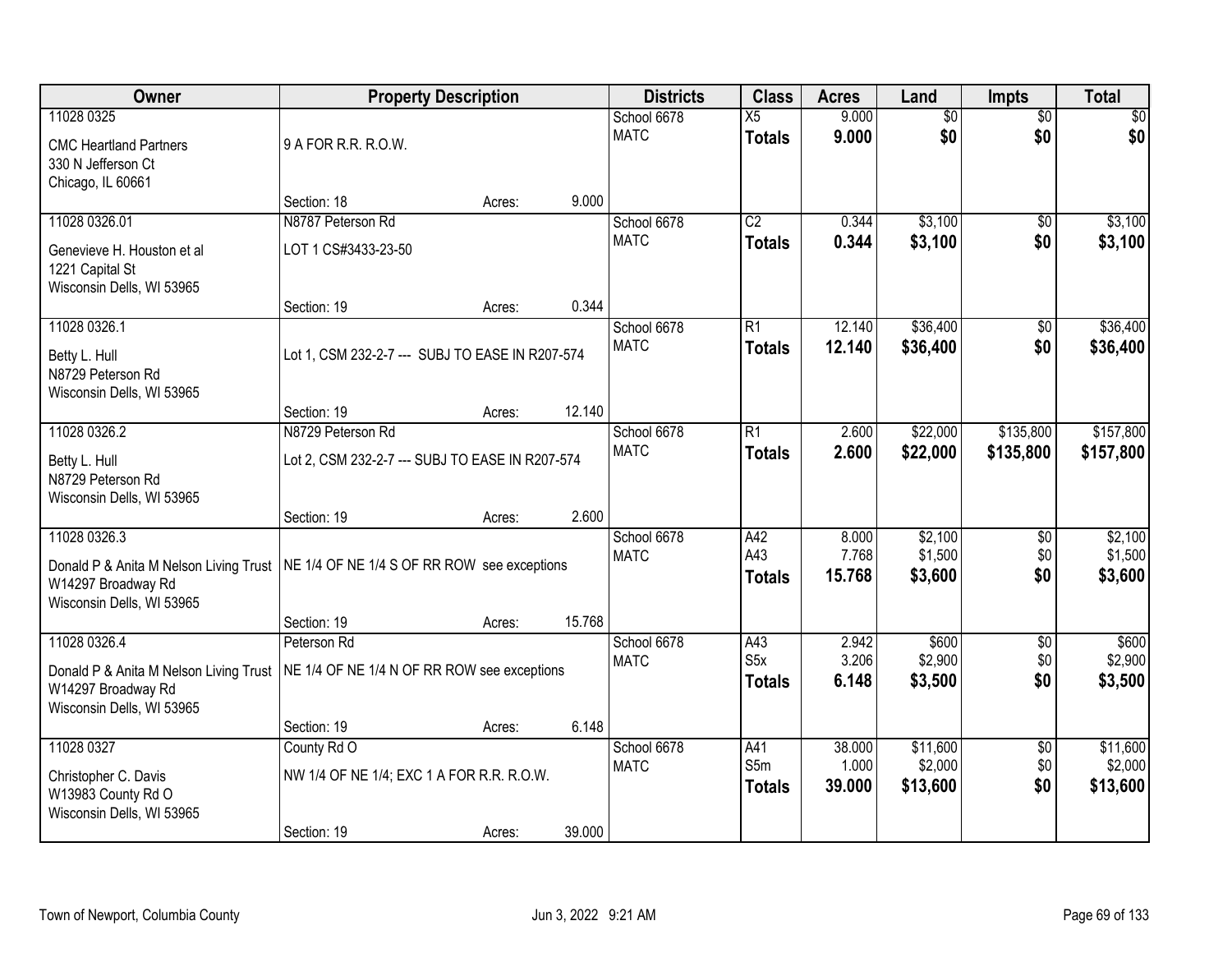| Owner                                      | <b>Property Description</b>                       |        |        | <b>Districts</b>           | <b>Class</b>     | <b>Acres</b> | Land     | <b>Impts</b>    | <b>Total</b> |
|--------------------------------------------|---------------------------------------------------|--------|--------|----------------------------|------------------|--------------|----------|-----------------|--------------|
| 11028 0328.01                              | N8636 County Highway O                            |        |        | School 6678                | A42              | 0.200        | \$100    | $\overline{50}$ | \$100        |
| Corey L. Smith                             | Lot 1, CSM 5607-39-122                            |        |        | <b>MATC</b>                | H7               | 2.000        | \$20,500 | \$23,500        | \$44,000     |
| Ruth E. Smith                              |                                                   |        |        |                            | S <sub>5</sub> x | 2.000        | \$100    | \$0             | \$100        |
| N8416 Valley Dr                            |                                                   |        |        |                            | <b>Totals</b>    | 4.200        | \$20,700 | \$23,500        | \$44,200     |
| Wisconsin Dells, WI 53965                  | Section: 19                                       | Acres: | 4.200  |                            |                  |              |          |                 |              |
| 11028 0328.02                              | County Rd O                                       |        |        | School 6678                | A41              | 20.000       | \$6,100  | \$0             | \$6,100      |
|                                            | SW 1/4 OF NE 1/4 - See Exceptions                 |        |        | <b>MATC</b>                | A42              | 15.800       | \$4,100  | \$0             | \$4,100      |
| Christopher C. Davis<br>W13983 County Rd O |                                                   |        |        |                            | Totals           | 35.800       | \$10,200 | \$0             | \$10,200     |
| Wisconsin Dells, WI 53965                  |                                                   |        |        |                            |                  |              |          |                 |              |
|                                            | Section: 19                                       | Acres: | 35.800 |                            |                  |              |          |                 |              |
| 11028 0329.1                               |                                                   |        |        | School 6678                | A41              | 12.000       | \$3,700  | $\overline{50}$ | \$3,700      |
|                                            |                                                   |        |        | <b>MATC</b>                | A42              | 17.000       | \$4,400  | \$0             | \$4,400      |
| Donald P & Anita M Nelson Living Trust     | PRT SE1/4 OF NE1/4 EXC #731244                    |        |        |                            | A43              | 2.150        | \$400    | \$0             | \$400        |
| W14297 Broadway Rd                         |                                                   |        |        |                            | S <sub>5</sub> x | 1.000        | \$100    | \$0             | \$100        |
| Wisconsin Dells, WI 53965                  |                                                   |        |        |                            | <b>Totals</b>    | 32.150       | \$8,600  | \$0             | \$8,600      |
|                                            | Section: 19                                       | Acres: | 32.150 |                            |                  |              |          |                 |              |
| 11028 0329.2                               |                                                   |        |        | School 6678<br><b>MATC</b> | A43              | 2.850        | \$500    | $\overline{50}$ | \$500        |
| Charlene M. Bernander et al                | PRT OF SE1/4 OF NE1/4                             |        |        |                            | <b>Totals</b>    | 2.850        | \$500    | \$0             | \$500        |
| c/o Jon B. Bernander                       |                                                   |        |        |                            |                  |              |          |                 |              |
| N8617 Peterson Rd                          |                                                   |        |        |                            |                  |              |          |                 |              |
| Wisconsin Dells, WI 53965                  | Section: 19                                       | Acres: | 2.850  |                            |                  |              |          |                 |              |
| 11028 0329.A                               | N8617 Peterson Rd                                 |        |        | School 6678                | $\overline{R1}$  | 5.000        | \$28,000 | \$203,100       | \$231,100    |
| Charlene M. Bernander et al                | PRT SE 1/4 OF NE 1/4, BEG E 1/4 COR SEC. 19, S88  |        |        | <b>MATC</b>                | <b>Totals</b>    | 5.000        | \$28,000 | \$203,100       | \$231,100    |
| c/o Jon B. Bernander                       | W633'N42 02' E945.15' TO E LN SEC.19 S688' TO POB |        |        |                            |                  |              |          |                 |              |
| N8617 Peterson Rd                          |                                                   |        |        |                            |                  |              |          |                 |              |
| Wisconsin Dells, WI 53965                  | Section: 19                                       | Acres: | 5.000  |                            |                  |              |          |                 |              |
| 11028 0330                                 | Ingebretson Rd                                    |        |        | School 6678                | A42              | 39.000       | \$10,100 | $\sqrt{$0}$     | \$10,100     |
| Mathew E. Brunn                            | <b>NE1/4 SW1/4</b>                                |        |        | <b>MATC</b>                | S <sub>5x</sub>  | 1.000        | \$100    | \$0             | \$100        |
| W8485 Ingebretson Rd                       |                                                   |        |        |                            | Totals           | 40.000       | \$10,200 | \$0             | \$10,200     |
| Wisconsin Dells, WI 53965                  |                                                   |        |        |                            |                  |              |          |                 |              |
|                                            | Section: 19                                       | Acres: | 40.000 |                            |                  |              |          |                 |              |
| 11028 0334                                 | Fox Run Rd                                        |        |        | School 6678                | A42              | 36.000       | \$9,300  | $\overline{30}$ | \$9,300      |
|                                            |                                                   |        |        | <b>MATC</b>                | S5x              | 1.000        | \$100    | \$0             | \$100        |
| Mathew E. Brunn                            | NW1/4 SW1/4 S OF FOX RD, ALSO PRT SW1/4 SW1/4 I   |        |        |                            | <b>Totals</b>    | 37.000       | \$9,400  | \$0             | \$9,400      |
| W8485 Ingebretson Rd                       | OF NEVAR DR, EX .349AC see exceptions , EX 1.15AC |        |        |                            |                  |              |          |                 |              |
| Wisconsin Dells, WI 53965                  | IN CS#2.                                          |        |        |                            |                  |              |          |                 |              |
|                                            | Section: 19                                       | Acres: | 37.000 |                            |                  |              |          |                 |              |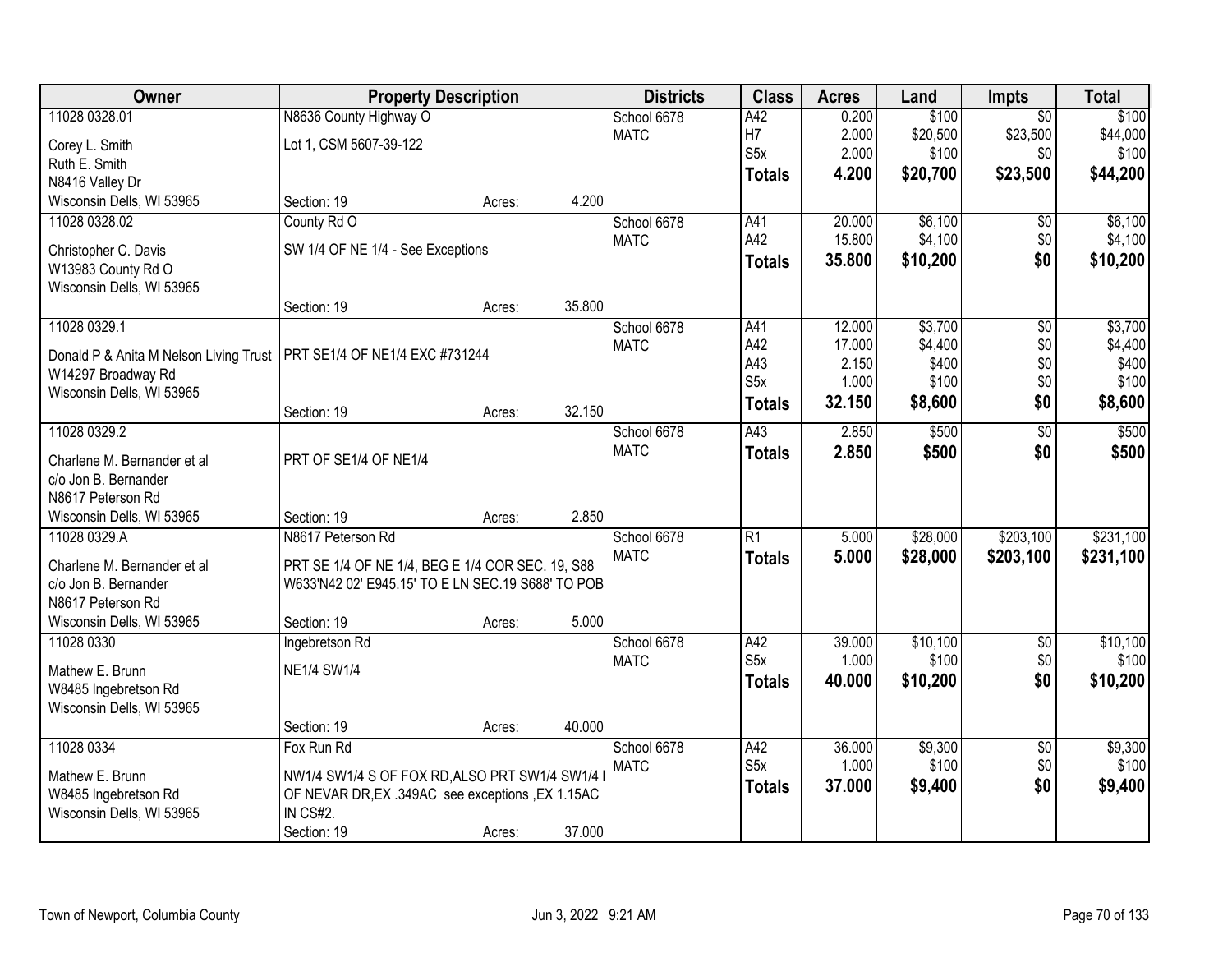| Owner                                             | <b>Property Description</b>                                                            |        |        | <b>Districts</b> | <b>Class</b>     | <b>Acres</b> | Land     | Impts           | <b>Total</b> |
|---------------------------------------------------|----------------------------------------------------------------------------------------|--------|--------|------------------|------------------|--------------|----------|-----------------|--------------|
| 11028 0335                                        | N8406 Ingebretson Rd                                                                   |        |        | School 6678      | A42              | 15.000       | \$3,900  | $\overline{50}$ | \$3,900      |
| Robert D. Hartmann                                | FRAC W 1/2 NW 1/4 NW 1/4 SEC 30-13-7 ALSO PRT                                          |        |        | <b>MATC</b>      | R <sub>1</sub>   | 2.000        | \$20,500 | \$42,100        | \$62,600     |
| 202 W Willow Rd                                   | OF FRAC W 1/2 SW 1/4 SW 1/4 SEC 19-13-7 LYING S                                        |        |        |                  | S <sub>5</sub> x | 0.890        | \$100    | \$0             | \$100        |
| Prospect Heights, IL 60070                        | OF INGEBRETSON RD; EXC HWY-0.20A R285-248                                              |        |        |                  | <b>Totals</b>    | 17.890       | \$24,500 | \$42,100        | \$66,600     |
|                                                   | Section: 30                                                                            | Acres: | 17.890 |                  |                  |              |          |                 |              |
| 11028 0336                                        |                                                                                        |        |        | School 6678      | $\overline{R1}$  | 2.840        | \$2,600  | $\overline{50}$ | \$2,600      |
| Edward A. Nevar                                   | BEG S1/4C SEC 19, N545.37FT TO POB: S86DGW                                             |        |        | <b>MATC</b>      | <b>Totals</b>    | 2.840        | \$2,600  | \$0             | \$2,600      |
| N8435 Ingelbretson Rd                             | 538.87FT, S4DGW 147.73FT, N87DGW 567.31FT,                                             |        |        |                  |                  |              |          |                 |              |
| Wisconsin Dells, WI 53965                         | N0DGE 890.69FT, S89DGW 316.58 FT TO NE/C 4TH                                           |        |        |                  |                  |              |          |                 |              |
|                                                   | Section: 19                                                                            | Acres: | 2.840  |                  |                  |              |          |                 |              |
| 11028 0336.01                                     | N8435 Ingebretson Rd                                                                   |        |        | School 6678      | $\overline{R1}$  | 7.580        | \$34,500 | \$152,300       | \$186,800    |
|                                                   |                                                                                        |        |        | <b>MATC</b>      | <b>Totals</b>    | 7.580        | \$34,500 | \$152,300       | \$186,800    |
| Edward A. Nevar                                   | LT 1 CS#3020-20-15                                                                     |        |        |                  |                  |              |          |                 |              |
| Jennifer L. Nevar<br>N8435 Ingebretson Rd         |                                                                                        |        |        |                  |                  |              |          |                 |              |
| Wisconsin Dells, WI 53965                         | Section: 30                                                                            | Acres: | 7.580  |                  |                  |              |          |                 |              |
| 11028 0336.03                                     | Ingebretson Rd                                                                         |        |        | School 6678      | $\overline{R1}$  | 0.860        | \$800    | \$0             | \$800        |
|                                                   |                                                                                        |        |        | <b>MATC</b>      | <b>Totals</b>    | 0.860        | \$800    | \$0             | \$800        |
| Edward A. Nevar                                   | A PARCEL LOCATED IN THE AREA BETWEEN                                                   |        |        |                  |                  |              |          |                 |              |
| N8435 Ingelbretson Rd                             | CS#3020 & 2195 see exceptions                                                          |        |        |                  |                  |              |          |                 |              |
| Wisconsin Dells, WI 53965                         |                                                                                        |        |        |                  |                  |              |          |                 |              |
|                                                   | Section: 19                                                                            | Acres: | 0.860  |                  |                  |              |          |                 |              |
| 11028 0336.04                                     | Ingebretson Rd                                                                         |        |        | School 6678      | $\overline{R1}$  | 2.080        | \$2,600  | $\overline{50}$ | \$2,600      |
| Judith L. Brunn et al                             | A PARCEL IN SE1/4 OF SW1/4                                                             |        |        | <b>MATC</b>      | <b>Totals</b>    | 2.080        | \$2,600  | \$0             | \$2,600      |
| c/o Matthew E. Brunn                              |                                                                                        |        |        |                  |                  |              |          |                 |              |
| W8485 Englebretson Rd                             |                                                                                        |        |        |                  |                  |              |          |                 |              |
| Wisconsin Dells, WI 53965                         | Section: 19                                                                            | Acres: | 2.080  |                  |                  |              |          |                 |              |
| 11028 0336.B                                      | N8485 Ingebretson Rd                                                                   |        |        | School 6678      | $\overline{R1}$  | 1.960        | \$20,200 | \$123,900       | \$144,100    |
| Mathew E. Brunn                                   | Lot 1, CSM 2195-13-86                                                                  |        |        | <b>MATC</b>      | <b>Totals</b>    | 1.960        | \$20,200 | \$123,900       | \$144,100    |
| Judith L. Vitense                                 |                                                                                        |        |        |                  |                  |              |          |                 |              |
| W8485 Ingebretson Rd                              |                                                                                        |        |        |                  |                  |              |          |                 |              |
| Wisconsin Dells, WI 53965                         | Section: 19                                                                            | Acres: | 1.960  |                  |                  |              |          |                 |              |
| 11028 0337                                        | Ingebretson Rd                                                                         |        |        | School 6678      | A42              | 20.000       | \$5,200  | $\overline{50}$ | \$5,200      |
|                                                   |                                                                                        |        |        | <b>MATC</b>      | S <sub>5</sub> x | 0.500        | \$100    | \$0             | \$100        |
| Mathew E. Brunn                                   | BEG 545.37FT N OF S1/4 COR, S86DGW                                                     |        |        |                  | <b>Totals</b>    | 20.500       | \$5,300  | \$0             | \$5,300      |
| W8485 Ingebretson Rd<br>Wisconsin Dells, WI 53965 | 538.87FT, S4DGW 147.73 FT, N87DGW<br>567.31FT, NODGE 890.69FT TO N/L SE1/4 SW1/4, E TO |        |        |                  |                  |              |          |                 |              |
|                                                   | Section: 19                                                                            |        | 20.500 |                  |                  |              |          |                 |              |
|                                                   |                                                                                        | Acres: |        |                  |                  |              |          |                 |              |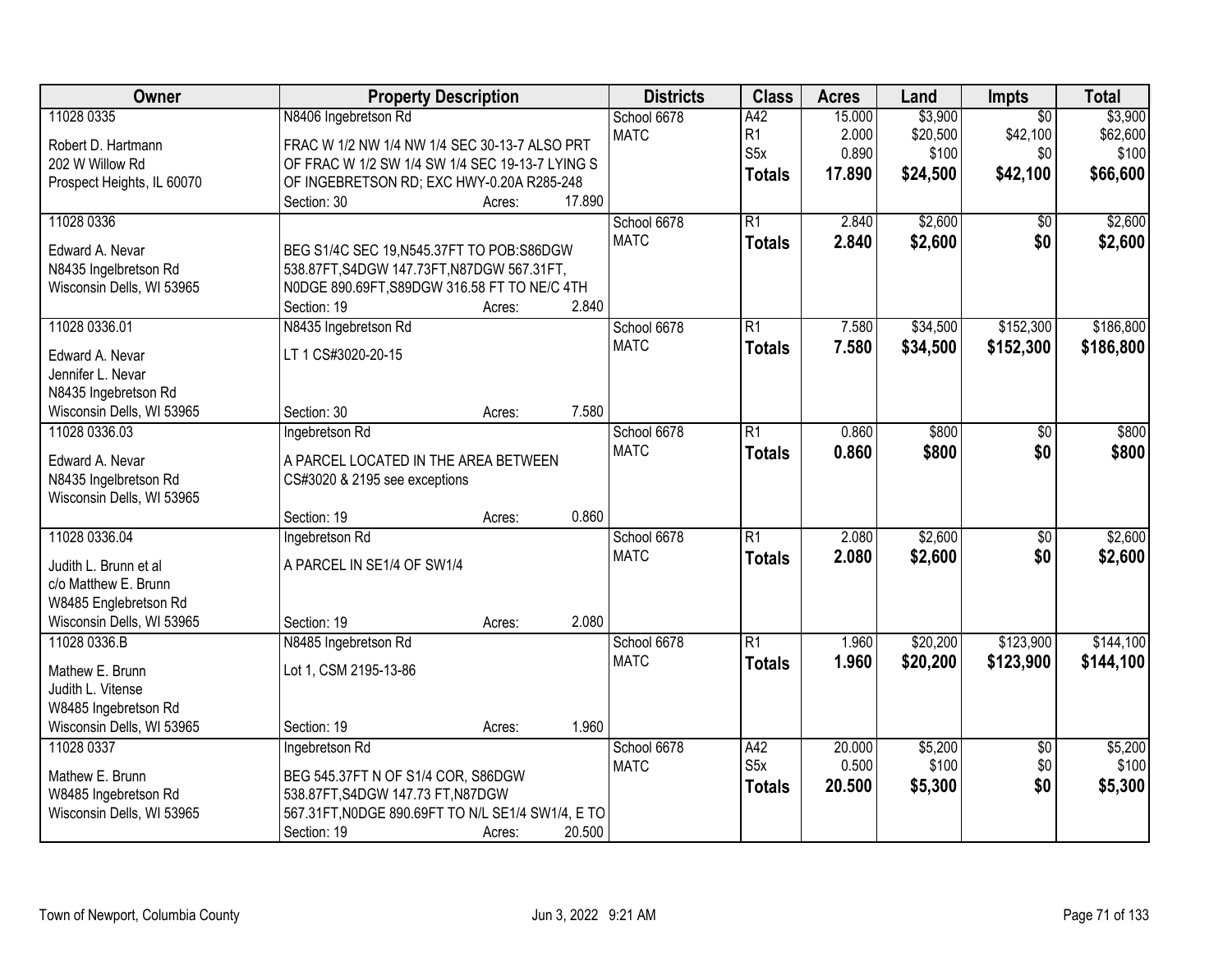| Owner                     |                                                      | <b>Property Description</b> |        | <b>Districts</b> | <b>Class</b>     | <b>Acres</b>     | Land               | Impts           | <b>Total</b>       |
|---------------------------|------------------------------------------------------|-----------------------------|--------|------------------|------------------|------------------|--------------------|-----------------|--------------------|
| 11028 0338                | County Rd O                                          |                             |        | School 6678      | A41              | 33.000           | \$10,100           | $\overline{50}$ | \$10,100           |
| Shawn Anderson            | NE 1/4 OF SE 1/4 EXC 4.5 A IN R43-542 (HWY O)        |                             |        | <b>MATC</b>      | H7               | 0.500            | \$1,500            | \$500           | \$2,000            |
| N8447 County Rd O         |                                                      |                             |        |                  | S <sub>5</sub> x | 2.000            | \$100              | \$0             | \$100              |
| Wisconsin Dells, WI 53965 |                                                      |                             |        |                  | <b>Totals</b>    | 35.500           | \$11,700           | \$500           | \$12,200           |
|                           | Section: 19                                          | Acres:                      | 35.500 |                  |                  |                  |                    |                 |                    |
| 11028 0338.1              | N8561 County Highway O                               |                             |        | School 6678      | $\overline{R1}$  | 4.500            | \$26,800           | \$132,100       | \$158,900          |
| Eugene F. Deniger         | PCL IN NE 1/4 SE 1/4; BEG @ E 1/4 COR S.19 T.13 R.7  |                             |        | <b>MATC</b>      | <b>Totals</b>    | 4.500            | \$26,800           | \$132,100       | \$158,900          |
| Carolyn M. Deniger        | THS 280 FT; W 686.7 FT; N 280 FT; E 686.7 FT TO      |                             |        |                  |                  |                  |                    |                 |                    |
| N8561 County Rd O         | BEG.                                                 |                             |        |                  |                  |                  |                    |                 |                    |
| Wisconsin Dells, WI 53965 | Section: 19                                          | Acres:                      | 4.500  |                  |                  |                  |                    |                 |                    |
| 11028 0339                | IngebretsonRd&Hwy O                                  |                             |        | School 6678      | A41              | 38.000           | \$11,600           | $\overline{50}$ | \$11,600           |
|                           |                                                      |                             |        | <b>MATC</b>      | S <sub>5</sub> x | 2.000            | \$200              | \$0             | \$200              |
| Mathew E. Brunn           | NW 1/4 OF SE 1/4 13/85                               |                             |        |                  | <b>Totals</b>    | 40.000           | \$11,800           | \$0             | \$11,800           |
| Judith L. Brunn           |                                                      |                             |        |                  |                  |                  |                    |                 |                    |
| N8485 Ingebretson Rd      |                                                      |                             |        |                  |                  |                  |                    |                 |                    |
| Wisconsin Dells, WI 53965 | Section: 19                                          | Acres:                      | 40.000 |                  |                  |                  |                    |                 |                    |
| 11028 0340.01             | Ingebretson Rd                                       |                             |        | School 6678      | A41              | 18.110           | \$5,500            | \$0             | \$5,500            |
| Mark J. Anderson et al    | Part of the SW Q of the SE Q & the SE Q of the SW Q, |                             |        | <b>MATC</b>      | S5m              | 0.880            | \$1,700            | \$0             | \$1,700            |
| N8825 Peterson Rd         | described as follows: Beg at the S Q cor of Sec 19;  |                             |        |                  | <b>Totals</b>    | 18.990           | \$7,200            | \$0             | \$7,200            |
| Wisconsin Dells, WI 53965 | S88-30-13W 524.93'; N70-17-52E 236.57'; N59-00-39E   |                             |        |                  |                  |                  |                    |                 |                    |
|                           | Section: 19                                          | Acres:                      | 18.990 |                  |                  |                  |                    |                 |                    |
| 11028 0340.02             | W14235 Hayes Dr                                      |                             |        | School 6678      | A41              | 13.500           | \$4,100            | $\overline{30}$ | \$4,100            |
| Mathew E. Brunn           | SW 1/4 OF SE 1/4 13/85 - See Exceptions              |                             |        | <b>MATC</b>      | H7               | 5.000            | \$28,000           | \$91,900        | \$119,900          |
| Judith L. Brunn           |                                                      |                             |        |                  | S5m              | 3.120            | \$6,000            | \$0             | \$6,000            |
| N8485 Ingebretson Rd      |                                                      |                             |        |                  | S <sub>5</sub> x | 0.500            | \$100              | \$0             | \$100              |
| Wisconsin Dells, WI 53965 | Section: 19                                          | Acres:                      | 22.120 |                  | <b>Totals</b>    | 22.120           | \$38,200           | \$91,900        | \$130,100          |
| 11028 0340.03             | Ingebretson Rd                                       |                             |        | School 6678      | F6               | 3.554            | \$10,700           | $\sqrt{6}$      | \$10,700           |
|                           |                                                      |                             |        | <b>MATC</b>      | <b>Totals</b>    | 3.554            | \$10,700           | \$0             | \$10,700           |
| Mathew E. Brunn           | PRT E 1/2 OF SW 1/4 OF SW 1/4 & SE 1/4 OF SW 1/4     |                             |        |                  |                  |                  |                    |                 |                    |
| Judith L. Brunn           | LYING S OF INGLEBRETSON RD 13/85 - See               |                             |        |                  |                  |                  |                    |                 |                    |
| N8485 Ingebretson Rd      | Exceptions                                           |                             |        |                  |                  |                  |                    |                 |                    |
| Wisconsin Dells, WI 53965 | Section: 19                                          | Acres:                      | 3.554  |                  |                  |                  |                    |                 |                    |
| 11028 0341                | County Rd O                                          |                             |        | School 6678      | A41<br>A43       | 20.000<br>12.000 | \$6,100            | $\overline{50}$ | \$6,100            |
| Shawn Anderson            | SE 1/4 OF SE 1/4 EXC 6.5 A. IN R49-541               |                             |        | <b>MATC</b>      | S5m              | 1.000            | \$2,200<br>\$2,000 | \$0<br>\$0      | \$2,200<br>\$2,000 |
| N8447 County Rd O         |                                                      |                             |        |                  | S <sub>5</sub> x | 0.500            | \$100              | \$0             | \$100              |
| Wisconsin Dells, WI 53965 |                                                      |                             |        |                  |                  | 33.500           | \$10,400           | \$0             | \$10,400           |
|                           | Section: 19                                          | Acres:                      | 33.500 |                  | <b>Totals</b>    |                  |                    |                 |                    |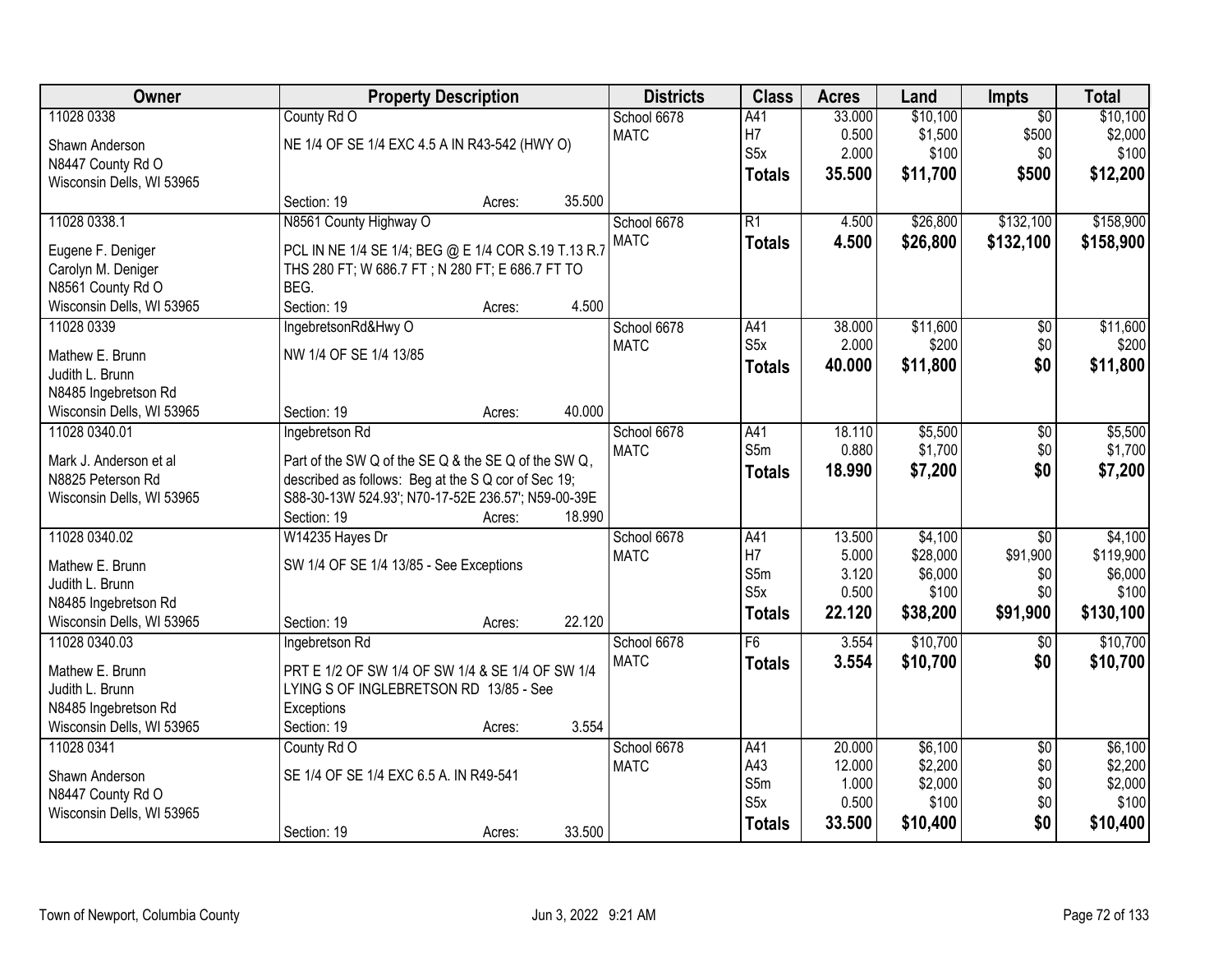| Owner                            |                                                    | <b>Property Description</b> |         | <b>Districts</b> | <b>Class</b>            | <b>Acres</b>   | Land               | <b>Impts</b>    | <b>Total</b>       |
|----------------------------------|----------------------------------------------------|-----------------------------|---------|------------------|-------------------------|----------------|--------------------|-----------------|--------------------|
| 11028 0341.1                     | N8447 County Highway O                             |                             |         | School 6678      | $\overline{R1}$         | 3.000          | \$23,000           | \$79,100        | \$102,100          |
| Shawn Anderson                   | BEG @ SE COR SE 1/4 SE 1/4 TH N 326.1' POB: S89    |                             |         | <b>MATC</b>      | S5m                     | 3.500          | \$6,800            | \$0             | \$6,800            |
| N8447 County Rd O                | 03' W 400'; N57'; S89 03' W205'; N 207.5'; N72 25' |                             |         |                  | <b>Totals</b>           | 6.500          | \$29,800           | \$79,100        | \$108,900          |
| Wisconsin Dells, WI 53965        | W223'; N 127'; N89 03' E857.6'; S 461.93' TO BEG.  |                             |         |                  |                         |                |                    |                 |                    |
|                                  | Section: 19                                        | Acres:                      | 6.500   |                  |                         |                |                    |                 |                    |
| 11028 0342                       | County Rd O                                        |                             |         | School 6678      | A41                     | 18.600         | \$5,700            | $\overline{50}$ | \$5,700            |
|                                  |                                                    |                             |         | <b>MATC</b>      | S <sub>5</sub> x        | 1.000          | \$100              | \$0             | \$100              |
| Betty M. Gudenschwager           | N 1/2 OF FRAC GOV'T LOT 1 V.272-P.129 EXC CERT     |                             |         |                  | <b>Totals</b>           | 19.600         | \$5,800            | \$0             | \$5,800            |
| N8798 Hwy O                      | SURVEY V.1 P.150 (2.15A) EXC CS#1063               |                             | #603844 |                  |                         |                |                    |                 |                    |
| Wisconsin Dells, WI 53965        | Section: 19                                        |                             | 19.600  |                  |                         |                |                    |                 |                    |
| 11028 0342.1                     |                                                    | Acres:                      |         | School 6678      | $\overline{R1}$         | 0.980          | \$33,000           |                 | \$33,000           |
|                                  | County Rd O                                        |                             |         |                  |                         |                |                    | \$0             |                    |
| Betty M. Gudenschwager           | Lot 1, CSM 150-1-150                               |                             |         | <b>MATC</b>      | <b>Totals</b>           | 0.980          | \$33,000           | \$0             | \$33,000           |
| N8798 Hwy O                      |                                                    |                             |         |                  |                         |                |                    |                 |                    |
| Wisconsin Dells, WI 53965        |                                                    |                             |         |                  |                         |                |                    |                 |                    |
|                                  | Section: 19                                        | Acres:                      | 0.980   |                  |                         |                |                    |                 |                    |
| 11028 0342.2                     | County Rd O                                        |                             |         | School 6678      | $\overline{R1}$         | 0.680          | \$32,700           | \$0             | \$32,700           |
| Betty M. Gudenschwager           | Lot 2, CSM 150-1-150                               |                             |         | <b>MATC</b>      | <b>Totals</b>           | 0.680          | \$32,700           | \$0             | \$32,700           |
| N8798 Hwy O                      |                                                    |                             |         |                  |                         |                |                    |                 |                    |
| Wisconsin Dells, WI 53965        |                                                    |                             |         |                  |                         |                |                    |                 |                    |
|                                  | Section: 19                                        | Acres:                      | 0.680   |                  |                         |                |                    |                 |                    |
| 11028 0342.3                     | County Rd O                                        |                             |         | School 6678      | $\overline{R1}$         | 0.740          | \$37,000           | $\overline{50}$ | \$37,000           |
|                                  |                                                    |                             |         | <b>MATC</b>      | <b>Totals</b>           | 0.740          | \$37,000           | \$0             | \$37,000           |
| Betty M. Gudenschwager           | Lot 3, CSM 150-1-150                               |                             |         |                  |                         |                |                    |                 |                    |
| N8798 Hwy O                      |                                                    |                             |         |                  |                         |                |                    |                 |                    |
| Wisconsin Dells, WI 53965        |                                                    |                             |         |                  |                         |                |                    |                 |                    |
|                                  | Section: 19                                        | Acres:                      | 0.740   |                  |                         |                |                    |                 |                    |
| 11028 0342.4                     | N8798 County Highway O                             |                             |         | School 6678      | A41<br>S <sub>5</sub> x | 5.000<br>2.050 | \$1,500<br>\$1,000 | $\sqrt{6}$      | \$1,500<br>\$1,000 |
| Betty M. Gudenschwager           | Part of Lot 1, CSM 1063-5-55                       |                             |         | <b>MATC</b>      |                         |                |                    | \$0             |                    |
| N8798 County Highway O           |                                                    |                             |         |                  | <b>Totals</b>           | 7.050          | \$2,500            | \$0             | \$2,500            |
| Wisconsin Dells, WI 53965        |                                                    |                             |         |                  |                         |                |                    |                 |                    |
|                                  | Section: 19                                        | Acres:                      | 7.050   |                  |                         |                |                    |                 |                    |
| 11028 0343                       | N8755 County Highway O                             |                             |         | School 6678      | A41                     | 22.000         | \$6,700            | $\overline{50}$ | \$6,700            |
| Carol J Erickson Irr Trust Dated | S 1/2 OF FRAC GOV'T LOT 1 EXC R113-91 EXC          |                             |         | <b>MATC</b>      | R1                      | 1.000          | \$13,500           | \$44,500        | \$58,000           |
| 3/14/2012                        | R112-598 EXC R114-85 EXC R115-123                  |                             |         |                  | S <sub>5</sub> x        | 1.100          | \$100              | \$0             | \$100              |
| N8755 County Rd O                |                                                    |                             |         |                  | <b>Totals</b>           | 24.100         | \$20,300           | \$44,500        | \$64,800           |
| Wisconsin Dells, WI 53965        | Section: 19                                        | Acres:                      | 24.100  |                  |                         |                |                    |                 |                    |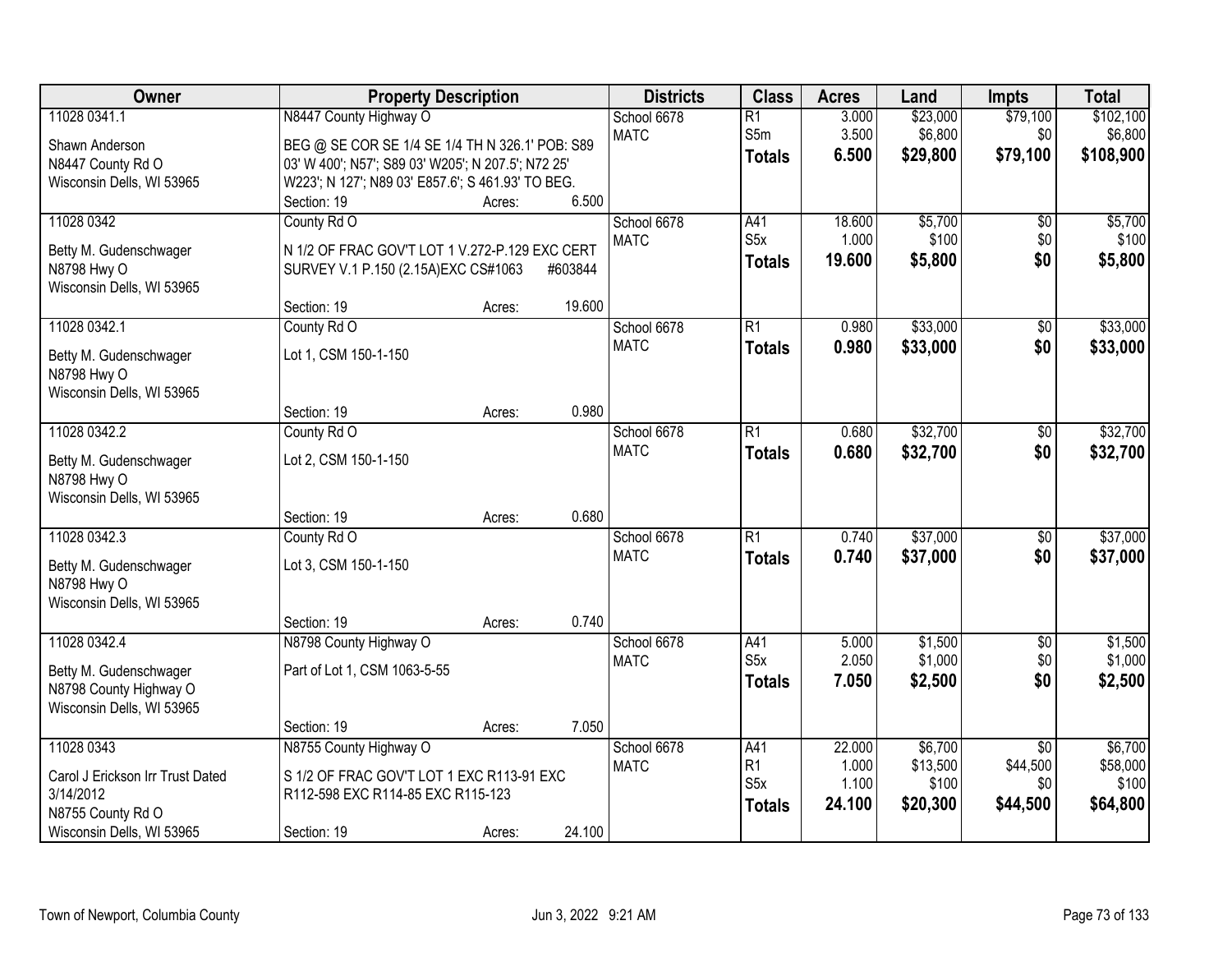| Owner                                            |                                                                                                      | <b>Property Description</b> |        | <b>Districts</b> | <b>Class</b>     | <b>Acres</b> | Land     | <b>Impts</b>    | <b>Total</b> |
|--------------------------------------------------|------------------------------------------------------------------------------------------------------|-----------------------------|--------|------------------|------------------|--------------|----------|-----------------|--------------|
| 11028 0343.02                                    | County Rd O                                                                                          |                             |        | School 6678      | A41              | 0.180        | \$100    | $\overline{50}$ | \$100        |
| Carol Erickson et al                             | Part of Lot 3, CSM 6141-44-80 Exc #541589                                                            |                             |        | <b>MATC</b>      | <b>Totals</b>    | 0.180        | \$100    | \$0             | \$100        |
| N8755 County Hwy O                               |                                                                                                      |                             |        |                  |                  |              |          |                 |              |
| Wisconsin Dells, WI 53965                        |                                                                                                      |                             |        |                  |                  |              |          |                 |              |
|                                                  | Section: 19                                                                                          | Acres:                      | 0.180  |                  |                  |              |          |                 |              |
| 11028 0343.05                                    | N8761 County Highway O                                                                               |                             |        | School 6678      | R1               | 1.680        | \$45,000 | \$149,600       | \$194,600    |
| Hartmut Ringel                                   | Lot 1, CSM 6141-44-80                                                                                |                             |        | <b>MATC</b>      | S <sub>5m</sub>  | 0.130        | \$100    | \$0             | \$100        |
| Ulrike M. Gruenberg                              |                                                                                                      |                             |        |                  | <b>Totals</b>    | 1.810        | \$45,100 | \$149,600       | \$194,700    |
| N8761 County Rd O                                |                                                                                                      |                             |        |                  |                  |              |          |                 |              |
| Wisconsin Dells, WI 53965                        | Section: 19                                                                                          | Acres:                      | 1.810  |                  |                  |              |          |                 |              |
| 11028 0343.1                                     | County Rd O                                                                                          |                             |        | School 6678      | $\overline{R1}$  | 1.267        | \$57,000 | \$0             | \$57,000     |
| Carol J Erickson Irr Trust Dated                 | PRT GL 1, COM N 1/4 COR S2154' N83W268'                                                              |                             |        | <b>MATC</b>      | <b>Totals</b>    | 1.267        | \$57,000 | \$0             | \$57,000     |
| 3/14/2012                                        | S88W1838' N1E 191' N50E393' N5E247' N59W53'                                                          |                             |        |                  |                  |              |          |                 |              |
| N8755 County Rd O                                | N14E397' POB N61W312' N22E189' N87E353'                                                              |                             |        |                  |                  |              |          |                 |              |
| Wisconsin Dells, WI 53965                        | Section: 19                                                                                          | Acres:                      | 1.267  |                  |                  |              |          |                 |              |
| 11028 0343.3                                     | N8757 County Highway O                                                                               |                             |        | School 6678      | $\overline{R1}$  | 1.638        | \$45,000 | \$188,300       | \$233,300    |
|                                                  |                                                                                                      |                             |        | <b>MATC</b>      | <b>Totals</b>    | 1.638        | \$45,000 | \$188,300       | \$233,300    |
| Cory G. Schehr<br>Gayle J. Schehr                | PRT G.L.1 COM N1/4 COR S.19 SO W2154' POB N61<br>W338' N24 E150.39 S61 E312' S14 W154' POB. ALSO     |                             |        |                  |                  |              |          |                 |              |
| N8757 County Rd O                                | PCLBEG NE COR N60' SW159' E100' POB.ALSO                                                             |                             |        |                  |                  |              |          |                 |              |
| Wisconsin Dells, WI 53965                        | Section: 19                                                                                          | Acres:                      | 1.638  |                  |                  |              |          |                 |              |
| 11028 0343.4                                     | N8759 County Highway O                                                                               |                             |        | School 6678      | $\overline{R1}$  | 1.550        | \$45,000 | \$129,000       | \$174,000    |
|                                                  |                                                                                                      |                             |        | <b>MATC</b>      | <b>Totals</b>    | 1.550        | \$45,000 | \$129,000       | \$174,000    |
| George A. Dela Gardelle<br>Jody L. Dela Gardelle | PRT GL 1&2 COM N1/4 COR S 19; S0-08W 2154.36';<br>N83-30W 268.85'; S88-42W 1838.85'; N1-00E 191.75'; |                             |        |                  |                  |              |          |                 |              |
| N8759 County Rd O                                | N50-10E 393.80'; N5-57E 247.90'; N59-57W 53.50';                                                     |                             |        |                  |                  |              |          |                 |              |
| Wisconsin Dells, WI 53965                        | Section: 19                                                                                          | Acres:                      | 1.550  |                  |                  |              |          |                 |              |
| 11028 0344                                       | County Rd O                                                                                          |                             |        | School 6678      | A41              | 31.000       | \$9,500  | $\overline{50}$ | \$9,500      |
|                                                  |                                                                                                      |                             |        | <b>MATC</b>      | S5m              | 2.000        | \$3,900  | \$0             | \$3,900      |
| Carol J Erickson Irr Trust Dated                 | FRAC PART OF GOV'T LOT 2 EXC S 30 RDS & EXC.33                                                       |                             |        |                  | S <sub>5</sub> x | 1.570        | \$200    | \$0             | \$200        |
| 3/14/2012<br>N8755 County Rd O                   | A IN SE CORNER FOR SCHOOL; EXC R32-479 EXC<br>R112-596 R112-598 EXC R113-286 EXC R114-85 EXC         |                             |        |                  | <b>Totals</b>    | 34.570       | \$13,600 | \$0             | \$13,600     |
| Wisconsin Dells, WI 53965                        | Section: 19                                                                                          | Acres:                      | 34.570 |                  |                  |              |          |                 |              |
| 11028 0344.01                                    | W14466 Erickson Dr                                                                                   |                             |        | School 6678      | $\overline{R1}$  | 1.500        | \$49,500 | \$103,600       | \$153,100    |
|                                                  |                                                                                                      |                             |        | <b>MATC</b>      | <b>Totals</b>    | 1.500        | \$49,500 | \$103,600       | \$153,100    |
| Diane M. Sass                                    | Lot 1, CSM 5337-38-4                                                                                 |                             |        |                  |                  |              |          |                 |              |
| W14466 Erickson Dr                               |                                                                                                      |                             |        |                  |                  |              |          |                 |              |
| Wisconsin Dells, WI 53965                        | Section: 19                                                                                          |                             | 1.500  |                  |                  |              |          |                 |              |
|                                                  |                                                                                                      | Acres:                      |        |                  |                  |              |          |                 |              |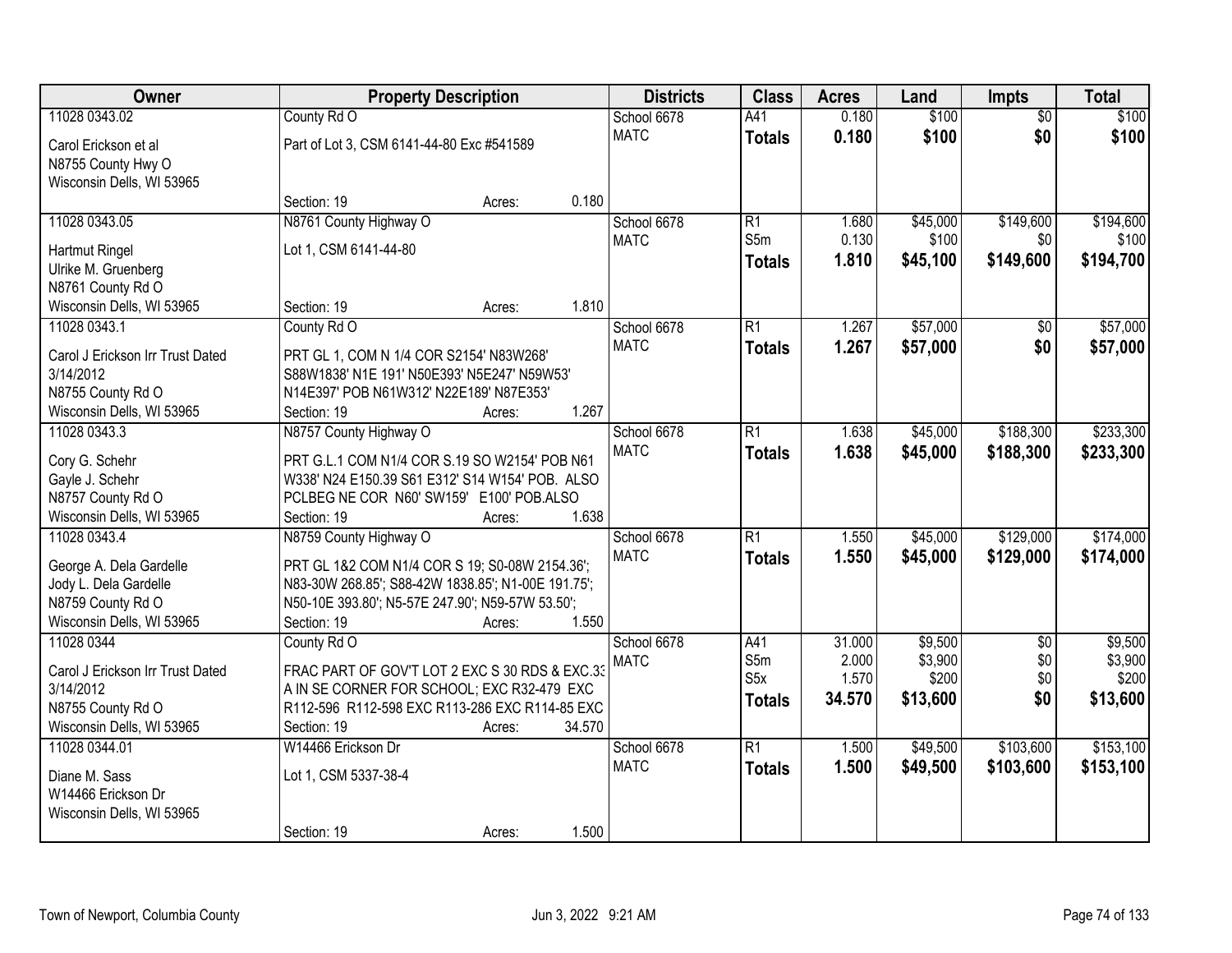| Owner                                             |                                                                                       | <b>Property Description</b> |        | <b>Districts</b> | <b>Class</b>     | <b>Acres</b> | Land     | <b>Impts</b>    | <b>Total</b> |
|---------------------------------------------------|---------------------------------------------------------------------------------------|-----------------------------|--------|------------------|------------------|--------------|----------|-----------------|--------------|
| 11028 0344.02                                     | Erickson Dr                                                                           |                             |        | School 6678      | $\overline{R1}$  | 1.130        | \$14,400 | $\overline{50}$ | \$14,400     |
| Anna Williams                                     | Lot 2, CSM 5337-38-4                                                                  |                             |        | <b>MATC</b>      | <b>Totals</b>    | 1.130        | \$14,400 | \$0             | \$14,400     |
| <b>Brook Baumgartner</b>                          |                                                                                       |                             |        |                  |                  |              |          |                 |              |
| PO Box 1263                                       |                                                                                       |                             |        |                  |                  |              |          |                 |              |
| Westport, WA 98595                                | Section: 19                                                                           | Acres:                      | 1.130  |                  |                  |              |          |                 |              |
| 11028 0344.04                                     |                                                                                       |                             |        | School 6678      | A41              | 0.240        | \$100    | $\overline{50}$ | \$100        |
| Carol Erickson et al                              | Part of Lot 3, CSM 6141-44-80 ---formerly described Pt                                |                             |        | <b>MATC</b>      | <b>Totals</b>    | 0.240        | \$100    | \$0             | \$100        |
| N8755 County Hwy O                                | GL 2 (NW1/4), Beg SE cor of lands described in                                        |                             |        |                  |                  |              |          |                 |              |
| Wisconsin Dells, WI 53965                         | R112-596, N05E 179.19', S61E 71.70', S05W 141.45',                                    |                             |        |                  |                  |              |          |                 |              |
|                                                   | Section: 19                                                                           | Acres:                      | 0.240  |                  |                  |              |          |                 |              |
| 11028 0344.05                                     |                                                                                       |                             |        | School 6678      | S5m              | 3.630        | \$7,000  | \$0             | \$7,000      |
|                                                   |                                                                                       |                             |        | <b>MATC</b>      | <b>Totals</b>    | 3.630        | \$7,000  | \$0             | \$7,000      |
| Carol Erickson et al                              | Lot 2, CSM 6141-44-80                                                                 |                             |        |                  |                  |              |          |                 |              |
| N8755 County Hwy O                                |                                                                                       |                             |        |                  |                  |              |          |                 |              |
| Wisconsin Dells, WI 53965                         | Section: 19                                                                           | Acres:                      | 3.630  |                  |                  |              |          |                 |              |
| 11028 0344.4                                      | Erickson Dr                                                                           |                             |        | School 6678      | $\overline{R1}$  | 2.900        | \$31,800 | \$2,400         | \$34,200     |
|                                                   |                                                                                       |                             |        | <b>MATC</b>      | <b>Totals</b>    | 2.900        | \$31,800 | \$2,400         | \$34,200     |
| Jason D. Erickson                                 | Prt GL2, Com N1/4 cor Sec19 S 2154' N83W 268' S88W                                    |                             |        |                  |                  |              |          |                 |              |
| Logan B. Erickson                                 | 1838' N1E 191' POB, S86W 279' N35E 312' N87E 400'                                     |                             |        |                  |                  |              |          |                 |              |
| 4406 Pheasant Dr                                  | S50W 393' POB ALSO .6AC IN 500-11(ERROR on                                            |                             |        |                  |                  |              |          |                 |              |
| Deerfield, WI 53531                               | Section: 19                                                                           | Acres:                      | 2.900  |                  |                  |              |          |                 |              |
| 11028 0344.OL1                                    | Erickson Dr                                                                           |                             |        | School 6678      | $\overline{R1}$  | 0.320        | \$4,300  | $\overline{50}$ | \$4,300      |
| Diane M. Sass                                     | Outlot 1, CSM 5337-38-4                                                               |                             |        | <b>MATC</b>      | <b>Totals</b>    | 0.320        | \$4,300  | \$0             | \$4,300      |
| W14466 Erickson Dr                                |                                                                                       |                             |        |                  |                  |              |          |                 |              |
| Wisconsin Dells, WI 53965                         |                                                                                       |                             |        |                  |                  |              |          |                 |              |
|                                                   | Section: 19                                                                           | Acres:                      | 0.320  |                  |                  |              |          |                 |              |
| 11028 0345                                        | N8635 County Highway O                                                                |                             |        | School 6678      | $\overline{R1}$  | 0.300        | \$10,000 | \$47,300        | \$57,300     |
| Russell S. Erickson                               | PRT G.L. 2-OM INT S LN N45.09A LOT 2 BEING CEN                                        |                             |        | <b>MATC</b>      | <b>Totals</b>    | 0.300        | \$10,000 | \$47,300        | \$57,300     |
| N8635 County Rd O                                 | HWY, W8.33 RDS N6.33RDS E8.33RDS S6.33RDS                                             |                             |        |                  |                  |              |          |                 |              |
| Wisconsin Dells, WI 53965                         | BEG.                                                                                  |                             |        |                  |                  |              |          |                 |              |
|                                                   | Section: 19                                                                           | Acres:                      | 0.300  |                  |                  |              |          |                 |              |
| 11028 0346                                        | County Rd O                                                                           |                             |        | School 6678      | A42              | 16.000       | \$4,100  | $\overline{50}$ | \$4,100      |
|                                                   |                                                                                       |                             |        | <b>MATC</b>      | S <sub>5</sub> x | 1.730        | \$200    | \$0             | \$200        |
| Mathew E. Brunn                                   | S 30 RDS OF GOVT LT2 EAST OF FOX RD EX CS#722<br>& A 16.5FT X 137.45FT STRIP IN NE/C. |                             |        |                  | <b>Totals</b>    | 17.730       | \$4,300  | \$0             | \$4,300      |
| W8485 Ingebretson Rd<br>Wisconsin Dells, WI 53965 |                                                                                       |                             |        |                  |                  |              |          |                 |              |
|                                                   | Section: 19                                                                           | Acres:                      | 17.730 |                  |                  |              |          |                 |              |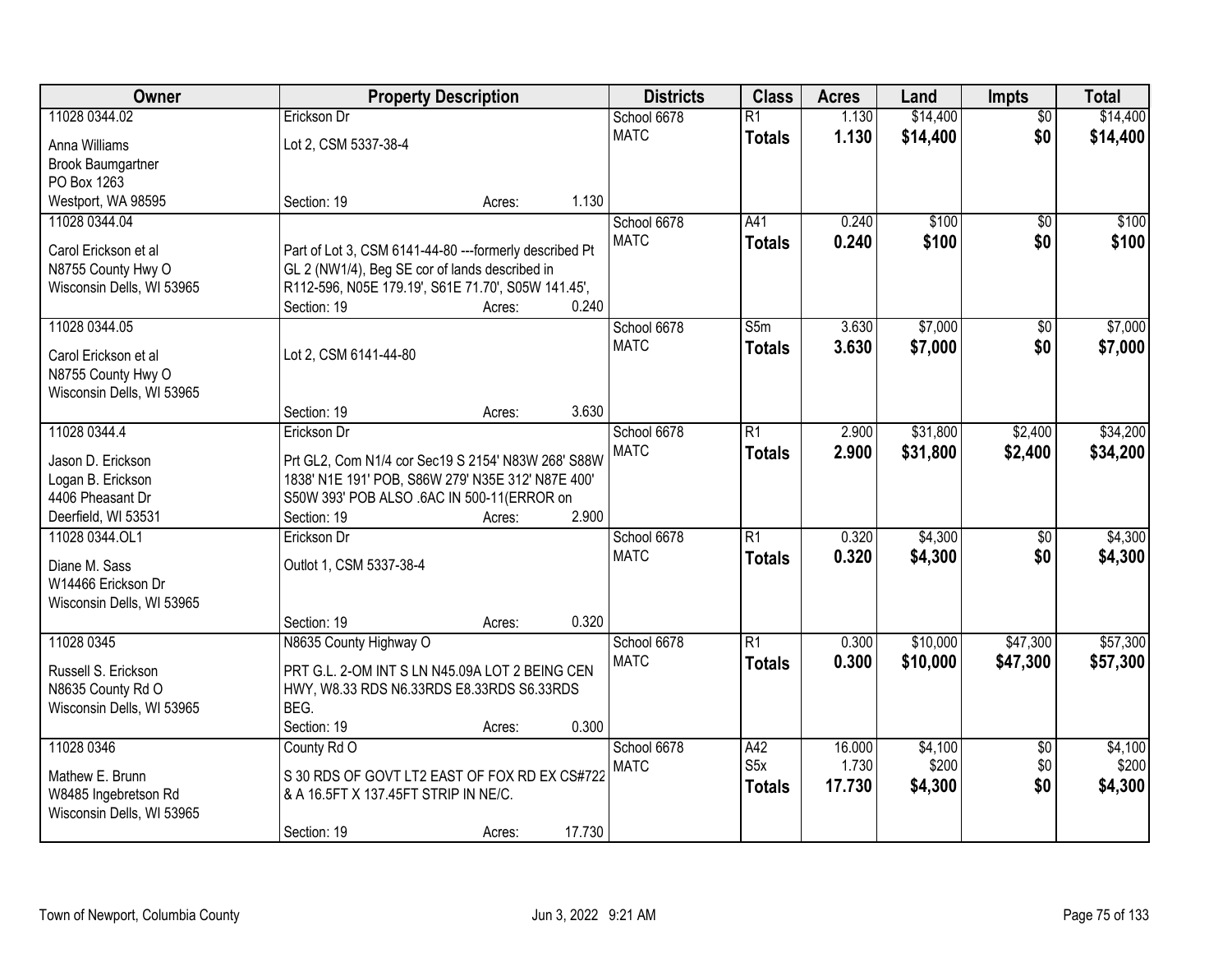| Owner                                   | <b>Property Description</b>                              |        |        | <b>Districts</b>                      | <b>Class</b>     | <b>Acres</b> | Land            | <b>Impts</b>    | <b>Total</b>    |
|-----------------------------------------|----------------------------------------------------------|--------|--------|---------------------------------------|------------------|--------------|-----------------|-----------------|-----------------|
| 11028 0346.A                            | W14451 Erickson Dr                                       |        |        | School 6678                           | $\overline{R1}$  | 9.300        | \$83,100        | \$22,100        | \$105,200       |
| Lidija Viktora et al                    | PCL IN NW 1/4(GL 2) SEC 19 & GL 8 Sec 24-13-6,           |        |        | <b>MATC</b>                           | <b>Totals</b>    | 9.300        | \$83,100        | \$22,100        | \$105,200       |
| c/o Audrius Viktora                     | COMM 32 RDS N & 119.7' W OF SE COR GL 8                  |        |        |                                       |                  |              |                 |                 |                 |
| 684 Euclid                              | S.24-T.13-R.6; TH N 16 53"E965.50' POB; E800'N370';      |        |        |                                       |                  |              |                 |                 |                 |
| Elmhurst, IL 60126                      | Section: 19                                              | Acres: | 9.300  |                                       |                  |              |                 |                 |                 |
| 11028 0346.B                            | Fox Run Rd                                               |        |        | School 6678                           | $\overline{C2}$  | 0.120        | \$1,100         | $\overline{50}$ | \$1,100         |
| Wayne G. Nevar                          | Lot 1, CSM 722-3-197                                     |        |        | <b>MATC</b>                           | <b>Totals</b>    | 0.120        | \$1,100         | \$0             | \$1,100         |
| W13680 County Rd O                      |                                                          |        |        |                                       |                  |              |                 |                 |                 |
| Wisconsin Dells, WI 53965               |                                                          |        |        |                                       |                  |              |                 |                 |                 |
|                                         | Section: 19                                              | Acres: | 0.120  |                                       |                  |              |                 |                 |                 |
| 11028 0347                              |                                                          |        |        | School 6678                           | $\overline{X5}$  | 4.000        | $\overline{50}$ | $\overline{50}$ | $\overline{30}$ |
|                                         |                                                          |        |        | <b>MATC</b>                           | Totals           | 4.000        | \$0             | \$0             | \$0             |
| <b>CMC Heartland Partners</b>           | A FOR R.R. R.O.W.                                        |        |        |                                       |                  |              |                 |                 |                 |
| 330 N Jefferson Ct<br>Chicago, IL 60661 |                                                          |        |        |                                       |                  |              |                 |                 |                 |
|                                         | Section: 19                                              | Acres: | 4.000  |                                       |                  |              |                 |                 |                 |
| 11028 0348                              | Marsh Rd                                                 |        |        | School 6678                           | A43              | 13.000       | \$2,400         | \$0             | \$2,400         |
|                                         |                                                          |        |        | <b>MATC</b>                           | S <sub>5</sub> x | 0.600        | \$100           | \$0             | \$100           |
| Richard C. Anderson et al               | NE 1/4 OF NE 1/4; EXC AS REC IN V264-243                 |        |        |                                       | <b>Totals</b>    | 13.600       | \$2,500         | \$0             | \$2,500         |
| W14195 State Rd 127                     |                                                          |        |        |                                       |                  |              |                 |                 |                 |
| Wisconsin Dells, WI 53965               | Section: 20                                              |        | 13.600 |                                       |                  |              |                 |                 |                 |
| 11028 0348.A                            | W13798 State Highway 16                                  | Acres: |        |                                       | $\overline{A43}$ | 10.000       | \$1,900         | $\overline{30}$ | \$1,900         |
|                                         |                                                          |        |        | Newport-Lewiston<br>Drainage District | H <sub>7</sub>   | 2.000        | \$20,500        | \$21,800        | \$42,300        |
| Gregerson Farms, LLC                    | Pcl in NE1/4 of NE1/4 desc as follows: comm at SW cor;   |        |        | School 6678                           | S5m              | 11.950       | \$23,000        | \$0             | \$23,000        |
| W13798 State Highway16                  | N 34 rods; E 25 rods; N 22 rods; E 43 rods; N to N In; E |        |        | <b>MATC</b>                           | <b>Totals</b>    | 23.950       | \$45,400        | \$21,800        | \$67,200        |
| Wisconsin Dells, WI 53965               | 12 rods to NE cor; S to SE cor; W to POB                 |        |        |                                       |                  |              |                 |                 |                 |
|                                         | Section: 20                                              | Acres: | 23.950 |                                       |                  |              |                 |                 |                 |
| 11028 0348.B                            | W13798 State Highway 16                                  |        |        | School 6678                           | R1               | 2.450        | \$21,600        | \$94,200        | \$115,800       |
| Leif E. Gregerson                       | Lot 1, CSM 1833-10-39                                    |        |        | <b>MATC</b>                           | <b>Totals</b>    | 2.450        | \$21,600        | \$94,200        | \$115,800       |
| W13798 State Rd 16                      |                                                          |        |        |                                       |                  |              |                 |                 |                 |
| Wisconsin Dells, WI 53965               |                                                          |        |        |                                       |                  |              |                 |                 |                 |
|                                         | Section: 20                                              | Acres: | 2.450  |                                       |                  |              |                 |                 |                 |
| 11028 0349                              | Marsh Rd                                                 |        |        | School 6678                           | A42              | 13.000       | \$3,400         | $\overline{30}$ | \$3,400         |
| Richard C. Anderson et al               | NW NE; EXC PLC LYING N OF RR ROW & S OF HWY              |        |        | <b>MATC</b>                           | S5x              | 19.750       | \$15,800        | \$0             | \$15,800        |
| W14195 State Rd 127                     | 16, EXC PLC SE CORNER NW NE 2 RODS WIDE E TO             |        |        |                                       | <b>Totals</b>    | 32.750       | \$19,200        | \$0             | \$19,200        |
| Wisconsin Dells, WI 53965               | W BY 28 1/2 RODS N TO S, DESC AS COMM @ SE               |        |        |                                       |                  |              |                 |                 |                 |
|                                         | Section: 20                                              | Acres: | 32.750 |                                       |                  |              |                 |                 |                 |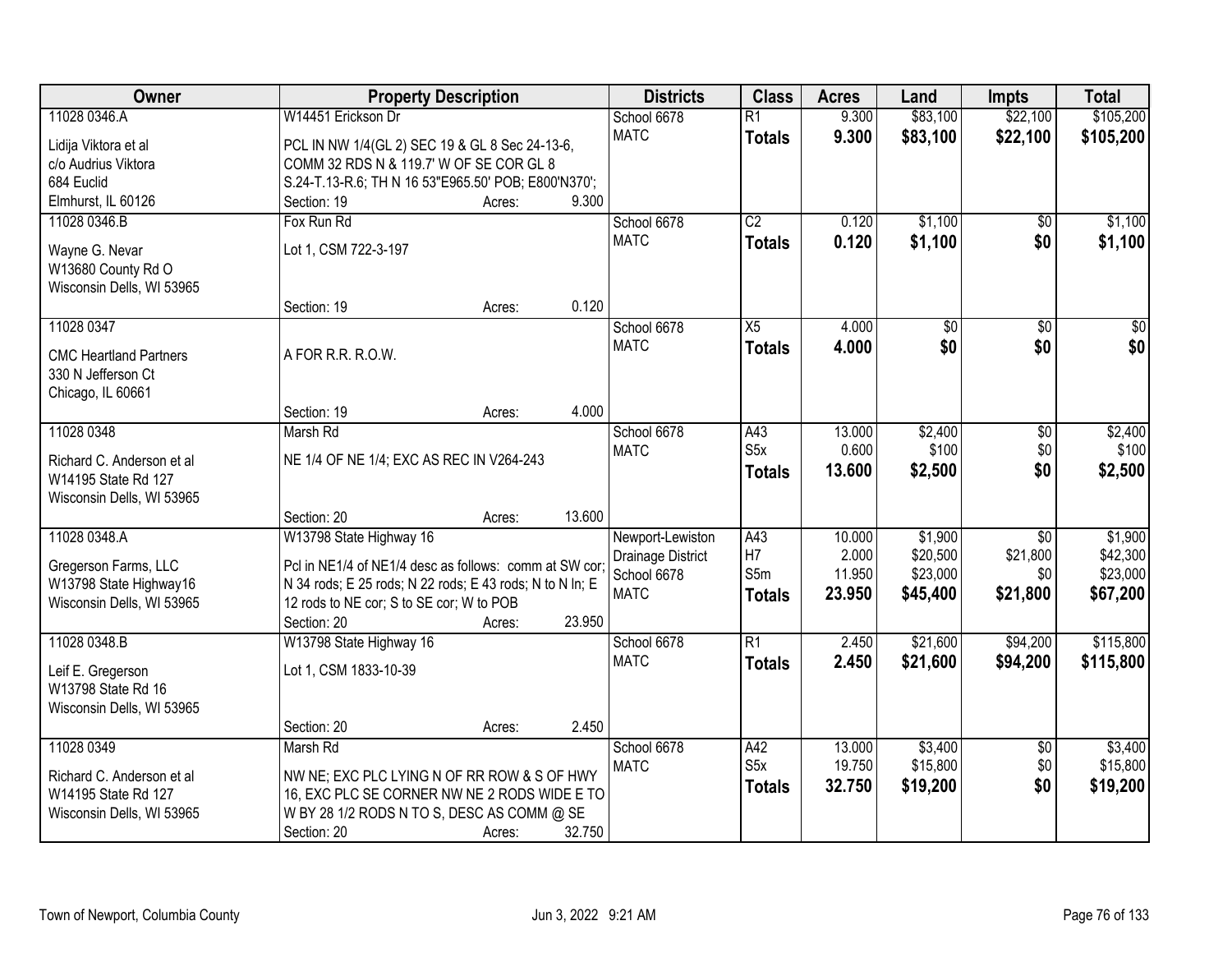| Owner                                            | <b>Property Description</b>                                                    |        |        | <b>Districts</b>                 | <b>Class</b>                      | <b>Acres</b>    | Land             | <b>Impts</b>           | <b>Total</b>     |
|--------------------------------------------------|--------------------------------------------------------------------------------|--------|--------|----------------------------------|-----------------------------------|-----------------|------------------|------------------------|------------------|
| 11028 0349.A                                     | State Highway 16                                                               |        |        | Newport-Lewiston                 | A43                               | 6.000           | \$1,100          | $\overline{50}$        | \$1,100          |
| Gregerson Farms, LLC                             | Pcl in SE cor of NW1/4 of NE1/4, 2 rods wide E/W by 28                         |        |        | Drainage District<br>School 6678 | S <sub>5</sub> x<br><b>Totals</b> | 0.890<br>6.890  | \$100<br>\$1,200 | \$0<br>\$0             | \$100<br>\$1,200 |
| W13798 State Highway16                           | 1/2 rods N/S; also part of the NW1/4 of NE1/4 lying N of                       |        |        | <b>MATC</b>                      |                                   |                 |                  |                        |                  |
| Wisconsin Dells, WI 53965                        | RR ROW and S of Hwy; also ROW 2 rods E/W by 46 rod                             |        |        |                                  |                                   |                 |                  |                        |                  |
|                                                  | Section: 20                                                                    | Acres: | 6.890  |                                  |                                   |                 |                  |                        |                  |
| 11028 0350                                       | State Highway 16                                                               |        |        | Newport-Lewiston                 | A43<br>S <sub>5</sub> x           | 14.000<br>1.000 | \$2,600<br>\$800 | $\overline{50}$<br>\$0 | \$2,600<br>\$800 |
| Gregerson Farms, LLC                             | Part of SW1/4 of NE1/4, N of RR ROW                                            |        |        | Drainage District<br>School 6678 |                                   | 15.000          | \$3,400          | \$0                    | \$3,400          |
| W13798 State Highway16                           |                                                                                |        |        | <b>MATC</b>                      | <b>Totals</b>                     |                 |                  |                        |                  |
| Wisconsin Dells, WI 53965                        |                                                                                |        |        |                                  |                                   |                 |                  |                        |                  |
|                                                  | Section: 20                                                                    | Acres: | 15.000 |                                  |                                   |                 |                  |                        |                  |
| 11028 0351                                       |                                                                                |        |        | School 6678                      | $\overline{\text{S5x}}$           | 22.000          | \$17,600         | $\sqrt[6]{}$           | \$17,600         |
| Dianne A. Thompson et al                         | SW NE LYING SOUTH OF RR TRKS R69-349 R200-15                                   |        |        | <b>MATC</b>                      | <b>Totals</b>                     | 22.000          | \$17,600         | \$0                    | \$17,600         |
| c/o Charles H. Thompson                          | R215-211 R489-999                                                              |        |        |                                  |                                   |                 |                  |                        |                  |
| 214 Windy Hill Rd                                |                                                                                |        |        |                                  |                                   |                 |                  |                        |                  |
| Wisconsin Dells, WI 53965                        | Section: 20                                                                    | Acres: | 22.000 |                                  |                                   |                 |                  |                        |                  |
| 11028 0353                                       | State Highway 16                                                               |        |        | Newport-Lewiston                 | A43                               | 10.000          | \$1,900          | \$0                    | \$1,900          |
| Gregerson Farms, LLC                             | N1/2 of part of SE1/4 of NE1/4 lying N of RR ROW; exc V                        |        |        | Drainage District                | S <sub>5</sub> x                  | 0.670           | \$100            | \$0                    | \$100            |
| W13798 State Highway16                           | 10ac set off by para In to W In sd 1/4 1/4; sd N1/2 is 28 1                    |        |        | School 6678                      | <b>Totals</b>                     | 10.670          | \$2,000          | \$0                    | \$2,000          |
| Wisconsin Dells, WI 53965                        | rods wide on W and 37 1/2 rods on E; E 1 rod is ROW                            |        |        | <b>MATC</b>                      |                                   |                 |                  |                        |                  |
|                                                  | Section: 20                                                                    | Acres: | 10.670 |                                  |                                   |                 |                  |                        |                  |
| 11028 0354                                       | State Highway 16                                                               |        |        | Newport-Lewiston                 | A43                               | 20.000          | \$3,700          | \$0                    | \$3,700          |
| Gregerson Farms, LLC                             | N 1/2 of SE1/4 of NE1/4                                                        |        |        | Drainage District                | S <sub>5</sub> x                  | 1.200           | \$100            | \$0                    | \$100            |
| W13798 State Highway16                           |                                                                                |        |        | School 6678                      | <b>Totals</b>                     | 21.200          | \$3,800          | \$0                    | \$3,800          |
| Wisconsin Dells, WI 53965                        |                                                                                |        |        | <b>MATC</b>                      |                                   |                 |                  |                        |                  |
|                                                  | Section: 20                                                                    | Acres: | 21.200 |                                  |                                   |                 |                  |                        |                  |
| 11028 0355                                       |                                                                                |        |        | School 6678                      | $\overline{\text{S5x}}$           | 5.000           | \$4,000          | $\overline{60}$        | \$4,000          |
|                                                  | PART OF SE 1/4 OF NE 1/4, S OF R.R.R.O.W.                                      |        |        | <b>MATC</b>                      | <b>Totals</b>                     | 5.000           | \$4,000          | \$0                    | \$4,000          |
| Charles H. Thompson<br>Dianne A. Thompson        |                                                                                |        |        |                                  |                                   |                 |                  |                        |                  |
| 214 Windy Hill Rd                                |                                                                                |        |        |                                  |                                   |                 |                  |                        |                  |
| Wisconsin Dells, WI 53965                        | Section: 20                                                                    | Acres: | 5.000  |                                  |                                   |                 |                  |                        |                  |
| 11028 0357                                       | State Highway 16                                                               |        |        | Newport-Lewiston                 | A43                               | 2.000           | \$400            | $\overline{30}$        | \$400            |
|                                                  |                                                                                |        |        | Drainage District                | S <sub>5</sub> x                  | 36.700          | \$27,900         | \$0                    | \$27,900         |
| Otto N & Marian I Christopherson Jt Rev<br>Trust | THAT PART OF NE 1/4 OF NW 1/4, N OF RR ROW<br>ALSO PRT SE NW N OF SOO LINE ROW |        |        | School 6678                      | <b>Totals</b>                     | 38.700          | \$28,300         | \$0                    | \$28,300         |
| N8996 New Haven Rd                               |                                                                                |        |        | <b>MATC</b>                      |                                   |                 |                  |                        |                  |
| Wisconsin Dells, WI 53965                        | Section: 20                                                                    | Acres: | 38.700 |                                  |                                   |                 |                  |                        |                  |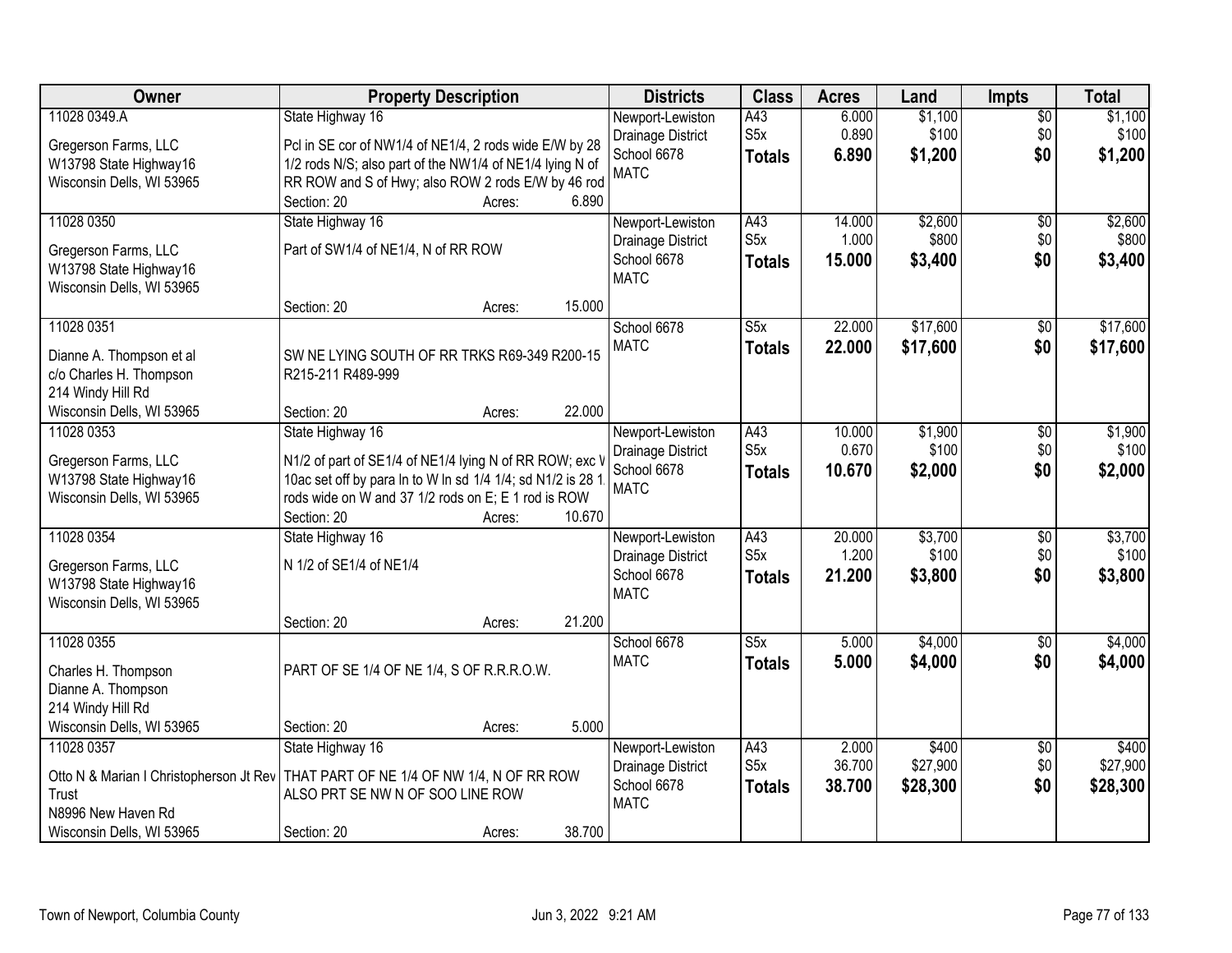| Owner                                    | <b>Property Description</b>                                                                                                          | <b>Districts</b>  | <b>Class</b>     | <b>Acres</b> | Land            | <b>Impts</b>    | <b>Total</b>    |
|------------------------------------------|--------------------------------------------------------------------------------------------------------------------------------------|-------------------|------------------|--------------|-----------------|-----------------|-----------------|
| 11028 0358.01                            | Peterson Rd                                                                                                                          | School 6678       | A43              | 2.000        | \$400           | $\overline{50}$ | \$400           |
| Donald P & Anita M Nelson Living Trust   | That part of the N 1/2 of the NW Q of Sec 20, lying SLY or                                                                           | <b>MATC</b>       | S5x              | 11.080       | \$8,900         | \$0             | \$8,900         |
| W14297 Broadway Rd                       | the railroad right of way; EXC the following described                                                                               |                   | <b>Totals</b>    | 13.080       | \$9,300         | \$0             | \$9,300         |
| Wisconsin Dells, WI 53965                | parcel: Comm at a pt on the ctrln of town road which is th                                                                           |                   |                  |              |                 |                 |                 |
|                                          | Section: 20<br>13.080<br>Acres:                                                                                                      |                   |                  |              |                 |                 |                 |
| 11028 0358.A                             | N8720 Peterson Rd                                                                                                                    | School 6678       | $\overline{R1}$  | 1.600        | \$6,000         | $\overline{50}$ | \$6,000         |
| <b>Betty Hull</b>                        | Pcl in NW 1/4 of NW 1/4, Comm at point in c/l town road                                                                              | <b>MATC</b>       | <b>Totals</b>    | 1.600        | \$6,000         | \$0             | \$6,000         |
| 8729 Peterson Rd                         | being W line Sec 20 & where intersected by E-W c/l of                                                                                |                   |                  |              |                 |                 |                 |
| Wisconsin Dells, WI 53965                | NW1/4; E 245'; N309'; W245' to c/l said road; S 309' to                                                                              |                   |                  |              |                 |                 |                 |
|                                          | 1.600<br>Section: 20<br>Acres:                                                                                                       |                   |                  |              |                 |                 |                 |
| 11028 0359                               | State Highway 16                                                                                                                     | Newport-Lewiston  | A43              | 14.000       | \$2,600         | \$0             | \$2,600         |
|                                          |                                                                                                                                      | Drainage District | S <sub>5</sub> x | 5.490        | \$3,000         | \$0             | \$3,000         |
| Trust                                    | Otto N & Marian I Christopherson Jt Rev   PART OF NW 1/4 OF NW 1/4, N OF R.R., EXC COMM<br>AT NW COR; THE ON N SEC LN 264FT; TH S TO | School 6678       | Totals           | 19.490       | \$5,600         | \$0             | \$5,600         |
| N8996 New Haven Rd                       | R.R.; TH W TO W SEC LN TH N TO BEG; ALSO EXC :                                                                                       | <b>MATC</b>       |                  |              |                 |                 |                 |
| Wisconsin Dells, WI 53965                | Section: 20<br>19.490<br>Acres:                                                                                                      |                   |                  |              |                 |                 |                 |
| 11028 0360                               | N8794 Peterson Rd                                                                                                                    | School 6678       | $\overline{X5}$  | 4.510        | $\overline{50}$ | \$0             | $\overline{50}$ |
|                                          |                                                                                                                                      | <b>MATC</b>       | <b>Totals</b>    | 4.510        | \$0             | \$0             | \$0             |
| Newport Norwegian Church & Cemetery      | Newport Norwegian Lutheran Cemetery & Church Lot ---                                                                                 |                   |                  |              |                 |                 |                 |
| N8794 Peterson Rd<br>Wis Dells, WI 53965 | Newport Lutheran Cemetery Smukal Addn --- Part of<br>NW1/4 OF NW1/4; comm at NW cor; E 264'; S to RR; W                              |                   |                  |              |                 |                 |                 |
|                                          | 4.510<br>Section: 20<br>Acres:                                                                                                       |                   |                  |              |                 |                 |                 |
| 11028 0361                               | Peterson Rd                                                                                                                          | School 6678       | A41              | 29.000       | \$8,900         | $\overline{30}$ | \$8,900         |
|                                          |                                                                                                                                      | <b>MATC</b>       | S <sub>5x</sub>  | 6.000        | \$4,100         | \$0             | \$4,100         |
| Dianne A. Thompson et al                 | SW 1/4 OF NW 1/4 R.69 P.349 R200-15 EXC CS#1874                                                                                      |                   | <b>Totals</b>    | 35.000       | \$13,000        | \$0             | \$13,000        |
| c/o Charles H. Thompson                  |                                                                                                                                      |                   |                  |              |                 |                 |                 |
| 214 Windy Hill Rd                        |                                                                                                                                      |                   |                  |              |                 |                 |                 |
| Wisconsin Dells, WI 53965                | 35.000<br>Section: 20<br>Acres:                                                                                                      |                   |                  |              |                 |                 |                 |
| 11028 0361.1                             | N8676 Peterson Rd                                                                                                                    | School 6678       | $\overline{R1}$  | 5.000        | \$28,000        | \$194,800       | \$222,800       |
| Thomas A. Knoop                          | Lot 1, CSM 1874-10-80                                                                                                                | <b>MATC</b>       | <b>Totals</b>    | 5.000        | \$28,000        | \$194,800       | \$222,800       |
| Elizabeth J. Knoop                       |                                                                                                                                      |                   |                  |              |                 |                 |                 |
| N8676 Peterson Rd                        |                                                                                                                                      |                   |                  |              |                 |                 |                 |
| Wisconsin Dells, WI 53965                | 5.000<br>Section: 20<br>Acres:                                                                                                       |                   |                  |              |                 |                 |                 |
| 11028 0362                               | Gabris Rd                                                                                                                            | School 6678       | A41              | 4.000        | \$1,200         | $\overline{30}$ | \$1,200         |
| Dianne A. Thompson et al                 | SE 1/4 OF NW 1/4; EXC 2 A FOR R.R. R.O.W. R.69                                                                                       | <b>MATC</b>       | S5m              | 10.000       | \$19,300        | \$0             | \$19,300        |
| c/o Charles H. Thompson                  | P.349 R200-15 EXC R489-1000                                                                                                          |                   | S5x              | 21.250       | \$17,000        | \$0             | \$17,000        |
| 214 Windy Hill Rd                        |                                                                                                                                      |                   | <b>Totals</b>    | 35.250       | \$37,500        | \$0             | \$37,500        |
| Wisconsin Dells, WI 53965                | 35.250<br>Section: 20<br>Acres:                                                                                                      |                   |                  |              |                 |                 |                 |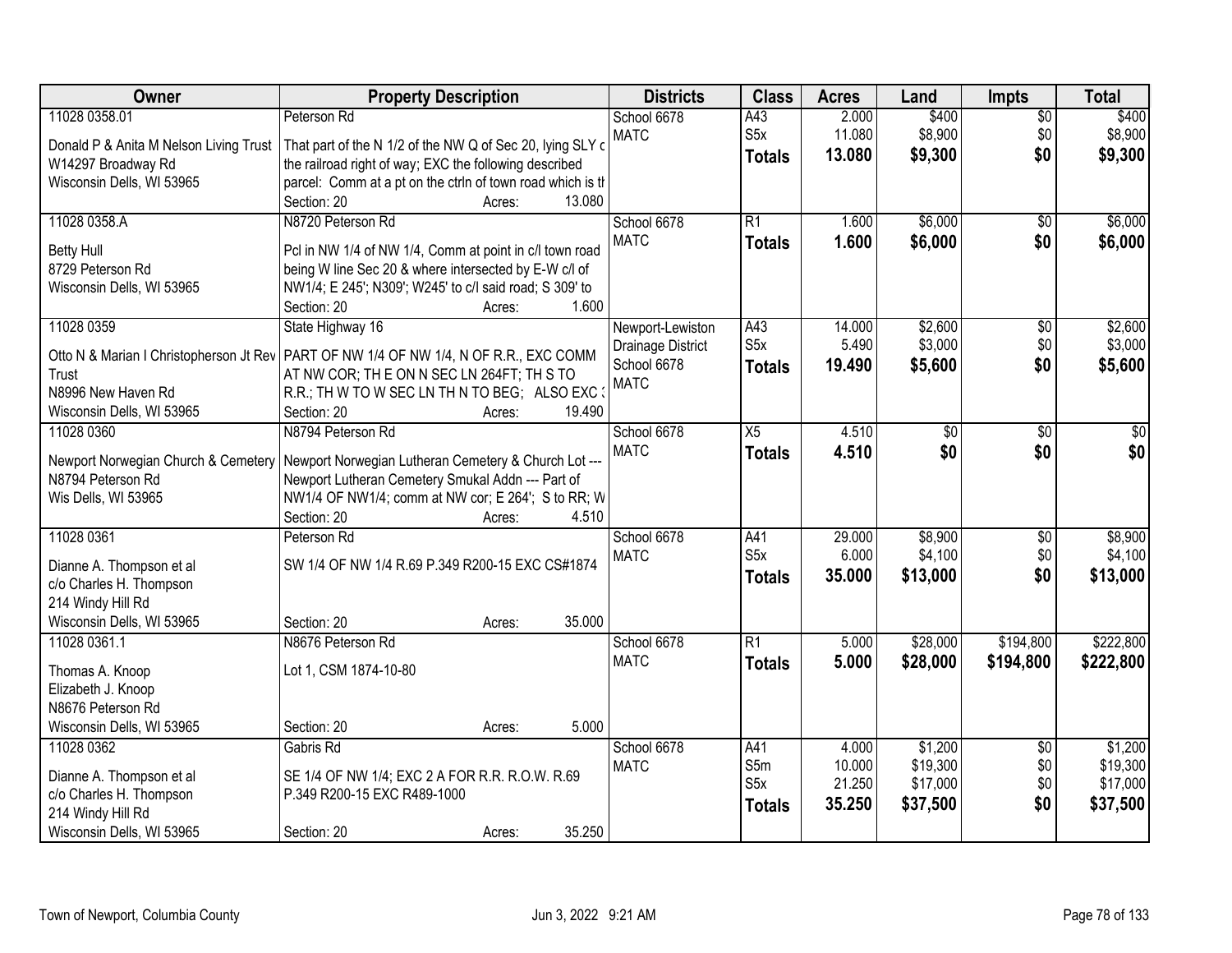| Owner                     | <b>Property Description</b>                             |        |        | <b>Districts</b> | <b>Class</b>     | <b>Acres</b> | Land     | Impts           | <b>Total</b> |
|---------------------------|---------------------------------------------------------|--------|--------|------------------|------------------|--------------|----------|-----------------|--------------|
| 11028 0363                | W13945 Gabris Dr                                        |        |        | School 6678      | A41              | 12.000       | \$3,700  | $\overline{30}$ | \$3,700      |
| Gregory A. Gabris         | NE 1/4 OF SW 1/4.                                       |        |        | <b>MATC</b>      | R1               | 1.000        | \$13,500 | \$92,300        | \$105,800    |
| Kelly J. Gabris           |                                                         |        |        |                  | S5m              | 2.000        | \$3,900  | \$0             | \$3,900      |
| W13945 Gabris Dr          |                                                         |        |        |                  | S <sub>5</sub> x | 25.000       | \$21,000 | \$0             | \$21,000     |
| Wisconsin Dells, WI 53965 | Section: 20                                             | Acres: | 40.000 |                  | <b>Totals</b>    | 40.000       | \$42,100 | \$92,300        | \$134,400    |
| 11028 0364.04             | Gabris Rd                                               |        |        | School 6678      | A41              | 25.000       | \$7,600  | $\overline{50}$ | \$7,600      |
| Mark J. Anderson          | NW1/4 OF SW1/4 EXC CS#3763 EXC #709292                  |        |        | <b>MATC</b>      | S <sub>5</sub> x | 1.140        | \$100    | \$0             | \$100        |
| Richard C. Anderson       |                                                         |        |        |                  | <b>Totals</b>    | 26.140       | \$7,700  | \$0             | \$7,700      |
| N8825 Peterson Rd         |                                                         |        |        |                  |                  |              |          |                 |              |
| Wisconsin Dells, WI 53965 | Section: 20                                             | Acres: | 26.140 |                  |                  |              |          |                 |              |
| 11028 0364.07             | N8512 County Highway O                                  |        |        | School 6678      | A41              | 11.360       | \$3,500  | $\overline{50}$ | \$3,500      |
| Brenda S. Tobey et al     | LT 1 CS#4288-30-43                                      |        |        | <b>MATC</b>      | R <sub>1</sub>   | 2.500        | \$21,800 | \$79,200        | \$101,000    |
| c/o John J. Tobey         |                                                         |        |        |                  | <b>Totals</b>    | 13,860       | \$25,300 | \$79,200        | \$104,500    |
| N8512 Cth O               |                                                         |        |        |                  |                  |              |          |                 |              |
| Wisconsin Dells, WI 53965 | Section: 20                                             | Acres: | 13.860 |                  |                  |              |          |                 |              |
| 11028 0365.02             | N8434 County Highway O                                  |        |        | School 6678      | A41              | 0.500        | \$200    | \$0             | \$200        |
| Jodie M. Schilling        | Lot 1, CSM 6269-46-18                                   |        |        | <b>MATC</b>      | R1               | 2.000        | \$20,500 | \$291,400       | \$311,900    |
| N8434 County Rd O         |                                                         |        |        |                  | S5m              | 1.500        | \$2,900  | \$0             | \$2,900      |
| Wisconsin Dells, WI 53965 |                                                         |        |        |                  | S <sub>5</sub> x | 1.000        | \$100    | \$0             | \$100        |
|                           | Section: 20                                             | Acres: | 5.000  |                  | <b>Totals</b>    | 5.000        | \$23,700 | \$291,400       | \$315,100    |
| 11028 0365.04             |                                                         |        |        | School 6678      | A41              | 23.730       | \$7,300  | $\overline{50}$ | \$7,300      |
| Corey L. Smith            | Lot 2, CSM 6291-46-40                                   |        |        | <b>MATC</b>      | S5m              | 7.500        | \$14,500 | \$0             | \$14,500     |
| Ruth E. Smith             |                                                         |        |        |                  | <b>Totals</b>    | 31.230       | \$21,800 | \$0             | \$21,800     |
| N8416 Valley Dr           |                                                         |        |        |                  |                  |              |          |                 |              |
| Wisconsin Dells, WI 53965 | Section: 20                                             | Acres: | 31.230 |                  |                  |              |          |                 |              |
| 11028 0365.05             |                                                         |        |        | School 6678      | A41              | 3.880        | \$1,200  | $\sqrt{6}$      | \$1,200      |
| Corey L. Smith            | Lot 3, CSM 6291-46-40                                   |        |        | <b>MATC</b>      | <b>Totals</b>    | 3.880        | \$1,200  | \$0             | \$1,200      |
| Ruth E. Smith             |                                                         |        |        |                  |                  |              |          |                 |              |
| N8416 Valley Dr           |                                                         |        |        |                  |                  |              |          |                 |              |
| Wisconsin Dells, WI 53965 | Section: 20                                             | Acres: | 3.880  |                  |                  |              |          |                 |              |
| 11028 0366.01             |                                                         |        |        | School 6678      | A42              | 6.000        | \$1,600  | $\overline{50}$ | \$1,600      |
| John G. Krueger           | SE 1/4 OF SW 1/4 also Part of NE/NW Q & W1/2 NW/NE      |        |        | <b>MATC</b>      | S5m              | 3.000        | \$5,300  | \$0             | \$5,300      |
| 4110 W Rudella Rd         | Q lying north of CTH O described as follows: Beg N Q co |        |        |                  | S <sub>5</sub> x | 53.990       | \$43,200 | \$0             | \$43,200     |
| Mequon, WI 53092          | of S 29; N89-37-40E 664.63'; S0-02-30W 244.51' to ctr   |        |        |                  | <b>Totals</b>    | 62.990       | \$50,100 | \$0             | \$50,100     |
|                           | Section: 29                                             | Acres: | 62.990 |                  |                  |              |          |                 |              |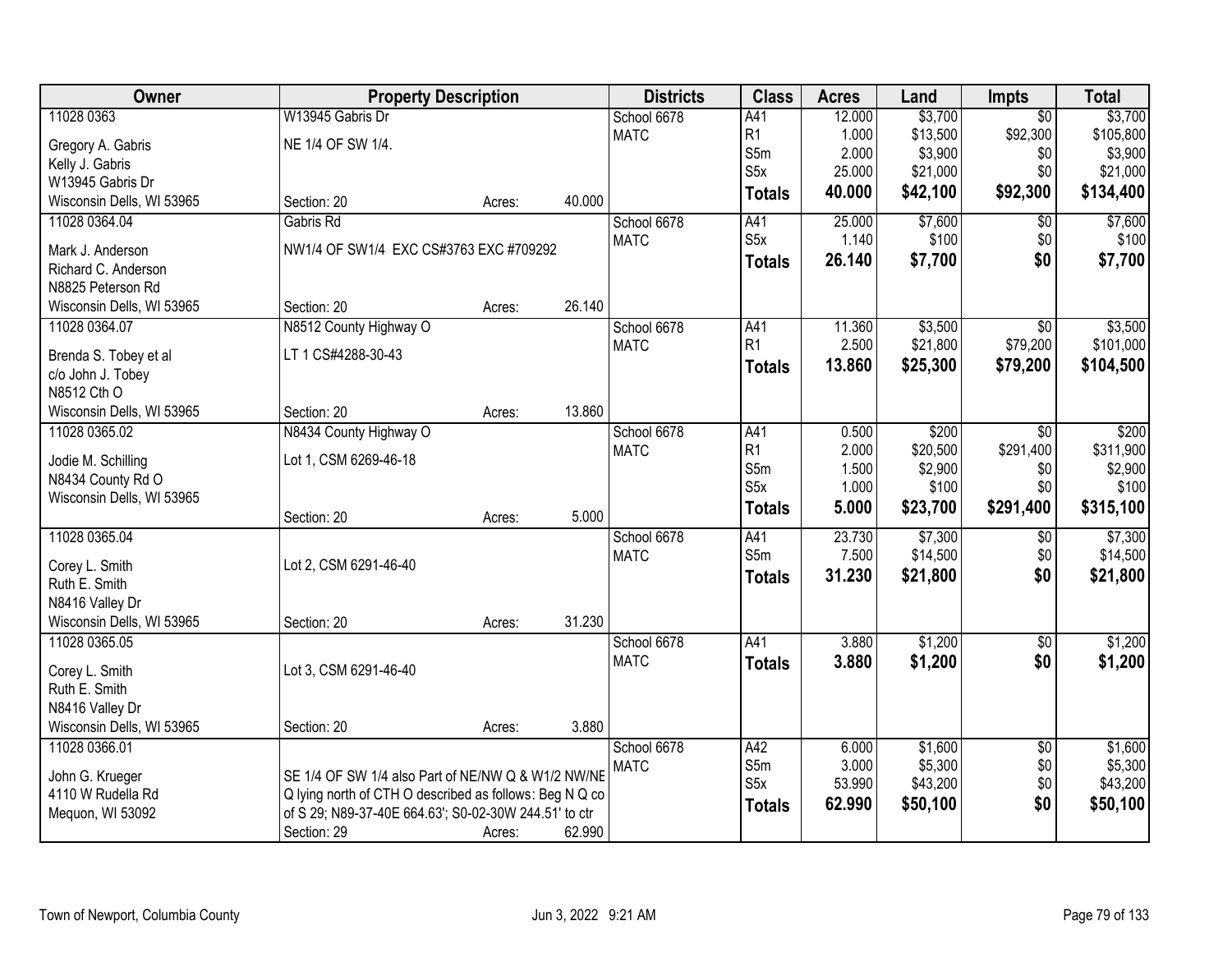| Owner                                                                              | <b>Property Description</b>                |        |        | <b>Districts</b>           | <b>Class</b>                             | <b>Acres</b>              | Land                          | <b>Impts</b>                  | <b>Total</b>                  |
|------------------------------------------------------------------------------------|--------------------------------------------|--------|--------|----------------------------|------------------------------------------|---------------------------|-------------------------------|-------------------------------|-------------------------------|
| 11028 0367<br>Andrew A. Nevar<br>454 Ollie St<br>Cottage Grove, WI 53527           | W 1/2 OF NE 1/4 OF SE 1/4                  |        |        | School 6678<br><b>MATC</b> | A43<br>S <sub>5</sub> x<br><b>Totals</b> | 5.000<br>15.000<br>20.000 | \$900<br>\$12,000<br>\$12,900 | $\overline{50}$<br>\$0<br>\$0 | \$900<br>\$12,000<br>\$12,900 |
|                                                                                    | Section: 20                                | Acres: | 20.000 |                            |                                          |                           |                               |                               |                               |
| 11028 0368<br>Andrew A. Nevar<br>454 Ollie St<br>Cottage Grove, WI 53527           | E 1/2 OF NE 1/4 OF SE 1/4 - see exceptions |        |        | School 6678<br><b>MATC</b> | $\overline{\text{S5x}}$<br><b>Totals</b> | 19.970<br>19.970          | \$16,000<br>\$16,000          | $\overline{50}$<br>\$0        | \$16,000<br>\$16,000          |
|                                                                                    | Section: 20                                | Acres: | 19.970 |                            |                                          |                           |                               |                               |                               |
| 11028 0369<br>Todd A. Gabris<br>Pamela D. Gabris<br>729 Lincoln Green Rd           | NW 1/4 OF SE 1/4                           |        |        | School 6678<br><b>MATC</b> | S5x<br><b>Totals</b>                     | 40.000<br>40.000          | \$32,000<br>\$32,000          | \$0<br>\$0                    | \$32,000<br>\$32,000          |
| Deforest, WI 53532                                                                 | Section: 20                                | Acres: | 40.000 |                            |                                          |                           |                               |                               |                               |
| 11028 0370<br>Edward A. Nevar<br>N8435 Ingebretson Rd<br>Wisconsin Dells, WI 53965 | E 1/2 OF SW 1/4 OF SE 1/4                  |        |        | School 6678<br><b>MATC</b> | A43<br>S <sub>5</sub> x<br><b>Totals</b> | 1.000<br>19.000<br>20.000 | \$200<br>\$15,200<br>\$15,400 | \$0<br>\$0<br>\$0             | \$200<br>\$15,200<br>\$15,400 |
|                                                                                    | Section: 20                                | Acres: | 20.000 |                            |                                          |                           |                               |                               |                               |
| 11028 0371<br>Edward A. Nevar<br>N8435 Ingebretson Rd<br>Wisconsin Dells, WI 53965 | W 1/2 OF SW 1/4 OF SE 1/4<br>Section: 20   | Acres: | 20.000 | School 6678<br><b>MATC</b> | $\overline{\text{S5x}}$<br><b>Totals</b> | 20.000<br>20,000          | \$16,000<br>\$16,000          | \$0<br>\$0                    | \$16,000<br>\$16,000          |
| 11028 0372                                                                         |                                            |        |        | School 6678                | $\overline{\text{S5x}}$                  | 20.000                    | \$14,400                      | $\sqrt{$0}$                   | \$14,400                      |
| Wayne G. Nevar<br>W13680 County Rd O<br>Wisconsin Dells, WI 53965                  | N 1/2 OF SE 1/4 OF SE 1/4                  |        |        | <b>MATC</b>                | <b>Totals</b>                            | 20.000                    | \$14,400                      | \$0                           | \$14,400                      |
|                                                                                    | Section: 20                                | Acres: | 20.000 |                            |                                          |                           |                               |                               |                               |
| 11028 0374<br>Edward A. Nevar<br>N8435 Ingebretson Rd<br>Wisconsin Dells, WI 53965 | S 1/2 OF SE 1/4 OF SE 1/4                  |        |        | School 6678<br><b>MATC</b> | A43<br>S <sub>5x</sub><br><b>Totals</b>  | 15.000<br>5.000<br>20.000 | \$2,800<br>\$5,400<br>\$8,200 | $\overline{50}$<br>\$0<br>\$0 | \$2,800<br>\$5,400<br>\$8,200 |
|                                                                                    | Section: 20                                | Acres: | 20.000 |                            |                                          |                           |                               |                               |                               |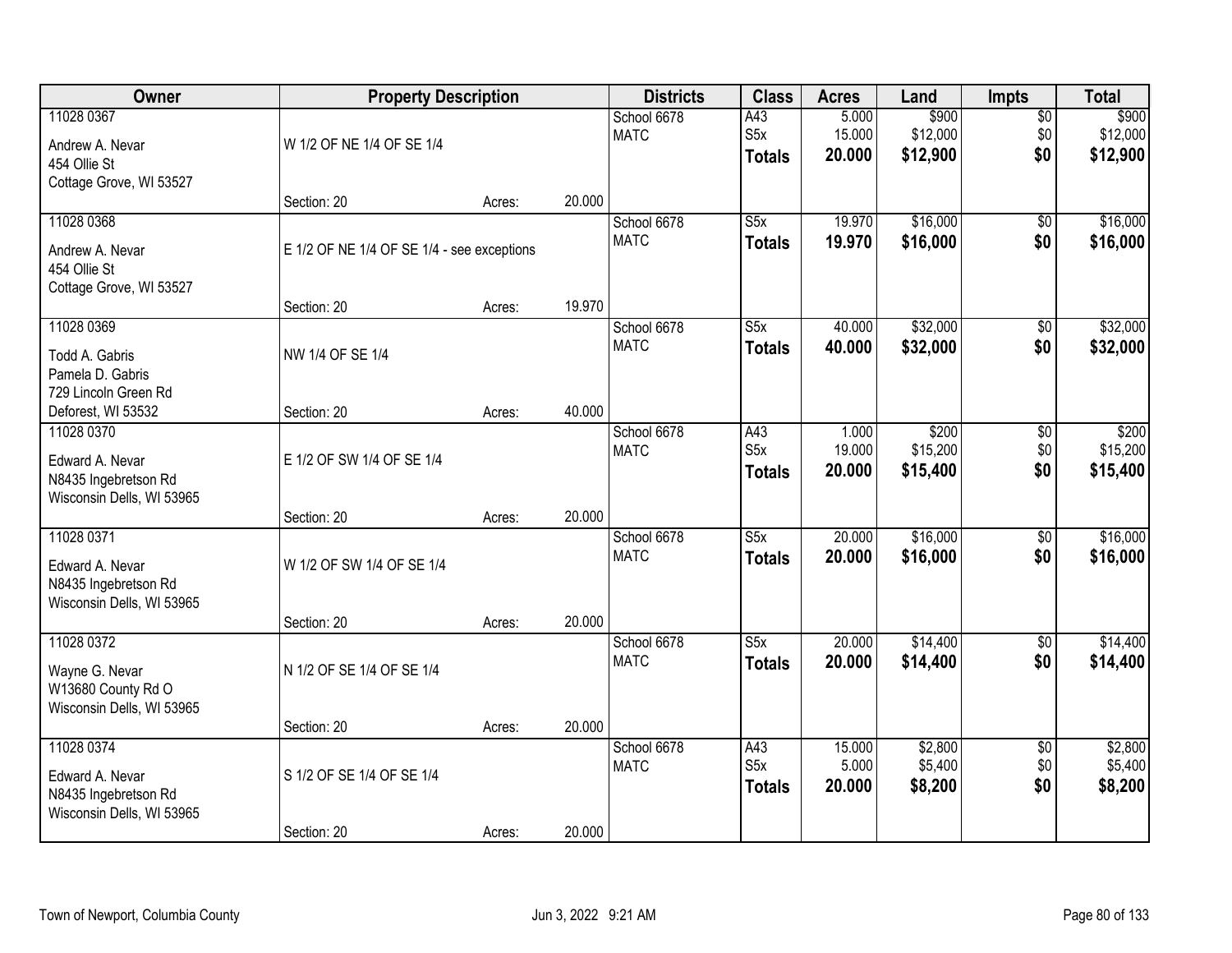| Owner                                                                                       | <b>Property Description</b> |        |        | <b>Districts</b>                                                    | <b>Class</b>                                    | <b>Acres</b>                       | Land                                      | <b>Impts</b>                       | <b>Total</b>                              |
|---------------------------------------------------------------------------------------------|-----------------------------|--------|--------|---------------------------------------------------------------------|-------------------------------------------------|------------------------------------|-------------------------------------------|------------------------------------|-------------------------------------------|
| 11028 0375<br><b>CMC Heartland Partners</b><br>330 N Jefferson Ct<br>Chicago, IL 60661      | 12 A FOR R.R. R.O.W.        |        |        | Newport-Lewiston<br>Drainage District<br>School 6678<br><b>MATC</b> | X5<br><b>Totals</b>                             | 12.000<br>12.000                   | $\overline{50}$<br>\$0                    | $\overline{50}$<br>\$0             | \$0<br>\$0                                |
|                                                                                             | Section: 20                 | Acres: | 12.000 |                                                                     |                                                 |                                    |                                           |                                    |                                           |
| 11028 0376<br>Peter H. Gregerson<br>N8995 Newport Dr<br>Wisconsin Dells, WI 53965           | NE1/4 of NE1/4              |        |        | Newport-Lewiston<br>Drainage District<br>School 6678<br><b>MATC</b> | A43<br>S5x<br><b>Totals</b>                     | 39.000<br>1.000<br>40.000          | \$7,300<br>\$800<br>\$8,100               | \$0<br>\$0<br>\$0                  | \$7,300<br>\$800<br>\$8,100               |
|                                                                                             | Section: 21                 | Acres: | 40.000 |                                                                     |                                                 |                                    |                                           |                                    |                                           |
| 11028 0377<br>Peter H & Barbara R Gregerson Joint<br>Rev Trust Dtd 10/11<br>8995 Newport Dr | NW 1/4 OF NE 1/4            |        |        | Newport-Lewiston<br>Drainage District<br>School 6678<br><b>MATC</b> | A43<br><b>Totals</b>                            | 40.000<br>40.000                   | \$7,500<br>\$7,500                        | \$0<br>\$0                         | \$7,500<br>\$7,500                        |
| Wisconsin Dells, WI 53965                                                                   | Section: 21                 | Acres: | 40.000 |                                                                     |                                                 |                                    |                                           |                                    |                                           |
| 11028 0378<br>Peter H & Barbara R Gregerson Joint<br>Rev Trust Dtd 10/11<br>8995 Newport Dr | SW 1/4 OF NE 1/4            |        |        | Newport-Lewiston<br>Drainage District<br>School 6678<br><b>MATC</b> | A43<br>S5m<br>S <sub>5</sub> x<br><b>Totals</b> | 34.000<br>1.000<br>5.000<br>40.000 | \$6,400<br>\$1,800<br>\$4,000<br>\$12,200 | $\sqrt[6]{3}$<br>\$0<br>\$0<br>\$0 | \$6,400<br>\$1,800<br>\$4,000<br>\$12,200 |
| Wisconsin Dells, WI 53965                                                                   | Section: 21                 | Acres: | 40.000 |                                                                     |                                                 |                                    |                                           |                                    |                                           |
| 11028 0379<br>Gregerson Farms, LLC<br>W13798 State Highway16<br>Wisconsin Dells, WI 53965   | N 1/2 of SE1/4 of NE1/4     |        |        | Newport-Lewiston<br>Drainage District<br>School 6678<br><b>MATC</b> | $\overline{A43}$<br>Totals                      | 20.000<br>20,000                   | \$3,700<br>\$3,700                        | $\overline{50}$<br>\$0             | \$3,700<br>\$3,700                        |
| 11028 0380                                                                                  | Section: 21                 | Acres: | 20.000 | Newport-Lewiston                                                    | A43                                             | 20.000                             | \$3,700                                   | \$0                                | \$3,700                                   |
| Gregerson Farms, LLC<br>W13798 State Highway16<br>Wisconsin Dells, WI 53965                 | S 1/2 of SE1/4 of NE1/4     |        |        | Drainage District<br>School 6678<br><b>MATC</b>                     | <b>Totals</b>                                   | 20.000                             | \$3,700                                   | \$0                                | \$3,700                                   |
|                                                                                             | Section: 21                 | Acres: | 20.000 |                                                                     |                                                 |                                    |                                           |                                    |                                           |
| 11028 0381<br>Gregerson Farms, LLC<br>W13798 State Highway16<br>Wisconsin Dells, WI 53965   | E 1/2 of NE1/4 of NW1/4     |        |        | Newport-Lewiston<br>Drainage District<br>School 6678<br><b>MATC</b> | A43<br><b>Totals</b>                            | 20.000<br>20.000                   | \$3,700<br>\$3,700                        | $\overline{30}$<br>\$0             | \$3,700<br>\$3,700                        |
|                                                                                             | Section: 21                 | Acres: | 20.000 |                                                                     |                                                 |                                    |                                           |                                    |                                           |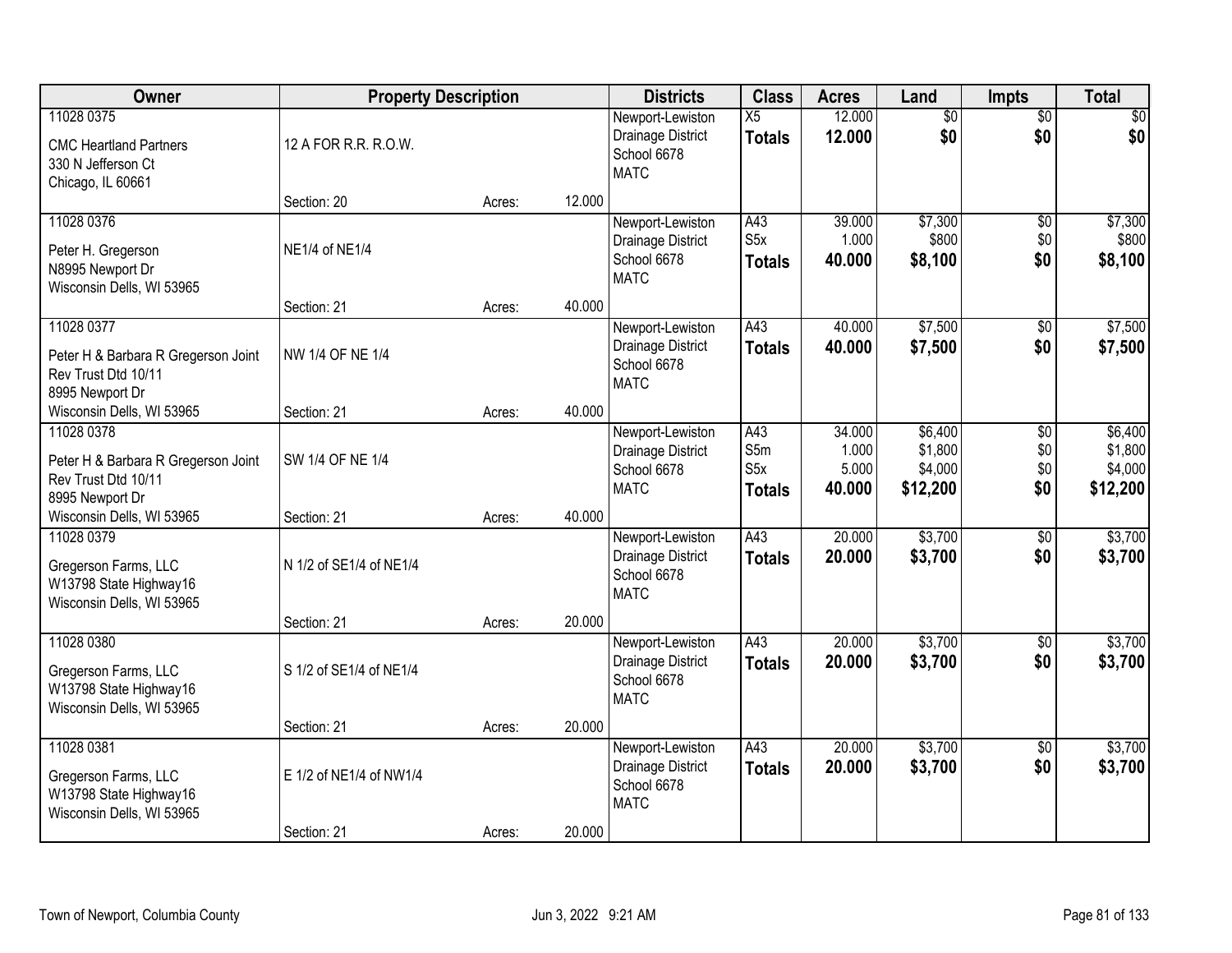| Owner                                                                                                                                               | <b>Property Description</b>                                                                    |        |        | <b>Districts</b>                                                    | <b>Class</b>                                    | <b>Acres</b>                       | Land                                     | <b>Impts</b>                         | <b>Total</b>                             |
|-----------------------------------------------------------------------------------------------------------------------------------------------------|------------------------------------------------------------------------------------------------|--------|--------|---------------------------------------------------------------------|-------------------------------------------------|------------------------------------|------------------------------------------|--------------------------------------|------------------------------------------|
| 11028 0382<br>Gregerson Farms, LLC<br>W13798 State Highway16<br>Wisconsin Dells, WI 53965                                                           | W 1/2 of NE1/4 of NW1/4                                                                        |        |        | Newport-Lewiston<br>Drainage District<br>School 6678<br><b>MATC</b> | A43<br><b>Totals</b>                            | 20.000<br>20.000                   | \$3,700<br>\$3,700                       | $\overline{50}$<br>\$0               | \$3,700<br>\$3,700                       |
|                                                                                                                                                     | Section: 21                                                                                    | Acres: | 20.000 |                                                                     |                                                 |                                    |                                          |                                      |                                          |
| 11028 0383<br>Gregerson Farms, LLC<br>W13798 State Highway16<br>Wisconsin Dells, WI 53965                                                           | NW1/4 of NW1/4                                                                                 |        |        | Newport-Lewiston<br>Drainage District<br>School 6678<br><b>MATC</b> | A43<br><b>Totals</b>                            | 40.000<br>40.000                   | \$7,500<br>\$7,500                       | \$0<br>\$0                           | \$7,500<br>\$7,500                       |
|                                                                                                                                                     | Section: 21                                                                                    | Acres: | 40.000 |                                                                     |                                                 |                                    |                                          |                                      |                                          |
| 11028 0384<br>Gregerson Farms, LLC<br>W13798 State Highway16<br>Wisconsin Dells, WI 53965                                                           | State Highway 16<br>E 1/2 of SW1/4 of NW1/4                                                    |        |        | Newport-Lewiston<br>Drainage District<br>School 6678<br><b>MATC</b> | A43<br>S <sub>5</sub> x<br><b>Totals</b>        | 19.000<br>1.000<br>20.000          | \$3,600<br>\$100<br>\$3,700              | $\sqrt[6]{3}$<br>\$0<br>\$0          | \$3,600<br>\$100<br>\$3,700              |
|                                                                                                                                                     | Section: 21                                                                                    | Acres: | 20.000 |                                                                     |                                                 |                                    |                                          |                                      |                                          |
| 11028 0385<br>Gregerson Farms, LLC<br>W13798 State Highway16<br>Wisconsin Dells, WI 53965                                                           | State Highway 16<br>W 1/2 of SW1/4 of NW1/4; see exceptions                                    |        |        | Newport-Lewiston<br>Drainage District<br>School 6678<br><b>MATC</b> | A43<br>S <sub>5</sub> x<br><b>Totals</b>        | 19.000<br>0.820<br>19.820          | \$3,600<br>\$100<br>\$3,700              | \$0<br>\$0<br>\$0                    | \$3,600<br>\$100<br>\$3,700              |
|                                                                                                                                                     | Section: 21                                                                                    | Acres: | 19.820 |                                                                     |                                                 |                                    |                                          |                                      |                                          |
| 11028 0386.01<br>Gregerson Farms, LLC<br>W13798 State Highway16<br>Wisconsin Dells, WI 53965                                                        | State Highway 16<br>That part of the SE Q of the NW Q of Sec 21, lying SLY c<br><b>STH 16.</b> |        |        | Newport-Lewiston<br>Drainage District<br>School 6678<br><b>MATC</b> | A43<br><b>Totals</b>                            | 1.636<br>1.636                     | \$300<br>\$300                           | \$0<br>\$0                           | \$300<br>\$300                           |
|                                                                                                                                                     | Section: 21                                                                                    | Acres: | 1.636  |                                                                     |                                                 |                                    |                                          |                                      |                                          |
| 11028 0386.02<br>Otto N & Marian I Christopherson Jt Rev   SE 1/4 OF NW 1/4 - See Exceptions<br>Trust<br>N8996 New Haven Rd                         | State Highway 16                                                                               |        |        | Newport-Lewiston<br>Drainage District<br>School 6678<br><b>MATC</b> | A43<br>S5m<br>S <sub>5</sub> x<br><b>Totals</b> | 29.364<br>8.000<br>1.000<br>38.364 | \$5,500<br>\$14,000<br>\$100<br>\$19,600 | $\overline{50}$<br>\$0<br>\$0<br>\$0 | \$5,500<br>\$14,000<br>\$100<br>\$19,600 |
| Wisconsin Dells, WI 53965                                                                                                                           | Section: 21                                                                                    | Acres: | 38.364 |                                                                     |                                                 |                                    |                                          |                                      |                                          |
| 11028 0387.01<br>Otto N & Marian I Christopherson Jt Rev   That part of the NE Q of the SW Q of Sec 21, lying NLY of<br>Trust<br>N8996 New Haven Rd | State Highway 16<br><b>STH 16.</b>                                                             |        |        | Newport-Lewiston<br>Drainage District<br>School 6678<br><b>MATC</b> | A43<br><b>Totals</b>                            | 0.619<br>0.619                     | \$100<br>\$100                           | $\overline{30}$<br>\$0               | \$100<br>\$100                           |
| Wisconsin Dells, WI 53965                                                                                                                           | Section: 21                                                                                    | Acres: | 0.619  |                                                                     |                                                 |                                    |                                          |                                      |                                          |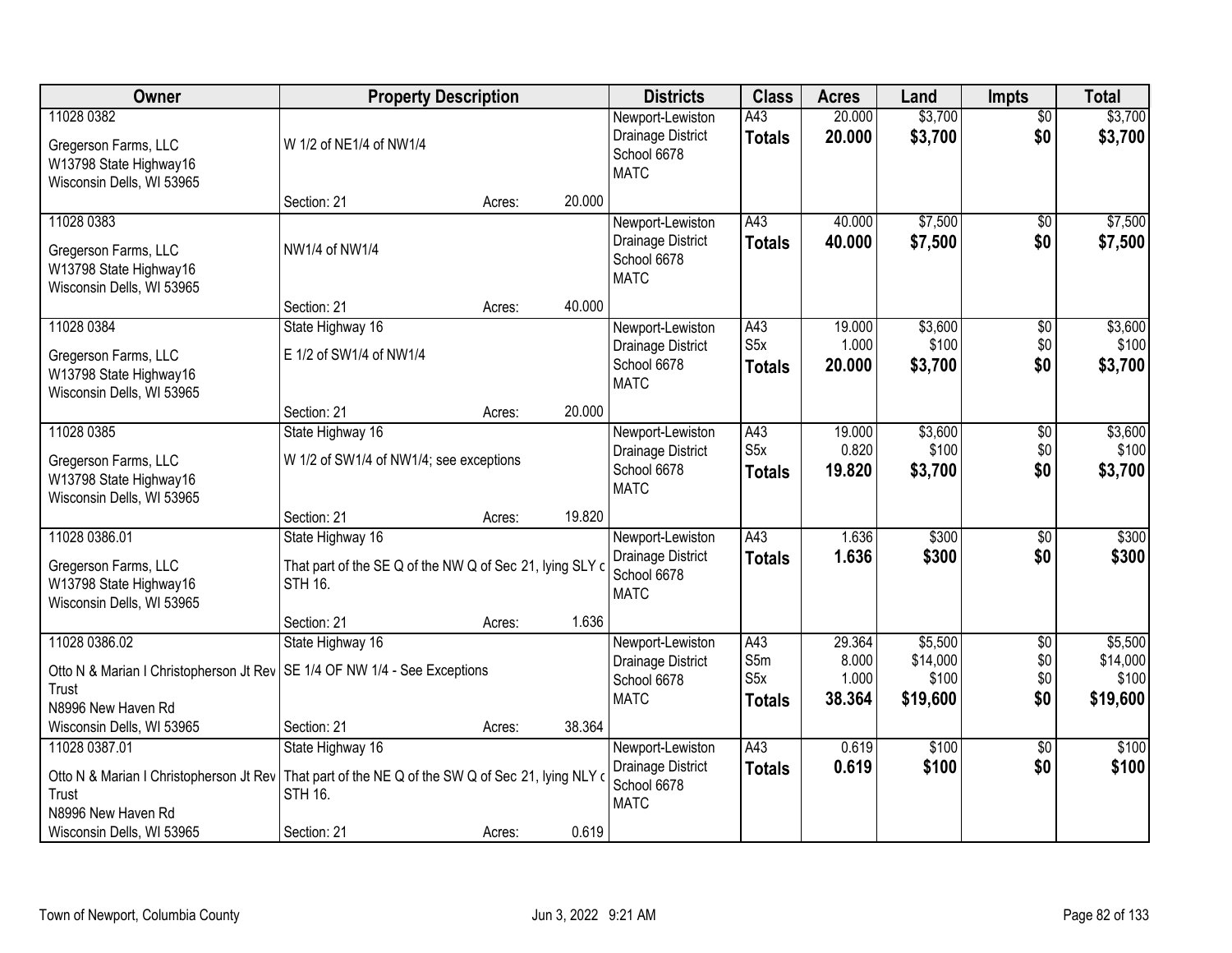| Owner                                                   |                                                                                                                     | <b>Property Description</b> |        | <b>Districts</b>  | <b>Class</b>        | <b>Acres</b> | Land            | <b>Impts</b>    | <b>Total</b>     |
|---------------------------------------------------------|---------------------------------------------------------------------------------------------------------------------|-----------------------------|--------|-------------------|---------------------|--------------|-----------------|-----------------|------------------|
| 11028 0387.02                                           | State Highway 16                                                                                                    |                             |        | Newport-Lewiston  | A43                 | 18.381       | \$3,400         | $\overline{50}$ | \$3,400          |
| Gregerson Farms, LLC                                    | NE1/4 of SW1/4 N of RR ROW; See Exceptions                                                                          |                             |        | Drainage District | S5m                 | 2.000        | \$3,900         | \$0             | \$3,900          |
| W13798 State Highway16                                  |                                                                                                                     |                             |        | School 6678       | S5x                 | 1.000        | \$100           | \$0             | \$100            |
| Wisconsin Dells, WI 53965                               |                                                                                                                     |                             |        | <b>MATC</b>       | <b>Totals</b>       | 21.381       | \$7,400         | \$0             | \$7,400          |
|                                                         | Section: 21                                                                                                         | Acres:                      | 21.381 |                   |                     |              |                 |                 |                  |
| 11028 0388                                              |                                                                                                                     |                             |        | School 6678       | F6                  | 5.000        | \$17,500        | $\overline{50}$ | \$17,500         |
| Riverside Farms, LLC                                    | W 12 1/2 A OF NE 1/4 OF SW 1/4, S OF R.R. R.O.W -                                                                   |                             |        | <b>MATC</b>       | S5x                 | 7.500        | \$6,400         | \$0             | \$6,400          |
| 1519 Woodlark Ln                                        | see exceptions                                                                                                      |                             |        |                   | <b>Totals</b>       | 12.500       | \$23,900        | \$0             | \$23,900         |
| Northbrook, IL 60062                                    |                                                                                                                     |                             |        |                   |                     |              |                 |                 |                  |
|                                                         | Section: 21                                                                                                         | Acres:                      | 12.500 |                   |                     |              |                 |                 |                  |
| 11028 0389                                              |                                                                                                                     |                             |        | School 6678       | S5x                 | 2.680        | \$2,400         | $\sqrt{6}$      | \$2,400          |
| Wayne G. Nevar                                          | A part of the NE Q of the SW Q of Sec 21, described as                                                              |                             |        | <b>MATC</b>       | <b>Totals</b>       | 2.680        | \$2,400         | \$0             | \$2,400          |
| W13680 County Rd O                                      | follows: Comm at the S Q cor of said Sec 21; N00-09-04                                                              |                             |        |                   |                     |              |                 |                 |                  |
| Wisconsin Dells, WI 53965                               | 1319.08' to the POB; N89-38-45W 321.42'; N16-47-29E                                                                 |                             |        |                   |                     |              |                 |                 |                  |
|                                                         | Section: 21                                                                                                         | Acres:                      | 2.680  |                   |                     |              |                 |                 |                  |
| 11028 0389.01                                           |                                                                                                                     |                             |        | School 6678       | A43                 | 2.000        | \$400           | \$0             | \$400            |
| Wayne Nevar                                             | That part of the following described property located in th                                                         |                             |        | <b>MATC</b>       | S <sub>5x</sub>     | 0.455        | \$900           | \$0             | \$900            |
| c/o Wayne G. Nevar                                      | NE Q of the SW Q of Sec 21-13-7; Comm at the S Q cor                                                                |                             |        |                   | <b>Totals</b>       | 2.455        | \$1,300         | \$0             | \$1,300          |
| W13680 County Rd O                                      | Sec 21; N00-09-04E 1269.08' to POB; N62-46-04W alg                                                                  |                             |        |                   |                     |              |                 |                 |                  |
| Wisconsin Dells, WI 53965                               | Section: 21                                                                                                         | Acres:                      | 2.455  |                   |                     |              |                 |                 |                  |
| 11028 0389.02                                           |                                                                                                                     |                             |        | School 6678       | $\overline{\chi_3}$ | 0.056        | $\overline{50}$ | $\overline{30}$ | $\overline{30}$  |
|                                                         |                                                                                                                     |                             |        | <b>MATC</b>       | <b>Totals</b>       | 0.056        | \$0             | \$0             | \$0              |
| Columbia County<br>112 E Edgewater St                   | That part of the following described property located in th<br>SE Q of the SW Q of Sec 21-13-7; Comm at the S Q cor |                             |        |                   |                     |              |                 |                 |                  |
| Portage, WI 53901                                       | Sec 21; N00-09-04E 1269.08' to POB; N62-46-04W alg                                                                  |                             |        |                   |                     |              |                 |                 |                  |
|                                                         | Section: 21                                                                                                         | Acres:                      | 0.056  |                   |                     |              |                 |                 |                  |
| 11028 0389.1                                            |                                                                                                                     |                             |        | School 6678       | X5                  | 0.180        | $\overline{50}$ | $\overline{50}$ | $\overline{\$0}$ |
|                                                         |                                                                                                                     |                             |        | <b>MATC</b>       | <b>Totals</b>       | 0.180        | \$0             | \$0             | \$0              |
| Canadian Pacific Railway Company<br>501 Marquette Ave S | A PRT OF NE1/4 OF SW1/4 V107-377(DEPOT)                                                                             |                             |        |                   |                     |              |                 |                 |                  |
| <b>Suite 1525</b>                                       |                                                                                                                     |                             |        |                   |                     |              |                 |                 |                  |
| Minneapolis, MN 55402                                   | Section: 21                                                                                                         | Acres:                      | 0.180  |                   |                     |              |                 |                 |                  |
| 11028 0390                                              |                                                                                                                     |                             |        | School 6678       | A43                 | 9.000        | \$1,700         | $\overline{50}$ | \$1,700          |
|                                                         |                                                                                                                     |                             |        | <b>MATC</b>       | S <sub>5x</sub>     | 9.500        | \$7,600         | \$0             | \$7,600          |
| Wayne G. Nevar<br>W13680 County Rd O                    | W1/2 OF NW1/4 OF SW1/4, S OF R.R. R.O.W.                                                                            |                             |        |                   | <b>Totals</b>       | 18.500       | \$9,300         | \$0             | \$9,300          |
| Wisconsin Dells, WI 53965                               |                                                                                                                     |                             |        |                   |                     |              |                 |                 |                  |
|                                                         | Section: 21                                                                                                         | Acres:                      | 18.500 |                   |                     |              |                 |                 |                  |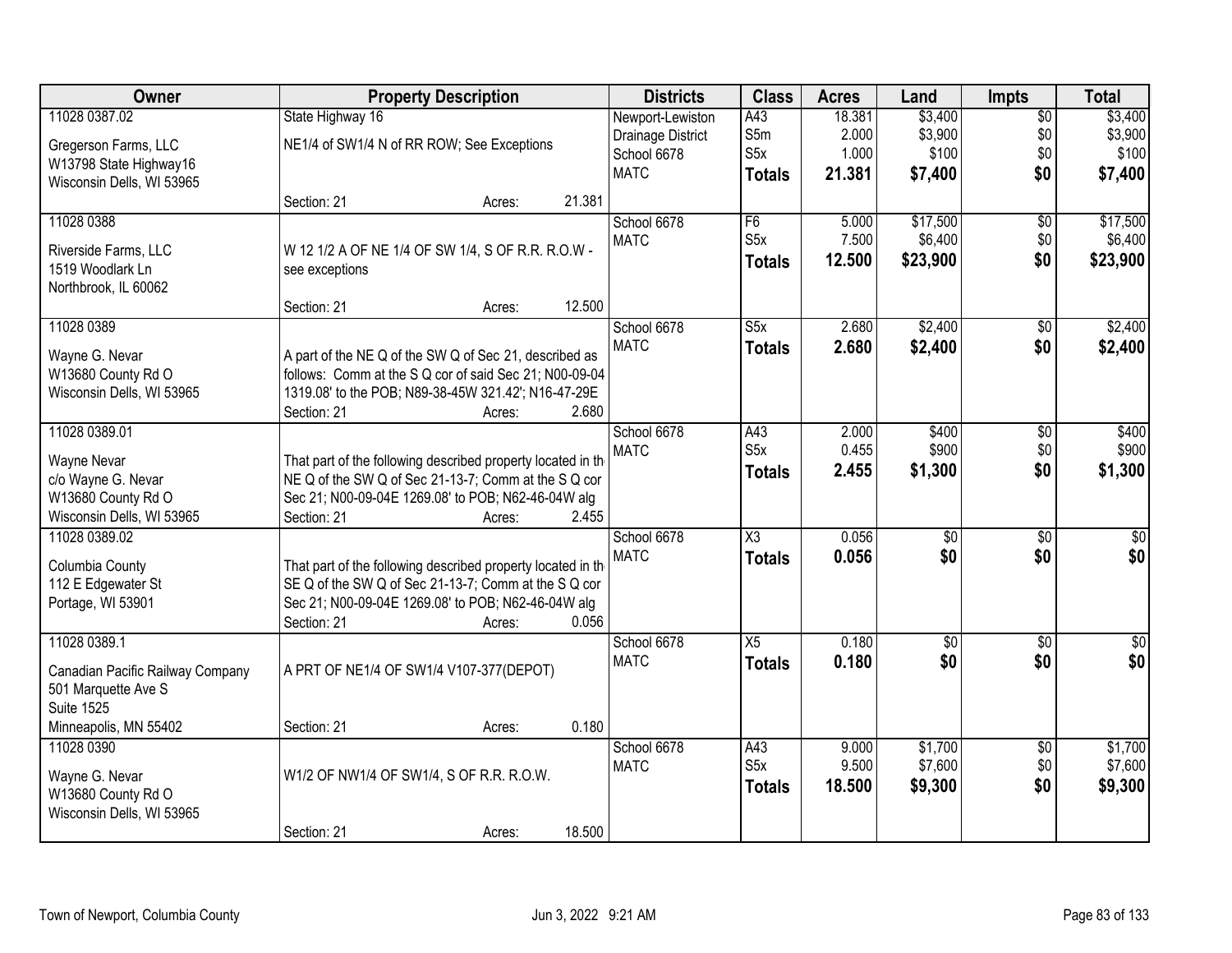| Owner                                                                                     |                                                                                                          | <b>Property Description</b> |        | <b>Districts</b>                                                    | <b>Class</b>                                                                 | <b>Acres</b>                                | Land                                                  | <b>Impts</b>                                            | <b>Total</b>                                            |
|-------------------------------------------------------------------------------------------|----------------------------------------------------------------------------------------------------------|-----------------------------|--------|---------------------------------------------------------------------|------------------------------------------------------------------------------|---------------------------------------------|-------------------------------------------------------|---------------------------------------------------------|---------------------------------------------------------|
| 11028 0391<br>Wayne G. Nevar<br>W13680 County Rd O<br>Wisconsin Dells, WI 53965           | E1/2 OF NW1/4 OF SW1/4, S OF R.R. R.O.W.; EXC 6 A                                                        |                             |        | School 6678<br><b>MATC</b>                                          | A43<br><b>Totals</b>                                                         | 12.500<br>12.500                            | \$2,300<br>\$2,300                                    | $\overline{50}$<br>\$0                                  | \$2,300<br>\$2,300                                      |
|                                                                                           | Section: 21                                                                                              | Acres:                      | 12.500 |                                                                     |                                                                              |                                             |                                                       |                                                         |                                                         |
| 11028 0392<br>Gregerson Farms, LLC<br>W13798 State Highway16<br>Wisconsin Dells, WI 53965 | 6ac in NW1/4 of SW1/4, N of RR ROW                                                                       |                             |        | Newport-Lewiston<br>Drainage District<br>School 6678<br><b>MATC</b> | A43<br><b>Totals</b>                                                         | 6.000<br>6.000                              | \$1,100<br>\$1,100                                    | $\overline{50}$<br>\$0                                  | \$1,100<br>\$1,100                                      |
|                                                                                           | Section: 21                                                                                              | Acres:                      | 6.000  |                                                                     |                                                                              |                                             |                                                       |                                                         |                                                         |
| 11028 0393<br>Wayne G. Nevar<br>W13680 County Rd O<br>Wisconsin Dells, WI 53965           | W13680 County Highway O<br>SW1/4 OF SW1/4 EXC 9 A IN NW COR V246-640<br>Section: 21                      | Acres:                      | 30.880 | School 6678<br><b>MATC</b>                                          | A43<br>F <sub>6</sub><br>R <sub>1</sub><br>S <sub>5</sub> x<br><b>Totals</b> | 5.000<br>8.000<br>1.000<br>16.880<br>30.880 | \$900<br>\$30,800<br>\$13,500<br>\$14,400<br>\$59,600 | $\overline{50}$<br>\$0<br>\$105,700<br>\$0<br>\$105,700 | \$900<br>\$30,800<br>\$119,200<br>\$14,400<br>\$165,300 |
| 11028 0393.A                                                                              |                                                                                                          |                             |        | School 6678                                                         | A43                                                                          | 8.000                                       | \$1,500                                               | $\sqrt{6}$                                              | \$1,500                                                 |
| Wayne G. Nevar<br>W13680 County Rd O<br>Wisconsin Dells, WI 53965                         | PARCEL IN SW1/4 OF SW1/4 BEG AT NW COR; TH E<br>825 FT; THE S 496 FT; TH W 825 FT; TH N 496 FT TO<br>POB |                             |        | <b>MATC</b>                                                         | S5x<br><b>Totals</b>                                                         | 1.000<br>9.000                              | \$800<br>\$2,300                                      | \$0<br>\$0                                              | \$800<br>\$2,300                                        |
|                                                                                           | Section: 21                                                                                              | Acres:                      | 9.000  |                                                                     |                                                                              |                                             |                                                       |                                                         |                                                         |
| 11028 0394<br>Riverside Farms, LLC<br>1519 Woodlark Ln<br>Northbrook, IL 60062            | SE1/4 OF SW1/4 Exc Judgment Doc 833455                                                                   |                             |        | School 6678<br><b>MATC</b>                                          | $\overline{\text{S}5m}$<br><b>Totals</b>                                     | 39.994<br>39,994                            | \$77,000<br>\$77,000                                  | \$0<br>\$0                                              | \$77,000<br>\$77,000                                    |
|                                                                                           | Section: 21                                                                                              | Acres:                      | 39.994 |                                                                     |                                                                              |                                             |                                                       |                                                         |                                                         |
| 11028 0395<br>Peter H. Gregerson<br>N8995 Newport Dr<br>Wisconsin Dells, WI 53965         | State Highway 16<br><b>NE1/4 OF SE1/4</b>                                                                |                             | 40.000 | Newport-Lewiston<br>Drainage District<br>School 6678<br><b>MATC</b> | A43<br>S5m<br>S <sub>5</sub> x<br><b>Totals</b>                              | 34.000<br>1.000<br>5.000<br>40.000          | \$6,400<br>\$1,800<br>\$2,900<br>\$11,100             | $\overline{60}$<br>\$0<br>\$0<br>\$0                    | \$6,400<br>\$1,800<br>\$2,900<br>\$11,100               |
| 11028 0396                                                                                | Section: 21<br>State Highway 16                                                                          | Acres:                      |        | Newport-Lewiston                                                    | A43                                                                          | 17.000                                      | \$3,200                                               | $\overline{50}$                                         | \$3,200                                                 |
| Peter H & Barbara R Gregerson Joint<br>Rev Trust Dtd 10/11<br>8995 Newport Dr             | E1/2 OF NW1/4 OF SE1/4, EXC 1 A FOR R.R. R.O.W.                                                          |                             |        | Drainage District<br>School 6678<br><b>MATC</b>                     | S5m<br>S <sub>5</sub> x<br><b>Totals</b>                                     | 1.000<br>1.000<br>19.000                    | \$1,800<br>\$100<br>\$5,100                           | \$0<br>\$0<br>\$0                                       | \$1,800<br>\$100<br>\$5,100                             |
| Wisconsin Dells, WI 53965                                                                 | Section: 21                                                                                              | Acres:                      | 19.000 |                                                                     |                                                                              |                                             |                                                       |                                                         |                                                         |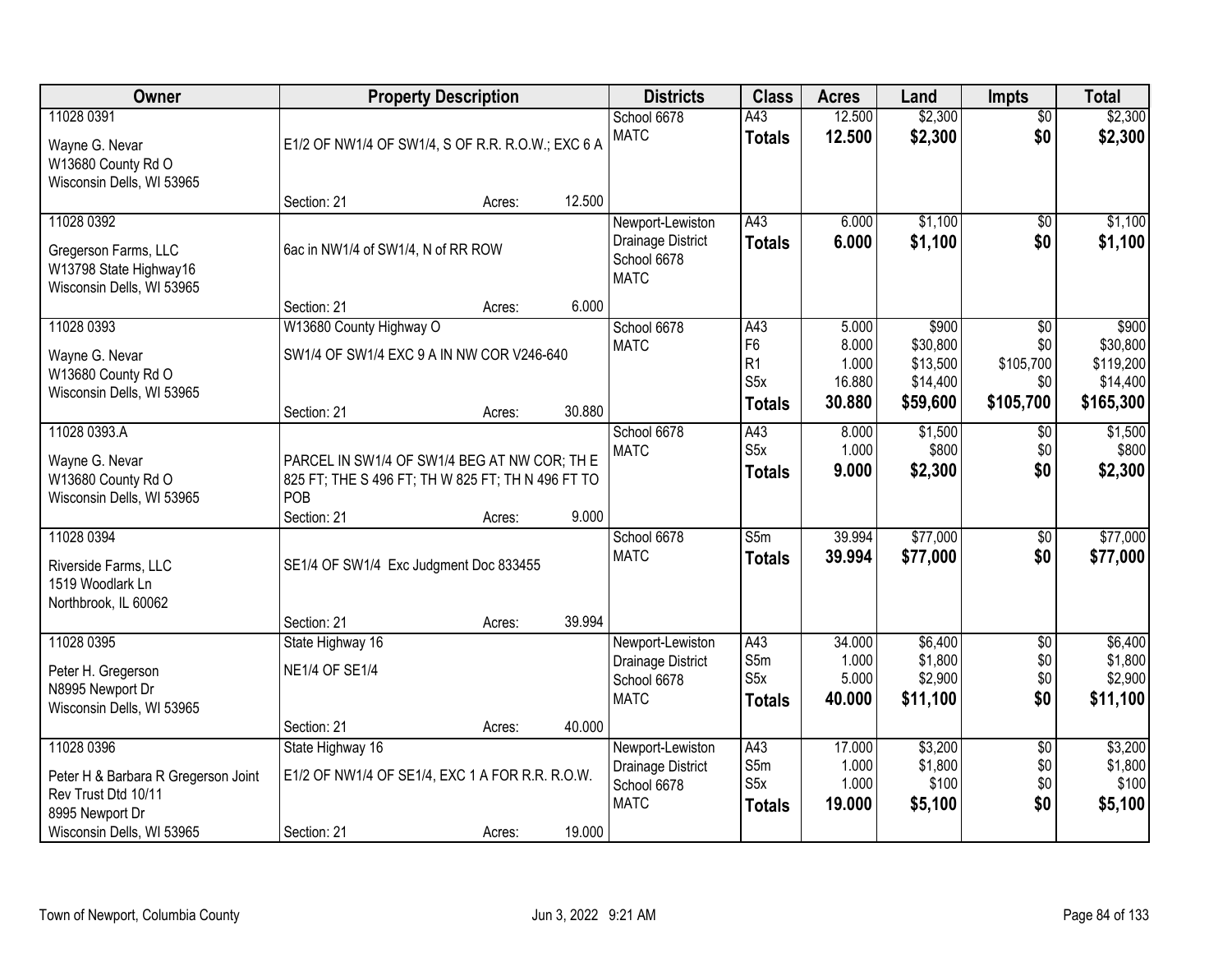| Owner                                                                                  |                                                                                  | <b>Property Description</b> |        | <b>Districts</b>                                                    | <b>Class</b>                                    | <b>Acres</b>                       | Land                                   | <b>Impts</b>                         | <b>Total</b>                           |
|----------------------------------------------------------------------------------------|----------------------------------------------------------------------------------|-----------------------------|--------|---------------------------------------------------------------------|-------------------------------------------------|------------------------------------|----------------------------------------|--------------------------------------|----------------------------------------|
| 11028 0397.1<br>Leif E. Gregerson<br>W13798 State Rd 16<br>Wisconsin Dells, WI 53965   | W1/2 OF NW1/4 OF SE1/4, N OF RR ROW                                              |                             |        | Newport-Lewiston<br>Drainage District<br>School 6678<br><b>MATC</b> | A43<br>S5m<br>S5x<br><b>Totals</b>              | 12.500<br>3.030<br>1.000<br>16.530 | \$2,300<br>\$5,900<br>\$100<br>\$8,300 | $\overline{50}$<br>\$0<br>\$0<br>\$0 | \$2,300<br>\$5,900<br>\$100<br>\$8,300 |
|                                                                                        | Section: 21                                                                      | Acres:                      | 16.530 |                                                                     |                                                 |                                    |                                        |                                      |                                        |
| 11028 0397.2<br>Riverside Farms, LLC<br>1519 Woodlark Ln<br>Northbrook, IL 60062       | W1/2 OF NW1/4 OF SE1/4, S OF RR ROW                                              |                             | 1.970  | School 6678<br><b>MATC</b>                                          | S5x<br><b>Totals</b>                            | 1.970<br>1.970                     | \$1,800<br>\$1,800                     | $\overline{50}$<br>\$0               | \$1,800<br>\$1,800                     |
| 11028 0398                                                                             | Section: 21                                                                      | Acres:                      |        | School 6678                                                         | S5m                                             | 30.250                             | \$53,000                               | \$0                                  | \$53,000                               |
| Riverside Farms, LLC<br>1519 Woodlark Ln<br>Northbrook, IL 60062                       | SW1/4 OF SE1/4, EXC 1/2 A FOR R.R. R.O.W. see<br>exceptions                      |                             |        | <b>MATC</b>                                                         | S <sub>5</sub> x<br><b>Totals</b>               | 6.070<br>36.320                    | \$7,000<br>\$60,000                    | \$0<br>\$0                           | \$7,000<br>\$60,000                    |
|                                                                                        | Section: 21                                                                      | Acres:                      | 36.320 |                                                                     |                                                 |                                    |                                        |                                      |                                        |
| 11028 0398.1<br>Riverside Farms, LLC<br>1519 Woodlark Dr                               | 50' WIDE STRIP SW RAIL CORRIDOR IN S 1/2 SE 1/4                                  |                             |        | School 6678<br><b>MATC</b>                                          | $\overline{\text{S5x}}$<br><b>Totals</b>        | 3.160<br>3.160                     | \$2,900<br>\$2,900                     | \$0<br>\$0                           | \$2,900<br>\$2,900                     |
| Northbrook, IL 60062                                                                   | Section: 21                                                                      | Acres:                      | 3.160  |                                                                     |                                                 |                                    |                                        |                                      |                                        |
| 11028 0399<br>Leif E. Gregerson<br>W13798 State Rd 16<br>Wisconsin Dells, WI 53965     | SE1/4 OF SE1/4 AND SW 1/4 SE 1/4 lying North of<br>railroad ROW, EXC R.R. R.O.W. |                             |        | Newport-Lewiston<br>Drainage District<br>School 6678<br><b>MATC</b> | A43<br>S5m<br><b>Totals</b>                     | 9.070<br>5.000<br>14.070           | \$1,700<br>\$8,800<br>\$10,500         | $\overline{50}$<br>\$0<br>\$0        | \$1,700<br>\$8,800<br>\$10,500         |
|                                                                                        | Section: 21                                                                      | Acres:                      | 14.070 |                                                                     |                                                 |                                    |                                        |                                      |                                        |
| 11028 0399.A<br>Riverside Farms, LLC<br>1519 Woodlark Ln<br>Northbrook, IL 60062       | LOC SE1/4 OF SE1/4 SOUTH OF RAILROAD see<br>exceptions                           |                             |        | School 6678<br><b>MATC</b>                                          | $\overline{\text{S}5m}$<br>S5x<br><b>Totals</b> | 18.000<br>4.940<br>22.940          | \$31,500<br>\$4,000<br>\$35,500        | $\overline{50}$<br>\$0<br>\$0        | \$31,500<br>\$4,000<br>\$35,500        |
|                                                                                        | Section: 21                                                                      | Acres:                      | 22.940 |                                                                     |                                                 |                                    |                                        |                                      |                                        |
| 11028 0400<br><b>CMC Heartland Partners</b><br>330 N Jefferson Ct<br>Chicago, IL 60661 | 12 A FOR R.R. R.O.W.<br>Section: 21                                              | Acres:                      | 12.000 | Newport-Lewiston<br>Drainage District<br>School 6678<br><b>MATC</b> | X5<br><b>Totals</b>                             | 12.000<br>12.000                   | \$0<br>\$0                             | $\overline{50}$<br>\$0               | $\overline{50}$<br>\$0                 |
|                                                                                        |                                                                                  |                             |        |                                                                     |                                                 |                                    |                                        |                                      |                                        |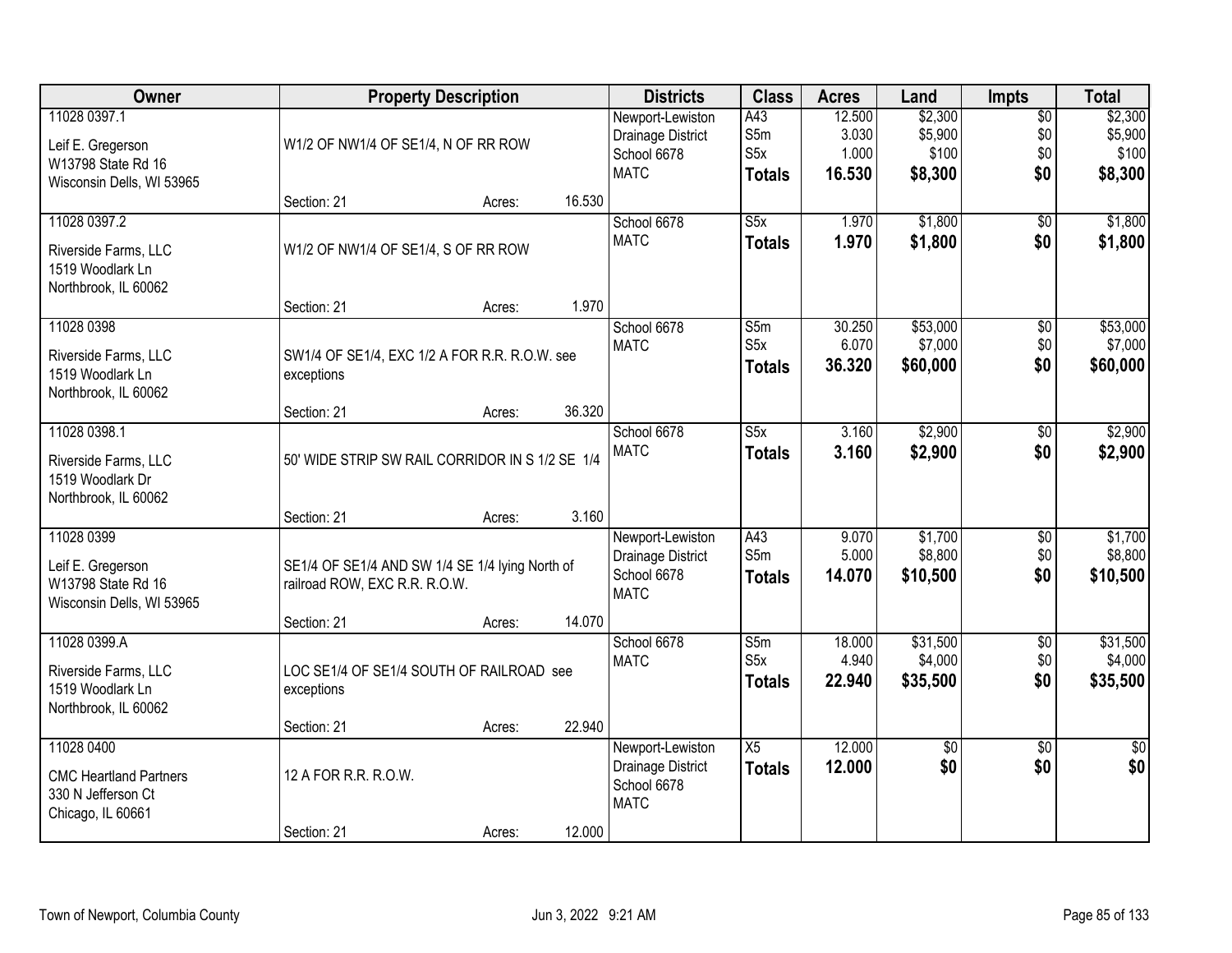| Owner                     |                                  | <b>Property Description</b> |        | <b>Districts</b> | <b>Class</b>     | <b>Acres</b> | Land      | <b>Impts</b>    | <b>Total</b> |
|---------------------------|----------------------------------|-----------------------------|--------|------------------|------------------|--------------|-----------|-----------------|--------------|
| 11028 0401                | County Rd O                      |                             |        | School 6678      | A43              | 10.000       | \$1,900   | $\overline{50}$ | \$1,900      |
| Riverside Farms, LLC      | <b>NE1/4 OF NE1/4</b>            |                             |        | <b>MATC</b>      | S5m              | 26.000       | \$50,100  | \$0             | \$50,100     |
| 1519 Woodlark Ln          |                                  |                             |        |                  | S <sub>5</sub> x | 4.000        | \$2,500   | \$0             | \$2,500      |
| Northbrook, IL 60062      |                                  |                             |        |                  | <b>Totals</b>    | 40.000       | \$54,500  | \$0             | \$54,500     |
|                           | Section: 28                      | Acres:                      | 40.000 |                  |                  |              |           |                 |              |
| 11028 0402                | County Rd O                      |                             |        | School 6678      | A43              | 9.000        | \$1,700   | \$0             | \$1,700      |
| Riverside Farms, LLC      | <b>NW1/4 OF NE1/4</b>            |                             |        | <b>MATC</b>      | S <sub>5x</sub>  | 31.000       | \$24,900  | \$0             | \$24,900     |
| 1519 Woodlark Ln          |                                  |                             |        |                  | <b>Totals</b>    | 40.000       | \$26,600  | \$0             | \$26,600     |
| Northbrook, IL 60062      |                                  |                             |        |                  |                  |              |           |                 |              |
|                           | Section: 28                      | Acres:                      | 40.000 |                  |                  |              |           |                 |              |
| 11028 0403                | Jones Rd                         |                             |        | School 6678      | A43              | 10.000       | \$1,900   | \$0             | \$1,900      |
| Riverside Farms, LLC      | N1/2 OF E1/2 OF SW 1/4 OF NE1/4  |                             |        | <b>MATC</b>      | <b>Totals</b>    | 10.000       | \$1,900   | \$0             | \$1,900      |
| 1519 Woodlark Ln          |                                  |                             |        |                  |                  |              |           |                 |              |
| Northbrook, IL 60062      |                                  |                             |        |                  |                  |              |           |                 |              |
|                           | Section: 28                      | Acres:                      | 10.000 |                  |                  |              |           |                 |              |
| 11028 0404                | Jones Rd                         |                             |        | School 6678      | S5m              | 10.000       | \$17,500  | $\frac{1}{20}$  | \$17,500     |
| Riverside Farms, LLC      | S1/2 OF E1/2 OF SW1/4 OF NE1/4   |                             |        | <b>MATC</b>      | <b>Totals</b>    | 10.000       | \$17,500  | \$0             | \$17,500     |
| 1519 Woodlark Ln          |                                  |                             |        |                  |                  |              |           |                 |              |
| Northbrook, IL 60062      |                                  |                             |        |                  |                  |              |           |                 |              |
|                           | Section: 28                      | Acres:                      | 10.000 |                  |                  |              |           |                 |              |
| 11028 0406                |                                  |                             |        | School 6678      | A43              | 38.000       | \$7,100   | $\overline{50}$ | \$7,100      |
| Riverside Farms, LLC      | <b>SE1/4 OF NE1/4</b>            |                             |        | <b>MATC</b>      | S5m              | 1.000        | \$2,000   | \$0             | \$2,000      |
| 1519 Woodlark Ln          |                                  |                             |        |                  | S <sub>5</sub> x | 1.000        | \$100     | \$0             | \$100        |
| Northbrook, IL 60062      |                                  |                             |        |                  | <b>Totals</b>    | 40.000       | \$9,200   | \$0             | \$9,200      |
|                           | Section: 28                      | Acres:                      | 40.000 |                  |                  |              |           |                 |              |
| 11028 0407                | County Rd O                      |                             |        | School 6678      | A43              | 12.000       | \$2,200   | $\sqrt{6}$      | \$2,200      |
| Riverside Farms, LLC      | <b>NE1/4 OF NW1/4</b>            |                             |        | <b>MATC</b>      | S5m              | 27.000       | \$52,000  | \$0             | \$52,000     |
| 1519 Woodlark Ln          |                                  |                             |        |                  | S <sub>5</sub> x | 1.000        | \$100     | \$0             | \$100        |
| Northbrook, IL 60062      |                                  |                             |        |                  | <b>Totals</b>    | 40.000       | \$54,300  | \$0             | \$54,300     |
|                           | Section: 28                      | Acres:                      | 40.000 |                  |                  |              |           |                 |              |
| 11028 0408                | County Rd O                      |                             |        | School 6678      | F <sub>6</sub>   | 27.000       | \$104,000 | $\overline{50}$ | \$104,000    |
| Todd P. Braun             | NW1/4 of NW1/4; lying S of Hwy O |                             |        | <b>MATC</b>      | R <sub>1</sub>   | 1.000        | \$3,000   | \$1,500         | \$4,500      |
| Sandra M. Braun           |                                  |                             |        |                  | S5x              | 2.000        | \$1,600   | \$0             | \$1,600      |
| S652 Oak Hill Ln          |                                  |                             |        |                  | <b>Totals</b>    | 30.000       | \$108,600 | \$1,500         | \$110,100    |
| Wisconsin Dells, WI 53965 | Section: 28                      | Acres:                      | 30.000 |                  |                  |              |           |                 |              |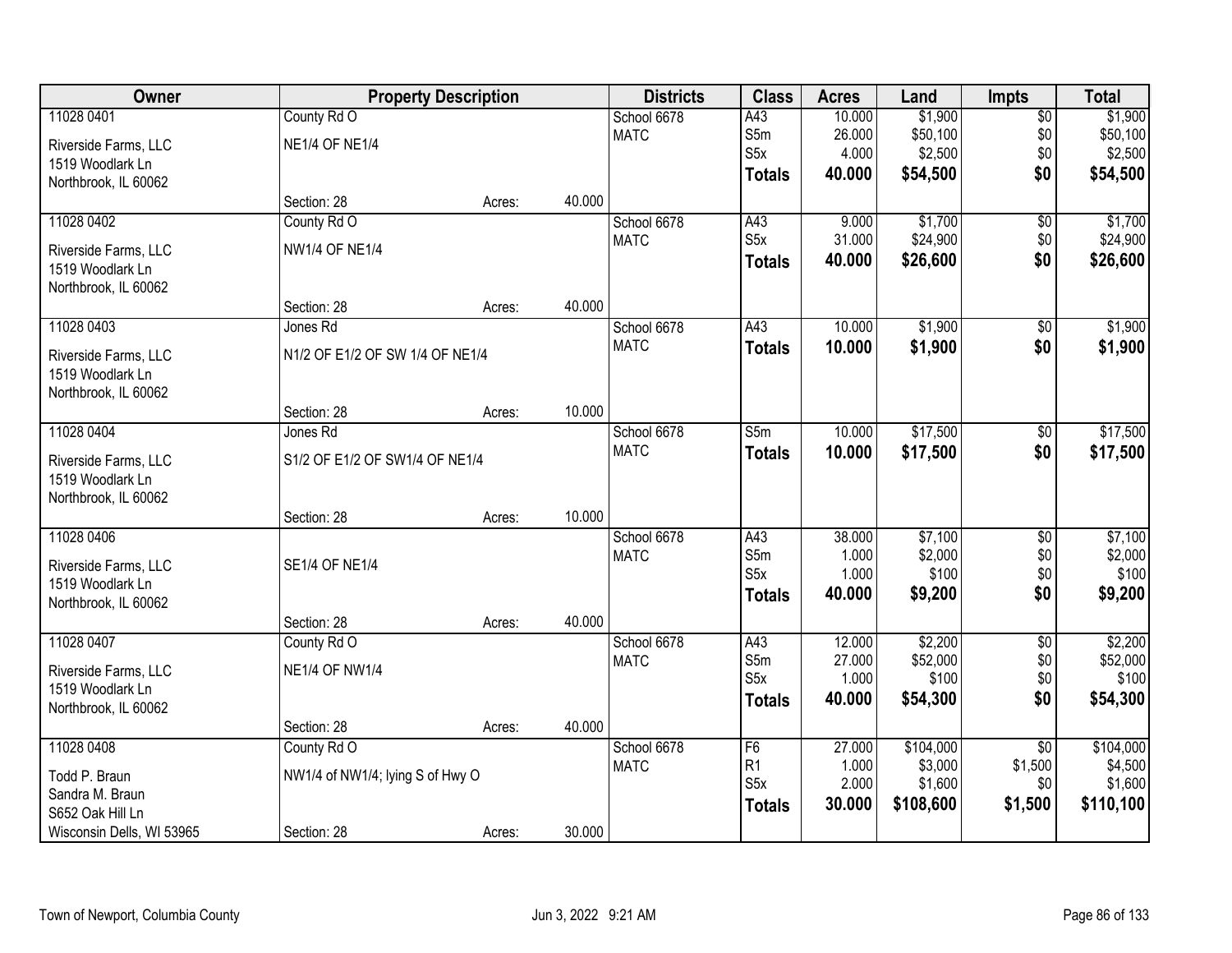| Owner                                                                                          |                                                                                                                                                                                          | <b>Property Description</b> |         | <b>Districts</b>           | <b>Class</b>                                  | <b>Acres</b>                        | Land                                           | <b>Impts</b>                              | <b>Total</b>                                     |
|------------------------------------------------------------------------------------------------|------------------------------------------------------------------------------------------------------------------------------------------------------------------------------------------|-----------------------------|---------|----------------------------|-----------------------------------------------|-------------------------------------|------------------------------------------------|-------------------------------------------|--------------------------------------------------|
| 11028 0408.A<br>Wayne G. Nevar<br>W13680 County Rd O<br>Wisconsin Dells, WI 53965              | W13680 County Rd O<br>NW1/4 OF NW1/4: LYING N OF HWY O. R113-166<br>R199-578 R279-89 R414-109                                                                                            |                             |         | School 6678<br><b>MATC</b> | F6<br>R1<br><b>Totals</b>                     | 9.000<br>1.000<br>10.000            | \$34,700<br>\$7,500<br>\$42,200                | $\overline{30}$<br>\$20,600<br>\$20,600   | \$34,700<br>\$28,100<br>\$62,800                 |
|                                                                                                | Section: 28                                                                                                                                                                              | Acres:                      | 10.000  |                            |                                               |                                     |                                                |                                           |                                                  |
| 11028 0410.01<br>Riverside Farms, LLC<br>1519 Woodlark Ln<br>Northbrook, IL 60062              | Jones Rd<br>W 1/2 of SW Q of NE Q, SE Q of NW Q, SW Q of NW Q<br>Sec 28, described as follows: Beg at the W Q cor of Sec<br>28; N00-28-04E 1317.63'; S89-36-58E 2650.48';<br>Section: 28 | Acres:                      | 100.000 | School 6678<br><b>MATC</b> | M <sub>6</sub><br>S5m<br>S5x<br><b>Totals</b> | 96.000<br>1.000<br>3.000<br>100.000 | ( \$369, 600)<br>\$2,000<br>\$2,700<br>\$4,700 | $\overline{50}$<br>\$0<br>\$0<br>\$0      | $\overline{50}$<br>\$2,000<br>\$2,700<br>\$4,700 |
| 11028 0411                                                                                     | <b>Town Line Rd</b>                                                                                                                                                                      |                             |         | School 6678                | S5m                                           | 40.000                              | \$77,000                                       | \$0                                       | \$77,000                                         |
| Riverside Farms, LLC<br>1519 Woodlark Ln<br>Northbrook, IL 60062                               | <b>NE1/4 OF SE1/4</b>                                                                                                                                                                    |                             |         | <b>MATC</b>                | <b>Totals</b>                                 | 40.000                              | \$77,000                                       | \$0                                       | \$77,000                                         |
|                                                                                                | Section: 28                                                                                                                                                                              | Acres:                      | 40.000  |                            |                                               |                                     |                                                |                                           |                                                  |
| 11028 0412<br>Bakula Living Trust Dated 2/4/1999<br>2813 White Pine Dr<br>Northbrook, IL 60062 | GOV'T LOT 3                                                                                                                                                                              |                             |         | School 6678<br><b>MATC</b> | M <sub>6</sub><br><b>Totals</b>               | 42.570<br>42.570                    | (\$163,900)<br>\$0                             | \$0<br>\$0                                | \$0<br>\$0                                       |
|                                                                                                | Section: 28                                                                                                                                                                              | Acres:                      | 42.570  |                            |                                               |                                     |                                                |                                           |                                                  |
| 11028 0413<br>Bakula Living Trust Dated 2/4/1999<br>2813 White Pine Dr<br>Northbrook, IL 60062 | W13531 Hooverson Dr<br>W 45.21A GOVT LOT 4<br>Section: 28                                                                                                                                | Acres:                      | 45.210  | School 6678<br><b>MATC</b> | M <sub>6</sub><br>R1<br>Totals                | 43.000<br>2.210<br>45.210           | (\$165,600)<br>\$31,100<br>\$31,100            | $\overline{50}$<br>\$184,100<br>\$184,100 | $\overline{50}$<br>\$215,200<br>\$215,200        |
| 11028 0414                                                                                     | W13509 Hooverson Dr                                                                                                                                                                      |                             |         | School 6678                | R1                                            | 1.040                               | \$25,200                                       | \$25,600                                  | \$50,800                                         |
| Riverside Farms, LLC<br>1519 Woodlark Dr<br>Northbrook, IL 60062                               | Lot 1, CSM 312-2-87                                                                                                                                                                      |                             |         | <b>MATC</b>                | <b>Totals</b>                                 | 1.040                               | \$25,200                                       | \$25,600                                  | \$50,800                                         |
|                                                                                                | Section: 28                                                                                                                                                                              | Acres:                      | 1.040   |                            |                                               |                                     |                                                |                                           |                                                  |
| 11028 0414.A<br>Riverside Farms, LLC<br>1519 Woodlark Dr<br>Northbrook, IL 60062               | W13505 Hooverson Dr<br>Lot 2, CSM 312-2-87<br>Section: 28                                                                                                                                | Acres:                      | 1.180   | School 6678<br><b>MATC</b> | R1<br><b>Totals</b>                           | 1.180<br>1.180                      | \$25,900<br>\$25,900                           | \$36,100<br>\$36,100                      | \$62,000<br>\$62,000                             |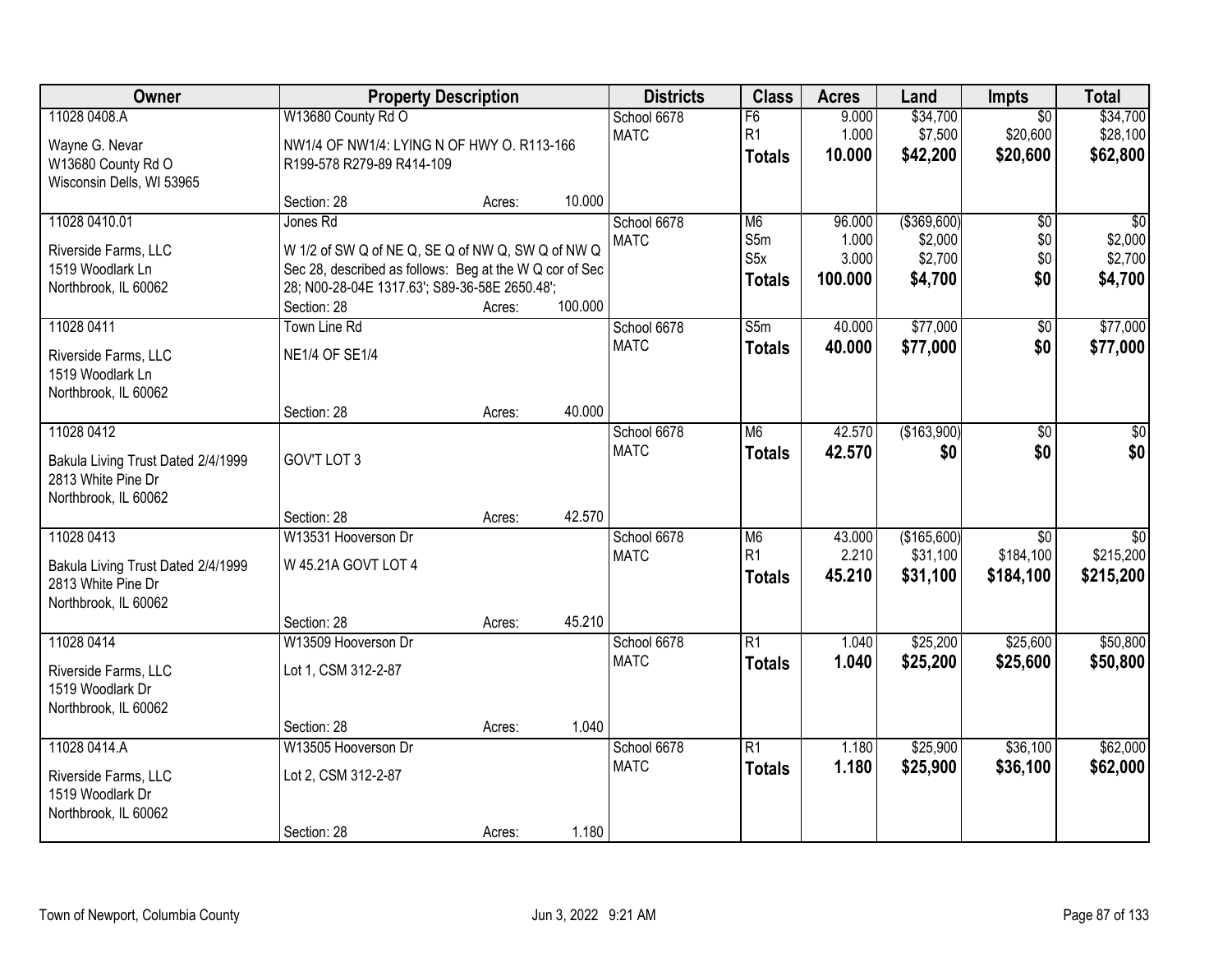| Owner                                                                                              | <b>Property Description</b>                                                                             |        |        | <b>Districts</b> | <b>Class</b>            | <b>Acres</b> | Land      | Impts           | <b>Total</b> |
|----------------------------------------------------------------------------------------------------|---------------------------------------------------------------------------------------------------------|--------|--------|------------------|-------------------------|--------------|-----------|-----------------|--------------|
| 11028 0414.A1                                                                                      | W13521 Hooverson Dr                                                                                     |        |        | School 6678      | $\overline{R1}$         | 3.500        | \$24,300  | $\overline{50}$ | \$24,300     |
| Riverside Farms, LLC                                                                               | PRT GOVT LOT 4, BEG E1/4 COR S.28, W2765.10'                                                            |        |        | <b>MATC</b>      | <b>Totals</b>           | 3.500        | \$24,300  | \$0             | \$24,300     |
| 1519 Woodlark Ln                                                                                   | POB; SO-58W 830.28'; W181.50'; N830.28'; E181.50'                                                       |        |        |                  |                         |              |           |                 |              |
| Norhbrook, IL 60062                                                                                | POB.                                                                                                    |        |        |                  |                         |              |           |                 |              |
|                                                                                                    | Section: 28                                                                                             | Acres: | 3.500  |                  |                         |              |           |                 |              |
| 11028 0415                                                                                         | Hooverson Dr                                                                                            |        |        | School 6678      | S5m                     | 6.000        | \$11,600  | $\overline{50}$ | \$11,600     |
| Riverside Farms, LLC                                                                               | E 6 A OF GOV'T LOT 4                                                                                    |        |        | <b>MATC</b>      | <b>Totals</b>           | 6.000        | \$11,600  | \$0             | \$11,600     |
| 1519 Woodlark Ln                                                                                   |                                                                                                         |        |        |                  |                         |              |           |                 |              |
| Northbrook, IL 60062                                                                               |                                                                                                         |        |        |                  |                         |              |           |                 |              |
|                                                                                                    | Section: 28                                                                                             | Acres: | 6.000  |                  |                         |              |           |                 |              |
| 11028 0416                                                                                         | N8130 Jones Rd                                                                                          |        |        | School 6678      | R1                      | 1.000        | \$25,000  | \$1,400         | \$26,400     |
|                                                                                                    | W 58.26 A OF GOV'T LOT 5 see exceptions                                                                 |        |        | <b>MATC</b>      | S5m                     | 56.060       | \$107,900 | \$0             | \$107,900    |
| Riverside Farms, LLC<br>1519 Woodlark Ln                                                           |                                                                                                         |        |        |                  | <b>Totals</b>           | 57.060       | \$132,900 | \$1,400         | \$134,300    |
| Northbrook, IL 60062                                                                               |                                                                                                         |        |        |                  |                         |              |           |                 |              |
|                                                                                                    | Section: 28                                                                                             | Acres: | 57.060 |                  |                         |              |           |                 |              |
| 11028 0416.A                                                                                       | W13433 County Highway O                                                                                 |        |        | School 6678      | $\overline{R1}$         | 1.230        | \$5,300   | \$26,700        | \$32,000     |
|                                                                                                    |                                                                                                         |        |        | <b>MATC</b>      | <b>Totals</b>           | 1.230        | \$5,300   | \$26,700        | \$32,000     |
| Gerald R Snyder Revocable Trust Dated   PCL IN G L 5-COMM AT E BOUNDERY OF W 58.25 A O<br>3/1/2010 |                                                                                                         |        |        |                  |                         |              |           |                 |              |
| N2477 County Rd A                                                                                  | L 5 MEETS RIVER; TH N 300 FT W 175 FT; S 300 FT;<br>SE 175 FT TO POB. also described as follows: Comm a |        |        |                  |                         |              |           |                 |              |
| Oxford, WI 53952                                                                                   | Section: 28                                                                                             | Acres: | 1.230  |                  |                         |              |           |                 |              |
| 11028 0417                                                                                         |                                                                                                         |        |        | School 6678      | $\overline{\text{S}5m}$ | 7.380        | \$12,900  | $\overline{50}$ | \$12,900     |
|                                                                                                    |                                                                                                         |        |        | <b>MATC</b>      | <b>Totals</b>           | 7.380        | \$12,900  | \$0             | \$12,900     |
| Riverside Farms, LLC                                                                               | E 7.38 A OF GOV'T LOT 5.                                                                                |        |        |                  |                         |              |           |                 |              |
| 1519 Woodlark Ln                                                                                   |                                                                                                         |        |        |                  |                         |              |           |                 |              |
| Northbrook, IL 60062                                                                               |                                                                                                         |        |        |                  |                         |              |           |                 |              |
|                                                                                                    | Section: 28                                                                                             | Acres: | 7.380  |                  |                         |              |           |                 |              |
| 11028 0418.01                                                                                      | W13307 County Highway O                                                                                 |        |        | School 6678      | $\overline{R1}$         | 8.280        | \$15,900  | \$33,200        | \$49,100     |
| Bard D. Decker                                                                                     | Comm E1/4 cor Sec 28, S00-25-30W 1329.26',                                                              |        |        | <b>MATC</b>      | <b>Totals</b>           | 8.280        | \$15,900  | \$33,200        | \$49,100     |
| Christine M. Decker                                                                                | N89-47-03W 100' to POB, N89-47-03W 300',                                                                |        |        |                  |                         |              |           |                 |              |
| W53 N115 Mckinley Ct                                                                               | S00-25-30W 1040' to pt +/- 26' from waters edge,                                                        |        |        |                  |                         |              |           |                 |              |
| Cedarburg, WI 53012                                                                                | Section: 28                                                                                             | Acres: | 8.280  |                  |                         |              |           |                 |              |
| 11028 0418.1                                                                                       |                                                                                                         |        |        | School 6678      | $\overline{R1}$         | 2.620        | \$7,400   | $\overline{50}$ | \$7,400      |
| Riverside Farms, LLC                                                                               | W 200 FT OF GOV'T L.6                                                                                   |        |        | <b>MATC</b>      | <b>Totals</b>           | 2.620        | \$7,400   | \$0             | \$7,400      |
| 1519 Woodlark Ln                                                                                   |                                                                                                         |        |        |                  |                         |              |           |                 |              |
| Northbrook, IL 60062                                                                               |                                                                                                         |        |        |                  |                         |              |           |                 |              |
|                                                                                                    | Section: 28                                                                                             | Acres: | 2.620  |                  |                         |              |           |                 |              |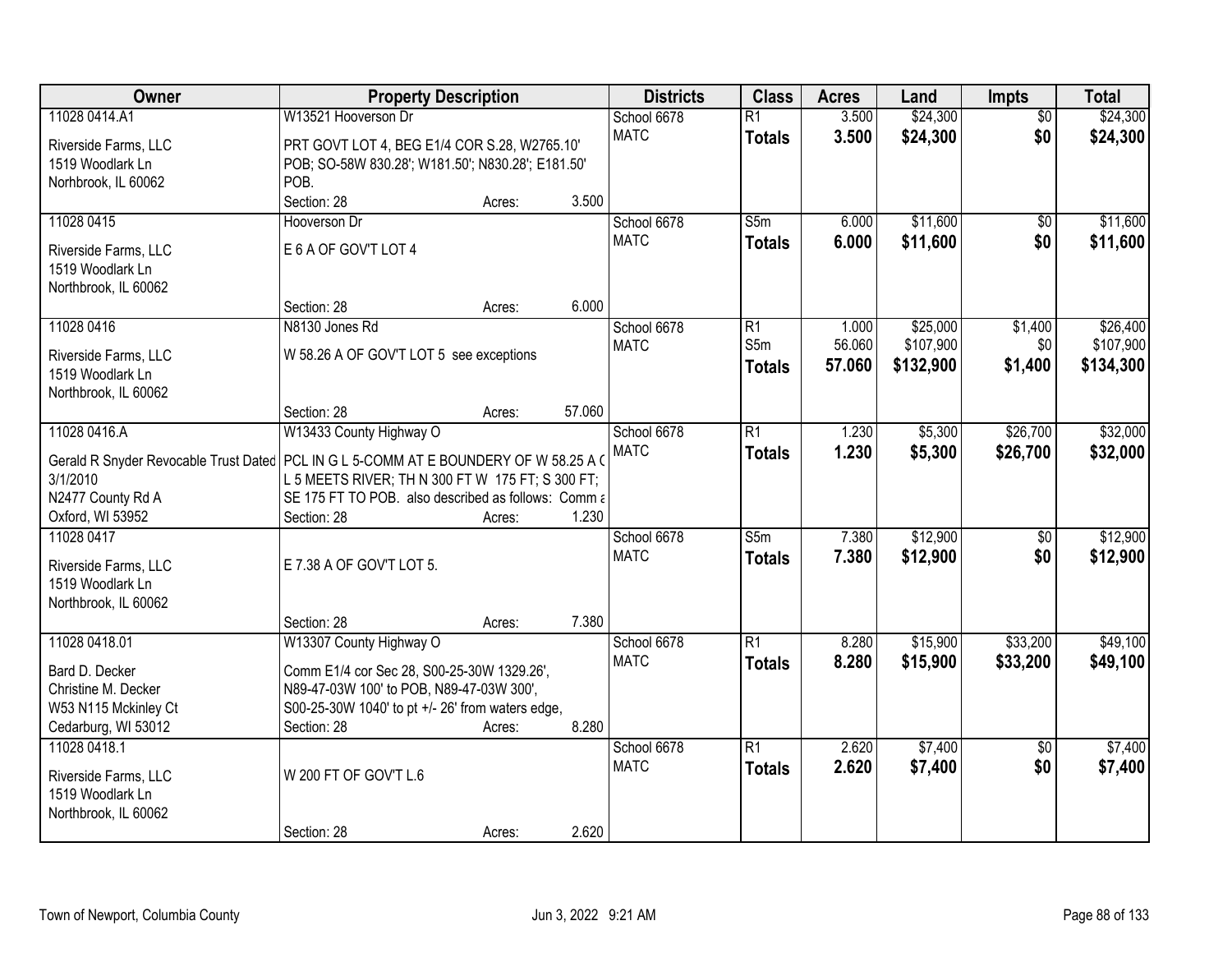| Owner                                    |                                                   | <b>Property Description</b> |        | <b>Districts</b> | <b>Class</b>     | <b>Acres</b> | Land        | <b>Impts</b>    | <b>Total</b> |
|------------------------------------------|---------------------------------------------------|-----------------------------|--------|------------------|------------------|--------------|-------------|-----------------|--------------|
| 11028 0418.2                             |                                                   |                             |        | School 6678      | $\overline{R1}$  | 3.110        | \$8,200     | $\overline{50}$ | \$8,200      |
| Riverside Farms, LLC                     | E 100 FT OF GOV'T L.6                             |                             |        | <b>MATC</b>      | <b>Totals</b>    | 3.110        | \$8,200     | \$0             | \$8,200      |
| 1519 Woodlark Ln<br>Northbrook, IL 60062 |                                                   |                             |        |                  |                  |              |             |                 |              |
|                                          | Section: 28                                       | Acres:                      | 3.110  |                  |                  |              |             |                 |              |
| 11028 0418.A                             |                                                   |                             |        | School 6678      | $\overline{R1}$  | 8.770        | \$16,700    | \$2,000         | \$18,700     |
| Riverside Farms, LLC                     | PCL IN SE1/4 SE1/4 OR G L 6; COMM AT NE COR TH    |                             |        | <b>MATC</b>      | <b>Totals</b>    | 8.770        | \$16,700    | \$2,000         | \$18,700     |
| 1519 Woodlark Ln                         | W 400' POB: TH W400': TH S TO RIVER; TH SE TO PT  |                             |        |                  |                  |              |             |                 |              |
| Northbrook, IL 60062                     | S OF POB; TH N TO POB. R.88 ALSO ROW; PCL         |                             |        |                  |                  |              |             |                 |              |
|                                          | Section: 28                                       | Acres:                      | 8.770  |                  |                  |              |             |                 |              |
| 11028 0418.D                             | W13403 County Highway O                           |                             |        | School 6678      | $\overline{R1}$  | 1.750        | \$6,100     | \$57,200        | \$63,300     |
| Mara Dejanovic et al                     | PRT SE1/4 SE1/4 OR G. LOT 6-BEG NE COR SE SE,     |                             |        | <b>MATC</b>      | <b>Totals</b>    | 1.750        | \$6,100     | \$57,200        | \$63,300     |
| c/o Lazar Dejanovic                      | W1000' POB; W100', S TO RIVER SE TO PT S OF BEG   |                             |        |                  |                  |              |             |                 |              |
| 5916 N Louise                            | N TO POB. ALSO 2RD ROW                            |                             |        |                  |                  |              |             |                 |              |
| Chicago, IL 60646                        | Section: 28                                       | Acres:                      | 1.750  |                  |                  |              |             |                 |              |
| 11028 0418.F                             | W13383 County Highway O                           |                             |        | School 6678      | $\overline{R1}$  | 1.890        | \$6,300     | \$2,800         | \$9,100      |
| Joseph M. Harry                          | PRT OF SE1/4 SE1/4 OR G.L.6; BEG @ NE COR SE1/4   |                             |        | <b>MATC</b>      | <b>Totals</b>    | 1.890        | \$6,300     | \$2,800         | \$9,100      |
| PO Box 513                               | SE1/4 TH W 800' POB; TH W 100'; S TO RIVER; SE TO |                             |        |                  |                  |              |             |                 |              |
| Kansasville, WI 53139                    | PT S OF BEG; N TO BEG.                            |                             |        |                  |                  |              |             |                 |              |
|                                          | Section: 28                                       | Acres:                      | 1.890  |                  |                  |              |             |                 |              |
| 11028 0418.G                             |                                                   |                             |        | School 6678      | $\overline{R1}$  | 1.680        | \$6,000     | \$0             | \$6,000      |
| Evelyn J. Screnock                       | PRT OF SE1/4 SE1/4; BEG @ NE COR SE1/4 SE1/4 TH   |                             |        | <b>MATC</b>      | <b>Totals</b>    | 1.680        | \$6,000     | \$0             | \$6,000      |
| 918 Ott Ln                               | 900' POB; TH W 100'; S TO RIVER; SE TO PT S OF    |                             |        |                  |                  |              |             |                 |              |
| Baraboo, WI 53913                        | BEG; TH N TOBEG.                                  |                             |        |                  |                  |              |             |                 |              |
|                                          | Section: 28                                       | Acres:                      | 1.680  |                  |                  |              |             |                 |              |
| 11028 0419.01                            | County Rd O                                       |                             |        | School 6678      | M <sub>6</sub>   | 39.780       | (\$119,300) | $\overline{50}$ | $\sqrt{50}$  |
| William M. Drabenstot et al              | NE1/4 OF NE1/4 - See Exceptions                   |                             |        | <b>MATC</b>      | <b>Totals</b>    | 39.780       | \$0         | \$0             | \$0          |
| 40w784 Chippewa Pass                     |                                                   |                             |        |                  |                  |              |             |                 |              |
| Elgin, IL 60124                          |                                                   |                             |        |                  |                  |              |             |                 |              |
|                                          | Section: 29                                       | Acres:                      | 39.780 |                  |                  |              |             |                 |              |
| 11028 0421                               | County Rd O                                       |                             |        | School 6678      | A43              | 2.500        | \$500       | $\overline{50}$ | \$500        |
| Edward A. Nevar                          | E1/2 OF NW1/4 OF NE1/4, N OF HWY                  |                             |        | <b>MATC</b>      | S <sub>5</sub> x | 2.500        | \$2,000     | \$0             | \$2,000      |
| N8435 Ingebretson Rd                     |                                                   |                             |        |                  | <b>Totals</b>    | 5.000        | \$2,500     | \$0             | \$2,500      |
| Wisconsin Dells, WI 53965                |                                                   |                             |        |                  |                  |              |             |                 |              |
|                                          | Section: 29                                       | Acres:                      | 5.000  |                  |                  |              |             |                 |              |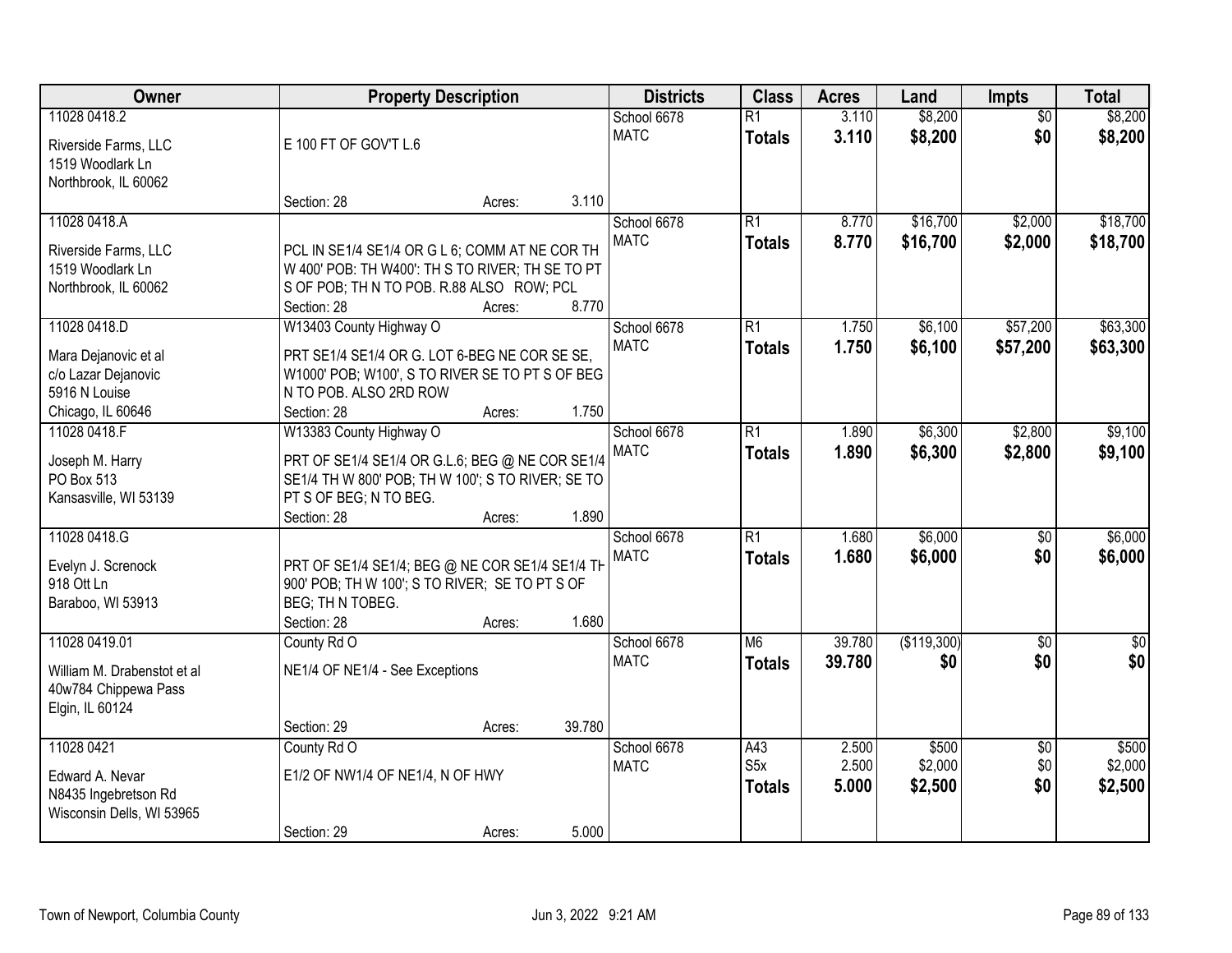| Owner                                                  | <b>Property Description</b>                              |        |         | <b>Districts</b>           | <b>Class</b>          | <b>Acres</b>    | Land             | <b>Impts</b>    | <b>Total</b>           |
|--------------------------------------------------------|----------------------------------------------------------|--------|---------|----------------------------|-----------------------|-----------------|------------------|-----------------|------------------------|
| 11028 0422                                             | County Rd O                                              |        |         | School 6678                | M6                    | 15.000          | ( \$52,500)      | \$0             | $\overline{50}$        |
| Jak Farms, LLC                                         | E1/2 OF NW1/4 OF NE1/4, S OF HWY                         |        |         | <b>MATC</b>                | <b>Totals</b>         | 15.000          | \$0              | \$0             | \$0                    |
| 4110 W Rudella Rd                                      |                                                          |        |         |                            |                       |                 |                  |                 |                        |
| Mequon, WI 53092                                       |                                                          |        |         |                            |                       |                 |                  |                 |                        |
|                                                        | Section: 29                                              | Acres: | 15.000  |                            |                       |                 |                  |                 |                        |
| 11028 0423                                             |                                                          |        |         | School 6678                | M <sub>6</sub>        | 40.000          | (\$120,000)      | \$0             | $\overline{50}$        |
| Jak Farms, LLC                                         | <b>SW1/4 OF NE1/4</b>                                    |        |         | <b>MATC</b>                | <b>Totals</b>         | 40.000          | \$0              | \$0             | \$0                    |
| 4110 W Rudella Rd                                      |                                                          |        |         |                            |                       |                 |                  |                 |                        |
| Mequon, WI 53092                                       |                                                          |        |         |                            |                       |                 |                  |                 |                        |
|                                                        | Section: 29                                              | Acres: | 40.000  |                            |                       |                 |                  |                 |                        |
| 11028 0424.02                                          | Zinke Rd                                                 |        |         | School 6678<br><b>MATC</b> | M <sub>6</sub>        | 39.750          | (\$147,500)      | \$0             | $\overline{50}$<br>\$0 |
| William M. Drabenstot                                  | SE1/4 OF NE1/4 - See Exceptions                          |        |         |                            | <b>Totals</b>         | 39.750          | \$0              | \$0             |                        |
| Patricia J. Drabenstot                                 |                                                          |        |         |                            |                       |                 |                  |                 |                        |
| 40w784 Chippewa Pass                                   |                                                          |        | 39.750  |                            |                       |                 |                  |                 |                        |
| Elgin, IL 60124<br>11028 0425.04                       | Section: 29                                              | Acres: |         | School 6678                | M <sub>6</sub>        | 20.000          | ( \$38,500)      | \$0             | $\overline{50}$        |
|                                                        |                                                          |        |         | <b>MATC</b>                | <b>Totals</b>         | 20,000          | \$0              | \$0             | \$0                    |
| Jak Farms, LLC                                         | Lot 1, CSM 5139-36-70                                    |        |         |                            |                       |                 |                  |                 |                        |
| 4110 W Rudella Rd                                      |                                                          |        |         |                            |                       |                 |                  |                 |                        |
| Mequon, WI 53092                                       | Section: 29                                              | Acres: | 20.000  |                            |                       |                 |                  |                 |                        |
| 11028 0425.07                                          | W13983 County Highway O                                  |        |         | School 6678                | A41                   | 2.000           | \$600            | \$0             | \$600                  |
|                                                        |                                                          |        |         | <b>MATC</b>                | R <sub>1</sub>        | 3.000           | \$23,000         | \$89,200        | \$112,200              |
| Lavern C & Cheryl M Davis Jt Rev Tr<br>Dated 9/22/2000 | Lot 1, CSM 5140-36-71                                    |        |         |                            | <b>Totals</b>         | 5.000           | \$23,600         | \$89,200        | \$112,800              |
| W14125 Ingebretson Rd                                  |                                                          |        |         |                            |                       |                 |                  |                 |                        |
| Wisconsin Dells, WI 53965                              | Section: 29                                              | Acres: | 5.000   |                            |                       |                 |                  |                 |                        |
| 11028 0427                                             | County Rd O                                              |        |         | School 6678                | A42                   | 16.000          | \$4,100          | $\overline{50}$ | \$4,100                |
| John G. Krueger                                        | NW1/4 OF NW1/4, N OF HWY                                 |        |         | <b>MATC</b>                | A43                   | 11.000          | \$2,100          | \$0             | \$2,100                |
| 4110 W Rudella Rd                                      |                                                          |        |         |                            | S <sub>5</sub> x      | 6.000           | \$3,400          | \$0             | \$3,400                |
| Mequon, WI 53092                                       |                                                          |        |         |                            | <b>Totals</b>         | 33.000          | \$9,600          | \$0             | \$9,600                |
|                                                        | Section: 29                                              | Acres: | 33.000  |                            |                       |                 |                  |                 |                        |
| 11028 0429.02                                          |                                                          |        |         | School 6678                | A42                   | 91.000          | \$23,500         | $\overline{50}$ | \$23,500               |
| Lavern C & Cheryl M Davis Jt Rev Tr                    | A parcel of land located in the NW Q & GL 4 in Sec       |        |         | <b>MATC</b>                | A43                   | 6.000           | \$1,100          | \$0             | \$1,100                |
| Dated 9/22/2000                                        | 29-13-7, described as follows: Beg at the W Q cor of Sec |        |         |                            | A44<br>R <sub>1</sub> | 13.000<br>0.010 | \$1,000<br>\$100 | \$0<br>\$2,000  | \$1,000<br>\$2,100     |
| W14125 Ingebretson Rd                                  | 29; N0-11-44E 1428.91' to the ctrln of CTH O;            |        |         |                            | S5m                   | 1.000           | \$1,800          | \$0             | \$1,800                |
| Wisconsin Dells, WI 53965                              | Section: 29                                              | Acres: | 120.860 |                            | S <sub>5</sub> x      | 9.850           | \$6,600          | \$0             | \$6,600                |
|                                                        |                                                          |        |         |                            | <b>Totals</b>         | 120.860         | \$34,100         | \$2,000         | \$36,100               |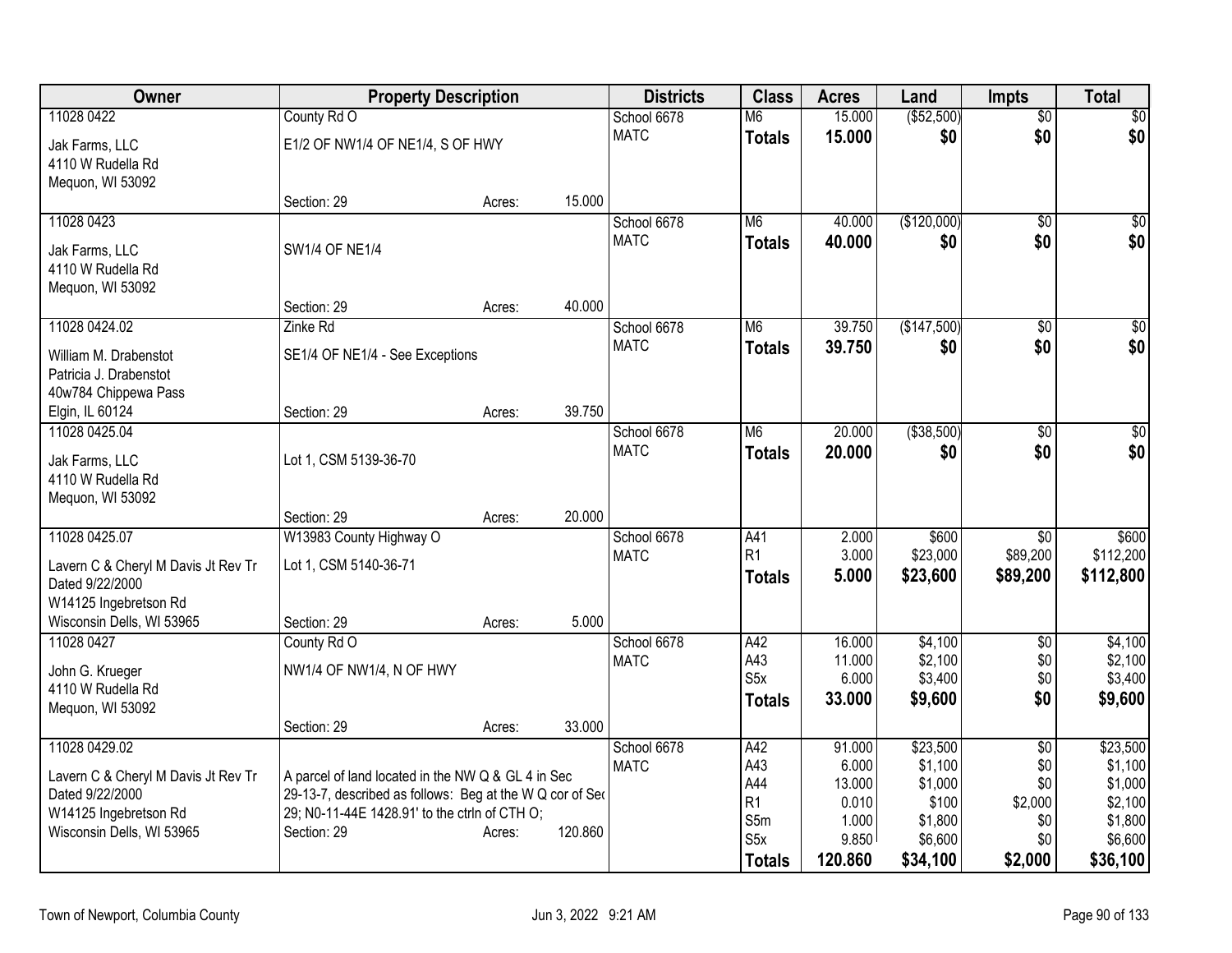| Owner                                       | <b>Property Description</b>                                                                                      | <b>Districts</b> | <b>Class</b>    | <b>Acres</b> | Land     | <b>Impts</b>    | <b>Total</b> |
|---------------------------------------------|------------------------------------------------------------------------------------------------------------------|------------------|-----------------|--------------|----------|-----------------|--------------|
| 11028 0430                                  |                                                                                                                  | School 6678      | A43             | 35.000       | \$6,600  | $\overline{50}$ | \$6,600      |
| Lavern C & Cheryl M Davis Jt Rev Tr         | NW1/4 OF SW1/4 EXC CS #1250 V6 P12                                                                               | <b>MATC</b>      | A44             | 4.430        | \$300    | \$0             | \$300        |
| Dated 9/22/2000                             |                                                                                                                  |                  | <b>Totals</b>   | 39.430       | \$6,900  | \$0             | \$6,900      |
| W14125 Ingebretson Rd                       |                                                                                                                  |                  |                 |              |          |                 |              |
| Wisconsin Dells, WI 53965                   | 39.430<br>Section: 29<br>Acres:                                                                                  |                  |                 |              |          |                 |              |
| 11028 0431                                  |                                                                                                                  | School 6678      | F6              | 16.400       | \$57,400 | $\overline{50}$ | \$57,400     |
| Timothy P. Dwyer                            | PRT GOVT LOT 1 IN SEC 29-13 -7 ALSO PRT OF                                                                       | <b>MATC</b>      | <b>Totals</b>   | 16.400       | \$57,400 | \$0             | \$57,400     |
| Daniel S. Dwyer                             | GOVT LT 6 IN SEC 32-13-7 ROW OVER GOVT LT 5 &                                                                    |                  |                 |              |          |                 |              |
| 1040 Lilac Ln                               | NE 1/4 SEC 29 EAST HALF OF ISLAND OFF ZINKE DR                                                                   |                  |                 |              |          |                 |              |
| Pewaukee, WI 53072                          | Section: 32<br>16.400<br>Acres:                                                                                  |                  |                 |              |          |                 |              |
| 11028 0431.A                                | N8125 Zinke Dr                                                                                                   | School 6678      | F6              | 15.100       | \$52,900 | $\overline{50}$ | \$52,900     |
| Timothy P. Dwyer                            | GL 6 & Part GL 1 Sec 29; West half of island off N8125                                                           | <b>MATC</b>      | R <sub>1</sub>  | 1.000        | \$25,000 | \$71,600        | \$96,600     |
| Daniel S. Dwyer                             | Zinke Dr cottage on island                                                                                       |                  | <b>Totals</b>   | 16.100       | \$77,900 | \$71,600        | \$149,500    |
| 1040 Lilac Ln                               |                                                                                                                  |                  |                 |              |          |                 |              |
| Pewaukee, WI 53072                          | 16.100<br>Section: 32<br>Acres:                                                                                  |                  |                 |              |          |                 |              |
| 11028 0433                                  |                                                                                                                  | School 6678      | A43             | 2.000        | \$400    | \$0             | \$400        |
| Lavern C & Cheryl M Davis Jt Rev Tr         | PRT GOV'T LOT 3 E OF R46-374 & PRT N86' TO W OF                                                                  | <b>MATC</b>      | S5m             | 15.610       | \$27,300 | \$0             | \$27,300     |
| Dated 9/22/2000                             | ABOVE PCL.; Prt of GL 8 Sec 32, Exc CSM 1250 & Exc                                                               |                  | <b>Totals</b>   | 17.610       | \$27,700 | \$0             | \$27,700     |
| W14125 Ingebretson Rd                       | lands south & west of CSM 1250, Exc CSM 5852                                                                     |                  |                 |              |          |                 |              |
| Wisconsin Dells, WI 53965                   | 17.610<br>Section: 32<br>Acres:                                                                                  |                  |                 |              |          |                 |              |
| 11028 0433.B                                | W14185 Ingebretson Rd                                                                                            | School 6678      | F <sub>6</sub>  | 7.080        | \$27,300 | $\overline{30}$ | \$27,300     |
| Thomas G & Lydia Schill Jt Self Decl of     | Beg at NE cor SE1/4 of SE1/4, Sec 30, T13N R7E; W 11                                                             | <b>MATC</b>      | R <sub>1</sub>  | 1.000        | \$25,000 | \$26,100        | \$51,100     |
| Trust Est 2/5/2                             | S 117' to POB; S 1620'; SWLY 225'; N1647'; E 225' to                                                             |                  | <b>Totals</b>   | 8.080        | \$52,300 | \$26,100        | \$78,400     |
| 1649 N Vail Ave                             | POB; also whatever prt of GL6 which may be directly S o                                                          |                  |                 |              |          |                 |              |
| Arlington Heights, IL 60004                 | 8.080<br>Section: 30<br>Acres:                                                                                   |                  |                 |              |          |                 |              |
| 11028 0433.D                                |                                                                                                                  | School 6678      | $\overline{R1}$ | 2.860        | \$7,700  | $\overline{50}$ | \$7,700      |
|                                             |                                                                                                                  | <b>MATC</b>      | <b>Totals</b>   | 2.860        | \$7,700  | \$0             | \$7,700      |
| Angelina Sambor et al<br>c/o Stephen Sambor | Prt of GL 3 Sec 29 & GL 8 Sec 32, Comm NW cor SWSV<br>Sec 29, S 136-137' along west line 1/4 1/4 to point 11' ea |                  |                 |              |          |                 |              |
| C/O George Sambor                           | of NE cor of 1st parcel to Sherstiuk, N 20' to POB, N 16',                                                       |                  |                 |              |          |                 |              |
| 25700 Mchenry Rd                            | 2.860<br>Section: 32<br>Acres:                                                                                   |                  |                 |              |          |                 |              |
| Lake Zurich, IL 60047                       |                                                                                                                  |                  |                 |              |          |                 |              |
| 11028 0436.02                               |                                                                                                                  | School 6678      | F6              | 0.470        | \$1,400  | $\overline{50}$ | \$1,400      |
|                                             |                                                                                                                  | <b>MATC</b>      | <b>Totals</b>   | 0.470        | \$1,400  | \$0             | \$1,400      |
| Jak Farms LLC<br>c/o Jak Farms, LLC         | Prt Lot 1 CSM 5852-41-102 in NENE & SENE Sec 29,<br>Comm E1/4 cor Sec 29, S89-54-26W 1320.37' to POB,            |                  |                 |              |          |                 |              |
| 4110 W Rudella Rd                           | S89-54-26W 8.25', N00-27-12E 2488.58' to c/l Hwy O,                                                              |                  |                 |              |          |                 |              |
| Mequon, WI 53092                            | 0.470<br>Section: 29<br>Acres:                                                                                   |                  |                 |              |          |                 |              |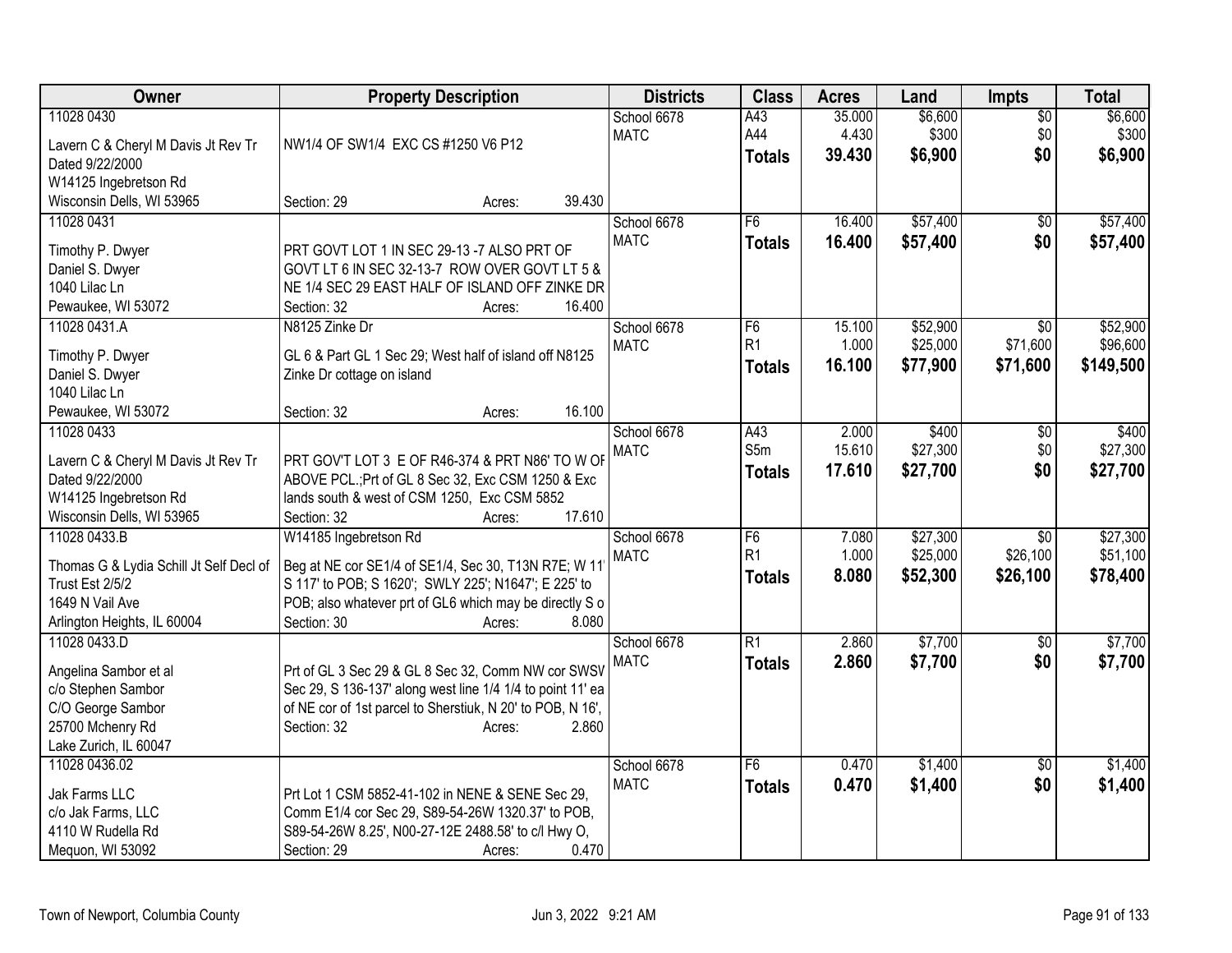| Owner                                                                                                       | <b>Property Description</b>                                                  |                  |                  | <b>Districts</b>           | <b>Class</b>                                                                            | <b>Acres</b>                                  | Land                                                        | <b>Impts</b>                                          | <b>Total</b>                                         |
|-------------------------------------------------------------------------------------------------------------|------------------------------------------------------------------------------|------------------|------------------|----------------------------|-----------------------------------------------------------------------------------------|-----------------------------------------------|-------------------------------------------------------------|-------------------------------------------------------|------------------------------------------------------|
| 11028 0436.03<br>Mary B. Mech<br>501 S Carol Ln                                                             | Lot 1, CSM 5852-41-102 - See Exceptions                                      |                  |                  | School 6678<br><b>MATC</b> | F6<br>M <sub>6</sub><br><b>Totals</b>                                                   | 1.620<br>83.900<br>85.520                     | \$4,900<br>(\$251,700)<br>\$4,900                           | $\sqrt{$0}$<br>\$0<br>\$0                             | \$4,900<br>\$0<br>\$4,900                            |
| Mount Prospect, WI 60056                                                                                    | Section: 32                                                                  | Acres:           | 85.520           |                            |                                                                                         |                                               |                                                             |                                                       |                                                      |
| 11028 0437.01<br>Kraig M. Kalka<br>312 Krista Ct<br>Baraboo, WI 53913                                       | N8121 Zinke Rd<br>Lot 1, CSM 5850-41-100                                     |                  |                  | School 6678<br><b>MATC</b> | M <sub>6</sub><br>R <sub>1</sub><br>S <sub>5</sub> x<br><b>Totals</b>                   | 52.000<br>2.000<br>1.000<br>55.000            | (\$156,000)<br>\$20,500<br>\$1,500<br>\$22,000              | $\overline{50}$<br>\$900<br>\$0<br>\$900              | \$0<br>\$21,400<br>\$1,500<br>\$22,900               |
| 11028 0438.01<br>William M. Drabenstot<br>Patricia J. Drabenstot<br>40w784 Chippewa Pass<br>Elgin, IL 60124 | Section: 29<br>N8186 Zinke Rd<br>GOV'T LOT 6 - See Exceptions<br>Section: 29 | Acres:<br>Acres: | 55.000<br>61.994 | School 6678<br><b>MATC</b> | F <sub>6</sub><br>M <sub>6</sub><br>R <sub>1</sub><br>S <sub>5</sub> x<br><b>Totals</b> | 26.994<br>24.000<br>1.000<br>10.000<br>61.994 | \$103,900<br>(\$92,400)<br>\$10,000<br>\$9,000<br>\$122,900 | $\overline{50}$<br>\$0<br>\$54,600<br>\$0<br>\$54,600 | \$103,900<br>\$0<br>\$64,600<br>\$9,000<br>\$177,500 |
| 11028 0439<br>Mark J. Anderson<br>Richard C. Anderson<br>N8825 Peterson Rd<br>Wisconsin Dells, WI 53965     | County Rd O<br>N 10 A OF NE1/4 OF NE 1/4<br>Section: 30                      | Acres:           | 10.000           | School 6678<br><b>MATC</b> | A43<br><b>Totals</b>                                                                    | 10.000<br>10.000                              | \$1,900<br>\$1,900                                          | $\sqrt[6]{3}$<br>\$0                                  | \$1,900<br>\$1,900                                   |
| 11028 0440<br>Mark J. Anderson<br>Richard C. Anderson<br>N8825 Peterson Rd<br>Wisconsin Dells, WI 53965     | County Rd O<br>S 30 A OF NE1/4 OF NE1/4<br>Section: 30                       | Acres:           | 30.000           | School 6678<br><b>MATC</b> | A42<br>A43<br>S5m<br>S <sub>5</sub> x<br><b>Totals</b>                                  | 20.000<br>7.000<br>2.000<br>1.000<br>30.000   | \$5,200<br>\$1,300<br>\$3,900<br>\$100<br>\$10,500          | $\overline{50}$<br>\$0<br>\$0<br>\$0<br>\$0           | \$5,200<br>\$1,300<br>\$3,900<br>\$100<br>\$10,500   |
| 11028 0441<br>Mark J. Anderson et al<br>N8825 Peterson Rd<br>Wisconsin Dells, WI 53965                      | NW1/4 OF NE1/4 13/85<br>Section: 30                                          | Acres:           | 40.000           | School 6678<br><b>MATC</b> | A42<br>S <sub>5</sub> x<br><b>Totals</b>                                                | 39.000<br>1.000<br>40.000                     | \$10,100<br>\$800<br>\$10,900                               | $\overline{60}$<br>\$0<br>\$0                         | \$10,100<br>\$800<br>\$10,900                        |
| 11028 0442<br>Mark J. Anderson<br>Richard C. Anderson<br>N8825 Peterson Rd<br>Wisconsin Dells, WI 53965     | <b>SW1/4 OF NE1/4</b><br>Section: 30                                         | Acres:           | 40.000           | School 6678<br><b>MATC</b> | A42<br>A43<br>S5m<br><b>Totals</b>                                                      | 31.000<br>8.000<br>1.000<br>40.000            | \$8,000<br>\$1,500<br>\$1,800<br>\$11,300                   | $\overline{50}$<br>\$0<br>\$0<br>\$0                  | \$8,000<br>\$1,500<br>\$1,800<br>\$11,300            |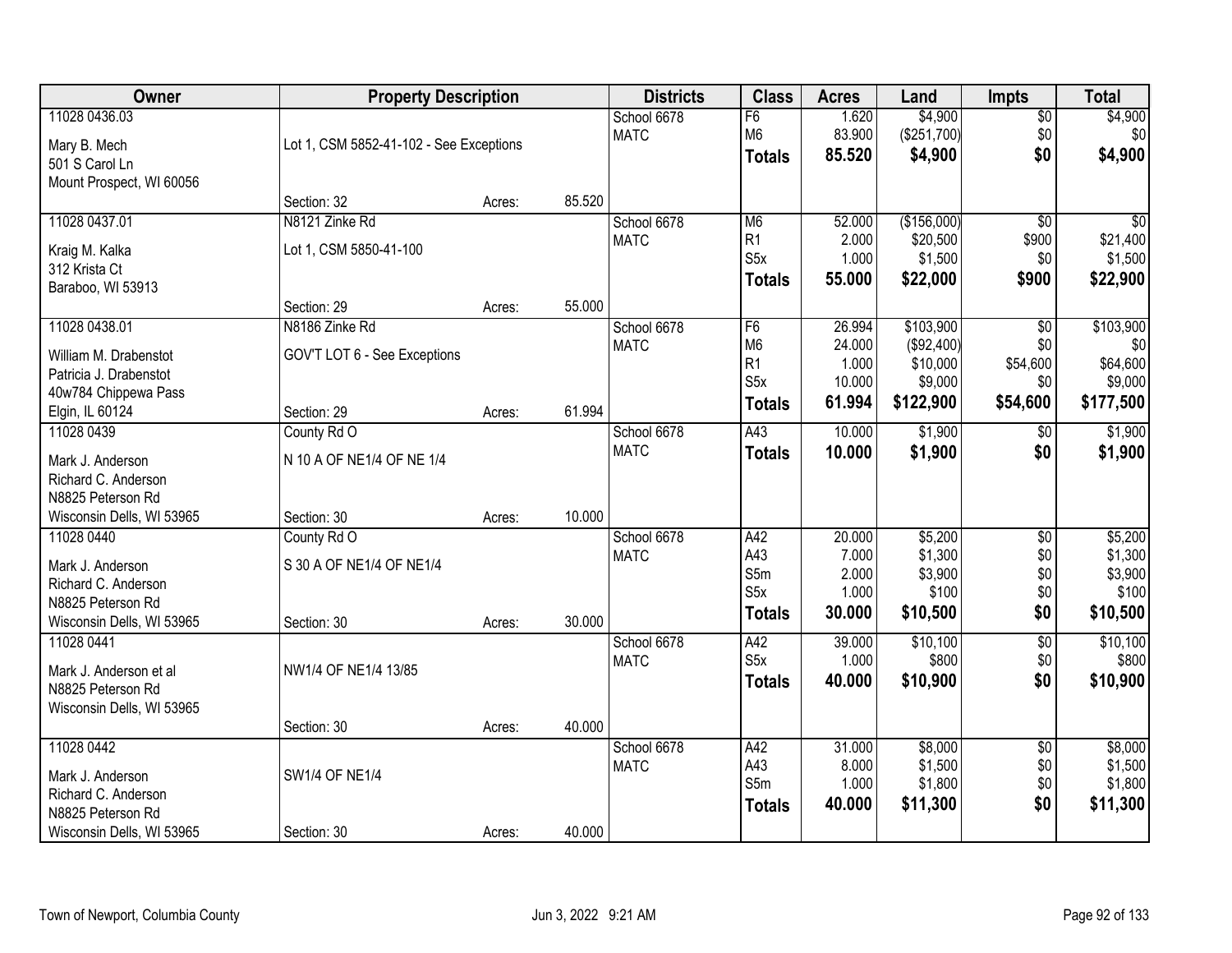| Owner                               |                                                    | <b>Property Description</b> |        | <b>Districts</b> | <b>Class</b>     | <b>Acres</b> | Land     | <b>Impts</b>           | <b>Total</b> |
|-------------------------------------|----------------------------------------------------|-----------------------------|--------|------------------|------------------|--------------|----------|------------------------|--------------|
| 11028 0443.04                       |                                                    |                             |        | School 6678      | A42              | 13.000       | \$3,400  | $\overline{50}$        | \$3,400      |
| Lavern C & Cheryl M Davis Jt Rev Tr | SE1/4 OF NE1/4, Exc E & S of the highway (Includes |                             |        | <b>MATC</b>      | A43              | 19.630       | \$3,700  | \$0                    | \$3,700      |
| Dated 9/22/2000                     | easements as described in R99-454 & R99-455)       |                             |        |                  | S <sub>5</sub> x | 1.000        | \$100    | \$0                    | \$100        |
| W14125 Ingebretson Rd               |                                                    |                             |        |                  | <b>Totals</b>    | 33.630       | \$7,200  | \$0                    | \$7,200      |
| Wisconsin Dells, WI 53965           | Section: 30                                        | Acres:                      | 33.630 |                  |                  |              |          |                        |              |
| 11028 0444.03                       |                                                    |                             |        | School 6678      | A42              | 6.000        | \$1,600  | $\overline{50}$        | \$1,600      |
|                                     |                                                    |                             |        | <b>MATC</b>      | S <sub>5</sub> x | 0.370        | \$100    | \$0                    | \$100        |
| Lavern C & Cheryl M Davis Jt Rev Tr | SE1/4 OF NE1/4, ELY of Ingebretson Road (Includes  |                             |        |                  | Totals           | 6.370        | \$1,700  | \$0                    | \$1,700      |
| Dated 9/22/2000                     | easements as described in R99-454 & R99-455)       |                             |        |                  |                  |              |          |                        |              |
| W14125 Ingebretson Rd               |                                                    |                             |        |                  |                  |              |          |                        |              |
| Wisconsin Dells, WI 53965           | Section: 30                                        | Acres:                      | 6.370  |                  |                  |              |          |                        |              |
| 11028 0445                          |                                                    |                             |        | School 6678      | A41              | 40.000       | \$12,200 | \$0                    | \$12,200     |
| Gina R. Anderson et al              | NE1/4 OF NW1/4 13/85                               |                             |        | <b>MATC</b>      | <b>Totals</b>    | 40.000       | \$12,200 | \$0                    | \$12,200     |
| c/o Mark J. Anderson                |                                                    |                             |        |                  |                  |              |          |                        |              |
| W14195 State Rd 127                 |                                                    |                             |        |                  |                  |              |          |                        |              |
| Wisconsin Dells, WI 53965           | Section: 30                                        | Acres:                      | 40.000 |                  |                  |              |          |                        |              |
| 11028 0447                          |                                                    |                             |        | School 6678      | A42              | 18.090       | \$4,700  | \$0                    | \$4,700      |
|                                     |                                                    |                             |        | <b>MATC</b>      | <b>Totals</b>    | 18.090       | \$4,700  | \$0                    | \$4,700      |
| Gina R. Anderson et al              | FRAC E1/2 OF NW1/4 OF NW1/4 13/85                  |                             |        |                  |                  |              |          |                        |              |
| c/o Mark J. Anderson                |                                                    |                             |        |                  |                  |              |          |                        |              |
| W14195 State Rd 127                 |                                                    |                             |        |                  |                  |              |          |                        |              |
| Wisconsin Dells, WI 53965           | Section: 30                                        | Acres:                      | 18.090 |                  |                  |              |          |                        |              |
| 11028 0448.01                       |                                                    |                             |        | School 6678      | A43              | 26.590       | \$5,000  | $\overline{30}$        | \$5,000      |
| Mark J. Anderson                    | FRAC SW1/4 OF NW1/4 EXC. HWY. O.22 A EXC           |                             |        | <b>MATC</b>      | <b>Totals</b>    | 26.590       | \$5,000  | \$0                    | \$5,000      |
| Richard C. Anderson                 | CS#1999 EXC W OF HWY ROW R100-31                   |                             |        |                  |                  |              |          |                        |              |
| N8825 Peterson Rd                   |                                                    |                             |        |                  |                  |              |          |                        |              |
| Wisconsin Dells, WI 53965           | Section: 30                                        | Acres:                      | 26.590 |                  |                  |              |          |                        |              |
| 11028 0448.02                       |                                                    |                             |        | School 6678      | S5x              | 0.420        | \$100    | $\sqrt{6}$             | \$100        |
| Richard C. Anderson et al           | FRAC SW1/4 OF NW1/4 EXC. HWY, O.22 A EXC           |                             |        | <b>MATC</b>      | <b>Totals</b>    | 0.420        | \$100    | \$0                    | \$100        |
| c/o Mark J. Anderson                | CS#1999 EXC E OF HWY ROW R100-31                   |                             |        |                  |                  |              |          |                        |              |
| N8825 Peterson Rd                   |                                                    |                             |        |                  |                  |              |          |                        |              |
| Wisconsin Dells, WI 53965           | Section: 30                                        | Acres:                      | 0.420  |                  |                  |              |          |                        |              |
| 11028 0449                          |                                                    |                             |        | School 6678      | A42              | 22.000       | \$5,700  |                        | \$5,700      |
|                                     |                                                    |                             |        | <b>MATC</b>      | A43              | 18.000       | \$3,400  | $\overline{50}$<br>\$0 | \$3,400      |
| Richard C. Anderson et al           | <b>SE1/4 OF NW1/4</b>                              |                             |        |                  |                  |              |          |                        |              |
| c/o Mark J. Anderson                |                                                    |                             |        |                  | <b>Totals</b>    | 40.000       | \$9,100  | \$0                    | \$9,100      |
| N8825 Peterson Rd                   |                                                    |                             |        |                  |                  |              |          |                        |              |
| Wisconsin Dells, WI 53965           | Section: 30                                        | Acres:                      | 40.000 |                  |                  |              |          |                        |              |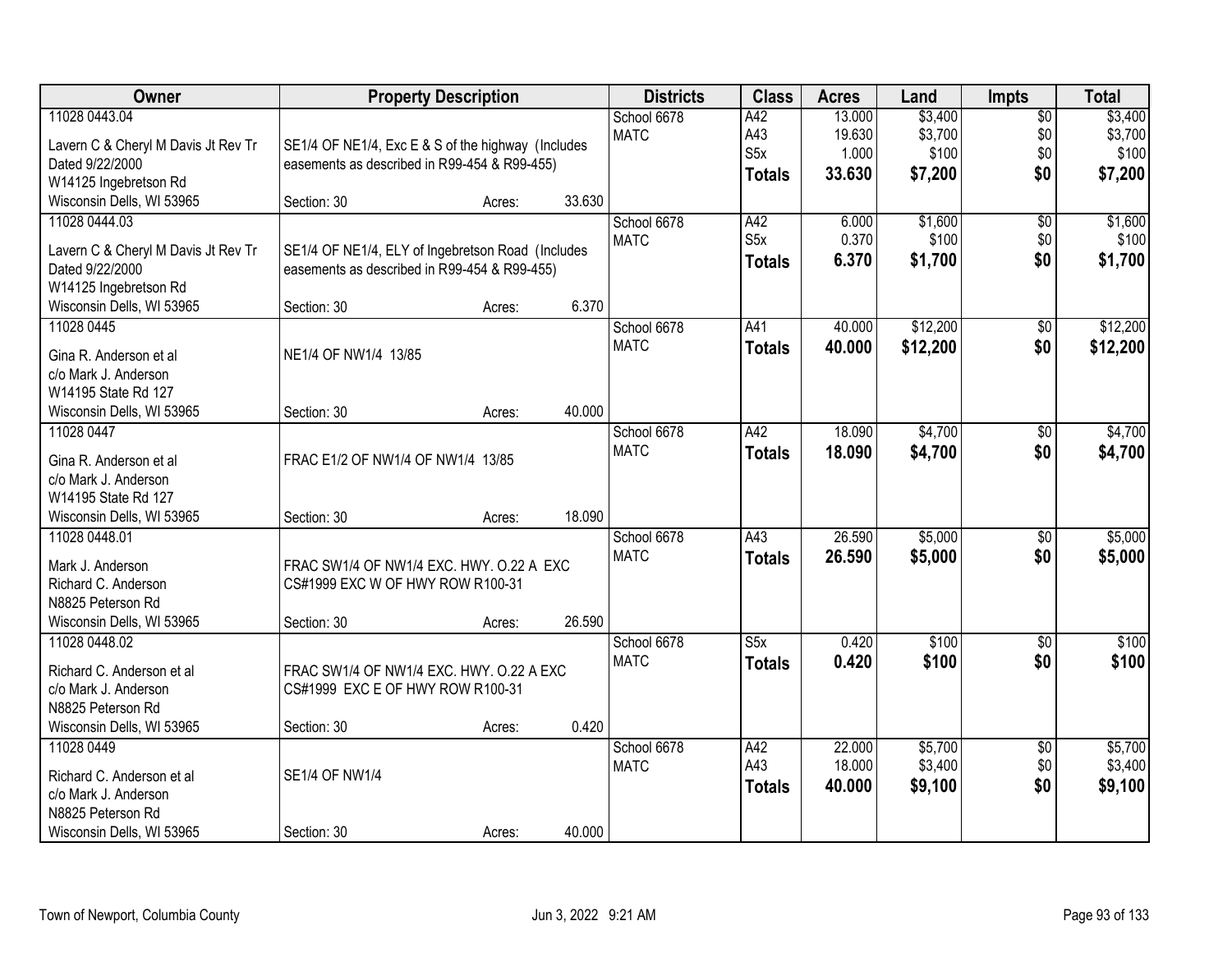| Owner                                                  | <b>Property Description</b>                                                                                | <b>Districts</b> | <b>Class</b>            | <b>Acres</b> | Land       | <b>Impts</b>    | <b>Total</b> |
|--------------------------------------------------------|------------------------------------------------------------------------------------------------------------|------------------|-------------------------|--------------|------------|-----------------|--------------|
| 11028 0450                                             |                                                                                                            | School 6678      | A43                     | 38.960       | \$7,300    | $\overline{50}$ | \$7,300      |
| Lavern C & Cheryl M Davis Jt Rev Tr                    | NE1/4 OF SW1/4 see exceptions                                                                              | <b>MATC</b>      | <b>Totals</b>           | 38.960       | \$7,300    | \$0             | \$7,300      |
| Dated 9/22/2000                                        |                                                                                                            |                  |                         |              |            |                 |              |
| W14125 Ingebretson Rd                                  |                                                                                                            |                  |                         |              |            |                 |              |
| Wisconsin Dells, WI 53965                              | 38.960<br>Section: 30<br>Acres:                                                                            |                  |                         |              |            |                 |              |
| 11028 0450.A                                           | W14396 Ingebretson Rd                                                                                      | School 6678      | M <sub>6</sub>          | 6.000        | (\$23,100) | $\overline{50}$ | \$0          |
| James L. Jakubowski                                    | PRT E 1/2 SW 1/4 S.30-13-7- COM CEN S.30 S87W                                                              | <b>MATC</b>      | R <sub>1</sub>          | 2.000        | \$30,000   | \$121,700       | \$151,700    |
| N77 W22416 Wooded Hills Dr                             | 1308.86' S 1157.28' POB; S 913.28' TO MEANDER LN                                                           |                  | <b>Totals</b>           | 8.000        | \$30,000   | \$121,700       | \$151,700    |
| Sussex, WI 53089                                       | S62E 397.87' N 1097. 57' N89W 352' POB. INCL LAND                                                          |                  |                         |              |            |                 |              |
|                                                        | 8.000<br>Section: 30<br>Acres:                                                                             |                  |                         |              |            |                 |              |
| 11028 0451.01                                          | N8248 Ingebretson Rd                                                                                       | School 6678      | A43                     | 17.770       | \$3,300    | \$0             | \$3,300      |
| Richard C. Anderson et al                              | Lot 1, CSM 1999-11-95; exc Hwy ROW in R100-31; exc                                                         | <b>MATC</b>      | R1                      | 3.000        | \$23,000   | \$0             | \$23,000     |
| W14195 Highway 127                                     | W of Hwy ROW in R100-31                                                                                    |                  | <b>Totals</b>           | 20.770       | \$26,300   | \$0             | \$26,300     |
| Wisconsin Dells, WI 53965                              |                                                                                                            |                  |                         |              |            |                 |              |
|                                                        | 20.770<br>Section: 30<br>Acres:                                                                            |                  |                         |              |            |                 |              |
| 11028 0451.02                                          | Ingebretson Rd                                                                                             | School 6678      | $\overline{\text{S5x}}$ | 1.110        | \$100      | $\sqrt[6]{3}$   | \$100        |
| Richard C. Anderson et al                              | Lot 1, CSM 1999-11-95; exc Hwy ROW in R100-31; exc                                                         | <b>MATC</b>      | <b>Totals</b>           | 1.110        | \$100      | \$0             | \$100        |
| W14195 Highway 127                                     | E of Hwy ROW in R100-31                                                                                    |                  |                         |              |            |                 |              |
| Wisconsin Dells, WI 53965                              |                                                                                                            |                  |                         |              |            |                 |              |
|                                                        | 1.110<br>Section: 30<br>Acres:                                                                             |                  |                         |              |            |                 |              |
| 11028 0451.1                                           | N8132 Ingebretson Rd                                                                                       | School 6678      | $\overline{R1}$         | 1.000        | \$13,500   | \$57,700        | \$71,200     |
|                                                        |                                                                                                            | <b>MATC</b>      | <b>Totals</b>           | 1.000        | \$13,500   | \$57,700        | \$71,200     |
| Lavern C & Cheryl M Davis Jt Rev Tr<br>Dated 9/22/2000 | PCL IN W1/2 OF W1/2 OF SW1/4; BEG @ W1/4 COR S.<br>30 TH S 923.5' POB; N88 27'E 200'; S225' N71 00'        |                  |                         |              |            |                 |              |
| W14125 Ingebretson Rd                                  | W100'; N46 30' W145.4'; N87.1' TO BEG.                                                                     |                  |                         |              |            |                 |              |
| Wisconsin Dells, WI 53965                              | 1.000<br>Section: 30<br>Acres:                                                                             |                  |                         |              |            |                 |              |
| 11028 0451.2                                           | Ingebretson Rd                                                                                             | School 6678      | A43                     | 2.300        | \$400      | \$0             | \$400        |
|                                                        |                                                                                                            | <b>MATC</b>      | <b>Totals</b>           | 2.300        | \$400      | \$0             | \$400        |
| Lavern C & Cheryl M Davis Jt Rev Tr                    | PARCEL SOUTH OF CS#1999 & N OF INGEBRETSON                                                                 |                  |                         |              |            |                 |              |
| Dated 9/22/2000<br>W14125 Ingebretson Rd               | RD - Also described as: Part of the NW Q of the SW Q of<br>Sec 30; Comm at W Q cor of said Sec; S00-10-15E |                  |                         |              |            |                 |              |
| Wisconsin Dells, WI 53965                              | 2.300<br>Section: 30<br>Acres:                                                                             |                  |                         |              |            |                 |              |
| 11028 0452                                             | W14444 Ingebretson Rd                                                                                      | School 6678      | F6                      | 1.410        | \$5,400    | $\overline{50}$ | \$5,400      |
|                                                        |                                                                                                            | <b>MATC</b>      | M <sub>6</sub>          | 16.000       | (\$61,600) | \$0             | \$0          |
| James L. Jakubowski                                    | FRAC E 1/2 OF NW 1/4 OF SW 1/4 & E 1/2 SW OF SW                                                            |                  | R <sub>1</sub>          | 1.000        | \$13,500   | \$21,700        | \$35,200     |
| N77 W22416 Wooded Hills Dr                             | BEING PRT OF E 1/2 OF W 1/2 OF SW 1/4 N OF ROAD                                                            |                  | <b>Totals</b>           | 18.410       | \$18,900   | \$21,700        | \$40,600     |
| Sussex, WI 53089                                       |                                                                                                            |                  |                         |              |            |                 |              |
|                                                        | 18.410<br>Section: 30<br>Acres:                                                                            |                  |                         |              |            |                 |              |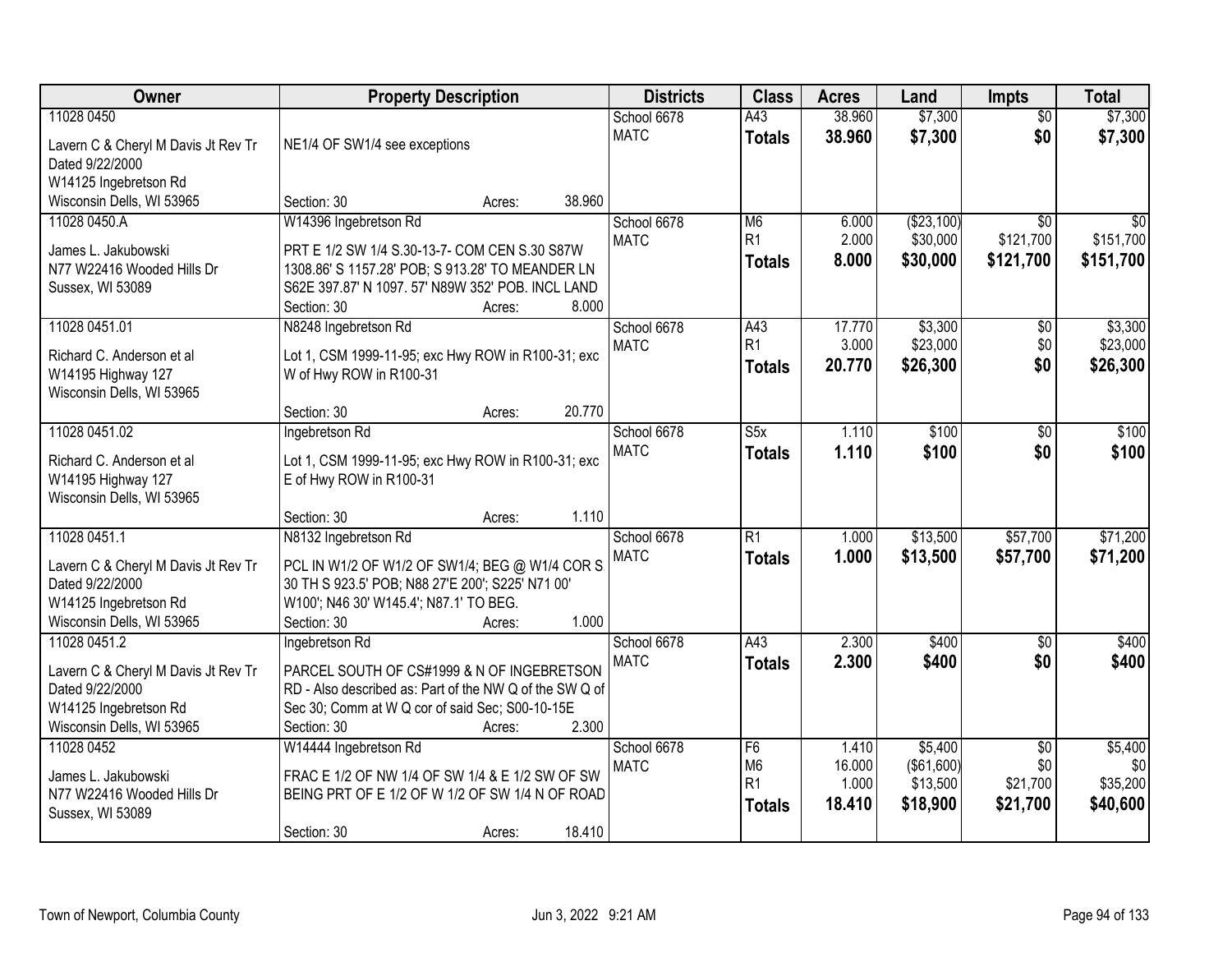| Owner<br><b>Property Description</b><br><b>Districts</b><br><b>Class</b><br><b>Acres</b><br><b>Impts</b><br>Land                                      | <b>Total</b>                       |
|-------------------------------------------------------------------------------------------------------------------------------------------------------|------------------------------------|
| \$22,500<br>11028 0453<br>$\overline{C2}$<br>2.300<br>Ingebretson Rd<br>School 6678                                                                   | \$22,500<br>$\overline{50}$        |
| <b>MATC</b><br>\$22,500<br>2.300<br><b>Totals</b><br>John C. Ellerman<br>Lot 1, CSM 49-1-49 ALSO 7.27' ALG W LN SECT 30,                              | \$0<br>\$22,500                    |
| Sandi Ellerman<br>FROM ROAD S 1048'                                                                                                                   |                                    |
| W14503 Fish Dr                                                                                                                                        |                                    |
| 2.300<br>Wisconsin Dells, WI 53965<br>Section: 30<br>Acres:                                                                                           |                                    |
| W14471 Ingebretson Rd<br>R1<br>2.220<br>\$36,000<br>\$66,900<br>11028 0453.A<br>School 6678                                                           | \$102,900                          |
| <b>MATC</b><br>2.220<br>\$36,000<br>\$66,900<br><b>Totals</b><br>PCL IN W 1/2 W 1/2 SW 1/4; BEG @ PT ON E LN 1312<br>Robert J. Willson Jr             | \$102,900                          |
| FT S OF N LN; TH N74 36' W103.72 FT POB TH S 976<br>Monica M. Willson                                                                                 |                                    |
| 1819 Bellechase Dr<br>FT; E TOPT S OF BEG; TH N 965 FT TO BEG                                                                                         |                                    |
| 2.220<br>New Lenox, IL 60451<br>Section: 30<br>Acres:                                                                                                 |                                    |
| \$35,900<br>11028 0453.B<br>W14459 Ingebretson Rd<br>School 6678<br>$\overline{R1}$<br>2.210<br>\$4,100                                               | \$40,000                           |
| <b>MATC</b><br>2.210<br>\$35,900<br>\$4,100<br><b>Totals</b><br>PCL IN W 1/2 W 1/2 SW 1/4; BEG @ PT ON E LN 1312<br>Robert J. Willson Jr              | \$40,000                           |
| FT S OF N LN SW 1/4; TH N74 36'<br>W 103.72 FT S<br>Monica M. Willson                                                                                 |                                    |
| 965 FT; E TO E LN; N 959 FT TO BEG.<br>1819 Bellechase Dr                                                                                             |                                    |
| 2.210<br>New Lenox, IL 60451<br>Section: 30<br>Acres:                                                                                                 |                                    |
| 10.000<br>\$90,000<br>11028 0453.C<br>School 6678<br>R1<br>Ingebretson Rd                                                                             | \$90,000<br>$\sqrt[6]{3}$          |
| <b>MATC</b><br>10.000<br>\$90,000<br><b>Totals</b><br>Robert J. Willson Jr<br>Lot 2, CSM 49-1-49                                                      | \$0<br>\$90,000                    |
| Monica M. Willson                                                                                                                                     |                                    |
| 1819 Bellechase Dr                                                                                                                                    |                                    |
| 10.000<br>New Lenox, IL 60451<br>Section: 30<br>Acres:                                                                                                |                                    |
| 12.220<br>(\$126,000)<br>11028 0454<br>Ingebretson Rd<br>School 6678<br>M <sub>6</sub>                                                                | $\overline{30}$<br>$\overline{50}$ |
| R1<br>0.000<br>\$2,000<br>\$0<br><b>MATC</b><br>FRAC E 1/2 SW 1/4 EXC N OF RD ALSO PRT E1/2 GL<br>James L. Jakubowski                                 | \$2,000                            |
| 12.220<br>\$0<br>\$2,000<br><b>Totals</b><br>N77 W22416 Wooded Hills Dr<br>5 SEC 31 S OF E 1/2 W 1/2 S 30 & BTWN 1/16TH OF                            | \$2,000                            |
| SEC & RIVER. (INGEBRETSON ROAD) TRAILER ON<br>Sussex, WI 53089                                                                                        |                                    |
| 12.220<br>Section: 30<br>Acres:                                                                                                                       |                                    |
| W14380 Ingebretson Rd<br>R1<br>\$13,500<br>\$55,700<br>11028 0455.01<br>School 6678<br>1.000                                                          | \$69,200                           |
| <b>MATC</b><br>1.000<br>\$13,500<br>\$55,700<br><b>Totals</b>                                                                                         | \$69,200                           |
| Lot 1, CSM 4939-35-3 Ralph L & Eunice I Whiting<br>Ralph L. Whiting et al<br>reserve a Life Estate<br>2725 Bayshore Dr                                |                                    |
| Lacrosse, WI 54603                                                                                                                                    |                                    |
| 1.000<br>Section: 30<br>Acres:                                                                                                                        |                                    |
| 11028 0455.02<br>School 6678<br>\$900<br>Ingebretson Rd<br>A43<br>4.580                                                                               | \$900<br>$\overline{30}$           |
| M <sub>6</sub><br>16.000<br>(\$121,000)<br><b>MATC</b>                                                                                                | \$0<br>\$0                         |
| Ralph L. Whiting et al<br>Lot 2, CSM 4939-35-3 Ralph L & Eunice I Whiting<br>R <sub>1</sub><br>0.710<br>\$11,100<br>\$14,200<br>reserve a Life Estate | \$25,300                           |
| 2725 Bayshore Dr<br>S5x<br>1.420<br>\$1,300<br>Lacrosse, WI 54603                                                                                     | \$1,300<br>\$0                     |
| 22.710<br>\$16,400<br>\$11,100<br><b>Totals</b><br>22.710<br>Section: 30<br>Acres:                                                                    | \$27,500                           |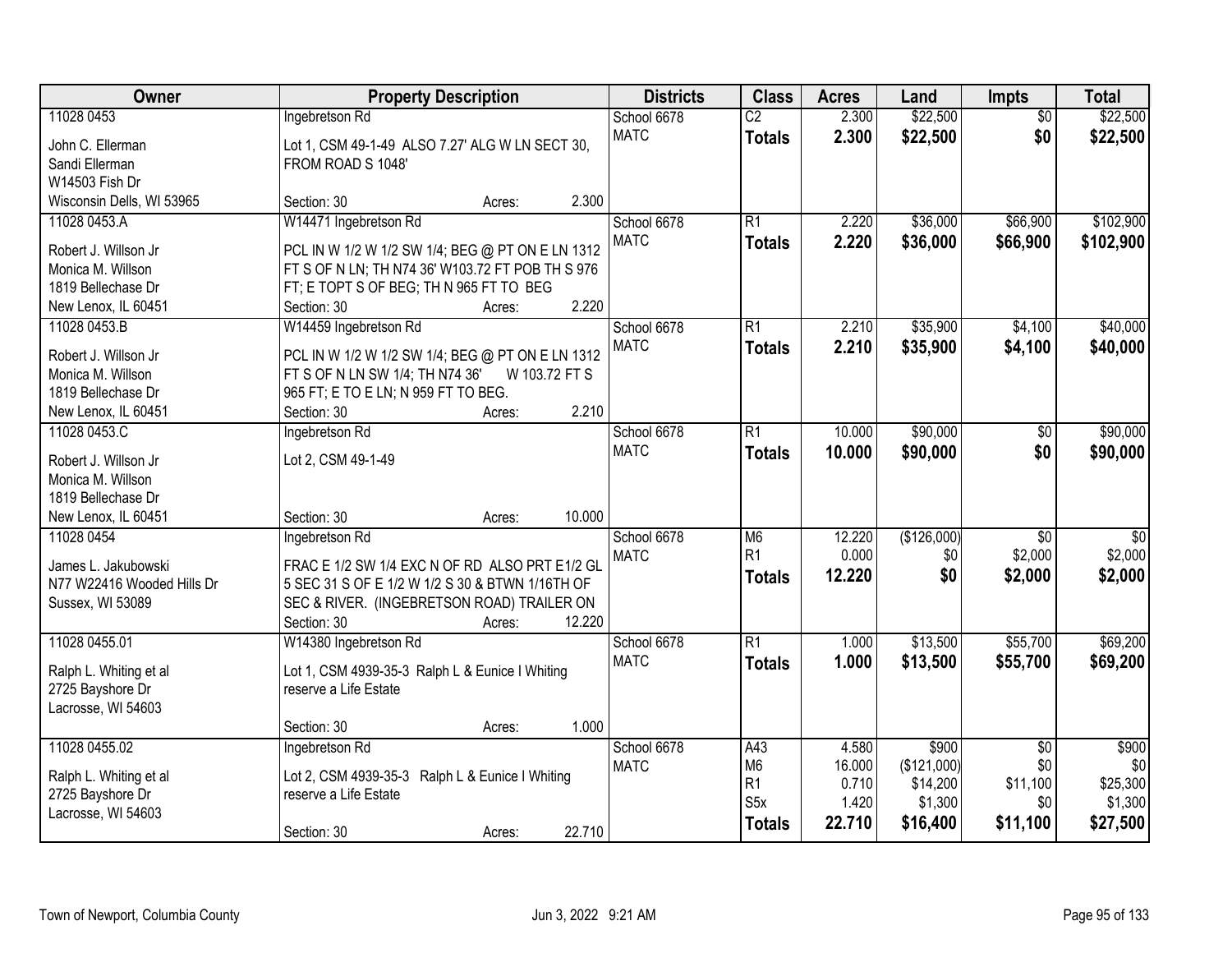| Owner                                                  | <b>Property Description</b>                                  | <b>Districts</b> | <b>Class</b>            | <b>Acres</b> | Land      | <b>Impts</b>    | <b>Total</b> |
|--------------------------------------------------------|--------------------------------------------------------------|------------------|-------------------------|--------------|-----------|-----------------|--------------|
| 11028 0455.03                                          |                                                              | School 6678      | S5x                     | 5.620        | \$300     | $\overline{50}$ | \$300        |
| Ralph L. Whiting et al                                 | SE 1/4 OF SW 1/4 - See Exceptions - Property is the          | <b>MATC</b>      | <b>Totals</b>           | 5.620        | \$300     | \$0             | \$300        |
| 2725 Bayshore Dr                                       | remaining area in Section 30 that is in the River. Ralph L   |                  |                         |              |           |                 |              |
| Lacrosse, WI 54603                                     | & Eunice I Whiting reserve a Life Estate                     |                  |                         |              |           |                 |              |
|                                                        | 5.620<br>Section: 30<br>Acres:                               |                  |                         |              |           |                 |              |
| 11028 0456.03                                          | Ingebretson Rd                                               | School 6678      | $\overline{\text{S5x}}$ | 0.370        | \$100     | $\overline{50}$ | \$100        |
|                                                        | part of E11' SESE S.30 & GL 6 S.31 EXC N60'.                 | <b>MATC</b>      | <b>Totals</b>           | 0.370        | \$100     | \$0             | \$100        |
| Lavern C & Cheryl M Davis Jt Rev Tr<br>Dated 9/22/2000 |                                                              |                  |                         |              |           |                 |              |
| W14125 Ingebretson Rd                                  |                                                              |                  |                         |              |           |                 |              |
| Wisconsin Dells, WI 53965                              | 0.370<br>Section: 31<br>Acres:                               |                  |                         |              |           |                 |              |
| 11028 0456.06                                          | Ingebretson Rd                                               | School 6678      | A43                     | 20.000       | \$3,700   | $\sqrt{6}$      | \$3,700      |
|                                                        |                                                              | <b>MATC</b>      | H7                      | 0.330        | \$2,500   | \$24,300        | \$26,800     |
| Lavern C & Cheryl M Davis Jt Rev Tr                    | PRT NE 1/4 OF SE 1/4 LYING W OF INGEBRETSON                  |                  | S5m                     | 3.000        | \$5,800   | \$0             | \$5,800      |
| Dated 9/22/2000                                        | RD (Includes easements as described in R99-454 &             |                  | S <sub>5x</sub>         | 1.000        | \$100     | \$0             | \$100        |
| W14125 Ingebretson Rd                                  | R99-455)                                                     |                  | <b>Totals</b>           | 24.330       | \$12,100  | \$24,300        | \$36,400     |
| Wisconsin Dells, WI 53965                              | 24.330<br>Section: 30<br>Acres:                              |                  |                         |              |           |                 |              |
| 11028 0456.07                                          | W14125 Ingebretson Rd                                        | School 6678      | A44                     | 9.630        | \$700     | \$0             | \$700        |
| Lavern C & Cheryl M Davis Jt Rev Tr                    | NE 1/4 SE 1/4 East of Ingebretson Road, Exc the S 4          | <b>MATC</b>      | H7                      | 4.250        | \$26,100  | \$286,100       | \$312,200    |
| Dated 9/22/2000                                        | rods of said parcel (Includes easements as described in      |                  | S <sub>5</sub> x        | 1.000        | \$100     | \$0             | \$100        |
| W14125 Ingebretson Rd                                  | R99-454 & R99-455)                                           |                  | <b>Totals</b>           | 14.880       | \$26,900  | \$286,100       | \$313,000    |
| Wisconsin Dells, WI 53965                              | 14.880<br>Section: 30<br>Acres:                              |                  |                         |              |           |                 |              |
| 11028 0457                                             |                                                              | School 6678      | A43                     | 34.000       | \$6,400   | \$0             | \$6,400      |
| Lavern C & Cheryl M Davis Jt Rev Tr                    | NW 1/4 OF SE 1/4 EXC CS#2104                                 | <b>MATC</b>      | S5m                     | 4.690        | \$8,200   | \$0             | \$8,200      |
| Dated 9/22/2000                                        |                                                              |                  | <b>Totals</b>           | 38.690       | \$14,600  | \$0             | \$14,600     |
| W14125 Ingebretson Rd                                  |                                                              |                  |                         |              |           |                 |              |
| Wisconsin Dells, WI 53965                              | 38.690<br>Section: 30<br>Acres:                              |                  |                         |              |           |                 |              |
| 11028 0458.01                                          |                                                              | School 6678      | A43                     | 7.860        | \$1,500   | \$0             | \$1,500      |
|                                                        |                                                              | <b>MATC</b>      | S <sub>5x</sub>         | 0.330        | \$100     | \$0             | \$100        |
| Lavern C & Cheryl M Davis Jt Rev Tr                    | That part of the SW Q of the SE Q, North of Ingebretson      |                  | <b>Totals</b>           | 8.190        | \$1,600   | \$0             | \$1,600      |
| Dated 9/22/2000                                        | Road & N & E of a line which begins at a pt on the N/S Q     |                  |                         |              |           |                 |              |
| W14125 Ingebretson Rd                                  | In 1222' S of the ctr of the sec; E 597.3' to an iron stake; |                  |                         |              |           |                 |              |
| Wisconsin Dells, WI 53965                              | 8.190<br>Section: 30<br>Acres:                               |                  |                         |              |           |                 |              |
| 11028 0459                                             | W14306 Ingebretson Rd                                        | School 6678      | F <sub>6</sub>          | 24.200       | \$170,200 | $\overline{50}$ | \$170,200    |
| M P S Properties, LLC                                  | Lot 1, CSM 2104-12-91                                        | <b>MATC</b>      | R <sub>1</sub>          | 2.000        | \$30,000  | \$204,100       | \$234,100    |
| W3219 State Rd 11                                      |                                                              |                  | <b>Totals</b>           | 26.200       | \$200,200 | \$204,100       | \$404,300    |
| Elkhorn, WI 53121-9503                                 |                                                              |                  |                         |              |           |                 |              |
|                                                        | 26.200<br>Section: 31<br>Acres:                              |                  |                         |              |           |                 |              |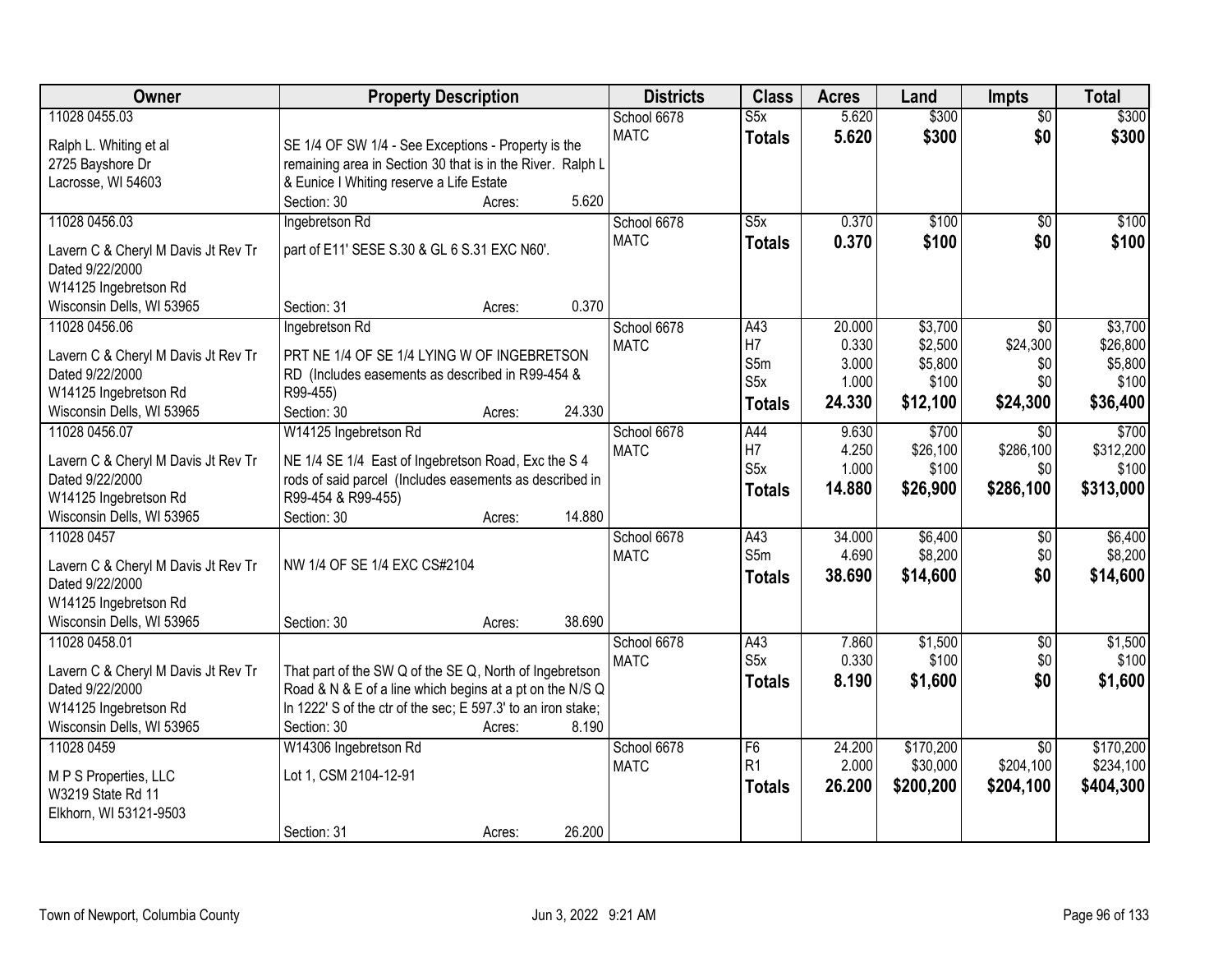| Owner                                                                                    | <b>Property Description</b>                                                                                   |        |        | <b>Districts</b> | <b>Class</b>     | <b>Acres</b> | Land            | Impts           | <b>Total</b> |
|------------------------------------------------------------------------------------------|---------------------------------------------------------------------------------------------------------------|--------|--------|------------------|------------------|--------------|-----------------|-----------------|--------------|
| 11028 0460.01                                                                            | Ingebretson Rd                                                                                                |        |        | School 6678      | $\overline{X4}$  | 0.580        | $\overline{50}$ | $\overline{50}$ | \$0          |
| Town of Newport                                                                          | 8.25' WIDE ROW STRIP AS DESC IN R100-31 AND                                                                   |        |        | <b>MATC</b>      | <b>Totals</b>    | 0.580        | \$0             | \$0             | \$0          |
| N9236 Town Hall Rd                                                                       | R100-35                                                                                                       |        |        |                  |                  |              |                 |                 |              |
| Wisconsin Dells, WI 53965                                                                |                                                                                                               |        |        |                  |                  |              |                 |                 |              |
|                                                                                          | Section: 30                                                                                                   | Acres: | 0.580  |                  |                  |              |                 |                 |              |
| 11028 0460.09                                                                            |                                                                                                               |        |        | School 6678      | A43              | 3.000        | \$600           | $\overline{50}$ | \$600        |
|                                                                                          |                                                                                                               |        |        | <b>MATC</b>      | S5x              | 0.910        | \$100           | \$0             | \$100        |
| Lavern C & Cheryl M Davis Jt Rev Tr<br>Dated 9/22/2000                                   | All that part of the SE Q of the SE Q lying W & N of<br>Ingebretson Road. (Includes easements as described in |        |        |                  | <b>Totals</b>    | 3.910        | \$700           | \$0             | \$700        |
| W14125 Ingebretson Rd                                                                    | R99-454 & R99-455)                                                                                            |        |        |                  |                  |              |                 |                 |              |
|                                                                                          | Section: 30                                                                                                   |        | 3.910  |                  |                  |              |                 |                 |              |
| Wisconsin Dells, WI 53965                                                                |                                                                                                               | Acres: |        |                  |                  |              |                 |                 |              |
| 11028 0460.14                                                                            | W14175 Ingebretson Rd                                                                                         |        |        | School 6678      | $\overline{F6}$  | 26.840       | \$93,900        | $\overline{50}$ | \$93,900     |
| Thomas G & Lydia Schill Joint Self Dec (Lot 1, CSM 1250-6-12 --- ALSO R403-790 (Includes |                                                                                                               |        |        | <b>MATC</b>      | S <sub>5</sub> x | 0.050        | \$100           | \$0             | \$100        |
| Trust Est 2/5                                                                            | easement as described in R99-455)                                                                             |        |        |                  | <b>Totals</b>    | 26,890       | \$94,000        | \$0             | \$94,000     |
| 1649 N Vail Ave                                                                          |                                                                                                               |        |        |                  |                  |              |                 |                 |              |
| Arlington Heights, IL 60004                                                              | Section: 32                                                                                                   | Acres: | 26.890 |                  |                  |              |                 |                 |              |
| 11028 0460.15                                                                            | W14181 Ingebretson Rd                                                                                         |        |        | School 6678      | $\overline{R1}$  | 1.530        | \$17,200        | \$40,400        | \$57,600     |
|                                                                                          |                                                                                                               |        |        | <b>MATC</b>      | <b>Totals</b>    | 1.530        | \$17,200        | \$40,400        | \$57,600     |
| Stephen Sambor et al                                                                     | PCL IN SE1/4 OF SE1/4; COMM AT NE COR TH S137'                                                                |        |        |                  |                  |              |                 |                 |              |
| 25700 Old Mchenry Rd                                                                     | W 11' N 20' TO BEG; W225' TH W 333' TH N 117'+/-;                                                             |        |        |                  |                  |              |                 |                 |              |
| Lake Zurich, IL 60047                                                                    | E558' TH S 117'+/- TO BEG (Includes easements as<br>Section: 30                                               |        | 1.530  |                  |                  |              |                 |                 |              |
|                                                                                          |                                                                                                               | Acres: |        |                  |                  |              |                 |                 |              |
| 11028 0460.16                                                                            | W14191 Ingebretson Rd                                                                                         |        |        | School 6678      | F6<br>R1         | 11.760       | \$45,300        | $\overline{30}$ | \$45,300     |
| George S. Lychyk                                                                         | Lot 1, CSM 1143-5-135 (Includes easements as                                                                  |        |        | <b>MATC</b>      |                  | 1.000        | \$25,000        | \$121,600       | \$146,600    |
| Neonila S. Lychyk                                                                        | described in R99-454 & R99-455)                                                                               |        |        |                  | <b>Totals</b>    | 12.760       | \$70,300        | \$121,600       | \$191,900    |
| 518 Jackson Ave                                                                          |                                                                                                               |        |        |                  |                  |              |                 |                 |              |
| River Forest, IL 60305                                                                   | Section: 31                                                                                                   | Acres: | 12.760 |                  |                  |              |                 |                 |              |
| 11028 0460.17                                                                            | W14201 Ingebretson Rd                                                                                         |        |        | School 6678      | $\overline{R1}$  | 10.120       | \$56,900        | \$24,200        | \$81,100     |
| Serhij Illuk et al                                                                       | LOTS 11-12-13-UR MAP. PCL IN SE 1/4 SE 1/4                                                                    |        |        | <b>MATC</b>      | <b>Totals</b>    | 10.120       | \$56,900        | \$24,200        | \$81,100     |
| 1065 Erica                                                                               | S.30T.13R.7% G.L. 6 IN S.31 T.13 R.7; BEG IN NW                                                               |        |        |                  |                  |              |                 |                 |              |
| Wauconda, IL 60084                                                                       | COR SE 1/4 SE 1/4 S.30 (Includes easements as                                                                 |        |        |                  |                  |              |                 |                 |              |
|                                                                                          | Section: 31                                                                                                   | Acres: | 10.120 |                  |                  |              |                 |                 |              |
| 11028 0460.18                                                                            |                                                                                                               |        |        | School 6678      | $\overline{R1}$  | 0.015        | \$100           | $\overline{50}$ | \$100        |
|                                                                                          |                                                                                                               |        |        |                  |                  |              |                 |                 |              |
| Unknown Owner                                                                            | The N 60' of the E 11' of the SE1/4 of SE1/4; subject to                                                      |        |        | <b>MATC</b>      | <b>Totals</b>    | 0.015        | \$100           | \$0             | \$100        |
| PO Box 198                                                                               | easements of record                                                                                           |        |        |                  |                  |              |                 |                 |              |
| Portage, WI 53901                                                                        |                                                                                                               |        |        |                  |                  |              |                 |                 |              |
|                                                                                          | Section: 30                                                                                                   | Acres: | 0.015  |                  |                  |              |                 |                 |              |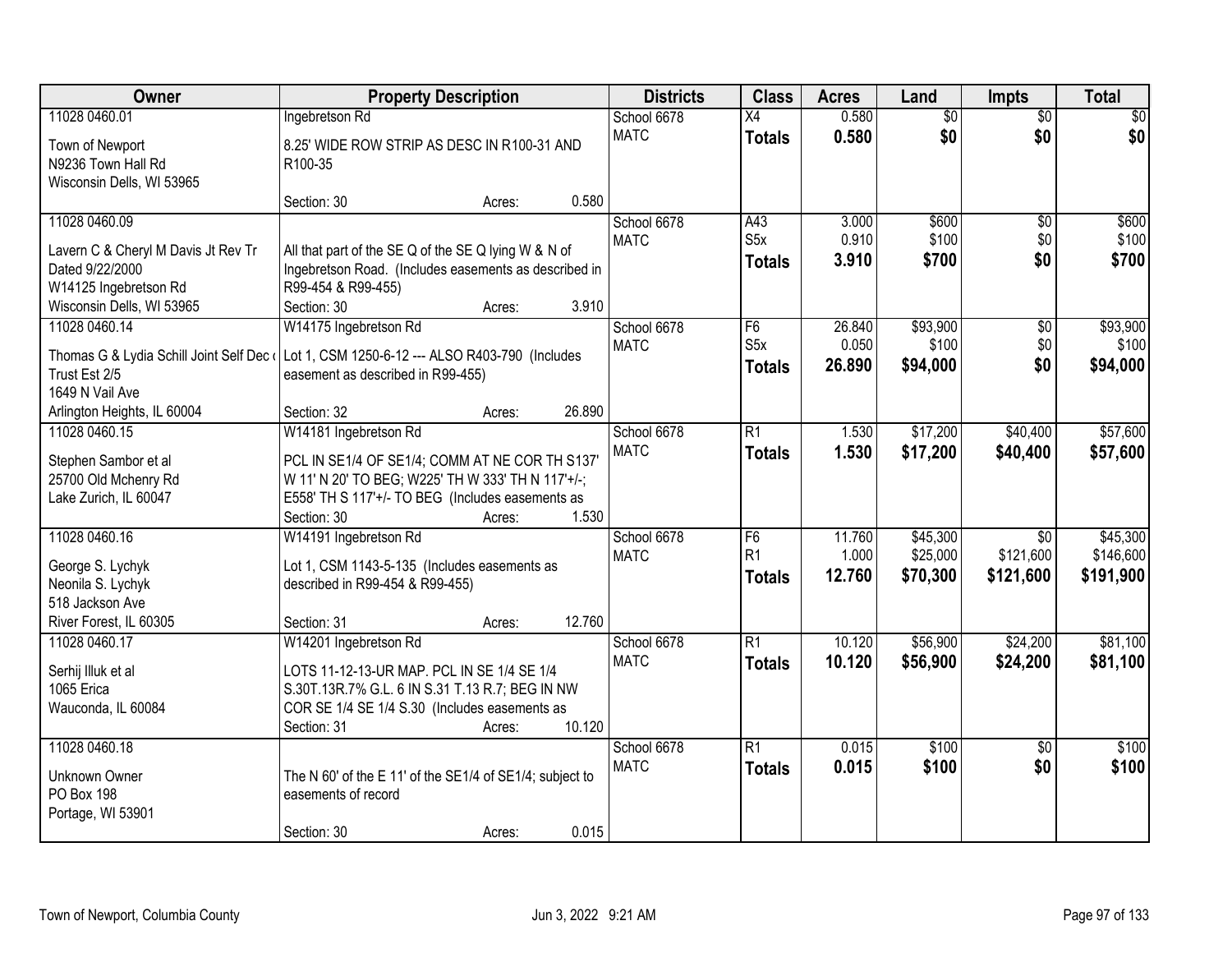| Owner                                     |                                                                                                      | <b>Property Description</b> |       |             | <b>Class</b>    | <b>Acres</b> | Land     | <b>Impts</b>    | <b>Total</b> |
|-------------------------------------------|------------------------------------------------------------------------------------------------------|-----------------------------|-------|-------------|-----------------|--------------|----------|-----------------|--------------|
| 11028 0460.C                              | Ingebretson Rd                                                                                       |                             |       | School 6678 | $\overline{R1}$ | 2.290        | \$15,000 | $\overline{30}$ | \$15,000     |
| Larry D. Plecki                           | Lot 1, CSM 5713-40-88                                                                                |                             |       | <b>MATC</b> | <b>Totals</b>   | 2.290        | \$15,000 | \$0             | \$15,000     |
| Debra T. Plecki                           |                                                                                                      |                             |       |             |                 |              |          |                 |              |
| 11213 S Preller Ave                       |                                                                                                      |                             |       |             |                 |              |          |                 |              |
| Worth, IL 60482                           | Section: 31                                                                                          | Acres:                      | 2.290 |             |                 |              |          |                 |              |
| 11028 0460.D                              | W14255 Ingebretson Rd                                                                                |                             |       | School 6678 | $\overline{R1}$ | 2.500        | \$15,000 | \$67,800        | \$82,800     |
|                                           |                                                                                                      |                             |       | <b>MATC</b> | <b>Totals</b>   | 2.500        | \$15,000 | \$67,800        | \$82,800     |
| Larry D. Plecki                           | Lot 1, CSM 1082-5-74                                                                                 |                             |       |             |                 |              |          |                 |              |
| Debra T. Plecki                           |                                                                                                      |                             |       |             |                 |              |          |                 |              |
| 11213 S Preller Ave                       | Section: 31                                                                                          |                             | 2.500 |             |                 |              |          |                 |              |
| Worth, IL 60482                           |                                                                                                      | Acres:                      |       |             | $\overline{R1}$ | 2.550        | \$15,000 |                 | \$15,000     |
| 11028 0460.E                              | Ingebretson Rd                                                                                       |                             |       | School 6678 |                 |              |          | \$0             |              |
| Cynthia M. Buzzell et al                  | PCL SE 1/4 SE 1/4 SEC 30 & G L 6 SEC 31 COMM AT                                                      |                             |       | <b>MATC</b> | <b>Totals</b>   | 2.550        | \$15,000 | \$0             | \$15,000     |
| c/o George A. Buzzell                     | NW CORSE 1/4 SE 1/4; TH S564I; N77 50" E409.16' TO                                                   |                             |       |             |                 |              |          |                 |              |
| W12824 Konkel Rd                          | POB; TH N77 50" E102.29'; TH S1125'; TH S TO E LN                                                    |                             |       |             |                 |              |          |                 |              |
| Wisconsin Dells, WI 53965                 | Section: 30                                                                                          | Acres:                      | 2.550 |             |                 |              |          |                 |              |
| 11028 0460.F                              | Ingebretson Rd                                                                                       |                             |       | School 6678 | $\overline{R1}$ | 2.620        | \$15,000 | $\sqrt[6]{}$    | \$15,000     |
|                                           |                                                                                                      |                             |       | <b>MATC</b> | <b>Totals</b>   | 2.620        | \$15,000 | \$0             | \$15,000     |
| Cynthia M. Buzzell et al                  | PCL IN SE 1/4 SE 1/4 SEC 30 & G 1 6 SEC 31 COMM<br>NW COR SE 1/4 SE 1/4; TH S 564'; N77 50" E511.45' |                             |       |             |                 |              |          |                 |              |
| c/o George A. Buzzell<br>W12824 Konkel Rd | TO POB; TH N77 50" E102.29"; TH S 1160"; W TO E LN                                                   |                             |       |             |                 |              |          |                 |              |
| Wisconsin Dells, WI 53965                 | Section: 30                                                                                          | Acres:                      | 2.620 |             |                 |              |          |                 |              |
| 11028 0460.G                              | Ingebretson Rd                                                                                       |                             |       | School 6678 | $\overline{R1}$ | 2.700        | \$15,000 | \$0             | \$15,000     |
|                                           |                                                                                                      |                             |       | <b>MATC</b> |                 |              |          |                 |              |
| Cynthia M. Buzzell et al                  | PCL IN SE 1/4 SE 1/4 SEC 30 & G L 6 SEC 31 COMM                                                      |                             |       |             | <b>Totals</b>   | 2.700        | \$15,000 | \$0             | \$15,000     |
| c/o George A. Buzzell                     | NW CORNE 1/4 SE 1/4; TH S 564'; TH N77 50" E613.74                                                   |                             |       |             |                 |              |          |                 |              |
| W12824 Konkel Rd                          | TO POB; TH N77 50" E102.29' TH S1200'; W TO E LN                                                     |                             |       |             |                 |              |          |                 |              |
| Wisconsin Dells, WI 53965                 | Section: 30                                                                                          | Acres:                      | 2.700 |             |                 |              |          |                 |              |
| 11028 0460.H                              | Ingebretson Rd                                                                                       |                             |       | School 6678 | $\overline{R1}$ | 2.800        | \$15,000 | \$1,300         | \$16,300     |
| Cynthia M. Buzzell et al                  | PCL IN SE 1/4 SE 1/4 SEC 30 & G L 6 SEC 31 TH S                                                      |                             |       | <b>MATC</b> | <b>Totals</b>   | 2.800        | \$15,000 | \$1,300         | \$16,300     |
| c/o George A. Buzzell                     | 564'; TH N77 50" E716.03' POB; TH N 77 50" E102.29';                                                 |                             |       |             |                 |              |          |                 |              |
| W12824 Konkel Rd                          | S1230'; TH W TO L 7; N 1200' TO POB                                                                  |                             |       |             |                 |              |          |                 |              |
| Wisconsin Dells, WI 53965                 | Section: 30                                                                                          | Acres:                      | 2.800 |             |                 |              |          |                 |              |
| 11028 0460.1                              | Ingebretson Rd                                                                                       |                             |       | School 6678 | $\overline{R1}$ | 2.900        | \$15,000 | $\overline{50}$ | \$15,000     |
|                                           |                                                                                                      |                             |       | <b>MATC</b> | <b>Totals</b>   | 2.900        | \$15,000 | \$0             | \$15,000     |
| Cynthia M. Buzzell et al                  | PCL IN SE 1/4 SE 1/4 SEC 30 & G L SEC 31 BEG NW                                                      |                             |       |             |                 |              |          |                 |              |
| c/o George A. Buzzell                     | COR SE1/4 SE 1/4; TH S 564'; N77 50" E818.32' POB;                                                   |                             |       |             |                 |              |          |                 |              |
| W12824 Konkel Rd                          | TH N77 50" E102.29'; TH S 1278'; W TO E LN L 8;                                                      |                             |       |             |                 |              |          |                 |              |
| Wisconsin Dells, WI 53965                 | Section: 30                                                                                          | Acres:                      | 2.900 |             |                 |              |          |                 |              |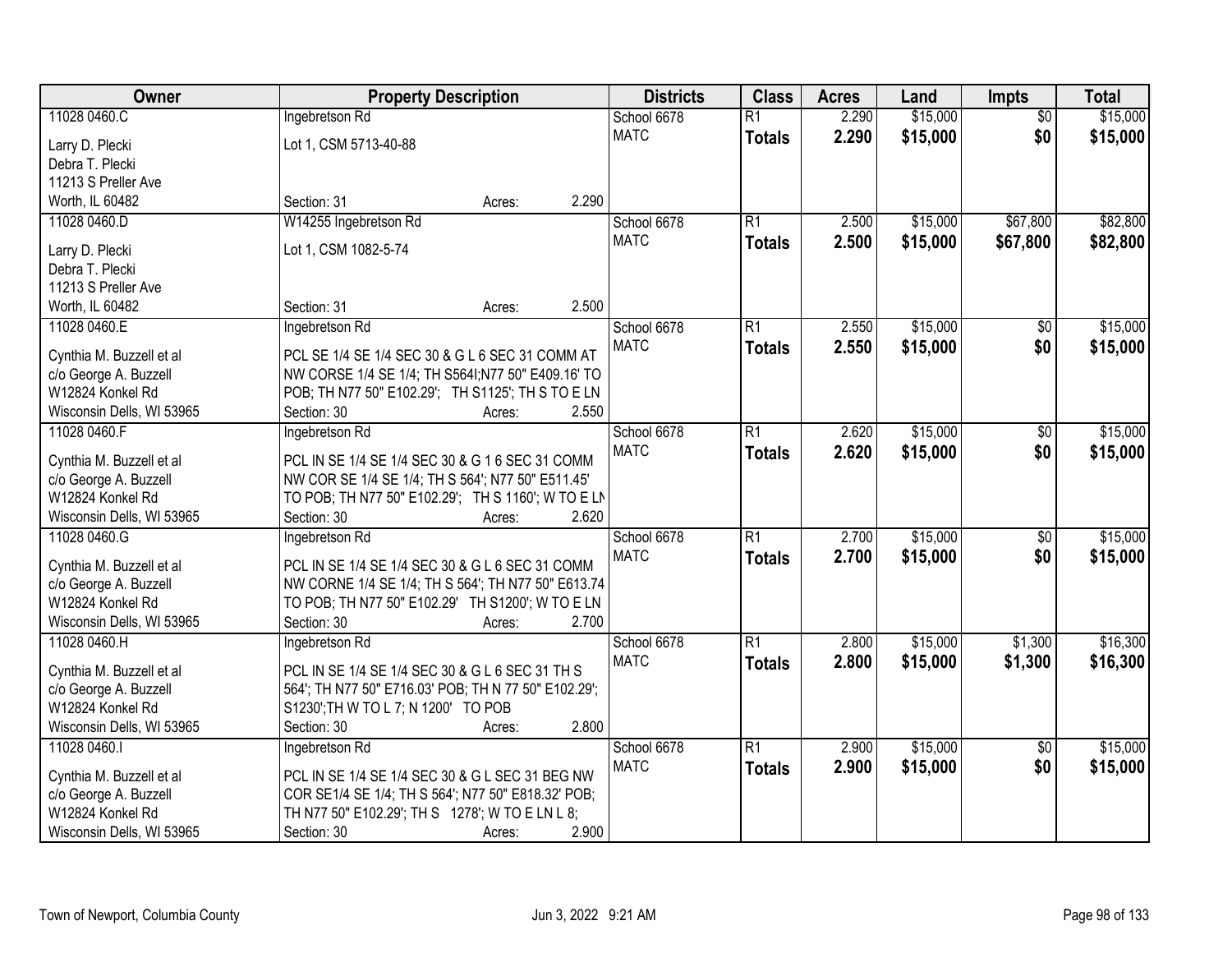| Owner                                                                                     | <b>Property Description</b>                            |        |        | <b>Districts</b> | <b>Class</b>     | <b>Acres</b> | Land            | <b>Impts</b>    | <b>Total</b> |
|-------------------------------------------------------------------------------------------|--------------------------------------------------------|--------|--------|------------------|------------------|--------------|-----------------|-----------------|--------------|
| 11028 0460.J                                                                              | Ingebretson Rd                                         |        |        | School 6678      | $\overline{R1}$  | 2.970        | \$15,000        | \$14,200        | \$29,200     |
| Robert Gerstenkorn                                                                        | Pcl in SE1/4 SE1/4 Sec 30 & GL 6 Sec 31, Comm E1/4     |        |        | <b>MATC</b>      | <b>Totals</b>    | 2.970        | \$15,000        | \$14,200        | \$29,200     |
| N8665 Simonson Rd                                                                         | cor Sec 30, S88-25-30W 1324.57', S0-17-30E 1321.70' to |        |        |                  |                  |              |                 |                 |              |
| Portage, WI 53901                                                                         | NW cor SESE, S0-17-50E 412.89' to old c/l Ingelbretsen |        |        |                  |                  |              |                 |                 |              |
|                                                                                           | Section: 31                                            | Acres: | 2.970  |                  |                  |              |                 |                 |              |
| 11028 0464                                                                                |                                                        |        |        | School 6678      | S5x              | 26.250       | \$39,400        | $\overline{50}$ | \$39,400     |
| Aldo Leopold Foundation, Inc.                                                             | GOV'T LOT 5 (ISLAND)                                   |        |        | <b>MATC</b>      | <b>Totals</b>    | 26.250       | \$39,400        | \$0             | \$39,400     |
| E13701 Levee Rd                                                                           |                                                        |        |        |                  |                  |              |                 |                 |              |
| Baraboo, WI 53913-9727                                                                    |                                                        |        |        |                  |                  |              |                 |                 |              |
|                                                                                           | Section: 32                                            | Acres: | 26.250 |                  |                  |              |                 |                 |              |
| 11028 0467                                                                                |                                                        |        |        | School 6678      | F <sub>6</sub>   | 33.600       | \$100,800       | \$0             | \$100,800    |
|                                                                                           |                                                        |        |        | <b>MATC</b>      | <b>Totals</b>    | 33.600       | \$100,800       | \$0             | \$100,800    |
| Aldo Leopold Foundation, Inc.<br>E13701 Levee Rd                                          | GOV'T LOT 8                                            |        |        |                  |                  |              |                 |                 |              |
| Baraboo, WI 53913-9727                                                                    |                                                        |        |        |                  |                  |              |                 |                 |              |
|                                                                                           | Section: 33                                            | Acres: | 33.600 |                  |                  |              |                 |                 |              |
| 11028 0468                                                                                |                                                        |        |        | School 6678      | F <sub>6</sub>   | 8.600        | \$25,800        | \$0             | \$25,800     |
|                                                                                           |                                                        |        |        | <b>MATC</b>      | S <sub>5</sub> x | 33.000       | \$26,400        | \$0             | \$26,400     |
| Aba Management, LLC                                                                       | GOV'T LOT 9                                            |        |        |                  | <b>Totals</b>    | 41.600       | \$52,200        | \$0             | \$52,200     |
| 1519 Woodlark Dr                                                                          |                                                        |        |        |                  |                  |              |                 |                 |              |
| Northbrook, IL 60062                                                                      |                                                        |        | 41.600 |                  |                  |              |                 |                 |              |
| 11028 0469                                                                                | Section: 33<br>Vine St                                 | Acres: |        | School 6678      | $\overline{X4}$  | 4.500        | $\overline{50}$ | \$0             | $\sqrt{50}$  |
|                                                                                           |                                                        |        |        | <b>MATC</b>      |                  | 4.500        | \$0             | \$0             | \$0          |
| City O Wisconsin Dells                                                                    | Blk 1, Ramsay's Addition-LYING E OF A LN 16 FT E OF    |        |        |                  | <b>Totals</b>    |              |                 |                 |              |
| c/o City of Wisconsin Dells                                                               | SW COR & RUNNING THENCE IN A W'LY DIRECTION            |        |        |                  |                  |              |                 |                 |              |
| Box 655                                                                                   | TO A LN OF SD BLKTO A PT 173 FT E OF NW COR OF         |        |        |                  |                  |              |                 |                 |              |
| Wisconsin Dells, WI 53965                                                                 | Section: 10                                            | Acres: | 4.500  |                  |                  |              |                 |                 |              |
| 11028 0507                                                                                | N8499 Fox Run Rd                                       |        |        | School 6678      | R1               | 0.000        | \$35,000        | \$57,700        | \$92,700     |
| Aleksandras & Elena Karaliunas Rev Liv Lot 1, Riverwood; interest in Nevar Community well |                                                        |        |        | <b>MATC</b>      | <b>Totals</b>    | 0.000        | \$35,000        | \$57,700        | \$92,700     |
| Tr Agmt 3/28/199                                                                          |                                                        |        |        |                  |                  |              |                 |                 |              |
| 11710 Center Dr                                                                           |                                                        |        |        |                  |                  |              |                 |                 |              |
| Lemont, IL 60439                                                                          | Section: 24                                            | Acres: | 0.000  |                  |                  |              |                 |                 |              |
| 11028 0508                                                                                | N8493 Fox Run Rd                                       |        |        | School 6678      | $\overline{R1}$  | 0.000        | \$33,000        | \$122,100       | \$155,100    |
| Richard W. Thelen                                                                         | Lot 2 Riverwood                                        |        |        | <b>MATC</b>      | <b>Totals</b>    | 0.000        | \$33,000        | \$122,100       | \$155,100    |
| Kathryn J. Marquardt                                                                      |                                                        |        |        |                  |                  |              |                 |                 |              |
| N8493 Fox Run Rd                                                                          |                                                        |        |        |                  |                  |              |                 |                 |              |
| Wisconsin Dells, WI 53965                                                                 | Section: 24                                            | Acres: | 0.000  |                  |                  |              |                 |                 |              |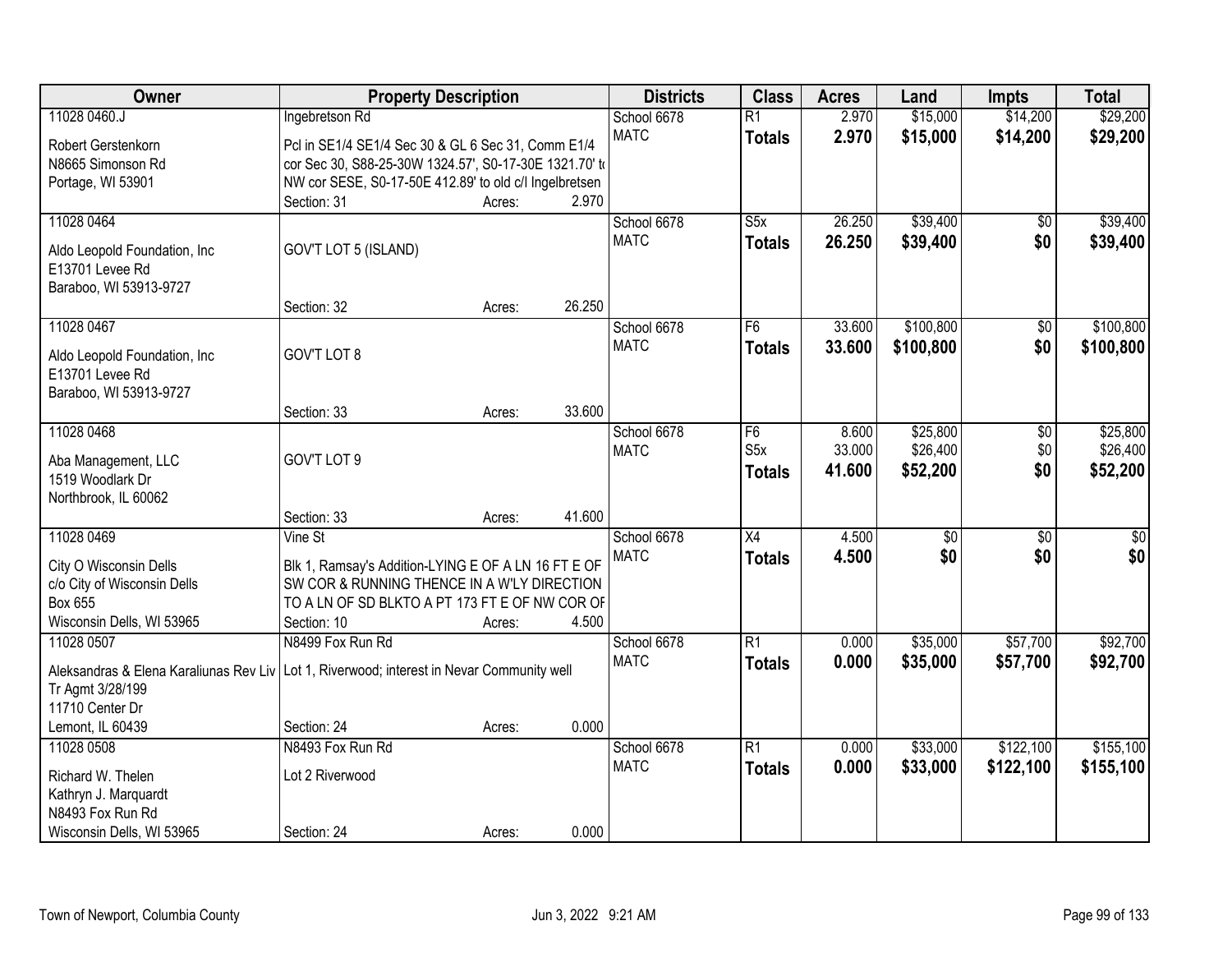| Owner                       | <b>Property Description</b>                            | <b>Districts</b> | <b>Class</b>    | <b>Acres</b> | Land     | Impts     | <b>Total</b> |
|-----------------------------|--------------------------------------------------------|------------------|-----------------|--------------|----------|-----------|--------------|
| 11028 0509                  | N8481 Fox Run Rd                                       | School 6678      | $\overline{R1}$ | 0.000        | \$36,800 | \$119,800 | \$156,600    |
| Georgia A. Shaw             | Lot 3 Riverwood; EXC BEG @ SE LOT LN TH N52 49'E       | <b>MATC</b>      | <b>Totals</b>   | 0.000        | \$36,800 | \$119,800 | \$156,600    |
| N8481 Fox Run Rd            | 40' FROM SW COR L-3; TH N52 49'E 50'; N72 37' W 70'    |                  |                 |              |          |           |              |
| Wisconsin Dells, WI 53965   | S52 49'W 50' S72 37' E 70' TO BEG SUBJ 10' ROW.        |                  |                 |              |          |           |              |
|                             | 0.000<br>Section: 24<br>Acres:                         |                  |                 |              |          |           |              |
| 11028 0509.01               | Fox Run Rd                                             | School 6678      | $\overline{R1}$ | 0.080        | \$1,000  | \$0       | \$1,000      |
| Helvar, Inc                 | Prt Lot 3, Riverwood, described as, Beg at point on SE | <b>MATC</b>      | <b>Totals</b>   | 0.080        | \$1,000  | \$0       | \$1,000      |
| N8457 Fox Run Rd            | line of Lot 3 N52-49E 40' from SWIy cor, N52-49E 50',  |                  |                 |              |          |           |              |
| Wisconsin Dells, WI 53965   | N72-37W 70', S52-49W 50', S72-37E 70' to POB           |                  |                 |              |          |           |              |
|                             | 0.080<br>Section: 24<br>Acres:                         |                  |                 |              |          |           |              |
| 11028 0510                  | N8473 Fox Run Rd                                       | School 6678      | $\overline{R1}$ | 0.000        | \$36,800 | \$99,400  | \$136,200    |
|                             |                                                        | <b>MATC</b>      | <b>Totals</b>   | 0.000        | \$36,800 | \$99,400  | \$136,200    |
| Richard W. Fassbender       | LOT 4 RIVERWOOD; ALSO R354-382 Note - interest in      |                  |                 |              |          |           |              |
| N8473 Fox Run Rd            | Nevar Community Well.                                  |                  |                 |              |          |           |              |
| Wisconsin Dells, WI 53965   | 0.000<br>Section: 24<br>Acres:                         |                  |                 |              |          |           |              |
| 11028 0511                  | N8469 Fox Run Rd                                       | School 6678      | $\overline{R1}$ | 0.000        | \$38,500 | \$63,700  | \$102,200    |
|                             |                                                        | <b>MATC</b>      | <b>Totals</b>   | 0.000        | \$38,500 | \$63,700  | \$102,200    |
| Oi-Lai Y. Apel              | LOT 5 RIVERWOOD Note - interest in Nevar Community     |                  |                 |              |          |           |              |
| c/o Oi-Lai Y. Apel          | Well.                                                  |                  |                 |              |          |           |              |
| W6587 County Rd P           |                                                        |                  |                 |              |          |           |              |
| Pardeeville, WI 53954       | 0.000<br>Section: 24<br>Acres:                         |                  |                 |              |          |           |              |
| 11028 0512                  | N8457 Fox Run Rd                                       | School 6678      | $\overline{R1}$ | 0.000        | \$35,700 | \$97,900  | \$133,600    |
| <b>Farmer Family Trust</b>  | LOT 6 RIVERWOOD Note - interest in Nevar Communit      | <b>MATC</b>      | <b>Totals</b>   | 0.000        | \$35,700 | \$97,900  | \$133,600    |
| N8457 Fox Run Rd            | Well.                                                  |                  |                 |              |          |           |              |
| Wisconsin Dells, WI 53965   |                                                        |                  |                 |              |          |           |              |
|                             | 0.000<br>Section: 24<br>Acres:                         |                  |                 |              |          |           |              |
| 11028 0513                  | N8449 Fox Run Rd                                       | School 6678      | $\overline{R1}$ | 0.000        | \$33,600 | \$67,400  | \$101,000    |
| Rodney L. Paulson           | Lot 7, Riverwood Note - interest in Nevar Community We | <b>MATC</b>      | <b>Totals</b>   | 0.000        | \$33,600 | \$67,400  | \$101,000    |
| Nancy J. Paulson            |                                                        |                  |                 |              |          |           |              |
| 5745 Gilford Rd             |                                                        |                  |                 |              |          |           |              |
| Rockford, IL 61107          | 0.000<br>Section: 24<br>Acres:                         |                  |                 |              |          |           |              |
| 11028 0514                  | N8445 Fox Run Rd                                       | School 6678      | $\overline{R1}$ | 0.800        | \$33,600 | \$101,400 | \$135,000    |
| Edward J. Lukaszewicz et al | LOT 8 RIVERWOOD ALSO 10' EASEMENT Note -               | <b>MATC</b>      | <b>Totals</b>   | 0.800        | \$33,600 | \$101,400 | \$135,000    |
| c/o Edward J. Lukaszewicz   | interest in Nevar Community Well.                      |                  |                 |              |          |           |              |
| N8445 Fox Run Rd            |                                                        |                  |                 |              |          |           |              |
| Wisconsin Dells, WI 53965   | 0.800<br>Section: 24<br>Acres:                         |                  |                 |              |          |           |              |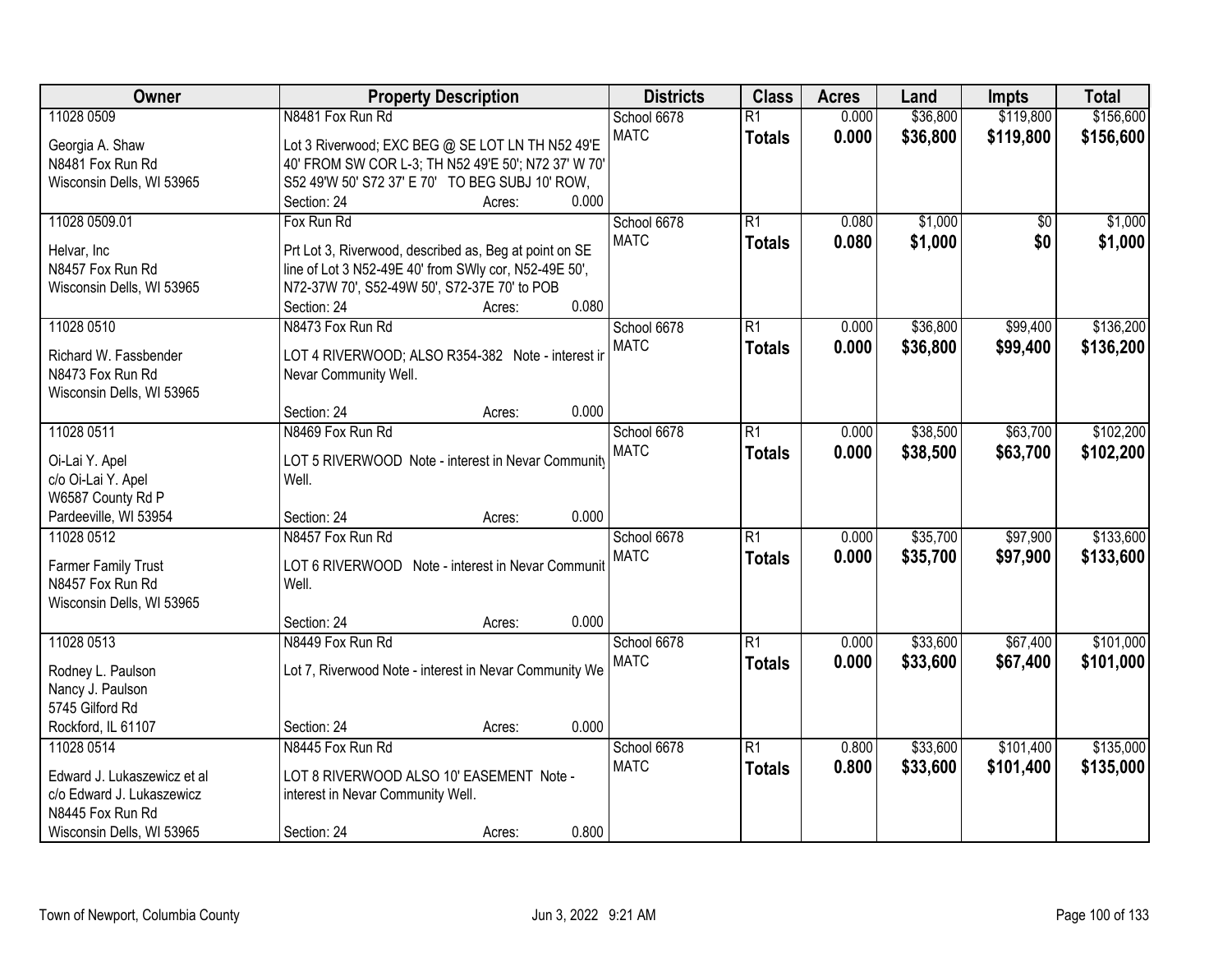| Owner                               | <b>Property Description</b>                          |        |       | <b>Districts</b> | <b>Class</b>    | <b>Acres</b> | Land     | <b>Impts</b> | <b>Total</b> |
|-------------------------------------|------------------------------------------------------|--------|-------|------------------|-----------------|--------------|----------|--------------|--------------|
| 11028 0515                          | N8437 Fox Run Rd                                     |        |       | School 6678      | $\overline{R1}$ | 0.000        | \$33,600 | \$126,400    | \$160,000    |
| Thomas M Heineman Rev Trust Dated   | Lot 9, Riverwood. Note - interest in Nevar Community |        |       | <b>MATC</b>      | <b>Totals</b>   | 0.000        | \$33,600 | \$126,400    | \$160,000    |
| 9/30/2015                           | Well                                                 |        |       |                  |                 |              |          |              |              |
| Peggy Hall-Heineman Rev Trust Dated |                                                      |        |       |                  |                 |              |          |              |              |
| 9/30/2015                           | Section: 24                                          | Acres: | 0.000 |                  |                 |              |          |              |              |
| 7734 N Eastlake Ter Apt 1           |                                                      |        |       |                  |                 |              |          |              |              |
| Chicago, IL 60626                   |                                                      |        |       |                  |                 |              |          |              |              |
| 11028 0516                          | N8431 Fox Run Rd                                     |        |       | School 6678      | $\overline{R1}$ | 0.000        | \$34,700 | \$63,600     | \$98,300     |
| Roderick R. Freidel                 | LOT 10 RIVERWOOD Note - interest in Nevar            |        |       | <b>MATC</b>      | <b>Totals</b>   | 0.000        | \$34,700 | \$63,600     | \$98,300     |
| 1136 Key West Ct                    | Community Well.                                      |        |       |                  |                 |              |          |              |              |
| Machesney Park, IL 61103            |                                                      |        |       |                  |                 |              |          |              |              |
|                                     | Section: 24                                          | Acres: | 0.000 |                  |                 |              |          |              |              |
| 11028 0517                          | N8427 Fox Run Rd                                     |        |       | School 6678      | $\overline{R1}$ | 0.000        | \$31,800 | \$103,800    | \$135,600    |
| Gregory R. Rowe                     | LOT 11 RIVERWOOD                                     |        |       | <b>MATC</b>      | <b>Totals</b>   | 0.000        | \$31,800 | \$103,800    | \$135,600    |
| Molly K. Carlson                    |                                                      |        |       |                  |                 |              |          |              |              |
| N8427 Fox Run Rd                    |                                                      |        |       |                  |                 |              |          |              |              |
| Wisconsin Dells, WI 53965           | Section: 24                                          | Acres: | 0.000 |                  |                 |              |          |              |              |
| 11028 0518                          | N8423 Fox Run Rd                                     |        |       | School 6678      | R1              | 0.000        | \$31,800 | \$49,200     | \$81,000     |
| Joanna Prisiajniouk                 | Lot 12, Riverwood (N8423 FOX RUN ROAD)               |        |       | <b>MATC</b>      | <b>Totals</b>   | 0.000        | \$31,800 | \$49,200     | \$81,000     |
| 108 N Schoenbeck Rd                 |                                                      |        |       |                  |                 |              |          |              |              |
| Prospect Heights, IL 60070          |                                                      |        |       |                  |                 |              |          |              |              |
|                                     | Section: 24                                          | Acres: | 0.000 |                  |                 |              |          |              |              |
| 11028 0519                          | Fox Run Rd                                           |        |       | School 6678      | $\overline{R1}$ | 0.000        | \$31,200 | \$0          | \$31,200     |
| Joanna Prisiajniouk                 | Lot 13, Riverwood                                    |        |       | <b>MATC</b>      | <b>Totals</b>   | 0.000        | \$31,200 | \$0          | \$31,200     |
| 108 N Schoenbeck Rd                 |                                                      |        |       |                  |                 |              |          |              |              |
| Prospect Heights, IL 60070          |                                                      |        |       |                  |                 |              |          |              |              |
|                                     | Section: 24                                          | Acres: | 0.000 |                  |                 |              |          |              |              |
| 11028 0520                          | N8413 Fox Run Rd                                     |        |       | School 6678      | $\overline{R1}$ | 0.000        | \$31,200 | \$68,700     | \$99,900     |
| Jack Gorni                          | Lot 14, Riverwood                                    |        |       | <b>MATC</b>      | <b>Totals</b>   | 0.000        | \$31,200 | \$68,700     | \$99,900     |
| Agnieszka Gorni                     |                                                      |        |       |                  |                 |              |          |              |              |
| 1461 Worden Way                     |                                                      |        |       |                  |                 |              |          |              |              |
| Elk Grove, IL 60007                 | Section: 25                                          | Acres: | 0.000 |                  |                 |              |          |              |              |
| 11028 0521                          | N8411 Fox Run Rd                                     |        |       | School 6678      | $\overline{R1}$ | 1.550        | \$30,000 | \$42,000     | \$72,000     |
| Kathryn E. Lutter et al             | LOT 15 RIVERWOOD                                     |        |       | <b>MATC</b>      | <b>Totals</b>   | 1.550        | \$30,000 | \$42,000     | \$72,000     |
| c/o Steven J. Lutter                |                                                      |        |       |                  |                 |              |          |              |              |
| W14636 Norway Dr                    |                                                      |        |       |                  |                 |              |          |              |              |
| Wisconsin Dells, WI 53965           | Section: 25                                          | Acres: | 1.550 |                  |                 |              |          |              |              |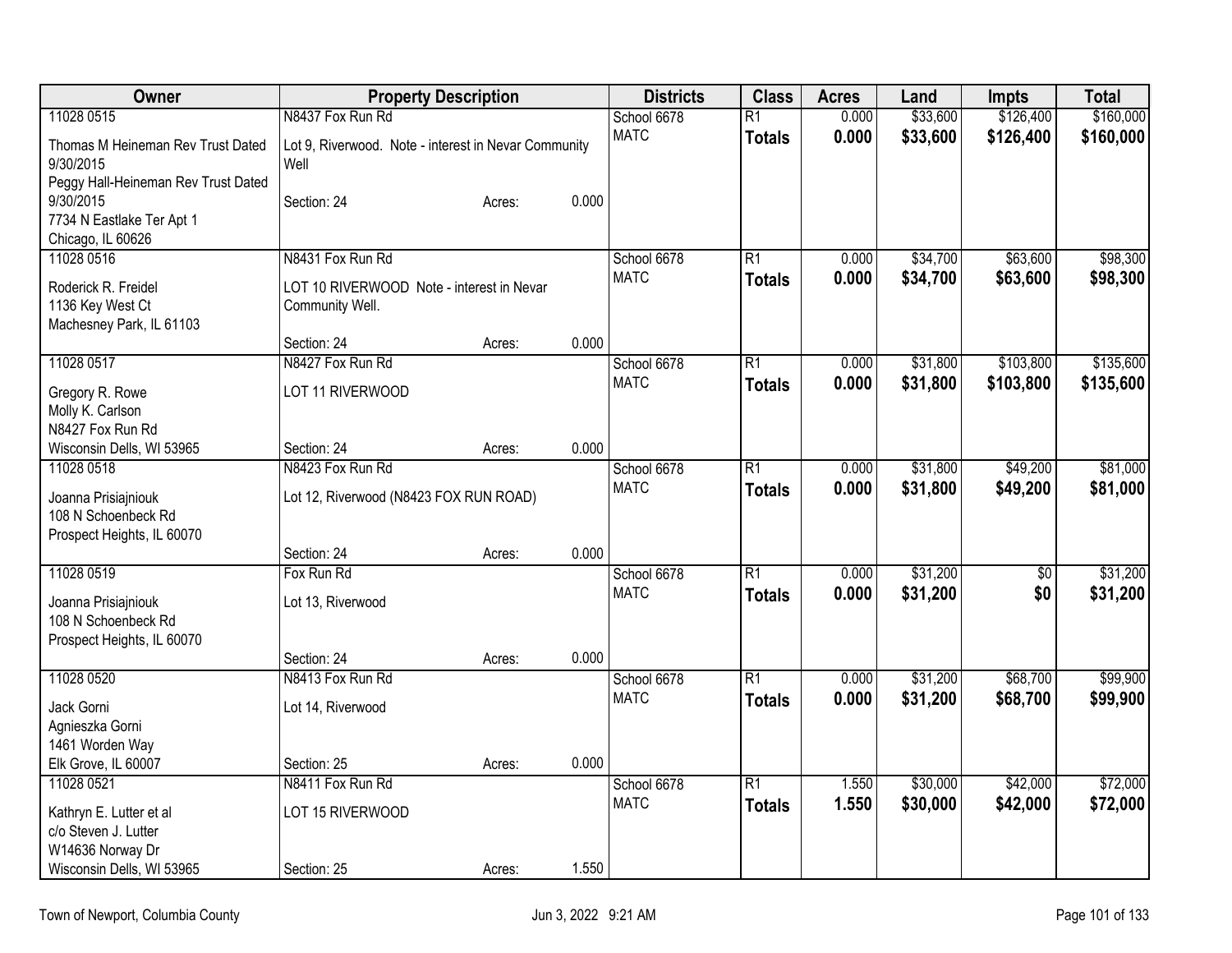| Owner                              | <b>Property Description</b>                                      | <b>Districts</b> | <b>Class</b>    | <b>Acres</b> | Land     | <b>Impts</b> | <b>Total</b> |
|------------------------------------|------------------------------------------------------------------|------------------|-----------------|--------------|----------|--------------|--------------|
| 11028 0522                         | N8531 Fox Run Rd                                                 | School 6678      | $\overline{R1}$ | 1.400        | \$33,000 | \$184,400    | \$217,400    |
| Jerzy Smolinski                    | PRT G.L. 8, COM32RDS N & 119.7' W SE COR,                        | <b>MATC</b>      | <b>Totals</b>   | 1.400        | \$33,000 | \$184,400    | \$217,400    |
| Caesar S. Smolinski                | S88W30' POB S11W102' W TO RV. NE TO PT S 88W F                   |                  |                 |              |          |              |              |
| N8531 Fox Run Rd                   | POB, N88E TO POB.                                                |                  |                 |              |          |              |              |
| Wisconsin Dells, WI 53965          | 1.400<br>Section: 24<br>Acres:                                   |                  |                 |              |          |              |              |
| 11028 0523                         | N8527 Fox Run Rd                                                 | School 6678      | $\overline{R1}$ | 1.500        | \$36,900 | \$127,800    | \$164,700    |
|                                    |                                                                  | <b>MATC</b>      | <b>Totals</b>   | 1.500        | \$36,900 | \$127,800    | \$164,700    |
| lan Cornwell                       | PCL in Gov Lot 8 Comm at PT 32 Rds N & 119.7' W of S             |                  |                 |              |          |              |              |
| N8527 Fox Run Rd                   | Cor; TH S88 20" W30'; TH S 11 30"W102' POB; S11                  |                  |                 |              |          |              |              |
| Wisconsin Dells, WI 53965          | 30"W 102"; W to water; NE to PT W POB; TH E to POB               |                  |                 |              |          |              |              |
|                                    | 1.500<br>Section: 24<br>Acres:                                   |                  |                 |              |          |              |              |
| 11028 0525                         | N8511 Fox Run Rd                                                 | School 6678      | $\overline{R1}$ | 1.450        | \$44,100 | \$93,500     | \$137,600    |
| Jery Romanowski                    | PCL G.L. 8, COM 30RDS N & 119.7' W SE COR,                       | <b>MATC</b>      | <b>Totals</b>   | 1.450        | \$44,100 | \$93,500     | \$137,600    |
| Monika Wysocka                     | S88W30' S11W204' S38W127.2' POB; S38W127.2' W TO                 |                  |                 |              |          |              |              |
| N8511 Fox Run Rd                   | RV. NE TO PT W POB, E TO POB. Note - interest in                 |                  |                 |              |          |              |              |
| Wisconsin Dells, WI 53965          | 1.450<br>Section: 24<br>Acres:                                   |                  |                 |              |          |              |              |
| 11028 0526                         | N8534 Fox Run Rd                                                 | School 6678      | $\overline{R1}$ | 0.820        | \$15,000 | \$103,400    | \$118,400    |
| Pamela A. Stolte et al             |                                                                  | <b>MATC</b>      | <b>Totals</b>   | 0.820        | \$15,000 | \$103,400    | \$118,400    |
| c/o Michael S. Stolte              | Lot 1, CSM 2-1-2 --- Note - interest in Nevar Community<br>Well. |                  |                 |              |          |              |              |
| N8534 Fox Run Rd                   |                                                                  |                  |                 |              |          |              |              |
| Wisconsin Dells, WI 53965          | 0.820<br>Section: 19<br>Acres:                                   |                  |                 |              |          |              |              |
| 11028 0527                         | N8524 Fox Run Rd                                                 | School 6678      | $\overline{R1}$ | 0.680        | \$15,000 | \$102,600    | \$117,600    |
|                                    |                                                                  | <b>MATC</b>      | <b>Totals</b>   | 0.680        | \$15,000 | \$102,600    | \$117,600    |
| Harold L. Cook                     | Lot 2, CSM 2-1-2 --- Note - interest in Nevar Community          |                  |                 |              |          |              |              |
| N8524 Fox Run Rd                   | Well                                                             |                  |                 |              |          |              |              |
| Wisconsin Dells, WI 53965          |                                                                  |                  |                 |              |          |              |              |
|                                    | 0.680<br>Section: 19<br>Acres:                                   |                  |                 |              |          |              |              |
| 11028 0528                         | N8512 Fox Run Rd                                                 | School 6678      | $\overline{R1}$ | 0.750        | \$15,000 | \$47,000     | \$62,000     |
| Jean M. Cornwell et al             | Lot 3, CSM 2-1-2 --- Note - interest in Nevar Community          | <b>MATC</b>      | <b>Totals</b>   | 0.750        | \$15,000 | \$47,000     | \$62,000     |
| c/o David H. Cornwell              | Well.                                                            |                  |                 |              |          |              |              |
| 1007 Alamosa St                    |                                                                  |                  |                 |              |          |              |              |
| New Lenox, IL 60451                | 0.750<br>Section: 19<br>Acres:                                   |                  |                 |              |          |              |              |
| 11028 0529.01                      | N8505 Nevar Dr                                                   | School 6678      | $\overline{R1}$ | 0.490        | \$15,000 | \$22,600     | \$37,600     |
|                                    |                                                                  | <b>MATC</b>      | <b>Totals</b>   | 0.490        | \$15,000 | \$22,600     | \$37,600     |
| Thomas L. Fisher                   | Lot 1, CSM 2245-14-36 - Note - interest in Nevar                 |                  |                 |              |          |              |              |
| Tammy J. Fisher<br>109 Fairview Dr | Community Well.                                                  |                  |                 |              |          |              |              |
| Plymouth, WI 53073                 | 0.490<br>Section: 24                                             |                  |                 |              |          |              |              |
|                                    | Acres:                                                           |                  |                 |              |          |              |              |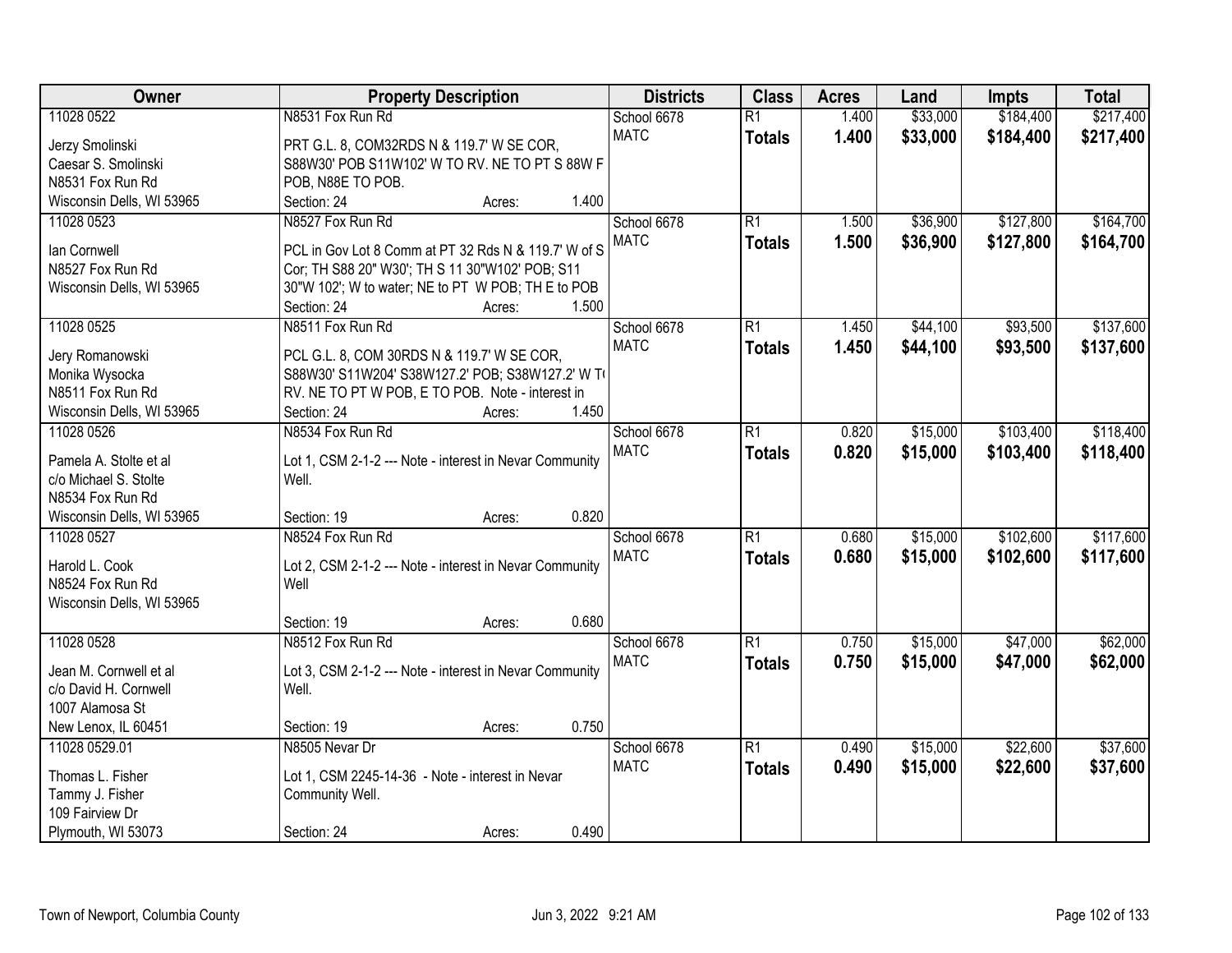| Owner                                                               | <b>Property Description</b> |        |       | <b>Districts</b> | <b>Class</b>    | <b>Acres</b> | Land     | <b>Impts</b>    | <b>Total</b> |
|---------------------------------------------------------------------|-----------------------------|--------|-------|------------------|-----------------|--------------|----------|-----------------|--------------|
| 11028 0529.02                                                       | N8500 Nevar Dr              |        |       | School 6678      | $\overline{R1}$ | 0.460        | \$15,000 | \$123,400       | \$138,400    |
| Wendie S. Gregerson<br>N8500 Nevar Dr<br>Wisconsin Dells, WI 53965  | Lot 2, CSM 2245-14-36       |        |       | <b>MATC</b>      | <b>Totals</b>   | 0.460        | \$15,000 | \$123,400       | \$138,400    |
|                                                                     | Section: 19                 | Acres: | 0.460 |                  |                 |              |          |                 |              |
| 11028 0530                                                          | Norway Dr                   |        |       | School 6678      | $\overline{R1}$ | 0.000        | \$23,100 | $\overline{50}$ | \$23,100     |
| Rose M. Baylnka et al<br>c/o David A. Bavlnka<br>W14661 Norway Dr   | LOT 16-RIVERWOOD 1ST ADD    |        |       | <b>MATC</b>      | <b>Totals</b>   | 0.000        | \$23,100 | \$0             | \$23,100     |
| Wisconsin Dells, WI 53965                                           | Section: 24                 | Acres: | 0.000 |                  |                 |              |          |                 |              |
| 11028 0531                                                          | W14661 Norway Dr            |        |       | School 6678      | $\overline{R1}$ | 0.000        | \$25,900 | \$113,100       | \$139,000    |
| David A. Bavlnka<br>Rose M. Bavlnka<br>W14661 Norway Dr             | LOT 17-RIVERWOOD 1ST ADD.   |        |       | <b>MATC</b>      | <b>Totals</b>   | 0.000        | \$25,900 | \$113,100       | \$139,000    |
| Wisconsin Dells, WI 53965                                           | Section: 24                 | Acres: | 0.000 |                  |                 |              |          |                 |              |
| 11028 0532                                                          | W14653 Norway Dr            |        |       | School 6678      | $\overline{R1}$ | 0.000        | \$25,900 | \$59,800        | \$85,700     |
| Philip F. Veium<br>W14653 Norway Dr<br>Wisconsin Dells, WI 53965    | LOT 18-RIVERWOOD 1ST ADD.   |        |       | <b>MATC</b>      | <b>Totals</b>   | 0.000        | \$25,900 | \$59,800        | \$85,700     |
|                                                                     | Section: 25                 | Acres: | 0.000 |                  |                 |              |          |                 |              |
| 11028 0533                                                          | Norway Dr                   |        |       | School 6678      | $\overline{R1}$ | 0.000        | \$27,500 | $\overline{50}$ | \$27,500     |
| Scott D. Coutre<br>544 W Wilson St<br>Madison, WI 53703             | LOT 19-RIVERWOOD 1ST ADD.   |        |       | <b>MATC</b>      | <b>Totals</b>   | 0.000        | \$27,500 | \$0             | \$27,500     |
|                                                                     | Section: 25                 | Acres: | 0.000 |                  |                 |              |          |                 |              |
| 11028 0534                                                          | Fox Run Rd                  |        |       | School 6678      | $\overline{R1}$ | 0.000        | \$27,500 | $\overline{50}$ | \$27,500     |
| Sally J. Wallin et al<br>c/o Carl R. Wallin<br>1206 Fulton Dr       | LOT 20 RIVERWOOD 1ST ADD    |        |       | <b>MATC</b>      | <b>Totals</b>   | 0.000        | \$27,500 | \$0             | \$27,500     |
| Streamwood, IL 60107                                                | Section: 25                 | Acres: | 0.000 |                  |                 |              |          |                 |              |
| 11028 0535                                                          | W14617 Fox Run Rd           |        |       | School 6678      | $\overline{R1}$ | 0.000        | \$27,800 | \$77,800        | \$105,600    |
| Coutre Trust Dated 6/26/2001<br>1419 Vilas Ave<br>Madison, WI 53711 | LOT 21-RIVERWOOD 1ST ADD    |        |       | <b>MATC</b>      | <b>Totals</b>   | 0.000        | \$27,800 | \$77,800        | \$105,600    |
|                                                                     | Section: 25                 | Acres: | 0.000 |                  |                 |              |          |                 |              |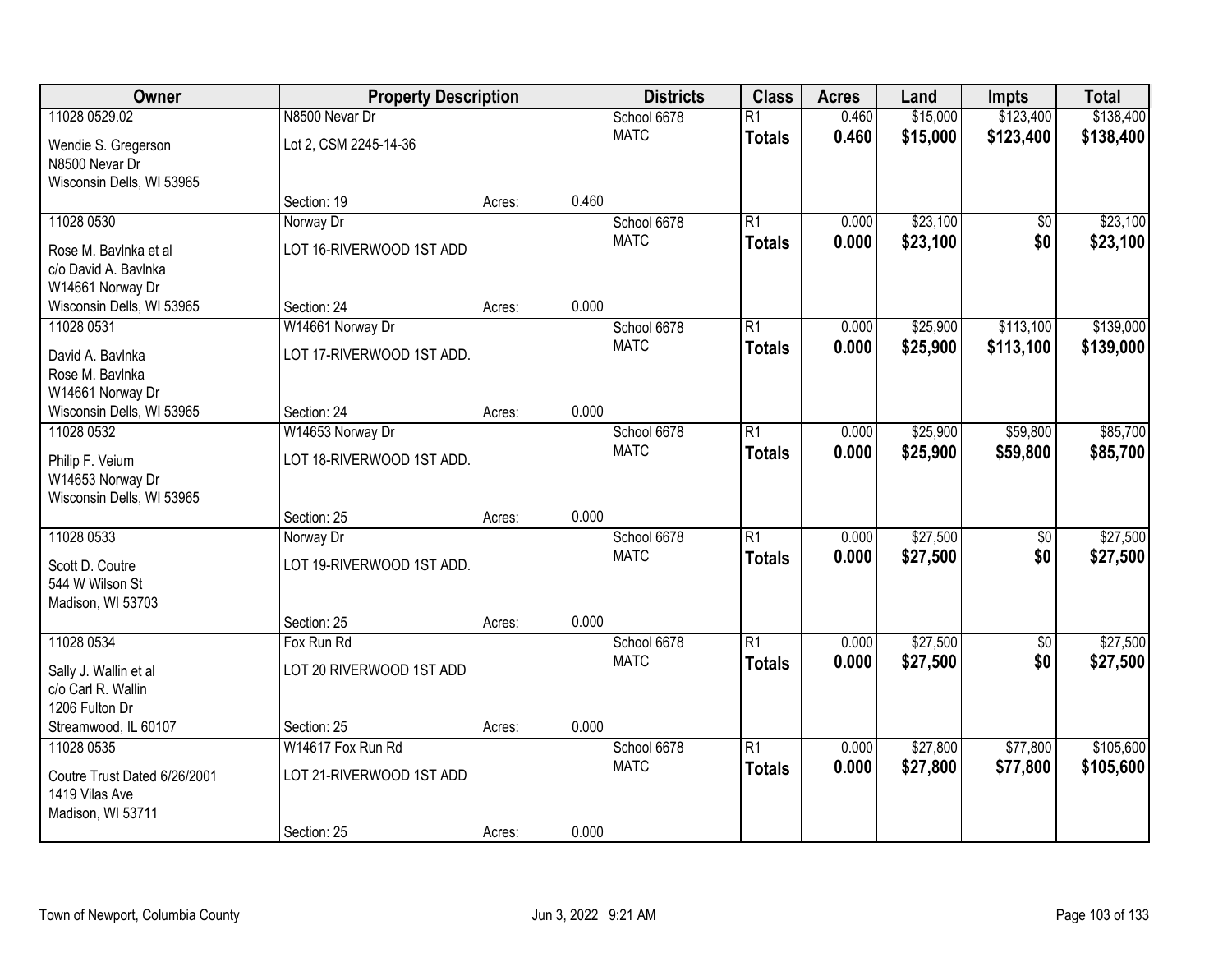| Owner                                          | <b>Property Description</b>                                                                                    |                 | <b>Districts</b> | <b>Class</b>    | <b>Acres</b> | Land        | <b>Impts</b>    | <b>Total</b>    |
|------------------------------------------------|----------------------------------------------------------------------------------------------------------------|-----------------|------------------|-----------------|--------------|-------------|-----------------|-----------------|
| 11028 0536                                     | W14613 Fox Run Rd                                                                                              |                 | School 6678      | $\overline{R1}$ | 0.000        | \$27,800    | \$149,300       | \$177,100       |
| Coutre Trust Dated 6/26/2001<br>1419 Vilas Ave | LOT 22-RIVERWOOD 1ST ADD.                                                                                      |                 | <b>MATC</b>      | <b>Totals</b>   | 0.000        | \$27,800    | \$149,300       | \$177,100       |
| Madison, WI 53711                              |                                                                                                                |                 |                  |                 |              |             |                 |                 |
|                                                | Section: 25                                                                                                    | 0.000<br>Acres: |                  |                 |              |             |                 |                 |
| 11028 0537                                     | W14635 Norway Dr                                                                                               |                 | School 6678      | $\overline{R1}$ | 0.590        | \$20,000    | \$128,700       | \$148,700       |
| Jeffrey A. Jablonski                           | Lot 23 & W50' of Lot 24, 1st Add Riverwood                                                                     |                 | <b>MATC</b>      | <b>Totals</b>   | 0.590        | \$20,000    | \$128,700       | \$148,700       |
| Carolyn J. Jablonski                           |                                                                                                                |                 |                  |                 |              |             |                 |                 |
| W14635 Norway Dr                               |                                                                                                                |                 |                  |                 |              |             |                 |                 |
| Wisconsin Dells, WI 53965                      | Section: 25                                                                                                    | 0.590<br>Acres: |                  |                 |              |             |                 |                 |
| 11028 0539                                     | W14621 Fox Run Rd                                                                                              |                 | School 6678      | $\overline{R1}$ | 0.000        | \$20,000    | \$90,300        | \$110,300       |
| Diana Sherstiuk et al                          | LOT 25 & E70' LOT 24-RIVERWOOD 1ST ADD.                                                                        |                 | <b>MATC</b>      | <b>Totals</b>   | 0.000        | \$20,000    | \$90,300        | \$110,300       |
| c/o Boris Sherstiuk                            |                                                                                                                |                 |                  |                 |              |             |                 |                 |
| 1776 E Euclid                                  |                                                                                                                |                 |                  |                 |              |             |                 |                 |
| Mount Prospect, IL 60056                       | Section: 25                                                                                                    | 0.000<br>Acres: |                  |                 |              |             |                 |                 |
| 11028 0539.02                                  |                                                                                                                |                 | School 6678      | $\overline{R1}$ | 0.130        | \$1,500     | \$0             | \$1,500         |
| <b>Boris Sherstiuk</b>                         | Being a part of vacated Fox Run Road & Lot 26, First Add                                                       |                 | <b>MATC</b>      | <b>Totals</b>   | 0.130        | \$1,500     | \$0             | \$1,500         |
| Diana Sherstiuk                                | to Riverwood in GL 8, described as follows: Beg at SE co                                                       |                 |                  |                 |              |             |                 |                 |
| 1776 E Euclid                                  | of Lot 25; N08-02-13W 99.29'; S82-56-00E 50.19';                                                               |                 |                  |                 |              |             |                 |                 |
| Mount Prospect, IL 60056                       | Section: 25                                                                                                    | 0.130<br>Acres: |                  |                 |              |             |                 |                 |
| 11028 0540.01                                  |                                                                                                                |                 | School 6678      | $\overline{X4}$ | 0.140        | $\sqrt{30}$ | $\overline{50}$ | $\overline{50}$ |
|                                                |                                                                                                                |                 | <b>MATC</b>      | <b>Totals</b>   | 0.140        | \$0         | \$0             | \$0             |
| Town of Newport<br>N9236 Town Hall Rd          | Being a part of Lot 26, First Add to Riverwood in GL 8,<br>described as follows: Comm at the SE cor of Lot 26; |                 |                  |                 |              |             |                 |                 |
| Wisconsin Dells, WI 53965                      | S81-45-00W 16.89' to POB; S81-45-00W 63.63';                                                                   |                 |                  |                 |              |             |                 |                 |
|                                                | Section: 25                                                                                                    | 0.140<br>Acres: |                  |                 |              |             |                 |                 |
| 11028 0540.02                                  |                                                                                                                |                 | School 6678      | $\overline{R1}$ | 0.140        | \$1,500     | $\sqrt{6}$      | \$1,500         |
|                                                |                                                                                                                |                 | <b>MATC</b>      | <b>Totals</b>   | 0.140        | \$1,500     | \$0             | \$1,500         |
| Richard Jurgutis<br>N8422 Fox Run Rd           | Being part of Lot 26, First Add to Riverwood located in GI                                                     |                 |                  |                 |              |             |                 |                 |
| Wisconsin Dells, WI 53965                      | 8, described as follows: Beg at SE cor of Lot 26;<br>S81-45-00W 16.89'; N27-42-00W 126.29'; N38-21-37E         |                 |                  |                 |              |             |                 |                 |
|                                                | Section: 25                                                                                                    | 0.140<br>Acres: |                  |                 |              |             |                 |                 |
| 11028 0541                                     | N8400 Fox Run Rd                                                                                               |                 | School 6678      | $\overline{R1}$ | 0.000        | \$15,000    | \$85,100        | \$100,100       |
|                                                |                                                                                                                |                 | <b>MATC</b>      | <b>Totals</b>   | 0.000        | \$15,000    | \$85,100        | \$100,100       |
| Richard Jurgutis                               | LOT 27-RIVERWOOD 1ST ADD                                                                                       |                 |                  |                 |              |             |                 |                 |
| N8422 Fox Run Rd<br>Wisconsin Dells, WI 53965  |                                                                                                                |                 |                  |                 |              |             |                 |                 |
|                                                | Section: 25                                                                                                    | 0.000<br>Acres: |                  |                 |              |             |                 |                 |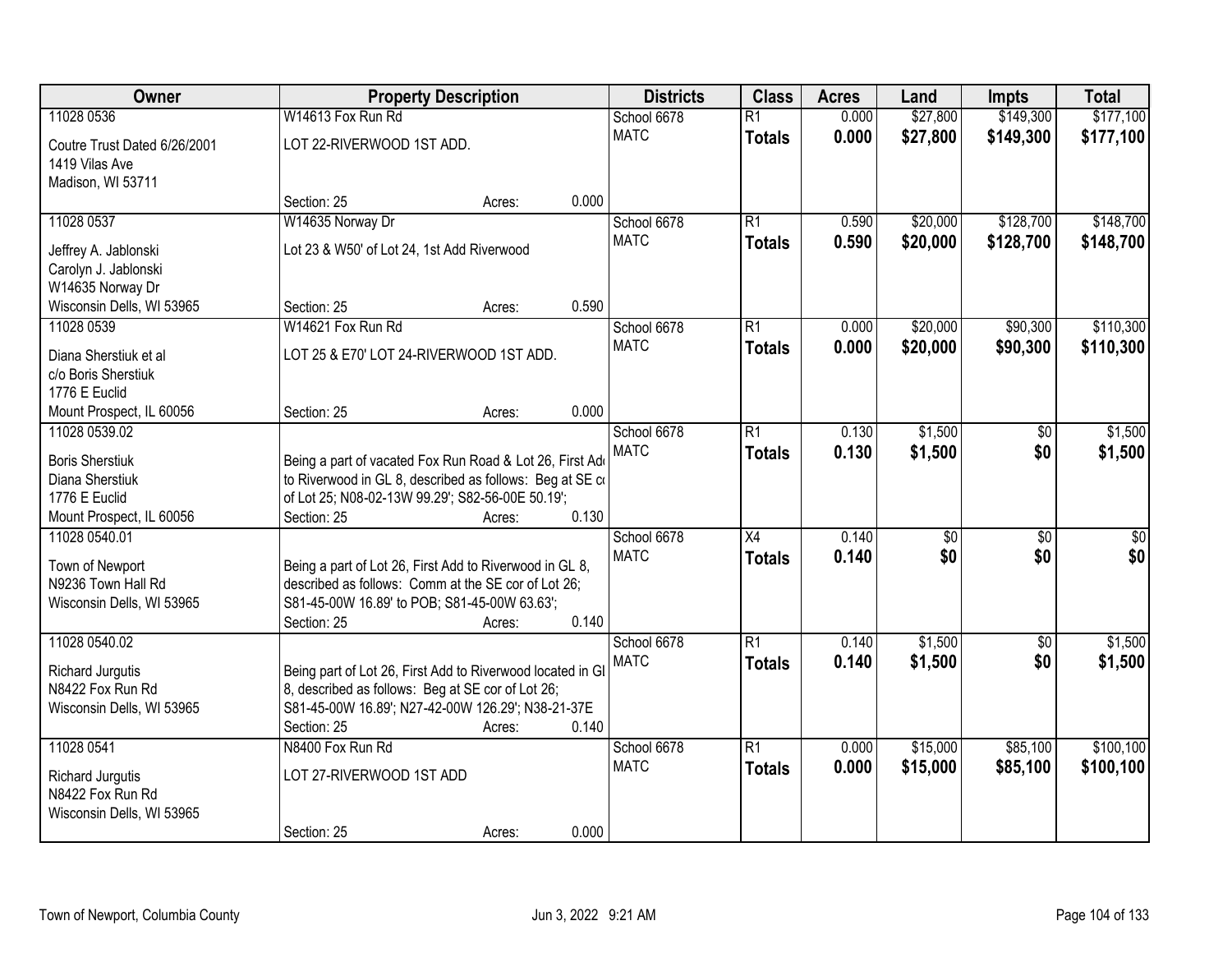| Owner                                           | <b>Property Description</b>  |                 | <b>Districts</b> | <b>Class</b>    | <b>Acres</b> | Land     | <b>Impts</b>    | <b>Total</b> |
|-------------------------------------------------|------------------------------|-----------------|------------------|-----------------|--------------|----------|-----------------|--------------|
| 11028 0542                                      | Fox Run Rd                   |                 | School 6678      | $\overline{R1}$ | 0.000        | \$15,000 | $\overline{50}$ | \$15,000     |
| <b>Gilbert E Harford Declaration Trust Date</b> | Lot 28, 1st Add Riverwood    |                 | <b>MATC</b>      | <b>Totals</b>   | 0.000        | \$15,000 | \$0             | \$15,000     |
| 12/3/2015                                       |                              |                 |                  |                 |              |          |                 |              |
| 119 S Phelps Ave                                |                              |                 |                  |                 |              |          |                 |              |
| Arlington Heights, IL 60004                     | Section: 25                  | 0.000<br>Acres: |                  |                 |              |          |                 |              |
| 11028 0543                                      | Fox Run Rd                   |                 | School 6678      | $\overline{R1}$ | 0.000        | \$15,000 | $\overline{50}$ | \$15,000     |
| <b>Gilbert E Harford Declaration Trust Date</b> | Lot 29, 1st Add Riverwood    |                 | <b>MATC</b>      | <b>Totals</b>   | 0.000        | \$15,000 | \$0             | \$15,000     |
| 12/3/2015                                       |                              |                 |                  |                 |              |          |                 |              |
| 119 S Phelps Ave                                |                              |                 |                  |                 |              |          |                 |              |
| Arlington Heights, IL 60004                     | Section: 25                  | 0.000<br>Acres: |                  |                 |              |          |                 |              |
| 11028 0544                                      | N8414 Fox Run Rd             |                 | School 6678      | R1              | 0.000        | \$20,000 | \$120,100       | \$140,100    |
| Chyrl O. Wensley et al                          | LOT 30-RIVERWOOD 1ST ADD     |                 | <b>MATC</b>      | <b>Totals</b>   | 0.000        | \$20,000 | \$120,100       | \$140,100    |
| c/o Ronald L. Wensley                           |                              |                 |                  |                 |              |          |                 |              |
| N8414 Fox Run Rd                                |                              |                 |                  |                 |              |          |                 |              |
| Wisconsin Dells, WI 53965                       | Section: 24                  | 0.000<br>Acres: |                  |                 |              |          |                 |              |
| 11028 0545                                      | W14592 Fox Run Rd            |                 | School 6678      | R1              | 0.000        | \$15,000 | \$51,100        | \$66,100     |
| Thomas A. Harford                               | Lot 31, 1st Add to Riverwood |                 | <b>MATC</b>      | <b>Totals</b>   | 0.000        | \$15,000 | \$51,100        | \$66,100     |
| 400 S Maple St                                  |                              |                 |                  |                 |              |          |                 |              |
| Mt Prospect, IL 60056                           |                              |                 |                  |                 |              |          |                 |              |
|                                                 | Section: 25                  | 0.000<br>Acres: |                  |                 |              |          |                 |              |
| 11028 0546                                      | W14576 Fox Run Rd            |                 | School 6678      | $\overline{R1}$ | 0.000        | \$15,000 | \$143,300       | \$158,300    |
| Cheryl Koerber et al                            | LOT 32-RIVERWOOD 1ST ADD.    |                 | <b>MATC</b>      | <b>Totals</b>   | 0.000        | \$15,000 | \$143,300       | \$158,300    |
| c/o Edward Koerber                              |                              |                 |                  |                 |              |          |                 |              |
| 17858 Westbrook Dr                              |                              |                 |                  |                 |              |          |                 |              |
| Orland Park, IL 60467                           | Section: 25                  | 0.000<br>Acres: |                  |                 |              |          |                 |              |
| 11028 0547                                      | Fox Run Rd                   |                 | School 6678      | R1              | 0.000        | \$15,000 | $\overline{60}$ | \$15,000     |
| Felicia Jaunius et al                           | LOT 33-RIVERWOOD 1ST ADD.    |                 | <b>MATC</b>      | <b>Totals</b>   | 0.000        | \$15,000 | \$0             | \$15,000     |
| c/o Zigmas Jaunius                              |                              |                 |                  |                 |              |          |                 |              |
| 364 Reserve Cir                                 |                              |                 |                  |                 |              |          |                 |              |
| Clarendon Hills, IL 60514                       | Section: 25                  | 0.000<br>Acres: |                  |                 |              |          |                 |              |
| 11028 0548                                      | W14570 Fox Run Rd            |                 | School 6678      | R1              | 0.000        | \$15,000 | \$70,100        | \$85,100     |
| Anne M. Rapier                                  | Lot 34, 1st Add to Riverwood |                 | <b>MATC</b>      | <b>Totals</b>   | 0.000        | \$15,000 | \$70,100        | \$85,100     |
| Sean J. Rapier                                  |                              |                 |                  |                 |              |          |                 |              |
| W14570 Fox Run Rd                               |                              |                 |                  |                 |              |          |                 |              |
| Wisconsin Dells, WI 53965                       | Section: 25                  | 0.000<br>Acres: |                  |                 |              |          |                 |              |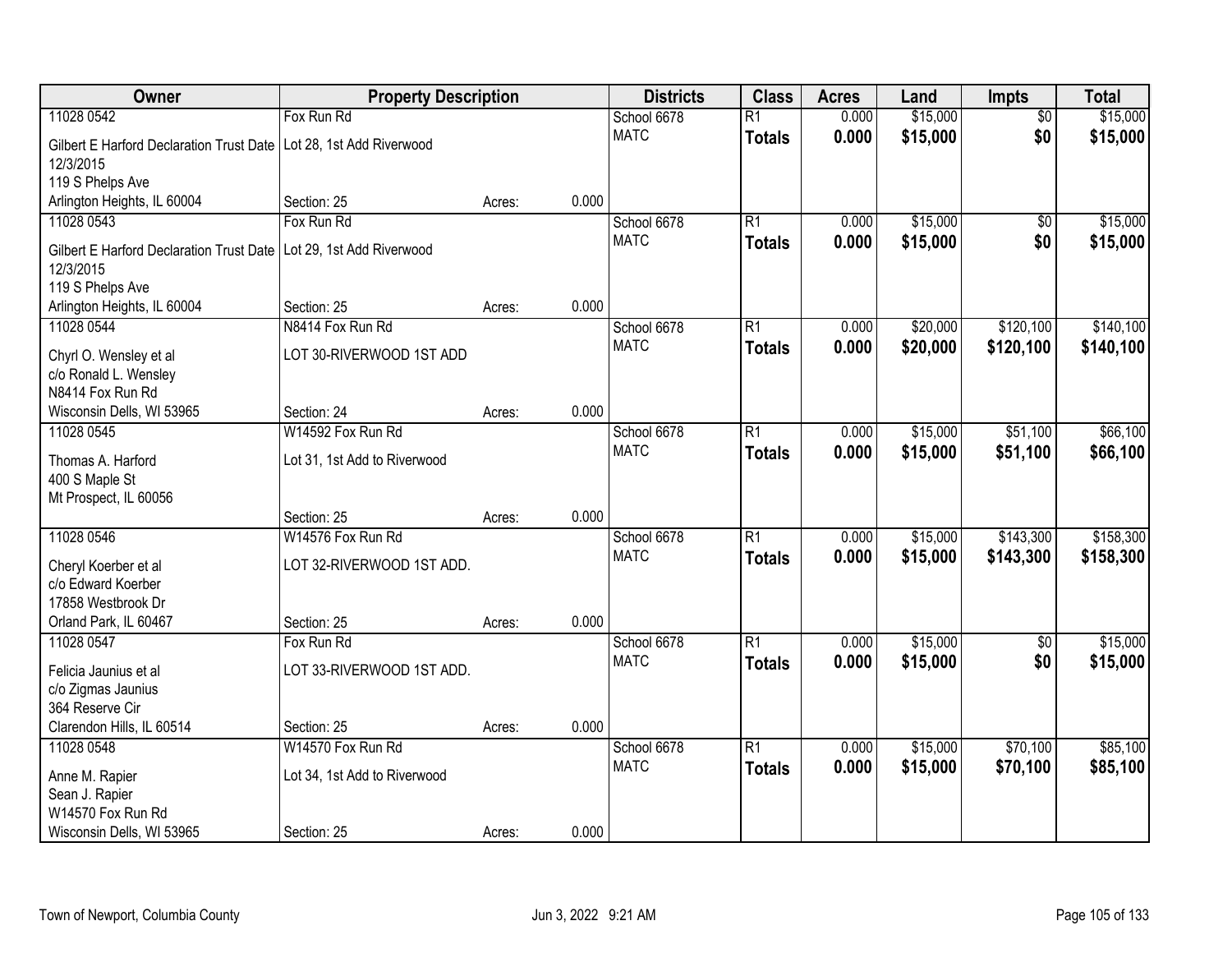| Owner                                 | <b>Property Description</b>    |        | <b>Districts</b> | <b>Class</b>               | <b>Acres</b>    | Land  | <b>Impts</b> | <b>Total</b>    |           |
|---------------------------------------|--------------------------------|--------|------------------|----------------------------|-----------------|-------|--------------|-----------------|-----------|
| 11028 0549                            | Fox Run Rd                     |        |                  | School 6678                | $\overline{R1}$ | 0.000 | \$15,000     | $\overline{50}$ | \$15,000  |
| Anne M. Rapier                        | Lot 35, 1st Add to Riverwood   |        |                  | <b>MATC</b>                | <b>Totals</b>   | 0.000 | \$15,000     | \$0             | \$15,000  |
| Sean J. Rapier                        |                                |        |                  |                            |                 |       |              |                 |           |
| W14570 Fox Run Rd                     |                                |        |                  |                            |                 |       |              |                 |           |
| Wisconsin Dells, WI 53965             | Section: 25                    | Acres: | 0.000            |                            |                 |       |              |                 |           |
| 11028 0550                            | Fox Run Rd                     |        |                  | School 6678                | R1              | 0.000 | \$15,000     | \$0             | \$15,000  |
| Grace Golabek et al                   | LOT 36-RIVERWOOD 1ST ADD.      |        |                  | <b>MATC</b>                | <b>Totals</b>   | 0.000 | \$15,000     | \$0             | \$15,000  |
| c/o Gregory Golabek                   |                                |        |                  |                            |                 |       |              |                 |           |
| 1523 E Oakton St                      |                                |        |                  |                            |                 |       |              |                 |           |
| Des Plains, IL 60018                  | Section: 25                    | Acres: | 0.000            |                            |                 |       |              |                 |           |
| 11028 0551                            | <b>Valley Dr</b>               |        |                  | School 6678                | $\overline{R1}$ | 0.000 | \$15,000     | \$0             | \$15,000  |
| Grace Golabek et al                   | LOT 37-RIVERWOOD 1ST ADD.      |        |                  | <b>MATC</b>                | Totals          | 0.000 | \$15,000     | \$0             | \$15,000  |
| c/o Gregory Golabek                   |                                |        |                  |                            |                 |       |              |                 |           |
| 1523 E Oakton St                      |                                |        |                  |                            |                 |       |              |                 |           |
| Des Plains, IL 60018                  | Section: 25                    | Acres: | 0.000            |                            |                 |       |              |                 |           |
| 11028 0552                            | N8416 Valley Dr                |        |                  | School 6678                | R1              | 1.140 | \$20,000     | \$168,600       | \$188,600 |
|                                       |                                |        |                  | <b>MATC</b>                | <b>Totals</b>   | 1.140 | \$20,000     | \$168,600       | \$188,600 |
| Corey L. Smith<br>Ruth E. Smith       | Lot 1, CSM 6070-44-9           |        |                  |                            |                 |       |              |                 |           |
| N8416 Valley Dr                       |                                |        |                  |                            |                 |       |              |                 |           |
| Wisconsin Dells, WI 53965             | Section: 25                    | Acres: | 1.140            |                            |                 |       |              |                 |           |
| 11028 0553                            | Fox Run Rd                     |        |                  | School 6678                | $\overline{R1}$ | 0.000 | \$15,000     | \$0             | \$15,000  |
|                                       |                                |        |                  | <b>MATC</b>                | <b>Totals</b>   | 0.000 | \$15,000     | \$0             | \$15,000  |
| Tijunelis Family Revocable Trust, Uad | Lot 39, Riverwood 1st Addition |        |                  |                            |                 |       |              |                 |           |
| 7/19/2005<br>1133 Amber Dr            |                                |        |                  |                            |                 |       |              |                 |           |
| Lemont, IL 60439                      | Section: 25                    | Acres: | 0.000            |                            |                 |       |              |                 |           |
| 11028 0554                            | Fox Run Rd                     |        |                  | School 6678                | R1              | 0.000 | \$15,000     | $\sqrt{$0}$     | \$15,000  |
|                                       |                                |        |                  | <b>MATC</b>                | <b>Totals</b>   | 0.000 | \$15,000     | \$0             | \$15,000  |
| Tijunelis Family Revocable Trust, Uad | Lot 40, Riverwood 1st Addition |        |                  |                            |                 |       |              |                 |           |
| 7/19/2005                             |                                |        |                  |                            |                 |       |              |                 |           |
| 1133 Amber Dr                         |                                |        |                  |                            |                 |       |              |                 |           |
| Lemont, IL 60439                      | Section: 25<br>Fox Run Rd      | Acres: | 0.000            |                            |                 |       | \$15,000     |                 |           |
| 11028 0555                            |                                |        |                  | School 6678<br><b>MATC</b> | R1              | 0.000 |              | $\overline{30}$ | \$15,000  |
| Tijunelis Family Revocable Trust, Uad | Lot 41, Riverwood 1st Addition |        |                  |                            | <b>Totals</b>   | 0.000 | \$15,000     | \$0             | \$15,000  |
| 7/19/2005                             |                                |        |                  |                            |                 |       |              |                 |           |
| 1133 Amber Dr                         |                                |        |                  |                            |                 |       |              |                 |           |
| Lemont, IL 60439                      | Section: 25                    | Acres: | 0.000            |                            |                 |       |              |                 |           |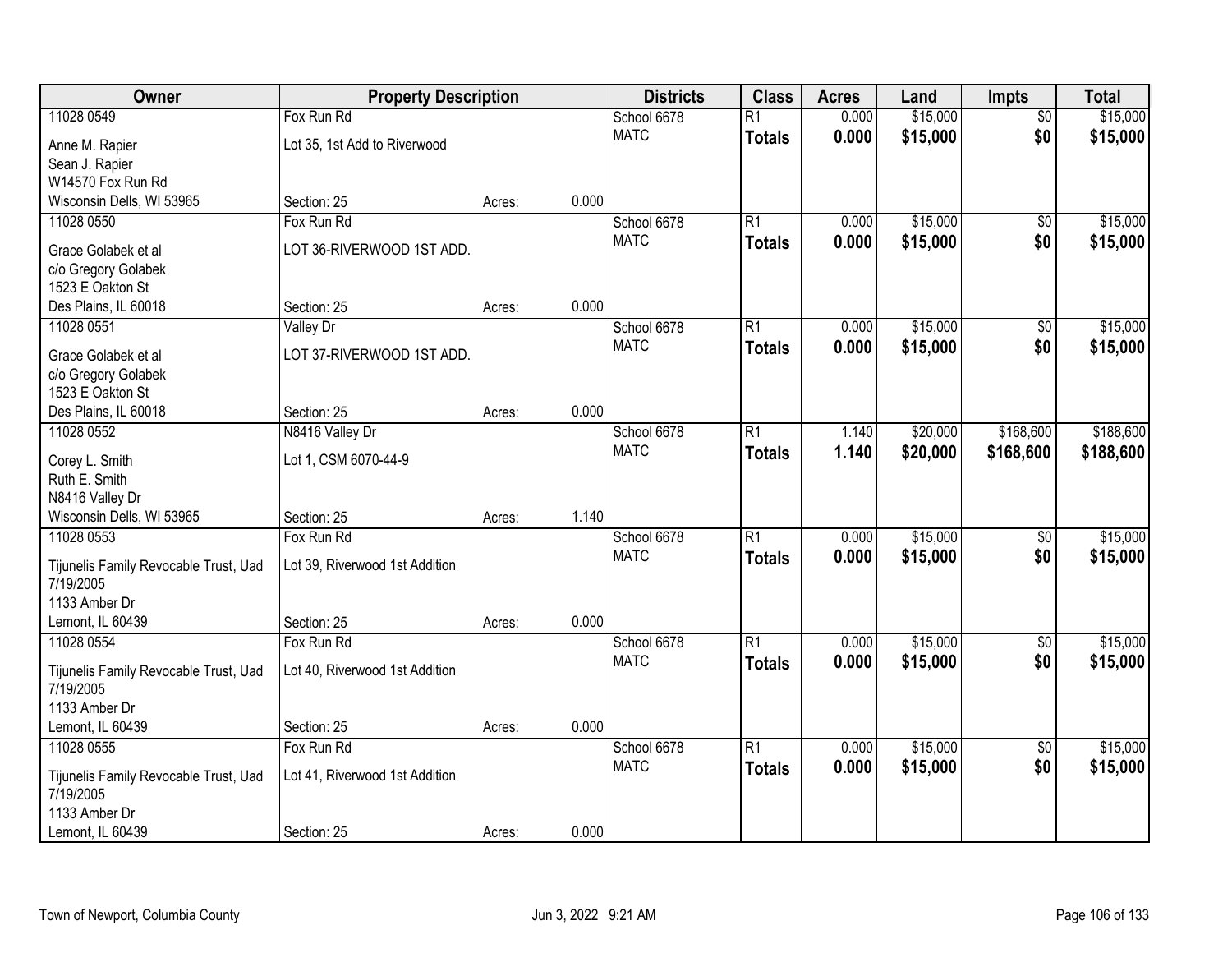| Owner                                             | <b>Property Description</b>                             |                 | <b>Districts</b> | <b>Class</b>    | <b>Acres</b> | Land     | <b>Impts</b>    | <b>Total</b> |
|---------------------------------------------------|---------------------------------------------------------|-----------------|------------------|-----------------|--------------|----------|-----------------|--------------|
| 11028 0556                                        | Fox Run Rd                                              |                 | School 6678      | $\overline{R1}$ | 0.000        | \$15,000 | $\overline{50}$ | \$15,000     |
| Jonas Tamulaitis Trust Dated 1/24/2009            | LOT 42-RIVERWOOD 1ST ADD.                               |                 | <b>MATC</b>      | <b>Totals</b>   | 0.000        | \$15,000 | \$0             | \$15,000     |
| Jurate Tamulaitis Trust Dated 1/24/2009           |                                                         |                 |                  |                 |              |          |                 |              |
| 3137 S Kenilworth Ave                             |                                                         |                 |                  |                 |              |          |                 |              |
| Berwyn, IL 60402                                  | Section: 25                                             | 0.000<br>Acres: |                  |                 |              |          |                 |              |
| 11028 0557                                        | N9451 Pine Valley Ln                                    |                 | School 6678      | R1              | 0.420        | \$14,600 | \$108,700       | \$123,300    |
| Kelsey B. Mishler                                 | Lot 1, Pine Valley (18155-SF)                           |                 | <b>MATC</b>      | Totals          | 0.420        | \$14,600 | \$108,700       | \$123,300    |
| N9451 Pine Valley Ln                              |                                                         |                 |                  |                 |              |          |                 |              |
| Wisconsin Dells, WI 53965                         |                                                         |                 |                  |                 |              |          |                 |              |
|                                                   | Section: 11                                             | 0.420<br>Acres: |                  |                 |              |          |                 |              |
| 11028 0558                                        | N9459 Pine Valley Ln                                    |                 | School 6678      | $\overline{R1}$ | 0.470        | \$16,000 | \$147,400       | \$163,400    |
| Scott R. Cobbs                                    | LOT 2-PINE VALLEY                                       |                 | <b>MATC</b>      | <b>Totals</b>   | 0.470        | \$16,000 | \$147,400       | \$163,400    |
| Pamela M. Cobbs                                   |                                                         |                 |                  |                 |              |          |                 |              |
| N9459 Pine Valley Ln                              |                                                         |                 |                  |                 |              |          |                 |              |
| Wisconsin Dells, WI 53965                         | Section: 11                                             | 0.470<br>Acres: |                  |                 |              |          |                 |              |
| 11028 0559                                        | Pine Valley Ln                                          |                 | School 6678      | $\overline{R1}$ | 0.220        | \$500    | \$0             | \$500        |
|                                                   |                                                         |                 | <b>MATC</b>      | <b>Totals</b>   | 0.220        | \$500    | \$0             | \$500        |
| Scott R. Cobbs                                    | E 1/2 LOT 3-PINE VALLEY                                 |                 |                  |                 |              |          |                 |              |
| Pamela L. Martin<br>N9459 Pine Valley Ln          |                                                         |                 |                  |                 |              |          |                 |              |
| Wisconsin Dells, WI 53965                         | Section: 11                                             | 0.220<br>Acres: |                  |                 |              |          |                 |              |
| 11028 0560                                        | Pine Valley Ln                                          |                 | School 6678      | $\overline{R1}$ | 0.640        | \$16,400 | $\overline{50}$ | \$16,400     |
|                                                   |                                                         |                 | <b>MATC</b>      | <b>Totals</b>   | 0.640        | \$16,400 | \$0             | \$16,400     |
| Che Y. Arbizu                                     | W 1/2 Lot 3 & All Lot 4, Pine Valley                    |                 |                  |                 |              |          |                 |              |
| Jamie D. Arbizu                                   |                                                         |                 |                  |                 |              |          |                 |              |
| N9475 Pine Valley Ln<br>Wisconsin Dells, WI 53965 | Section: 11                                             | 0.640           |                  |                 |              |          |                 |              |
| 11028 0561                                        | N9475 Pine Valley Ln                                    | Acres:          | School 6678      | R1              | 0.490        | \$16,100 | \$157,700       | \$173,800    |
|                                                   |                                                         |                 | <b>MATC</b>      | <b>Totals</b>   | 0.490        | \$16,100 | \$157,700       | \$173,800    |
| Che Y. Arbizu                                     | LOT 5-PINE VALLEY, EXC BEG NW COR L 5, S81E             |                 |                  |                 |              |          |                 |              |
| Jamie D. Arbizu                                   | 218. 71' S61W 50' N81W 174.12' N30' POB.                |                 |                  |                 |              |          |                 |              |
| N9475 Pine Valley Ln                              |                                                         |                 |                  |                 |              |          |                 |              |
| Wisconsin Dells, WI 53965                         | Section: 11                                             | 0.490<br>Acres: |                  |                 |              |          |                 |              |
| 11028 0562                                        | N9476 Pine Valley Ln                                    |                 | School 6678      | R1              | 0.550        | \$16,200 | \$124,300       | \$140,500    |
| Shermine Graham                                   | Lot 6, Pine Valley. ALSO Prt Lot 5, Pine Valley, Beg NW |                 | <b>MATC</b>      | <b>Totals</b>   | 0.550        | \$16,200 | \$124,300       | \$140,500    |
| Serge Semexant                                    | cor Lot 5; S81E 218.71'; S61W 50'; N81W 174.12'; N30'   |                 |                  |                 |              |          |                 |              |
| 9824 NW 5th Ct                                    | POB.                                                    |                 |                  |                 |              |          |                 |              |
| Plantation, FL 33324                              | Section: 11                                             | 0.550<br>Acres: |                  |                 |              |          |                 |              |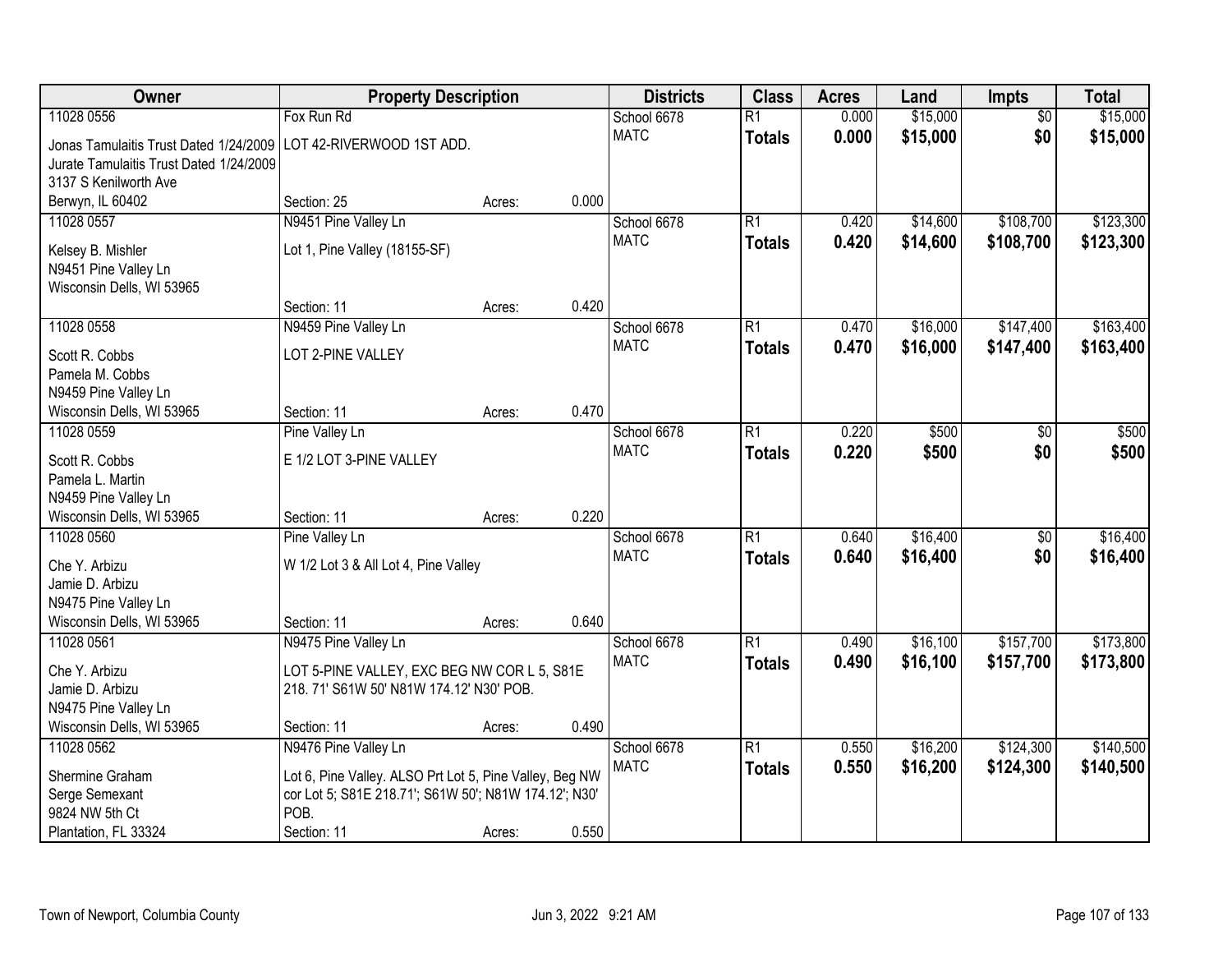| Owner                     |                                                        | <b>Property Description</b> |       | <b>Districts</b> | <b>Class</b>    | <b>Acres</b> | Land     | Impts           | <b>Total</b> |
|---------------------------|--------------------------------------------------------|-----------------------------|-------|------------------|-----------------|--------------|----------|-----------------|--------------|
| 11028 0563                | Pine Valley Ln                                         |                             |       | School 6678      | $\overline{R1}$ | 0.420        | \$1,200  | $\overline{50}$ | \$1,200      |
| Wayne A. Smith            | LOT 7-PINE VALLEY                                      |                             |       | <b>MATC</b>      | <b>Totals</b>   | 0.420        | \$1,200  | \$0             | \$1,200      |
| N9470 Pine Valley Ln      |                                                        |                             |       |                  |                 |              |          |                 |              |
| Wisconsin Dells, WI 53965 |                                                        |                             |       |                  |                 |              |          |                 |              |
|                           | Section: 11                                            | Acres:                      | 0.420 |                  |                 |              |          |                 |              |
| 11028 0564                | N9470 Pine Valley Ln                                   |                             |       | School 6678      | $\overline{R1}$ | 0.450        | \$15,700 | \$131,200       | \$146,900    |
| Wayne A. Smith            | LOT 8-PINE VALLEY                                      |                             |       | <b>MATC</b>      | <b>Totals</b>   | 0.450        | \$15,700 | \$131,200       | \$146,900    |
| N9470 Pine Valley Ln      |                                                        |                             |       |                  |                 |              |          |                 |              |
| Wisconsin Dells, WI 53965 |                                                        |                             |       |                  |                 |              |          |                 |              |
|                           | Section: 11                                            | Acres:                      | 0.450 |                  |                 |              |          |                 |              |
| 11028 0565.01             | N9458 Pine Valley Ln                                   |                             |       | School 6678      | $\overline{R1}$ | 1.180        | \$26,400 | \$149,400       | \$175,800    |
| Michael J. Bailey         | Lots 9 & 10, Pine Valley; Also W47.52' of Lot 11, Pine |                             |       | <b>MATC</b>      | <b>Totals</b>   | 1.180        | \$26,400 | \$149,400       | \$175,800    |
| Enith C. Bailey           | Valley                                                 |                             |       |                  |                 |              |          |                 |              |
| N9458 Pine Valley Ln      |                                                        |                             |       |                  |                 |              |          |                 |              |
| Wisconsin Dells, WI 53965 | Section: 11                                            | Acres:                      | 1.180 |                  |                 |              |          |                 |              |
| 11028 0567                | N9448 Pine Valley Ln                                   |                             |       | School 6678      | $\overline{R1}$ | 0.510        | \$16,100 | \$103,600       | \$119,700    |
| Eugene A. Erickson        | LOT 11 EXC W47.52' & ALL LOT 12 PINEVALLEY             |                             |       | <b>MATC</b>      | <b>Totals</b>   | 0.510        | \$16,100 | \$103,600       | \$119,700    |
| N9448 Pine Valley Ln      |                                                        |                             |       |                  |                 |              |          |                 |              |
| Wisconsin Dells, WI 53965 |                                                        |                             |       |                  |                 |              |          |                 |              |
|                           | Section: 11                                            | Acres:                      | 0.510 |                  |                 |              |          |                 |              |
| 11028 0569                | W14661 Gulch Rd                                        |                             |       | School 6678      | $\overline{R1}$ | 0.000        | \$25,000 | \$132,000       | \$157,000    |
| Kyle W. Swenson           | LOT 1 WHISPERING PINES REC V.5 PLATS P.12              |                             |       | <b>MATC</b>      | <b>Totals</b>   | 0.000        | \$25,000 | \$132,000       | \$157,000    |
| W14661 Gulch Rd           | (W14661 GULCH ROAD)                                    |                             |       |                  |                 |              |          |                 |              |
| Wisconsin Dells, WI 53965 |                                                        |                             |       |                  |                 |              |          |                 |              |
|                           | Section: 1                                             | Acres:                      | 0.000 |                  |                 |              |          |                 |              |
| 11028 0570                | W14645 Gulch Rd                                        |                             |       | School 6678      | $\overline{R1}$ | 0.000        | \$25,000 | \$166,000       | \$191,000    |
| Roy E. Leach              | LOT 2 WHISPERING PINES                                 |                             |       | <b>MATC</b>      | <b>Totals</b>   | 0.000        | \$25,000 | \$166,000       | \$191,000    |
| Carol M. Leach            |                                                        |                             |       |                  |                 |              |          |                 |              |
| W14645 Gulch Rd           |                                                        |                             |       |                  |                 |              |          |                 |              |
| Wisconsin Dells, WI 53965 | Section: 1                                             | Acres:                      | 0.000 |                  |                 |              |          |                 |              |
| 11028 0571                | W14633 Gulch Rd                                        |                             |       | School 6678      | $\overline{R1}$ | 0.000        | \$25,000 | \$122,000       | \$147,000    |
| Ronald A. Shaffer         | Lot 3, Whispering Pines                                |                             |       | <b>MATC</b>      | <b>Totals</b>   | 0.000        | \$25,000 | \$122,000       | \$147,000    |
| Diana Shaffer             |                                                        |                             |       |                  |                 |              |          |                 |              |
| W14633 Gulch Rd           |                                                        |                             |       |                  |                 |              |          |                 |              |
| Wisconsin Dells, WI 53965 | Section: 1                                             | Acres:                      | 0.000 |                  |                 |              |          |                 |              |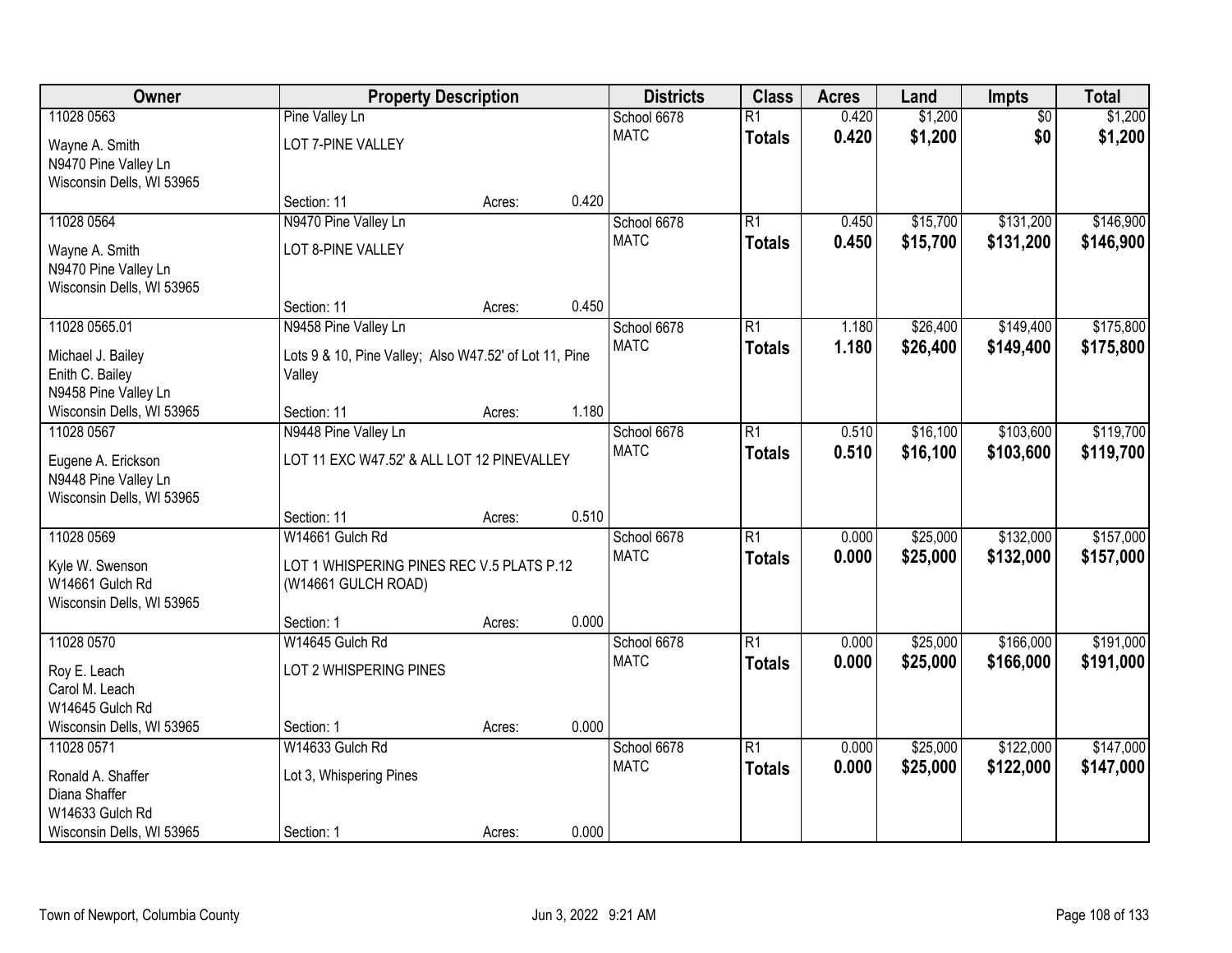| Owner                         | <b>Property Description</b>                     |        |       | <b>Districts</b> | <b>Class</b>    | <b>Acres</b> | Land     | <b>Impts</b> | <b>Total</b> |
|-------------------------------|-------------------------------------------------|--------|-------|------------------|-----------------|--------------|----------|--------------|--------------|
| 11028 0572                    | W14627 Gulch Rd                                 |        |       | School 6678      | $\overline{R1}$ | 0.000        | \$25,000 | \$141,800    | \$166,800    |
| Thomas B. Fisher              | LOT 4 WHISPERING PINES                          |        |       | <b>MATC</b>      | <b>Totals</b>   | 0.000        | \$25,000 | \$141,800    | \$166,800    |
| Lonnie J. Fisher              |                                                 |        |       |                  |                 |              |          |              |              |
| W14627 Gulch Rd               |                                                 |        |       |                  |                 |              |          |              |              |
| Wisconsin Dells, WI 53965     | Section: 1                                      | Acres: | 0.000 |                  |                 |              |          |              |              |
| 11028 0573                    | W14623 Gulch Rd                                 |        |       | School 6678      | $\overline{R1}$ | 0.000        | \$25,000 | \$157,500    | \$182,500    |
| Kenneth L. Miller             | LOT 5 WHISPERING PINES REC. V.5 PLATS P.12 P.67 |        |       | <b>MATC</b>      | <b>Totals</b>   | 0.000        | \$25,000 | \$157,500    | \$182,500    |
| Tammy L. Miller               | P.526                                           |        |       |                  |                 |              |          |              |              |
| W14623 Gulch Rd               |                                                 |        |       |                  |                 |              |          |              |              |
| Wisconsin Dells, WI 53965     | Section: 1                                      | Acres: | 0.000 |                  |                 |              |          |              |              |
| 11028 0574                    | W14611 Gulch Rd                                 |        |       | School 6678      | $\overline{R1}$ | 0.000        | \$25,000 | \$165,100    | \$190,100    |
| Tifa Azemi et al              | LOT 6 WHISPERING PINES                          |        |       | <b>MATC</b>      | <b>Totals</b>   | 0.000        | \$25,000 | \$165,100    | \$190,100    |
| c/o Camil Azemi               |                                                 |        |       |                  |                 |              |          |              |              |
| W14611 Gulch Rd               |                                                 |        |       |                  |                 |              |          |              |              |
| Wisconsin Dells, WI 53965     | Section: 1                                      | Acres: | 0.000 |                  |                 |              |          |              |              |
| 11028 0575                    | W14587 Gulch Rd                                 |        |       | School 6678      | $\overline{R1}$ | 0.000        | \$25,000 | \$161,300    | \$186,300    |
| <b>Maribeth Martin</b>        | LOT 7 WHISPERING PINES REC. V.5 PLATS P.12      |        |       | <b>MATC</b>      | <b>Totals</b>   | 0.000        | \$25,000 | \$161,300    | \$186,300    |
| W14587 Gulch Rd               |                                                 |        |       |                  |                 |              |          |              |              |
| Wisconsin Dells, WI 53965     |                                                 |        |       |                  |                 |              |          |              |              |
|                               | Section: 1                                      | Acres: | 0.000 |                  |                 |              |          |              |              |
| 11028 0576                    | W14555 Gulch Rd                                 |        |       | School 6678      | $\overline{R1}$ | 0.000        | \$25,000 | \$267,500    | \$292,500    |
| Peter Soupir                  | Lot 8, Whispering Pines,                        |        |       | <b>MATC</b>      | <b>Totals</b>   | 0.000        | \$25,000 | \$267,500    | \$292,500    |
| Kristin Soupir                |                                                 |        |       |                  |                 |              |          |              |              |
| W14555 Gulch Rd               |                                                 |        |       |                  |                 |              |          |              |              |
| Wisconsin Dells, WI 53965     | Section: 1                                      | Acres: | 0.000 |                  |                 |              |          |              |              |
| 11028 0577                    | Gulch Rd                                        |        |       | School 6678      | $\overline{R1}$ | 1.965        | \$25,000 | $\sqrt{6}$   | \$25,000     |
| Aaron L. Holderman            | Lot 9, Whispering Pines                         |        |       | <b>MATC</b>      | <b>Totals</b>   | 1.965        | \$25,000 | \$0          | \$25,000     |
| W14519 Gulch Rd               |                                                 |        |       |                  |                 |              |          |              |              |
| Wisconsin Dells, WI 53965     |                                                 |        |       |                  |                 |              |          |              |              |
|                               | Section: 1                                      | Acres: | 1.965 |                  |                 |              |          |              |              |
| 11028 0578                    | N8472 Fox Run Rd                                |        |       | School 6678      | $\overline{R1}$ | 0.000        | \$14,300 | \$90,100     | \$104,400    |
| Stanley E. Beinarauskas et al | LOT 43-RIVERWOOD 2ND ADD                        |        |       | <b>MATC</b>      | <b>Totals</b>   | 0.000        | \$14,300 | \$90,100     | \$104,400    |
| 10349 S Natoma Ave            |                                                 |        |       |                  |                 |              |          |              |              |
| Chicago Ridge, IL 60415       |                                                 |        |       |                  |                 |              |          |              |              |
|                               | Section: 24                                     | Acres: | 0.000 |                  |                 |              |          |              |              |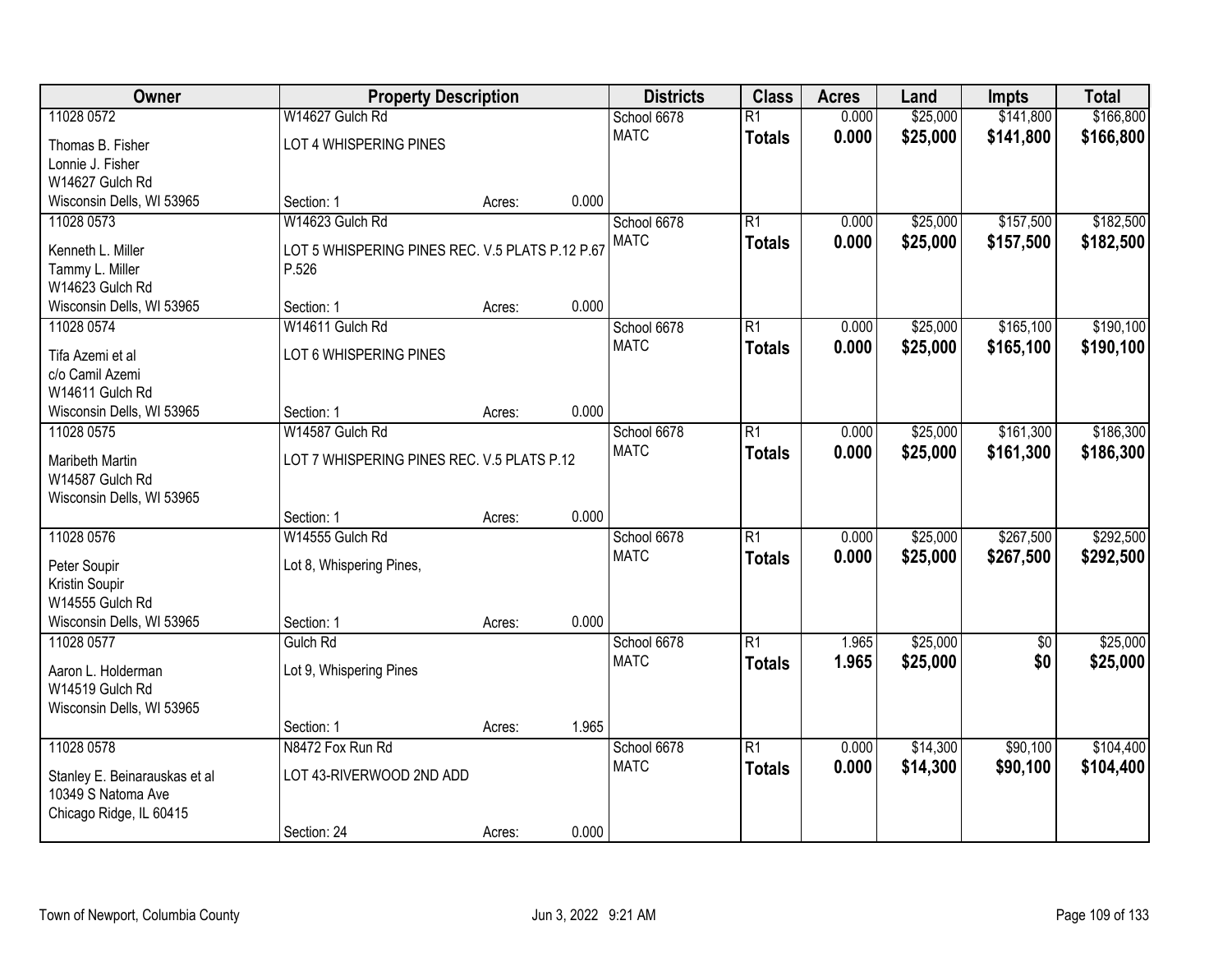| Owner                                                  | <b>Property Description</b>    |        |       | <b>Districts</b> | <b>Class</b>    | <b>Acres</b> | Land     | <b>Impts</b>    | <b>Total</b> |
|--------------------------------------------------------|--------------------------------|--------|-------|------------------|-----------------|--------------|----------|-----------------|--------------|
| 11028 0579                                             | Fox Run Rd                     |        |       | School 6678      | $\overline{R1}$ | 1.260        | \$18,000 | $\overline{30}$ | \$18,000     |
| Anne M. Lukaszewicz et al                              | LOT 44-RIVERWOOD 2ND ADD.      |        |       | <b>MATC</b>      | <b>Totals</b>   | 1.260        | \$18,000 | \$0             | \$18,000     |
| c/o Edward J. Lukaszewicz                              |                                |        |       |                  |                 |              |          |                 |              |
| N8445 Fox Run Rd                                       |                                |        |       |                  |                 |              |          |                 |              |
| Wisconsin Dells, WI 53965                              | Section: 24                    | Acres: | 1.260 |                  |                 |              |          |                 |              |
| 11028 0580                                             | N8456 Fox Run Rd               |        |       | School 6678      | R1              | 0.000        | \$15,000 | \$106,000       | \$121,000    |
| John P. Jasulaitis et al                               | Lot 45, 2nd Add to Riverwood   |        |       | <b>MATC</b>      | <b>Totals</b>   | 0.000        | \$15,000 | \$106,000       | \$121,000    |
| c/o Irene M Jasulaitis Rev Tr                          |                                |        |       |                  |                 |              |          |                 |              |
| 3960 S Artesian Ave                                    |                                |        |       |                  |                 |              |          |                 |              |
| Chicago, IL 60632                                      | Section: 24                    | Acres: | 0.000 |                  |                 |              |          |                 |              |
| 11028 0581                                             | Fox Run Rd                     |        |       | School 6678      | $\overline{R1}$ | 0.000        | \$5,300  | $\sqrt[6]{}$    | \$5,300      |
| Edward J. Lukaszewicz                                  | LOT 46-RIVERWOOD 2ND. ADD.     |        |       | <b>MATC</b>      | <b>Totals</b>   | 0.000        | \$5,300  | \$0             | \$5,300      |
| Anne M. Lukaszewicz                                    |                                |        |       |                  |                 |              |          |                 |              |
| N8445 Fox Run Rd                                       |                                |        |       |                  |                 |              |          |                 |              |
| Wisconsin Dells, WI 53965                              | Section: 24                    | Acres: | 0.000 |                  |                 |              |          |                 |              |
| 11028 0582                                             | N8434 Fox Run Rd               |        |       | School 6678      | R1              | 0.000        | \$15,000 | \$0             | \$15,000     |
| Emily A. Venne                                         | Lot 47, 2nd Add Riverwood      |        |       | <b>MATC</b>      | <b>Totals</b>   | 0.000        | \$15,000 | \$0             | \$15,000     |
| Sophia R. Venne                                        |                                |        |       |                  |                 |              |          |                 |              |
| N8445 Fox Run Rd                                       |                                |        |       |                  |                 |              |          |                 |              |
| Wisconsin Dells, WI 53965                              | Section: 24                    | Acres: | 0.000 |                  |                 |              |          |                 |              |
| 11028 0583                                             | Fox Run Rd                     |        |       | School 6678      | $\overline{R1}$ | 0.000        | \$15,000 | \$0             | \$15,000     |
|                                                        | LOT 48-RIVERWOOD 2ND. ADD.     |        |       | <b>MATC</b>      | <b>Totals</b>   | 0.000        | \$15,000 | \$0             | \$15,000     |
| Anne M. Lukaszewicz et al<br>c/o Edward J. Lukaszewicz |                                |        |       |                  |                 |              |          |                 |              |
| N8445 Fox Run Rd                                       |                                |        |       |                  |                 |              |          |                 |              |
| Wisconsin Dells, WI 53965                              | Section: 24                    | Acres: | 0.000 |                  |                 |              |          |                 |              |
| 11028 0584                                             | N8422 Fox Run Rd               |        |       | School 6678      | R1              | 0.000        | \$15,000 | \$111,300       | \$126,300    |
|                                                        |                                |        |       | <b>MATC</b>      | <b>Totals</b>   | 0.000        | \$15,000 | \$111,300       | \$126,300    |
| Richard Jurgutis<br>N8422 Fox Run Rd                   | Lot 49, Riverwood 2nd Addition |        |       |                  |                 |              |          |                 |              |
| Wisconsin Dells, WI 53965                              |                                |        |       |                  |                 |              |          |                 |              |
|                                                        | Section: 24                    | Acres: | 0.000 |                  |                 |              |          |                 |              |
| 11028 0586                                             | N8441 Valley Dr                |        |       | School 6678      | $\overline{R1}$ | 0.000        | \$20,000 | \$94,600        | \$114,600    |
|                                                        |                                |        |       | <b>MATC</b>      | <b>Totals</b>   | 0.000        | \$20,000 | \$94,600        | \$114,600    |
| Frederick J. Ewig et al                                | LT 50-51 RIVERWOOD 2ND ADD     |        |       |                  |                 |              |          |                 |              |
| W14393 Valley View Ct<br>Wisconsin Dells, WI 53965     |                                |        |       |                  |                 |              |          |                 |              |
|                                                        | Section: 24                    | Acres: | 0.000 |                  |                 |              |          |                 |              |
|                                                        |                                |        |       |                  |                 |              |          |                 |              |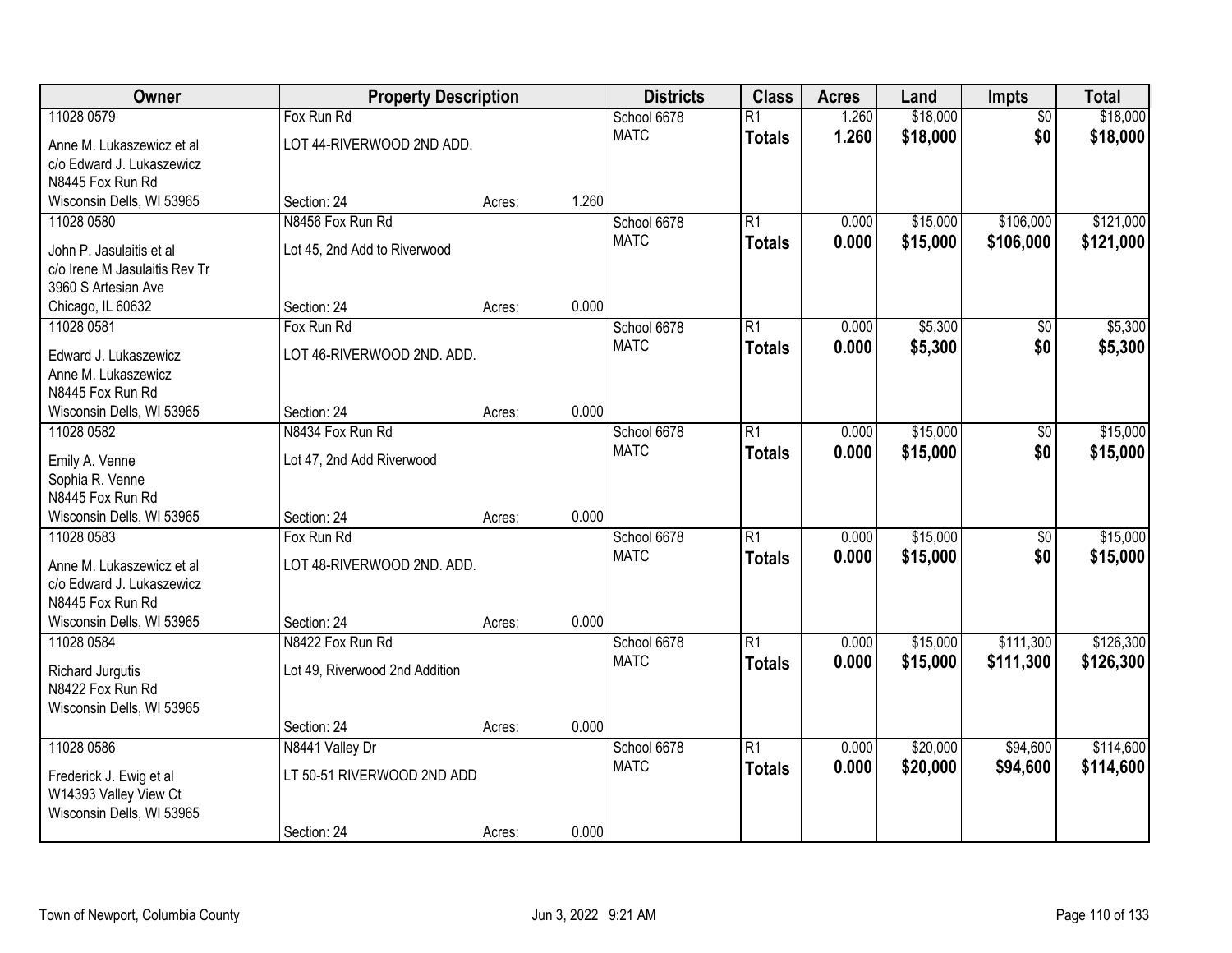| Owner                         | <b>Property Description</b>                        |        |       | <b>Districts</b> | <b>Class</b>    | <b>Acres</b> | Land     | <b>Impts</b>    | <b>Total</b> |
|-------------------------------|----------------------------------------------------|--------|-------|------------------|-----------------|--------------|----------|-----------------|--------------|
| 11028 0587                    | N8444 Fox Run Rd                                   |        |       | School 6678      | $\overline{R1}$ | 0.000        | \$15,000 | \$86,000        | \$101,000    |
| Edward J. Lukaszewicz         | LOT 52-RIVERWOOD 2ND ADD. (N8444 FOX RUN           |        |       | <b>MATC</b>      | <b>Totals</b>   | 0.000        | \$15,000 | \$86,000        | \$101,000    |
| Anne M. Lukaszewicz           | ROAD)                                              |        |       |                  |                 |              |          |                 |              |
| N8445 Fox Run Rd              |                                                    |        |       |                  |                 |              |          |                 |              |
| Wisconsin Dells, WI 53965     | Section: 24                                        | Acres: | 0.000 |                  |                 |              |          |                 |              |
| 11028 0588                    | <b>Valley Dr</b>                                   |        |       | School 6678      | $\overline{R1}$ | 0.000        | \$15,000 | \$0             | \$15,000     |
| John P. Jasulaitis et al.     | Lot 53, 2nd Add to Riverwood                       |        |       | <b>MATC</b>      | <b>Totals</b>   | 0.000        | \$15,000 | \$0             | \$15,000     |
| c/o Irene M Jasulaitis Rev Tr |                                                    |        |       |                  |                 |              |          |                 |              |
| 3960 S Artesian Ave           |                                                    |        |       |                  |                 |              |          |                 |              |
| Chicago, IL 60632             | Section: 24                                        | Acres: | 0.000 |                  |                 |              |          |                 |              |
| 11028 0589                    | N8463 Valley Dr                                    |        |       | School 6678      | $\overline{R1}$ | 0.000        | \$15,000 | \$148,300       | \$163,300    |
| Shelley A. Revling            | LOT 54 RIVERWOOD 2ND ADD                           |        |       | <b>MATC</b>      | <b>Totals</b>   | 0.000        | \$15,000 | \$148,300       | \$163,300    |
| N8463 Valley Dr               |                                                    |        |       |                  |                 |              |          |                 |              |
| Wisconsin Dells, WI 53965     |                                                    |        |       |                  |                 |              |          |                 |              |
|                               | Section: 24                                        | Acres: | 0.000 |                  |                 |              |          |                 |              |
| 11028 0590                    | Valley Dr                                          |        |       | School 6678      | $\overline{R1}$ | 0.000        | \$12,000 | \$0             | \$12,000     |
| Gail M. Tassone               | Lot 55, 2nd Add to Riverwood                       |        |       | <b>MATC</b>      | <b>Totals</b>   | 0.000        | \$12,000 | \$0             | \$12,000     |
| N8488 Fox Run Rd              |                                                    |        |       |                  |                 |              |          |                 |              |
| Wisconsin Dells, WI 53965     |                                                    |        |       |                  |                 |              |          |                 |              |
|                               | Section: 24                                        | Acres: | 0.000 |                  |                 |              |          |                 |              |
| 11028 0591                    | Valley Dr                                          |        |       | School 6678      | $\overline{R1}$ | 0.000        | \$15,000 | $\overline{50}$ | \$15,000     |
| Gail M. Tassone               | Lot 56, 2nd Add to Riverwood                       |        |       | <b>MATC</b>      | <b>Totals</b>   | 0.000        | \$15,000 | \$0             | \$15,000     |
| N8488 Fox Run Rd              |                                                    |        |       |                  |                 |              |          |                 |              |
| Wisconsin Dells, WI 53965     |                                                    |        |       |                  |                 |              |          |                 |              |
|                               | Section: 24                                        | Acres: | 0.000 |                  |                 |              |          |                 |              |
| 11028 0592                    | N8454 Valley Dr                                    |        |       | School 6678      | $\overline{R1}$ | 0.000        | \$15,000 | \$100,800       | \$115,800    |
| Anna Smolenski et al          | Lot 57, Riverwood 2nd Add                          |        |       | <b>MATC</b>      | <b>Totals</b>   | 0.000        | \$15,000 | \$100,800       | \$115,800    |
| c/o Andrzej D. Smolenski      |                                                    |        |       |                  |                 |              |          |                 |              |
| N8454 Valley Dr               |                                                    |        |       |                  |                 |              |          |                 |              |
| Wisconsin Dells, WI 53965     | Section: 24                                        | Acres: | 0.000 |                  |                 |              |          |                 |              |
| 11028 0593                    | N8432 Valley Dr                                    |        |       | School 6678      | $\overline{R1}$ | 0.000        | \$24,900 | \$123,700       | \$148,600    |
| Daniel S. Dwyer               | Lots 58 & 59, Second Add to Riverwood, ALSO R367-6 |        |       | <b>MATC</b>      | <b>Totals</b>   | 0.000        | \$24,900 | \$123,700       | \$148,600    |
| Mary E. Dwyer                 | (40X80 AREA)                                       |        |       |                  |                 |              |          |                 |              |
| N8432 Valley Dr               |                                                    |        |       |                  |                 |              |          |                 |              |
| Wisconsin Dells, WI 53965     | Section: 24                                        | Acres: | 0.000 |                  |                 |              |          |                 |              |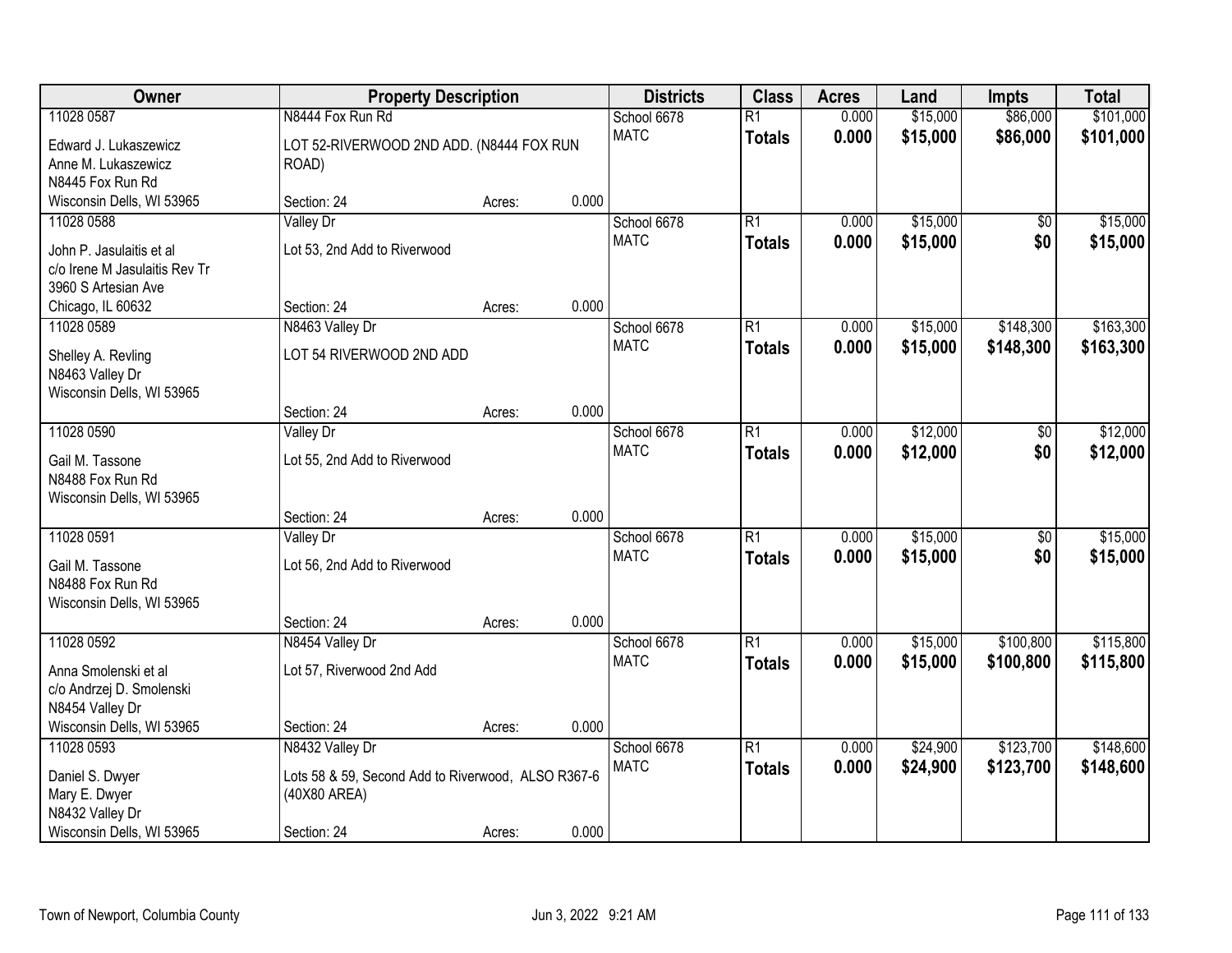| Owner                                       |                                                                 | <b>Property Description</b> |       | <b>Districts</b> | <b>Class</b>    | <b>Acres</b> | Land     | Impts           | <b>Total</b> |
|---------------------------------------------|-----------------------------------------------------------------|-----------------------------|-------|------------------|-----------------|--------------|----------|-----------------|--------------|
| 11028 0595                                  | <b>Pineaire Dr</b>                                              |                             |       | School 6678      | $\overline{R1}$ | 0.000        | \$25,000 | $\overline{50}$ | \$25,000     |
| Kyle W. Swenson                             | Lot 10, 1st Add Whispering Pines                                |                             |       | <b>MATC</b>      | <b>Totals</b>   | 0.000        | \$25,000 | \$0             | \$25,000     |
| W14661 Gulch Rd                             |                                                                 |                             |       |                  |                 |              |          |                 |              |
| Wisconsin Dells, WI 53965                   |                                                                 |                             |       |                  |                 |              |          |                 |              |
|                                             | Section: 1                                                      | Acres:                      | 0.000 |                  |                 |              |          |                 |              |
| 11028 0596                                  | Pineaire Dr                                                     |                             |       | School 6678      | $\overline{R1}$ | 0.000        | \$18,000 | $\overline{50}$ | \$18,000     |
| Mary S. Budz et al                          | LOT 11 WHISPERING PINES 1st Addition                            |                             |       | <b>MATC</b>      | <b>Totals</b>   | 0.000        | \$18,000 | \$0             | \$18,000     |
| c/o Joseph Budz                             |                                                                 |                             |       |                  |                 |              |          |                 |              |
| 11226 Spring Creek Ln                       |                                                                 |                             |       |                  |                 |              |          |                 |              |
| Orland Park, IL 60462                       | Section: 1                                                      | Acres:                      | 0.000 |                  |                 |              |          |                 |              |
| 11028 0597                                  | N9946 Pine Aire Dr                                              |                             |       | School 6678      | $\overline{R1}$ | 0.000        | \$18,000 | \$100,100       | \$118,100    |
| Chrisanna Manders                           | Lot 12, 1st Addition Whispering Pines                           |                             |       | <b>MATC</b>      | <b>Totals</b>   | 0.000        | \$18,000 | \$100,100       | \$118,100    |
| <b>Benjamin Manders</b>                     |                                                                 |                             |       |                  |                 |              |          |                 |              |
| N9946 Pine Aire Dr                          |                                                                 |                             |       |                  |                 |              |          |                 |              |
| Wisconsin Dells, WI 53965                   | Section: 1                                                      | Acres:                      | 0.000 |                  |                 |              |          |                 |              |
| 11028 0598                                  | N9930 Pine Aire Dr                                              |                             |       | School 6678      | $\overline{R1}$ | 0.000        | \$18,000 | \$137,700       | \$155,700    |
|                                             | LOT 13 WHISPERING PINES 1st Addition (N9930 PINE                |                             |       | <b>MATC</b>      | <b>Totals</b>   | 0.000        | \$18,000 | \$137,700       | \$155,700    |
| Jason M. Kocovsky<br>Nichole M. Kocovsky    | AIRE DRIVE)                                                     |                             |       |                  |                 |              |          |                 |              |
| N9930 Pine Aire Dr                          |                                                                 |                             |       |                  |                 |              |          |                 |              |
| Wisconsin Dells, WI 53965                   | Section: 1                                                      | Acres:                      | 0.000 |                  |                 |              |          |                 |              |
| 11028 0599                                  | N9910 Pine Aire Dr                                              |                             |       | School 6678      | $\overline{R1}$ | 0.000        | \$18,000 | \$81,200        | \$99,200     |
|                                             |                                                                 |                             |       | <b>MATC</b>      | <b>Totals</b>   | 0.000        | \$18,000 | \$81,200        | \$99,200     |
| Neal W. Kingsley                            | Lot 14 Whispering Pines 1st Addition (N9910 PINE AIRE<br>DRIVE) |                             |       |                  |                 |              |          |                 |              |
| Lori S. Kingsley<br>N9910 Pine Aire Dr      |                                                                 |                             |       |                  |                 |              |          |                 |              |
| Wisconsin Dells, WI 53965                   | Section: 1                                                      | Acres:                      | 0.000 |                  |                 |              |          |                 |              |
| 11028 0600                                  | N9911 Pine Aire Dr                                              |                             |       | School 6678      | $\overline{R1}$ | 0.000        | \$18,000 | \$75,600        | \$93,600     |
|                                             |                                                                 |                             |       | <b>MATC</b>      | <b>Totals</b>   | 0.000        | \$18,000 | \$75,600        | \$93,600     |
| Richard Roenneburg                          | LOT 15 WHISPERING PINES 1st Addition                            |                             |       |                  |                 |              |          |                 |              |
| Jacqueline Roenneburg<br>N9911 Pine Aire Dr |                                                                 |                             |       |                  |                 |              |          |                 |              |
| Wisconsin Dells, WI 53965                   | Section: 1                                                      | Acres:                      | 0.000 |                  |                 |              |          |                 |              |
| 11028 0601                                  | Pineaire Dr                                                     |                             |       | School 6678      | $\overline{R1}$ | 0.000        | \$18,000 | $\overline{50}$ | \$18,000     |
|                                             |                                                                 |                             |       | <b>MATC</b>      | <b>Totals</b>   | 0.000        | \$18,000 | \$0             | \$18,000     |
| <b>Walter Klimek</b>                        | Lot 16, 1st Add Whispering Pines                                |                             |       |                  |                 |              |          |                 |              |
| c/o Walter Klimek Jr                        |                                                                 |                             |       |                  |                 |              |          |                 |              |
| 6655 W 64th PI #203                         |                                                                 |                             |       |                  |                 |              |          |                 |              |
| Chicago, IL 60638                           | Section: 1                                                      | Acres:                      | 0.000 |                  |                 |              |          |                 |              |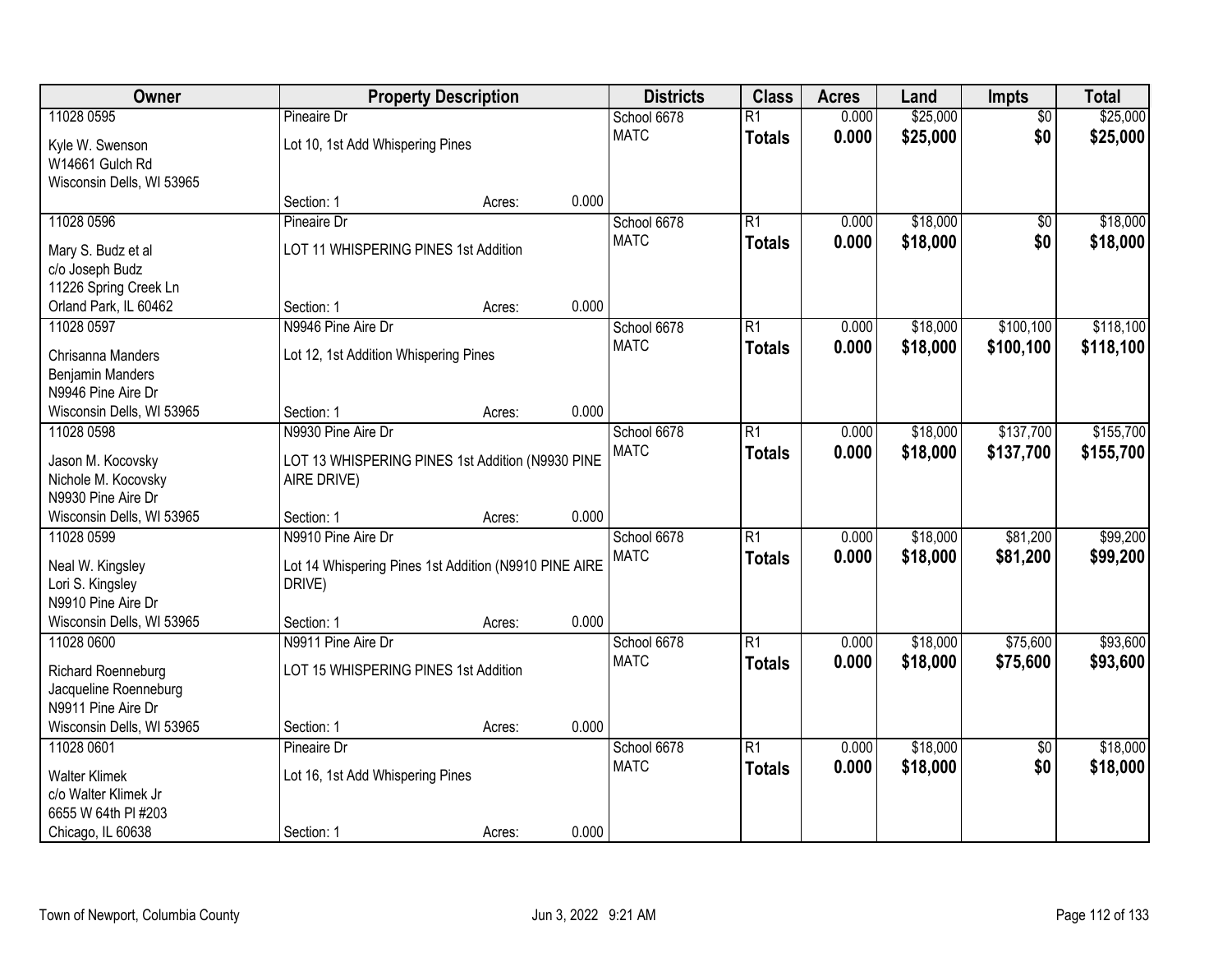| Owner                                                                                   |                                                                  | <b>Property Description</b> |       | <b>Districts</b>           | <b>Class</b>                     | <b>Acres</b>   | Land                 | <b>Impts</b>           | <b>Total</b>           |
|-----------------------------------------------------------------------------------------|------------------------------------------------------------------|-----------------------------|-------|----------------------------|----------------------------------|----------------|----------------------|------------------------|------------------------|
| 11028 0602                                                                              | N9951 Pine Aire Dr                                               |                             |       | School 6678                | $\overline{R1}$                  | 0.000          | \$18,000             | \$156,600              | \$174,600              |
| Robert B & Deborah J Fish Revocable<br><b>Trust Dated Novembe</b><br>N9951 Pine Aire Dr | LOT 17 WHISPERING PINES 1st Addition (N9951 PINE<br>AIRE DRIVE)  |                             |       | <b>MATC</b>                | <b>Totals</b>                    | 0.000          | \$18,000             | \$156,600              | \$174,600              |
| Wisconsin Dells, WI 53965                                                               | Section: 1                                                       | Acres:                      | 0.000 |                            |                                  |                |                      |                        |                        |
| 11028 0603<br>Donna J. Wimann<br>N9961 Pine Aire Dr<br>Wisconsin Dells, WI 53965        | N9961 Pine Aire Dr<br>Lot 18, Whispering Pines 1st Addition      |                             |       | School 6678<br><b>MATC</b> | $\overline{R1}$<br><b>Totals</b> | 0.000<br>0.000 | \$18,000<br>\$18,000 | \$135,800<br>\$135,800 | \$153,800<br>\$153,800 |
|                                                                                         | Section: 1                                                       | Acres:                      | 0.000 |                            |                                  |                |                      |                        |                        |
| 11028 0604.01<br>Mary F. Lueloff<br>1108 S Cambridge Ct<br>Waunakee, WI 53597           | Pine Aire Dr<br>Lot 1, CSM 4649-32-134                           |                             |       | School 6678<br><b>MATC</b> | $\overline{R1}$<br><b>Totals</b> | 0.990<br>0.990 | \$18,000<br>\$18,000 | \$0<br>\$0             | \$18,000<br>\$18,000   |
|                                                                                         | Section: 1                                                       | Acres:                      | 0.990 |                            |                                  |                |                      |                        |                        |
| 11028 0604.02<br>Connie S. Golz<br>N9971 Pine Aire Dr<br>Wisconsin Dells, WI 53965      | N9971 Pine Aire Dr<br>Lot 2, CSM 4649-32-134                     |                             |       | School 6678<br><b>MATC</b> | $\overline{R1}$<br><b>Totals</b> | 1.120<br>1.120 | \$18,000<br>\$18,000 | \$113,500<br>\$113,500 | \$131,500<br>\$131,500 |
|                                                                                         | Section: 1                                                       | Acres:                      | 1.120 |                            |                                  |                |                      |                        |                        |
| 11028 0605.01<br>Angela C. Backhaus<br>W14751 Kurtz Dr<br>Wisconsin Dells, WI 53965     | W14751 Kurtz Dr<br>Lot 1, Newport Hills                          |                             | 0.000 | School 6678<br><b>MATC</b> | $\overline{R1}$<br><b>Totals</b> | 0.000<br>0.000 | \$20,500<br>\$20,500 | \$109,100<br>\$109,100 | \$129,600<br>\$129,600 |
| 11028 0605.02                                                                           | Section: 13                                                      | Acres:                      |       | School 6678                | $\overline{R1}$                  | 0.000          | \$500                | $\sqrt{6}$             | \$500                  |
| Angela C. Backhaus<br>W14751 Kurtz Dr<br>Wisconsin Dells, WI 53965                      | W 1/4 of Outlot 2, Newport Hills and ROW                         |                             |       | <b>MATC</b>                | <b>Totals</b>                    | 0.000          | \$500                | \$0                    | \$500                  |
|                                                                                         | Section: 13                                                      | Acres:                      | 0.000 |                            |                                  |                |                      |                        |                        |
| 11028 0606.01<br>Michael S. Bayline<br>Julie A. Bayline<br>N8060 Winnebago Rd           | N8060 Winnebago Rd<br>LOT 2-NEWPORT HILLS (N8060 WINNEBAGO ROAD) |                             |       | School 6678<br><b>MATC</b> | $\overline{R1}$<br><b>Totals</b> | 0.000<br>0.000 | \$20,500<br>\$20,500 | \$113,500<br>\$113,500 | \$134,000<br>\$134,000 |
| Wisconsin Dells, WI 53965                                                               | Section: 13                                                      | Acres:                      | 0.000 |                            |                                  |                |                      |                        |                        |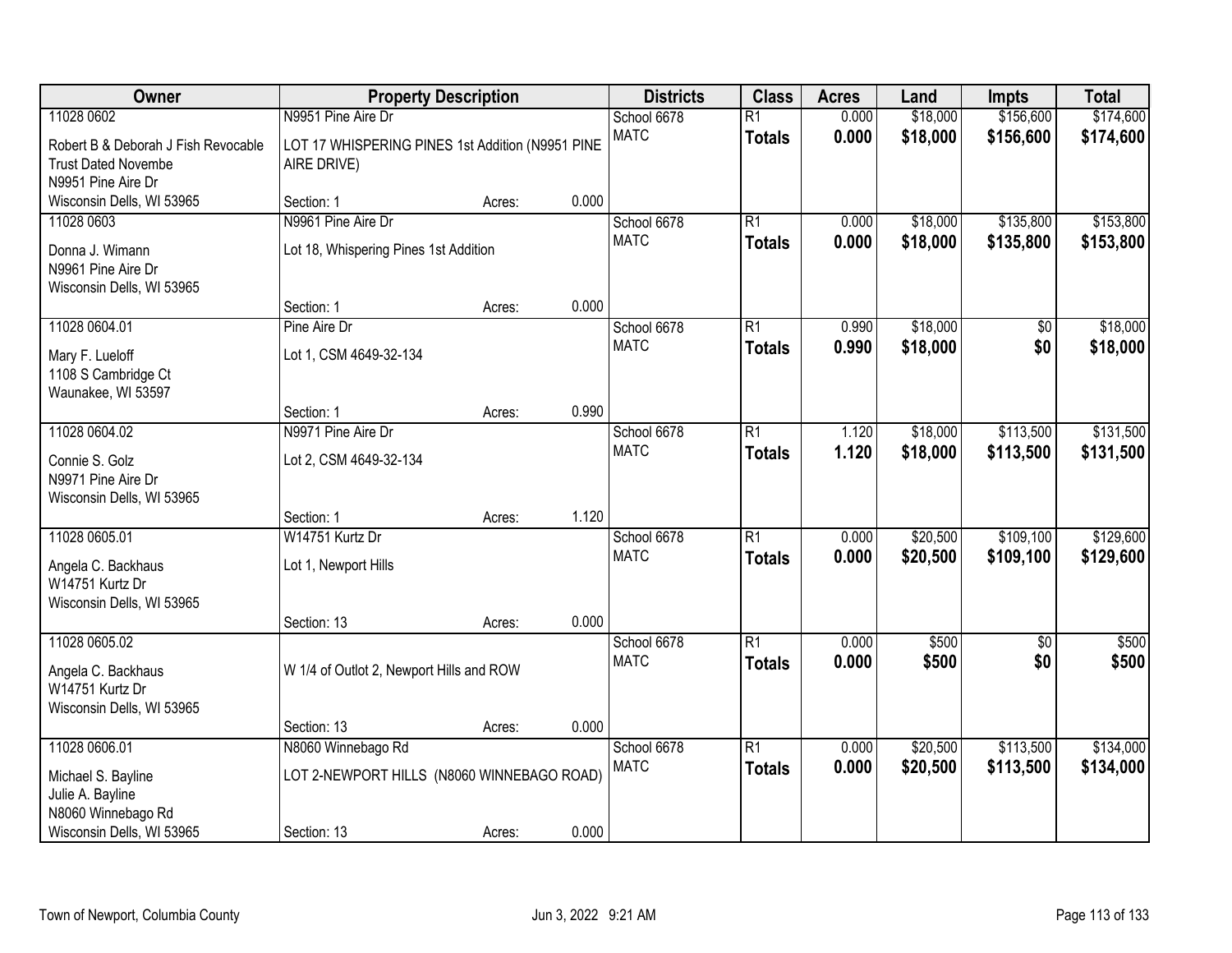| Owner                                          |                                      | <b>Property Description</b>                |       | <b>Districts</b> | <b>Class</b>    | <b>Acres</b> | Land     | <b>Impts</b>    | <b>Total</b> |
|------------------------------------------------|--------------------------------------|--------------------------------------------|-------|------------------|-----------------|--------------|----------|-----------------|--------------|
| 11028 0606.02                                  | Newport Dr                           |                                            |       | School 6678      | $\overline{R1}$ | 0.000        | \$500    | $\overline{50}$ | \$500        |
| Michael S. Bayline                             | E 1/2 OF W 1/2 OF OL2 NEWPORT HILLS  |                                            |       | <b>MATC</b>      | <b>Totals</b>   | 0.000        | \$500    | \$0             | \$500        |
| Julie A. Bayline                               |                                      |                                            |       |                  |                 |              |          |                 |              |
| N8060 Winnebago Rd                             |                                      |                                            |       |                  |                 |              |          |                 |              |
| Wisconsin Dells, WI 53965                      | Section: 13                          | Acres:                                     | 0.000 |                  |                 |              |          |                 |              |
| 11028 0607.01                                  | Winnebago Rd                         |                                            |       | School 6678      | $\overline{R1}$ | 0.000        | \$10,300 | $\overline{50}$ | \$10,300     |
| Leonard C. Helley                              |                                      | LOT 3-NEWPORT HILLS ALSO 0.03A OF LOT 4    |       | <b>MATC</b>      | <b>Totals</b>   | 0.000        | \$10,300 | \$0             | \$10,300     |
| Margaret F. Helley                             |                                      |                                            |       |                  |                 |              |          |                 |              |
| 3695W 2640s                                    |                                      |                                            |       |                  |                 |              |          |                 |              |
| Hurricane, UT 84737                            | Section: 13                          | Acres:                                     | 0.000 |                  |                 |              |          |                 |              |
| 11028 0607.02                                  | Newport Dr                           |                                            |       | School 6678      | R1              | 0.000        | \$500    | \$0             | \$500        |
| Leonard C. Helley                              | W1/2 OF E 1/2 OF O.L.2 NEWPORT HILLS |                                            |       | <b>MATC</b>      | <b>Totals</b>   | 0.000        | \$500    | \$0             | \$500        |
| Margaret F. Helley                             |                                      |                                            |       |                  |                 |              |          |                 |              |
| 3695W 2640s                                    |                                      |                                            |       |                  |                 |              |          |                 |              |
| Hurricane, UT 84737                            | Section: 13                          | Acres:                                     | 0.000 |                  |                 |              |          |                 |              |
| 11028 0608.01                                  | Newport Dr                           |                                            |       | School 6678      | R1              | 0.000        | \$10,300 | $\sqrt[6]{}$    | \$10,300     |
|                                                |                                      | LOT 4-NEWPORT HILLS EXC BEG SW COR N42.51' |       | <b>MATC</b>      | <b>Totals</b>   | 0.000        | \$10,300 | \$0             | \$10,300     |
| Leonard C. Helley<br>Margaret F. Helley        | N83E35.46' S42.54' S83W35.54' POB.   |                                            |       |                  |                 |              |          |                 |              |
| 3695W 2640s                                    |                                      |                                            |       |                  |                 |              |          |                 |              |
| Hurricane, UT 84737                            | Section: 13                          | Acres:                                     | 0.000 |                  |                 |              |          |                 |              |
| 11028 0608.02                                  | Newport Dr                           |                                            |       | School 6678      | $\overline{R1}$ | 0.000        | \$500    | $\overline{50}$ | \$500        |
|                                                |                                      |                                            |       | <b>MATC</b>      | <b>Totals</b>   | 0.000        | \$500    | \$0             | \$500        |
| Leonard C. Helley                              | E 1/4 OF O.L.2 NEWPORT HILLS         |                                            |       |                  |                 |              |          |                 |              |
| Margaret F. Helley<br>3695W 2640s              |                                      |                                            |       |                  |                 |              |          |                 |              |
| Hurricane, UT 84737                            | Section: 13                          | Acres:                                     | 0.000 |                  |                 |              |          |                 |              |
| 11028 0609.01                                  | Newport Dr                           |                                            |       | School 6678      | R1              | 0.000        | \$10,300 | $\sqrt{6}$      | \$10,300     |
|                                                |                                      |                                            |       | <b>MATC</b>      | <b>Totals</b>   | 0.000        | \$10,300 | \$0             | \$10,300     |
| Jeffrey W. Crum                                | LOT 5-NEWPORT HILLS                  |                                            |       |                  |                 |              |          |                 |              |
| Dawn E. Crum                                   |                                      |                                            |       |                  |                 |              |          |                 |              |
| W14625 Newport Dr<br>Wisconsin Dells, WI 53965 | Section: 13                          |                                            | 0.000 |                  |                 |              |          |                 |              |
| 11028 0609.02                                  | Newport Dr                           | Acres:                                     |       | School 6678      | R1              | 0.000        | \$500    | $\overline{50}$ | \$500        |
|                                                |                                      |                                            |       | <b>MATC</b>      | <b>Totals</b>   | 0.000        | \$500    | \$0             | \$500        |
| Jeffrey W. Crum                                | W 1/4 OF O.L. 3 NEWPORT HILLS        |                                            |       |                  |                 |              |          |                 |              |
| Dawn E. Crum                                   |                                      |                                            |       |                  |                 |              |          |                 |              |
| W14625 Newport Dr                              |                                      |                                            |       |                  |                 |              |          |                 |              |
| Wisconsin Dells, WI 53965                      | Section: 13                          | Acres:                                     | 0.000 |                  |                 |              |          |                 |              |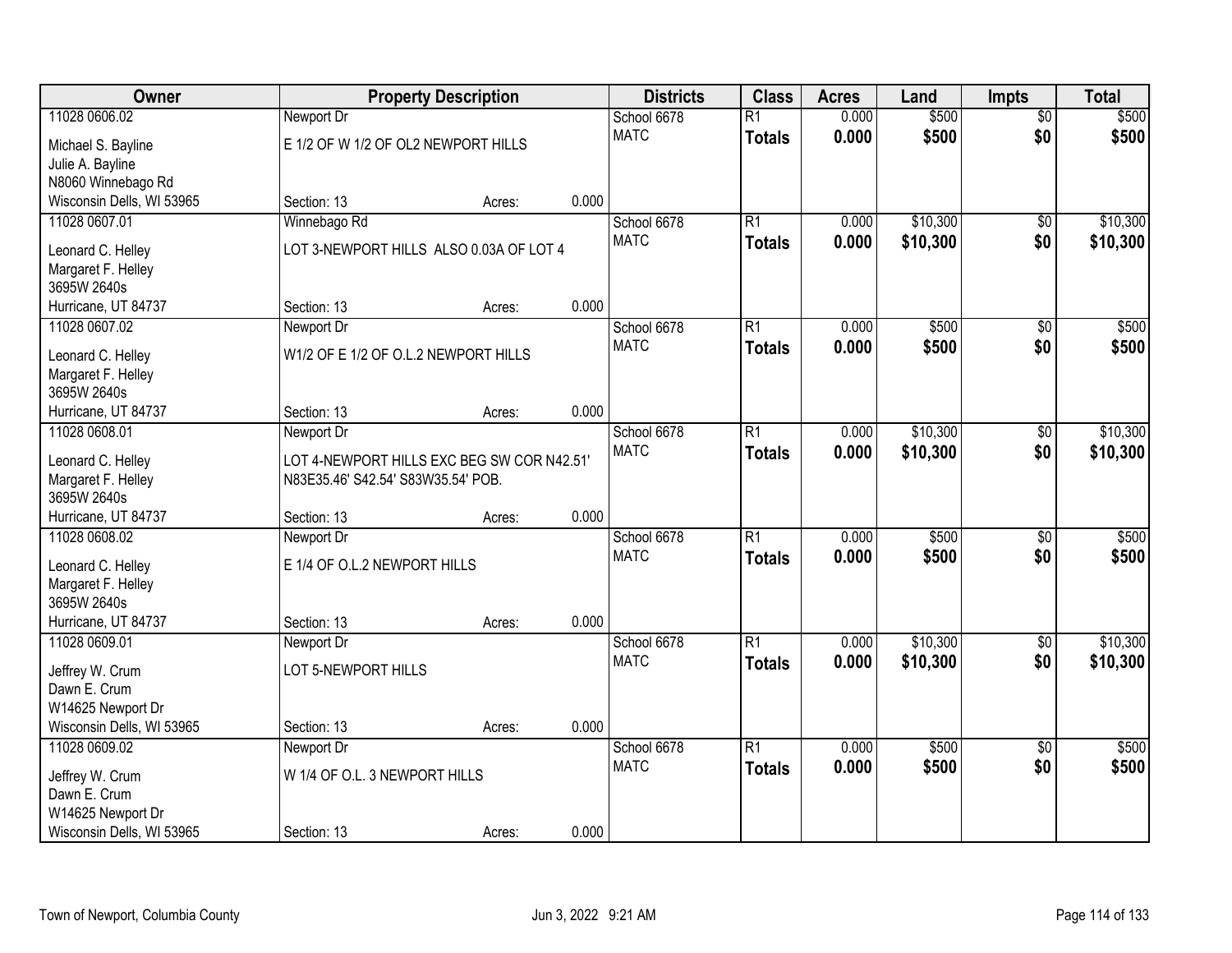| Owner                     | <b>Property Description</b>         |        |       | <b>Districts</b> | <b>Class</b>    | <b>Acres</b> | Land     | <b>Impts</b>    | <b>Total</b> |
|---------------------------|-------------------------------------|--------|-------|------------------|-----------------|--------------|----------|-----------------|--------------|
| 11028 0610.01             | W14625 Newport Dr                   |        |       | School 6678      | $\overline{R1}$ | 0.000        | \$20,500 | \$125,000       | \$145,500    |
| Jeffrey W. Crum           | LOT 6-NEWPORT HILLS                 |        |       | <b>MATC</b>      | <b>Totals</b>   | 0.000        | \$20,500 | \$125,000       | \$145,500    |
| Dawn E. Crum              |                                     |        |       |                  |                 |              |          |                 |              |
| W14625 Newport Dr         |                                     |        |       |                  |                 |              |          |                 |              |
| Wisconsin Dells, WI 53965 | Section: 13                         | Acres: | 0.000 |                  |                 |              |          |                 |              |
| 11028 0610.02             | Newport Dr                          |        |       | School 6678      | R1              | 0.000        | \$500    | $\overline{50}$ | \$500        |
| Jeffrey W. Crum           | E1/2 OF W1/2 OF O.L.3 NEWPORT HILLS |        |       | <b>MATC</b>      | <b>Totals</b>   | 0.000        | \$500    | \$0             | \$500        |
| Dawn E. Crum              |                                     |        |       |                  |                 |              |          |                 |              |
| W14625 Newport Dr         |                                     |        |       |                  |                 |              |          |                 |              |
| Wisconsin Dells, WI 53965 | Section: 13                         | Acres: | 0.000 |                  |                 |              |          |                 |              |
| 11028 0611.01             | Kurtz Dr                            |        |       | School 6678      | R1              | 0.000        | \$11,300 | \$7,300         | \$18,600     |
| Ronald D. Sobojinski      | LOT 7-NEWPORT HILLS                 |        |       | <b>MATC</b>      | <b>Totals</b>   | 0.000        | \$11,300 | \$7,300         | \$18,600     |
| Linda L. Sobojinski       |                                     |        |       |                  |                 |              |          |                 |              |
| W14733 Kurtz Dr           |                                     |        |       |                  |                 |              |          |                 |              |
| Wisconsin Dells, WI 53965 | Section: 13                         | Acres: | 0.000 |                  |                 |              |          |                 |              |
| 11028 0611.02             | Newport Dr                          |        |       | School 6678      | $\overline{R1}$ | 0.000        | \$500    | \$0             | \$500        |
| Ronald D. Sobojinski      | W 1/2 OF E 1/2 O.L. 3 NEWPORT HILLS |        |       | <b>MATC</b>      | <b>Totals</b>   | 0.000        | \$500    | \$0             | \$500        |
| Linda L. Sobojinski       |                                     |        |       |                  |                 |              |          |                 |              |
| W14733 Kurtz Dr           |                                     |        |       |                  |                 |              |          |                 |              |
| Wisconsin Dells, WI 53965 | Section: 13                         | Acres: | 0.000 |                  |                 |              |          |                 |              |
| 11028 0612.01             | W14733 Kurtz Dr                     |        |       | School 6678      | $\overline{R1}$ | 0.000        | \$20,500 | \$137,300       | \$157,800    |
| Ronald D. Sobojinski      | LOT 8-NEWPORT HILLS                 |        |       | <b>MATC</b>      | <b>Totals</b>   | 0.000        | \$20,500 | \$137,300       | \$157,800    |
| Linda L. Sobojinski       |                                     |        |       |                  |                 |              |          |                 |              |
| W14733 Kurtz Dr           |                                     |        |       |                  |                 |              |          |                 |              |
| Wisconsin Dells, WI 53965 | Section: 13                         | Acres: | 0.000 |                  |                 |              |          |                 |              |
| 11028 0612.02             | Newport Dr                          |        |       | School 6678      | R1              | 0.000        | \$500    | \$0             | \$500        |
| Ronald D. Sobojinski      | E1/4 OF O.L.3 NEWPORT HILLS         |        |       | <b>MATC</b>      | <b>Totals</b>   | 0.000        | \$500    | \$0             | \$500        |
| Linda L. Sobojinski       |                                     |        |       |                  |                 |              |          |                 |              |
| W14733 Kurtz Dr           |                                     |        |       |                  |                 |              |          |                 |              |
| Wisconsin Dells, WI 53965 | Section: 13                         | Acres: | 0.000 |                  |                 |              |          |                 |              |
| 11028 0613.01             | W14752 Kurtz Dr                     |        |       | School 6678      | $\overline{R1}$ | 0.000        | \$20,500 | \$160,200       | \$180,700    |
| Jacob B. Griffin          | LOT 9-NEWPORT HILLS                 |        |       | <b>MATC</b>      | <b>Totals</b>   | 0.000        | \$20,500 | \$160,200       | \$180,700    |
| Rachel J. Griffin         |                                     |        |       |                  |                 |              |          |                 |              |
| W14752 Kurtz Dr           |                                     |        |       |                  |                 |              |          |                 |              |
| Wisconsin Dells, WI 53965 | Section: 13                         | Acres: | 0.000 |                  |                 |              |          |                 |              |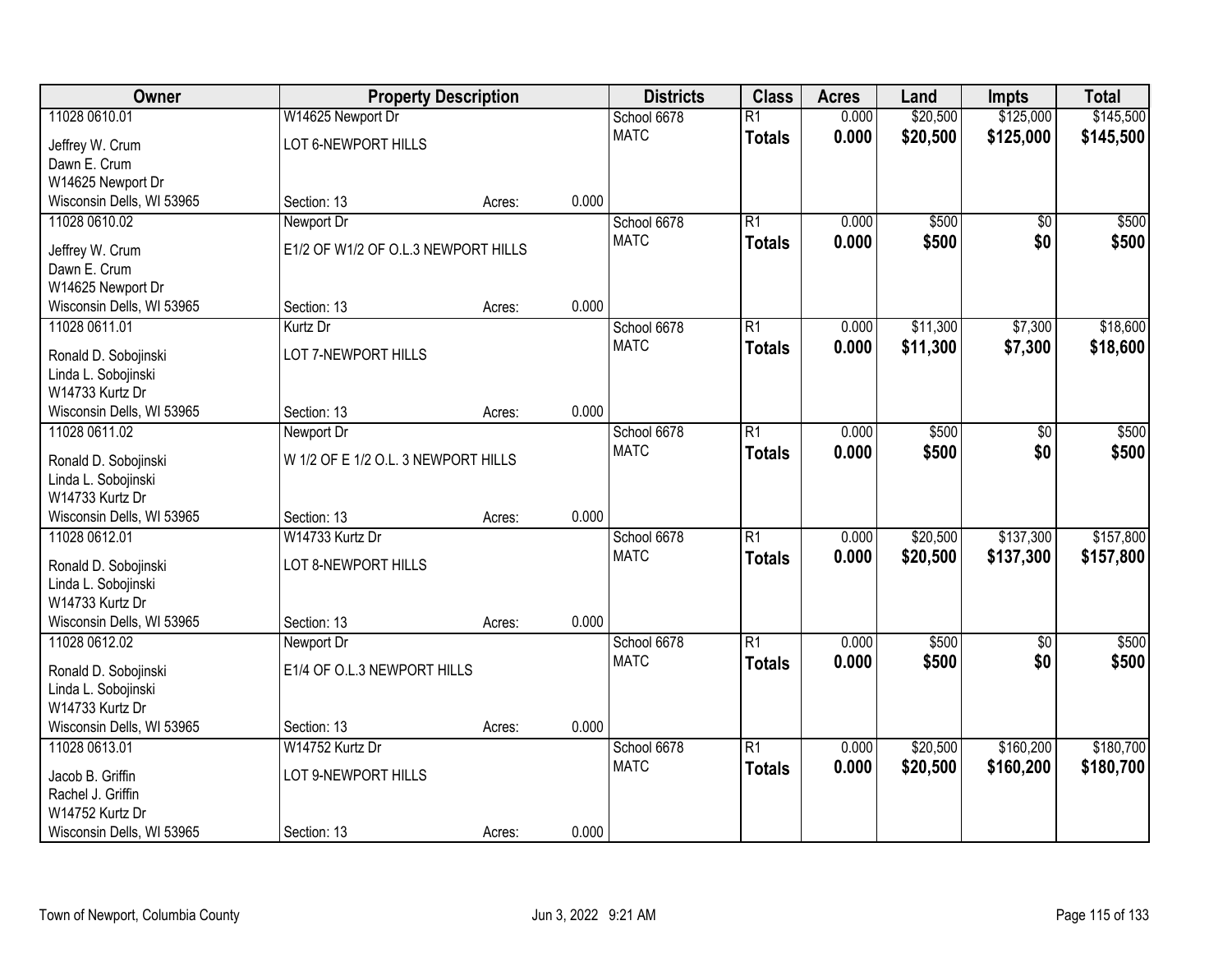| Owner                     |                                     | <b>Property Description</b> |       | <b>Districts</b> | <b>Class</b>    | <b>Acres</b> | Land     | <b>Impts</b>    | <b>Total</b> |
|---------------------------|-------------------------------------|-----------------------------|-------|------------------|-----------------|--------------|----------|-----------------|--------------|
| 11028 0613.02             | Newport Dr                          |                             |       | School 6678      | $\overline{R1}$ | 0.000        | \$500    | $\overline{50}$ | \$500        |
| Jacob B. Griffin          | W 1/4 OF O.L.4 NEWPORT HILLS        |                             |       | <b>MATC</b>      | <b>Totals</b>   | 0.000        | \$500    | \$0             | \$500        |
| Rachel J. Griffin         |                                     |                             |       |                  |                 |              |          |                 |              |
| W14752 Kurtz Dr           |                                     |                             |       |                  |                 |              |          |                 |              |
| Wisconsin Dells, WI 53965 | Section: 13                         | Acres:                      | 0.000 |                  |                 |              |          |                 |              |
| 11028 0614.01             | Kurtz Dr                            |                             |       | School 6678      | $\overline{R1}$ | 0.000        | \$20,500 | \$0             | \$20,500     |
| Jacob B. Griffin          | Lot 10, Newport Hills               |                             |       | <b>MATC</b>      | <b>Totals</b>   | 0.000        | \$20,500 | \$0             | \$20,500     |
| Rachel J. Griffin         |                                     |                             |       |                  |                 |              |          |                 |              |
| W14752 Kurtz Dr           |                                     |                             |       |                  |                 |              |          |                 |              |
| Wisconsin Dells, WI 53965 | Section: 13                         | Acres:                      | 0.000 |                  |                 |              |          |                 |              |
| 11028 0614.02             | Newport Dr                          |                             |       | School 6678      | $\overline{R1}$ | 0.000        | \$500    | \$0             | \$500        |
| Jacob B. Griffin          | E1/2 of W1/2 OL 4, Newport Hills    |                             |       | <b>MATC</b>      | <b>Totals</b>   | 0.000        | \$500    | \$0             | \$500        |
| Rachel J. Griffin         |                                     |                             |       |                  |                 |              |          |                 |              |
| W14752 Kurtz Dr           |                                     |                             |       |                  |                 |              |          |                 |              |
| Wisconsin Dells, WI 53965 | Section: 13                         | Acres:                      | 0.000 |                  |                 |              |          |                 |              |
| 11028 0615.01             | Kurtz Dr                            |                             |       | School 6678      | $\overline{R1}$ | 0.000        | \$20,500 | \$0             | \$20,500     |
| Jacob B. Griffin          | Lot 11, Newport Hills               |                             |       | <b>MATC</b>      | <b>Totals</b>   | 0.000        | \$20,500 | \$0             | \$20,500     |
| Rachel J. Griffin         |                                     |                             |       |                  |                 |              |          |                 |              |
| W14752 Kurtz Dr           |                                     |                             |       |                  |                 |              |          |                 |              |
| Wisconsin Dells, WI 53965 | Section: 13                         | Acres:                      | 0.000 |                  |                 |              |          |                 |              |
| 11028 0615.02             | Newport Dr                          |                             |       | School 6678      | $\overline{R1}$ | 0.000        | \$500    | \$0             | \$500        |
| Jacob B. Griffin          | E1/2 OL 4, Newport Hills, Exc E 23' |                             |       | <b>MATC</b>      | <b>Totals</b>   | 0.000        | \$500    | \$0             | \$500        |
| Rachel J. Griffin         |                                     |                             |       |                  |                 |              |          |                 |              |
| W14752 Kurtz Dr           |                                     |                             |       |                  |                 |              |          |                 |              |
| Wisconsin Dells, WI 53965 | Section: 13                         | Acres:                      | 0.000 |                  |                 |              |          |                 |              |
| 11028 0616.01             | W14718 Kurtz Dr                     |                             |       | School 6678      | R1              | 0.000        | \$20,500 | \$117,700       | \$138,200    |
| Robert J. Darnell         | Lot 12, Newport Hills               |                             |       | <b>MATC</b>      | <b>Totals</b>   | 0.000        | \$20,500 | \$117,700       | \$138,200    |
| W14718 Kurtz Dr           |                                     |                             |       |                  |                 |              |          |                 |              |
| Wisconsin Dells, WI 53965 |                                     |                             |       |                  |                 |              |          |                 |              |
|                           | Section: 13                         | Acres:                      | 0.000 |                  |                 |              |          |                 |              |
| 11028 0616.02             | Newport Dr                          |                             |       | School 6678      | $\overline{R1}$ | 0.000        | \$500    | $\overline{50}$ | \$500        |
| Robert J. Darnell         | E23' OL4-Newport Hills              |                             |       | <b>MATC</b>      | <b>Totals</b>   | 0.000        | \$500    | \$0             | \$500        |
| W14718 Kurtz Dr           |                                     |                             |       |                  |                 |              |          |                 |              |
| Wisconsin Dells, WI 53965 |                                     |                             |       |                  |                 |              |          |                 |              |
|                           | Section: 13                         | Acres:                      | 0.000 |                  |                 |              |          |                 |              |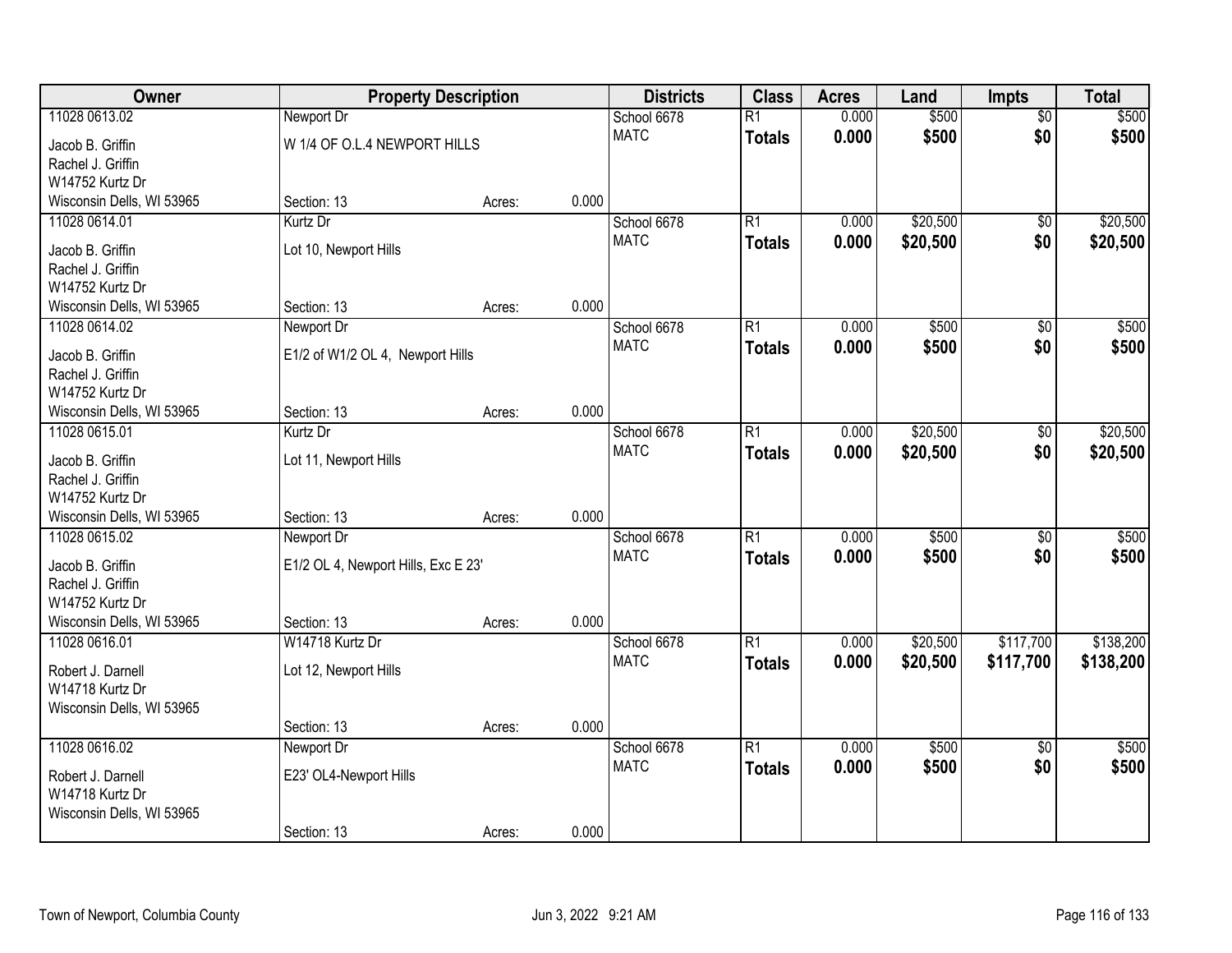| Owner                                         |                                    | <b>Property Description</b> |       | <b>Districts</b>           | <b>Class</b>    | <b>Acres</b>   | Land                 | <b>Impts</b>    | <b>Total</b> |
|-----------------------------------------------|------------------------------------|-----------------------------|-------|----------------------------|-----------------|----------------|----------------------|-----------------|--------------|
| 11028 0617.01                                 | N8901 Newport Dr                   |                             |       | School 6678                | $\overline{R1}$ | 0.000          | \$20,500             | \$107,100       | \$127,600    |
| Anna Kaiser                                   | Lot 13, Newport Hills              |                             |       | <b>MATC</b>                | <b>Totals</b>   | 0.000          | \$20,500             | \$107,100       | \$127,600    |
| N8909 Newport Dr                              |                                    |                             |       |                            |                 |                |                      |                 |              |
| Wisconsin Dells, WI 53965                     |                                    |                             |       |                            |                 |                |                      |                 |              |
|                                               | Section: 13                        | Acres:                      | 0.000 |                            |                 |                |                      |                 |              |
| 11028 0617.02                                 | Newport Dr                         |                             |       | School 6678                | $\overline{R1}$ | 0.000          | \$500                | $\overline{30}$ | \$500        |
| Anna Kaiser                                   | W1/4 of OL5, Newport Hills         |                             |       | <b>MATC</b>                | <b>Totals</b>   | 0.000          | \$500                | \$0             | \$500        |
| N8909 Newport Dr                              |                                    |                             |       |                            |                 |                |                      |                 |              |
| Wisconsin Dells, WI 53965                     |                                    |                             |       |                            |                 |                |                      |                 |              |
|                                               | Section: 13                        | Acres:                      | 0.000 |                            |                 |                |                      |                 |              |
| 11028 0618.01                                 | N8909 Newport Dr                   |                             |       | School 6678<br><b>MATC</b> | R1              | 0.000<br>0.000 | \$20,500<br>\$20,500 | \$148,300       | \$168,800    |
| Anna Kaiser                                   | Lot 14, Newport Hills              |                             |       |                            | <b>Totals</b>   |                |                      | \$148,300       | \$168,800    |
| N8909 Newport Dr                              |                                    |                             |       |                            |                 |                |                      |                 |              |
| Wisconsin Dells, WI 53965                     | Section: 13                        |                             | 0.000 |                            |                 |                |                      |                 |              |
| 11028 0618.02                                 | Newport Dr                         | Acres:                      |       | School 6678                | $\overline{R1}$ | 0.000          | \$500                | \$0             | \$500        |
|                                               |                                    |                             |       | <b>MATC</b>                | <b>Totals</b>   | 0.000          | \$500                | \$0             | \$500        |
| Anna Kaiser                                   | E1/2 of W1/2 OL 5, Newport Hills   |                             |       |                            |                 |                |                      |                 |              |
| N8909 Newport Dr<br>Wisconsin Dells, WI 53965 |                                    |                             |       |                            |                 |                |                      |                 |              |
|                                               | Section: 13                        | Acres:                      | 0.000 |                            |                 |                |                      |                 |              |
| 11028 0619.01                                 | Newport Dr                         |                             |       | School 6678                | $\overline{R1}$ | 0.000          | \$20,500             | $\overline{50}$ | \$20,500     |
|                                               |                                    |                             |       | <b>MATC</b>                | <b>Totals</b>   | 0.000          | \$20,500             | \$0             | \$20,500     |
| Anna Kaiser<br>N8909 Newport Dr               | Lot 15, Newport Hills              |                             |       |                            |                 |                |                      |                 |              |
| Wisconsin Dells, WI 53965                     |                                    |                             |       |                            |                 |                |                      |                 |              |
|                                               | Section: 13                        | Acres:                      | 0.000 |                            |                 |                |                      |                 |              |
| 11028 0619.02                                 | Newport Dr                         |                             |       | School 6678                | $\overline{R1}$ | 0.000          | \$500                | \$0             | \$500        |
| Anna Kaiser                                   | W1/2 of E1/2 of OL5, Newport Hills |                             |       | <b>MATC</b>                | <b>Totals</b>   | 0.000          | \$500                | \$0             | \$500        |
| N8909 Newport Dr                              |                                    |                             |       |                            |                 |                |                      |                 |              |
| Wisconsin Dells, WI 53965                     |                                    |                             |       |                            |                 |                |                      |                 |              |
|                                               | Section: 13                        | Acres:                      | 0.000 |                            |                 |                |                      |                 |              |
| 11028 0620.01                                 | N8915 Newport Dr                   |                             |       | School 6678                | R1              | 0.000          | \$20,500             | \$130,500       | \$151,000    |
| Todd J. Bauer                                 | LOT 16-NEWPORT HILLS               |                             |       | <b>MATC</b>                | <b>Totals</b>   | 0.000          | \$20,500             | \$130,500       | \$151,000    |
| Molly A. Bauer                                |                                    |                             |       |                            |                 |                |                      |                 |              |
| N8915 Newport Dr                              |                                    |                             |       |                            |                 |                |                      |                 |              |
| Wisconsin Dells, WI 53965                     | Section: 13                        | Acres:                      | 0.000 |                            |                 |                |                      |                 |              |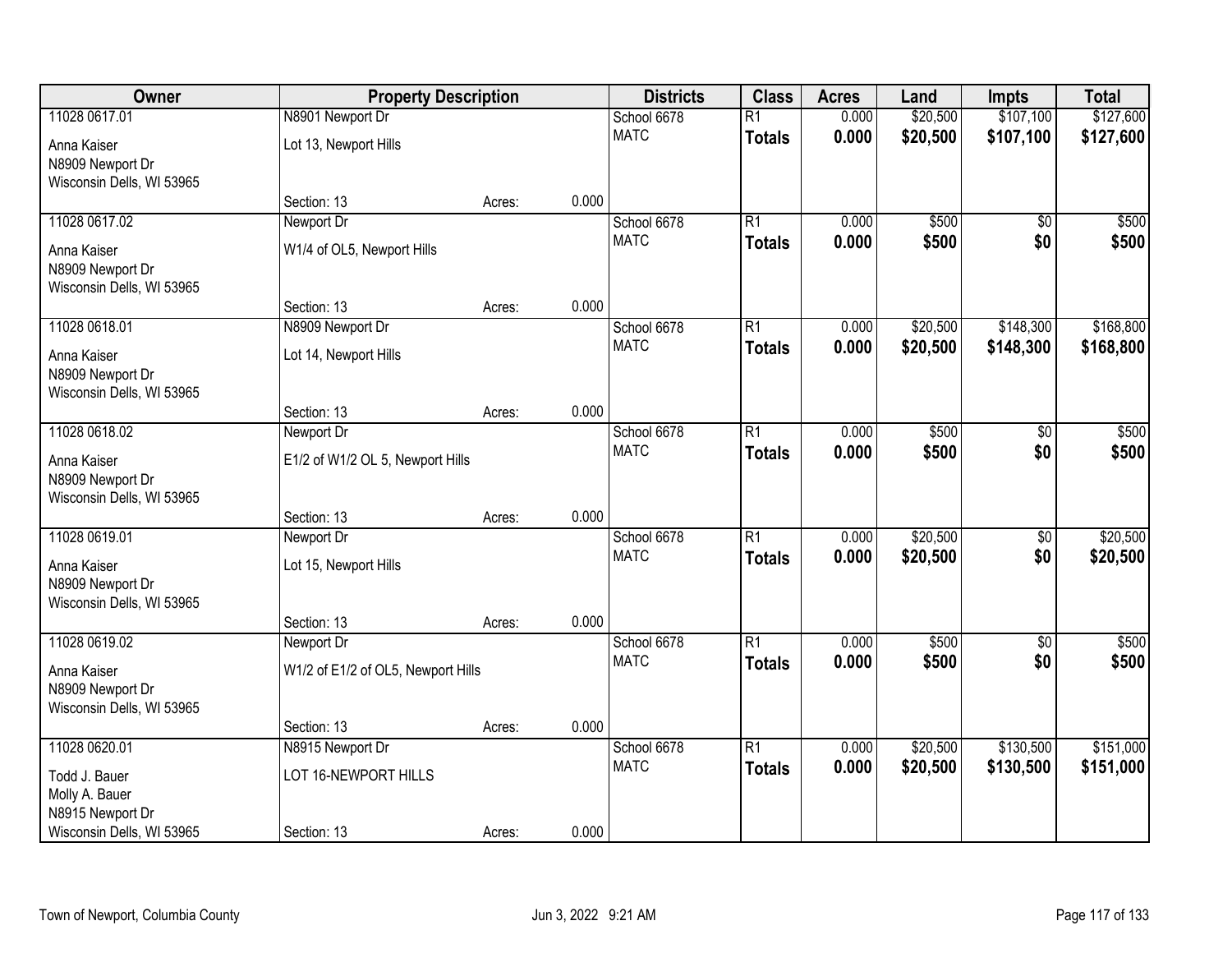| Owner                     | <b>Property Description</b>        |        |       | <b>Districts</b> | <b>Class</b>    | <b>Acres</b> | Land     | <b>Impts</b>    | <b>Total</b> |
|---------------------------|------------------------------------|--------|-------|------------------|-----------------|--------------|----------|-----------------|--------------|
| 11028 0620.02             | Newport Dr                         |        |       | School 6678      | $\overline{R1}$ | 0.000        | \$500    | $\overline{50}$ | \$500        |
| Todd J. Bauer             | E 1/4 O.L. 5 NEWPORT HILLS         |        |       | <b>MATC</b>      | <b>Totals</b>   | 0.000        | \$500    | \$0             | \$500        |
| Molly A. Bauer            |                                    |        |       |                  |                 |              |          |                 |              |
| N8915 Newport Dr          |                                    |        |       |                  |                 |              |          |                 |              |
| Wisconsin Dells, WI 53965 | Section: 13                        | Acres: | 0.000 |                  |                 |              |          |                 |              |
| 11028 0621.01             | N8923 Newport Dr                   |        |       | School 6678      | R1              | 0.000        | \$20,500 | \$144,200       | \$164,700    |
| Daniel G. Defosse         | Lot 17, Newport Hills              |        |       | <b>MATC</b>      | <b>Totals</b>   | 0.000        | \$20,500 | \$144,200       | \$164,700    |
| Carah M. Defosse          |                                    |        |       |                  |                 |              |          |                 |              |
| N8923 Newport Dr          |                                    |        |       |                  |                 |              |          |                 |              |
| Wisconsin Dells, WI 53965 | Section: 13                        | Acres: | 0.000 |                  |                 |              |          |                 |              |
| 11028 0621.02             | Newport Dr                         |        |       | School 6678      | R1              | 0.000        | \$500    | \$0             | \$500        |
| Daniel G. Defosse         | W1/4 of OL6, Newport Hills         |        |       | <b>MATC</b>      | <b>Totals</b>   | 0.000        | \$500    | \$0             | \$500        |
| Carah M. Defosse          |                                    |        |       |                  |                 |              |          |                 |              |
| N8923 Newport Dr          |                                    |        |       |                  |                 |              |          |                 |              |
| Wisconsin Dells, WI 53965 | Section: 13                        | Acres: | 0.000 |                  |                 |              |          |                 |              |
| 11028 0622.01             | Newport Dr                         |        |       | School 6678      | R1              | 1.440        | \$20,500 | $\sqrt[6]{3}$   | \$20,500     |
| Jon O. Helland            | LOT 18-NEWPORT HILLS               |        |       | <b>MATC</b>      | <b>Totals</b>   | 1.440        | \$20,500 | \$0             | \$20,500     |
| 4604 Midmoor Rd           |                                    |        |       |                  |                 |              |          |                 |              |
| Monona, WI 53716          |                                    |        |       |                  |                 |              |          |                 |              |
|                           | Section: 13                        | Acres: | 1.440 |                  |                 |              |          |                 |              |
| 11028 0622.02             | Newport Dr                         |        |       | School 6678      | $\overline{R1}$ | 0.000        | \$500    | $\overline{50}$ | \$500        |
| Jon O. Helland            | E 1/2 OF W 1/2 O.L.6 NEWPORT HILLS |        |       | <b>MATC</b>      | <b>Totals</b>   | 0.000        | \$500    | \$0             | \$500        |
| 4604 Midmoor Rd           |                                    |        |       |                  |                 |              |          |                 |              |
| Monona, WI 53716          |                                    |        |       |                  |                 |              |          |                 |              |
|                           | Section: 13                        | Acres: | 0.000 |                  |                 |              |          |                 |              |
| 11028 0623.01             | N8939 Newport Dr                   |        |       | School 6678      | R1              | 0.000        | \$20,500 | \$209,200       | \$229,700    |
| Selinda Norby et al       | LOT 19-NEWPORT HILLS               |        |       | <b>MATC</b>      | <b>Totals</b>   | 0.000        | \$20,500 | \$209,200       | \$229,700    |
| c/o Kent J. Norby         |                                    |        |       |                  |                 |              |          |                 |              |
| N8939 Newport Dr          |                                    |        |       |                  |                 |              |          |                 |              |
| Wisconsin Dells, WI 53965 | Section: 13                        | Acres: | 0.000 |                  |                 |              |          |                 |              |
| 11028 0623.02             | Newport Dr                         |        |       | School 6678      | R1              | 0.000        | \$500    | $\overline{50}$ | \$500        |
| Selinda Norby et al       | W1/2 E1/2 O.L.6 NEWPORT HILLS      |        |       | <b>MATC</b>      | <b>Totals</b>   | 0.000        | \$500    | \$0             | \$500        |
| c/o Kent J. Norby         |                                    |        |       |                  |                 |              |          |                 |              |
| N8939 Newport Dr          |                                    |        |       |                  |                 |              |          |                 |              |
| Wisconsin Dells, WI 53965 | Section: 13                        | Acres: | 0.000 |                  |                 |              |          |                 |              |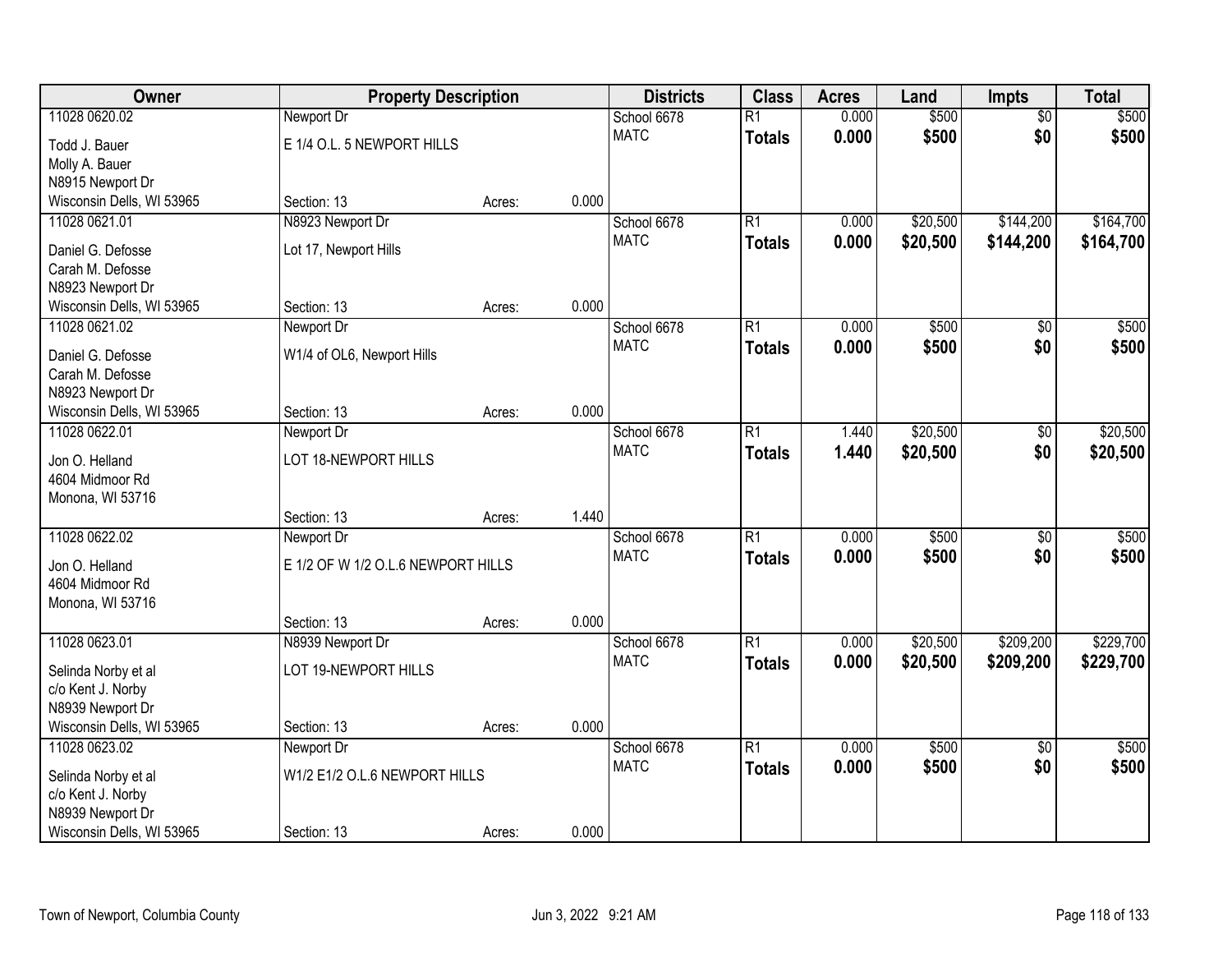| Owner                               | <b>Property Description</b>    |        |       | <b>Districts</b> | <b>Class</b>    | <b>Acres</b> | Land     | <b>Impts</b>    | <b>Total</b> |
|-------------------------------------|--------------------------------|--------|-------|------------------|-----------------|--------------|----------|-----------------|--------------|
| 11028 0624.01                       | N8993 Riverview Ct             |        |       | School 6678      | $\overline{R1}$ | 0.000        | \$20,500 | \$104,700       | \$125,200    |
| Cheryl R. Hoffman                   | Lot 20, Newport Hills          |        |       | <b>MATC</b>      | <b>Totals</b>   | 0.000        | \$20,500 | \$104,700       | \$125,200    |
| Jason L. Guckeen                    |                                |        |       |                  |                 |              |          |                 |              |
| N8465 Nevar Dr                      |                                |        |       |                  |                 |              |          |                 |              |
| Wisconsin Dells, WI 53965           | Section: 13                    | Acres: | 0.000 |                  |                 |              |          |                 |              |
| 11028 0624.02                       | Newport Dr                     |        |       | School 6678      | $\overline{R1}$ | 0.000        | \$500    | $\overline{50}$ | \$500        |
| Cheryl R. Hoffman                   | E1/4 of OL 6, Newport Hills    |        |       | <b>MATC</b>      | <b>Totals</b>   | 0.000        | \$500    | \$0             | \$500        |
| Jason L. Guckeen                    |                                |        |       |                  |                 |              |          |                 |              |
| N8465 Nevar Dr                      |                                |        |       |                  |                 |              |          |                 |              |
| Wisconsin Dells, WI 53965           | Section: 13                    | Acres: | 0.000 |                  |                 |              |          |                 |              |
| 11028 0625.01                       | N8996 Riverview Ct             |        |       | School 6678      | $\overline{R1}$ | 0.000        | \$27,700 | \$142,300       | \$170,000    |
| Douglas W. Dummer                   | Lots 21 & 22, Newport Hills    |        |       | <b>MATC</b>      | <b>Totals</b>   | 0.000        | \$27,700 | \$142,300       | \$170,000    |
| Shawndell M. Dummer                 |                                |        |       |                  |                 |              |          |                 |              |
| N8996 Riverview Ct                  |                                |        |       |                  |                 |              |          |                 |              |
| Wisconsin Dells, WI 53965           | Section: 13                    | Acres: | 0.000 |                  |                 |              |          |                 |              |
| 11028 0625.02                       | Newport Dr                     |        |       | School 6678      | $\overline{R1}$ | 0.000        | \$1,000  | \$0             | \$1,000      |
| Douglas W. Dummer                   | W 2/5 OL7, Newport Hills       |        |       | <b>MATC</b>      | <b>Totals</b>   | 0.000        | \$1,000  | \$0             | \$1,000      |
| Shawndell M. Dummer                 |                                |        |       |                  |                 |              |          |                 |              |
| N8996 Riverview Ct                  |                                |        |       |                  |                 |              |          |                 |              |
| Wisconsin Dells, WI 53965           | Section: 13                    | Acres: | 0.000 |                  |                 |              |          |                 |              |
| 11028 0627.01                       | N8985 Newport Dr               |        |       | School 6678      | $\overline{R1}$ | 0.000        | \$20,500 | \$104,000       | \$124,500    |
| John H. Graack                      | LOT 23-NEWPORT HILLS           |        |       | <b>MATC</b>      | <b>Totals</b>   | 0.000        | \$20,500 | \$104,000       | \$124,500    |
| Lisa M. Graack                      |                                |        |       |                  |                 |              |          |                 |              |
| N8985 Newport Dr                    |                                |        |       |                  |                 |              |          |                 |              |
| Wisconsin Dells, WI 53965           | Section: 13                    | Acres: | 0.000 |                  |                 |              |          |                 |              |
| 11028 0627.02                       | Newport Dr                     |        |       | School 6678      | $\overline{R1}$ | 0.000        | \$500    | $\sqrt{6}$      | \$500        |
| John H. Graack                      | MIDDLE 1/5 O.L.7 NEWPORT HILLS |        |       | <b>MATC</b>      | <b>Totals</b>   | 0.000        | \$500    | \$0             | \$500        |
| Lisa M. Graack                      |                                |        |       |                  |                 |              |          |                 |              |
| N8985 Newport Dr                    |                                |        |       |                  |                 |              |          |                 |              |
| Wisconsin Dells, WI 53965           | Section: 13                    | Acres: | 0.000 |                  |                 |              |          |                 |              |
| 11028 0628.01                       | Newport Dr                     |        |       | School 6678      | $\overline{R1}$ | 0.000        | \$7,000  | $\overline{30}$ | \$7,000      |
| Peter H & Barbara R Gregerson Joint | Lot 24, Newport Hills          |        |       | <b>MATC</b>      | <b>Totals</b>   | 0.000        | \$7,000  | \$0             | \$7,000      |
| Rev Trust Dtd 10/11                 |                                |        |       |                  |                 |              |          |                 |              |
| 8995 Newport Dr                     |                                |        |       |                  |                 |              |          |                 |              |
| Wisconsin Dells, WI 53965           | Section: 13                    | Acres: | 0.000 |                  |                 |              |          |                 |              |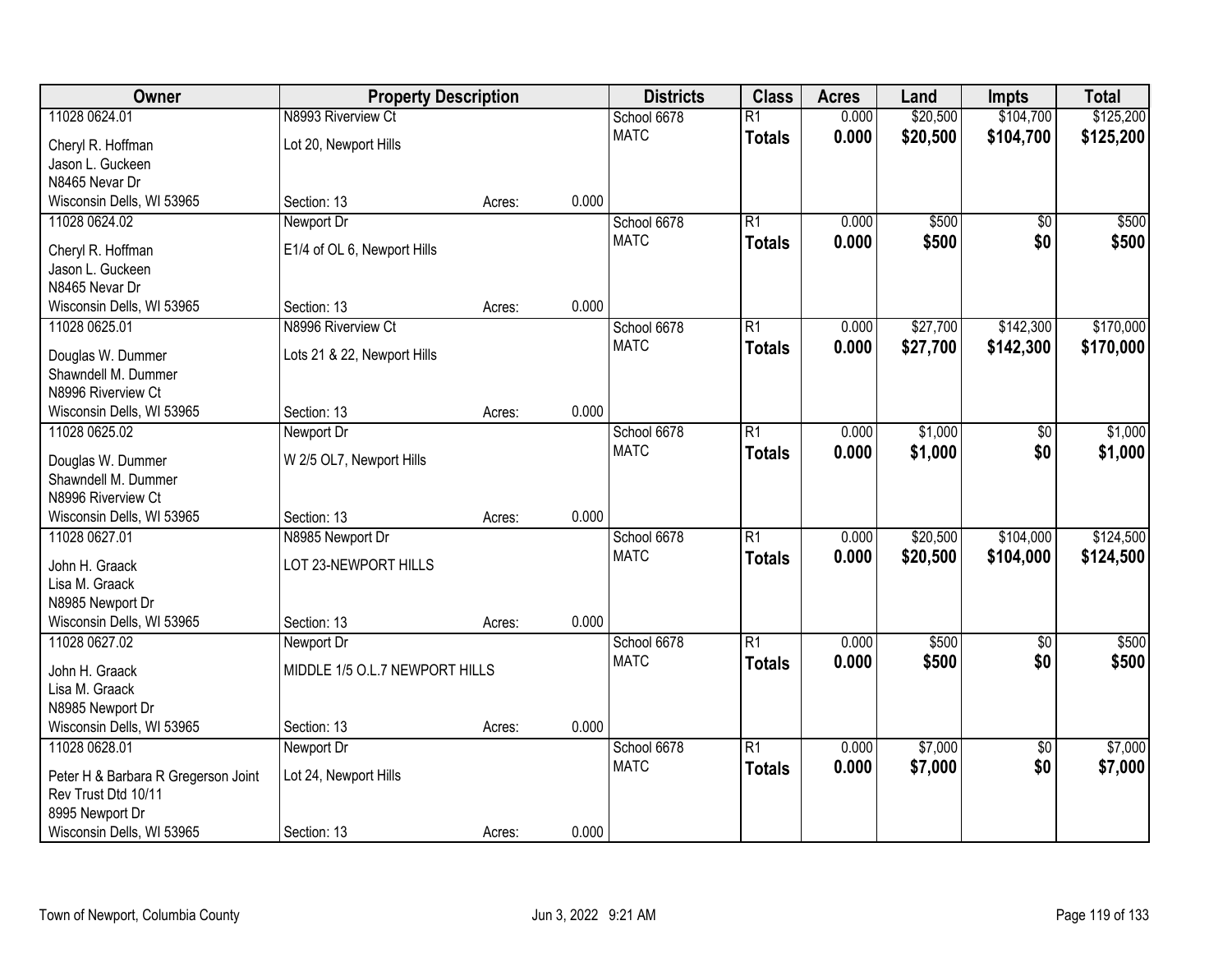| Owner                                                      | <b>Property Description</b>               |        |       | <b>Districts</b> | <b>Class</b>    | <b>Acres</b> | Land     | <b>Impts</b>           | <b>Total</b> |
|------------------------------------------------------------|-------------------------------------------|--------|-------|------------------|-----------------|--------------|----------|------------------------|--------------|
| 11028 0628.02                                              | Newport Dr                                |        |       | School 6678      | $\overline{R1}$ | 0.000        | \$500    | $\overline{50}$        | \$500        |
| Peter H & Barbara R Gregerson Joint                        | E 2/5 EXC E 1/5 OL 7, Newport Hills       |        |       | <b>MATC</b>      | <b>Totals</b>   | 0.000        | \$500    | \$0                    | \$500        |
| Rev Trust Dtd 10/11                                        |                                           |        |       |                  |                 |              |          |                        |              |
| 8995 Newport Dr                                            |                                           |        |       |                  |                 |              |          |                        |              |
| Wisconsin Dells, WI 53965                                  | Section: 13                               | Acres: | 0.000 |                  |                 |              |          |                        |              |
| 11028 0629.01                                              | N8995 Newport Dr                          |        |       | School 6678      | $\overline{R1}$ | 0.000        | \$20,500 | \$159,900              | \$180,400    |
| Peter H & Barbara R Gregerson Joint                        | Lot 25, Newport Hills                     |        |       | <b>MATC</b>      | <b>Totals</b>   | 0.000        | \$20,500 | \$159,900              | \$180,400    |
| Rev Trust Dtd 10/11                                        |                                           |        |       |                  |                 |              |          |                        |              |
| 8995 Newport Dr                                            |                                           |        |       |                  |                 |              |          |                        |              |
| Wisconsin Dells, WI 53965                                  | Section: 13                               | Acres: | 0.000 |                  |                 |              |          |                        |              |
| 11028 0629.02                                              | Newport Dr                                |        |       | School 6678      | R1              | 0.000        | \$500    | \$0                    | \$500        |
|                                                            |                                           |        |       | <b>MATC</b>      | <b>Totals</b>   | 0.000        | \$500    | \$0                    | \$500        |
| Peter H & Barbara R Gregerson Joint<br>Rev Trust Dtd 10/11 | E 1/5 of OL 7, Newport Hills              |        |       |                  |                 |              |          |                        |              |
| 8995 Newport Dr                                            |                                           |        |       |                  |                 |              |          |                        |              |
| Wisconsin Dells, WI 53965                                  | Section: 13                               | Acres: | 0.000 |                  |                 |              |          |                        |              |
| 11028 0636                                                 | Newport Dr                                |        |       | School 6678      | X4              | 0.000        | \$0      | $\sqrt[6]{3}$          | $\sqrt{50}$  |
|                                                            |                                           |        |       | <b>MATC</b>      | <b>Totals</b>   | 0.000        | \$0      | \$0                    | \$0          |
| Town of Newport                                            | PUBLIC ACCESS-BTWN O.L.3 & O.L.4          |        |       |                  |                 |              |          |                        |              |
| N9236 Town Hall Rd<br>Wisconsin Dells, WI 53965            |                                           |        |       |                  |                 |              |          |                        |              |
|                                                            | Section: 13                               | Acres: | 0.000 |                  |                 |              |          |                        |              |
| 11028 0637                                                 | W14494 State Highway 16                   |        |       | School 6678      | $\overline{C2}$ | 2.000        | \$28,000 | \$264,900              | \$292,900    |
|                                                            |                                           |        |       | <b>MATC</b>      | <b>Totals</b>   | 2.000        | \$28,000 | \$264,900              | \$292,900    |
| Otto's Real Estate, LLC                                    | LOT 1-NEWPORT HEIGHTS (OTTOS SUPPER CLUB) |        |       |                  |                 |              |          |                        |              |
| 1042 Fairchild St                                          |                                           |        |       |                  |                 |              |          |                        |              |
| Sun Prairie, WI 53590                                      |                                           |        | 2.000 |                  |                 |              |          |                        |              |
| 11028 0638                                                 | Section: 18                               | Acres: |       | School 6678      | $\overline{R1}$ | 0.600        | \$12,000 |                        | \$12,000     |
|                                                            | Lewis Dr                                  |        |       | <b>MATC</b>      |                 | 0.600        | \$12,000 | $\overline{50}$<br>\$0 |              |
| Oi-Lai Y. Apel                                             | LOT 2-NEWPORT HEIGHTS                     |        |       |                  | <b>Totals</b>   |              |          |                        | \$12,000     |
| c/o Oi-Lai Y. Apel                                         |                                           |        |       |                  |                 |              |          |                        |              |
| W6587 County Rd P                                          |                                           |        |       |                  |                 |              |          |                        |              |
| Pardeeville, WI 53954                                      | Section: 18                               | Acres: | 0.600 |                  |                 |              |          |                        |              |
| 11028 0639                                                 | N8989 Otto's Ln                           |        |       | School 6678      | $\overline{R1}$ | 0.550        | \$12,400 | \$9,700                | \$22,100     |
| Nancy Dehority et al                                       | LOT 3-NEWPORT HEIGHTS                     |        |       | <b>MATC</b>      | <b>Totals</b>   | 0.550        | \$12,400 | \$9,700                | \$22,100     |
| c/o Todd M. Solberg                                        |                                           |        |       |                  |                 |              |          |                        |              |
| N8989 Otto's Ln                                            |                                           |        |       |                  |                 |              |          |                        |              |
| Wisconsin Dells, WI 53965                                  | Section: 18                               | Acres: | 0.550 |                  |                 |              |          |                        |              |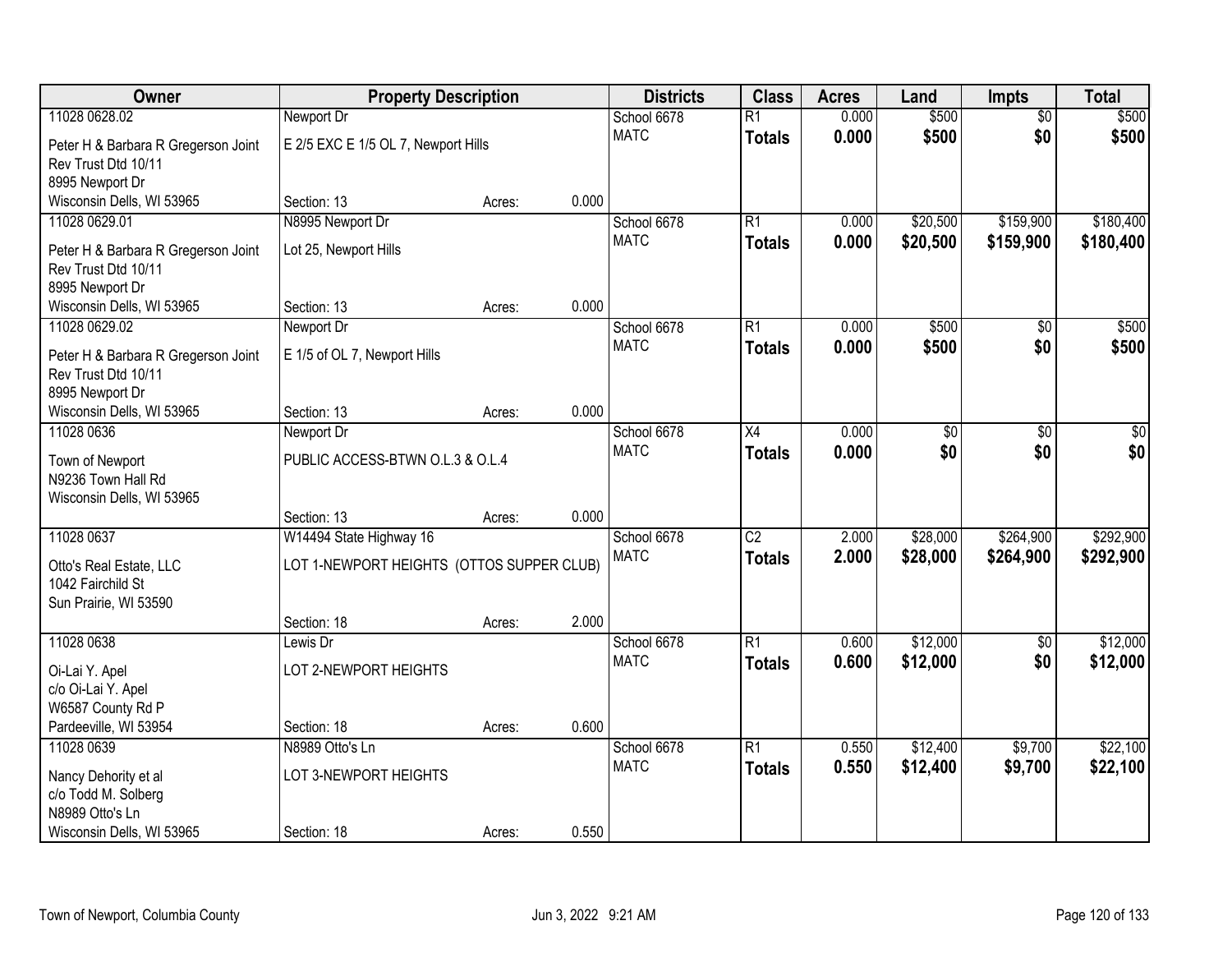| Owner                                        | <b>Property Description</b> |        | <b>Districts</b> | <b>Class</b> | <b>Acres</b>    | Land  | <b>Impts</b> | <b>Total</b>    |           |
|----------------------------------------------|-----------------------------|--------|------------------|--------------|-----------------|-------|--------------|-----------------|-----------|
| 11028 0640                                   | N8989 Ottos Ln              |        |                  | School 6678  | $\overline{R1}$ | 2.000 | \$20,400     | \$173,900       | \$194,300 |
| Todd M. Solberg                              | LOT 4-NEWPORT HEIGHTS       |        |                  | <b>MATC</b>  | <b>Totals</b>   | 2.000 | \$20,400     | \$173,900       | \$194,300 |
| Nancy Dehority                               |                             |        |                  |              |                 |       |              |                 |           |
| N8989 Otto's Ln                              |                             |        |                  |              |                 |       |              |                 |           |
| Wisconsin Dells, WI 53965                    | Section: 18                 | Acres: | 2.000            |              |                 |       |              |                 |           |
| 11028 0641                                   | N8985 Ottos Ln              |        |                  | School 6678  | $\overline{R1}$ | 1.780 | \$28,000     | \$125,100       | \$153,100 |
| Matthew Hoefferle                            | Lot 1, CSM 6343-46-92       |        |                  | <b>MATC</b>  | <b>Totals</b>   | 1.780 | \$28,000     | \$125,100       | \$153,100 |
| Andrea Hoefferle                             |                             |        |                  |              |                 |       |              |                 |           |
| N8985 Ottos Ln                               |                             |        |                  |              |                 |       |              |                 |           |
| Wisconsin Dells, WI 53965                    | Section: 18                 | Acres: | 1.780            |              |                 |       |              |                 |           |
| 11028 0643                                   | W14488 State Highway 16     |        |                  | School 6678  | $\overline{R1}$ | 1.300 | \$24,600     | \$189,400       | \$214,000 |
| Eric J. Geissler                             | Lot 7, Newport Heights      |        |                  | <b>MATC</b>  | <b>Totals</b>   | 1.300 | \$24,600     | \$189,400       | \$214,000 |
| Susan J. Geissler                            |                             |        |                  |              |                 |       |              |                 |           |
| W14488 State Rd 16                           |                             |        |                  |              |                 |       |              |                 |           |
| Wisconsin Dells, WI 53965                    | Section: 18                 | Acres: | 1.300            |              |                 |       |              |                 |           |
| 11028 0644                                   | W14393 Lewis Rd             |        |                  | School 6678  | $\overline{R1}$ | 0.680 | \$15,300     | \$246,400       | \$261,700 |
|                                              |                             |        |                  | <b>MATC</b>  | <b>Totals</b>   | 0.680 | \$15,300     | \$246,400       | \$261,700 |
| Michael B. Alexander<br>W14393 Lewis Rd      | Lot 8, Newport Heights      |        |                  |              |                 |       |              |                 |           |
| Wisconsin Dells, WI 53965                    |                             |        |                  |              |                 |       |              |                 |           |
|                                              | Section: 18                 | Acres: | 0.680            |              |                 |       |              |                 |           |
| 11028 0645                                   | N8990 Ottos Ln              |        |                  | School 6678  | $\overline{R1}$ | 0.680 | \$15,300     | \$157,100       | \$172,400 |
|                                              |                             |        |                  | <b>MATC</b>  | <b>Totals</b>   | 0.680 | \$15,300     | \$157,100       | \$172,400 |
| Kathy R. Knetter et al                       | LOT 9-NEWPORT HEIGHTS       |        |                  |              |                 |       |              |                 |           |
| c/o Dean R. Knetter Jr<br>N8990 Ottos Ln     |                             |        |                  |              |                 |       |              |                 |           |
| Wisconsin Dells, WI 53965                    | Section: 18                 | Acres: | 0.680            |              |                 |       |              |                 |           |
| 11028 0646                                   | W14392 Lewis Rd             |        |                  | School 6678  | $\overline{R1}$ | 1.140 | \$23,500     | \$148,400       | \$171,900 |
|                                              |                             |        |                  | <b>MATC</b>  | <b>Totals</b>   | 1.140 | \$23,500     | \$148,400       | \$171,900 |
| Dean a Phillips & Susan J Phillips Liv       | LOT 10 & 11 NEWPORT HEIGHTS |        |                  |              |                 |       |              |                 |           |
| <b>Trust Dtd 8/27/2</b>                      |                             |        |                  |              |                 |       |              |                 |           |
| W14392 Lewis Rd<br>Wisconsin Dells, WI 53965 |                             |        | 1.140            |              |                 |       |              |                 |           |
| 11028 0648                                   | Section: 18<br>Tofson Ct    | Acres: |                  | School 6678  | $\overline{R1}$ | 0.500 | \$11,300     | $\overline{50}$ | \$11,300  |
|                                              |                             |        |                  | <b>MATC</b>  | <b>Totals</b>   | 0.500 | \$11,300     | \$0             | \$11,300  |
| Dean A & Susan J Phillips Living Trust       | Lot 12, Newport Heights     |        |                  |              |                 |       |              |                 |           |
| Dated 8/27/2010                              |                             |        |                  |              |                 |       |              |                 |           |
| W14392 Lewis Rd                              |                             |        |                  |              |                 |       |              |                 |           |
| Wisconsin Dells, WI 53965                    | Section: 18                 | Acres: | 0.500            |              |                 |       |              |                 |           |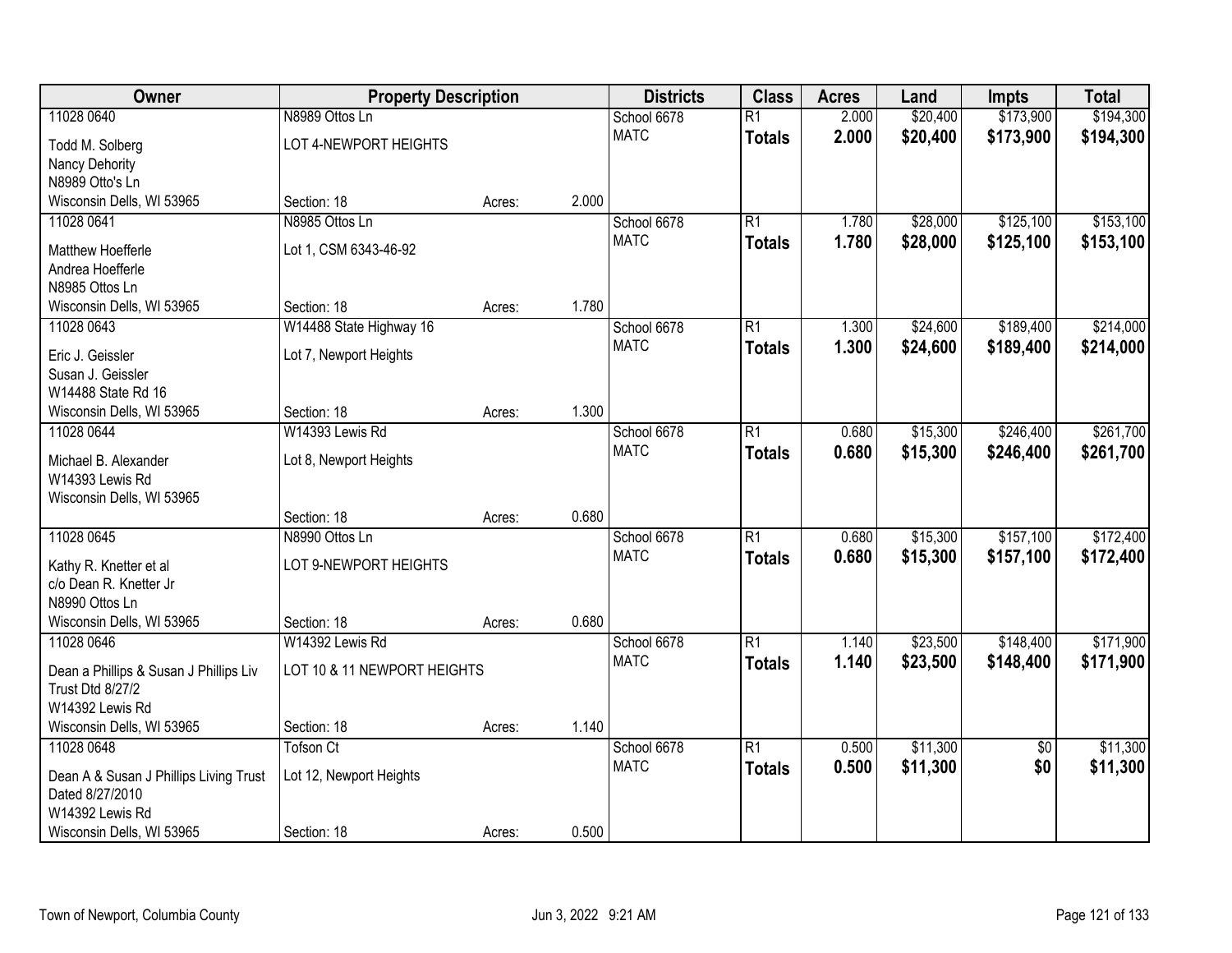| Owner                                  | <b>Property Description</b> |        | <b>Districts</b> | <b>Class</b> | <b>Acres</b>    | Land  | Impts    | <b>Total</b>    |           |
|----------------------------------------|-----------------------------|--------|------------------|--------------|-----------------|-------|----------|-----------------|-----------|
| 11028 0649                             | Tofson Ct                   |        |                  | School 6678  | $\overline{R1}$ | 0.760 | \$17,100 | $\overline{50}$ | \$17,100  |
| Dean A & Susan J Phillips Living Trust | Lot 13, Newport Heights     |        |                  | <b>MATC</b>  | <b>Totals</b>   | 0.760 | \$17,100 | \$0             | \$17,100  |
| Dated 8/27/2010                        |                             |        |                  |              |                 |       |          |                 |           |
| W14392 Lewis Rd                        |                             |        |                  |              |                 |       |          |                 |           |
| Wisconsin Dells, WI 53965              | Section: 18                 | Acres: | 0.760            |              |                 |       |          |                 |           |
| 11028 0650                             | W14414 Tofson Ct            |        |                  | School 6678  | $\overline{R1}$ | 2.090 | \$29,700 | \$93,900        | \$123,600 |
| Susan A. White                         | LOT 14-15 NEWPORT HEIGHTS   |        |                  | <b>MATC</b>  | <b>Totals</b>   | 2.090 | \$29,700 | \$93,900        | \$123,600 |
| W14414 Tofson Ct                       |                             |        |                  |              |                 |       |          |                 |           |
| Wisconsin Dells, WI 53965              |                             |        |                  |              |                 |       |          |                 |           |
|                                        | Section: 18                 | Acres: | 2.090            |              |                 |       |          |                 |           |
| 11028 0652                             | Vera Dr                     |        |                  | School 6678  | $\overline{R1}$ | 0.880 | \$19,800 | \$0             | \$19,800  |
| Gary W. Wimann                         | LOT 16-NEWPORT HEIGHTS      |        |                  | <b>MATC</b>  | <b>Totals</b>   | 0.880 | \$19,800 | \$0             | \$19,800  |
| W14480 Vera Dr                         |                             |        |                  |              |                 |       |          |                 |           |
| Wisconsin Dells, WI 53965              |                             |        |                  |              |                 |       |          |                 |           |
|                                        | Section: 18                 | Acres: | 0.880            |              |                 |       |          |                 |           |
| 11028 0653                             | W14502 Vera Dr              |        |                  | School 6678  | $\overline{R1}$ | 0.880 | \$19,800 | \$153,200       | \$173,000 |
| Erick A. Erickson et al                | Lot 17, Newport Heights     |        |                  | <b>MATC</b>  | <b>Totals</b>   | 0.880 | \$19,800 | \$153,200       | \$173,000 |
| c/o Erick A. Erickson                  |                             |        |                  |              |                 |       |          |                 |           |
| W14502 Vera Dr                         |                             |        |                  |              |                 |       |          |                 |           |
| Wisconsin Dells, WI 53965              | Section: 18                 | Acres: | 0.880            |              |                 |       |          |                 |           |
| 11028 0654                             | N9041 Tofson Dr             |        |                  | School 6678  | $\overline{R1}$ | 1.490 | \$25,900 | \$187,900       | \$213,800 |
| Lisa M. Kirk et al                     | LOT 18-19 NEWPORT HEIGHTS   |        |                  | <b>MATC</b>  | <b>Totals</b>   | 1.490 | \$25,900 | \$187,900       | \$213,800 |
| c/o Michael G. Kirk                    |                             |        |                  |              |                 |       |          |                 |           |
| N9041 Tofson Dr                        |                             |        |                  |              |                 |       |          |                 |           |
| Wisconsin Dells, WI 53965              | Section: 18                 | Acres: | 1.490            |              |                 |       |          |                 |           |
| 11028 0656                             | <b>Tofson Dr</b>            |        |                  | School 6678  | $\overline{R1}$ | 0.750 | \$16,900 | $\sqrt{6}$      | \$16,900  |
| Lisa M. Kirk et al                     | LOT 20-NEWPORT HEIGHTS      |        |                  | <b>MATC</b>  | <b>Totals</b>   | 0.750 | \$16,900 | \$0             | \$16,900  |
| c/o Michael G. Kirk                    |                             |        |                  |              |                 |       |          |                 |           |
| N9041 Tofson Dr                        |                             |        |                  |              |                 |       |          |                 |           |
| Wisconsin Dells, WI 53965              | Section: 18                 | Acres: | 0.750            |              |                 |       |          |                 |           |
| 11028 0657                             | <b>Tofson Dr</b>            |        |                  | School 6678  | $\overline{R1}$ | 0.750 | \$16,900 | $\overline{50}$ | \$16,900  |
| Michael G. Kirk                        | Lot 21, Newport Heights     |        |                  | <b>MATC</b>  | <b>Totals</b>   | 0.750 | \$16,900 | \$0             | \$16,900  |
| Liisa M. Kirk                          |                             |        |                  |              |                 |       |          |                 |           |
| N9041 Tofson Dr                        |                             |        |                  |              |                 |       |          |                 |           |
| Wisconsin Dells, WI 53965              | Section: 18                 | Acres: | 0.750            |              |                 |       |          |                 |           |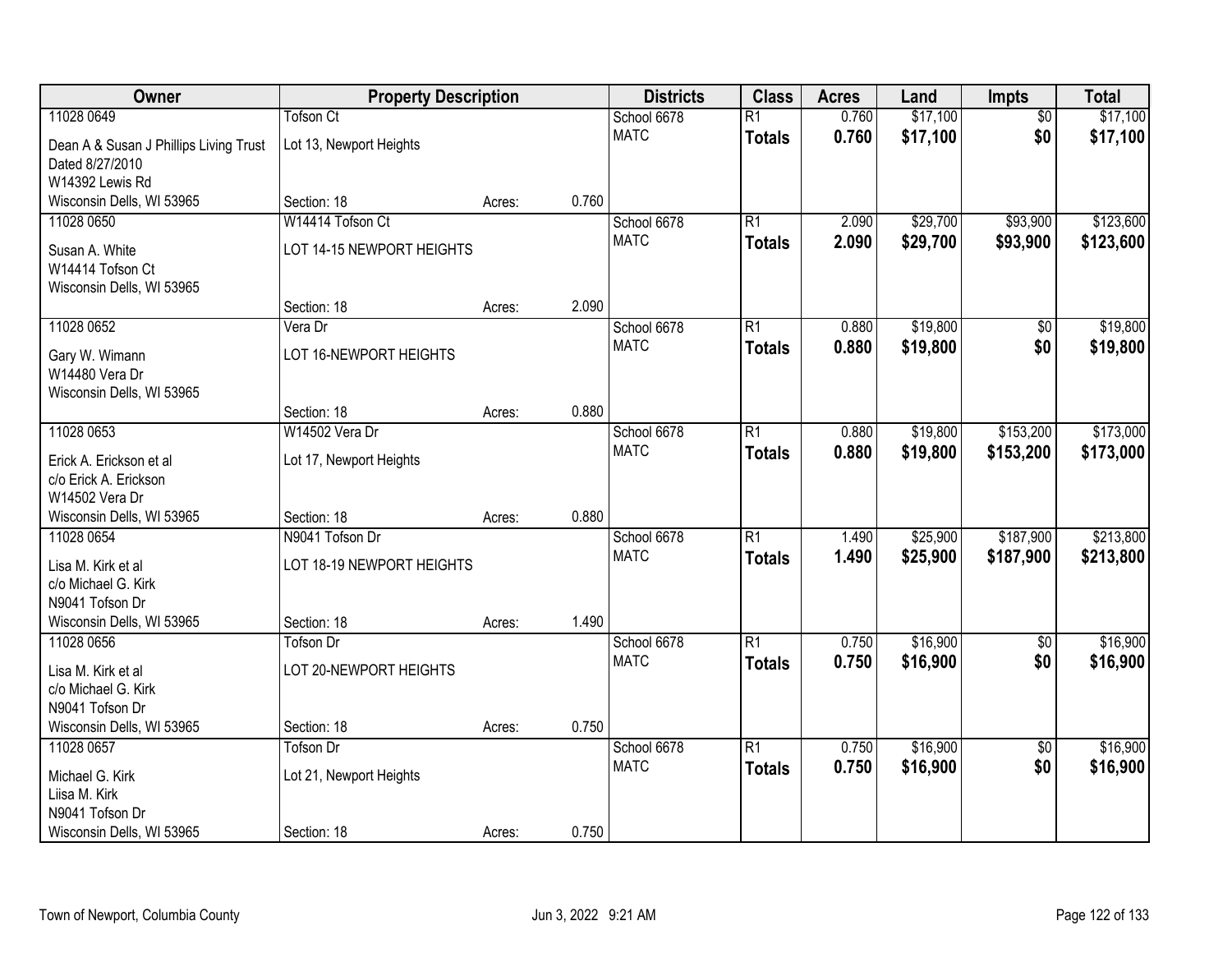| Owner                               | <b>Property Description</b>                 |        | <b>Districts</b> | <b>Class</b> | <b>Acres</b>    | Land  | <b>Impts</b> | <b>Total</b>    |           |
|-------------------------------------|---------------------------------------------|--------|------------------|--------------|-----------------|-------|--------------|-----------------|-----------|
| 11028 0658                          | N9075 Tofson Dr                             |        |                  | School 6678  | $\overline{R1}$ | 0.750 | \$16,900     | \$172,800       | \$189,700 |
| Marilyn F. Groves                   | Lot 22, Newport Heights                     |        |                  | <b>MATC</b>  | <b>Totals</b>   | 0.750 | \$16,900     | \$172,800       | \$189,700 |
| N9075 Tofson Dr                     |                                             |        |                  |              |                 |       |              |                 |           |
| Wisconsin Dells, WI 53965           |                                             |        |                  |              |                 |       |              |                 |           |
|                                     | Section: 18                                 | Acres: | 0.750            |              |                 |       |              |                 |           |
| 11028 0659                          | N9081 Tofson Dr                             |        |                  | School 6678  | $\overline{R1}$ | 0.750 | \$16,900     | \$223,000       | \$239,900 |
| Custer Eggen Trust Dated 11/29/2006 | LOT 23-NEWPORT HEIGHTS                      |        |                  | <b>MATC</b>  | <b>Totals</b>   | 0.750 | \$16,900     | \$223,000       | \$239,900 |
| N9081 Tofson Dr                     |                                             |        |                  |              |                 |       |              |                 |           |
| Wisconsin Dells, WI 53965           |                                             |        |                  |              |                 |       |              |                 |           |
|                                     | Section: 18                                 | Acres: | 0.750            |              |                 |       |              |                 |           |
| 11028 0660                          | W14453 Vera Dr                              |        |                  | School 6678  | $\overline{R1}$ | 1.000 | \$22,500     | \$157,400       | \$179,900 |
| Laura M. Schaefer et al             | LOT 24-NEWPORT HEIGHTS                      |        |                  | <b>MATC</b>  | <b>Totals</b>   | 1.000 | \$22,500     | \$157,400       | \$179,900 |
| c/o Matthew J. Schaefer             |                                             |        |                  |              |                 |       |              |                 |           |
| W14453 Vera Dr                      |                                             |        |                  |              |                 |       |              |                 |           |
| Wisconsin Dells, WI 53965           | Section: 18                                 | Acres: | 1.000            |              |                 |       |              |                 |           |
| 11028 0661                          | N9058 Tofson Dr                             |        |                  | School 6678  | R1              | 1.000 | \$22,500     | \$145,600       | \$168,100 |
| Nicholas M. Bradley                 | LOT 25-NEWPORT HEIGHTS                      |        |                  | <b>MATC</b>  | <b>Totals</b>   | 1.000 | \$22,500     | \$145,600       | \$168,100 |
| Dominique N. Bradley                |                                             |        |                  |              |                 |       |              |                 |           |
| N9058 Tofson Dr                     |                                             |        |                  |              |                 |       |              |                 |           |
| Wisconsin Dells, WI 53965           | Section: 18                                 | Acres: | 1.000            |              |                 |       |              |                 |           |
| 11028 0662                          | N9090 Tofson Dr                             |        |                  | School 6678  | $\overline{R1}$ | 0.500 | \$11,300     | \$110,700       | \$122,000 |
| Jeffrey L. Norris                   | Lot 26, Newport Heights                     |        |                  | <b>MATC</b>  | <b>Totals</b>   | 0.500 | \$11,300     | \$110,700       | \$122,000 |
| Diane F. Norris                     |                                             |        |                  |              |                 |       |              |                 |           |
| N9090 Tofson Dr                     |                                             |        |                  |              |                 |       |              |                 |           |
| Wisconsin Dells, WI 53965           | Section: 18                                 | Acres: | 0.500            |              |                 |       |              |                 |           |
| 11028 0663                          | Vera Dr                                     |        |                  | School 6678  | $\overline{R1}$ | 0.500 | \$11,300     | $\sqrt{6}$      | \$11,300  |
| Jeffrey L. Norris                   | Lot 27, Newport Heights                     |        |                  | <b>MATC</b>  | <b>Totals</b>   | 0.500 | \$11,300     | \$0             | \$11,300  |
| Diane F. Norris                     |                                             |        |                  |              |                 |       |              |                 |           |
| N9090 Tofson Dr                     |                                             |        |                  |              |                 |       |              |                 |           |
| Wisconsin Dells, WI 53965           | Section: 18                                 | Acres: | 0.500            |              |                 |       |              |                 |           |
| 11028 0664                          | Pineview Dr                                 |        |                  | School 6678  | $\overline{R1}$ | 0.000 | \$12,000     | $\overline{50}$ | \$12,000  |
| Neal Hurd                           | LOT 60-RIVERWOOD 3RD ADDITION REC V.5 PLATS |        |                  | <b>MATC</b>  | <b>Totals</b>   | 0.000 | \$12,000     | \$0             | \$12,000  |
| N8401 Klappstein Rd                 | P.147 S.24&25 T.13 R.6 TAX DEED 88CV372     |        |                  |              |                 |       |              |                 |           |
| Portage, WI 53901                   |                                             |        |                  |              |                 |       |              |                 |           |
|                                     | Section: 24                                 | Acres: | 0.000            |              |                 |       |              |                 |           |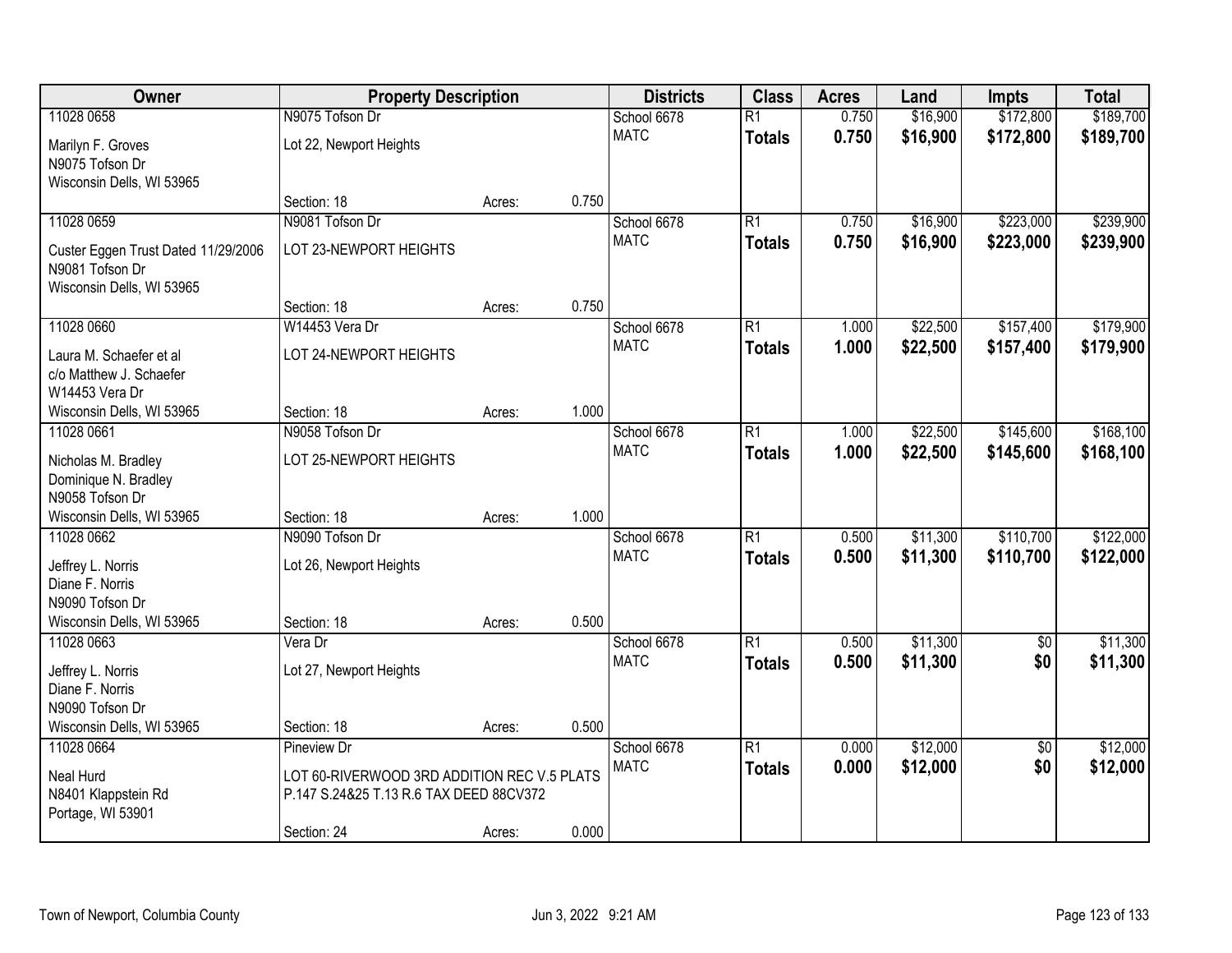| \$94,500<br>\$109,500<br>N8425 Pine Vw Dr<br>0.000<br>\$15,000<br>11028 0665<br>School 6678<br>$\overline{R1}$<br><b>MATC</b><br>0.000<br>\$15,000<br>\$94,500<br>\$109,500<br><b>Totals</b><br>Lot 61, 3rd Addition to Riverwood<br>Randy A. Eickhoff<br>N8425 Pine View Dr<br>Wisconsin Dells, WI 53965<br>0.000<br>Section: 24<br>Acres:<br>11028 0666<br>N8433 Pine Vw Dr<br>$\overline{R1}$<br>\$148,300<br>School 6678<br>0.000<br>\$15,000<br><b>MATC</b><br>0.000<br>\$15,000<br>\$148,300<br><b>Totals</b><br>Lot 62, Riverwood 3rd Addition<br>Trevor J. Mcfaul<br>Callie M. Northcott<br>N8433 Pine View Dr<br>0.000<br>Section: 24<br>Wisconsin Dells, WI 53965<br>Acres:<br>\$83,700<br>11028 0667<br>N8439 Pine Vw Dr<br>$\overline{R1}$<br>\$15,000<br>School 6678<br>0.000<br><b>MATC</b><br>\$15,000<br>0.000<br>\$83,700<br><b>Totals</b><br>Lot 63, Third Add to Riverwood<br>Jason J. Stephan<br>Karin M. Stephan<br>N8439 Pine View Dr<br>0.000<br>Section: 24<br>Wisconsin Dells, WI 53965<br>Acres:<br>\$15,000<br>11028 0668<br>Pine View Dr<br>School 6678<br>$\overline{R1}$<br>0.000<br>\$0<br><b>MATC</b><br>0.000<br>\$15,000<br>\$0<br><b>Totals</b><br>Irena Valaitis Living Trust Dated 2/2/200   N 1/2 LOT 64-RIVERWOOD 3RD. ADDITION S.24&25 |
|--------------------------------------------------------------------------------------------------------------------------------------------------------------------------------------------------------------------------------------------------------------------------------------------------------------------------------------------------------------------------------------------------------------------------------------------------------------------------------------------------------------------------------------------------------------------------------------------------------------------------------------------------------------------------------------------------------------------------------------------------------------------------------------------------------------------------------------------------------------------------------------------------------------------------------------------------------------------------------------------------------------------------------------------------------------------------------------------------------------------------------------------------------------------------------------------------------------------------------------------------------------------------------|
|                                                                                                                                                                                                                                                                                                                                                                                                                                                                                                                                                                                                                                                                                                                                                                                                                                                                                                                                                                                                                                                                                                                                                                                                                                                                                |
| \$163,300                                                                                                                                                                                                                                                                                                                                                                                                                                                                                                                                                                                                                                                                                                                                                                                                                                                                                                                                                                                                                                                                                                                                                                                                                                                                      |
|                                                                                                                                                                                                                                                                                                                                                                                                                                                                                                                                                                                                                                                                                                                                                                                                                                                                                                                                                                                                                                                                                                                                                                                                                                                                                |
|                                                                                                                                                                                                                                                                                                                                                                                                                                                                                                                                                                                                                                                                                                                                                                                                                                                                                                                                                                                                                                                                                                                                                                                                                                                                                |
| \$163,300<br>\$15,000                                                                                                                                                                                                                                                                                                                                                                                                                                                                                                                                                                                                                                                                                                                                                                                                                                                                                                                                                                                                                                                                                                                                                                                                                                                          |
| \$98,700<br>\$98,700<br>\$15,000                                                                                                                                                                                                                                                                                                                                                                                                                                                                                                                                                                                                                                                                                                                                                                                                                                                                                                                                                                                                                                                                                                                                                                                                                                               |
|                                                                                                                                                                                                                                                                                                                                                                                                                                                                                                                                                                                                                                                                                                                                                                                                                                                                                                                                                                                                                                                                                                                                                                                                                                                                                |
|                                                                                                                                                                                                                                                                                                                                                                                                                                                                                                                                                                                                                                                                                                                                                                                                                                                                                                                                                                                                                                                                                                                                                                                                                                                                                |
|                                                                                                                                                                                                                                                                                                                                                                                                                                                                                                                                                                                                                                                                                                                                                                                                                                                                                                                                                                                                                                                                                                                                                                                                                                                                                |
|                                                                                                                                                                                                                                                                                                                                                                                                                                                                                                                                                                                                                                                                                                                                                                                                                                                                                                                                                                                                                                                                                                                                                                                                                                                                                |
|                                                                                                                                                                                                                                                                                                                                                                                                                                                                                                                                                                                                                                                                                                                                                                                                                                                                                                                                                                                                                                                                                                                                                                                                                                                                                |
|                                                                                                                                                                                                                                                                                                                                                                                                                                                                                                                                                                                                                                                                                                                                                                                                                                                                                                                                                                                                                                                                                                                                                                                                                                                                                |
|                                                                                                                                                                                                                                                                                                                                                                                                                                                                                                                                                                                                                                                                                                                                                                                                                                                                                                                                                                                                                                                                                                                                                                                                                                                                                |
|                                                                                                                                                                                                                                                                                                                                                                                                                                                                                                                                                                                                                                                                                                                                                                                                                                                                                                                                                                                                                                                                                                                                                                                                                                                                                |
|                                                                                                                                                                                                                                                                                                                                                                                                                                                                                                                                                                                                                                                                                                                                                                                                                                                                                                                                                                                                                                                                                                                                                                                                                                                                                |
|                                                                                                                                                                                                                                                                                                                                                                                                                                                                                                                                                                                                                                                                                                                                                                                                                                                                                                                                                                                                                                                                                                                                                                                                                                                                                |
|                                                                                                                                                                                                                                                                                                                                                                                                                                                                                                                                                                                                                                                                                                                                                                                                                                                                                                                                                                                                                                                                                                                                                                                                                                                                                |
| 1196 Amber Dr<br>T.13 R.6                                                                                                                                                                                                                                                                                                                                                                                                                                                                                                                                                                                                                                                                                                                                                                                                                                                                                                                                                                                                                                                                                                                                                                                                                                                      |
| Lemont, IL 60439                                                                                                                                                                                                                                                                                                                                                                                                                                                                                                                                                                                                                                                                                                                                                                                                                                                                                                                                                                                                                                                                                                                                                                                                                                                               |
| 0.000<br>Section: 24<br>Acres:                                                                                                                                                                                                                                                                                                                                                                                                                                                                                                                                                                                                                                                                                                                                                                                                                                                                                                                                                                                                                                                                                                                                                                                                                                                 |
| \$109,200<br>\$124,200<br>11028 0668.A<br>N8443 Pine Vw Dr<br>$\overline{R1}$<br>0.000<br>\$15,000<br>School 6678                                                                                                                                                                                                                                                                                                                                                                                                                                                                                                                                                                                                                                                                                                                                                                                                                                                                                                                                                                                                                                                                                                                                                              |
| <b>MATC</b><br>0.000<br>\$15,000<br>\$109,200<br>\$124,200<br><b>Totals</b><br>S 1/2 LOT 64-RIVERWOOD 3RD. ADDITION<br>Marilyn A. Birkholz et al                                                                                                                                                                                                                                                                                                                                                                                                                                                                                                                                                                                                                                                                                                                                                                                                                                                                                                                                                                                                                                                                                                                               |
| c/o Ronald E. Birkholz                                                                                                                                                                                                                                                                                                                                                                                                                                                                                                                                                                                                                                                                                                                                                                                                                                                                                                                                                                                                                                                                                                                                                                                                                                                         |
| N8443 Pineview Dr                                                                                                                                                                                                                                                                                                                                                                                                                                                                                                                                                                                                                                                                                                                                                                                                                                                                                                                                                                                                                                                                                                                                                                                                                                                              |
| 0.000<br>Wisconsin Dells, WI 53965<br>Section: 24<br>Acres:                                                                                                                                                                                                                                                                                                                                                                                                                                                                                                                                                                                                                                                                                                                                                                                                                                                                                                                                                                                                                                                                                                                                                                                                                    |
| $\overline{R1}$<br>\$126,400<br>\$141,400<br>11028 0669<br>N8463 Pine Vw Dr<br>School 6678<br>\$15,000<br>0.000                                                                                                                                                                                                                                                                                                                                                                                                                                                                                                                                                                                                                                                                                                                                                                                                                                                                                                                                                                                                                                                                                                                                                                |
| <b>MATC</b><br>0.000<br>\$15,000<br>\$126,400<br>\$141,400<br><b>Totals</b><br>Lot 65, Riverwood 3rd Addition                                                                                                                                                                                                                                                                                                                                                                                                                                                                                                                                                                                                                                                                                                                                                                                                                                                                                                                                                                                                                                                                                                                                                                  |
| Douglas A. Jarzynski<br>N8463 Pine View Dr                                                                                                                                                                                                                                                                                                                                                                                                                                                                                                                                                                                                                                                                                                                                                                                                                                                                                                                                                                                                                                                                                                                                                                                                                                     |
| Wisconsin Dells, WI 53965                                                                                                                                                                                                                                                                                                                                                                                                                                                                                                                                                                                                                                                                                                                                                                                                                                                                                                                                                                                                                                                                                                                                                                                                                                                      |
| 0.000<br>Section: 24<br>Acres:                                                                                                                                                                                                                                                                                                                                                                                                                                                                                                                                                                                                                                                                                                                                                                                                                                                                                                                                                                                                                                                                                                                                                                                                                                                 |
| 11028 0670<br>$\overline{R1}$<br>\$15,000<br>\$15,000<br>Pine View Dr<br>School 6678<br>0.000<br>$\overline{50}$                                                                                                                                                                                                                                                                                                                                                                                                                                                                                                                                                                                                                                                                                                                                                                                                                                                                                                                                                                                                                                                                                                                                                               |
| \$0<br><b>MATC</b><br>0.000<br>\$15,000<br>\$15,000<br><b>Totals</b>                                                                                                                                                                                                                                                                                                                                                                                                                                                                                                                                                                                                                                                                                                                                                                                                                                                                                                                                                                                                                                                                                                                                                                                                           |
| Lot 66, Third Addition to Riverwood<br>Ruta Daukus                                                                                                                                                                                                                                                                                                                                                                                                                                                                                                                                                                                                                                                                                                                                                                                                                                                                                                                                                                                                                                                                                                                                                                                                                             |
| 6747 S Artesian<br>Chicago, IL 60629                                                                                                                                                                                                                                                                                                                                                                                                                                                                                                                                                                                                                                                                                                                                                                                                                                                                                                                                                                                                                                                                                                                                                                                                                                           |
| 0.000<br>Section: 24<br>Acres:                                                                                                                                                                                                                                                                                                                                                                                                                                                                                                                                                                                                                                                                                                                                                                                                                                                                                                                                                                                                                                                                                                                                                                                                                                                 |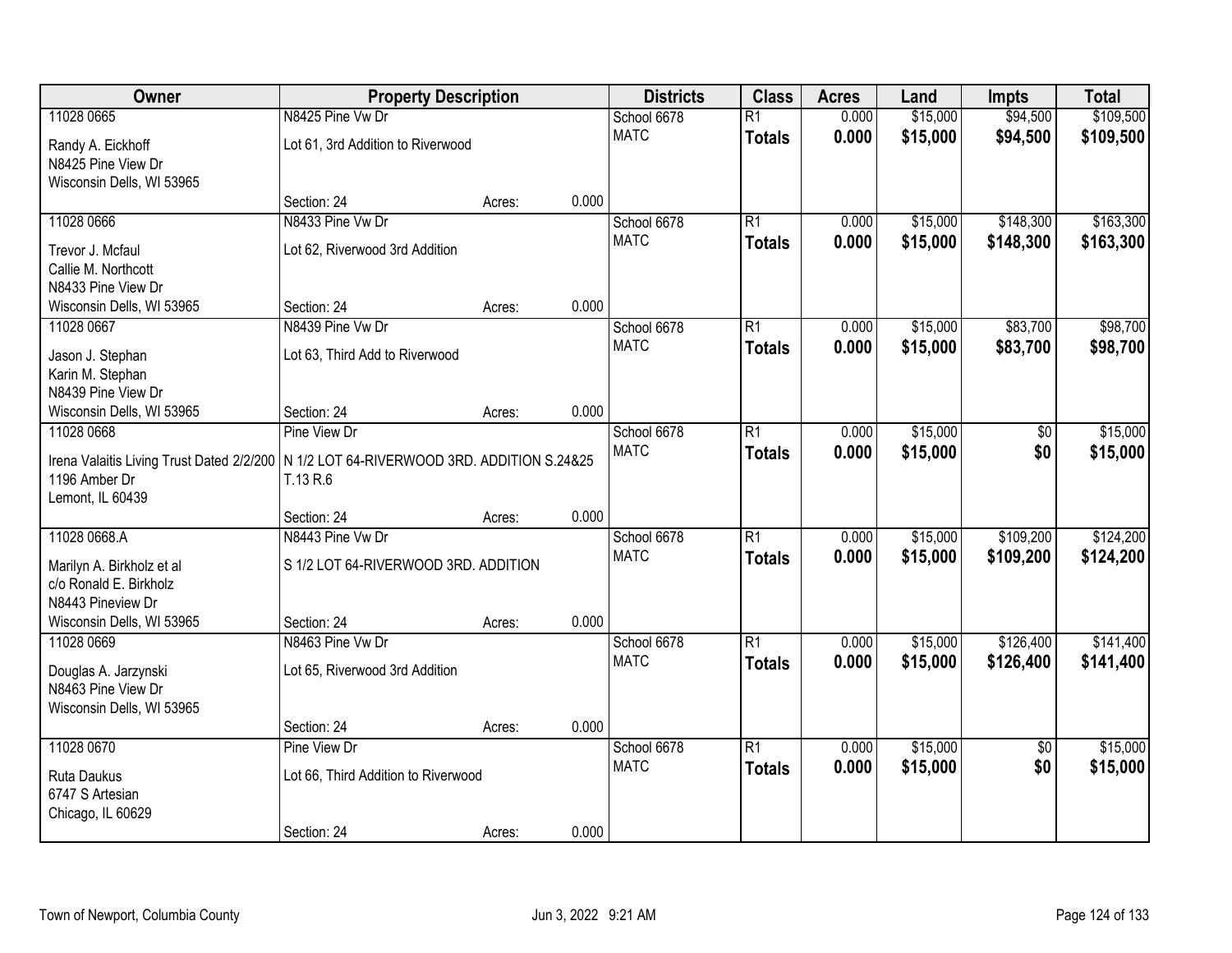| Owner                                                                     |                                                                                   | <b>Property Description</b> |       | <b>Districts</b> | <b>Class</b>    | <b>Acres</b> | Land     | <b>Impts</b>    | <b>Total</b> |
|---------------------------------------------------------------------------|-----------------------------------------------------------------------------------|-----------------------------|-------|------------------|-----------------|--------------|----------|-----------------|--------------|
| 11028 0671                                                                | N8479 Pine Vw Dr                                                                  |                             |       | School 6678      | $\overline{R1}$ | 0.000        | \$15,000 | \$151,800       | \$166,800    |
| Derrick D. Buzzell<br>N8479 Pine View Dr<br>Wisconsin Dells, WI 53965     | LOT 67-RIVERWOOD 3RD ADD                                                          |                             |       | <b>MATC</b>      | <b>Totals</b>   | 0.000        | \$15,000 | \$151,800       | \$166,800    |
|                                                                           | Section: 24                                                                       | Acres:                      | 0.000 |                  |                 |              |          |                 |              |
| 11028 0672                                                                | N8498 Fox Run Rd                                                                  |                             |       | School 6678      | $\overline{R1}$ | 0.000        | \$15,000 | \$111,100       | \$126,100    |
| Robert G. Burns<br>N8498 Fox Run Rd<br>Wisconsin Dells, WI 53965          | LOT 68-RIVERWOOD 3RD ADD. Note - interest in Neva<br>Community Well.              |                             |       | <b>MATC</b>      | <b>Totals</b>   | 0.000        | \$15,000 | \$111,100       | \$126,100    |
|                                                                           | Section: 24                                                                       | Acres:                      | 0.000 |                  |                 |              |          |                 |              |
| 11028 0673                                                                | N8499 Pine Vw Dr                                                                  |                             |       | School 6678      | $\overline{R1}$ | 0.000        | \$15,000 | \$92,400        | \$107,400    |
| Aldis Rasytinis<br>Vaiva Rasytinis<br>10328 S Laramie Ave                 | LOT 69-RIVERWOOD 3RD ADD                                                          |                             |       | <b>MATC</b>      | <b>Totals</b>   | 0.000        | \$15,000 | \$92,400        | \$107,400    |
| Oak Lawn, IL 60453                                                        | Section: 19                                                                       | Acres:                      | 0.000 |                  |                 |              |          |                 |              |
| 11028 0674                                                                | N8472 Pine Vw Dr                                                                  |                             |       | School 6678      | $\overline{R1}$ | 0.000        | \$24,900 | \$94,500        | \$119,400    |
| Virginia K. Kavaliunas et al<br>c/o Vito A. Kavaliunas<br>1104 Wexford Dr | LOT 70 & 71-RIVERWOOD 3RD ADDITION S.24&25<br>T.13 R.6 (N8472 PINE VIEW DRIVE)    |                             |       | <b>MATC</b>      | <b>Totals</b>   | 0.000        | \$24,900 | \$94,500        | \$119,400    |
| Westmont, IL 60559                                                        | Section: 19                                                                       | Acres:                      | 0.000 |                  |                 |              |          |                 |              |
| 11028 0676                                                                | Pine View Dr                                                                      |                             |       | School 6678      | $\overline{R1}$ | 0.000        | \$15,000 | \$100           | \$15,100     |
| Anna K. Gasiewski et al<br>c/o Janusz Gasiewski<br>711 Crestwood Ln       | LOT 72-RIVERWOOD 3RD ADDITION S.24&25 T.13<br>R.6 (PINE VIEW DRIVE)TR IN WOOD LOT |                             |       | <b>MATC</b>      | <b>Totals</b>   | 0.000        | \$15,000 | \$100           | \$15,100     |
| Mount Prospect, IL 60056                                                  | Section: 19                                                                       | Acres:                      | 0.000 |                  |                 |              |          |                 |              |
| 11028 0677                                                                | <b>Valley View Ct</b>                                                             |                             |       | School 6678      | $\overline{R1}$ | 0.000        | \$15,000 | $\overline{50}$ | \$15,000     |
| Olga Reimonas<br>6850 W Cermak #2b<br>Berwin, IL 60402                    | LOT 73-RIVERWOOD 3RD ADD.                                                         |                             |       | <b>MATC</b>      | <b>Totals</b>   | 0.000        | \$15,000 | \$0             | \$15,000     |
|                                                                           | Section: 19                                                                       | Acres:                      | 0.000 |                  |                 |              |          |                 |              |
| 11028 0678                                                                | W14440 Valley Vw Ct                                                               |                             |       | School 6678      | $\overline{R1}$ | 0.000        | \$15,000 | \$107,100       | \$122,100    |
| Justen W. Worden<br>W14440 Valley View Ct<br>Wisconsin Dells, WI 53965    | Lot 74, 3rd Add to Riverwood                                                      |                             |       | <b>MATC</b>      | <b>Totals</b>   | 0.000        | \$15,000 | \$107,100       | \$122,100    |
|                                                                           | Section: 19                                                                       | Acres:                      | 0.000 |                  |                 |              |          |                 |              |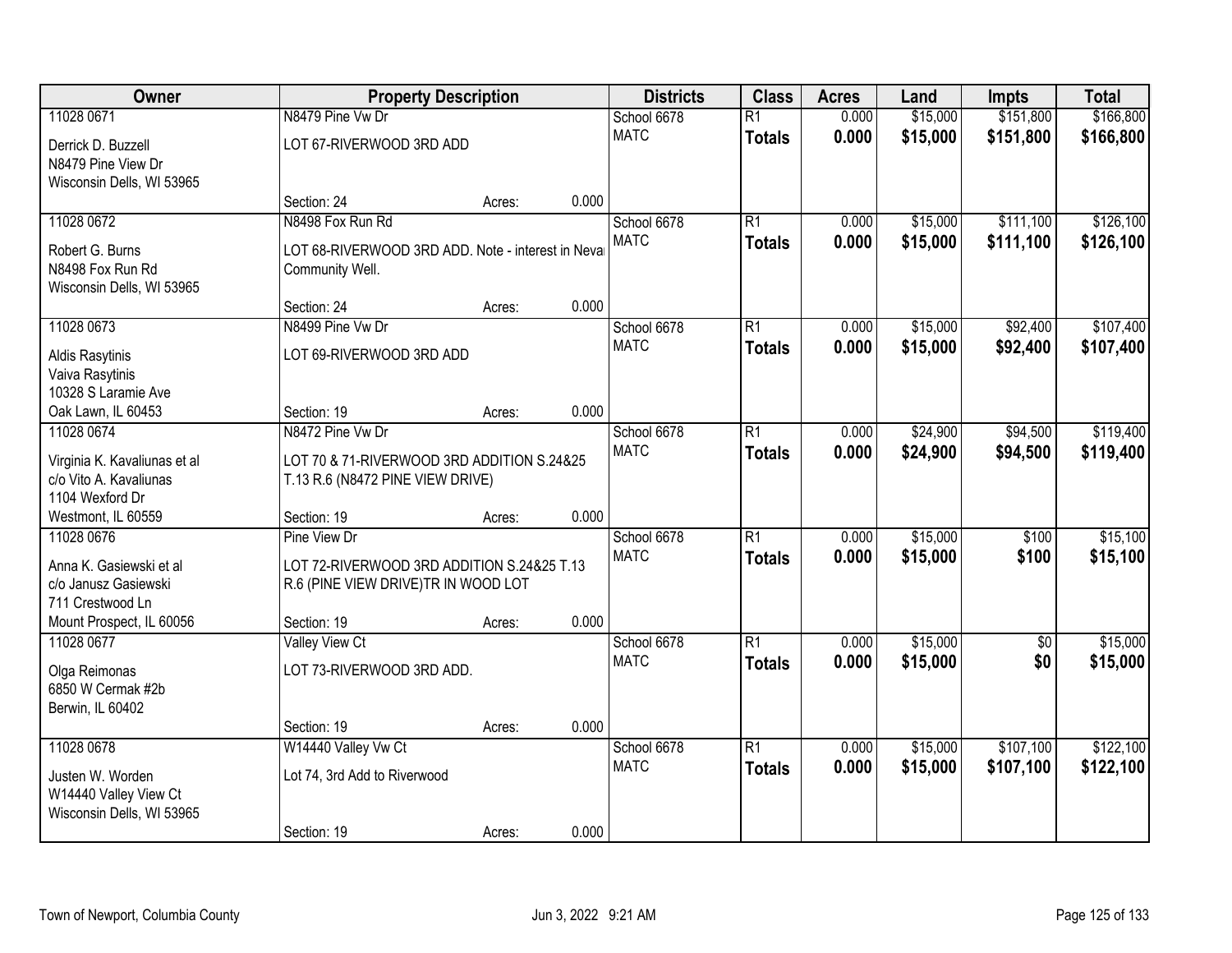| Owner                                 | <b>Property Description</b>                       |        | <b>Districts</b> | <b>Class</b> | <b>Acres</b>    | Land  | <b>Impts</b> | <b>Total</b>    |           |
|---------------------------------------|---------------------------------------------------|--------|------------------|--------------|-----------------|-------|--------------|-----------------|-----------|
| 11028 0679.01                         | W14420 Valley Vw Ct                               |        |                  | School 6678  | $\overline{R1}$ | 0.980 | \$30,000     | \$218,200       | \$248,200 |
| Timothy J. Patterson                  | Lot 1, CSM 6375-47-28                             |        |                  | <b>MATC</b>  | <b>Totals</b>   | 0.980 | \$30,000     | \$218,200       | \$248,200 |
| Carmen M. Honnef                      |                                                   |        |                  |              |                 |       |              |                 |           |
| W14420 Valley View Ct                 |                                                   |        |                  |              |                 |       |              |                 |           |
| Wisconsin Dells, WI 53965             | Section: 19                                       | Acres: | 0.980            |              |                 |       |              |                 |           |
| 11028 0681                            | Valley View Ct                                    |        |                  | School 6678  | $\overline{R1}$ | 0.000 | \$15,000     | \$0             | \$15,000  |
| Cynthia L. Ewig et al                 | LOT 77-RIVERWOOD 3RD ADDITION S.24&25 T.13        |        |                  | <b>MATC</b>  | <b>Totals</b>   | 0.000 | \$15,000     | \$0             | \$15,000  |
| c/o Frederick J. Ewig                 | R.6                                               |        |                  |              |                 |       |              |                 |           |
| W14393 Valley View Ct                 |                                                   |        |                  |              |                 |       |              |                 |           |
| Wisconsin Dells, WI 53965             | Section: 19                                       | Acres: | 0.000            |              |                 |       |              |                 |           |
| 11028 0682                            | <b>Valley View Ct</b>                             |        |                  | School 6678  | $\overline{R1}$ | 0.000 | \$13,500     | $\overline{50}$ | \$13,500  |
| Cheryl R. Hoffman                     | Lot 78, Riverwood 3rd Addition                    |        |                  | <b>MATC</b>  | <b>Totals</b>   | 0.000 | \$13,500     | \$0             | \$13,500  |
| Jason L. Guckeen                      |                                                   |        |                  |              |                 |       |              |                 |           |
| N8465 Nevar Dr                        |                                                   |        |                  |              |                 |       |              |                 |           |
| Wisconsin Dells, WI 53965             | Section: 19                                       | Acres: | 0.000            |              |                 |       |              |                 |           |
| 11028 0683                            | W14397 Valley Vw Ct                               |        |                  | School 6678  | $\overline{R1}$ | 0.000 | \$15,000     | \$83,300        | \$98,300  |
| Brian J. Brown                        | Lot 79, Riverwood 3rd Add; subj to 5' easement in |        |                  | <b>MATC</b>  | <b>Totals</b>   | 0.000 | \$15,000     | \$83,300        | \$98,300  |
| Namploy Brown                         | R422-801.                                         |        |                  |              |                 |       |              |                 |           |
| W14397 Valley View Ct                 |                                                   |        |                  |              |                 |       |              |                 |           |
| Wisconsin Dells, WI 53965             | Section: 19                                       | Acres: | 0.000            |              |                 |       |              |                 |           |
| 11028 0684                            | <b>Valley View Ct</b>                             |        |                  | School 6678  | $\overline{R1}$ | 0.000 | \$15,000     | $\overline{50}$ | \$15,000  |
| Brian J. Brown                        | Lot 80, Riverwood 3rd Add                         |        |                  | <b>MATC</b>  | <b>Totals</b>   | 0.000 | \$15,000     | \$0             | \$15,000  |
| Namploy Brown                         |                                                   |        |                  |              |                 |       |              |                 |           |
| W14397 Valley View Ct                 |                                                   |        |                  |              |                 |       |              |                 |           |
| Wisconsin Dells, WI 53965             | Section: 19                                       | Acres: | 0.000            |              |                 |       |              |                 |           |
| 11028 0685                            |                                                   |        |                  | School 6678  | $\overline{R1}$ | 0.000 | \$15,000     | $\sqrt{6}$      | \$15,000  |
| Tijunelis Family Revocable Trust, Uad | Lot 81, Riverwood 3rd Addition                    |        |                  | <b>MATC</b>  | <b>Totals</b>   | 0.000 | \$15,000     | \$0             | \$15,000  |
| 7/19/2005                             |                                                   |        |                  |              |                 |       |              |                 |           |
| 1133 Amber Dr                         |                                                   |        |                  |              |                 |       |              |                 |           |
| Lemont, IL 60439                      | Section: 19                                       | Acres: | 0.000            |              |                 |       |              |                 |           |
| 11028 0686                            |                                                   |        |                  | School 6678  | $\overline{R1}$ | 0.000 | \$15,000     | $\overline{50}$ | \$15,000  |
| Tijunelis Family Revocable Trust, Uad | Lot 82, Riverwood 3rd Addition                    |        |                  | <b>MATC</b>  | <b>Totals</b>   | 0.000 | \$15,000     | \$0             | \$15,000  |
| 7/19/2005                             |                                                   |        |                  |              |                 |       |              |                 |           |
| 1133 Amber Dr                         |                                                   |        |                  |              |                 |       |              |                 |           |
| Lemont, IL 60439                      | Section: 19                                       | Acres: | 0.000            |              |                 |       |              |                 |           |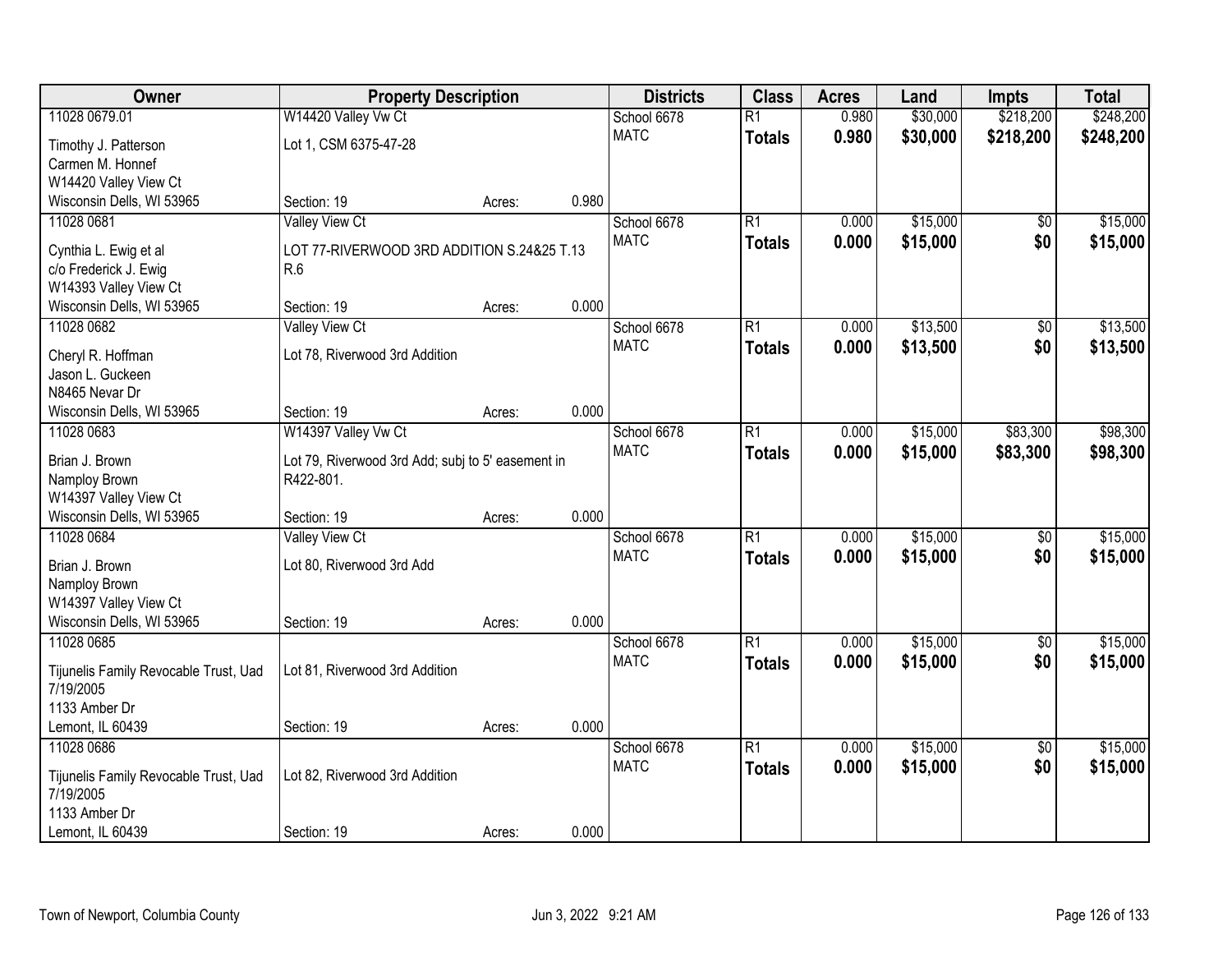| Owner                                        | <b>Property Description</b>                |        | <b>Districts</b> | <b>Class</b> | <b>Acres</b>    | Land  | <b>Impts</b> | <b>Total</b>    |           |
|----------------------------------------------|--------------------------------------------|--------|------------------|--------------|-----------------|-------|--------------|-----------------|-----------|
| 11028 0687                                   | Nevar Dr                                   |        |                  | School 6678  | $\overline{R1}$ | 0.000 | \$12,000     | \$0             | \$12,000  |
| Jonas Tamulaitis Trust Dated 1/24/2009       | OUTLOT 3-RIVERWOOD 3RD ADDITION            |        |                  | <b>MATC</b>  | <b>Totals</b>   | 0.000 | \$12,000     | \$0             | \$12,000  |
| Jurate Tamulaitis Trust Dated 1/24/2009      |                                            |        |                  |              |                 |       |              |                 |           |
| 3137 S Kenliworth Ave                        |                                            |        |                  |              |                 |       |              |                 |           |
| Berwyn, IL 60402                             | Section: 19                                | Acres: | 0.000            |              |                 |       |              |                 |           |
| 11028 0689                                   | Nevar Dr                                   |        |                  | School 6678  | R1              | 0.860 | \$15,000     | $\overline{50}$ | \$15,000  |
| Aldis Rasytinis                              | LOT 83 RIVERWOOD 4TH. ADD. V.5 PLATS P.166 |        |                  | <b>MATC</b>  | <b>Totals</b>   | 0.860 | \$15,000     | \$0             | \$15,000  |
| Vaiva Rasytinis                              |                                            |        |                  |              |                 |       |              |                 |           |
| 10328 S Laramie Ave                          |                                            |        |                  |              |                 |       |              |                 |           |
| Oak Lawn, IL 60453                           | Section: 19                                | Acres: | 0.860            |              |                 |       |              |                 |           |
| 11028 0690                                   | Nevar Dr                                   |        |                  | School 6678  | R1              | 0.914 | \$15,000     | \$0             | \$15,000  |
| Aldis Rasytinis                              | LOT 84 RIVERWOOD 4TH. ADD.                 |        |                  | <b>MATC</b>  | <b>Totals</b>   | 0.914 | \$15,000     | \$0             | \$15,000  |
| Vaiva Rasytinis                              |                                            |        |                  |              |                 |       |              |                 |           |
| 10328 S Laramie Ave                          |                                            |        |                  |              |                 |       |              |                 |           |
| Oak Lawn, IL 60453                           | Section: 19                                | Acres: | 0.914            |              |                 |       |              |                 |           |
| 11028 0691                                   | N8522 Nevar Dr                             |        |                  | School 6678  | R1              | 0.864 | \$15,000     | \$167,600       | \$182,600 |
| <b>Mark Sweet</b>                            | LOT 85 RIVERWOOD 4TH. ADD                  |        |                  | <b>MATC</b>  | <b>Totals</b>   | 0.864 | \$15,000     | \$167,600       | \$182,600 |
| N8522 Nevar Dr                               |                                            |        |                  |              |                 |       |              |                 |           |
| Wisconsin Dells, WI 53965                    |                                            |        |                  |              |                 |       |              |                 |           |
|                                              | Section: 19                                | Acres: | 0.864            |              |                 |       |              |                 |           |
| 11028 0692                                   | Nevar Dr                                   |        |                  | School 6678  | $\overline{R1}$ | 0.738 | \$15,000     | $\overline{50}$ | \$15,000  |
|                                              | Lot 86, Riverwood 4th Addition             |        |                  | <b>MATC</b>  | <b>Totals</b>   | 0.738 | \$15,000     | \$0             | \$15,000  |
| Cheryl R. Hoffman<br>Jason L. Guckeen        |                                            |        |                  |              |                 |       |              |                 |           |
| N8465 Nevar Dr                               |                                            |        |                  |              |                 |       |              |                 |           |
| Wisconsin Dells, WI 53965                    | Section: 19                                | Acres: | 0.738            |              |                 |       |              |                 |           |
| 11028 0693                                   | N8465 Nevar Dr                             |        |                  | School 6678  | R1              | 0.738 | \$15,000     | \$193,100       | \$208,100 |
|                                              |                                            |        |                  | <b>MATC</b>  | <b>Totals</b>   | 0.738 | \$15,000     | \$193,100       | \$208,100 |
| Cheryl R. Hoffman<br>Jason L. Guckeen        | Lot 87, 4th Add to Riverwood               |        |                  |              |                 |       |              |                 |           |
| N8465 Nevar Dr                               |                                            |        |                  |              |                 |       |              |                 |           |
| Wisconsin Dells, WI 53965                    | Section: 19                                | Acres: | 0.738            |              |                 |       |              |                 |           |
| 11028 0694                                   | N8457 Nevar Dr                             |        |                  | School 6678  | R1              | 0.547 | \$15,000     | \$87,200        | \$102,200 |
|                                              |                                            |        |                  | <b>MATC</b>  | Totals          | 0.547 | \$15,000     | \$87,200        | \$102,200 |
| Andra L. Olson et al                         | Lot 88, Fourth Add to Riverwood            |        |                  |              |                 |       |              |                 |           |
| c/o Timothy D. Kueppers<br>190 N Somonauk Rd |                                            |        |                  |              |                 |       |              |                 |           |
| Cortland, IL 60112                           | Section: 19                                | Acres: | 0.547            |              |                 |       |              |                 |           |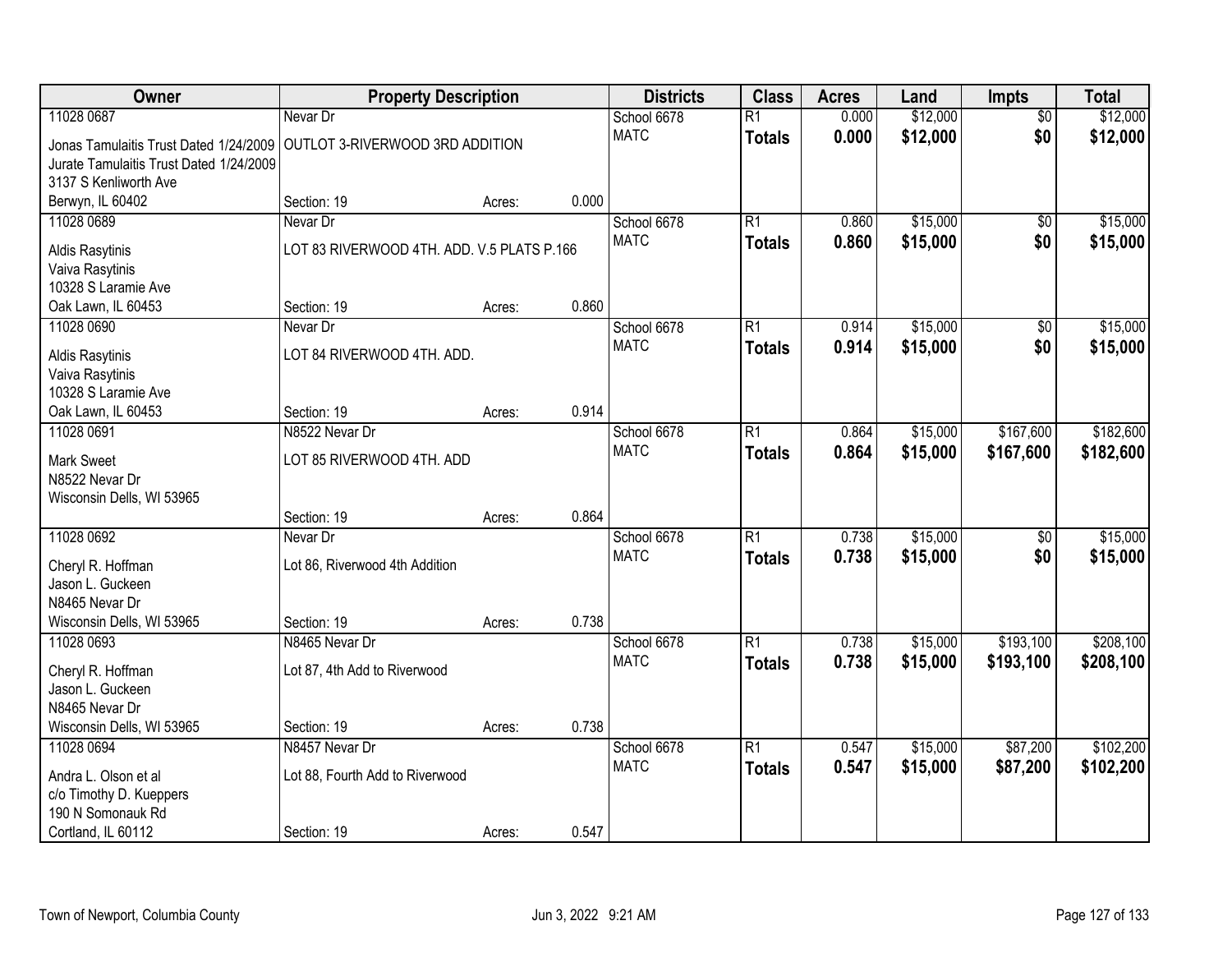| Owner                                                                       | <b>Property Description</b>                                                     |        | <b>Districts</b> | <b>Class</b>               | <b>Acres</b>                     | Land           | <b>Impts</b>         | <b>Total</b>           |                        |
|-----------------------------------------------------------------------------|---------------------------------------------------------------------------------|--------|------------------|----------------------------|----------------------------------|----------------|----------------------|------------------------|------------------------|
| 11028 0695                                                                  | N8445 Nevar Dr                                                                  |        |                  | School 6678                | $\overline{R1}$                  | 0.546          | \$15,000             | \$113,100              | \$128,100              |
| Michael E. Hedtcke<br>N8445 Nevar Dr<br>Wisconsin Dells, WI 53965           | Lot 89, 4th Add to Riverwood                                                    |        |                  | <b>MATC</b>                | <b>Totals</b>                    | 0.546          | \$15,000             | \$113,100              | \$128,100              |
|                                                                             | Section: 19                                                                     | Acres: | 0.546            |                            |                                  |                |                      |                        |                        |
| 11028 0696                                                                  | Nevar Dr                                                                        |        |                  | School 6678                | $\overline{R1}$                  | 0.696          | \$15,000             | \$0                    | \$15,000               |
| Larisa Calderon<br>5227 N Oakview Ave<br>Apartment 1w                       | LOT 90 RIVERWOOD 4TH. ADD                                                       |        |                  | <b>MATC</b>                | <b>Totals</b>                    | 0.696          | \$15,000             | \$0                    | \$15,000               |
| Chicago, IL 60656                                                           | Section: 19                                                                     | Acres: | 0.696            |                            |                                  |                |                      |                        |                        |
| 11028 0697                                                                  | N8435 Nevar Dr                                                                  |        |                  | School 6678                | $\overline{R1}$                  | 1.382          | \$20,000             | \$122,500              | \$142,500              |
| Kevin B. Davis<br>N8435 Nevar Dr<br>Wisconsin Dells, WI 53965               | Lot 91, 4th Add to Riverwood                                                    |        |                  | <b>MATC</b>                | <b>Totals</b>                    | 1.382          | \$20,000             | \$122,500              | \$142,500              |
|                                                                             | Section: 19                                                                     | Acres: | 1.382            |                            |                                  |                |                      |                        |                        |
| 11028 0698                                                                  | W14393 Valley Vw Ct                                                             |        |                  | School 6678                | $\overline{R1}$                  | 2.479          | \$20,000             | \$203,900              | \$223,900              |
| Frederick J. Ewig<br>Cynthia L. Ewig<br>W14393 Valley View Ct               | LOT 92 RIVERWOOD 4TH ADD. ALSO 5FT EASE IN<br>R422-801                          |        |                  | <b>MATC</b>                | <b>Totals</b>                    | 2.479          | \$20,000             | \$203,900              | \$223,900              |
| Wisconsin Dells, WI 53965                                                   | Section: 19                                                                     | Acres: | 2.479            |                            |                                  |                |                      |                        |                        |
| 11028 0699<br>Frederick J. Ewig<br>Cynthia L. Ewig                          | <b>Valley View Ct</b><br>LOT 93 RIVERWOOD 4TH ADD. ALSO 5FT EASE IN<br>R422-801 |        |                  | School 6678<br><b>MATC</b> | $\overline{R1}$<br><b>Totals</b> | 1.040<br>1.040 | \$12,000<br>\$12,000 | \$0<br>\$0             | \$12,000<br>\$12,000   |
| W14393 Valley View Ct                                                       |                                                                                 |        |                  |                            |                                  |                |                      |                        |                        |
| Wisconsin Dells, WI 53965                                                   | Section: 19                                                                     | Acres: | 1.040            |                            |                                  |                |                      |                        |                        |
| 11028 0702<br>Howard J. Kmak<br>N8426 Nevar Dr<br>Wisconsin Dells, WI 53965 | N8426 Nevar Dr<br>Lot 96, Riverwood 4th Add                                     |        |                  | School 6678<br><b>MATC</b> | $\overline{R1}$<br><b>Totals</b> | 1.034<br>1.034 | \$15,000<br>\$15,000 | \$140,200<br>\$140,200 | \$155,200<br>\$155,200 |
|                                                                             | Section: 19                                                                     | Acres: | 1.034            |                            |                                  |                |                      |                        |                        |
| 11028 0703                                                                  | Nevar Dr                                                                        |        |                  | School 6678<br><b>MATC</b> | $\overline{R1}$                  | 0.000<br>0.000 | \$15,000<br>\$15,000 | $\overline{50}$<br>\$0 | \$15,000<br>\$15,000   |
| James Vanden Langenberg<br>Tricia M. Vanden Langenberg<br>N8438 Nevar Dr    | LOT 97 RIVERWOOD 4TH. ADD.                                                      |        |                  |                            | <b>Totals</b>                    |                |                      |                        |                        |
| Wisconsin Dells, WI 53965                                                   | Section: 19                                                                     | Acres: | 0.000            |                            |                                  |                |                      |                        |                        |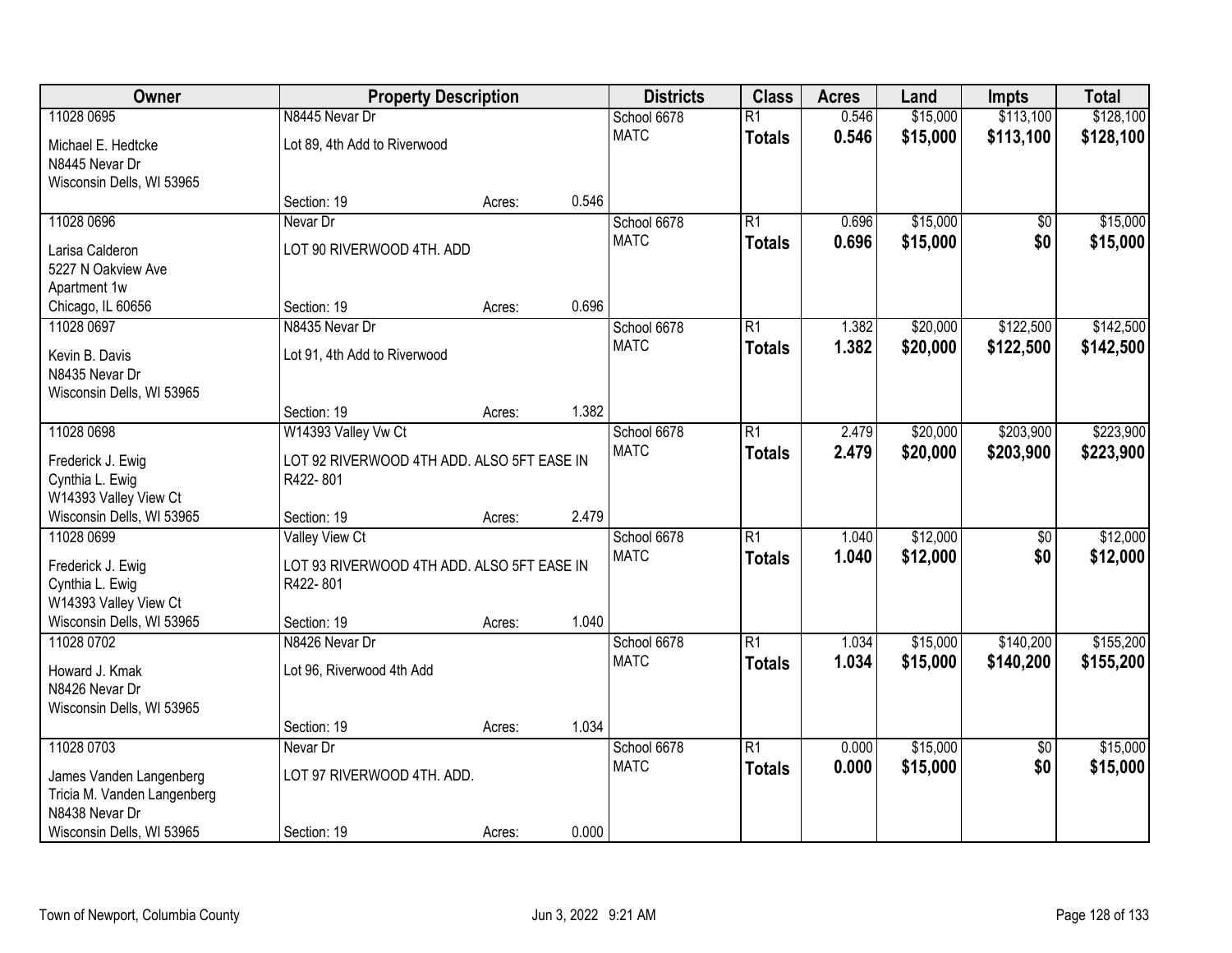| Owner                       |                                                            | <b>Property Description</b> |       | <b>Districts</b>           | <b>Class</b>    | <b>Acres</b> | Land        | <b>Impts</b>    | <b>Total</b>     |
|-----------------------------|------------------------------------------------------------|-----------------------------|-------|----------------------------|-----------------|--------------|-------------|-----------------|------------------|
| 11028 0704                  | N8438 Nevar Dr                                             |                             |       | School 6678                | $\overline{R1}$ | 1.782        | \$18,000    | \$168,000       | \$186,000        |
| James Vanden Langenberg     | LOT 98 RIVERWOOD 4TH. ADD.                                 |                             |       | <b>MATC</b>                | <b>Totals</b>   | 1.782        | \$18,000    | \$168,000       | \$186,000        |
| Tricia M. Vanden Langenberg |                                                            |                             |       |                            |                 |              |             |                 |                  |
| N8438 Nevar Dr              |                                                            |                             |       |                            |                 |              |             |                 |                  |
| Wisconsin Dells, WI 53965   | Section: 19                                                | Acres:                      | 1.782 |                            |                 |              |             |                 |                  |
| 11028 0705                  | Nevar Dr                                                   |                             |       | School 6678                | $\overline{R1}$ | 1.211        | \$15,000    | \$0             | \$15,000         |
| Michael E. Shorten          | LOT 99 RIVERWOOD 4TH. ADD.                                 |                             |       | <b>MATC</b>                | <b>Totals</b>   | 1.211        | \$15,000    | \$0             | \$15,000         |
| Angelique C. Shorten        |                                                            |                             |       |                            |                 |              |             |                 |                  |
| 2865 Glenarye Dr            |                                                            |                             |       |                            |                 |              |             |                 |                  |
| Lindenhurst, IL 60046       | Section: 19                                                | Acres:                      | 1.211 |                            |                 |              |             |                 |                  |
| 11028 0706                  | Nevar Dr                                                   |                             |       | School 6678                | $\overline{R1}$ | 1.110        | \$15,000    | \$0             | \$15,000         |
| Larisa Calderon             | LOT 100 RIVERWOOD 4TH. ADD.                                |                             |       | <b>MATC</b>                | <b>Totals</b>   | 1.110        | \$15,000    | \$0             | \$15,000         |
| 5227 N Oakview Ave          |                                                            |                             |       |                            |                 |              |             |                 |                  |
| Apartment 1w                |                                                            |                             |       |                            |                 |              |             |                 |                  |
| Chicago, IL 60656           | Section: 19                                                | Acres:                      | 1.110 |                            |                 |              |             |                 |                  |
| 11028 0707                  | N8474 Nevar Dr                                             |                             |       | School 6678<br><b>MATC</b> | $\overline{R1}$ | 1.158        | \$15,000    | \$77,000        | \$92,000         |
| Ryan Curry                  | Lot 101, 4th Add to Riverwood, ALSO .349AC in R400-23      |                             |       |                            | <b>Totals</b>   | 1.158        | \$15,000    | \$77,000        | \$92,000         |
| N8474 Nevar Dr              |                                                            |                             |       |                            |                 |              |             |                 |                  |
| Wisconsin Dells, WI 53965   |                                                            |                             |       |                            |                 |              |             |                 |                  |
|                             | Section: 19                                                | Acres:                      | 1.158 |                            |                 |              |             |                 |                  |
| 11028 0708                  | Vine St                                                    |                             |       | School 6678<br><b>MATC</b> | $\overline{X4}$ | 0.000        | $\sqrt{30}$ | $\overline{50}$ | $\overline{\$0}$ |
| Wisconsin Dells, City of    | Part of Blk 1, Ramsay's Add to Kilbourn, described as      |                             |       |                            | <b>Totals</b>   | 0.000        | \$0         | \$0             | \$0              |
| c/o City of Wisconsin Dells | follows: Comm at a pt 16' E of the SW cor of Blk 1 of said |                             |       |                            |                 |              |             |                 |                  |
| Box 655                     | Add; NELY 373.5' to the N In of said Blk 1; NWLY 173.5'    |                             |       |                            |                 |              |             |                 |                  |
| Wisconsin Dells, WI 53965   | Section: 10                                                | Acres:                      | 0.000 |                            |                 |              |             |                 |                  |
| 11028 0709.01               | Holzem Blvd                                                |                             |       | School 6678<br><b>MATC</b> | $\overline{R1}$ | 0.780        | \$12,700    | $\sqrt{6}$      | \$12,700         |
| Marvin G. Holzem            | Lot 1, Holzem Subdivision                                  |                             |       |                            | <b>Totals</b>   | 0.780        | \$12,700    | \$0             | \$12,700         |
| N9899 State Rd 23           |                                                            |                             |       |                            |                 |              |             |                 |                  |
| Wisconsin Dells, WI 53965   |                                                            |                             |       |                            |                 |              |             |                 |                  |
|                             | Section: 1                                                 | Acres:                      | 0.780 |                            |                 |              |             |                 |                  |
| 11028 0709.02               | <b>Holzem Blvd</b>                                         |                             |       | School 6678                | $\overline{R1}$ | 0.650        | \$10,800    | $\overline{50}$ | \$10,800         |
| Marvin G. Holzem            | Lot 2, Holzem Subdivision                                  |                             |       | <b>MATC</b>                | <b>Totals</b>   | 0.650        | \$10,800    | \$0             | \$10,800         |
| N9899 State Rd 23           |                                                            |                             |       |                            |                 |              |             |                 |                  |
| Wisconsin Dells, WI 53965   |                                                            |                             |       |                            |                 |              |             |                 |                  |
|                             | Section: 1                                                 | Acres:                      | 0.650 |                            |                 |              |             |                 |                  |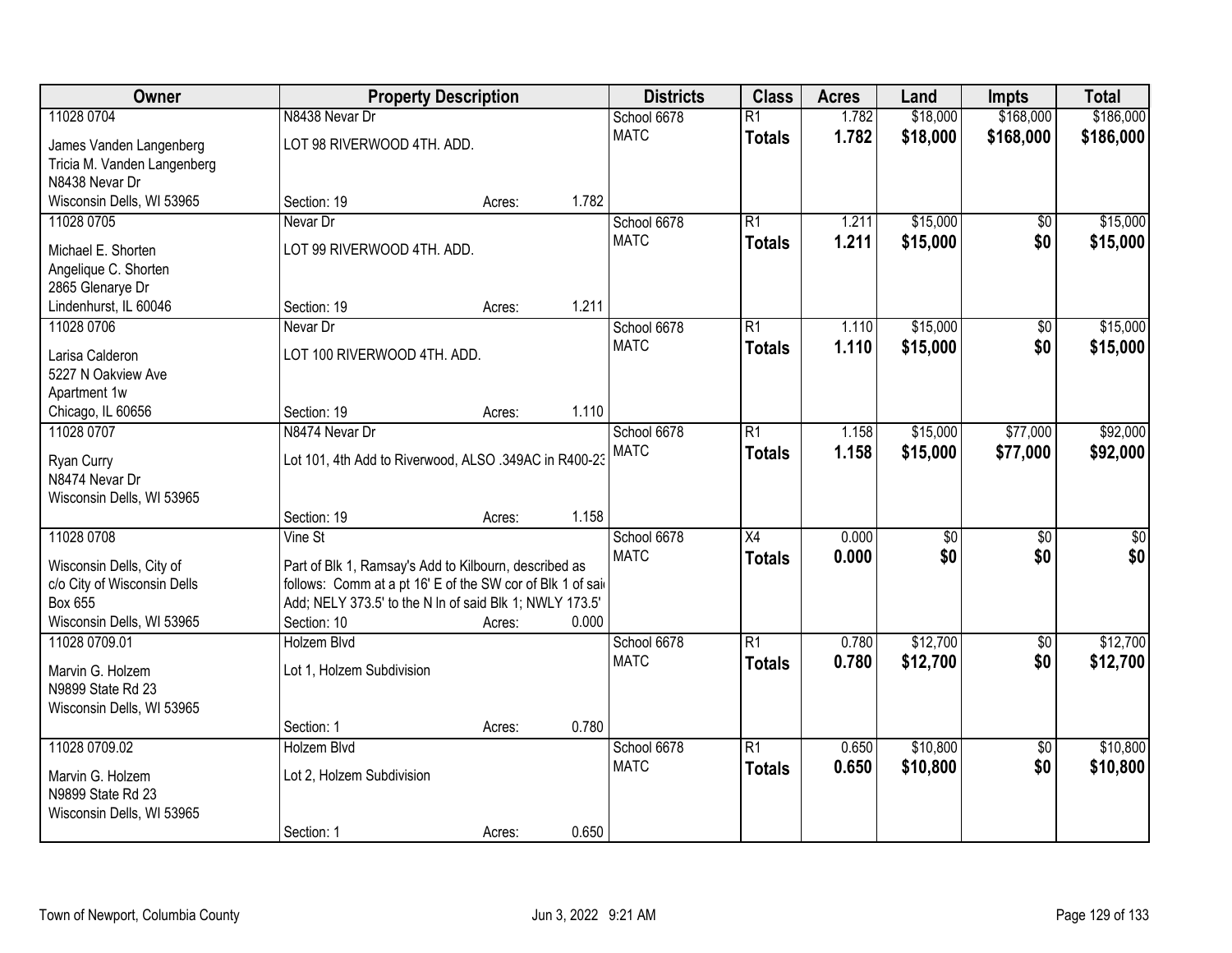| Owner                     |                                                           | <b>Property Description</b> |       | <b>Districts</b> | <b>Class</b>    | <b>Acres</b> | Land     | Impts           | <b>Total</b> |
|---------------------------|-----------------------------------------------------------|-----------------------------|-------|------------------|-----------------|--------------|----------|-----------------|--------------|
| 11028 0709.03             | <b>Holzem Blvd</b>                                        |                             |       | School 6678      | $\overline{R1}$ | 0.650        | \$10,800 | $\overline{50}$ | \$10,800     |
| Marvin G. Holzem          | Lot 3, Holzem Subdivision                                 |                             |       | <b>MATC</b>      | <b>Totals</b>   | 0.650        | \$10,800 | \$0             | \$10,800     |
| N9899 State Rd 23         |                                                           |                             |       |                  |                 |              |          |                 |              |
| Wisconsin Dells, WI 53965 |                                                           |                             |       |                  |                 |              |          |                 |              |
|                           | Section: 1                                                | Acres:                      | 0.650 |                  |                 |              |          |                 |              |
| 11028 0709.04             | <b>Holzem Blvd</b>                                        |                             |       | School 6678      | $\overline{R1}$ | 0.800        | \$12,900 | $\overline{50}$ | \$12,900     |
| Marvin G. Holzem          | Lot 4, Holzem Subdivision                                 |                             |       | <b>MATC</b>      | <b>Totals</b>   | 0.800        | \$12,900 | \$0             | \$12,900     |
| N9899 State Rd 23         |                                                           |                             |       |                  |                 |              |          |                 |              |
| Wisconsin Dells, WI 53965 |                                                           |                             |       |                  |                 |              |          |                 |              |
|                           | Section: 1                                                | Acres:                      | 0.800 |                  |                 |              |          |                 |              |
| 11028 0709.05             | <b>Holzem Blvd</b>                                        |                             |       | School 6678      | $\overline{R1}$ | 0.820        | \$13,000 | $\overline{50}$ | \$13,000     |
| Marvin G. Holzem          | Lot 5, Holzem Subdivision                                 |                             |       | <b>MATC</b>      | <b>Totals</b>   | 0.820        | \$13,000 | \$0             | \$13,000     |
| N9899 State Rd 23         |                                                           |                             |       |                  |                 |              |          |                 |              |
| Wisconsin Dells, WI 53965 |                                                           |                             |       |                  |                 |              |          |                 |              |
|                           | Section: 1                                                | Acres:                      | 0.820 |                  |                 |              |          |                 |              |
| 11028 0709.06             | Holzem Cir                                                |                             |       | School 6678      | $\overline{R1}$ | 1.190        | \$15,900 | \$0             | \$15,900     |
| Stefanie A. Holzem et al  | Lot 6, Holzem Subdivision                                 |                             |       | <b>MATC</b>      | <b>Totals</b>   | 1.190        | \$15,900 | \$0             | \$15,900     |
| c/o Patrick J. Holzem     |                                                           |                             |       |                  |                 |              |          |                 |              |
| 6906 S Windsor Cir        |                                                           |                             |       |                  |                 |              |          |                 |              |
| Windsor, WI 53598         | Section: 1                                                | Acres:                      | 1.190 |                  |                 |              |          |                 |              |
| 11028 0709.07             | <b>Holzem Cir</b>                                         |                             |       | School 6678      | $\overline{R1}$ | 1.230        | \$16,200 | $\overline{50}$ | \$16,200     |
| Phillip T. Holzem         | Lot 7, Holzem Subdivision                                 |                             |       | <b>MATC</b>      | <b>Totals</b>   | 1.230        | \$16,200 | \$0             | \$16,200     |
| N9899 State Rd 23         |                                                           |                             |       |                  |                 |              |          |                 |              |
| Wisconsin Dells, WI 53965 |                                                           |                             |       |                  |                 |              |          |                 |              |
|                           | Section: 1                                                | Acres:                      | 1.230 |                  |                 |              |          |                 |              |
| 11028 0709.08             | N8999 State Highway 23                                    |                             |       | School 6678      | $\overline{R1}$ | 3.948        | \$23,600 | \$170,500       | \$194,100    |
| Marvin G. Holzem          | Part of Lot 8, Holzem Subdivision described as follows:   |                             |       | <b>MATC</b>      | <b>Totals</b>   | 3.948        | \$23,600 | \$170,500       | \$194,100    |
| N9899 State Rd 23         | Beg at the NE cor of Lot 7 of said subdivision; S89-39-53 |                             |       |                  |                 |              |          |                 |              |
| Wisconsin Dells, WI 53965 | 254.83'; N00-35-56E 66'; N89-39-53W 419.55';              |                             |       |                  |                 |              |          |                 |              |
|                           | Section: 1                                                | Acres:                      | 3.948 |                  |                 |              |          |                 |              |
| 11028 0709.09             | N9899 State Highway 23                                    |                             |       | School 6678      | $\overline{R1}$ | 0.975        | \$14,200 | \$53,500        | \$67,700     |
| Marvin G. Holzem          | Part of Lot 8, Holzem Subdivision described as follows:   |                             |       | <b>MATC</b>      | <b>Totals</b>   | 0.975        | \$14,200 | \$53,500        | \$67,700     |
| N9899 State Rd 23         | Beg at the SE cor of Lot 9 of said subdivision; N17-36-59 |                             |       |                  |                 |              |          |                 |              |
| Wisconsin Dells, WI 53965 | 73.58'; N00-35-56E 169.55'; S88-36-07E 186.40';           |                             |       |                  |                 |              |          |                 |              |
|                           | Section: 1                                                | Acres:                      | 0.975 |                  |                 |              |          |                 |              |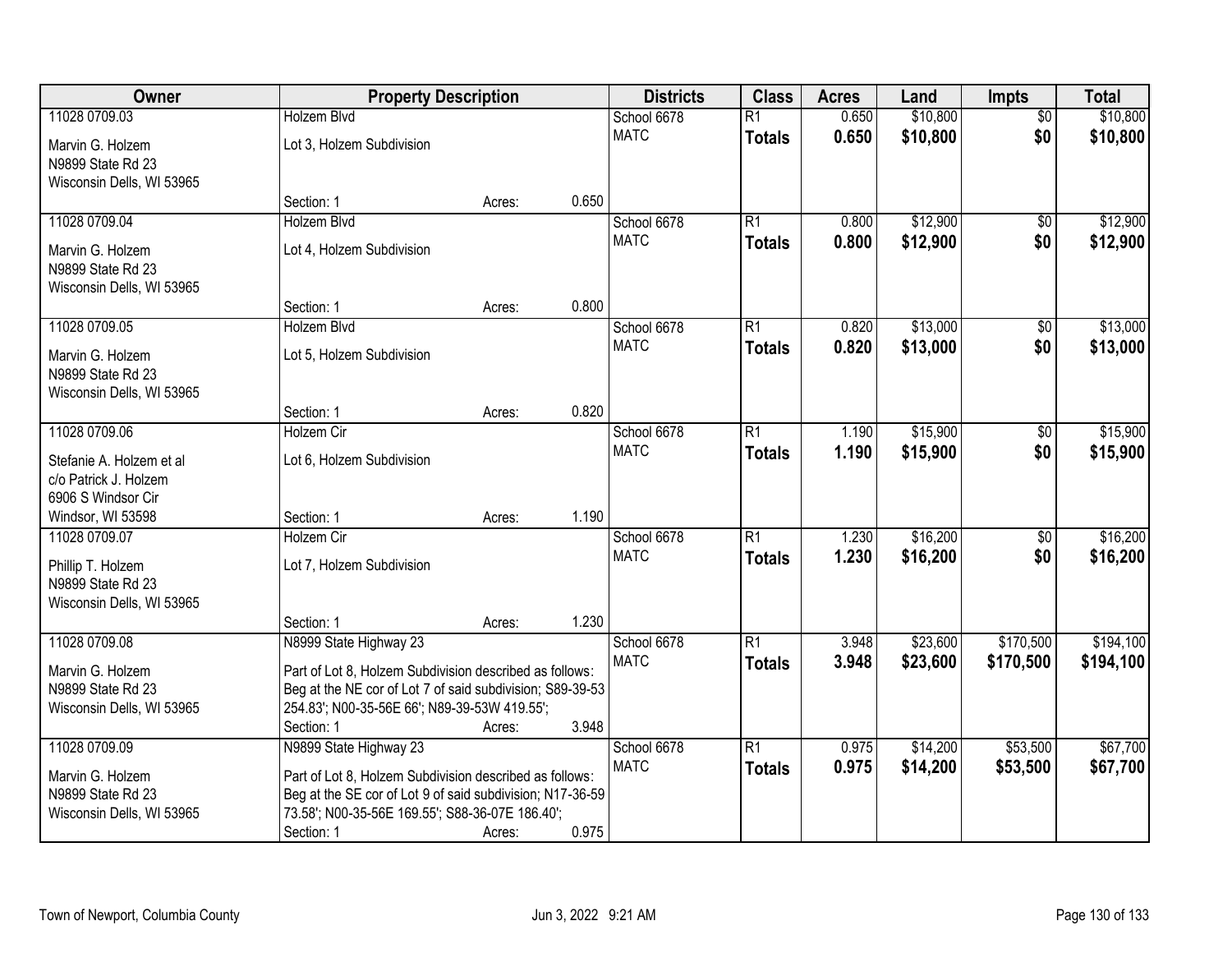| Owner                     |                                                           | <b>Property Description</b> |       | <b>Districts</b> | <b>Class</b>    | <b>Acres</b> | Land     | Impts           | <b>Total</b> |
|---------------------------|-----------------------------------------------------------|-----------------------------|-------|------------------|-----------------|--------------|----------|-----------------|--------------|
| 11028 0709.10             | Holzem Cir                                                |                             |       | School 6678      | S5x             | 0.357        | \$100    | $\overline{50}$ | \$100        |
| Marvin G. Holzem          | Part of Lot 8, Holzem Subdivision described as follows:   |                             |       | <b>MATC</b>      | <b>Totals</b>   | 0.357        | \$100    | \$0             | \$100        |
| N9899 State Rd 23         | Beg at the SW cor of Lot 8 of said subdivision; S89-39-53 |                             |       |                  |                 |              |          |                 |              |
| Wisconsin Dells, WI 53965 | 165.45' to POB, N00-05-48E 236.10'; S88-36-07E 66';       |                             |       |                  |                 |              |          |                 |              |
|                           | Section: 1                                                | Acres:                      | 0.357 |                  |                 |              |          |                 |              |
| 11028 0709.11             | Holzem Cir                                                |                             |       | School 6678      | $\overline{R1}$ | 0.900        | \$13,700 | $\overline{50}$ | \$13,700     |
| Marvin G. Holzem          | Lot 9, Holzem Subdivision                                 |                             |       | <b>MATC</b>      | <b>Totals</b>   | 0.900        | \$13,700 | \$0             | \$13,700     |
| N9899 State Rd 23         |                                                           |                             |       |                  |                 |              |          |                 |              |
| Wisconsin Dells, WI 53965 |                                                           |                             |       |                  |                 |              |          |                 |              |
|                           | Section: 1                                                | Acres:                      | 0.900 |                  |                 |              |          |                 |              |
| 11028 0709.12             | Holzem Cir                                                |                             |       | School 6678      | $\overline{R1}$ | 1.320        | \$17,000 | \$0             | \$17,000     |
|                           |                                                           |                             |       | <b>MATC</b>      | <b>Totals</b>   | 1.320        | \$17,000 | \$0             | \$17,000     |
| David W. Holzem           | Lot 10, Holzem Subdivision                                |                             |       |                  |                 |              |          |                 |              |
| Nancy R. Holzem           |                                                           |                             |       |                  |                 |              |          |                 |              |
| N9967 Pine Aire Dr        |                                                           |                             |       |                  |                 |              |          |                 |              |
| Wisconsin Dells, WI 53965 | Section: 1                                                | Acres:                      | 1.320 |                  |                 |              |          |                 |              |
| 11028 0709.13             | Pine Aire Dr                                              |                             |       | School 6678      | $\overline{R1}$ | 0.940        | \$20,000 | \$0             | \$20,000     |
| David W. Holzem           | Lot 11, Holzem Subdivision                                |                             |       | <b>MATC</b>      | <b>Totals</b>   | 0.940        | \$20,000 | \$0             | \$20,000     |
| Nancy R. Holzem           |                                                           |                             |       |                  |                 |              |          |                 |              |
| N9967 Pine Aire Dr        |                                                           |                             |       |                  |                 |              |          |                 |              |
| Wisconsin Dells, WI 53965 | Section: 1                                                | Acres:                      | 0.940 |                  |                 |              |          |                 |              |
| 11028 0709.14             | Pine Aire Dr                                              |                             |       | School 6678      | $\overline{R1}$ | 0.630        | \$20,000 | $\overline{50}$ | \$20,000     |
| Marvin G. Holzem          | Lot 12, Holzem Subdivision                                |                             |       | <b>MATC</b>      | <b>Totals</b>   | 0.630        | \$20,000 | \$0             | \$20,000     |
| N9899 State Rd 23         |                                                           |                             |       |                  |                 |              |          |                 |              |
| Wisconsin Dells, WI 53965 |                                                           |                             |       |                  |                 |              |          |                 |              |
|                           | Section: 1                                                | Acres:                      | 0.630 |                  |                 |              |          |                 |              |
| 11028 0709.15             | Holzem Blvd                                               |                             |       | School 6678      | $\overline{R1}$ | 1.440        | \$17,900 | $\overline{50}$ | \$17,900     |
| Brian K. Holzem           | Lot 13, Holzem Subdivision                                |                             |       | <b>MATC</b>      | <b>Totals</b>   | 1.440        | \$17,900 | \$0             | \$17,900     |
| Nancy L. Holzem           |                                                           |                             |       |                  |                 |              |          |                 |              |
| 505 Bowman Rd             |                                                           |                             |       |                  |                 |              |          |                 |              |
| Wisconsin Dells, WI 53965 | Section: 1                                                | Acres:                      | 1.440 |                  |                 |              |          |                 |              |
| 11028 0709.16             | <b>Holzem Cir</b>                                         |                             |       | School 6678      | $\overline{R1}$ | 1.000        | \$14,400 | $\overline{50}$ | \$14,400     |
|                           |                                                           |                             |       | <b>MATC</b>      | <b>Totals</b>   | 1.000        | \$14,400 | \$0             | \$14,400     |
| Marvin G. Holzem          | Lot 14, Holzem Subdivision                                |                             |       |                  |                 |              |          |                 |              |
| N9899 State Rd 23         |                                                           |                             |       |                  |                 |              |          |                 |              |
| Wisconsin Dells, WI 53965 |                                                           |                             |       |                  |                 |              |          |                 |              |
|                           | Section: 1                                                | Acres:                      | 1.000 |                  |                 |              |          |                 |              |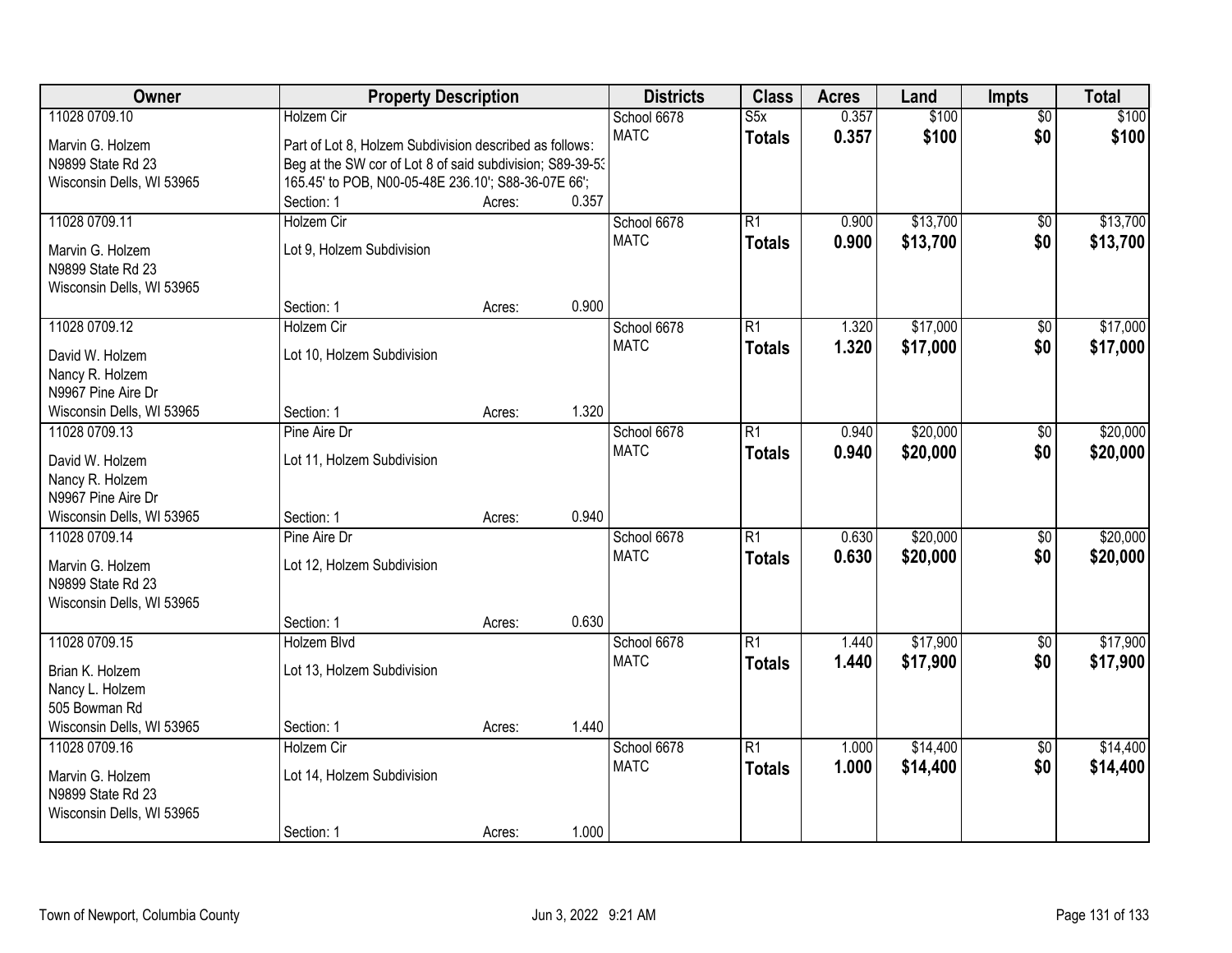| Owner                                                                                |                                                                                               | <b>Property Description</b> |       |                            |                     | <b>Acres</b>   | Land         | <b>Impts</b>      | <b>Total</b>       |
|--------------------------------------------------------------------------------------|-----------------------------------------------------------------------------------------------|-----------------------------|-------|----------------------------|---------------------|----------------|--------------|-------------------|--------------------|
| 11028 0709.17                                                                        | <b>Holzem Cir</b>                                                                             |                             |       | School 6678                | R1                  | 1.000          | \$14,400     | $\overline{50}$   | \$14,400           |
| Marvin G. Holzem<br>N9899 State Rd 23<br>Wisconsin Dells, WI 53965                   | Lot 15, Holzem Subdivision                                                                    |                             |       | <b>MATC</b>                | <b>Totals</b>       | 1.000          | \$14,400     | \$0               | \$14,400           |
|                                                                                      | Section: 1                                                                                    | Acres:                      | 1.000 |                            |                     |                |              |                   |                    |
| 11028 0709.18                                                                        | Holzem Blvd                                                                                   |                             |       | School 6678                | X4                  | 1.810          | \$0          | \$0               | \$0                |
| Town of Newport<br>N9236 Town Hall Rd<br>Wisconsin Dells, WI 53965                   | Holzem Boulevard - roadway dedicated to the public<br>located within Holzem Subdivision Plat. |                             |       | <b>MATC</b>                | <b>Totals</b>       | 1.810          | \$0          | \$0               | \$0                |
|                                                                                      | Section: 1                                                                                    | Acres:                      | 1.810 |                            |                     |                |              |                   |                    |
| 11028 0709.19                                                                        | Holzem Cir                                                                                    |                             |       | School 6678                | X4                  | 1.740          | $\sqrt[6]{}$ | $\sqrt{6}$        | \$0                |
| Town of Newport<br>N9236 Town Hall Rd<br>Wisconsin Dells, WI 53965                   | Holzem Circle - roadway dedicated to the public located<br>within Holzem Subdivision Plat.    |                             |       | <b>MATC</b>                | <b>Totals</b>       | 1.740          | \$0          | \$0               | \$0                |
|                                                                                      | Section: 1                                                                                    | Acres:                      | 1.740 |                            |                     |                |              |                   |                    |
| 11028 0709.OL1<br>Town of Newport<br>N9236 Town Hall Rd<br>Wisconsin Dells, WI 53965 | Holzem Blvd<br>Outlot 1, Holzem Subdivision - roadway dedicated to the<br>public              |                             |       | School 6678<br><b>MATC</b> | X4<br><b>Totals</b> | 0.300<br>0.300 | \$0<br>\$0   | $\sqrt{6}$<br>\$0 | \$0<br>\$0         |
|                                                                                      | Section: 1                                                                                    | Acres:                      | 0.300 |                            |                     |                |              |                   |                    |
| 11028 0709.OL2<br>Town of Newport<br>N9236 Town Hall Rd<br>Wisconsin Dells, WI 53965 | Holzem Cir<br>Outlot 2, Holzem Subdivision - park dedicated to the publ                       |                             |       | School 6678<br><b>MATC</b> | X4<br><b>Totals</b> | 0.800<br>0.800 | \$0<br>\$0   | \$0<br>\$0        | $\sqrt{50}$<br>\$0 |
|                                                                                      | Section: 1                                                                                    | Acres:                      | 0.800 |                            |                     |                |              |                   |                    |